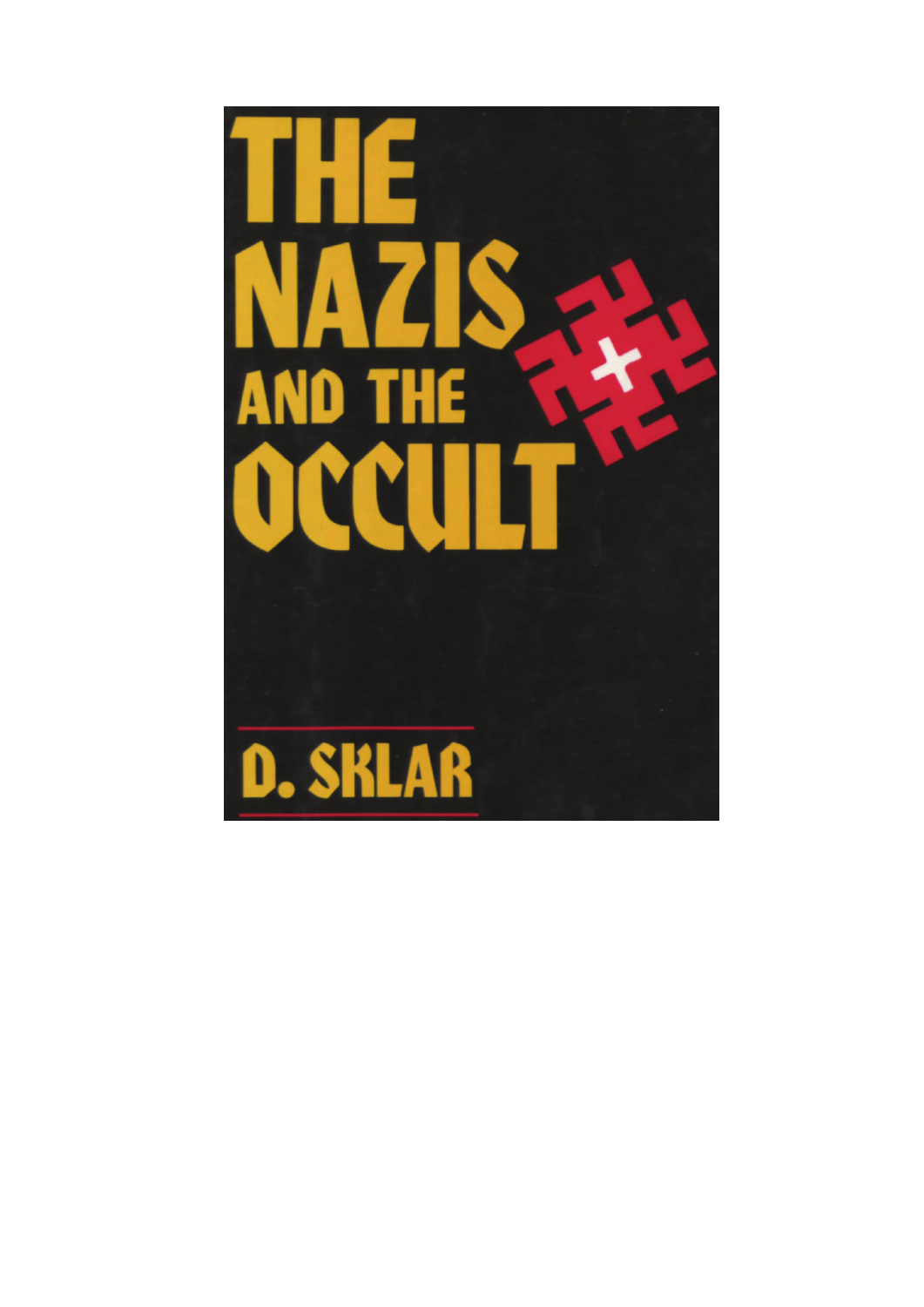Hitler and the Holocaust. One life, six million deaths. What allowed a great nation to affirm Hitler in unquestioning obedience? Ms. Sklar finds the answer in the dark side of the intellect: a belief in the occult.

Ms. Sklar is not the first to discover a link between the proliferation of occult groups and the rise of Nazism in Germany, but she is first to treat the subject seriously, and in depth. She details the history of the occult movement, which held tremendous sway in late nineteenth- and early twentieth-century Germany, and exposes its underlying fascist twentieth-century Germany, and exposes its underlying fascist tendencies. Overlapping memberships in mystical societies tendencies. Overlapping memberships in strengthened political alliances. The rituals, symbols, and attitudes including virulent anti-Semitism—foreshadowed in astonishing and horrifying detail the language, thoughts, and deeds of der Fuhrer. The Nazis had their roots in an occult sect which believed that the racial struggle between the »pure« Aryan and the »subhuman« Jew was really an ancient supernatural contest between gods and beasts.

Going beyond an analysis of the evolution of German Nazism, Ms. Sklar warns us about the threat of contemporary fanaticism. She sees in movements like Sun-Myung Moon's Unification Church, L. Ron Hubbard's Scientology, and Werner Erhard's est many of the same elements which linked Germany's occult societies and the Nazi party: unquestioning obedience to a messianic leader, secrecy, loyalty to the group above all else, a belief in the »special« powers of members, and ritualistic initiation ceremonies. THE NAZIS AND THE OCCULT provides a ground-breaking perspective on a fearful historical phenomenon in the light of today's problems. It shows the attraction to occultism in a time of alienation and impotence and warns of the dangers inherent in movements which replace individual conscience with obedience to a leader.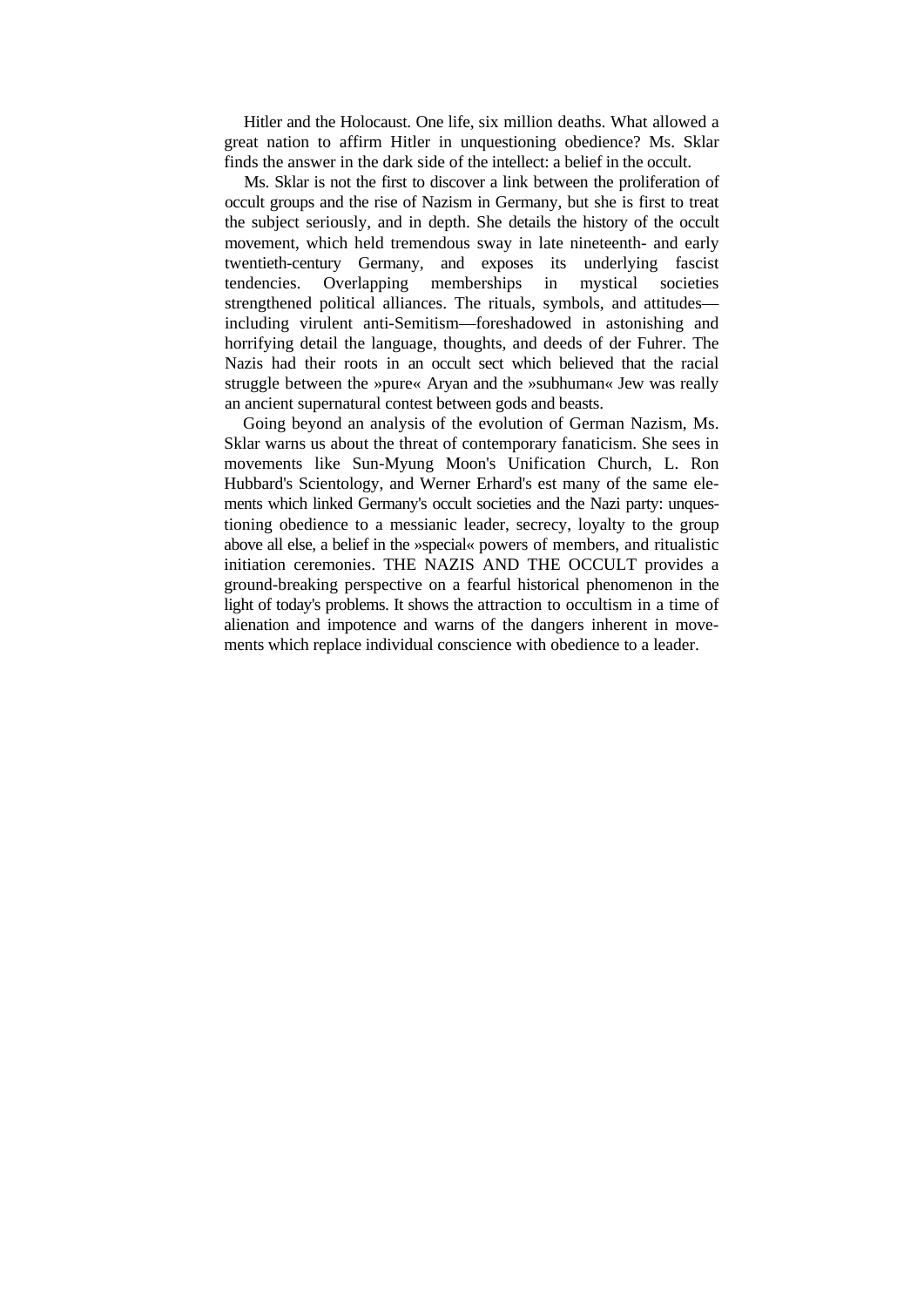# **Contents**

|  | 1. Hidden Roots                          | 1   |
|--|------------------------------------------|-----|
|  | 2. Giants in the Earth                   | 7   |
|  | 3. Gods and Beasts                       | 16  |
|  | 4. The Thule Society                     | 27  |
|  | 5. Riffraff into Supermen                | 37  |
|  | 6. The Savage Messiah                    | 46  |
|  | 7. Tibetan Wisdom Meets German Folly     | 59  |
|  | 8. Atlantis, the Home of the Master Race | 73  |
|  | 9. The Obedient Man                      | 82  |
|  | 10 The Black Knights                     | 93  |
|  | 11 The Children's Crusade                | 104 |
|  | 12 Prophets of the Third Reich           | 116 |
|  | 13 Jung and the Aryan Unconscious        | 130 |
|  | 14 Jehovah as Satan                      | 140 |
|  | 15 Making an Obedient Mass               | 149 |
|  | 16 The Dangers of Occult Thinking        | 161 |
|  | <b>Sources Quoted</b>                    | 171 |
|  | Selected Bibliography                    | 173 |
|  | Index                                    | 175 |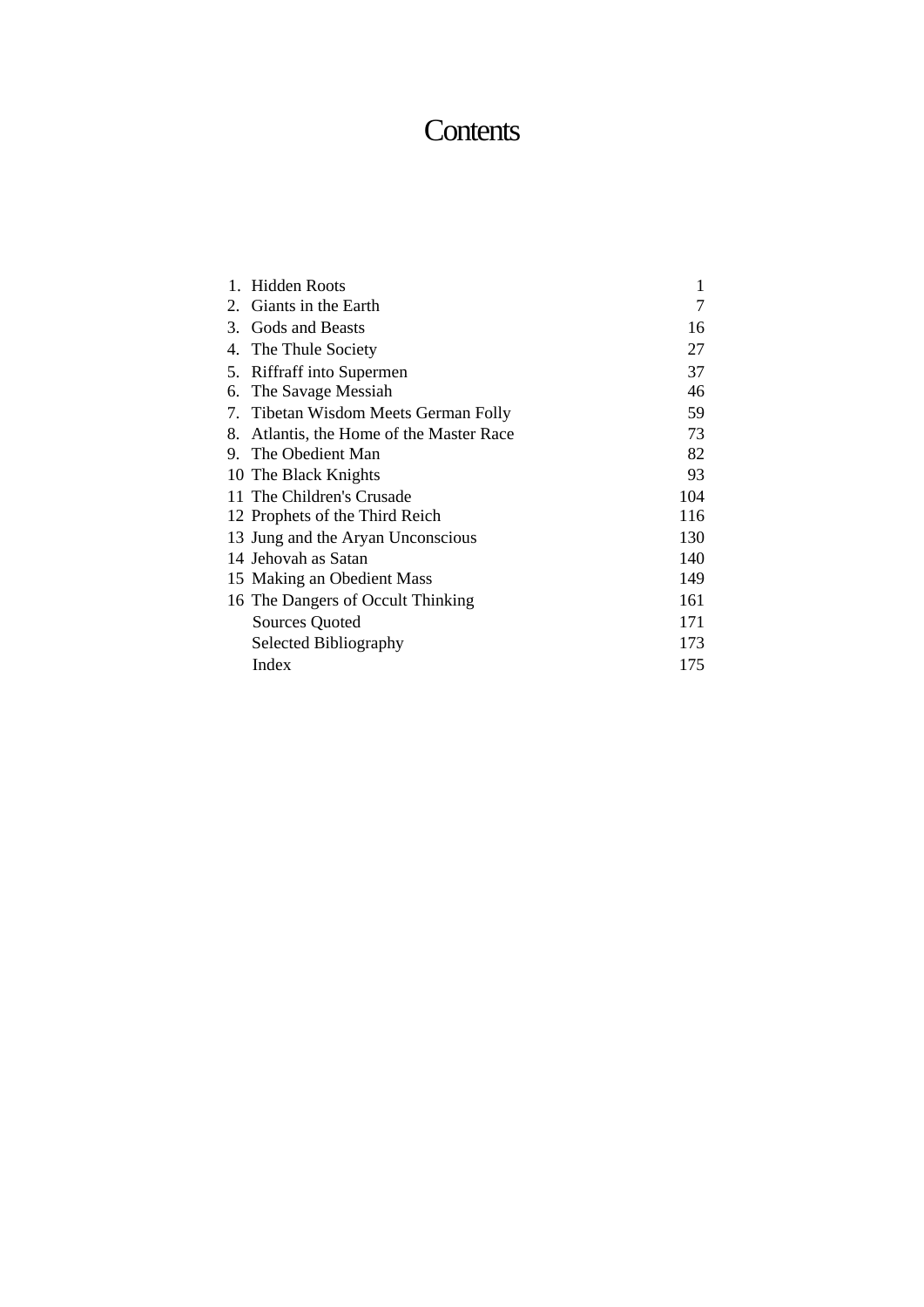## Acknowledgments

In preparing this book, I have drawn on a wide variety of sources. The bibliography should not be taken as representing the whole of my source material, but rather as a list of suggestions for further reading.

I owe a special debt of gratitude to my husband, David, and my son, Steven, for their encouragement.

Hugh Rawson, my editor, performed the weary task of scrutinizing the manuscript.

Translation assistance was given by Hans Karlsruher.

It is not possible for me to thank all of the members (enchanted and disenchanted) of esoteric groups in America and England for information given in a spirit of cooperation and with a desire to enlarge our understanding of an emotionally charged, controversial subject.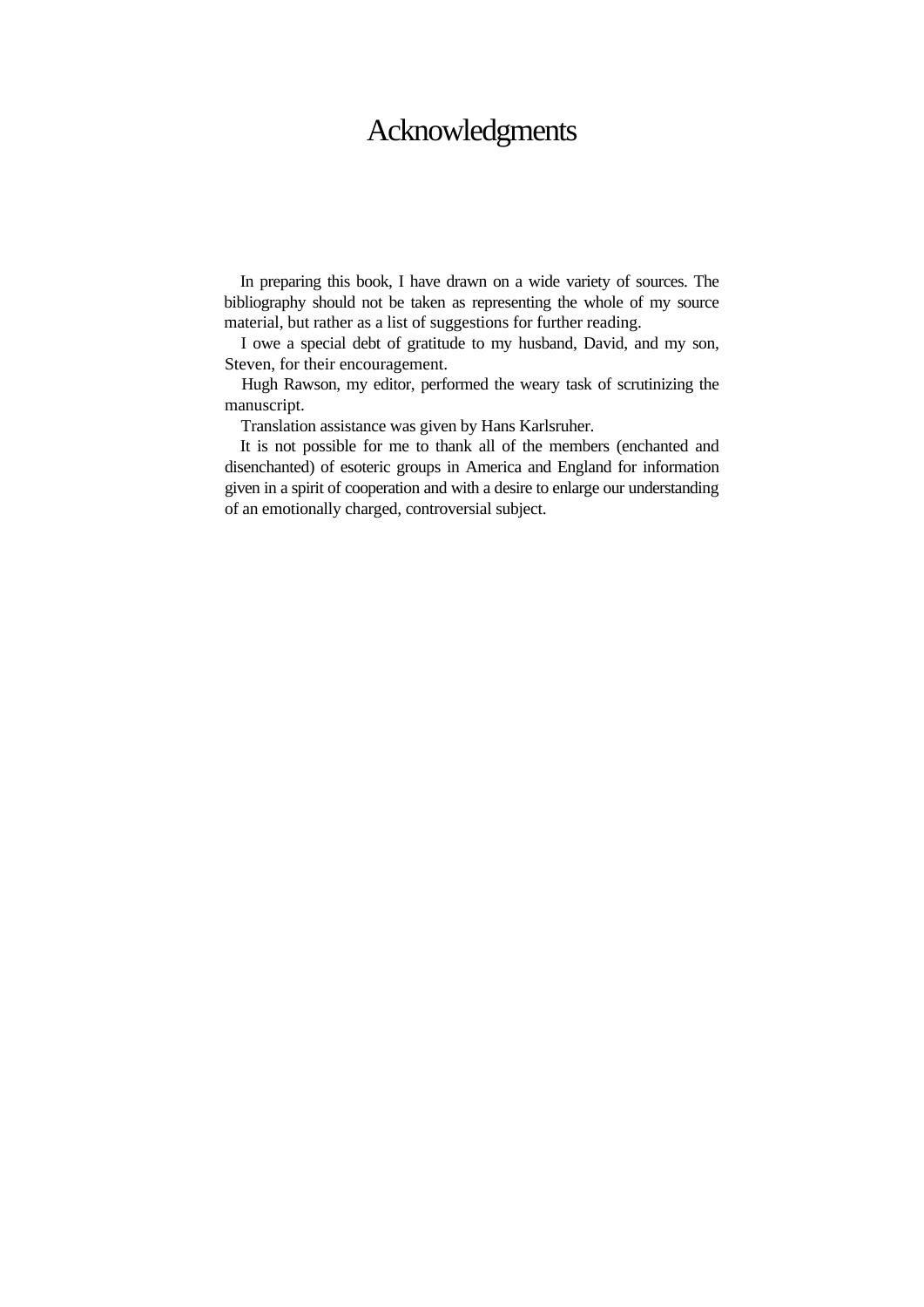. . . being frequently driven into straits where rules are useless, and being often kept fluctuating pitiably between hope and fear by the uncertainty of fortune's greedily coveted favors, they are consequently, for the most part, very prone to credulity. The human mind is readily swayed this way or that in times of doubt, especially when hope and fear are struggling for the mastery. . . .

... in adversity they know not where to turn, but beg and pray for counsel from every passer-by. No plan is then too futile, too absurd, or too fatuous for their adoption. . . .

—Spinoza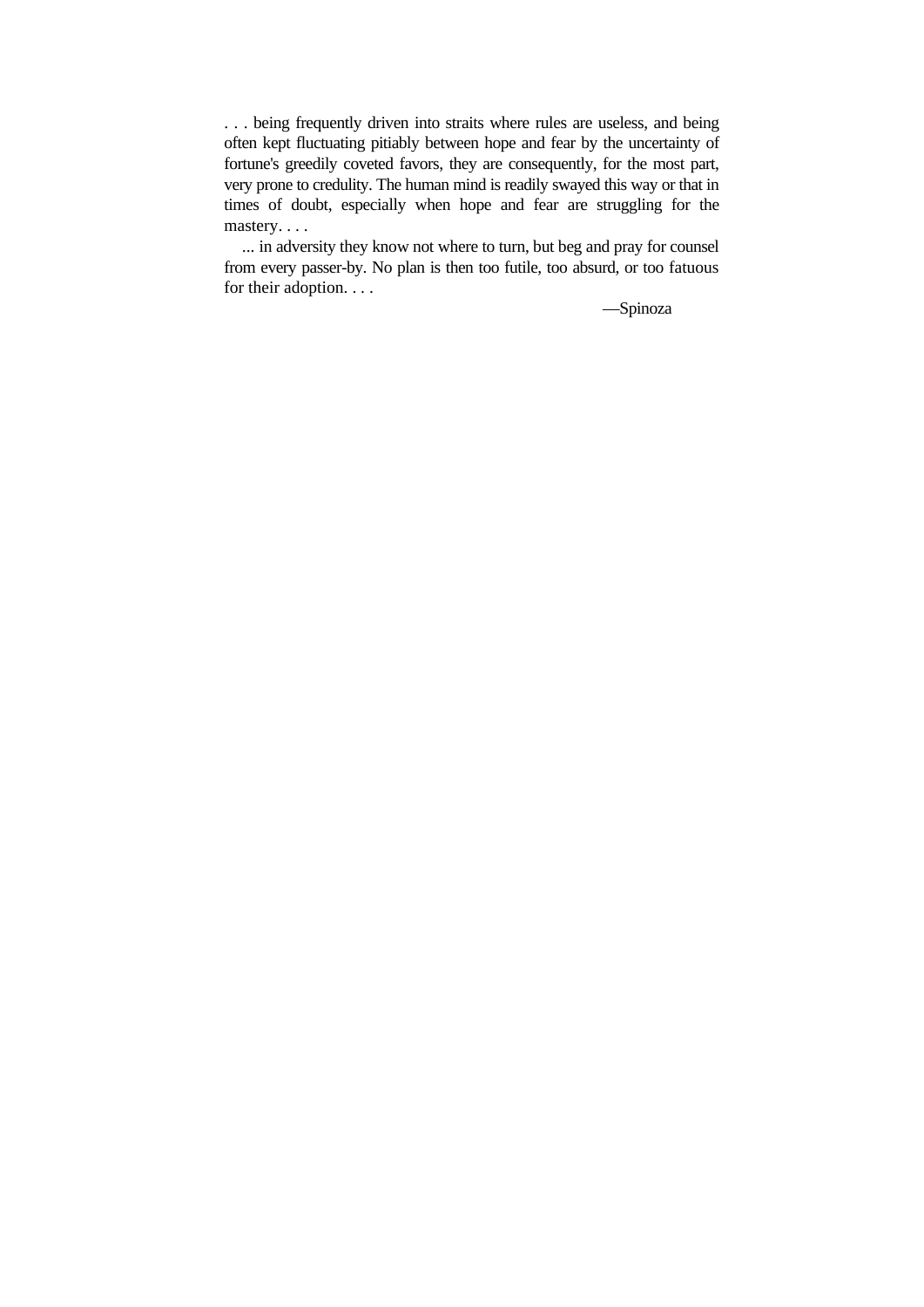#### CHAPTER 1

### Hidden Roots

Real power begins where secrecy begins ... the only rule of which everybody in a totalitarian state may be sure.

Hannah Arendt

Many books have been written about Hitler and the Holocaust, many reasons suggested to account for them. It is said that Germany in the 1930's was economically and spiritually bankrupt, that Hitler and his henchmen were madmen or simple opportunists or petty bureaucrats—or some combination of the three. Perhaps. But one explanation tends to contradict another, and when all are combined, they merge into a solution so general that nothing is explained. Understandably, then, many people are still not satisfied that the grotesque events of the Third Reich have been adequately dealt with by the historians.

In all this complicated story, there is one question which cries out for an answer: How is it that the theorists have missed a vital element, even when they themselves provide important clues? That element is the occult.

Many historians have alluded to the Nazi party's origins in an occult sect, to the occult leanings of leading Nazi officials, to the mystical rites of the SS and the Hitler Youth, to the establishment of a bureau devoted exclusively to the occult during World War II. It now seems puzzling that they should not also have given as much consideration to the underlying basis for these odd phenomena as they gave to economic and social factors. That they did not is, of course, evidence of their own dismissal—quite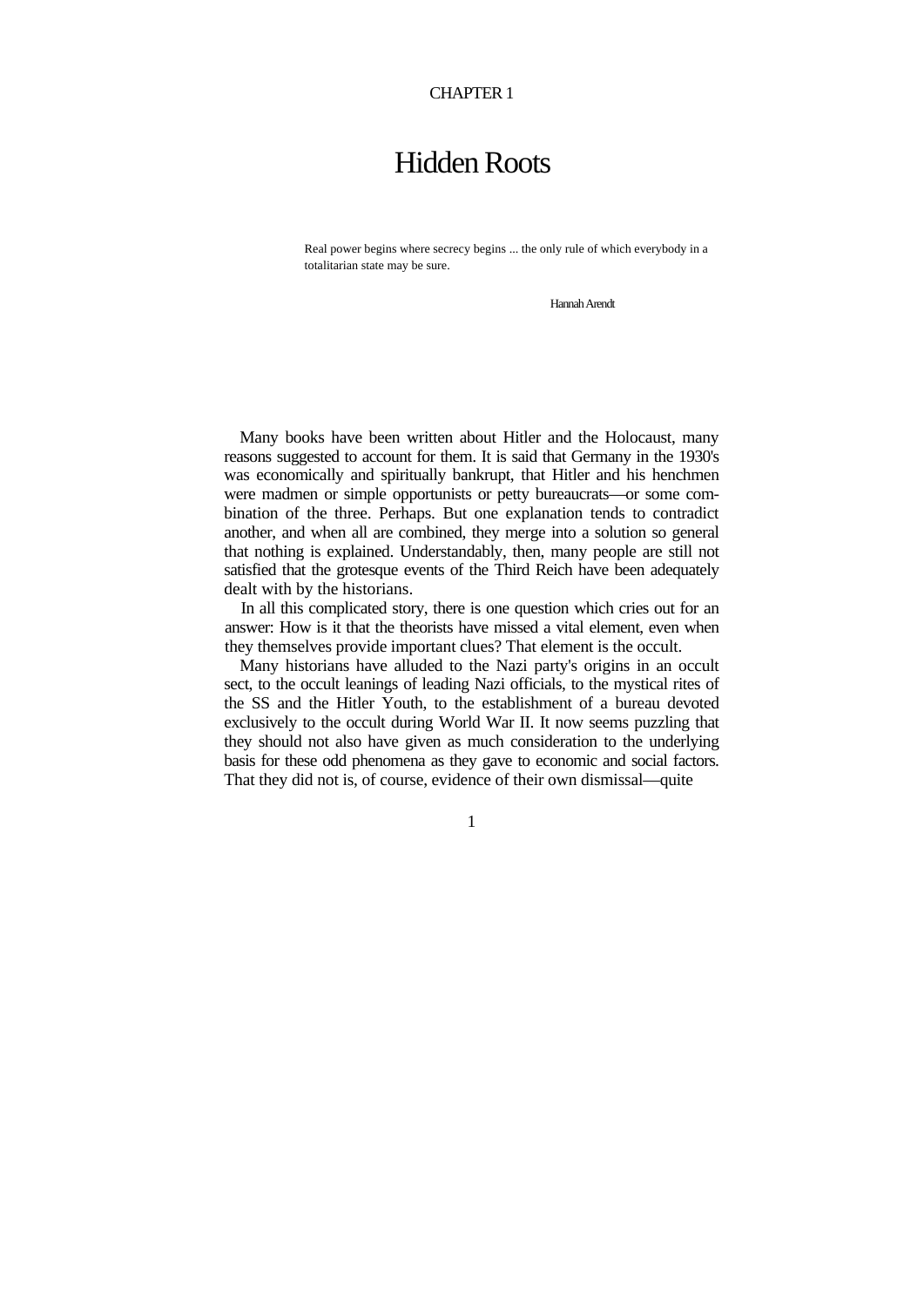reasonably—of a crankish pseudoscience. But this has led, inevitably, to selective blindness. In order not to be accused of giving credence to irrational beliefs, they have failed to see those beliefs in their proper historical perspective. Since early studies always influence later ones, the interpretation of Nazi origins has tended to remain pretty much the same for the past two decades.

All the same, people do seem to have a subliminal awareness that the Nazis were involved in occultism. One often comes across references such as these: »The Nazi horror . . . reveals how Satanic the human soul can become.« »If there is anything fundamentally diabolic about [Anton] LaVey, it stems . . . from the echo of nazism in his theories....« »It was predictable that [Charles] Manson would identify with Hitler, for they [both] have been motivated by a kindred demonic spirit and they are comparable personalities.«

The current occult revival has placed us in a better position to examine the Nazi horror from a different perspective, and gives ample ground for believing that occult beliefs and practices, however weird, played a major part in the irrational history of the Third Reich.

Some scholars may have been thrown off the scent because Hitler went to great pains to eradicate occultism from Germany almost as soon as he came to power, and on that account, is mistakenly identified as an enemy of irrational faith.

On the contrary. As will be borne out in later chapters, the occult was purged, not because it was abhorrent, but because the Nazis took it seriously—so seriously, indeed, that it posed a potential threat. The astrologer William Wulff, who was put to work by the SS casting horoscopes of nations, groups, and movements, describes, in Zodiac and Swastika, Heinrich Himmler's confession of his own interest in and practice of occultism and his explanation of the purge:

For us politics means ... the elimination of all forces except those serving the one constructive idea. . . .

In the Third Reich we have to forbid astrology. . . . We cannot permit any astrologers to follow their calling except those who are working for us. In the National Socialist state astrology must remain a privilegium singulorum. It is not for the broad masses.

The Holocaust appeared in a new light when I began, some time ago, to investigate certain modern esoteric cults making claims to paranormal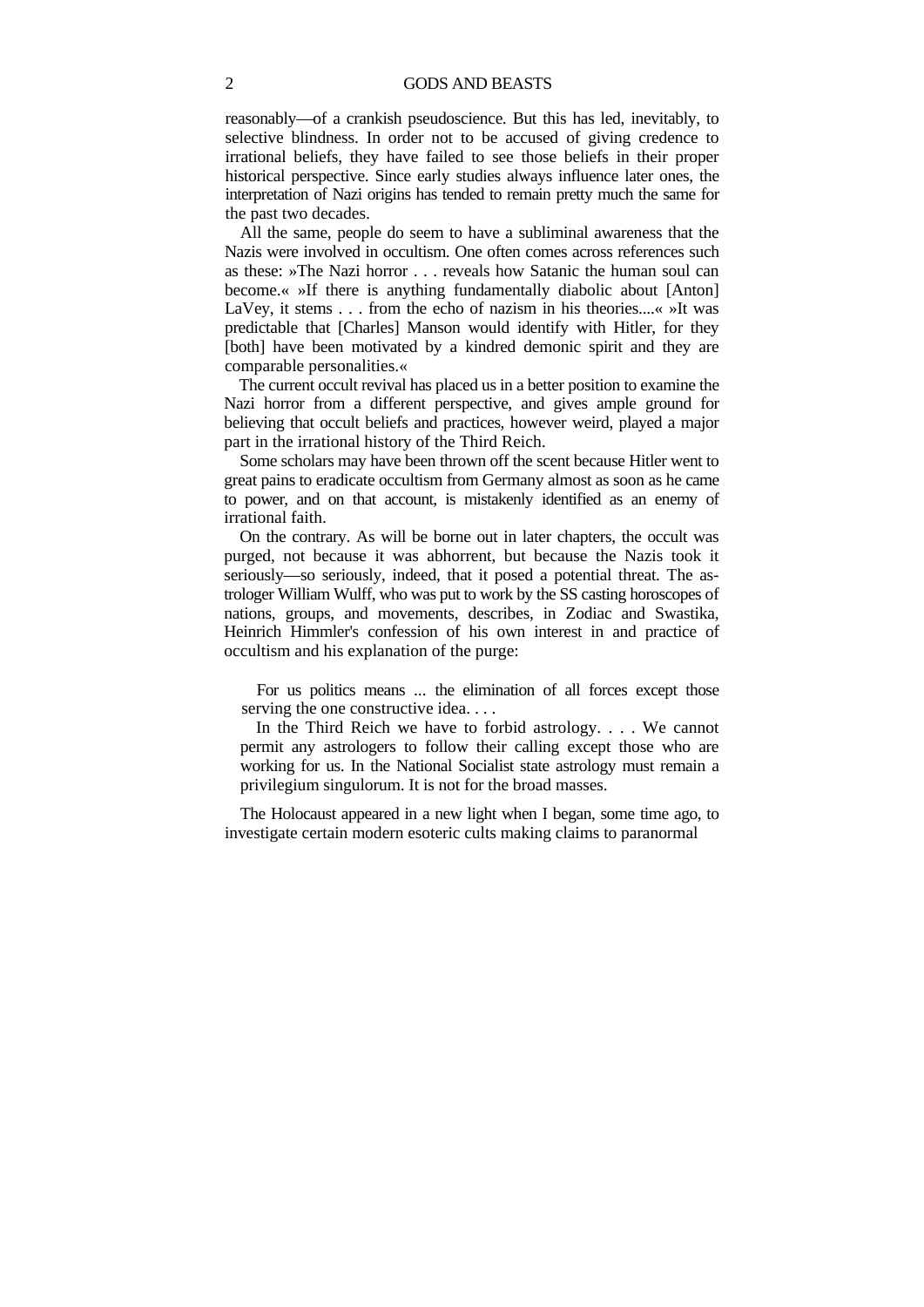knowledge. These cults, from those connected with George Ivanovitch Gurdjieff, Madame Helena Petrovna Blavatsky, and Rudolf Steiner to their present reincarnations, shared certain features: an authoritarian obedience to a charismatic and Messianic leader; secrecy; loyalty to the group above all other ties; a belief in supernatural possibilities open to the members only; a belief in reincarnation; initiation into superhuman sources of power; literal acceptance of the myth of ancient »giants« or supermen who handed down an oral tradition to a chosen people and who were guiding us now; and, in uncommon cases, Satanic practices.

Glaring parallels to Nazi history. Turning back to that history and its antecedents, I saw unmistakable evidence of a direct relationship between the Nazis and occultism. In fact, it was hard not to see it. Here was the missing link in our understanding of the beasts who proclaimed themselves gods.

If it seems too fantastic to believe that one of the most civilized countries in the world should have fallen to occultism, here is a highly respected German historian, an exiled former staff member of the liberal newspaper Frankfurter Zeitung, Konrad Heiden, observing, in his introduction to The Memoirs of Dr. Felix Kersten, Heinrich Himmler's masseur, that among the Germans

the best of them found refuge from the despair of their daily life in a perverse fanaticism . . . called »the mysticism of a political movement.«

Germany was the perfect place for this development. In almost no other country were so many »miracles« performed, so many ghosts conjured, so many illnesses cured by magnetism, so many horoscopes read, between the two World Wars. A veritable mania of superstition had seized the country, and all those who made a living by exploiting human stupidity thought the millennium had come. General [Erich] Ludendorff, who had commanded the German armies in World War I, tried to make gold with the assistance of a swindler boasting the appropriate name of Tausend (meaning »thousand«). There was scarcely a folly in natural or world history to which the great general did not lend credence; when the German Republic, which he hated so intensely, had the barriers of the railway crossings painted red and white for better visibility, Ludendorff declared that the Jews in the government were doing this because Moses had led the Jews through the desert under these colors.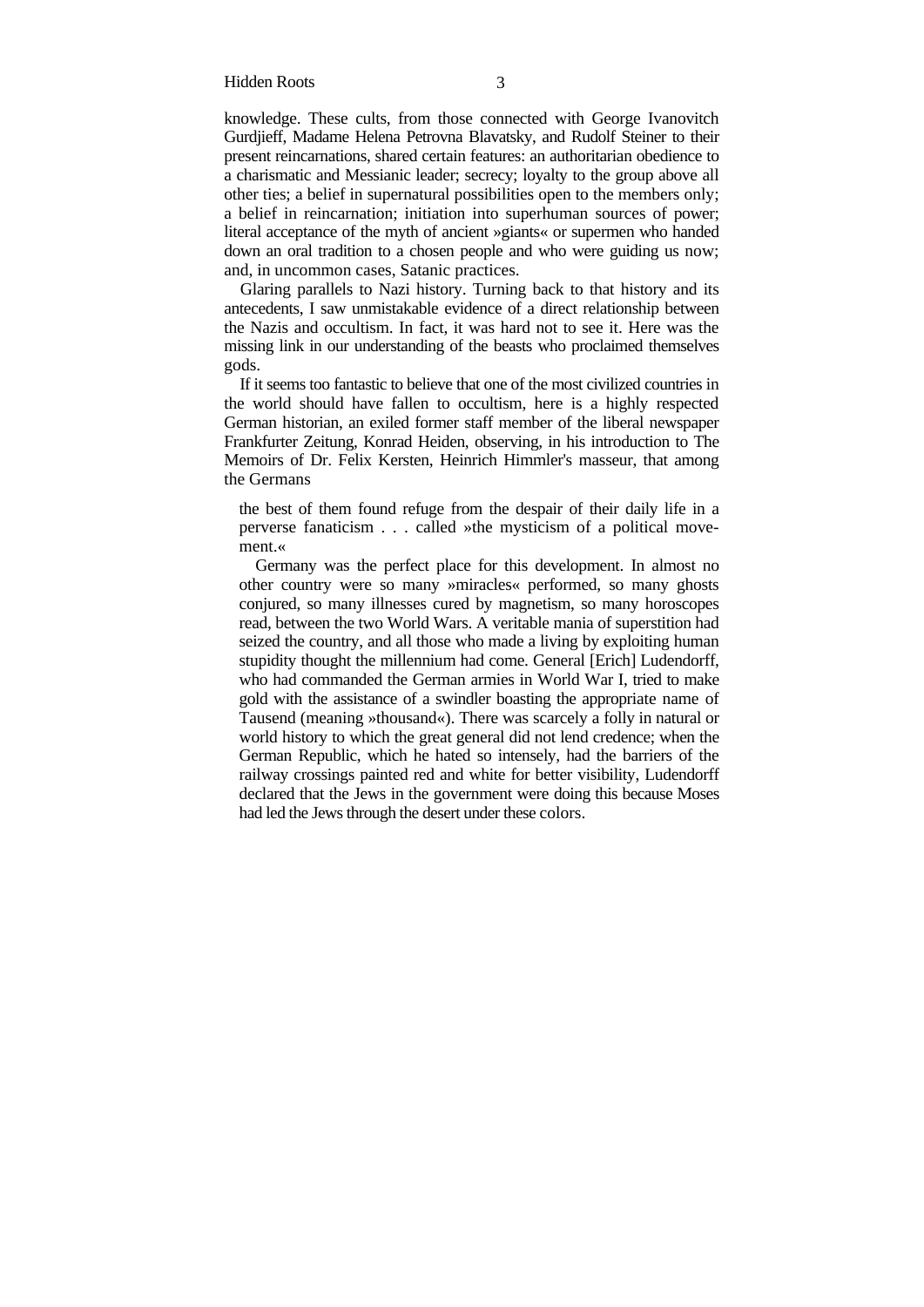Another high-ranking general was convinced that he possessed the secret of the death ray and that he could halt airplanes in their flight and stop tanks in their tracks. A steamship company dismissed its managing director because his handwriting had displeased a graphologist. Motorists avoided a certain road between Hamburg and Bremen because, it was rumored, from milestone number 113 there emanated certain mysterious »terrestrial rays,« which provoked one accident after another. A miracle worker, who had the faculty of making the dead Bismarck appear during his mass meetings and who healed the sick by application of white cheese, had enough followers to establish a city; another crackpot was almost elected to the Reichstag; and still a third, who also barely missed election, promised to perform the greatest miracle of all by undoing the German inflation that had depreciated the mark to the value of one trillion paper marks for one gold mark.

Among Hitler's intimates was a man on whose visiting card appeared the word »magician« to indicate his profession—and he meant it in all seriousness. Many were convinced that the course of world history was the sinister result of the ministrations of ancient secret societies—as such they considered not only the Free Masons, but also Jews and the Jesuits. . . .

Other historians have corroborated that Germany between the two world wars was particularly ripe for these states of mind. It was a time of alienation and impotence. World War I had turned everything inside out. Apart from the physical devastations, the three bugbears of taxation, inflation, and confiscation sapped the strength of the middle class. The war itself was but a symptom of growing inner turbulence in Europe. The trouble had, of course, begun much earlier. In Germany particularly, the gap between an advancing technology and an outmoded social order was great.

In the years preceding World War I, the German Jews were in an especially vulnerable position. The full emancipation of the German Jews, which had come in 1871, brought large numbers of Eastern European Jews to Germany. They settled in the cities, taking a prominent part in commercial, cultural, and political life. Likewise, the period from 1857 to 1910 saw a rise in the Jewish population of Vienna of more than 400 percent. Because of the high value the Jews placed on learning, a disproportionately large number went into the medical and legal professions, trying in that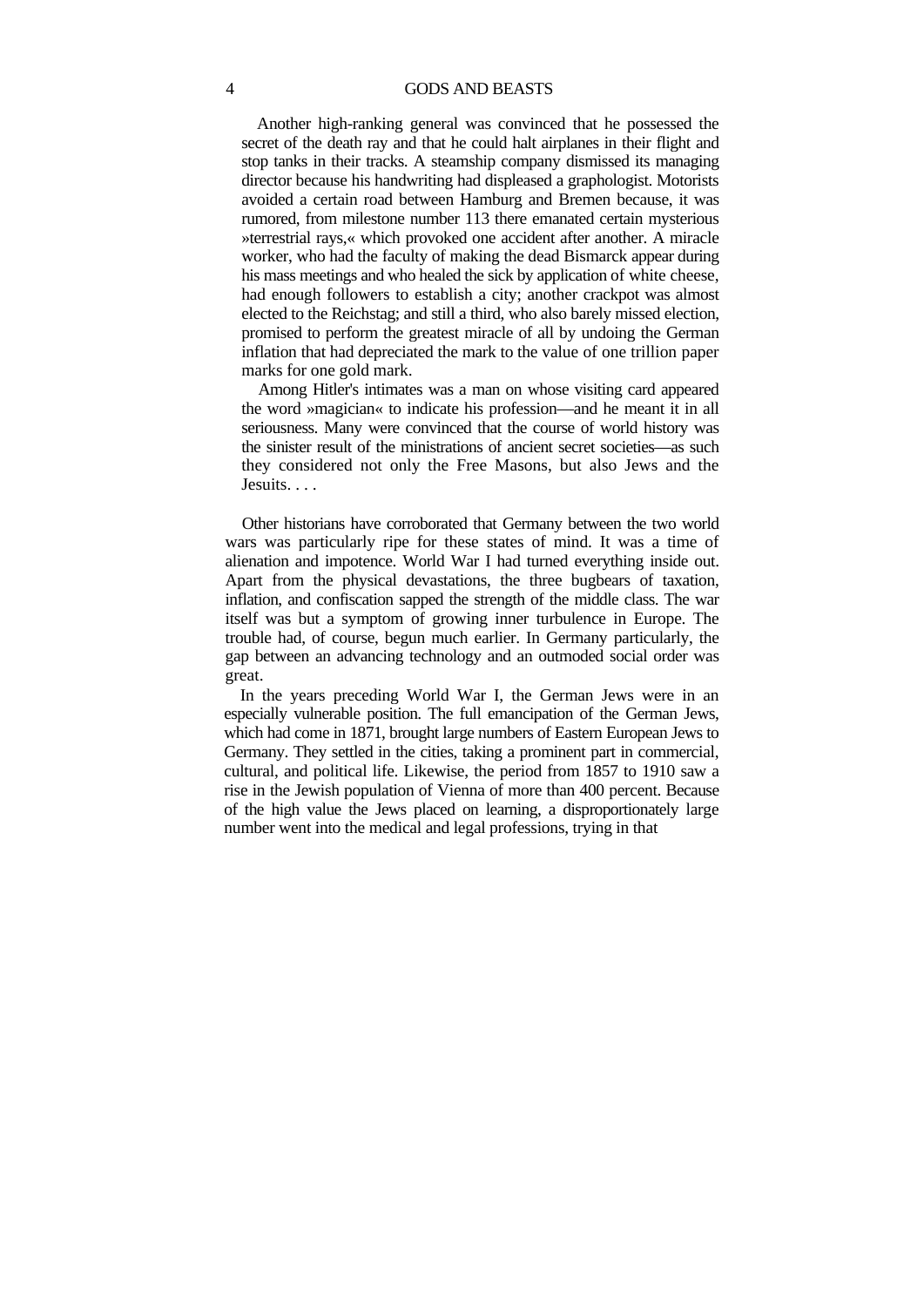way to gain a modicum of social acceptance. Some Germans, of course, mistook these professionals for the average Jew. Slowly, a new religion evolved for those Germans who felt somehow cheated—a cult of race, based on the supremacy of the Aryans and the vilification of the Jews. It was called the volkisch—or Pan-German—movement, and it enjoyed great popular appeal. It began a virulent campaign against the »foreign element.« A racial theory of history was developed, and it heralded the coming of a new Messiah. The mystical concepts of Reich and Volk went along with an awakening interest in occultism. Secret cults sprang up, anti-Semitic and nationalistic, running like a sewer beneath Vienna and other cultural centers.

Two Austrian occultists, Jorg Lanz von Liebenfels and Guido von List, presented an irrational, pseudo-anthropological package which attracted a number of wealthy backers, despite its foolishness. Lanz's Order of New Templars and List's Armanen boasted several influential members.

In 1909, young Adolf Hitler, down and out in Vienna, came across Lanz's magazine, Ostara, and made contact with the occultist. The erotic language and racist rantings of this magazine were remarkably similar to Hitler's later utterances.

Membership in occult groups was often interlocking. When, in 1912, a new secret cult, the Germanen Orden, was born, disciples of both Lanz and List joined. The Germanen Orden was like the other occult-racistnationalist groups, but with a difference. It called for »courageous men« to »accomplish the work« of combating the Social Democrats, who had gained ground in the elections of 1912. Courageous men did not leap forth to join the Germanen Orden, but after World War I prospects were brighter.

People were in a state of shock over the German defeat, which had brought with it the collapse of Kaiser Wilhelm II's regime. Power was suddenly thrust into the hands of a provisional democratic government whose unenviable task it was to accept the consequences of a lost war, reluctantly surrender, and sign a peace treaty. Extremists of the left and right blamed everything on this government: Germany's humiliation, as well as the reparations which bore heavily, financially and psychologically, on the people. It was the end of an era. The Germans had gone into the war with such high hopes. The war was to have been a release from care, a cleansing of mounting economic and social problems, a purging and purification. When the war began, said one German, »it was as if a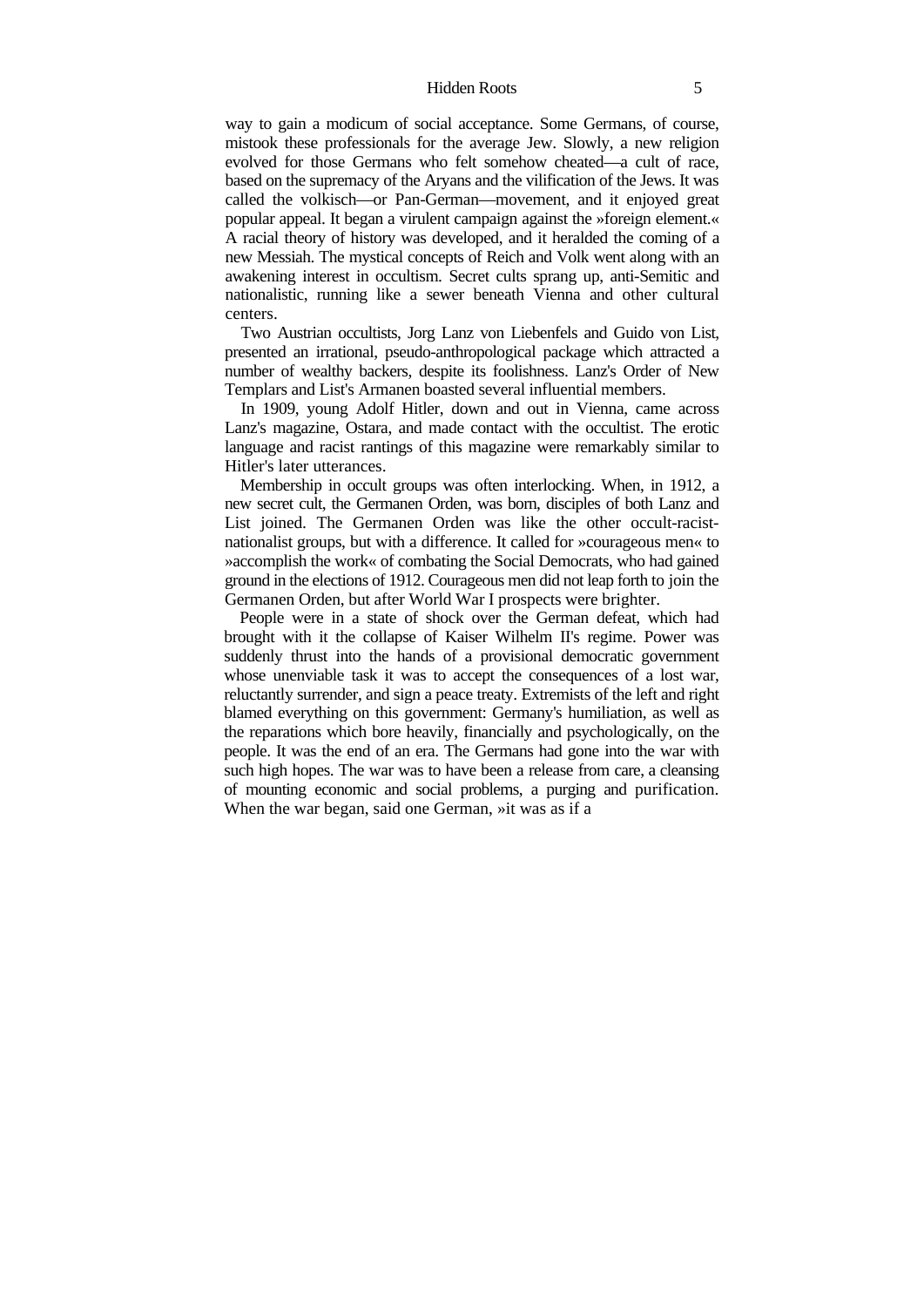nightmare had vanished, as if a door had opened, and an old yearning had been satisfied.« The idea of war itself had become beautiful. It was to give people back their lives. »Peace,« as someone pointed out, »had become insupportable.« Hitler embodied the alienated man with no family or occupation, to whom the outbreak of World War I was a godsend. He later confessed: »For me, as for every German, there now began the greatest and most unforgettable time of my earthly existence.«

When the Germans signed the peace treaty, the army released almost a quarter of a million men to add their numbers to the growing ranks of the unemployed. Many soldiers were dazed to come home to a fatherland on the edge of anarchy, hungry, and undisciplined. The new Russian Revolution threatened to spill over into Germany. In Munich, particularly, Communists stalked the streets, threatening civil war. Conservatives and liberals alike were anxious to do anything to stave off communism.

The Germanen Orden was happy to merge its destiny with a Munich group called the Thule Society, which was meeting regularly to study the supposed occult meaning of the ancient Germanic alphabet and its symbolism. It was led by an astrologer who called himself Baron Rudolf von Sebottendorff. The Thule Society soon became the political arm of the Germanen Orden and quietly set about preparing for a counterrevolution against the government. It formed an umbrella for many of the racistnationalist groups and enlisted frightened or unscrupulous men against the government, which, it said, had betrayed the German people. In addition to rabid anti-Semitism, it preached the coming of a Fuhrer who would do away with hated democracy, the handmaiden of the weak. It began to collect weapons, bought a newspaper, instigated terrorist activity and stirred up race hatred against the Jews, all the while keeping up the front of being a study group for Germanic antiquity. Thule members who were to play key roles in the formation of the Nazi party were Alfred Rosenberg, Rudolf Hess, Gottfried Feder, Karl Harrer, and Dietrich Eckart. Not until they found their Fuhrer, Adolf Hitler, were they able to carry out the irrational programs of Lanz, List, and Sebottendorff. But all the essential ingredients—the ideology, the rituals, the symbols, the attitudes—of the coming Nazi Revolution were already present in the Germanen Orden and the Thule Society, as well as the Order of the New Templars and the Armanen.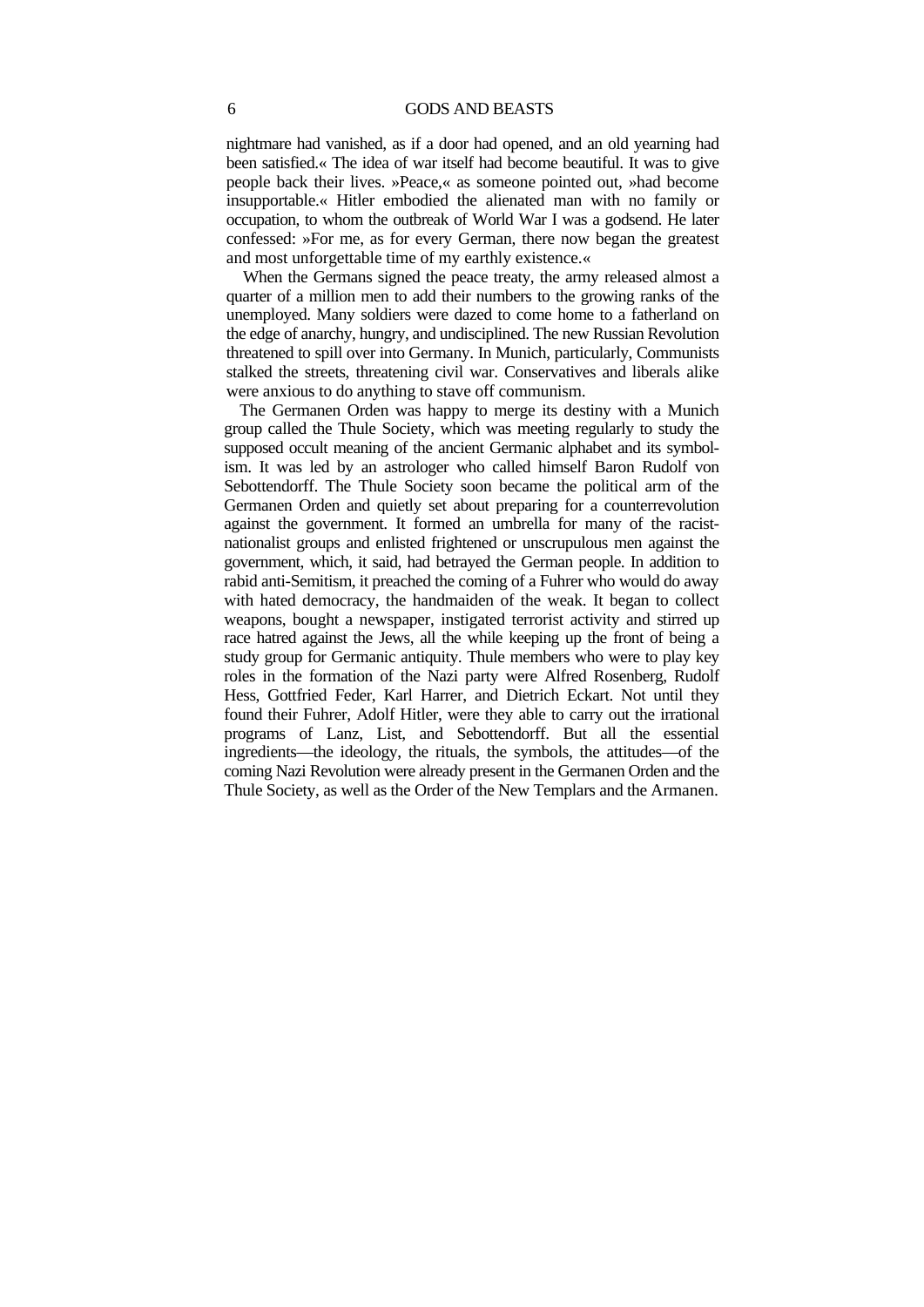#### CHAPTER 2

### Giants in the Earth

There were giants in the earth in those days. . . .

—Genesis 6:4

German occult groups did not appear out of nowhere. They had historical antecedents. The new Aryan hero trumpeted by List and Lanz owed his birth to the unholy marriage of early Hindu ideas of racial purity and Darwin's concept of evolution, which was consummated in the nineteenth-century Europe where German romantics, in particular, were fascinated with racial theories.

The nineteenth century was remarkable for great change. In Germany the change was more drastic than in the rest of Europe. Its people had been more completely under the sway of the past; the Middle Ages had still been dominant in agriculture and industry. The Thirty Years' War, which began in 1618, had consolidated land holdings into fewer and fewer hands, and the land reforms which followed only served to crush the people lower down on the social scale. The industrial revolution happened more rapidly in Germany than anywhere else. It went from mining 1.5 million metric tons of coal in 1850, for instance, to 30 million in 1871. From a backward, predominantly agricultural country, it grew almost overnight into a modern industrial state, much as Japan and Sweden did in the twentieth century. Mass migrations of people from country to city severed traditional ties. Scientific discovery brought a sharp decline in religious faith, and there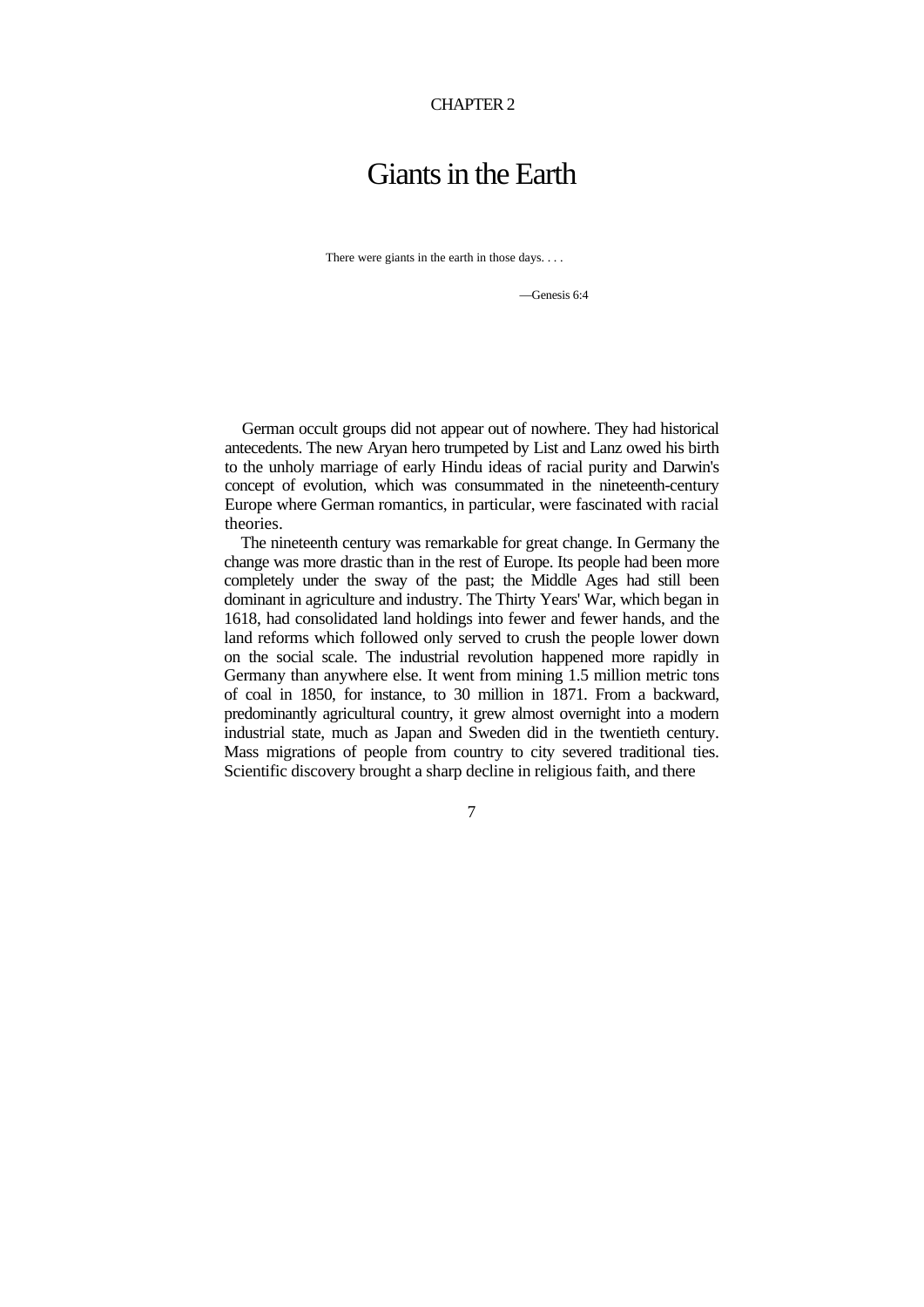was a search for new values with which to identify. The state, assuming more and more control, seemed bent on crushing individuality.

The European romantics, wincing at the bitter fruits of modern »progress,« delighted in the exoticisms of the East. European rule in the Orient, travel, and translations of the Oriental classics helped lift the veils from the faces of the ancient Eastern civilizations. What the Europeans caught a glimpse of was a kind of serenity which had disappeared from the West and which was very much desired. So great was the Eastern influence that Victor Hugo observed in 1829: »In the age of Louis XIV, all the world was Hellenist; now it is orientalist.«

Napoleon's army, entering Egypt in 1798, found the Rosetta Stone, which scholars labored to decipher. When Champollion solved the riddle, the long-lost tongue of that ancient civilization was loosened and the way opened for the great achievements of the modern science of Egyptology. German archaeologists went along with the Prussian king's expedition in 1842 and further refined the study.

The Germans also made important contributions to understanding the real nature of Islamic literature and thought. Persian love poems, called ghazals, had the greatest effect on German poets. The most brilliant of the Persian poems were Sufi. In the Sufi tradition, the poems were interpreted as allegorical and mystical revelations of the divine. German poet-scholars made use of them to such an extent that Heinrich Heine admonished: »These poor poets eat too freely of the fruit they steal from the garden groves of Shiraz, and then they vomit ghazals.«

The Muslims had prejudiced the Europeans against the Hindus, whom they regarded as superstitious and degraded. But with the translation of ancient Sanskrit texts, India began to exert a fascination on the West.

The philosopher Johann Gottfried von Herder read Indian philosophy with enthusiasm and managed to inspire the German romantics, who were markedly different from the romantics in Europe at large—more given to morbid bitterness. Herder cautioned them not to be frightened by supernatural elements such as gods moving among men or nature personified. These, he said, were depictions of actual experiences, for on that paradisical river, the Ganges, the golden age still existed. The romantics could not have been more pleased, longing as they were for just such a golden age. »It is to the East,« wrote Friedrich Schlegel in 1800, »that we must look for the supreme Romanticism.«

A French version of the Upanishads awakened Arthur Schopenhauer to the wisdom of the East. His pessimistic view of a demonic will, blind and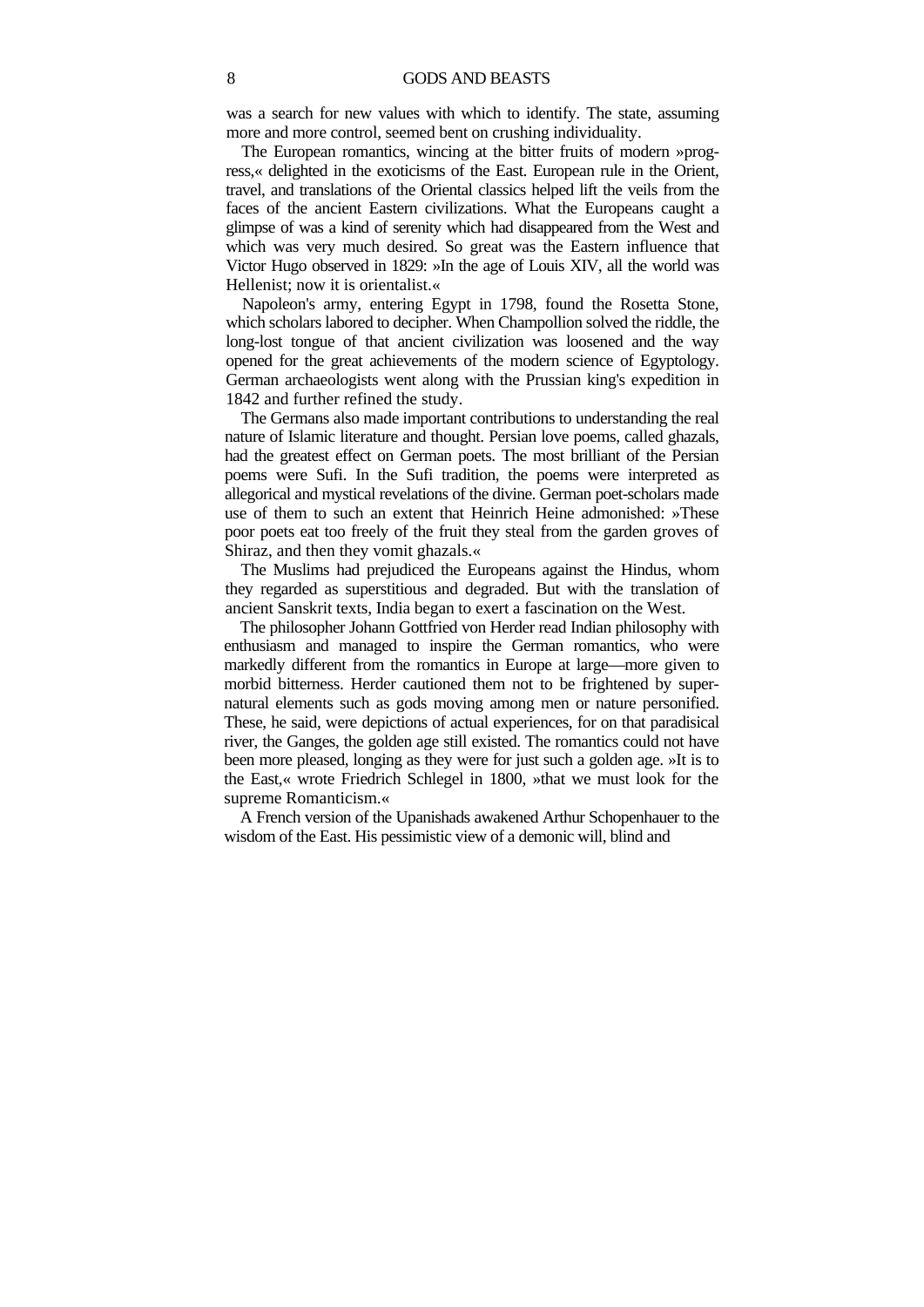insatiable, compelling all things to share in its own futile unrest, had a tremendous influence on German thought, falling in with the disappointed mood of the age. Schopenhauer's sterile negation of life was soon imitated by like minds. The cessation of activity, for the sake of eventual purification, had a definite appeal for tired, hopeless people who could now enjoy renunciation under the cloak of Orientalism. The historian Benedetto Croce observed that this often led to a »sad and bitter sensuality, of decay and death . . . tinged with Satanism and sadism.«

The spiritual journey to the East, undertaken by many German scholars, philosophers, and men of letters, brought a new mythology to a politically, economically, and socially despairing country: a mystical view that all fintrude is the result of a fall from the absolute and that the effects of the Fall have to be repaired by the course of history. These writers began to glorify the Middle Ages as a period of dialogue with God, when men, art, and religion had been unified. To restore the lost innocence became their aim.

Asia's effect on the West took a terrible turn when the ancient Hindu doctrine of the race purity of the ruling class was rationalized by the Germans to demonstrate Aryan superiority over the Jews. In the mid-1800's, German philologists had theorized that their noble Aryan forebears in India had the same mystical symbols and gods as the ancient Germans. A French diplomat and Orientalist, Arthur de Gobineau, made race the determining characteristic in the rise and fall of civilizations. Gobineau's theory was that the racially pure Aryans were bastardized by alien racial elements, producing, by the process of civilization, a decadent people. It was the Semites, he said, hybridized by blacks, who were responsible for the Fall.

Gobineau's work not only gave an air of pseudo-respectability to the budding anti-Semitism in Germany, it provided a convenient rationale for the economic and social fall of the nobleman—for his failure to return to paradise. Even the caste system in India, he claimed, had not been sufficiently stringent to protect the ruling elite from the defiling blood of the dark-skinned races they had subjugated. His ideas penetrated throughout Germany. The German romantics, given a shot in the arm by Gobineau, could now view themselves as a natural aristocracy replacing the older, outmoded feudal aristocracy, which no longer accorded well with the idea of progress. After all, the Teutons, whom Gobineau equated with the Aryans, were the superior race. This idea was eagerly seized on and was buttressed by the growing resentment against the Jews.

In the early nineteenth century, the Jews had begun to move toward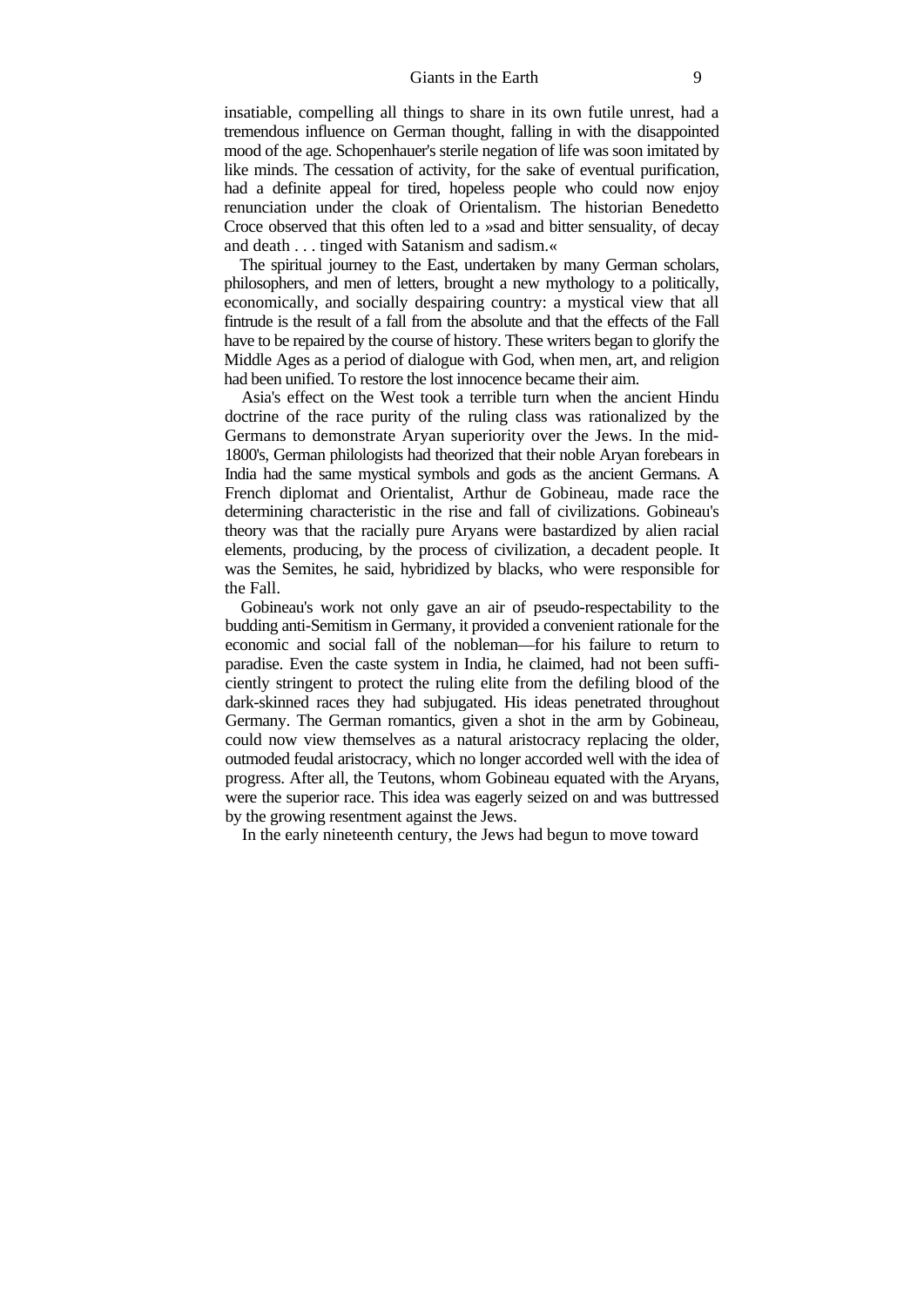equality and citizenship in Germany. Before then, the mass of them lived in ghettos behind walls, were taxed heavily, and were barred from any work but peddling and petty trade except for a select few, and even then under prohibitions which gave them a bare subsistence. Even the more fortunate, like the philosopher Moses Mendelssohn, at the height of his fame in 1776, reported that to enter Dresden he was forced to pay »a head tax« equivalent to that set for »a Polish cow.«

Ludwig Boerne, a satirist born in 1786, writing of his boyhood memories in a Frankfurt ghetto, recalls:

There they rejoiced in the tender watchful care of the government. On Sundays they were prohibited from leaving the ghetto lane, to spare them from being beaten up by drunkards. Before the age of twenty-five they were forbidden to marry, in order that their offspring prove sound and sturdy. On public holidays they had to reenter the ghetto gate by sharp six in the evening, lest over-exposure to the sun ruin their complexions. They were forbidden to stroll in the fields beyond the city wall, so as to run no risk of being attracted to the life of a farmer. When a Jew walked the city streets and a Christian cried Mach Mores, Jud! (»Your manners, Jew!«), he needs must remove his hat; in this way the proper politeness was maintained between the two faiths. Then, too, a great many of the streets—their bumpy pavement was bad for the feet—were altogether closed to him.

After the German emancipation of the Jews, which took several decades to complete, there was a huge influx of Jews from the Eastern European countries, which were still guilty of fierce persecutions. Life in Germany was more hospitable to them. But in time, the majority of Germans, scratching out a bare living themselves, began to resent them. Boerne understood well the hostility of these Germans, who flattered themselves that no matter how low their estate, they were at least not members of an inferior race:

The poor Germans! Living in the lowest floor, oppressed by the seven floors of the upper classes, their anxiety is made lighter by speaking of people who are still lower than they are and who live in the cellar. Not being a Jew provides them with consolation at not being a state councillor.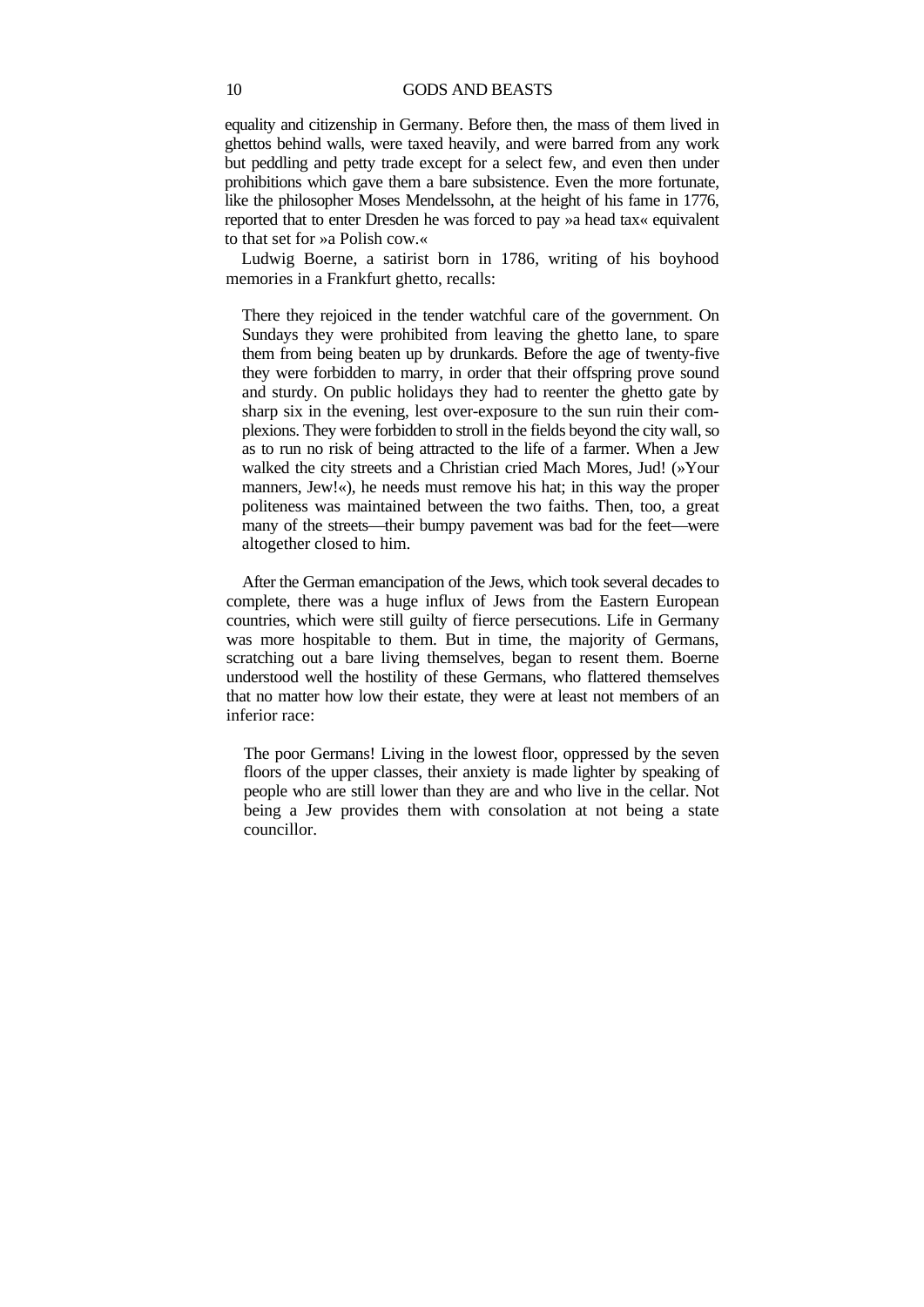Gobineau became the prophet for all these »poor Germans« and provided them with a philosophy which preached the nobility of the Aryan by simple virtue of his birth. From this eminent source they learned that contamination of race would lead to the certain decline of Germany.

The growing volkisch movement began an active battle against the Jews, the defilers of their blood, reinforced by a pseudo-scholarly writer who satisfied their desire for academic respectability. Rightist Pan-German groups also bolstered their ideology by citing the dubious philosophical, historical, and scientific analyses laid out by Houston Stewart Chamberlain, an Englishman in love with German culture.

Though painfully dull, his two-volume Foundations of the Nineteenth Century, published in 1900, had a strange appeal. He told a mass society, at the mercy of the impersonal forces which were crushing it, that the Teutons were indomitable master builders, that in mysticism was freedom, that »every Mystic is, whether he will or not, a born Anti-Semite,« and that Darwin's theory of natural selection justifies the stricture against mingling of the races.

Even before Chamberlain, volkisch thinkers had tried to weave together lessons from history proving the heroism of the ancient Germanic past. Many of them were admirers of the Theosophical Society, which combined for the first time certain elements into a cohesive system considered by some people to be the beginning of modern occultism.

The Theosophical Society was organized in New York City in 1875 by Madame Helena Petrovna Blavatsky, a Russian expatriate countess known to her disciples as H. P. B. At seventeen, her family had forced her to marry an elderly Russian general, whom she promptly deserted. Headstrong, convinced that she had mediumistic powers, and versed in many languages, she wandered about Europe and the East, and decided at age forty to come to New York to investigate spiritualism, which had become an American craze. Her mission, a Society historian observed, was »to explain its phenomena, expose its frauds, to enlarge its spiritual scope, and to give it the dignity in the world of science which was its due.« Depleted of financial resources, if not of energy, she delivered up an unlikely package of Hinduism, Gnosticism, and pseudoscience which had a tremendous impact on the intelligentsia of the West. She even converted the Indians themselves to the »ancient wisdom« in modern dress. Her ideas, about ancient lost races with secret knowledge of the ultimate nature of reality, the immortal soul perfecting itself through endless rebirths, and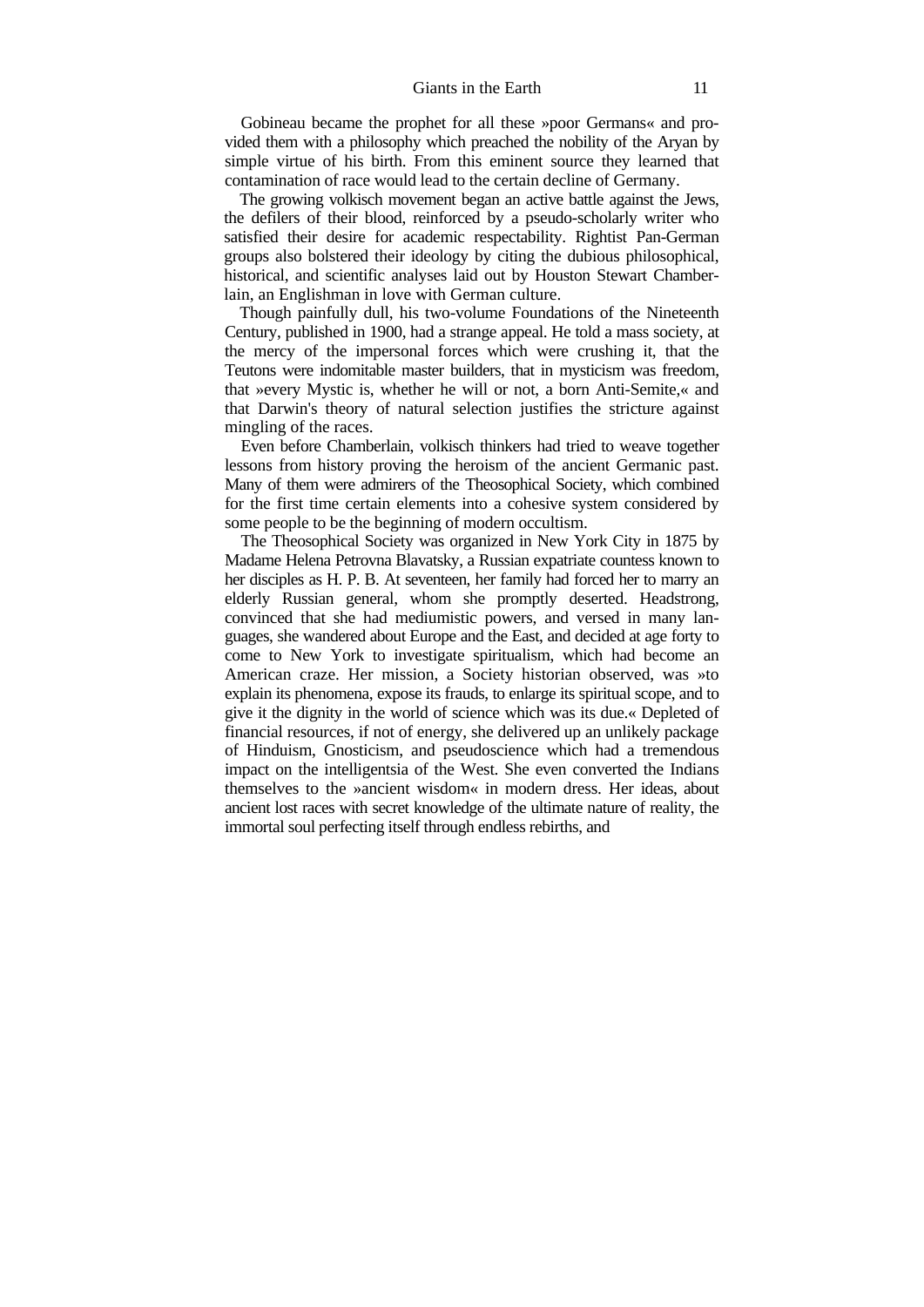mastery of superhuman powers which could unlock the secrets of the universe, if they had been presented by traditional organized religions, would not have been credited. But people were perfectly willing to suspend disbelief of a huge Russian countess with magnetic eyes who smoked cigars and used bawdy language.

Darwin's Origin of Species, published in 1859, had widened the chasm between science and religion. H. P. B. leaped across that chasm with a spiritual concept of evolution. Men could become divine, she said, by advancing in an evolutionary process which was part of an elaborate cosmology affecting whole races.

It was possible to thwart evolution, however. Like most occultists, she believed in the old Gnostic doctrine that there were two worlds, one good and one evil.

In Gnostic thinking, spirit and matter were opposed to each other, matter being an interruption of the order of the cosmos—a fall, and therefore evil. The Gnostics posited three classes: spiritual, or pneumatic, men; animal, or psychic, men; and carnal, or physical, men. The last were said to be wholly material and could not be saved, their nature being evil; they had not a single spark of the divine in them.

Matter, according to the Gnostics, was not the creation of the supreme god but of a demiurge, an inferior divinity. A famous medieval Gnostic sect, the Cathars, came to identify the Old Testament god, Jehovah, with the demiurge, the creator of the material world, and therefore the equivalent of Satan. Within Gnosticism, then, existed the idea that the Jewish god was really the devil, responsible for all the evil in the world.

Without intending to arouse hatred against the Jews, H. P. B. repeated this Gnostic thinking in her book The Secret Doctrine:

With the Semite, that stooping man meant the fall of Spirit into matter, and that fall and degradation were apotheosized by him with the result of dragging Deity down to the level of man.... The Aryan views of the symbolism were those of the whole Pagan world; the Semite interpretations emanated from and were pre-eminently those of a small tribe, thus marking its national features and the idiosyncratic defects that characterize many of the Jews to this day—gross realism, selfishness, and sensuality. [Italics hers.]

She talked of a race of giants that existed in ancient days and argued that the occasional appearance of giants in modern times proved that species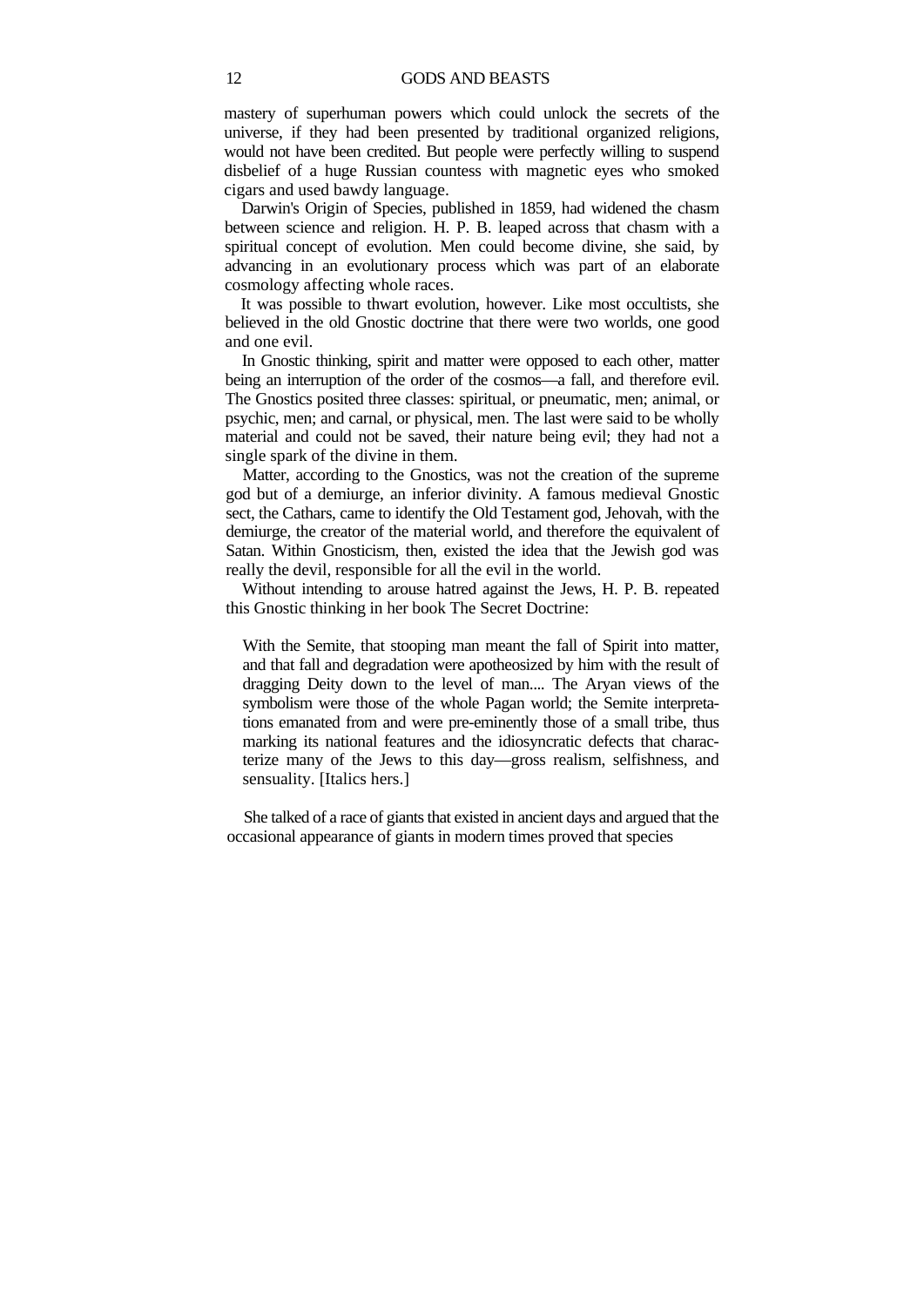tend to revert to the original type. She held that since the days of the giants, whose descendants the Aryans were, there had been an unbroken succession of semi-immortal »adepts« living in secret cities in Tibetan mountains. It was they who had appointed her as their emissary.

Because of the flamboyance of her personality, if not her prose, H. P. B. became the model for other aspiring occultist leaders. She had somehow managed to make magic, witchcraft, and alchemy respectable. With the support of educated people, her ideas spread. She brought to the last decades of the nineteenth century a universal palliative for the materialism from which it was suffering.

The volkisch writers made capital of both Theosophy and Darwinism. Darwin's book had been hailed in Germany with an acclamation in startling contrast to the storm of protest which greeted it elsewhere. In place of a dogmatic Christian theology preaching a millennium, there came a conviction that human society was moving blindly toward some ideal goal. The struggle for existence, palpable to every German, justified itself in this evolutionary scheme of nature. Origin of Species sold briskly in Germany. The Germans eagerly pressed Darwin with their own writings on the subject, lauding his work. It was said that although Darwin was English, Darwinism really came into its own in Germany. As one German scientist pointed out: »You are still discussing in England whether or not the theory of Darwin can be true. We have got a long way beyond that stage here. His theory is now our common starting point.«

To a growing body of anthropological concepts was now fused the idea that the karma of the Aryans was to engage in a race struggle to the death against the Jews. Germans, the fittest to survive, were destined to become the saviors of the human race. For this, Guido von List preached, they would need a »strong man from above,« who would be reincarnated from an ancient soldier. List's study of the origins of Jewish mysticism had taught him the importance of imbuing a people with a Messianic hope. When the world is changing and the old knowledge becomes suspect, it is necessary to herald the coming of a Messiah so that the traditional verities may be adapted to new conditions. List gave the Germans, in effect, an opportunity to become competitors of the Jews for the honor of »chosen people.« His secular Messianic nationalism was taken seriously by many confused apostles. The German people were to take their place at the head of all nations, act as their leader, and move them toward civilization. They were the chosen people, and soon a Fuhrer would arise among them who, in turn, would lead the Messianic nation.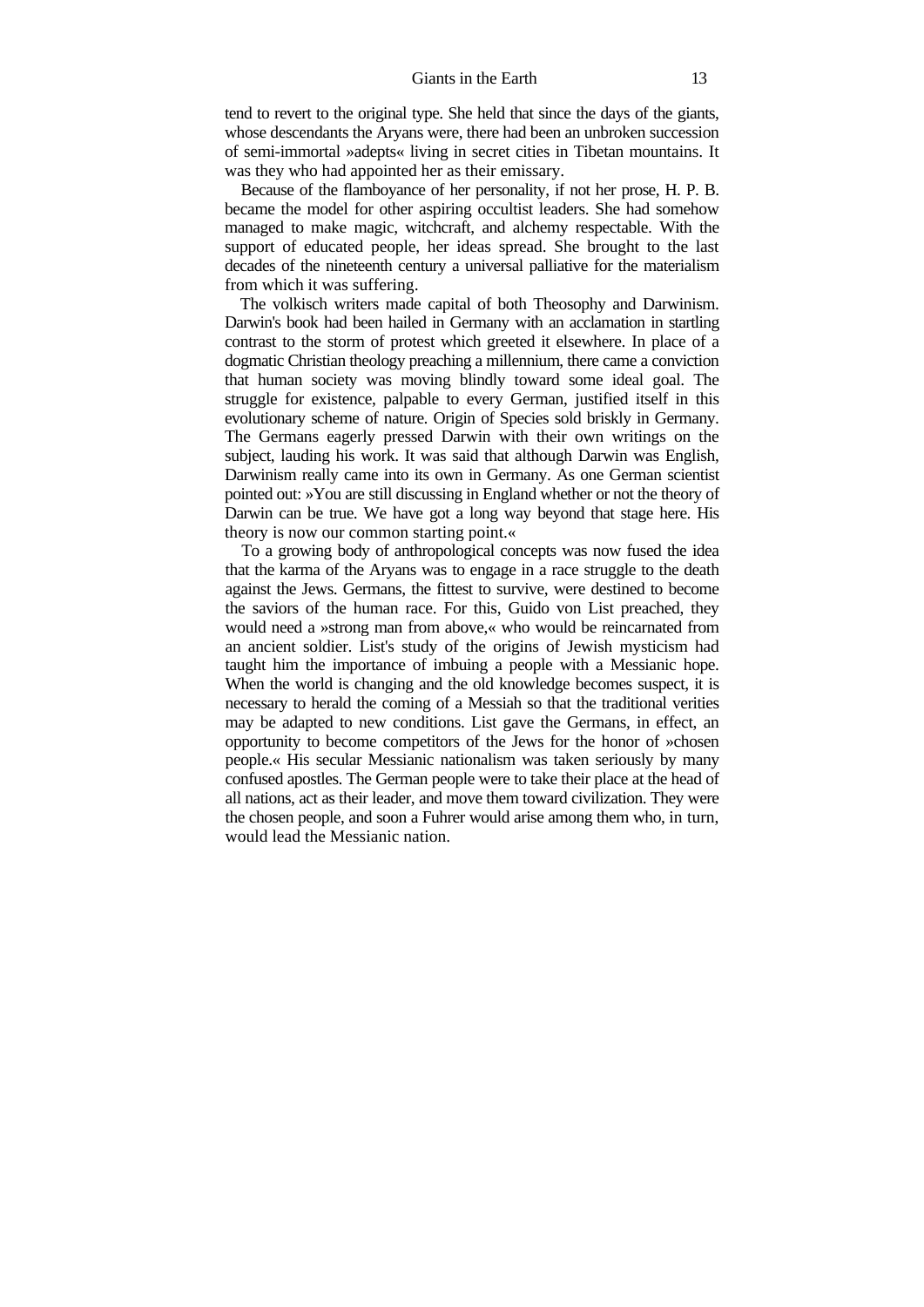Just before World War I, then, side by side with an awakening interest in occultism went an interest in racist-nationalism. Germany's supremacy was »proved« by the ideas and events of the distant past, when the Teutons lived close to nature and far from modern artificiality. The call of the elemental, the breath of the woodland, the simple poetry of Wanderlust, of joyous roving, asserted themselves. The folktales and folk songs issuing from the lips of peasants became sacred. Primitive German institutions and folklore were eagerly studied. Whereas, for primitive peoples, nature often represented primordial chaos, and therefore the enemy, these neoprimitives idealized nature and anathematized the city as profane, an aberrant discovery of modern man in his wickedness. Imagination, feeling, and will attributed to Natural Man, were placed above reason, which was held responsible for the psychic disorders of civilized man. The irrational was recognized as a source of illumination. List and his Theosophical friends claimed to have a »secret science« by which they could intuit the past and divine its meaning. Through extrasensory powers, they could communicate with the ghosts which hovered around ancient soil and in the cracks of ancient buildings. Innocent and pastoral at first, this movement back to nature and simplicity gradually grew more and more patriotic, more and more »German,« to the exclusion of other races, and more and more anti-Semitic.

Both the occult and the racist-nationalist movements were hostile to modernity. Both promised a millennium. If all the former were not anti-Semitic, all the latter were. They saw in the Jew the exemplar of the modern man: urban, alienated from the soil, materialistic. Both movements were essentially conservative, in that they harked back to a golden age. The groups often intertwined. Under the influence of List and Lanz, whose works they studied, volkisch youth groups pressed for the expulsion of Jews from their organizations, from university life, and from the government. Admirers and disciples of both men became agitators for a final solution to the Jewish problem. Some saw that solution only in extermination.

Both also hailed the Middle Ages with uncritical admiration. Whereas the rest of Europe tended to brand that period as an era of darkness from which it had been happy to emerge, and to hold up the Renaissance as worthy of adoration, Germans idealized the Middle Ages as the most illustrious period of their history. The hierarchic structure of medieval society appealed to their longing for political security. Their morbid worship of the twelfth-century German Crusaders, the Order of Teutonic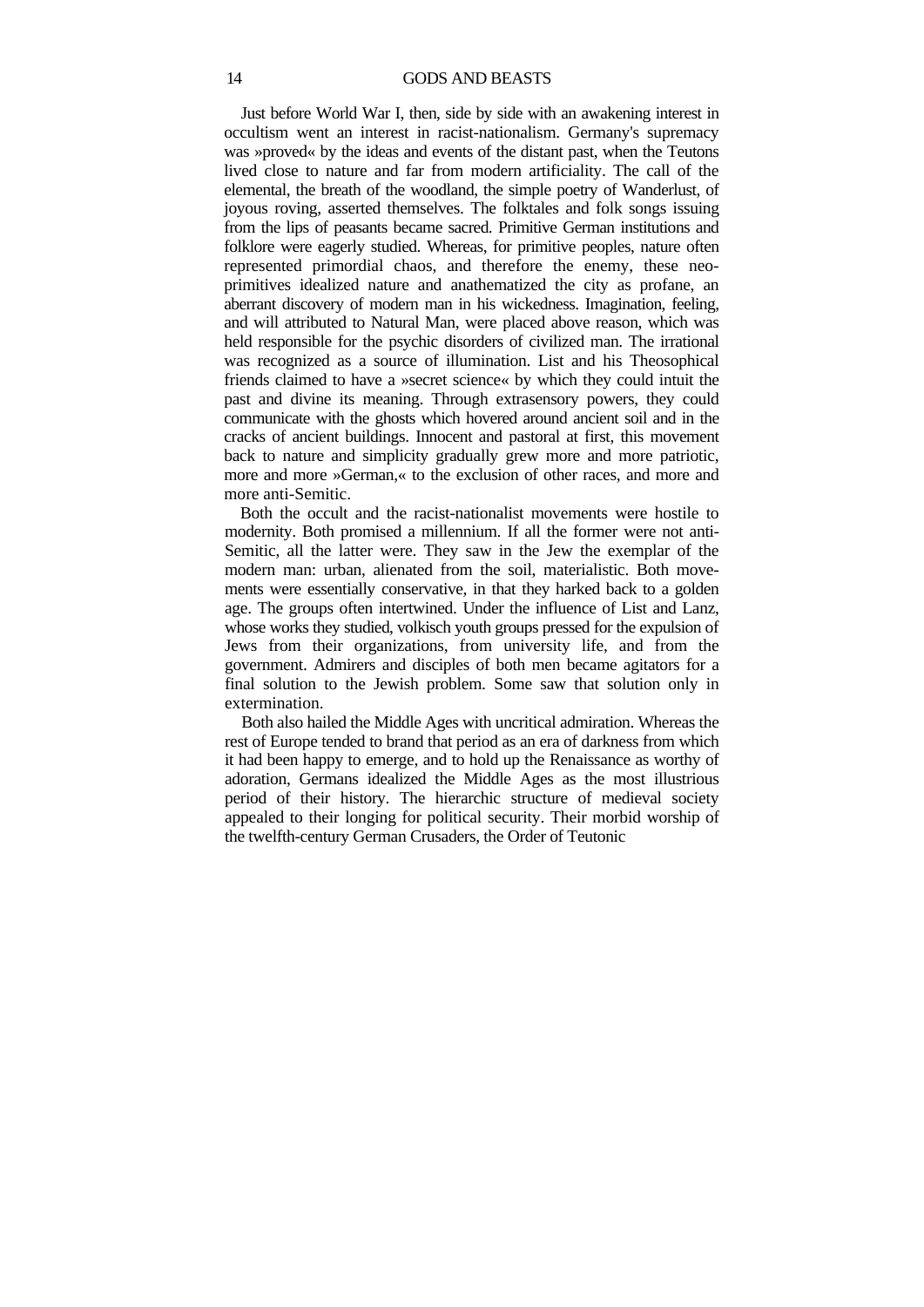Knights, for instance, was based on its mystical hierarchical structure, its secrecy, and its supernatural claims to world domination. Indeed, according to some people, the »thousand-year conspiracy« of conquest which the Teutonic Knights had threatened did persist into the twentieth century.

The marriage of occultism and nationalism is not as uneasy as it might appear on the surface. Each represents a nostalgia for a lost paradisical state, and a commitment to restoring that state in some millennial time. It is natural for people who feel uncertain about the future to look back sentimentally to a glorified past which they will try to relive. The Irish Theosophist William Sharp (who also wrote under the name Fiona Mac-Leod) was a nationalist-occultist who understood the connection between the patriotic longing and the longing for the occult:

I think our people have most truly loved their land, and their country, and their songs, and their ancient traditions, and that the word of bitterest savour is that sad word exile. But it is also true that in love we love vaguely another land, a rainbow-land, and that our most desired country is not the real Ireland, the real Scotland, the real Brittany, but the vague Land of Youth, the shadowy Land of Heart's Desire. And it is also true, that deep in the songs we love above all other songs is a lamentation for what is gone away from the world, rather than merely from us as a people: or a sighing of longing for what the heart desires but no mortal destiny requites.

It is not at all unusual to find such feelings of Weltschmerz in those periods when reason seems to have failed us and death and disorder wait to swallow us up. At such times, an interest in the occult gains ground steadily and tries to reintegrate the shattered cosmos.

This was the climate in Germany before World War I, and the war intensified it.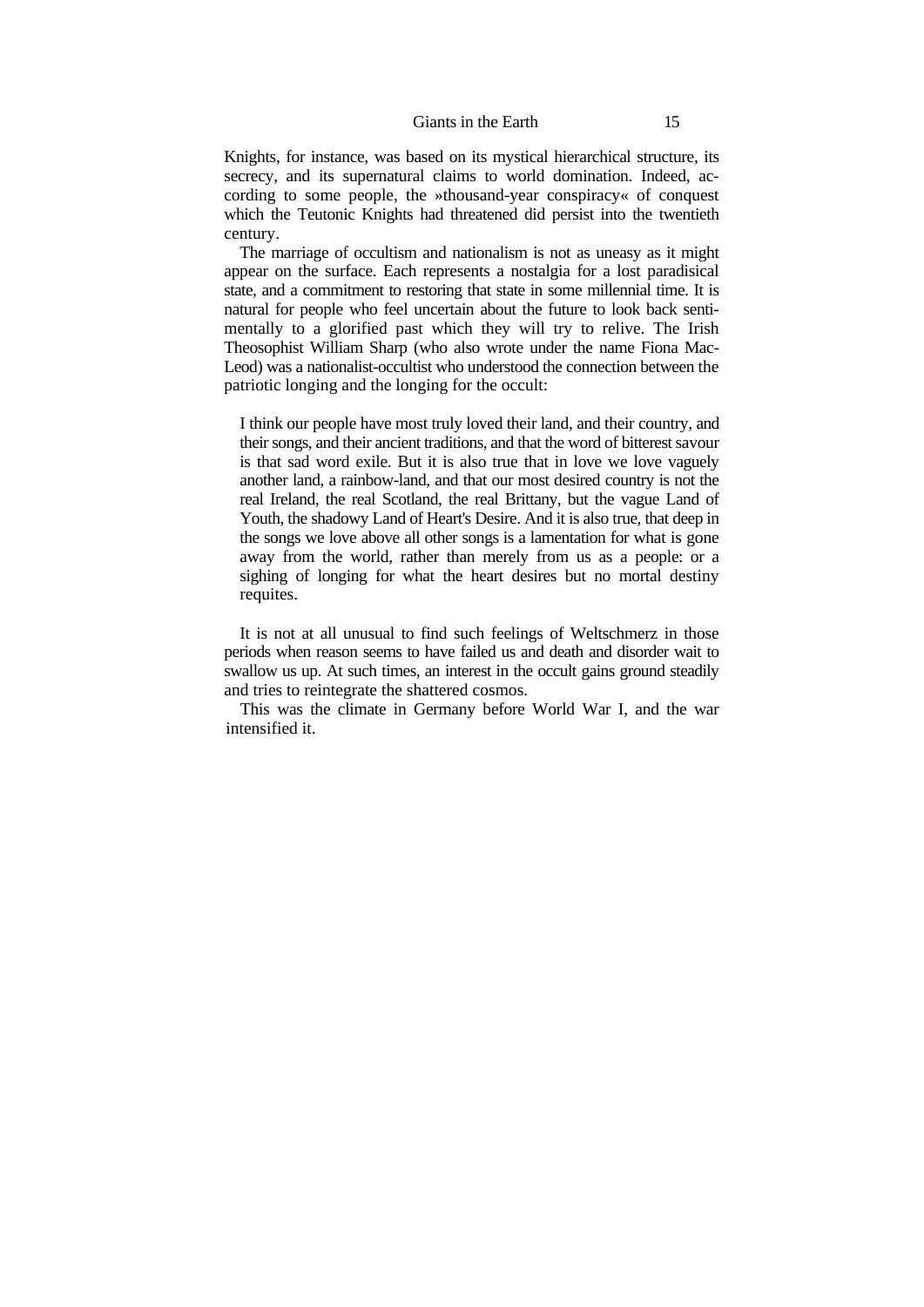#### CHAPTER 3

### Gods and Beasts

Gods and beasts, that is what our world is made of.

—Hitler, quoted in The Voice of Destruction by Hermann Rauschning

In the years preceding World War I, German anti-Semitism was fed by an underground stream of secret cults running like a sewer beneath Vienna and other cultural centers. Hitler dipped into this stream. He lived in a flophouse in the city's slum area, and his life had all the elements of a scenario for a Charlie Chaplin movie about the Little Tramp. He was twenty when he came to Vienna in 1909, rejected for admission to the Academy of Fine Arts, and according to eyewitness accounts, lonely, shy with women, moody, given to violent outbursts—in short, even in those squalid quarters where the struggle for existence must have brought out the brutal side of human nature, exceedingly odd. He later wrote in Mein Kampf of this period that it gave him »the foundations of a knowledge« which sustained him for the rest of his life: »In this period there took shape within me a world picture and a philosophy which became the granite foundation of all my acts. In addition to what I then created, I have had to learn little; and I have had to alter nothing.«

He spent much of his time studying Eastern religions, yoga, occultism, hypnotism, astrology, telepathy, graphology, phrenology, and similar subjects which often appeal to pursuers of magical powers, who usually happen to be powerless. His penchant for the occult led him to a tobaccon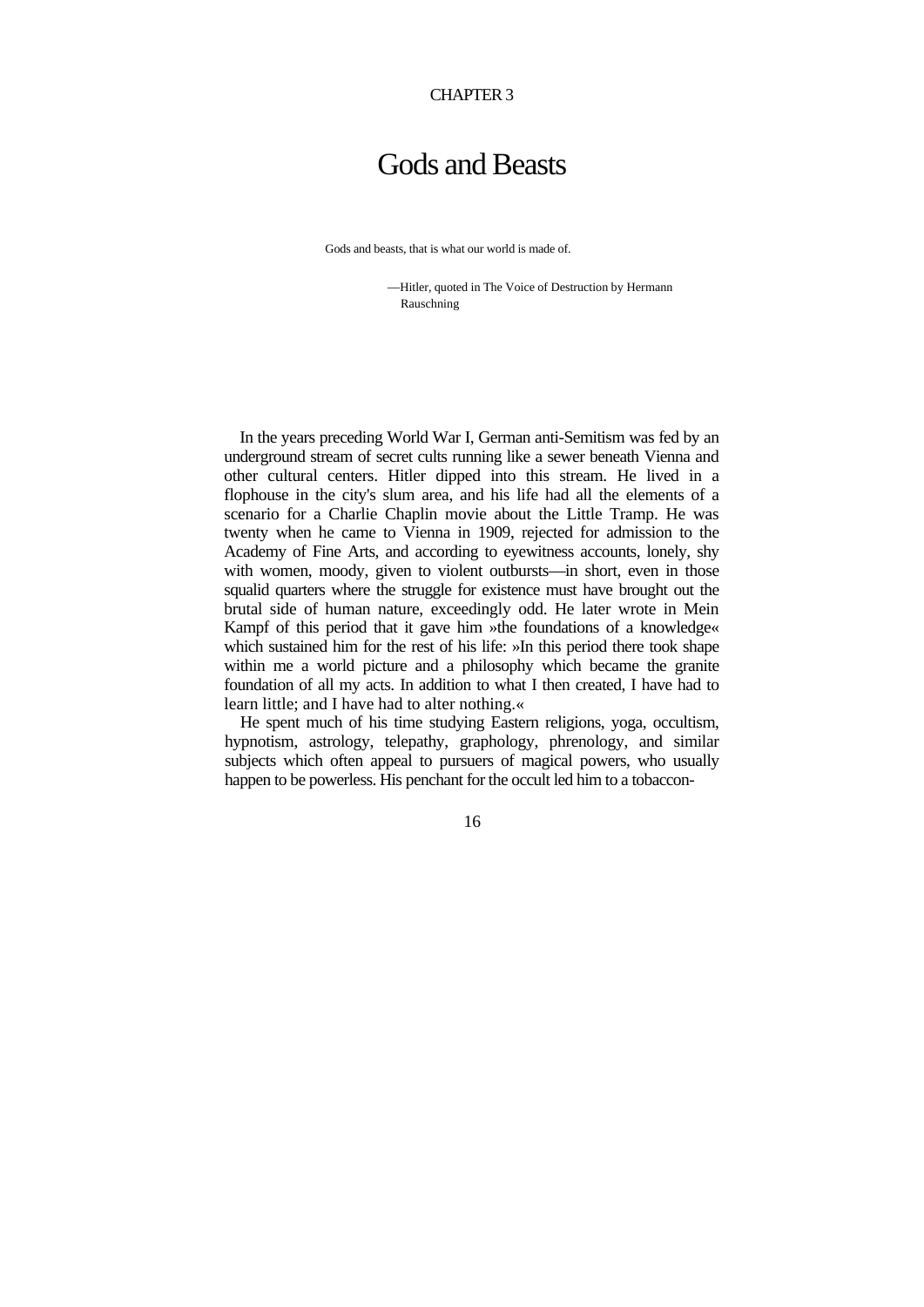ist's shop near his lodging where he came upon a magazine, Ostara, which must have drawn him. This strange publication was produced by the mystical theorist, Lanz, who wrote under the acronyn PONT (Prior of the Order of the New Templars).

Vienna, in those days one of the fastest-growing cities in Europe, was hospitable to the formation of occult groups which sprang up with religious fervor, symptomatic of the irrational atmosphere of the time. Vienna's population went up 259 percent between 1860 and 1900, and the flood of new arrivals sought relief from the frustrations of an overcrowded and expensive existence. The city was deluged by mediums, necromancers, and astrologers who claimed to be occupied with a futuristic science which the scientific establishment was as yet unable to appreciate, since experiments were still unverified. The gullible—scholars included—believed that intuition and vision enabled specially endowed natures to investigate phenomena which eluded ordinary people.

Lanz, a defrocked Cistercian monk, started his group, the Order of the New Templars, in 1900. His friend, Guido von List, a somewhat different sort of pseudo-priest, started his group, the Armanen, in 1908. Membership was often interlocking, and there was continual feedback between the cults. Around 1912, a number of members of both cults finally came together under one roof in the Germanen Orden, which prefigured the Nazi party.

Historians are divided on the question of whether Hitler was actually ever a member of either the Temple of the New Order or the Armanen, but it is certain that he was a reader of Ostara and met Lanz several times in that period he later alluded to as providing him with »the foundations of a knowledge« which was to become so important to him.

Writing in an oracular, pseudo-anthropological manner, Lanz took mankind from the beginning of time and divided the species into the acemen and the ape-men, the first being white, blue-eyed, blond, and responsible for everything heroic in mankind. The second group was the repository of everything vile. According to this comic-book mentality, the heroes—called variously Asings, Heldinge, or Arioheroiker—were superior by reason of breeding and blood, whereas the inferiors—Afflinge, Waninge, Schrattlinge, or Tschandale—always threatened to contaminate through interbreeding.

Ostara was one of a number of magazines which surfaced during this period. Like some of our own pulp magazines, it combined the erotic and the occult in an irrational blend which could capture the fantasies of lost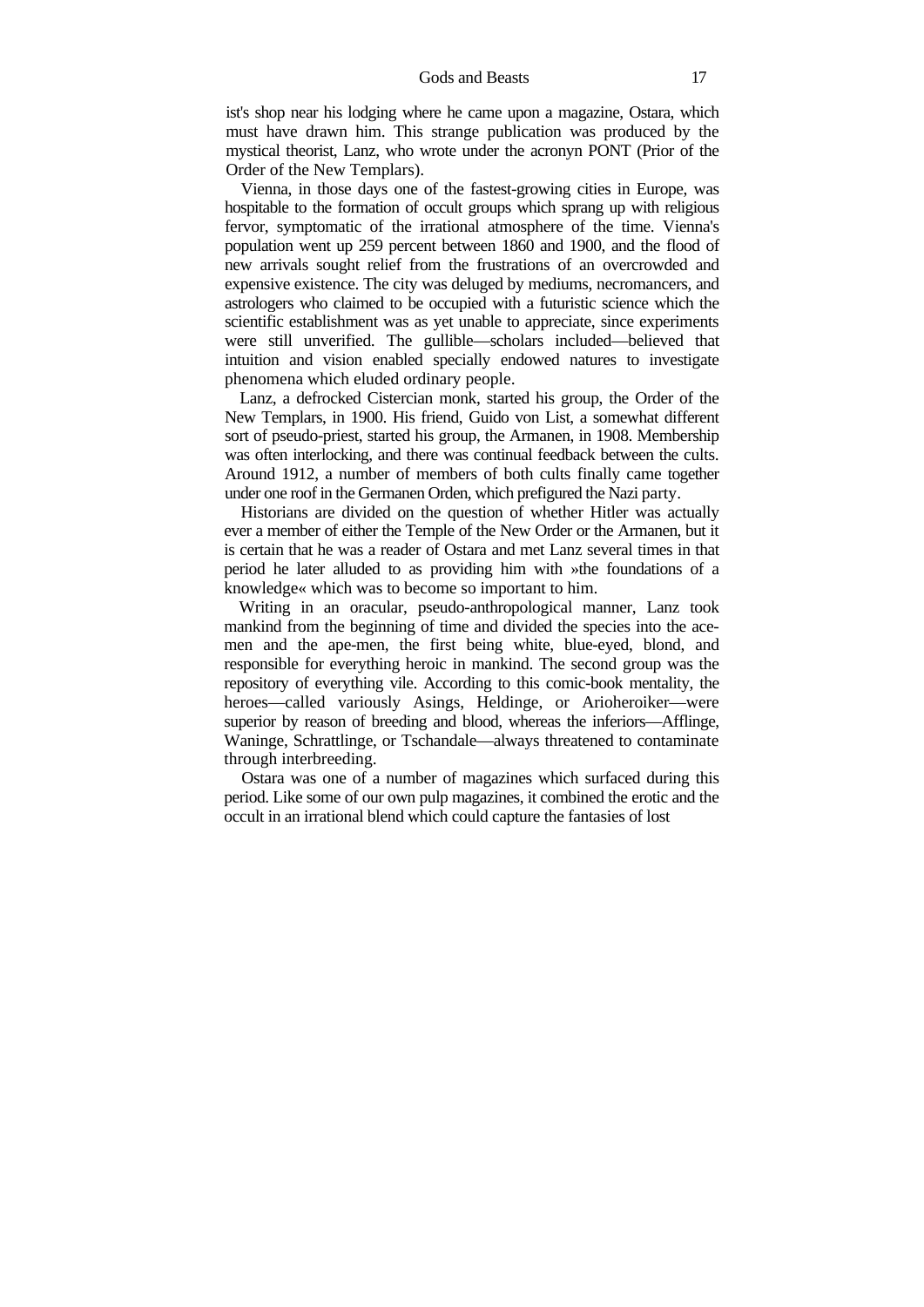souls. Its lurid stories were calculated to explain history as a struggle to the death between the pure Aryan and the hairy subhuman. This racial struggle, described in mystical, turgid prose, was the essence of human existence. To illustrate it, Lanz filled his pages with gorgeous blond women falling into the snares of satyr-like men. For all the Aryan's superiority, it was quite evident that there was one way in which he was not superior: sexual prowess. The female member of the master race was sexual enough, to be sure, but the male could not hope to compete against the enemy in having sufficient potency to satisfy the infinite needs of the blond beauty. If this sounds reminiscent of the Ku Klux Klan's pronouncements against the »inferior« blacks, it is: The lower races must not pollute, through interbreeding, the rich blood of the higher races. Since, sexually, the lower races are more potent, this presents a considerable challenge to the hero.

Lanz was writing in the tradition of a volkisch revival of the conservative Germanic ideal of woman as the keeper of the hearth, in contrast with the modern suffragette who was just then demanding her rights and asserting her own sexual needs.

Race, blood, and sex combined with ancient German occultism—spells, number mysticism—to make an overrich Viennese pastry. Not many soup-kitchen derelicts, seeking an escape from their hopeless state, could resist such a package. Ostara, Briefbucherei der blonden Mannesrechtler (»Newsletters of the Blond Fighters for the Rights of Men«) addressed these men, for example, in its March 1908 issue when it ran a full-page advertisement promoting a book to help young men choose a career. »What shall I become?« read the advertisement.

It is all too clear what one regular reader, Hitler, became, though the direct influence of Ostara upon him is not known. His obsession with the »nightmare vision of the seduction of hundreds and thousands of girls by repulsive, bandy-legged Jew bastards« is identical with Ostara's. We have Hitler's own confession that one of his favorite movies was King Kong, the plot of which might have been concocted by Lanz himself.

For such mentalities, Ostara was thoughtful enough to provide a yardstick by which the reader could measure himself as to racial worth and be assured that he was not Jewish. The Rassenwertigkeitindex allowed him to score on the basis of eye, hair, and skin color, and the size and shape of nose, hands, feet, skull, and even buttocks. Black eyes were twelve points to the bad, blue-gray eyes twelve points to the good. Being a reader of Ostara was already sufficient qualification for membership in the »mixed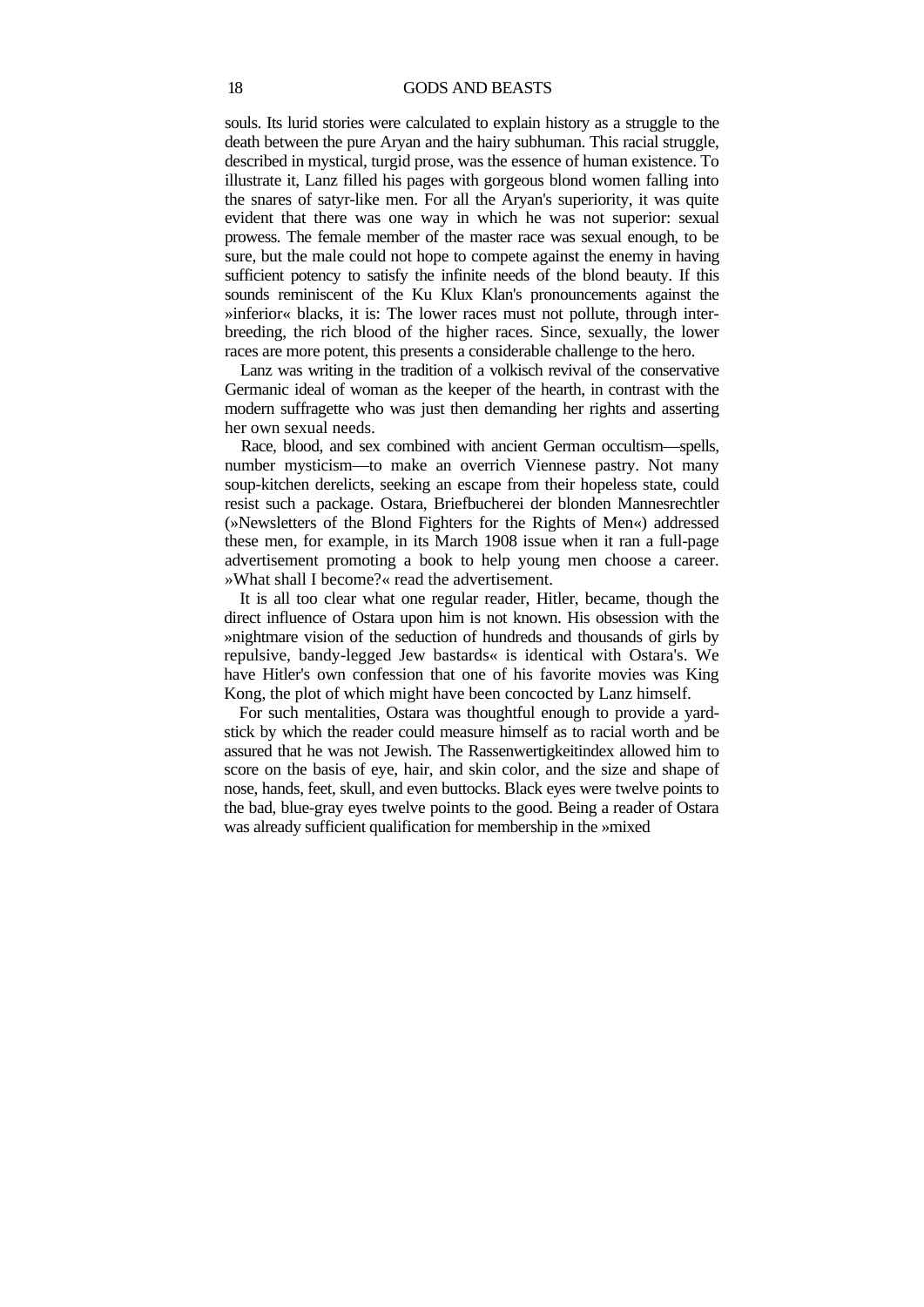type,« the stratum above the lower races. Hitler presumably would have rated himself in this category. With headlines like these—ARE YOU BLOND? THEN YOU ARE THE CREATOR AND PRESERVER OF CIVILIZATION. ARE YOU BLOND? THEN YOU ARE ARE YOU BLOND? THEN YOU ARE THREATENED BY PERILS. READ THE LIBRARY FOR BLONDS AND ADVOCATES OF MALE RIGHTS.—and subtitles like these—Race and Nobility; Race and Foreign Affairs; The Metaphysics of Race—Ostara, thirty-five pfennigs a copy, sometimes reached circulation figures of 100,000 in Austria and Germany.

The Order of the New Templars which this ludicrous oracle founded enrolled blond, blue-eyed members—and only if they promised to marry women with the same attributes. This was of paramount importance, even though it would not guarantee race purity, since »Through woman, sin came into the world, and it so over and over again because woman is especially susceptible to the love artifices of her animal-like inferiors.« The blond Siegfried must win her away from the dark seducer, slaying dragons and giants if necessary. Our interest in this theology is enriched on learning that Lanz's New Templars were assembled as soon as he himself was expelled from a Cistercian monastery for »carnal and worldly desires.«

Lanz, a teacher's son, was born in Vienna in 1874. He changed his birthdate and place of origin to mislead astrologers. As a child, his wish had been to become a Knight Templar and to own Templar chateaux or, at least, to reconstruct them. His strongest impression as a youth had been an opera, The Templar and the Jewess, which transported him into ecstasy. (Occultists have always argued that the Templars, a medieval religious and military order, were a Gnostic sect working to purify the world of evil.) In 1893, at the age of nineteen, he entered the Cistercian monastery Holy Cross, which had an important place in Austrian history. The following year, he issued a work about a discovery which held secret meaning for him: a monument from the period of the Crusades, of a manly figure treading barefoot on an animal-like human being. In this relief sculpture Lanz saw the triumph of the higher races over the lesser races, and it became the symbol of his ideology.

In 1900, a year after he was expelled from the monastery, he surfaced again as »Baron von Liebenfels« and started his order, usurping the name and rituals from his beloved Templars. His sign was the swastika; his slogan, »Race fight until the castration knife.« This studious-looking,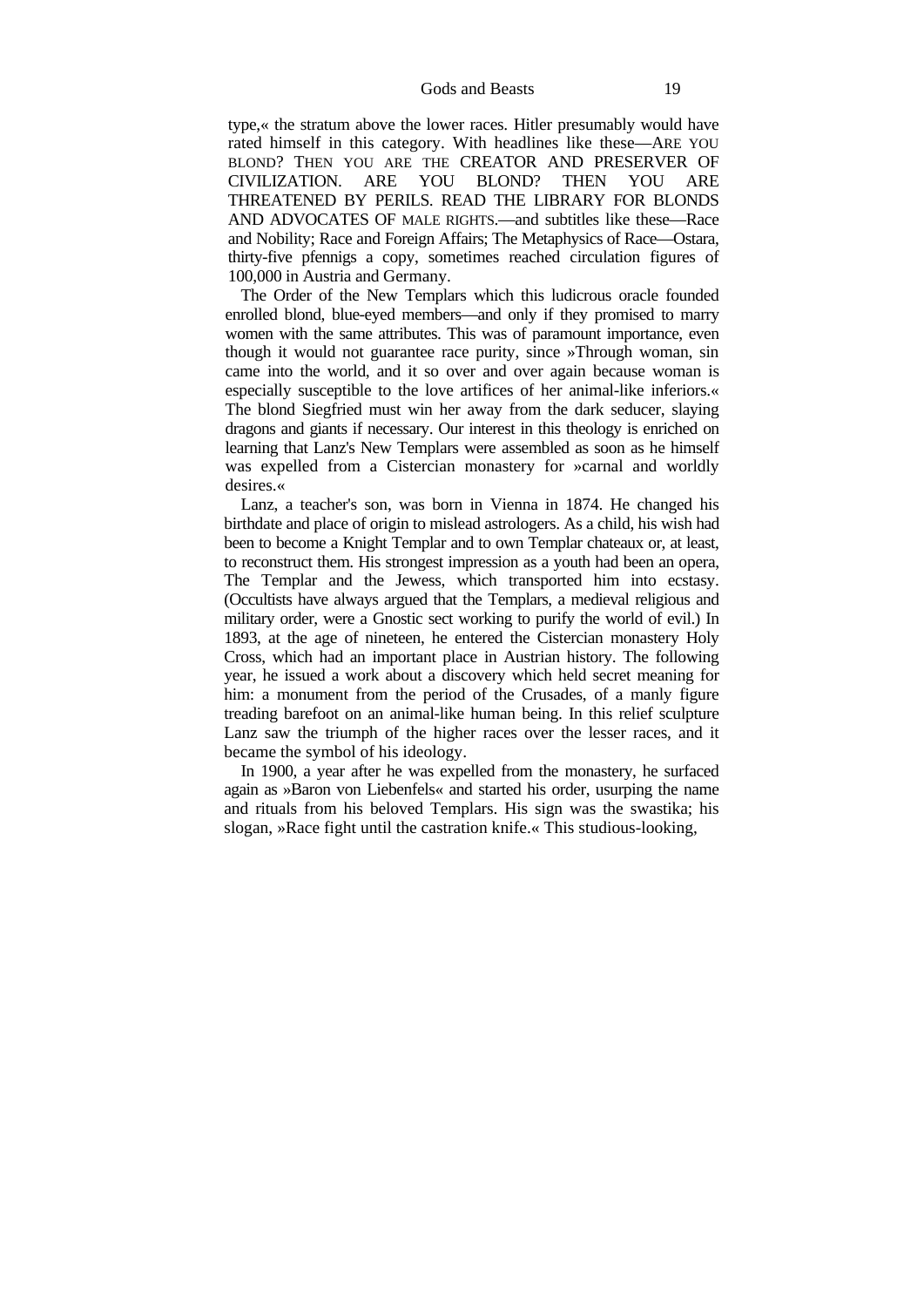bespectacled young man, as much the model of a minor official as his kindred soul, Himmler, preached a fall from a race-pure paradise that came about when the »Arioheroiker« interbred with the »Dark Races,« or »Demonic Slopwork.« The hero, Frauja (the Gothic name for Jesus), came to save the Aryan women from the original sinner of »Sodomie« through the commandment »Love thy neighbor as thyself—if he is a member of your own race.« This Lanz took to be the teaching of the Catholic Church in the Middle Ages. He called his theory Ariosophy.

As crazy as this may sound, Lanz quickly found people who were willing to believe—and some of the believers were wealthy men, ready to help Lanz make his wildest dreams come true. With their help, he bought the castle of Werfenstein in Lower Austria, in 1907. Other castles, in Marienkamp near Ulm and on the island of Rugen in the Baltic, were also converted into temples where the order conducted elaborate Grail ceremonies. The carefully screened initiates, awesome in white hooded robes, performed celebrations written by Lanz. Using his monastic training, he also composed his own voluminous variations of liturgical texts: a two-volumed New Templars' Breviary, The Psalms in German, and a »secret Bible for the initiated« which ran to ten volumes, as well as prayer books and the like. The race struggle was his major concern, but the order also dabbled in astrology, the Cabala, phrenology, homeopathy, and nutrition. After reconstructing somewhat the Werfenstein castle, fitting it out with Templar symbols of ritual magic, and raising up a swastika flag, never before seen in that part of the world in modern days, he made plans for world salvation. To ensure »the extirpation of the animal-man and the propagation of the higher new man,« he called for a radical program: genetic selection, sterilization, deportations to the »ape jungle,« and race extermination by forced labor or murder. »Offer sacrifices to Frauja, you sons of the gods!« Lanz wrote. »Up, and sacrifice to him the children of the Schrattlinge.« He advocated the establishment of special breeding colonies for the production of more Aryans.

He called his major work nothing less than Theozoologie oder die Kunde von den Sodoms-Affligen und dem Gotter-Elektron. Eine Einfuhrung in die alteste und neueste Weltanschauung und eine Rechtfertigung des Furstentumes und des Adels (»Theo-zoology or the Lore of the Sodom-Apelings and the Electron of the Gods. An Introduction into the Oldest and Newest Philosophy and a Justification of Royalty and Nobility«).

He believed Aryan heroes, »Masterpieces of the gods,« to be possessed of splendid electromagnetic-radiological organs and transmitters which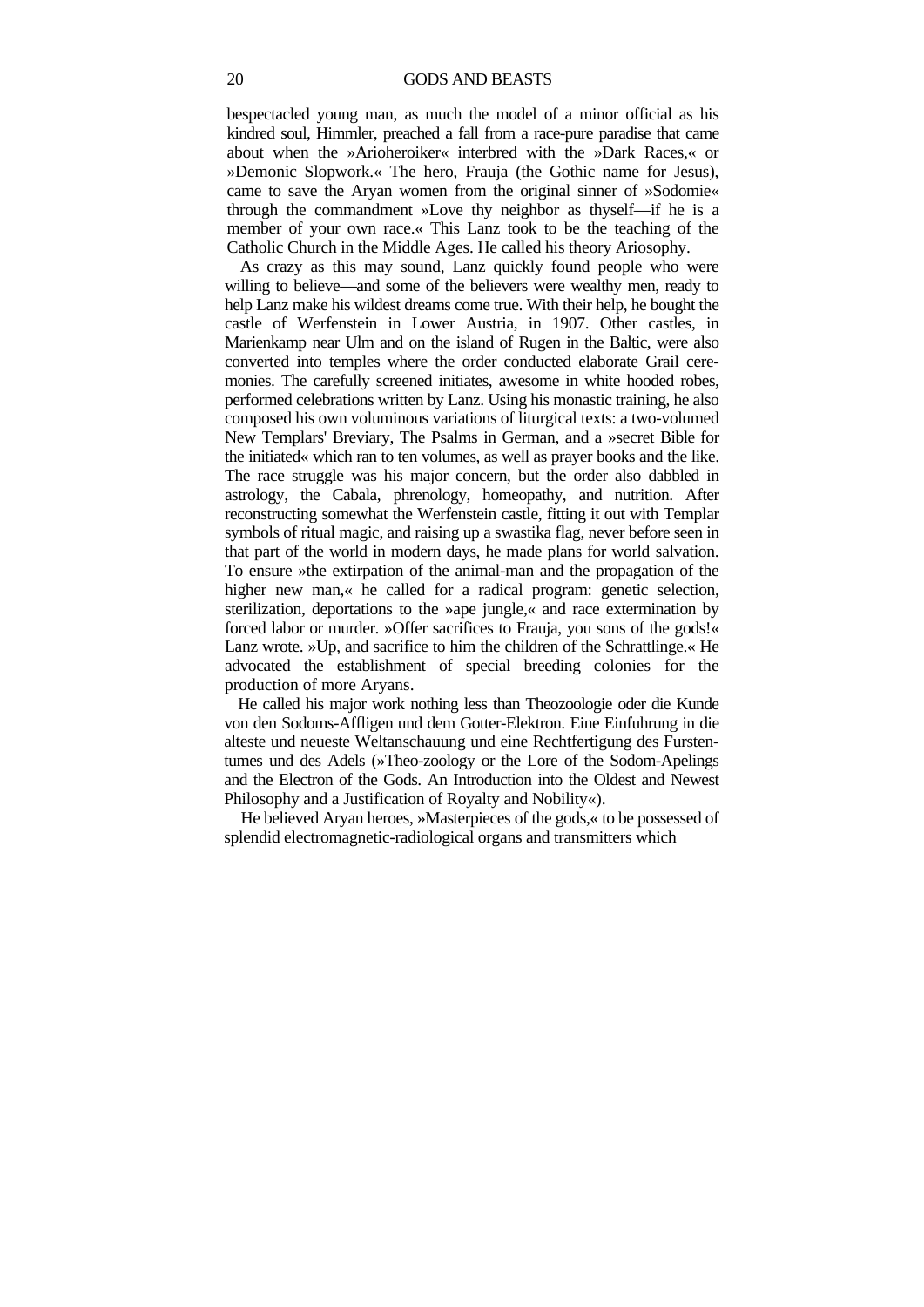#### Gods and Beasts 21

gave them special powers. By following his eugenic measures, they would revitalize their lost faculties. Joachim Fest, one of Germany's leading journalists, comments on this in his book, Hitler:

The age's anxiety feelings, elitist leanings toward secret societies, fashionable idolization of science by dabblers in the sciences, all tied together by a considerable dose of intellectual and personal fraud, combined to shape this doctrine.

. . . [Lanz] was one of the most eloquent spokesmen of a neurotic mood of the age and contributed a specific coloration to the brooding ideological atmosphere, so rife with fantasies, of Vienna at that time.

Exactly what had Hitler to do with Lanz? In Mein Kampf the only possible reference to Ostara may be this one: »For the first time in my life I bought myself some anti-Semitic pamphlets for a few heller.« His friend from childhood, August Kubizek, mentions that during this period Hitler joined an anti-Semitic lodge. But according to Lanz's biographer, Wilfried Daim, not only was Hitler a regular reader of Ostara, but, because he had missed several issues, he looked up Lanz himself in 1909, who was happy to supply him with back copies. In fact, says Daim, he saw Lanz a few times and »left an impression of youth, pallor, and modesty.« Fifteen months later, through three changes of residence, the copies were still in Hitler's possession. Lanz claimed him as one of his disciples, writing to an occultist in 1932: »Hitler is one of our pupils. You will one day experience that he, and through him we, will one day be victorious and develop a movement that makes the world tremble.«

Hitler attempted to bury all his earlier influences and his origins, and he spent a great deal of energy hiding them. Lanz was forbidden to publish after Germany annexed Austria in 1938. Hitler ordered the murder of Reinhold Hanisch, a friend who had shared the down-and-out days in Vienna. But the influence of Lanz's Ariosophy is evident in passages like these from Mein Kampf:

By defending myself against the Jew, I am fighting for the handiwork of the Lord.... This Jewification of our spiritual life and mammonization of our mating instinct will sooner or later destroy our entire offspring....

Blood sin and desecration of the race and the original sin in this world and the end of a humanity which surrenders to it.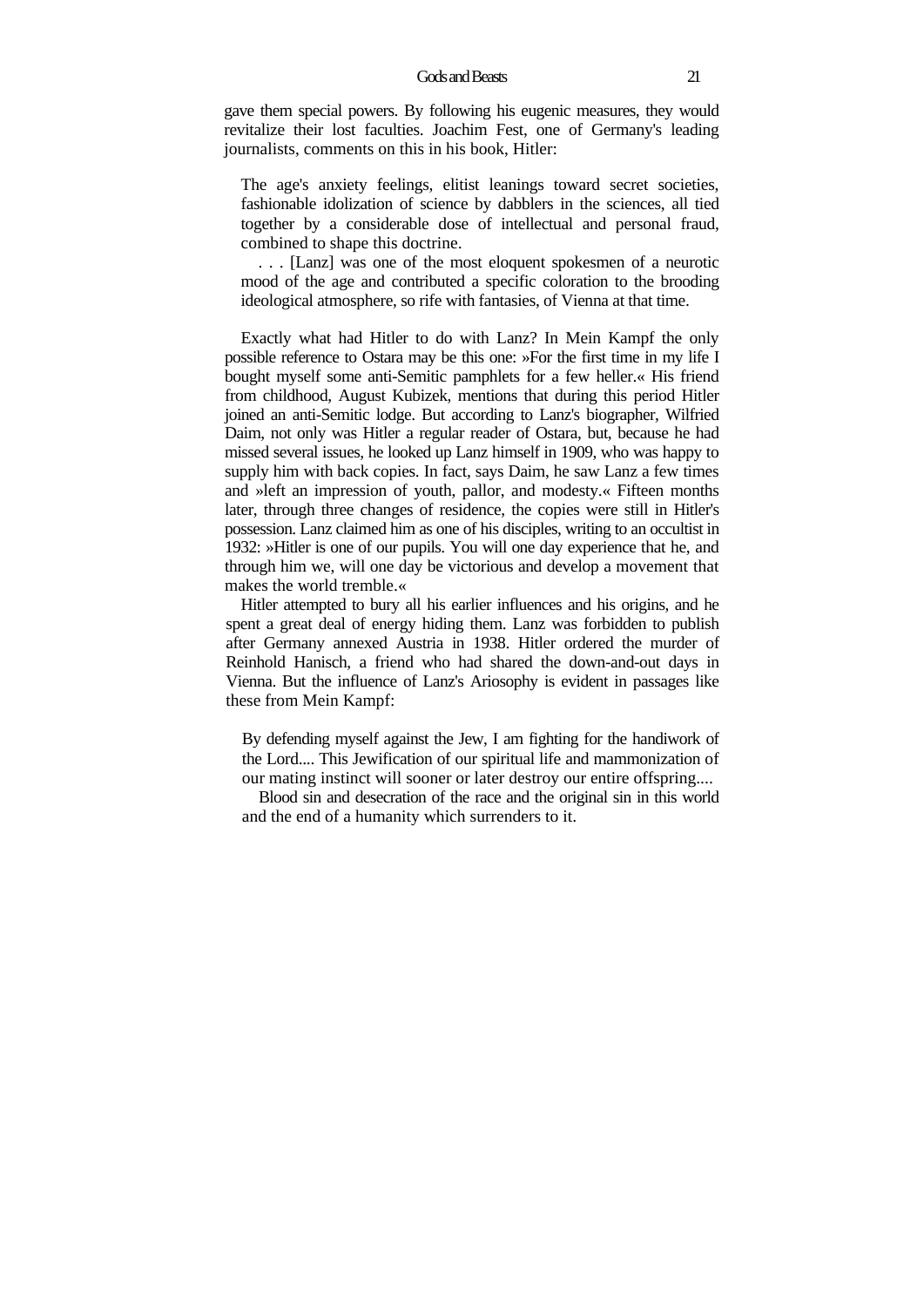With satanic joy in his face, the black-haired Jewish youth lurks in wait for the unsuspecting girl whom he defiles with his blood, thus stealing her from her own people. With every means he tries to destroy the racial foundations of the people he has set out to subjugate. Just as he himself systematically ruins women and girls, he does not shrink back from pulling down the blood barriers for others, even on a large scale. It was and it is the Jews who bring the Negroes into the Rhineland, always with the same secret thought and clear aim of ruining the hated white race, by the necessarily resulting bastardization, throwing it down from its cultural and political height, and himself rising to be its master.

Here, surely, is the same paranoid, sex-obsessed imagination as the renegade monk's. Though we may never have certain knowledge as to whether or not Hitler was a member of the New Templars, there is ample reason to suppose that Lanz's nasty vapors helped to poison the Third Reich.

The other Viennese occultist who attracted Lanz's disciples, Guido von List, presented a somewhat different variation of the occultist-racist package.

List was born in 1848 to a rich Viennese merchant. At fourteen, in the catacombs of St. Stefan's Cathedral in Vienna, he vowed before a dilapidated altar that when he became adult he would build a temple to the pagan god Wotan. His life's work settled, he became first a merchant and then secretary of the Austrian Alp Society. Members used the Hell greeting, harking back to paganism. List thought of himself as the link with an ancient race of Germanic priests and wise men called the Armanen. Their holiest emblem had been the swastika. Taking the same symbol, which had been in widespread use by many ancient peoples, he started his own secret society, the Armanen, in 1908. To the Germanic peoples, the swastika was an occult symbol for the sun, which represented life. German racists believed that one of the proofs of the inequality of races was that some had a more positive attitude toward the sun than others, and sun worship became a pagan ritual among volkisch groups. List became a pioneer in reviving Teutonic folklore and mythology. This helped to prepare the climate for nationalism.

The Armanen succeeded in attracting such people as Vienna's mayor, Karl Lueger, and the well-known Theosophist Franz Hartmann. List claimed that his group was the inner circle, hence, the leaders of the Aryo-Germanic race, with power to unlock the secrets of the universe.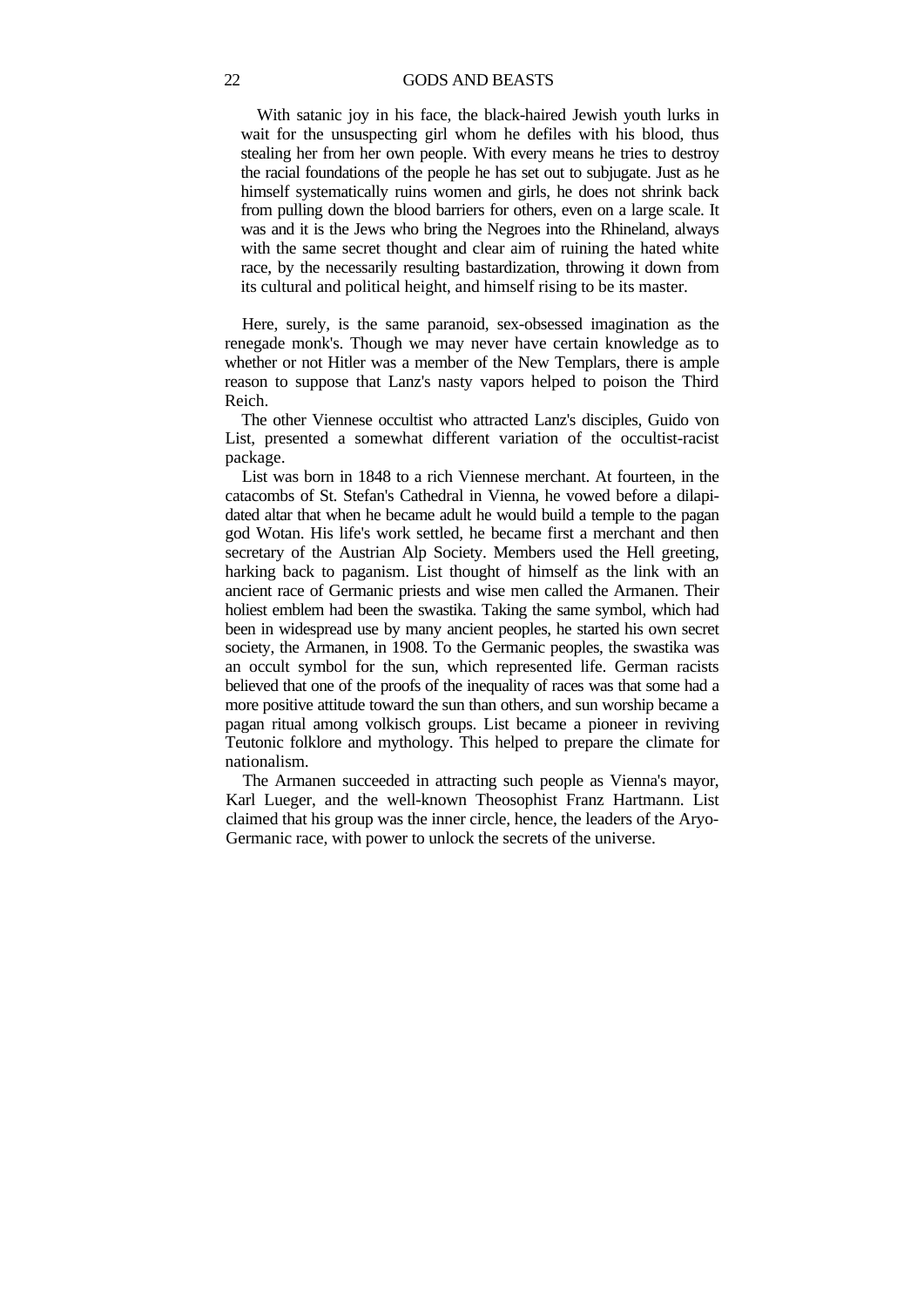They had the call. They were similar to God. They also happened to be radically anti-Semitic. List apparently never lacked for rich supporters to finance his undertakings. His major undertaking was his plan to lead the master race, which his presumed psychic powers led him to believe he was qualified to do, having been in communication with ancients possessing esoteric wisdom.

He looked like an ancient prophet with his long, flowing white beard. He taught his members runic occultism. Wotan was said to have invented the runes, the ancient alphabet, as part of his secret science. (The Gothic runa means »secret,« »secret decision,« similar to the Old Iranian run: »secret,« »mystery.« The early Finnish runo, taken from the Germanic, has to do with magic songs.) Edgar Polome points out in his essay »Approaches to Germanic Mythology,« in Myth in Indo-European Antiquity: »What Odin [another name for Wotan] originally acquired by hanging on the tree for nine days, starving and thirsting as in a shamanic initiation rite, was a powerful secret lore, of which the runes later on became merely the tool.«

The idea that the runes have occult significance was mentioned as early as A.D. 98 by Tacitus, who described the Germanic peoples as making marks on wood branches in order to practice augury and divination. Old Norse literature speaks of runes carved on wood, over which incantations or charms were spoken. List wrote a book about runes in 1908. Like other German occult groups, his was preoccupied with the magical power contained in the old alphabet.

List had other concerns too, according to Trevor Ravenscroft's book, The Spear of Destiny, largely based on the revelations of his friend Dr. Walter Stein, a Viennese scientist who was a student at Vienna University from 1909 to 1913, when Hitler was living in the city.

A deep interest in occultism, particularly the Holy Grail, led Stein to a bookshop in the old quarter of Vienna that was frequented by Hitler as well. The proprietor, Ernst Pretzsche, had a group photograph on his desk, showing himself with List, whose books on Pan-German mysticism were enjoying a great vogue. But the press had revealed black magic practices, sending Vienna into a furor. List was unmasked as the leader of a blood brotherhood which went in for sexual perversions and substituted the swastika for the cross. The Viennese were so shocked that List had to flee from Vienna. Ravenscroft reports that Dr. Stein told him how Hitler attained higher levels of consciousness by means of drugs and made a penetrating study of medieval occultism and ritual magic, discussing with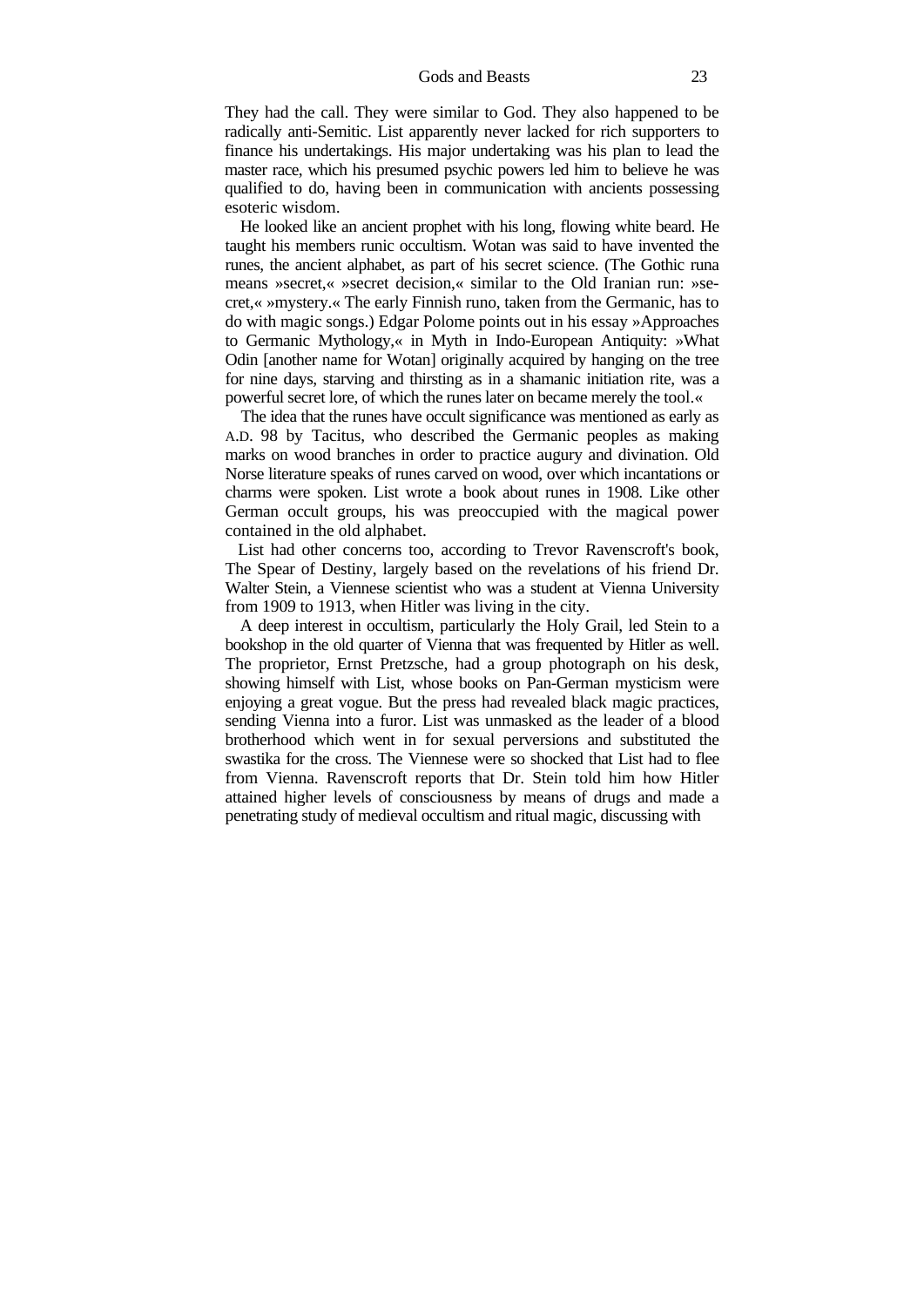him the whole span of the political, historical and philosophical reading through which he formulated what was later to become the Nazi Weltanschauung.

Pretzsche had introduced Hitler to consciousness-expanding drugs, as well as to astrological and alchemical symbolism. Hitler told Stein that Pretzsche had been present when List tried to materialize »the Incubus« in a ritual designed to create a »Moon Child.«

Altering states of consciousness by means of drugs or sexual perversions are not unknown to occult groups. By daring to break taboos against acts which would disgust other people, one might gain powers of which ordinary men did not dream. Hitler's later reputation for unnatural practices (coprophilia, masochism) may well have been deserved—may, in fact, have been inspired by tutors such as Lanz and List.

The historian Reginald H. Phelps, although he does not touch on the occult practices of Lanz and List, points out in his article » 'Before Hitler Came': Thule Society and Germanen Orden,« in The Journal of Modern History, that they propagated their theories »with varying success among intelligentsia and aristocrats as well as among that famous foundering petty bourgeoisie that is supposed to be the chief consumer of such wares; the same names run through the same arguments and blow up the same balloons of theory, year after year, in book after book.«

About 1912, disciples of Lanz and List started the Germanen Orden under the leadership of a member of List's Armanen, a journalist named Philipp Stauff, and several others.

Theodor Fritsch, one of the founders, had great organizational ability. Originally a technician for windmills, he then published a trade journal for millers, the Deutscher Muller, which provided him with the funds to pursue his real passion, »scientific« anti-Semitism. Besides, windmillers represented a dying branch of the economy. From the 1880's on he had been a leader in the Pan-German movement. His books and tracts brought him a certain notoriety. In 1902, he began to publish the Hammer, a racist scandal sheet which aimed at eliminating all Jewish participation from German cultural life. He tried to spread the word to the workers as well as to the elite, calling for a racist-nationalist organization that would combine the smaller groups into one »above the parties.« It was to be impeccably Aryan and was to bring »enlightenment« to the Germanic peoples.

He was joined by a sealer of weights and measures from Magdeburg, Hermann Pohl, and also by Stauff, who brought with him several other List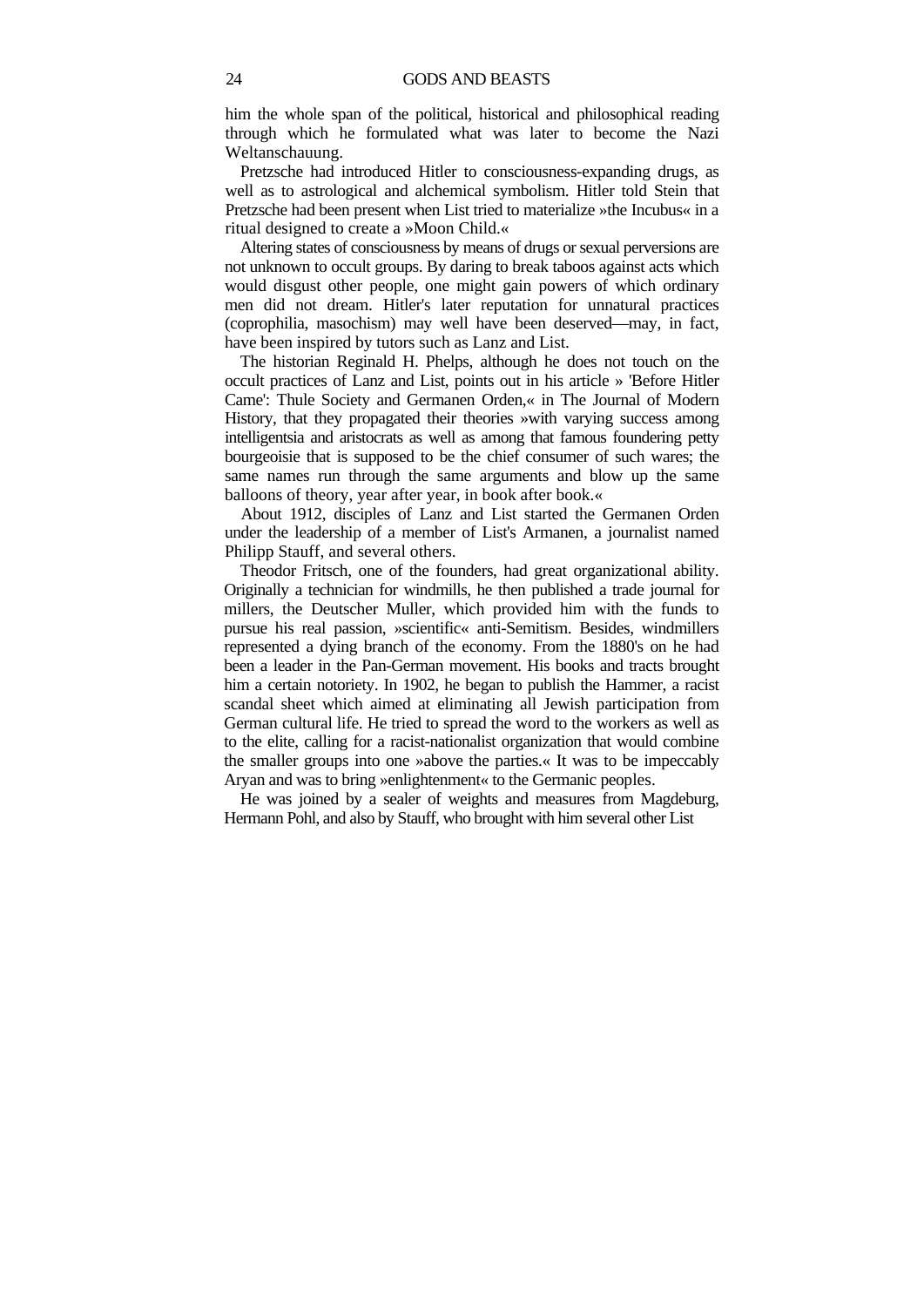disciples. The organization was to be a secret Bund for the purpose of combatting what they believed to be the Jewish secret Bund, which was plotting world conspiracy. One could only become a member by proving German origin to the third generation. Race science was to be taught, provable in the same way for human beings as the principles of scientific breeding had been established for plants and animals. The origin of all sickness was the result of the mixing of races, they held. The principles of Pan-Germanism were to be disseminated not only among Germans but among all blood-related peoples. The fight was against all un-German thinking, which included Judaism and internationalism.

While the Germanen Orden violently opposed Freemasonry as international and Jew-ridden, it used Freemason terminology and organization. Pohl had a theory that this would guarantee secrecy. Also, Freemasonry's concept of brotherhood would help prevent dissension between members.

Their symbols were runes and swastikas, their costumes reminiscent of Wotan and paganism.

Stauff and Pohl were the only open members. Closet cultists have always enjoyed the high degree of secrecy surrounding the meetings of occult groups. Rites are rarely, if ever, committed to paper. It is as if there is a recognition that power tends to evaporate and mysteries to become cheapened with exposure. At any rate, the initiation and other rites must have been similar to those of the Freemasons and Lanz's and List's groups. As with those other groups, there were inner and outer circles, with the latter yearning to be admitted into the ranks of the former.

The mysteries were revealed through signs and symbols which only the properly initiated could interpret, and only when deemed worthy. The typical occultist saw symbolism everywhere, and hermetic significance in everything. Groups also borrowed heavily from each other, so that if one saw wisdom in the ancient rune symbols, chances were that another would adopt it. Stauff and List wrote books on runic wisdom. Meetings of the Germanen Orden taught the same.

Before World War I, despite countless leaflets distributed and propaganda spewed out, growth of the Germanen Orden was slow. Fritsch issued a call to action. The time for counterrevolution was at hand. For decades the Germanic peoples had been sabotaged by the Tschandale, Lanz's term for the lower races. Now the »chief criminals« must be defeated. »A few hundred courageous men can accomplish the work,« said Fritsch. The Jewish liberal leaders

must fall, at the very start of the revolt; not even flight abroad shall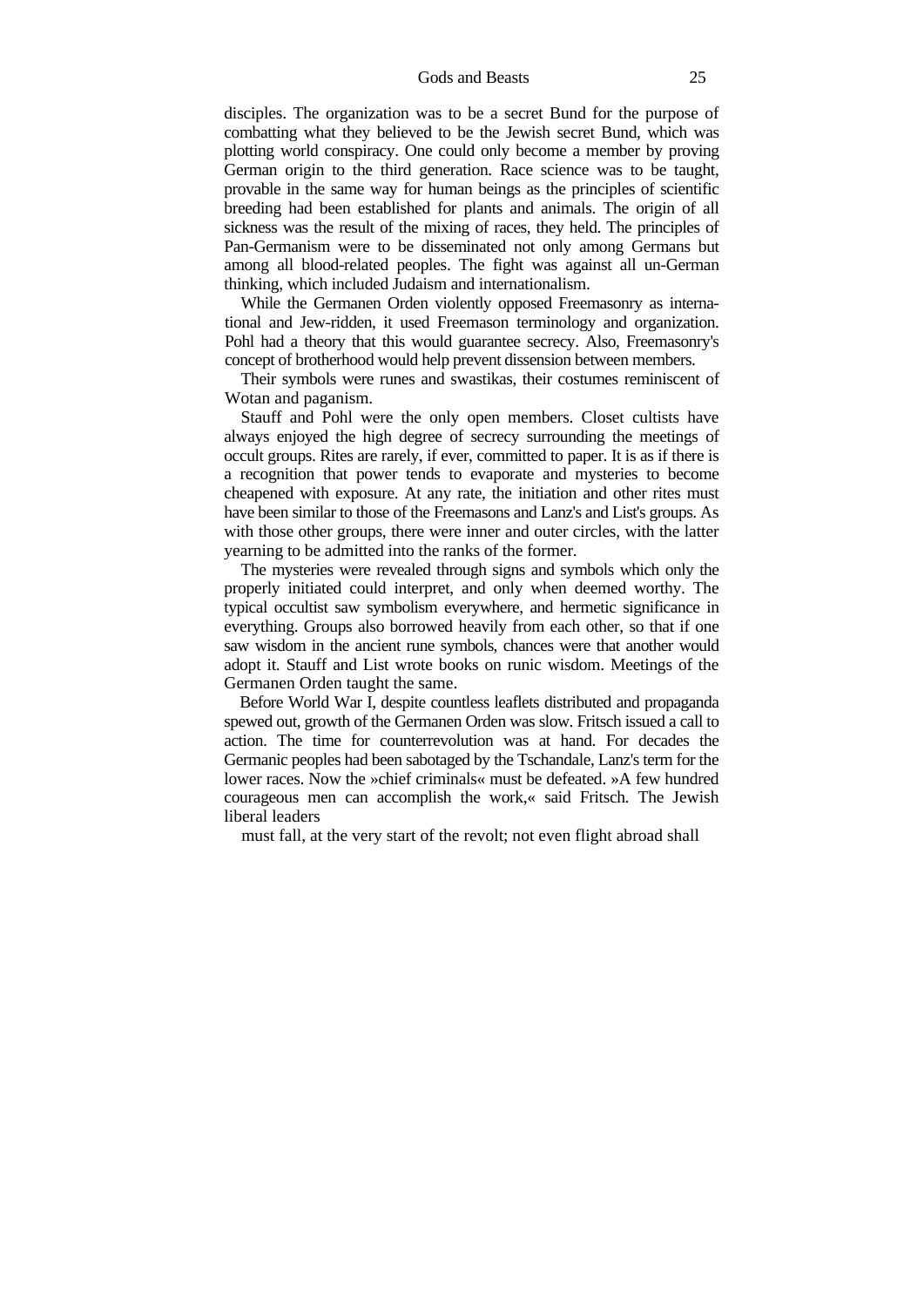#### 26 GODS AND BEASTS

protect them. As soon as the bonds of civic order lie shattered on the ground and law is trodden underfoot, the Sacred Vehme enters on its rights; it must not fear to smite the mass-criminals with their own weapons.

The group, however, was not successful. Pohl, despite his concern with the binding cement of brotherhood, managed to quarrel with everyone.

The war put the finishing touches on its defeat. Pohl wrote to a member in November 1914, Phelps reports,

that finances were bad, nearly half the brethren were with the military; »the war came on us too early, the G.O. was not yet completely organized and crystallized, and if the war lasts long, it will go to pieces.« The childish play of ritual and ceremony in the Orden wearied the members. . .. Pohl seemed to think that the banquets were the chief thing. . . .

Between 1914 and 1918 the Orden was inactive, because most of its members were at the front.

Of the known members, only Theodor Fritsch, the »grand old man« of German anti-Semitism, achieved lasting recognition. His Anti-Semitical Catechism, written in 1887, had more than twenty editions and sold almost a hundred thousand copies. His Handbook of the Jewish Question, a 1919 update of the Catechism, reached 145,000 readers. Some years ago, in a suburb of Berlin, a monument was erected to his name.

During the war, all the secret cults were dormant. Pohl was reduced to selling bronze rings inscribed with runic characters. They possessed, he claimed, protective magical qualities, certainly very much needed in those days.

It was not until after the war that the occult anti-Semitic groups produced a mass movement.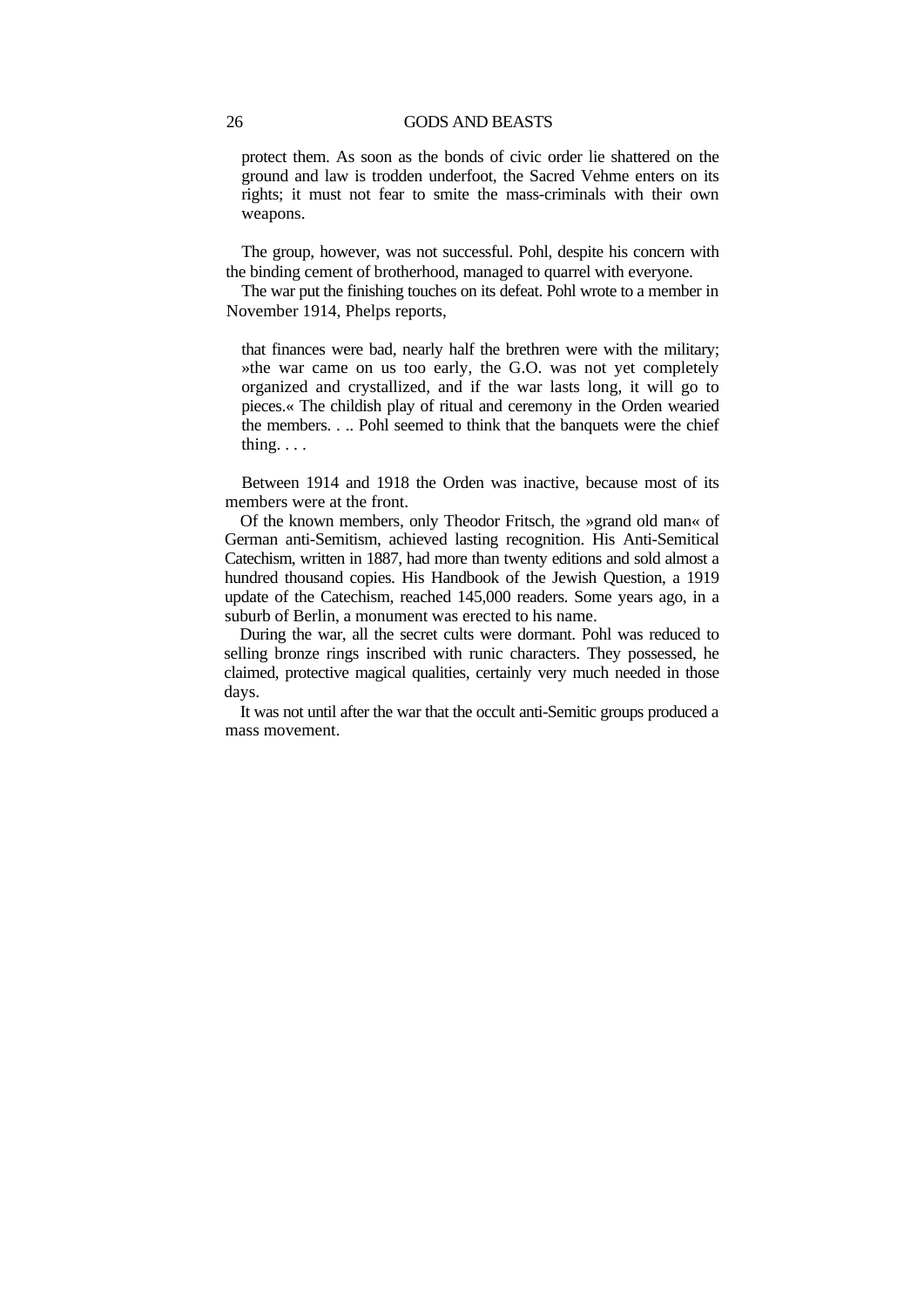#### CHAPTER 4

## The Thule Society

In the depths of his subconscious every German has one foot in »Atlantis« where he seeks a better Fatherland and a better patrimony.

—Hermann Rauschning, Hitler Speaks

After the war, it was not uncommon to find occult secret societies coupling with politics of the conservative, racist sort and growing quite militant. The Germanen Orden was reactivated, and Hermann Pohl's Bavarian branch took the cover name of Thule.

Not until 1933 did the connection between Thule and the prehistory of National Socialism come to light, when a beefy adventurer published, in Munich, a book with the intriguing title Bevor Hitler Kam (»Before Hitler Came«). It must have enjoyed a vogue, because there was a second printing in 1934. Both editions were confiscated by the Nazis, and the author vanished—murdered, his publisher claimed. Hitler had already given a rather simple, straightforward account of his political debut in an insignificant workers' party, and he apparently did not care to have another version publicized.

The author, who called himself Baron Rudolf von Sebottendorff, had been Grand Master of a small lodge which called itself the Thule Society, and he stated right at the outset: »Thule people are the ones to whom Hitler first came.«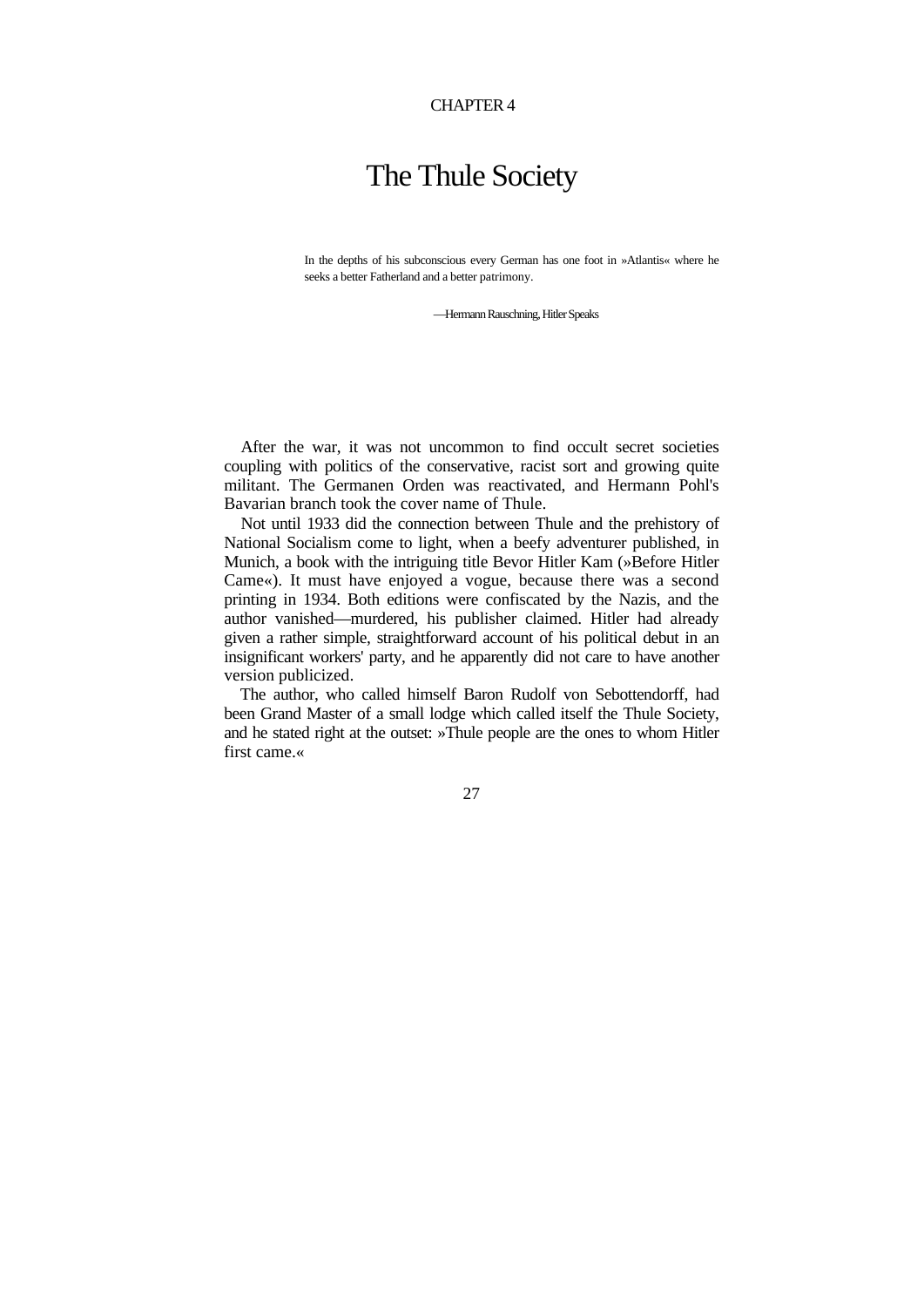Sebottendorff himself acknowledges his debt to »a man whom Juda [Jewdom] could not get rid of«—Theodor Fritsch—and to »three Austrians who started the fight against Juda«: Guido von List, Jorg Lanz von Liebenfels, and List's disciple, Philipp Stauff. There was one other, a Baron Wittgenberg, who, Sebottendorff claimed, »chose to kill himself« in 1920 because his wife and daughter were »caught under the influence of a Jewish banker.« This unfortunate man's compendiums, published in 1914 (An Index of Jewish Titled People, An Index of Titled People and Their Connection with Jews, and Jews of Industry, Science, Authors and Artists), had been snatched up by Jews, said Sebottendorff, and there were no more copies available.

Thule and the Germanen Orden joined forces right after the war. Sebottendorff prepared a brochure for the initiates coming home, and started a publication called Runen to bring in new members. The first three members of the reconstituted circle were Dr. George Gaubatz, a bald-headed Red Cross worker and member of the Audubon Society, who looked like Erich von Stroheim and wore a key chain across his waistcoat, from which dangled the swastika, emblem of the Thule Society; Wilhelm Rohmeder, an educator and member of a German education society; and Johannes Hering, who had already distinguished himself in Pan-German circles.

There were, apparently, attempts at gaining magical knowledge. Sebottendorff was an authority on astrology, alchemy, divining rods, and rune symbolism, happy to expatiate on these subjects. Johannes Hering's diary entry for August 17, 1918, shows great vexation with Sebottendorff for delivering a talk to the group on divining rods. Hering feared »such occult nonsense lost them good will.«

Sebottendorff was nostalgic for the Middle Ages, when the Jews in Germany had been openly persecuted. Nowadays, he said, they exerted an influence not only on the Catholic Church, but, through Freemasonry, even on the Protestants. In fact, the Jews were always the »machers« in the Masonic lodges, and plotted an international conspiracy, under the guise of liberty, fraternity, and equality. Sebottendorff mouthed the usual attitudes of volkisch writers toward Freemasons, who have traditionally been associated with the forces of liberalism. The Pan-Germans pledged themselves to combat the »world conspiracy« being led by »Freemasons and international Jewry.«

However, Sebottendorff had a love-hate relationship with the Freemasons. They were the prototype for most secret organizations. »The old Freemasonry,« he said, »had been a keeper of secrets which they had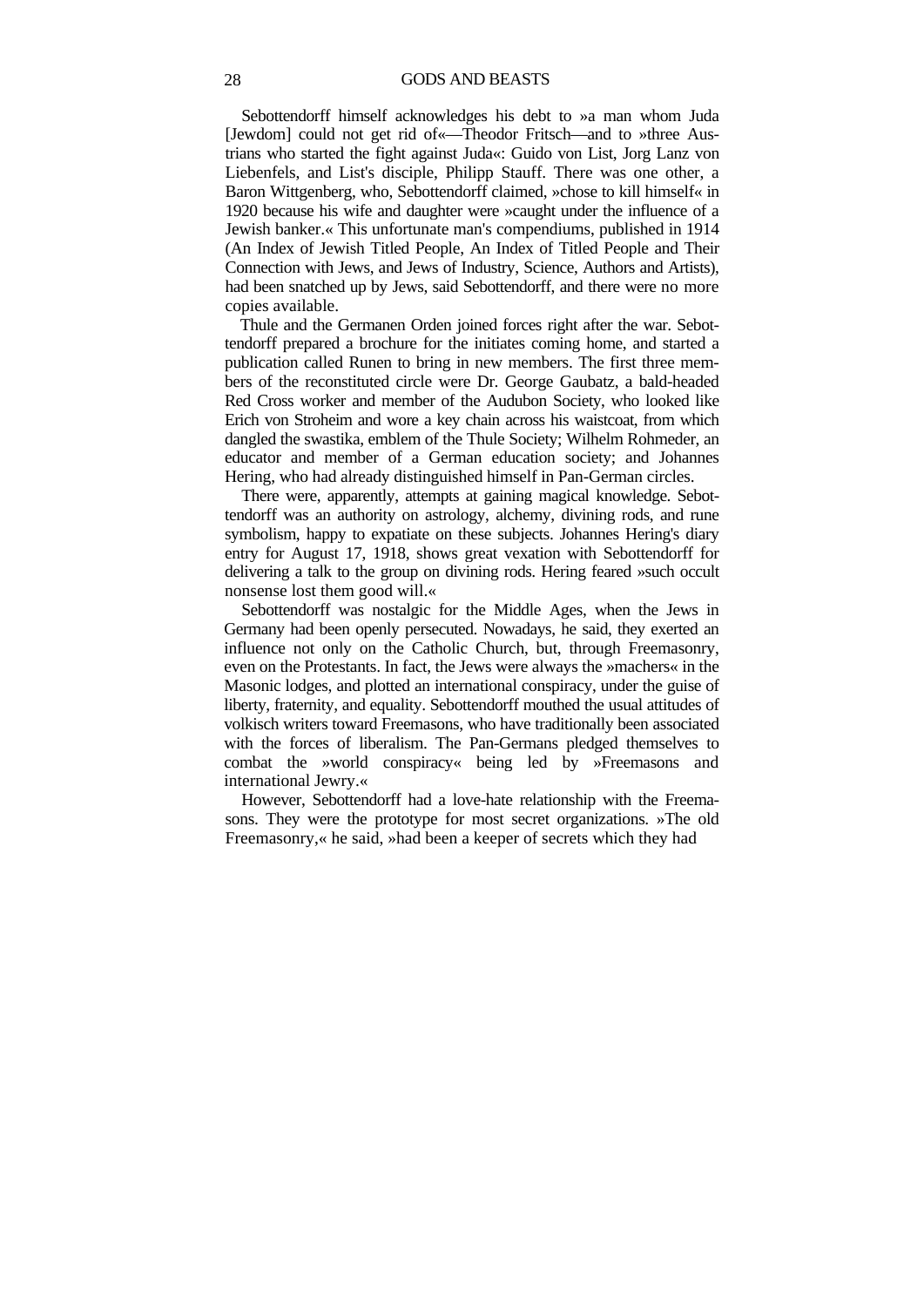learned from the Aryan wisdom and from the alchemists, and which concerned itself with the building of cathedrals.« Naturally, he supposed, when the cathedrals were all built, the Masonic guilds had died out, and with them, the Aryan wisdom.

Like other occultists, Sebottendorff accepted the view that the medieval master builder knew more than just the secrets of his trade. Many of the European cathedrals, four hundred years in construction, exemplified, in esoteric circles, the occult symbolism. As a modern Freemason, Delmar Duane Darrah, described it in The History and Evolution of Freemasonry:

Everywhere was the mystic number. The Trinity was proclaimed by the nave and the aisle (multiplied sometimes to the other sacred number, seven), the three richly ornamented recesses of the portal, the three towers. The rose over the west was the Unity, the whole building was a Cross. The altar with its decorations announced the real perpetual Presence. The solemn crypt below represented the underworld, the soul of man in darkness and the shadow of death, the body awaiting the resurrection.

Even the uninitiated could feel the power of the symbolism underlying the great cathedrals.

Sebottendorff recognized that for the Mason himself, the work of building cathedrals was symbolic of and important to the soul's journey, as all work was. But, he said, »after the Thirty Years' War, Juda started Freemasonry again,« with a difference. An article in the July 21, 1918, edition of Runen gives Sebottendorff's views on the antithesis between modern Freemasonry and the Aryan wisdom:

We look at our world as a product of the people. The Freemason looks at it as a product of conditions.

We don't acknowledge the brotherhood of people, only blood brotherhood. We want the freedom, not of herds, but of duty. We hate the propaganda of equality. Struggle is the father of all things. Equality is death.

For Sebottendorff, the modern Freemason, like the Jew, was a parasite, unbending, incapable of change—ironic, considering the reputation for liberalism of the Freemason and Jew, and the conservatism of racistnationalists. All the same, he borrowed liberally from the Freemasons, as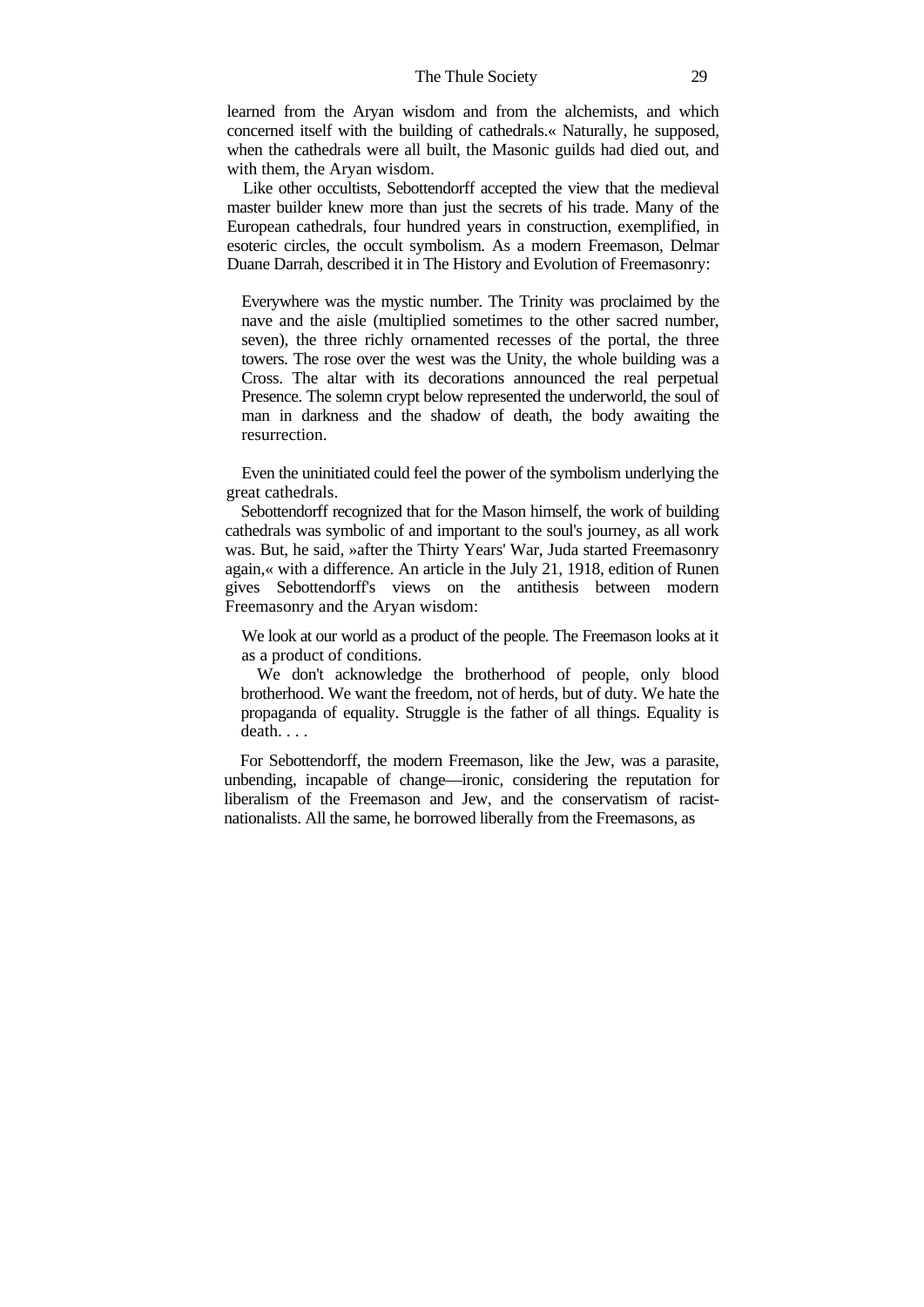well as from Madame Blavatsky, perhaps influenced by her boldness as much as by her Theosophy.

Sebottendorff, born with the less glamorous name of Adam Rudolf Glauer to a Silesian locomotive conductor in Hoyerswerda, on November 9, 1875, the same year that Countess Blavatsky was launching her Theosophical Society in America, became first a merchant seaman. At twenty-six, he transplanted himself to Turkey, and became a Turkish citizen. In 1909, he had the good fortune to be adopted by an Austrian baron named Heinrich von Sebottendorff, in Istanbul, according to Turkish law. Rudolf was badly wounded in the Balkan War and came back to Breslau in 1913. The adoption was contested in Germany, and in 1920 the last remaining members of the Sebottendorff family readopted him in Baden-Baden.

During his sojourn in Turkey, with his sinecure as engineer-cumsupervisor of a substantial estate, he had been able to spend time reading Oriental philosophy and Theosophical writings, as well as engaging in Sufi meditation.

He acknowledged that he had been a Knight of the Masonic Order of Constantine. Turkish Freemasonry, it seemed, had kept the ancient Aryan wisdom intact. »It must be shown,« said Sebottendorff, »that Oriental Freemasonry still retains faithfully even today the ancient teachings of wisdom forgotten by modern Freemasonry, whose Constitution of 1717 was a departure from the true way.«

By 1918 he had formed his own lodge, the Thule Society, and elevated himself to the rank of Grand Master.

One of his first acts was to place an advertisement in the local paper, inviting men to a meeting. Those who responded were sent a letter, predicting the imminent collapse of Germany if racial intermarriage were not halted. Each prospective member was to be on probation for one year. The initiation fee was twenty marks; the quarterly Ardensnacht, ten marks. The applicant was required to fill out a form declaring that, to the best of his knowledge, not a drop of Jewish or Negro blood flowed through his or his wife's veins. On returning this, he was sent a questionnaire and asked for a photograph. A most thorough questionnaire, inquiring into such intimacies as the amount of hair on various parts of the body and asking, if possible, for an imprint of the sole of the foot on a separate piece of paper. »We then tested for race purity,« says Sebottendorff, »and started an inquiry.« The one-year probationary period was only the first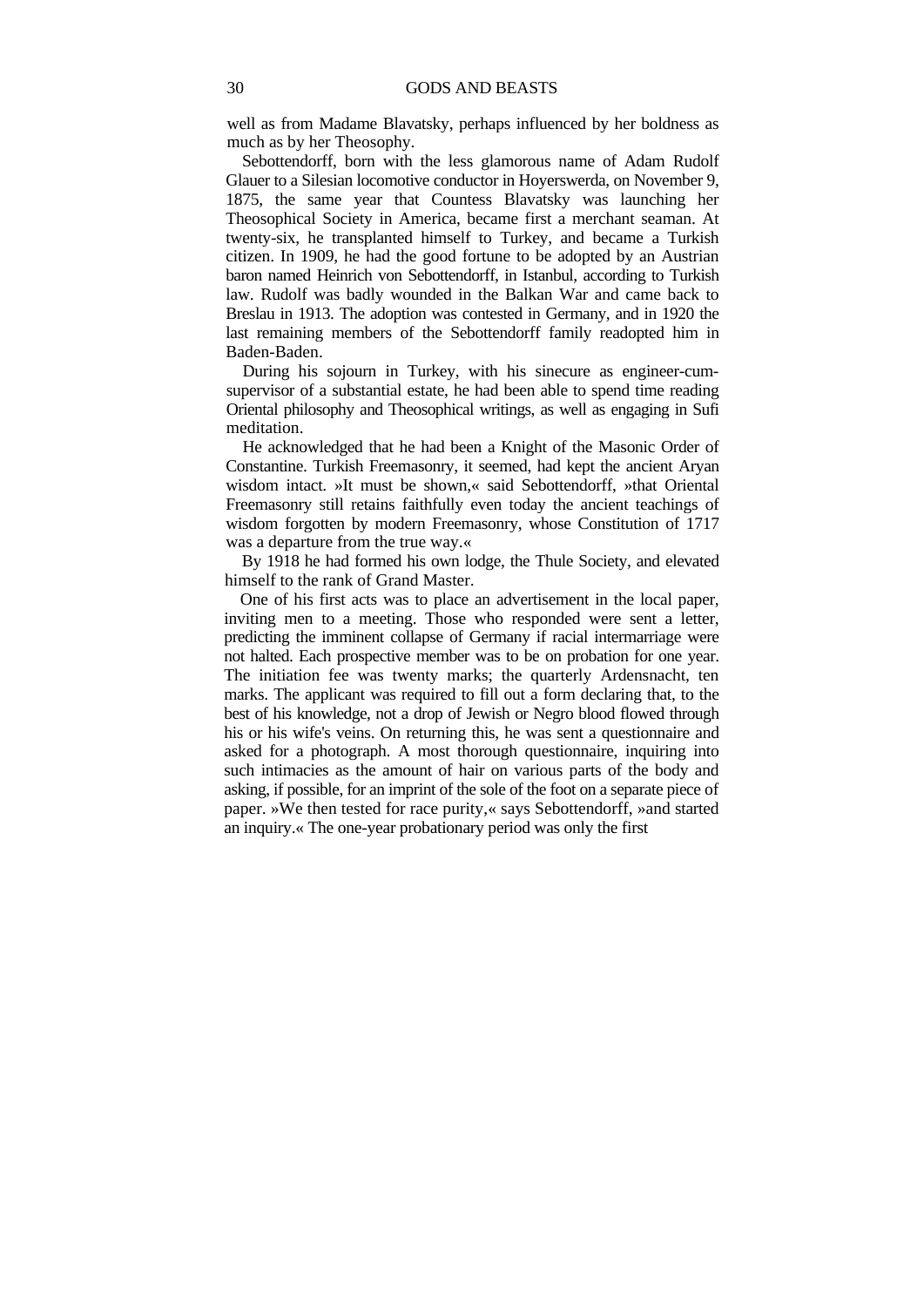level in the member's initiation. He had to take a ritualistic vow of absolute obedience and loyalty to the Master of the lodge. »Symbolically,« said Sebottendorff, »it was the return of the lost Aryan to the German Halgedom.«

Sebottendorff did not need to invent anything. Inspired by Blavatsky's Secret Doctrine, he respun the age-old myth of Atlantis, calling it Thule. Like Atlantis, Thule was believed by occultists to have been the magic center of a vanished civilization. Madame Blavatsky speculated that it had been swept away in the first Deluge, 850,000 years ago. Compared with it, the much more recent Noah's Flood had been a puddle, and mythical, besides. One could get some idea of the appearance of the inhabitants of the island of Atlantis by studying the colossal statues at Easter Island. Here, Madame Blavatsky believed, were the relics of the giants of the Fourth Race; only this Atlantean being deserved to be called »MAN,« for only he was completely human. After him, the Fall. Among other things, the Fall supposedly cost him his invaluable third eye, which gave him spiritual insight.

What had caused the Fall? Tucked away in The Secret Doctrine is the answer: The Atlanteans had mated with semi-human beings. Anticipating the argument that this was contrary to nature, she argued: »Esoteric science replies to this that it was in the very beginnings of physical man. Since then, Nature has changed her ways, and sterility is the only result of the crime of man's bestiality. . . .«

In the chaos and distress of Germany after World War I, with the occultist boom, the German racist groups seized upon mystical speculations of this sort and wove them into a myth of the master race. Sebottendorff transposed Blavatsky's complicated cosmology, by which she had sought to confound the evolutionists. In place of her sub-races who had extinguished the »Flames« by »long generations of bestiality,« ruining it for the Aryans, he taught members of Thule that the purity of their blood had been defiled by the Jews. Thus, as his predecessors, List and Lanz, had done, Sebottendorff gave status to the lower and middle classes, who must have fantasized wistfully of having aristocratic blood—the only sure way to amount to something in that time and place. Not only did this mystical doctrine elevate them to potential Aryan supermen (the dormant occult powers would reawaken in the Aryan people in the twentieth century, with the appearance of »supermen« who would restore the German folk to their ancient glory and lead them in conquering the world), but it released them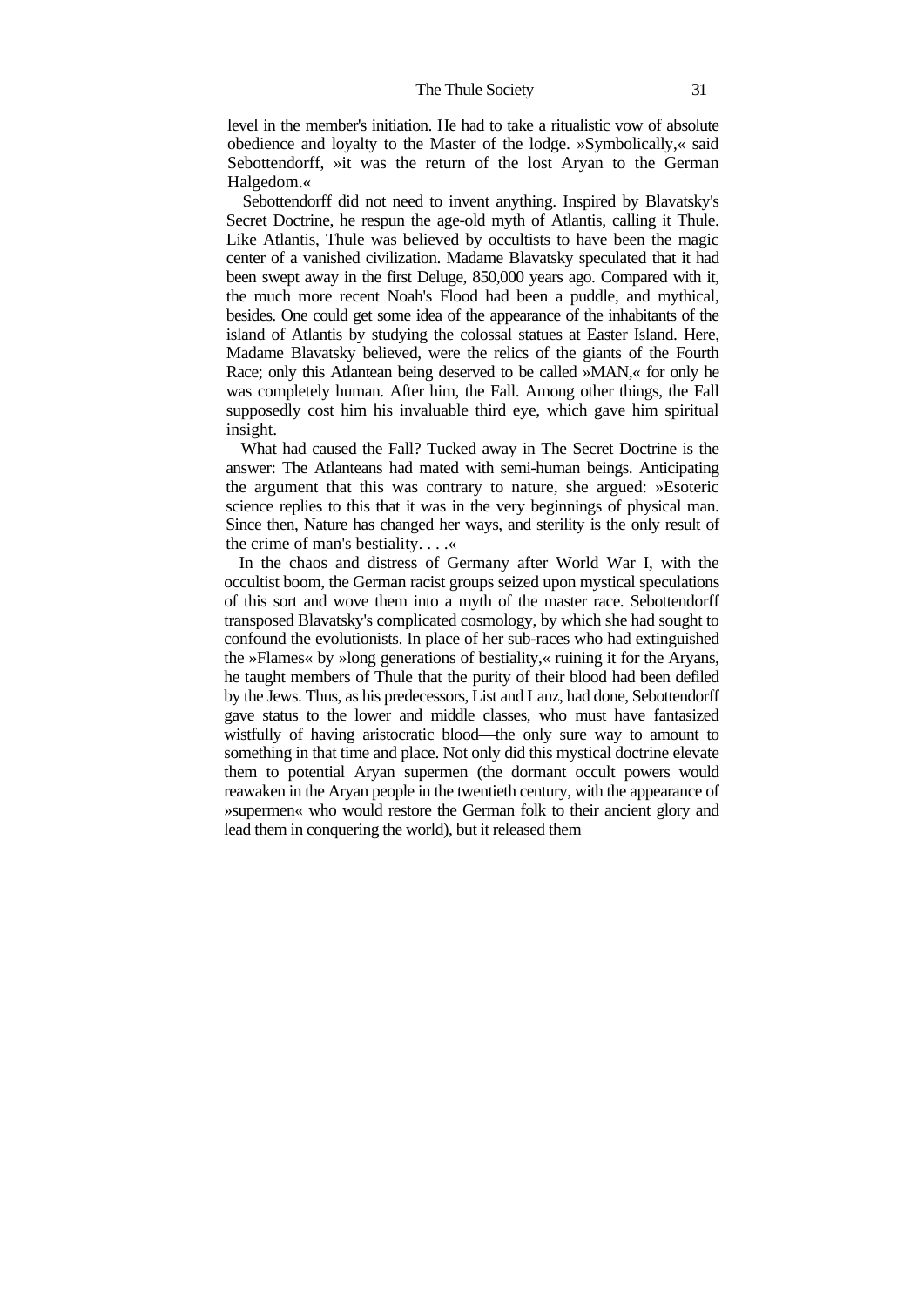from the binding strictures of the Judeo-Christian morality, which had been, after all, inspired by the enemy, and calculated to rob the pagan heroes of their vitality.

With the old order going down to destruction, people felt threatened on all sides by the specter of »progress«—the frighteningly rapid growth of alien populations in the cities and the advent of mass production and modern technology—and, above all, the feeling that an imminent revolution would come to turn everything upside-down.

Sebottendorff owed a considerable part of his success to these fears. He was an accomplished astrologer and magus. His mission, as he saw it, was to reveal certain basic esoteric secrets, to counteract a vast network of alchemists and Freemasons and Jews who had hatched a plot of monstrous dimensions to undermine the civilized world. The existing religious institutions had apparently grown too weak to make any unified effort to resist. There was only one way to avoid the chaos that would throw everything into the abyss, and that was the intervention of the spiritual chiefs in the West.

The ideology of purity of the blood was founded on the esoteric alchemical theory of the Grand Work. It was necessary for Sebottendorff to prepare suitable Aryan candidates for their proper place in a mystical hierarchy. Therefore, he taught them certain mystico-magical exercises which the French occult scholar Rene Alleau defines as

a Yoga founded on the repetition of certain syllables during periods determined by the synodic revolution of the moon and in association with signs of the hand and passes that had for a goal capturing the most subtle radiations of the original force for the purpose of integrating them into the human body and to spiritualize matter into universal energy.

This is reminiscent of the conjurations and incantations which occultists have always used in the practice of the black arts. Alleau points out:

For example, to make the sign »I« one closes the right hand and extends the index finger toward the outside of the closed palm. The sign »A« is represented by the hand held so that all the fingers are situated on one plane, while the thumb forms, with the index finger, a right angle. ...

These movements of the hand are then held at various parts of the body—neck, chest, stomach. One concentrates mentally on these gestures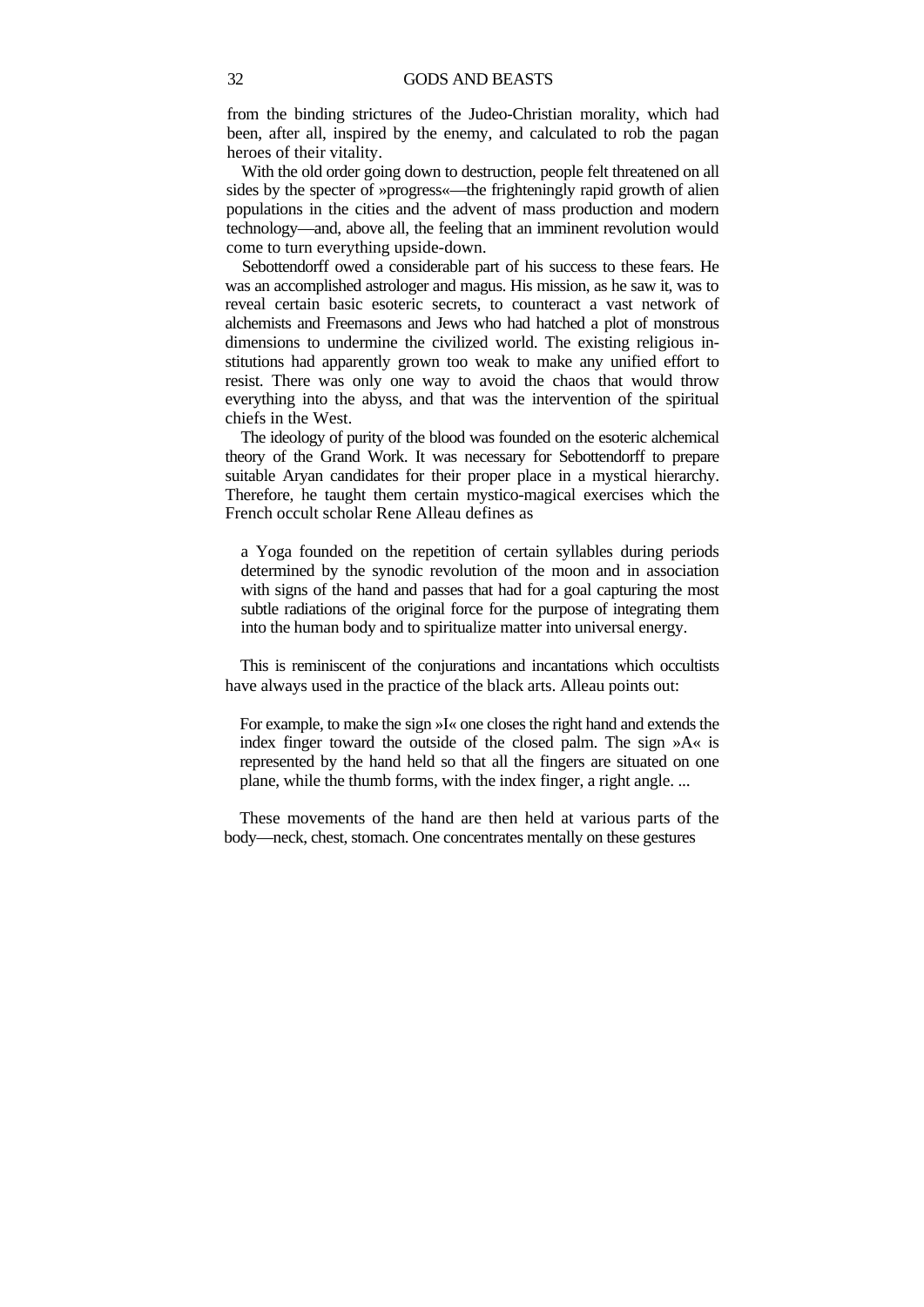and the repeated syllables until, little by little, according to Alleau, an abnormal heat increases progressively and is conducted to different points in the body. At the same time, changes in the senses of taste and smell are observed, and ultimately »the disciple will see a black shadow that marks the end of the first part of the work.«

When that happens, »the day is celebrated like the beginning of a new life, and the disciple receives his lodge name. ...«

The initiate perceives colors changing, which signifies his subtle transmutation from one phase to the next. »The black of the shadow changes itself to blue, to light red, and to pale green. When the tint has become a luminous green this period is finished.«

Next, in conjunction with »passes« of the chest, comes a glaring white. Alleau says:

After the »ventral posture,« these mystico-magical exercises end in the elaboration of a shadow of a pomegranate red. »The Oriental Mason has become the perfect master. The cubic stone is entirely shaped.« The Oriental initiates . . . name these tasks of the »spiritual Work« the »Science of the Key« and name themselves the »Sons of the Key.«

That there is a colored light-field around human bodies and that the colors change with changing spiritual development is an old esoteric belief. These colors, or auras, are allegedly visible to clairvoyants and sensitives. The colors, while presumably present for these people, are also symbolic, and there are varying interpretations as to the significance of each.

All of Sebottendorff's rituals had as their aim one effect, the same as that of other esoteric groups: dissolving the »small self« so that the »divine self« could become manifest. The teaching holds that there is a world beyond the senses which can be reached with proper preparation. It is not material. The occultist believes he can ascend to it in various stages, each of which has its own particular pitfalls. It is certainly not for everyone. A great effort of will is necessary. So is courage. It is not possible to get anywhere by moving haphazardly from one stage to the next. One must observe the strictest protocol and techniques. For this, of course, the services of a master are absolutely indispensable. Demons lie in wait everywhere, and the journey is most perilous. Sebottendorff taught:

Once come to the end of our training, we sense our terrestrial body becoming more and more a stranger to us. We cross beyond it. We see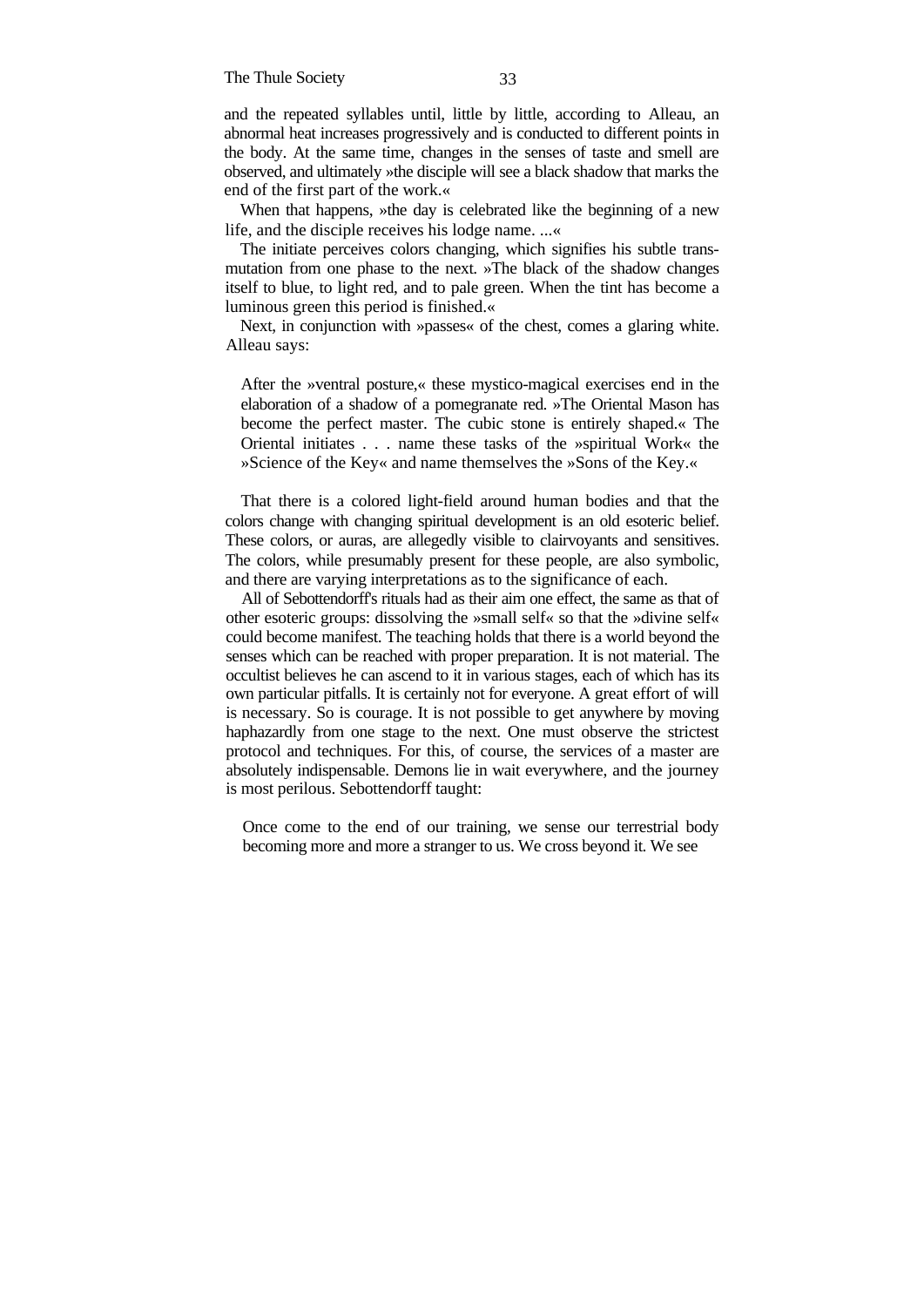distinctly that it has become dust and ashes. It is the lowest point that can be attained, that where the shadows of death and their terrors involve us. It is for this reason that the ancient Oriental Freemasons received into their community nothing but courageous men because the tests reserved for the neophyte were very harsh. Courage and endurance were the two principal virtues that were necessary.

To this end, Sebottendorff exacted from his disciples the cry Sieg Heil (»Glory Hail!«), which symbolizes the kind of blind obedience the Arab formula speaks of when it exhorts the initiate: »Be between the hands of your sheikh like a cadaver in the hands of him who washes him.« The master, in esoteric teaching, like the sheikh, is God's emissary. The relationship between disciple and master is particularly meaningful in the occult tradition. The neophyte must place himself completely in the teacher's hands and obey even his most eccentric commands, whether or not those commands do violence to his own individual conscience. There are at least two reasons for this: First, the master is the repository of ancient and secret wisdom which the disciple presumably cannot acquire in any other way, and second, the master seeks deliberately to create an atmosphere in which the disciple's consciousness will be changed. Toward that end, the master is prepared—in fact, it is necessary—to go beyond rational thought and behavior. For this, extremely harsh discipline may be called for.

History provides a number of examples of irrational cults by powerless people who fell under the domination of a powerful master and accomplished his will.

The Assassins, a secret politico-religious order of eleventh-century Islam, made the murder of its enemies a religious duty. An absolute ruler presided over three deputy masters. Under them were the initiated, and then the students, who were only partially acquainted with the secrets of the order. The students in time graduated into the ranks of the initiated. Below the students came the active members of the order, »the devoted ones,« young men who were kept in absolute ignorance of the teaching of the sect, but from whom complete obedience was expected. They were the blind instruments in the work of secret political assassination planned by the leaders. The terrorism they spread for two centuries was disproportionately greater than their actual numbers, and the name »Assassin« became associated with dread in the Middle East. They struck down generals, statesmen, and caliphs. They were even hired by contending political factions. The secret of their power lay primarily in the peculiar manner of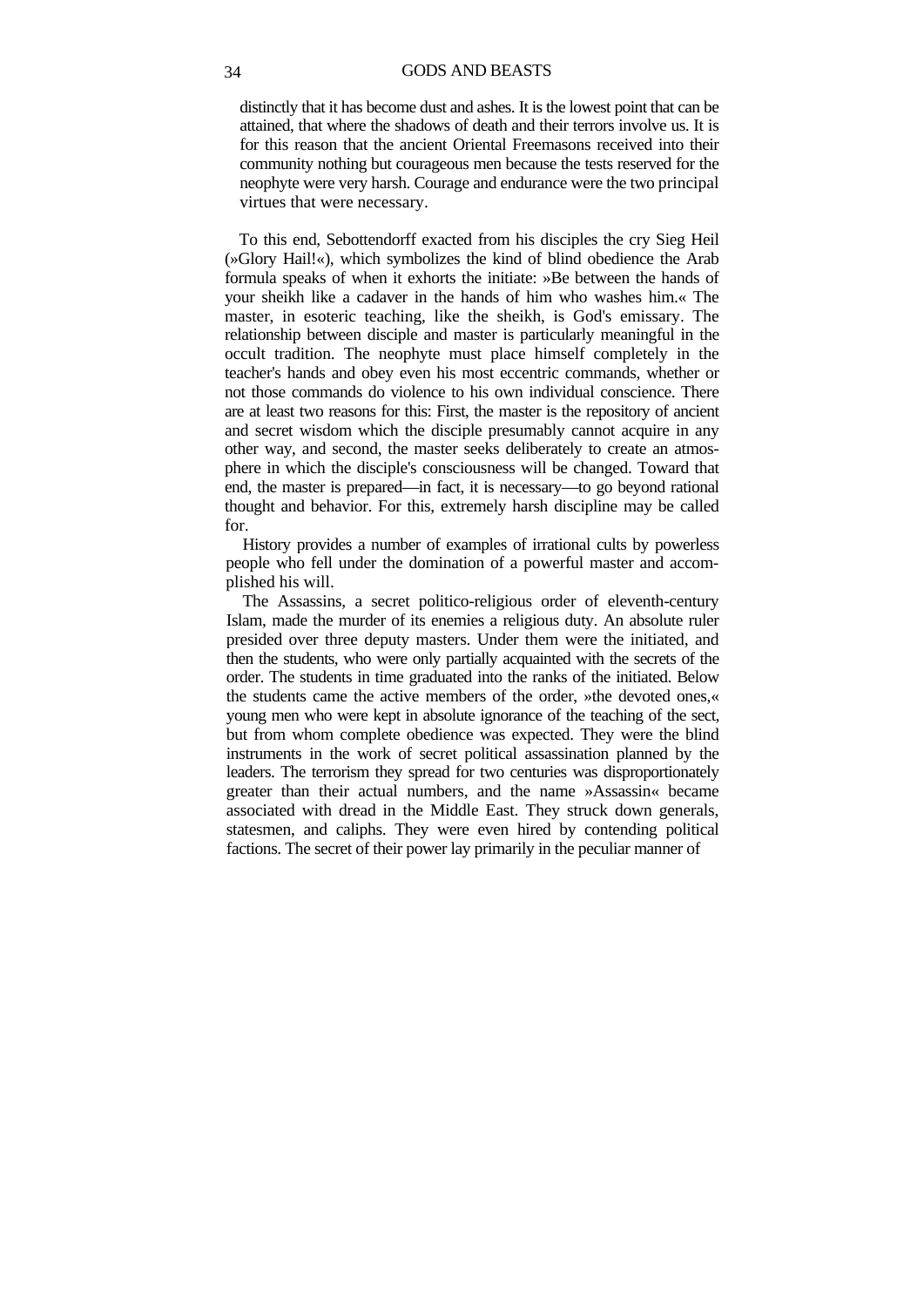their training. Before they were assigned to their tasks, the disciples were stupefied by means of hashish (»Assassin« is just the English analogue of the Arabic hashshashin, one who is addicted to hashish), and, while in an ecstatic state, plunged into sensual pleasure, as a foretaste of the bliss which would be theirs in paradise if they faithfully followed the orders of their superlords. The training was so marvelously effective that the young men were indifferent to the threat of death, which gave them a considerable edge over their opponents.

The Thugs of India were comparable. A religious fraternity of Hindu origin, they were known to commit murders in honor of the goddess Kali as early as 1290, and lived chiefly on plunder. (Thug=conceal, hence acheat in Sanskrit.) They were highly organized gangs traveling about India for more than three hundred years. They had a jargon and signs, and the character of their assassinations conformed to certain ancient religious rites, pointing back to the destructive power of nature. Through spies, they would learn of wealthy people undertaking a journey and strangle them with a cloth. Another class of Thugs murdered people in charge of children and then sold the children into slavery. They really formed a caste, hereditary for the most part, although a few recruits were admitted from outside. A number of Muhammadans joined. But no washermen, sweepers, musicians, poets, blacksmiths, carpenters, oil vendors, cripples, or lepers could become Thugs. After each murder, there would be a special ritual in honor of Kali, the feminine aspect of nature's demonic power.

In addition to all the other dangers, then, the disciple of an esoteric group runs the real danger of falling victim to a domination which may indeed leave him little more than a living cadaver.

Like all other such groups, Thule had an inner circle and an outer circle. Both were involved in raising their consciousness to an awareness of nonhuman intelligences in the universe and in trying to achieve means of communicating with these intelligences. Some writers have speculated that the inner circle were Satanists, who practiced black magic. Satanism is, of course, not unknown in esoteric circles. It is simply the crooked path to self-transcendence. There is even a philosophical rationale, Gnostic in origin: Since the world's ways are illusory and evil, the creation of Satan, all worldly behavior is equally sinful. The occultist, therefore, has two choices open to him. He can either become an ascetic and renounce the world or, since he recognizes the nonmateriality of the divine nature, he may feel morally free to defy convention and indulge his passions to the full.

Whether Thule members chose the »left-hand path« or not, it is certain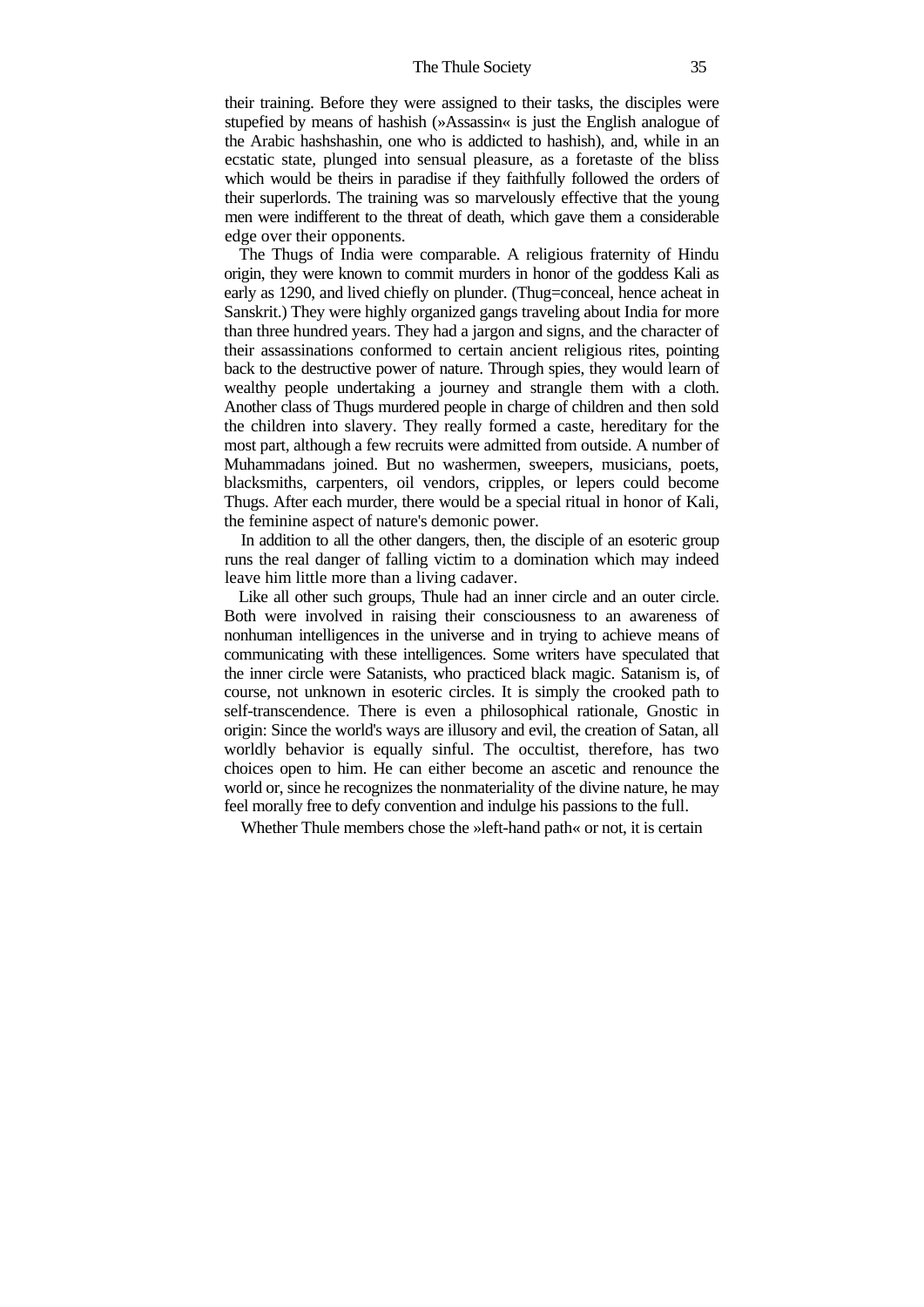### 36 GODS AND BEASTS

that, like other occult groups, they aped Freemasonry. One reason why secret societies like Thule imitated the earlier prototype, despite their enmity toward it, was that it had a history of guarding ancient secrets. In a series of pamphlets published in Germany in the early seventeenth century, at a time when the upheavals of the Renaissance and Reformation had called into question many verities, this mysterious fraternity announced that it possessed spiritual knowledge of supernatural truths which could be revealed only to specially prepared initiates. It became fashionable for wise men to belong to the Freemasons, and their rituals and techniques were widely copied by other groups.

Thule gave its members a set of symbols and a place to voice their alienation. In exchange for obedience, it promised protection. In the face of the unstable economic and social conditions, the initiate received assurance that there were forces which, through magic, he could make work for him. More important and immediately satisfying, the elaborate hierarchy in which the initiate advanced only if he did as he was told meant that one could at least control other people and assert his superiority over them. Membership in Thule set one apart from nonmembers, inferior beings. The advantage that accrued to Thule members more than made up for the totalitarian aspects: Without having to make independent decisions, they could become an elite cadre whose task was nothing less than saving the world.

To deal with that task, the Thule Society became the active political branch of the Germanen Orden after the war. Without undue modesty, Sebottendorff observed of his branch: »This decision was important, for Bavaria has thereby become the cradle of the National Socialist movement «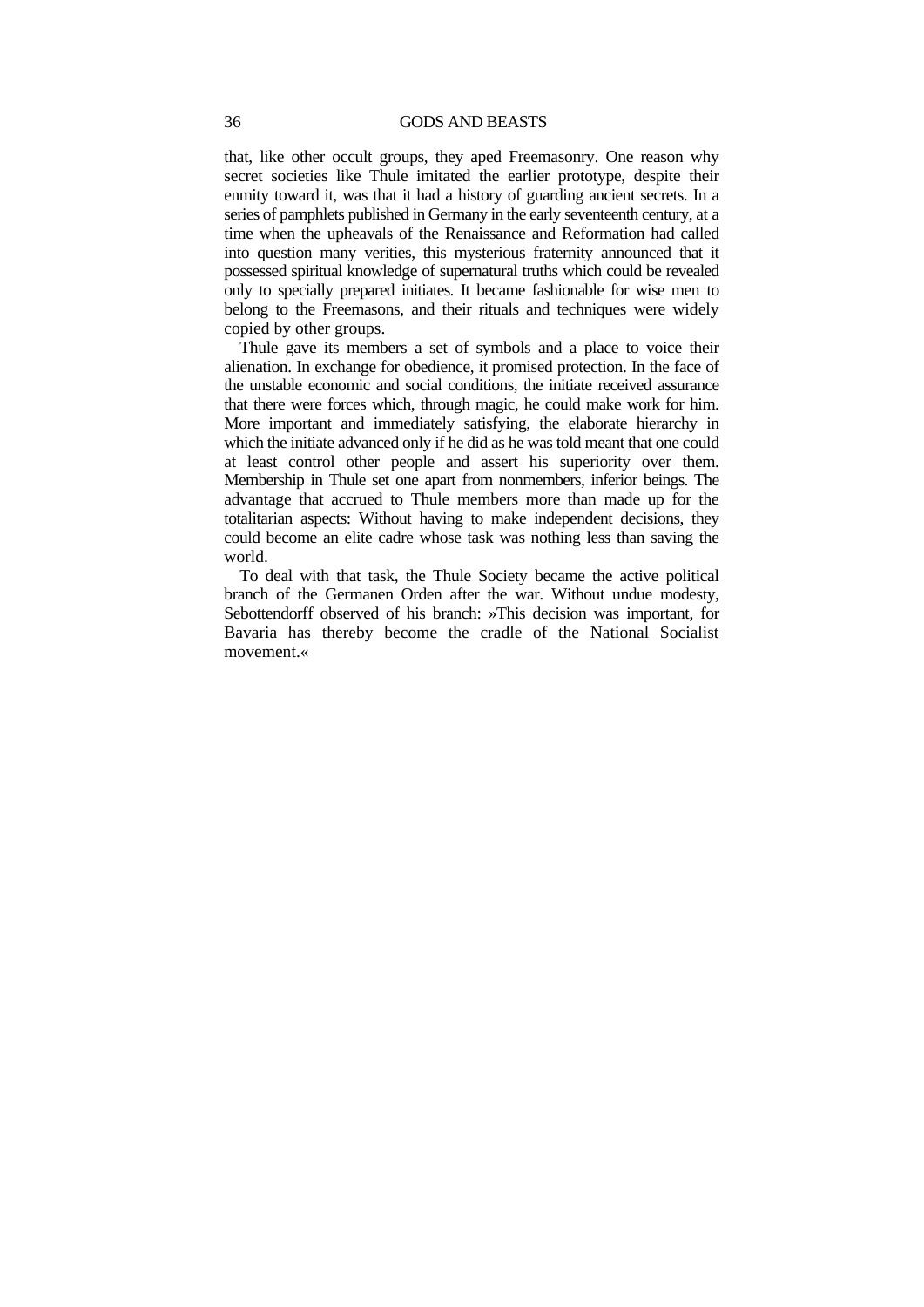### CHAPTER 5

## Riffraff into Supermen

As soon as the bonds of civic order lie shattered on the ground and law is trodden underfoot, the Sacred Vehme enters on its rights; it must not fear to smite the mass-criminals with their own weapons.

—Theodor Fritsch

After the war, the democratic regime symbolized, to the volkisch mind, Jewish control. The protest against economic, political, and social difficulties became an »anti-Jewish revolution.« Shell-shocked Germans came home after the ordeal of the fighting and the defeat to find chaos and hunger in the streets. They remembered the anti-Semitic propaganda they had heard and read before the war. It was reinforced by new propaganda: The Jew was the anarchist, the Communist, the one who had caused the defeat and would bring down the world. In such an atmosphere of terror, the Thule Society prospered.

It was clear to Sebottendorff that the small room on the Zweigstrasse where the group had been meeting would no longer serve if it was to expand. Now meetings were held every Saturday—the day of Saturn—in the elegant Munich hotel Vier Jahreszeiten (»Four Seasons«), whose proprietor was a member of Thule. Sebottendorff rented the rooms of a naval officers' club and adorned them with the Society's arms—a curved swastika pointing right, plus sword and wreath. The rooms could accommodate three hundred people.

»Here,« said Sebottendorff, »objectives could be attained.«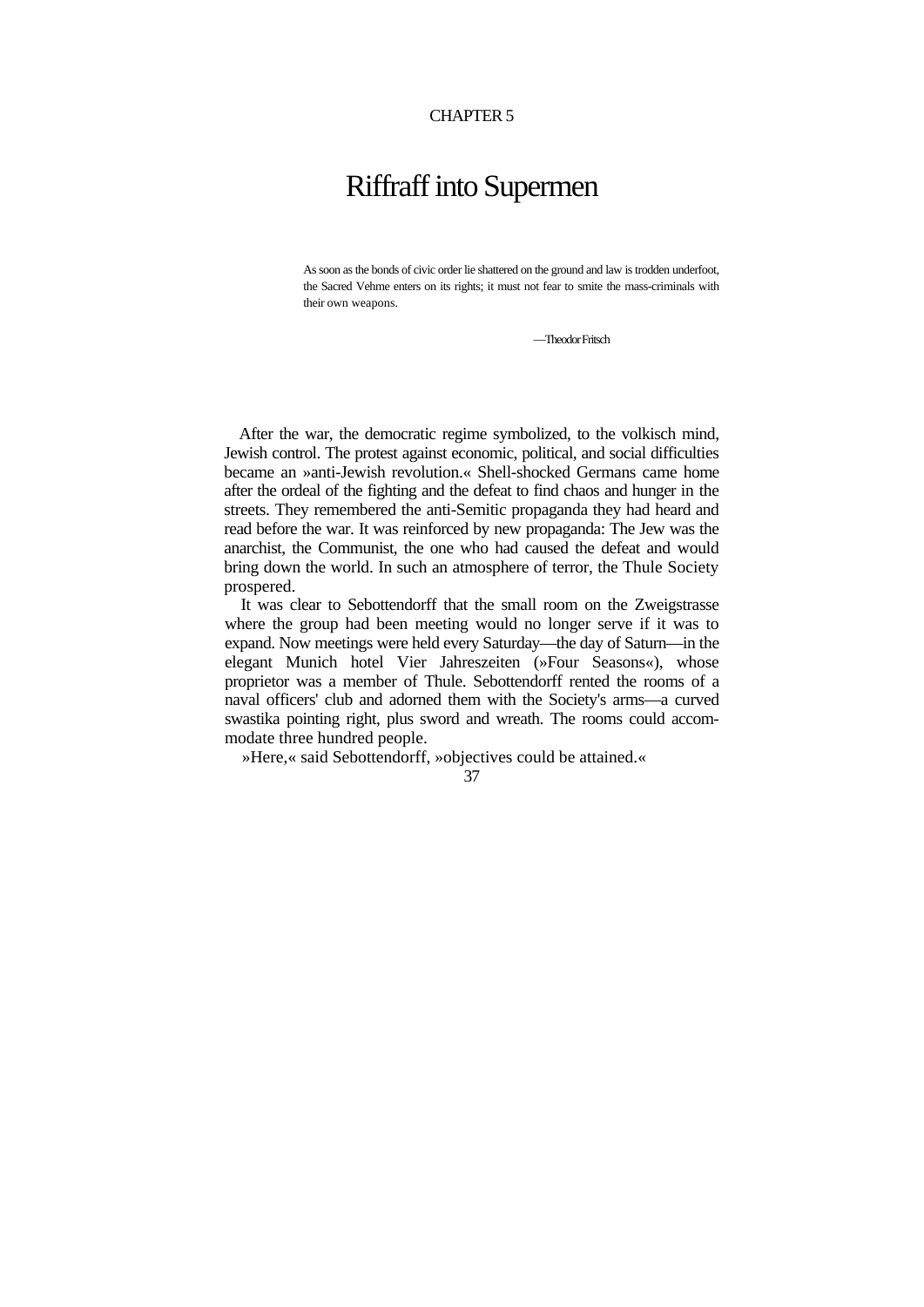The consecration of the new meeting place was attended by the chairman and committee of the Germanen Orden's Berlin chapter. They officially made Sebottendorff a representative of theirs and a Master, and accepted the name Thule as a cover for the Orden. A week later, when thirty people were consecrated to the first grade, it was decided that every third Saturday of the month was to be dedicated as a consecration lodge, and on all other Saturdays, talks were to be held. The group was kept busy with meetings, initiations, and excursions at least once a week, as well as talks on such subjects as divining rods, mysticism, and bardic ritual. Every member wore a bronze pin which was designed as a shield upon which were two spears crossing a swastika.

Sebottendorff bought the newspaper Der Munchener Beobachter because he felt that proselytizing against the enemy could not be done as effectively through the spoken word as through the press. Though Der Munchener Beobachter was a sports paper, Sebottendorff was attracted to it for several reasons. The readership was young; it was impossible to start a new paper because of the paper shortage and because the government did not allow new papers to appear; and, most important, »The Jew had no interest in sports, if it did not have any monetary advantage, so the Jew would not buy and read the paper. Therefore, a sports paper could make propaganda without being detected.«

Sebottendorff was wrong, of course, but showed no awareness of this, as he went on, blithely contradicting himself: »How right these calculations were is shown by the Jewish ire against the editor. They called the paper itself 'unimportant.' »

The paper had been established in 1887. The former publisher, now deceased, had been a client of the attorney Gaubatz, the Thule member; and Sebottendorff bought the publishing rights from his widow for five thousand marks. The paper had no subscribers and was distributed on the street. Sebottendorff himself was the editor. The first edition was five thousand copies.

Early issues were given over to the exhortation to »keep your blood pure« and to propaganda about the Jew as »parasitic capitalist« and participant in the black market. According to Sebottendorff: »This was something Munich never heard of. . . . In addition to the big questions, we did not forget the details. We were very critical about everything.«

By November 1, 1918, the Thule organization had 1,500 members in all Bavaria, 250 of them in Munich. The paid membership journeyed to Berlin to be indoctrinated in further propaganda.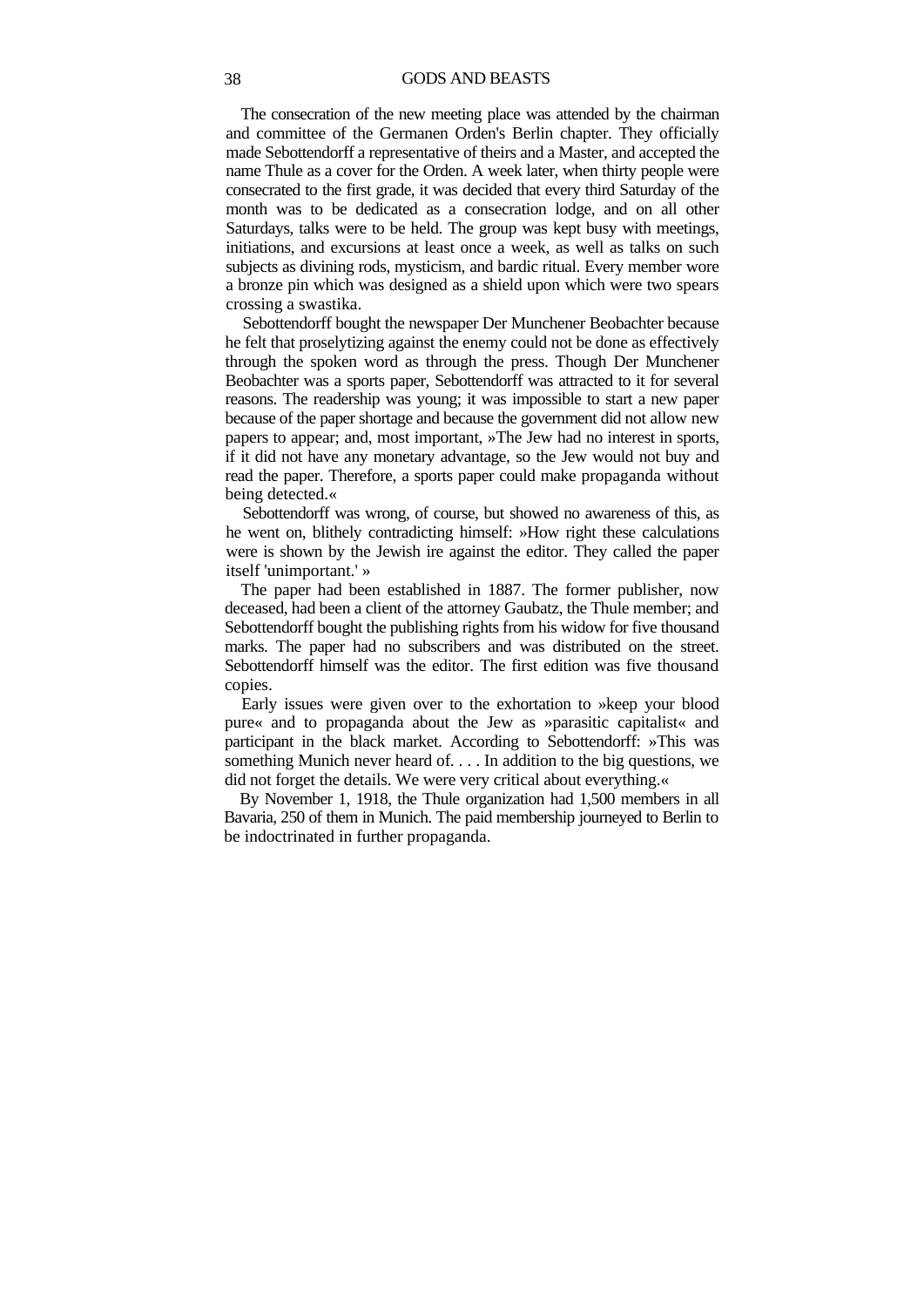The meeting on Saturday, November 9, 1918, was a crucial one. The war was ending, the monarchy collapsing. The Jew, Kurt Eisner, had taken control of the Bavarian government two days earlier. A series of revolts had just broken out which promised chaos for the whole country. Munich, in fact, was engulfed in revolution. The old order had proven itself bankrupt, not only in Germany and Austria, but in Russia. The bolshevism which had triumphed there was the big bugbear feared by the middle and upper classes in Germany and Austria. The toppled empire in Germany created a vacuum in which revolutionaries of the right and left fought for domination. Conspirators were everywhere. German radicals looked to Russia for guidance and financial support. Munich was one of the key cities for revolutionary activity, and the little anti-Semitic lodges now consolidated into something like a mass movement.

At the November 9 meeting, Sebottendorff told the members:

Yesterday we lived through the whole breakdown of what was good and holy to us. Instead of our blood-related Kaiser, there now reigns Juda. We have to fight the Jew.... He who cannot follow me, despite his oath of loyalty to me—he should get out. I won't be angry about it. He who wants to stay with me, he should know that there is no going back, but only forward. He who wants to stay should remember his oath even until his death. I myself assure you and swear to you by the holy sign, listen to the victorious sun. I also will be loyal to you. Trust in me as you have trusted in me before. . . .

He then lapsed into mythological metaphysics, reminding them that their god was Walvater, the self-born power and spirit, whose rune was the Aarune (Aryan; fire; sun; eagle; sun-wheel; swastika) and whose Trinity was Wodan [Wotan], Wili, and We. Lest the members find this a bit obscure, he admonished: »Never would a low-class brain comprehend the unity of a Trinity. Wili is, like We, the polarization [of] Walvater, and Wodan the godly immanent law.«

The Trinity originated, he said, from the first creation. It then created the world, and the first human pair. Wodan created the self or spirit of the life power. Wili gave the thought and the will, and We the feeling and emotions.

What did this odd mixture of ancient Eastern philosophy and Norse mythology have to do with the revolution raging outside the Vier Jahreszeiten? It provided a rationale for the dangerous mission the members were being called on to accomplish: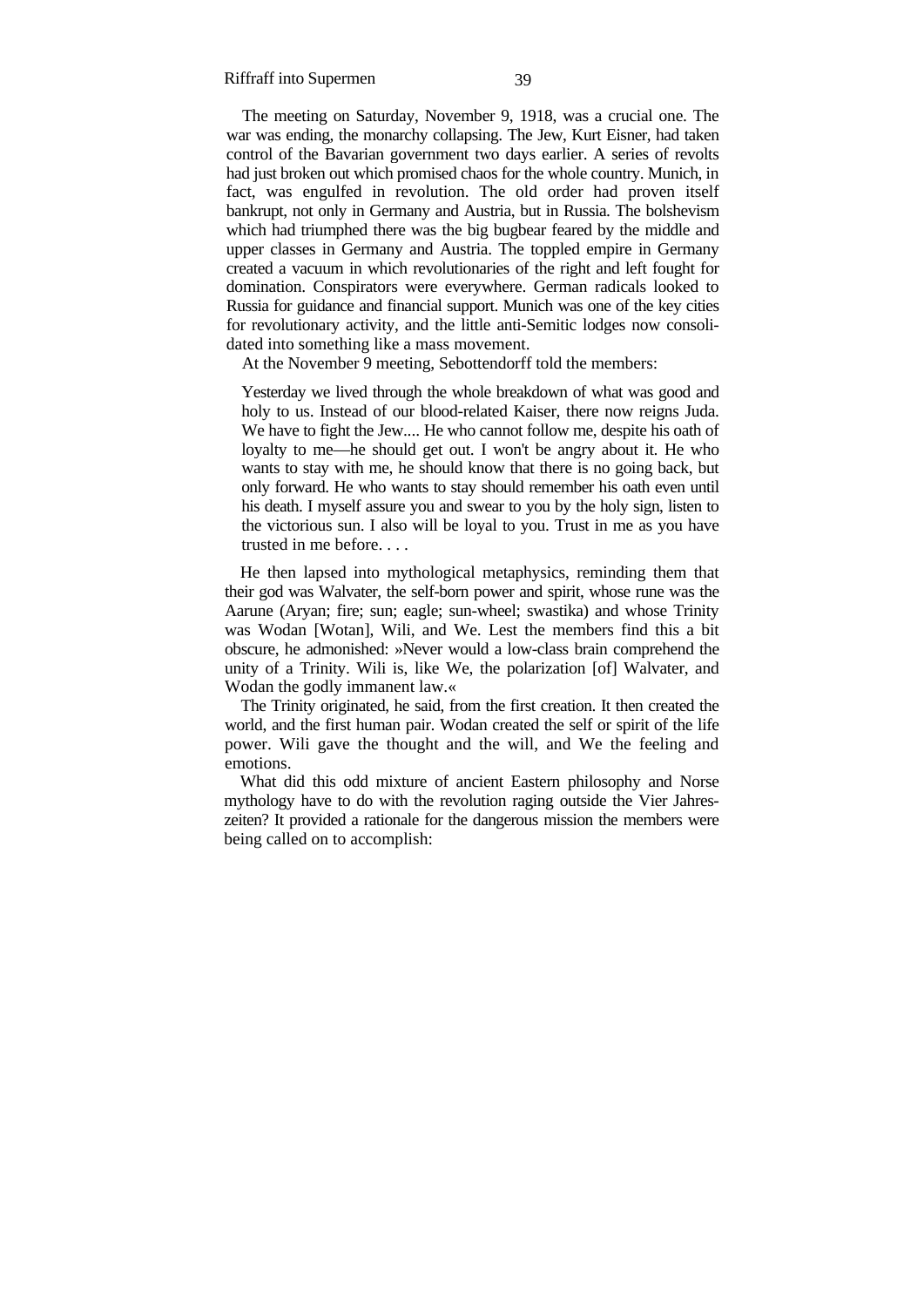My friends, as of today, the red eagle is our symbol. It should point to the fact that we may have to go through death to live.

The Jews know very well that they have to fear the Aar, as it even says in the holy scriptures, fifth book of Moses, 28:49, »and the Lord will awaken unto you a people from far away, from the end of the earth, which flies like an eagle, a people whose language you do not understand.«

With this pep talk, Sebottendorff cursed any member who procrastinated or compromised, who did not join in the eight o'clock consecration the following day, the birthday of Luther and Schiller. The Master adjourned the meeting with a schmaltzy poem by Philipp Stauff.

No one, of course, dared to miss the meeting on November 10—no one except Sebottendorff himself, who was laid low with a fever.

The Armistice became official the next day, and the Thule Society quietly prepared for counterrevolution. Its members could not accept the surrender of the German Army nor the proclamations of the republican government.

Conditions after the war were intolerable. Food was almost impossible to get, and jobs even scarcer. It was not uncommon to see wounded war veterans begging in the streets. With production crippled and inflation rampant, the country became a vast starvation camp. In five years' time, from 1918 to 1923, the mark had sunk to one-fifth its value, which reduced the middle class to poverty. In the harsh winter, people searched everywhere for coal and kindling. One observer remarked: »If a store offered dog biscuits a long line formed outside to procure them. People ate whatever they could find. Horsemeat became a delicacy, potato a luxury.«

But for the Thule Society there was a surprising upswing. Because of governmental suspicion about the possible conspiratorial nature of organizations, many Bunds were thrown out of their meeting rooms. Landlords wanted no trouble. The innocent-appearing Thule was left alone, and with its runic obsessions was able to play host to these other Bunds, who shared a similar ideology. Sebottendorff observed:

That was good, since for the first time single groups could be in proximity to each other, because it happened very often that two or three took place at one time.

In the Thule Society everything went like a pigeon coo. Here was the National Liberal Party under Hans Dahn. Here also were the All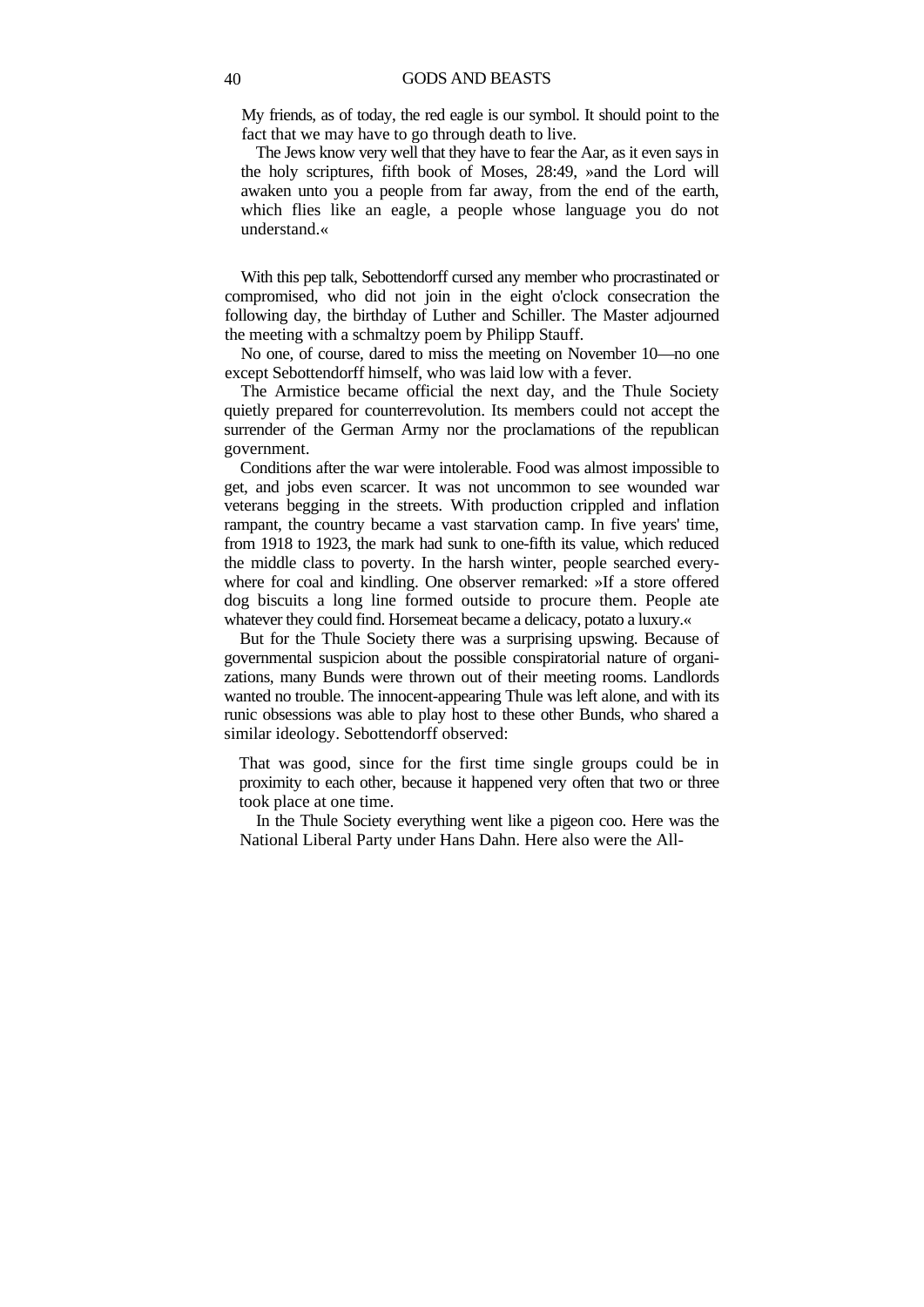Germans under editor [Julius] Lehmann, the German School Bund under Rohmeder, the Riding Fellows, the Hammerbund. ... In short, there was not a society in Munich that somehow represented any nationalistic aim which could not be tented in the Thule Society.

All these groups were made up, for the most part, of men who had fought in the war and returned to their country stunned to find that the prewar world had been blasted away. In these secret meetings, what they fantasized was a world better able to fulfill their longings.

It was to Thule that the civil engineer Gottfried Feder first came. He was well known in Munich for an eccentric proposal for ridding the country of all its troubles. As a crankish amateur economist, he babbled about the machinations of »Jewish high finance« which undercut »German« production. His slogan became »break the shackles of finance capital,« and the way to do it was by abolishing »interest slavery.« He urged Thule to try to win over the workers, who were being wooed by the left.

Anton Daumenlang, whose hobby was genealogy, worked on ancestral research. Walter Nauhaus, a sculptor, was in charge of Nordic culture. The editor Julius Lehmann argued for a coup d'etat and brought weapons to store in Thule rooms. One night at dinner, Sebottendorff was seized with a premonition that the premises were going to be searched. He ran quickly and hid the arms. No sooner had he done this when an investigator came.

In conjunction with plotting counterrevolution, Thule was busy fighting other occult groups, like Rudolf Steiner's Anthroposophs. Steiner had been head of Madame Blavatsky's German branch of the Theosophical Society and had broken with it over a doctrinal dispute and started his own group. Steiner, observed Sebottendorff, »wanted to become finance minister, and propagate his system of Trinity,« which, presumably, was different from Thule's. Through his system, he sought to »reform Communism« rather than destroy it. The influence of this »degenerate man, this swindler and liar,« was all-encompassing. He had many disciples in Munich, but was set back, said Sebottendorff, »due to the fact that there were so many suicides and sexually abused women« among them. Before the war, he had worked with »a clairvoyant, Lisbeth Seidler, in Berlin.« The pair »had connections with General [Helmuth von] Molrke and they were the ones who stopped the new recruits from going into the Marne battle when they were needed. That's how the battle was lost.« Sebottendorff did not miss an opportunity to attack them in his newspaper.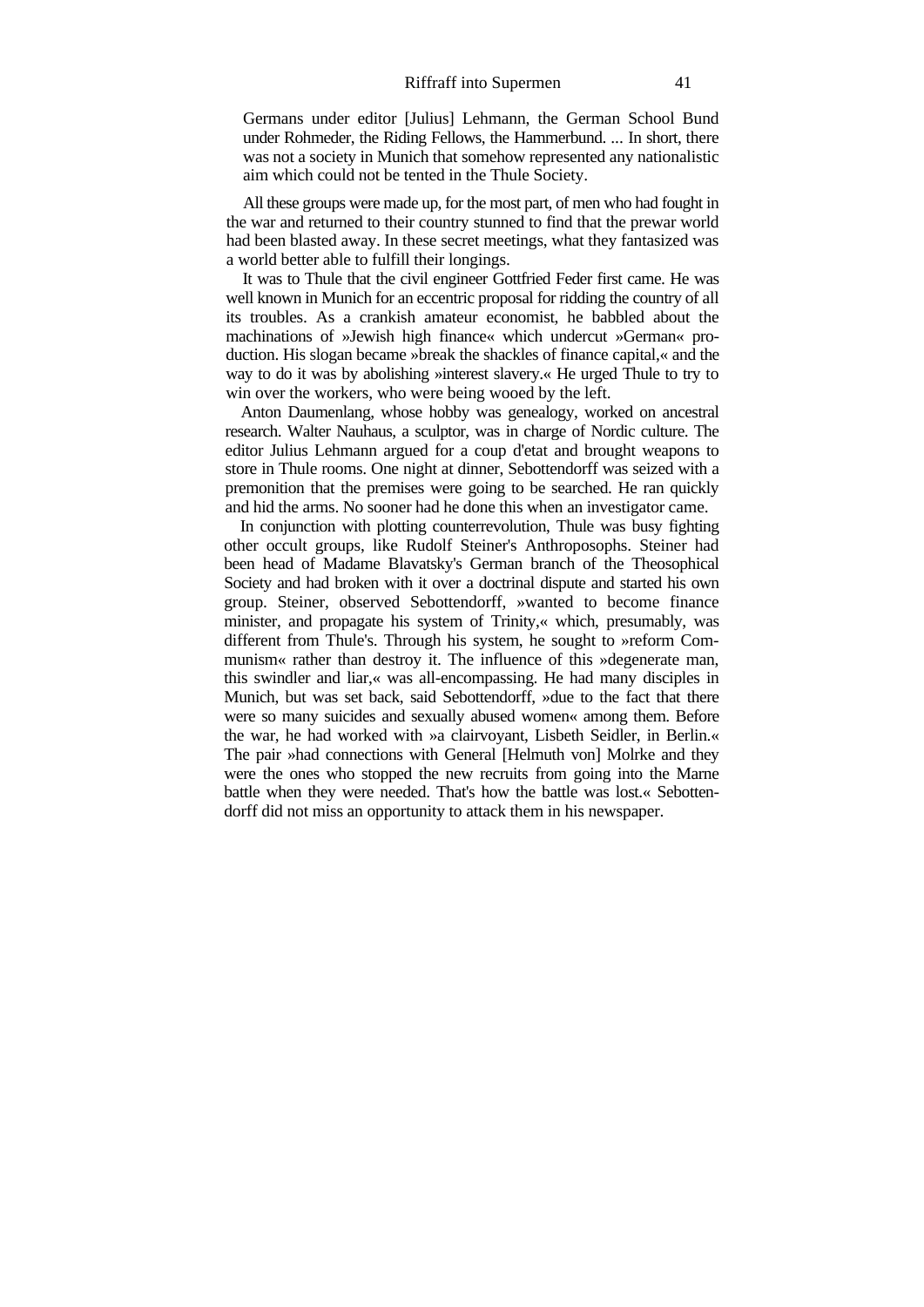The Thule itself was not without its influence. Countess Heila von Westarp was the Society's attractive young secretary. Another aristocratic member was Prince Gustav von Thurn und Taxis, a name prominent throughout Europe. Robert Payne comments, in The Life and Death of Adolf Hitler, that Sebottendorff »had ingratiated himself into Munich society, large sums of money were at his disposal, and many of the most influential people in Munich were his disciples.« This powerful occult circle included adepts, judges, lawyers, professors, leading industrialists, surgeons, scientists, and even former members of the royal entourage of the Wittelsbach kings. The Bavarian minister of justice, Franz Gurtner; the police president of Munich, Ernst Pohner; and the assistant police chief, Wilhelm Frick, were active.

It was not surprising, then, that Thule's hidden activities were held responsible for much of the cold-blooded terrorism in that turbulent time. In the beginning of December, Thule members planned to capture Kurt Eisner, the Jewish minister-president of Bavaria, who had led the revolt against the monarchy on November 7. To Thulists, Eisner, an ethereallooking intellectual, champion of the League of Nations, and conciliator of the Communists, represented everything odious.

Eisner's hundred-day reign was tinged with Bohemianism. Symphony concerts preceded political speeches. Poetry was recited from a roving truck which toured the streets, as if, someone observed,«a picnic and not a revolution were going on.« In executive sessions, Eisner expounded on the inner nature of politics, which he thought was as much »of an art as painting pictures or composing string quartets.«

Shortly after Eisner's assassination on February 21, police came to investigate Thule and search for anti-Semitic flyers. Sebottendorff threatened that if his members were not granted immunity from arrest, they would »take a Jew, drag him through the streets, and say that he stole a consecrated wafer. Then you will have a pogrom on your hands that will take you out of office at the same time.« When the police assured him he was crazy, he answered: »Perhaps, but my craziness has a mouth.« He meant, presumably, that he was a man of influence, one who could not be silenced, which must have been the case, since no one from Thule was arrested.

The main thrust of Thule was to consolidate the anti-Semitic organizations into militant action. Toward this end, the Nationalsozialistische Deutsche Arbeiterpartei (NSDAP—National Socialist German Workers' Party) was established on January 18, 1919, in the rooms of the hotel, and Karl Harrer, a sportswriter for the Munchener Beobachter, was made the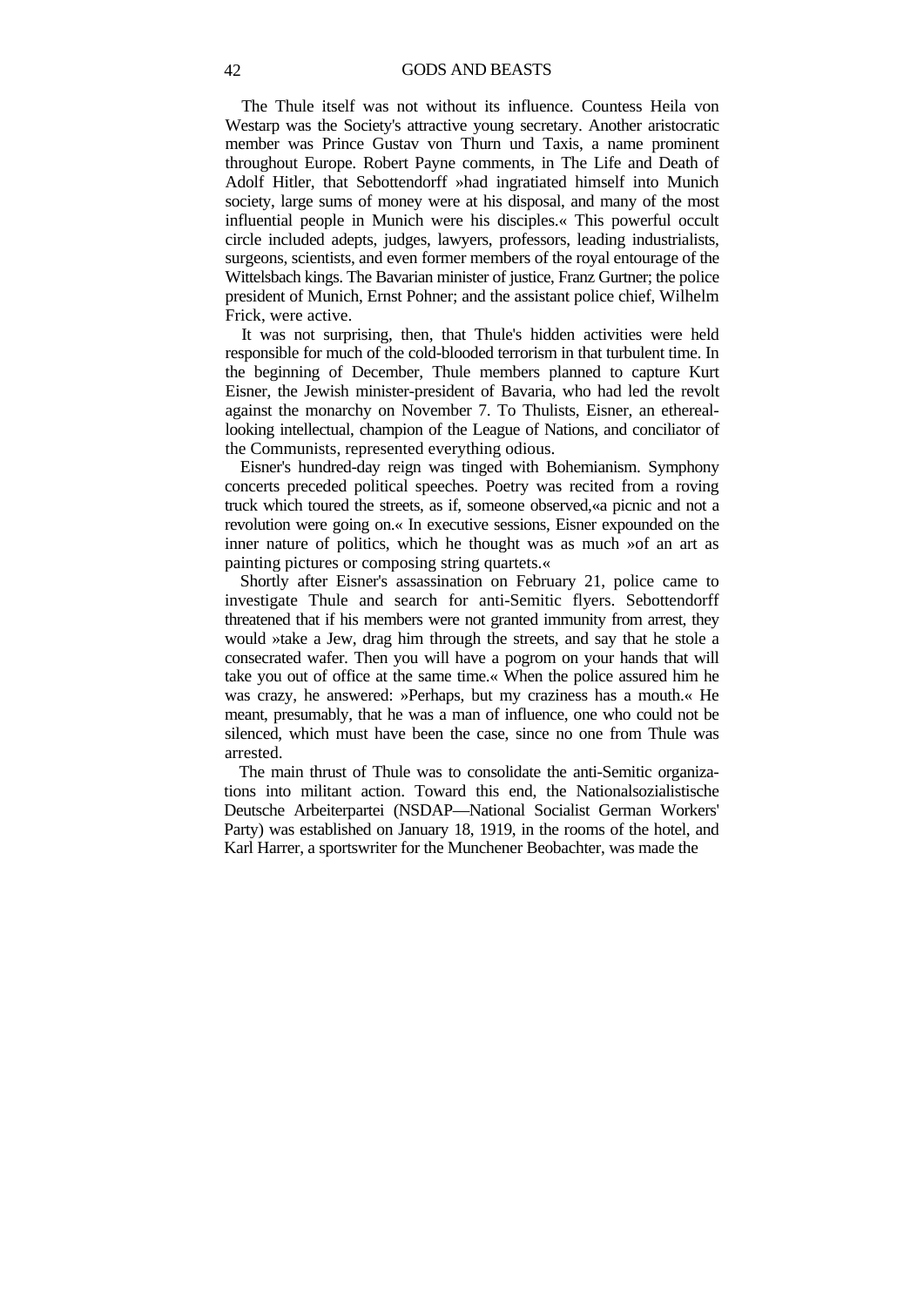first chairman. A small proportion of Thule members were also members of the early NSDAP.

Karl Harrer apparently still hankered after the original secret discussion meetings, where one could cultivate feelings of exclusiveness. His days as chairman were numbered, and so were Thule's as an officially recognized society. The last consecration took place on March 21, 1919. The government now insisted that groups had to be incorporated, and the only leaders they would recognize had to be elected. »One had to abandon the Fuhrer principle,« Sebottendorff wistfully noted.

Thule members did continue to meet informally. After the Eisner assassination, the new minister-president of Bavaria fled northward to the city of Bamberg with his cabinet, to avoid an imminent takeover by the Communists. He issued a proclamation that »the regime of the Bavarian Free State has not resigned. It has transferred its seat from Munich. The regime is and will remain the single possessor of power in Bavaria.« The Thule Society helped to set up a military group of anti-Communists, infiltrated Communist organizations, and was in touch with the legal Bavarian government in Bamberg. On April 13, Thule members participated in a debacle known as the Palm Sunday Putsch, which was intended to restore the Bamberg government to power in Munich and prevent the Communist takeover. The leader of the Putsch, Alfred von Seyffertitz, described a comic scene after the current head of Thule, Friedrich Knauf, had presented him with the gallant offer of six hundred men. When the actual event took place, only ten or twelve Thule men came, one of them a captain »in gala uniform! Patent leather riding boots, riding whip, monocle!« reported Von Seyffertitz. The Putsch which was to have driven out the Communists had the opposite effect. It opened the way for a true dictatorship of the proletariat.

Virtual anarchy reigned in Munich. The Communists seized control on April 14 and began taking hostages in reprisal for the murder of other Communists. Twelve days later, they invaded the Thule rooms, arresting the Countess von Westarp, Prince von Thurn und Taxis, a sculptor, a painter, a baron, a railroad official, and an industrial artist. Sebottendorff laid on Knauf the charge of failing to hide the membership lists.

Sebottendorff himself had journeyed to Bamberg in the hope of enlisting the help of the Free Corps, a paramilitary band of volunteers under the leadership of former army officers, supported by rich industrialists, pledged to defend the Bamberg government-in-exile. Together with rightist politicians and army officers, the Free Corps was getting ready to overthrow the Communists. Counterrevolutionaries in Munich helped by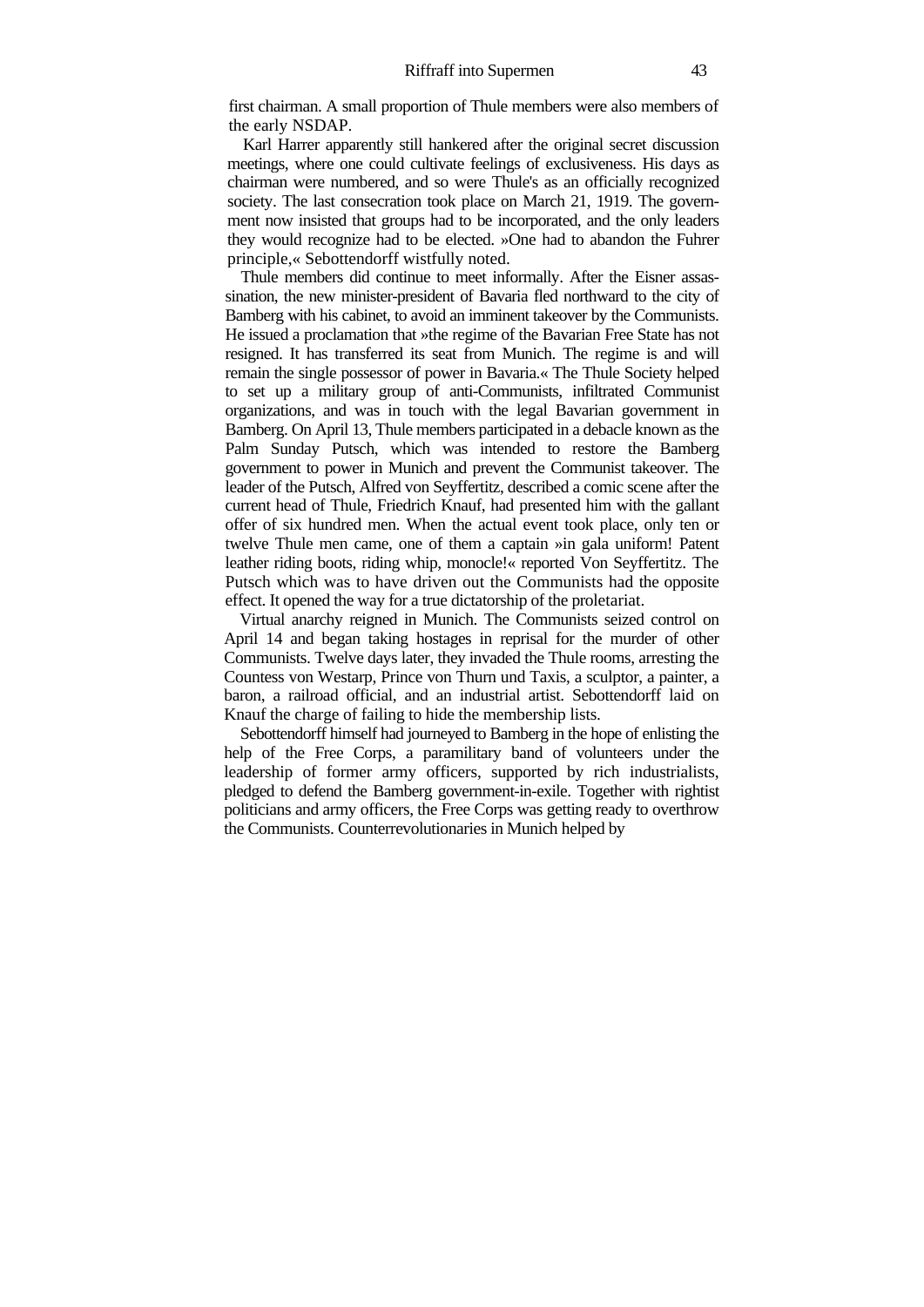smuggling men, arms and money to the Free Corps. The men in the Free Corps, unfit for civilian life, had a personal stake in the fight. For them, the war had never ended. They were still intoxicated with it. Some had come straight out of school into the trenches, where they had learned how to be hard and how to make sacrifices. Postwar Germany was despicable to these men, and they were with the Thulists in wanting to restore the past. They were joined by students who felt superfluous in a society that was falling apart. They had nothing better to do than to kill and plunder.

Four days after seizing the seven Thule members, the Communist leader in Munich, Rudolf Egelhofer, ordered them shot. He claimed that they were counterrevolutionaries and, after all, accountable to civil law.

Thule members had, in fact, been smuggling men and information out of the city. They had become especially gifted at forging documents, assembling caches of weapons, and recruiting men for the Free Corps, whose volunteers were laying plans to defeat the left.

While twenty thousand Free Corps men marched on the city, the hostages were taken to Luitpold High School, which the Communists were using as a barracks as well as a jail. They were lined up against the courtyard wall and executed.

After the hostage murders, the Communists posted a notice that a »band of criminals ... of the so-called upper classes« had been captured, »archreactionaries« who forged official documents to get confiscated goods, agents for the counterrevolution.

The executions caused an unprecedented wave of outrage among the citizenry. The anti-Semitic groups lost no opportunity to make effective propaganda, spreading rumors of fearful atrocities. The civil strife, which had begun right after the war, came to a horrifying climax over these murders.

Three Jews in the Communist government—Eugen Levine-Nissen, Tobias Axelrod, and Max Levien—were alleged responsible for the deaths, as an act of vengeance against their anti-Semitic enemies, a charge which was never proved. The Free Corps, inflamed by the hostage murders, stormed through Munich, setting fire to a beer hall and fighting with mortars and hand grenades. One Free Corps unit marched through the streets singing its marching song:

»Swastika on helmet, Colors black-white-red. ...«

Soon, they would call themselves Storm Troopers.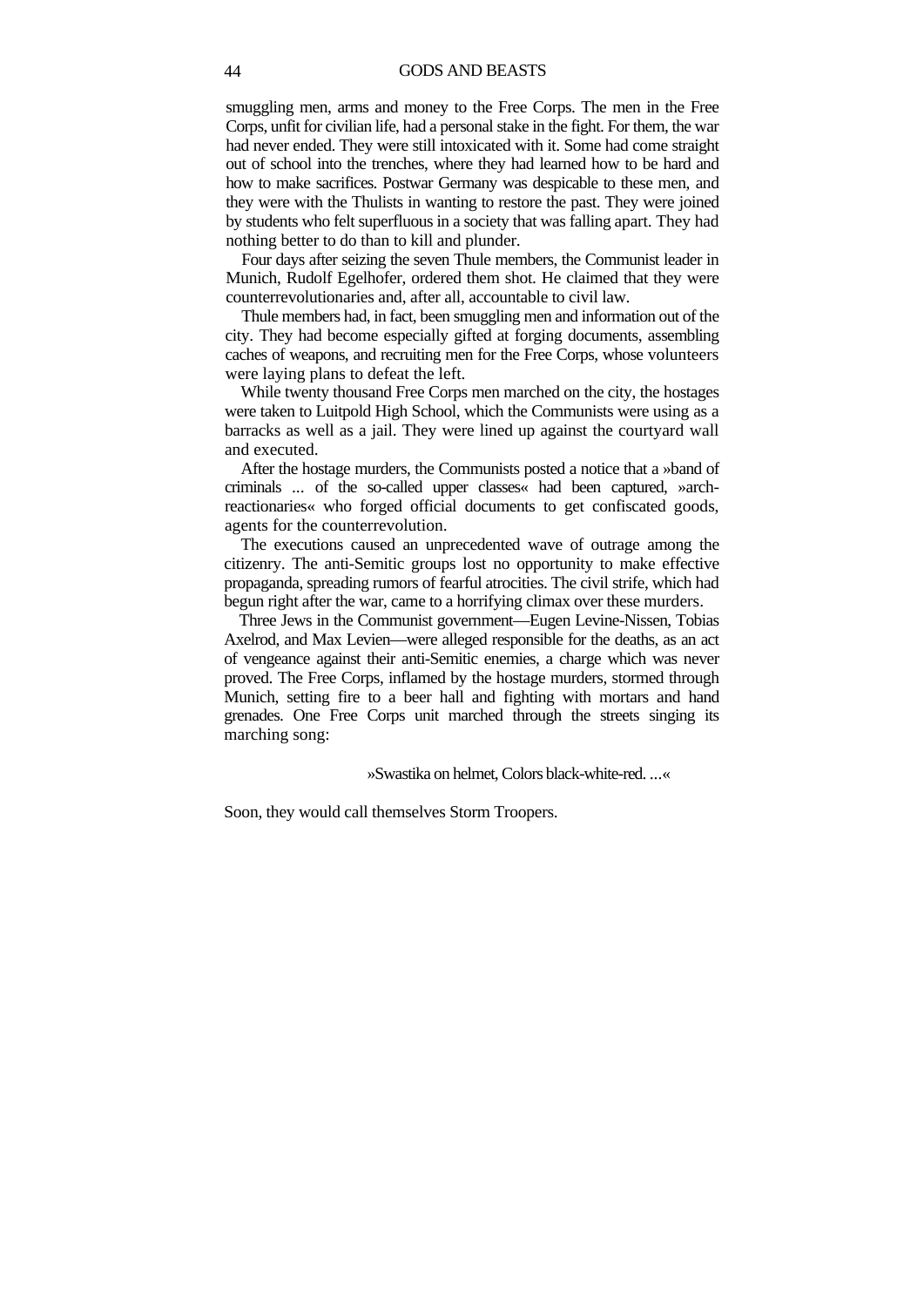During the civil war which followed, the Communists were defeated and the racist-nationalists received a great boost. It was, in every way, a rehearsal and a preparation for the brutalities to come later.

As to the Thule Society, it seems to have come to an end along with the seven hostages. Two days after their interment, there was a memorial service at the Thule rooms. The pulpit was draped with a captured Communist flag, but instead of the hammer and sickle, there was a swastika. The murder of the members had opened new possibilities.

Sebottendorff disappeared from Munich. He eventually returned to Istanbul, and then made his way to Mexico. He reappeared in Munich in 1933, hoping to revive Thule, but by that time the NSDAP he had helped to launch was doing very well without him. Some of the other Thule members were now in a position to implement what they had learned at those meetings on Saturdays at the Vier Jahreszeiten.

Eventually, the NSDAP assumed the power to come near to destroying Europe. That power, Rene Alleau observed, derived from one source:

... a fanatical autohypnosis which convinced disciples, succumbing to the totalitarian discipline in the promise of reaching a transcendent reality, that they were the new men the age was waiting for, that they were endowed with a secret energy which would enable them to take over Germany and the world. If they were properly prepared, mysteries would be revealed to them which would give them Satanic powers.

Incredible as it may seem, the members and guests of the Thule Society thought of themselves as potential masters of the earth, protected against all dangers. Their reign would last for a thousand years, until the next Deluge. Some of them became key figures in the Nazi party: Max Am-mann, business manager of the party's newspaper and publishing house; Dietrich Eckart, who introduced Hitler to Munich society; Hans Frank, governor general of Poland; Anton Drexler, first chairman of the German Workers' party; Gottfried Feder, economic adviser; Karl Harrer, first chairman of the NSDAP; Rudolf Hess, Hitler's secretary and first adjutant; Adolf Hitler; Dr. Heinz Kurz, SS leader; Friedrich Krohn, dentist who designed Nazi swastika insignia; Ernst Rohm, leader of Storm Troopers; Alfred Rosenberg, commissioner for Eastern Affairs; Julius Streicher, Gauleiter (party district-leader) of Franconia.

The philosophy behind this cult, never mentioned at the Nuremberg Trials, sheds new light on the atrocities which were about to come, on the tacit sanction of them by the German people, and on the Messiah who led them.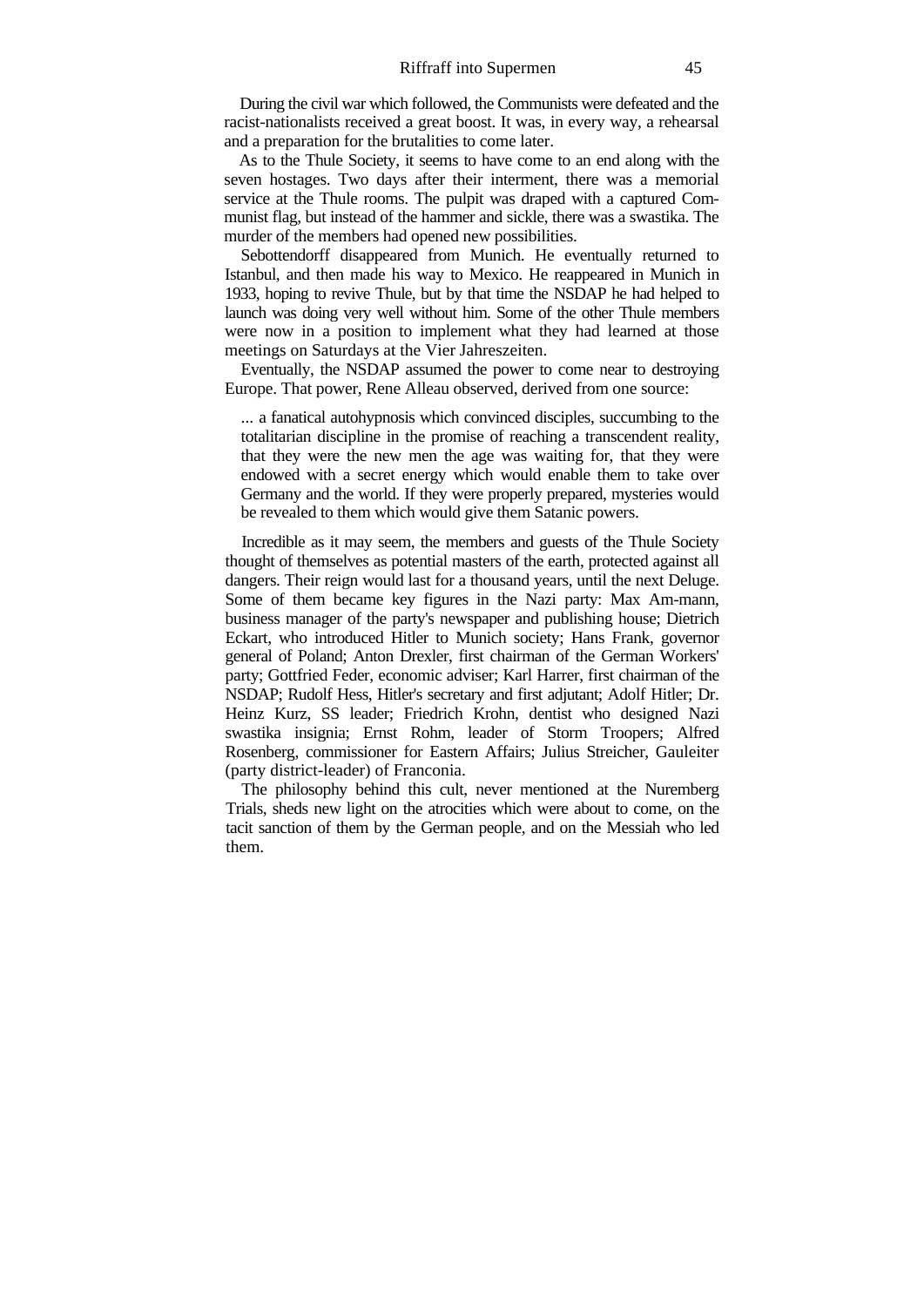### CHAPTER 6

## The Savage Messiah

The driving force behind black magic is hunger for power. .. . the black magician's ambition is to wield supreme power over the entire universe, to make himself a god.

—Richard Cavendish, The Black Arts

Sebottendorff's Fuhrerprinzip is basic to esoteric cults. The disciple must blindly obey his master, who not only has secret knowledge, hidden from the initiate, but who must create favorable conditions in which his pupil can undergo a drastic change. This allows for actions which violate individual conscience.

Of course, the principle of blind obedience operates outside occult groups as well. The tendency is often seen in everyday institutions: military, governmental, corporate. Soldiers of every army have it drilled into them never to refuse an order. Mylai is one of the results. And this follow-the-leader syndrome certainly played a part in Watergate. Stanley Milgram's experiments in obedience to authority among university students demonstrated the alarming willingness of the average person to perpetrate harmful actions on fellow human beings when he fails to question the directives of a superior.

It is easy to see how the Fuhrerprinzip led, step by step, to the surrender of the will of the people to the will of the Fuhrer, culminating in such confessions as that of Rudolf Hoess, commandant of Auschwitz, just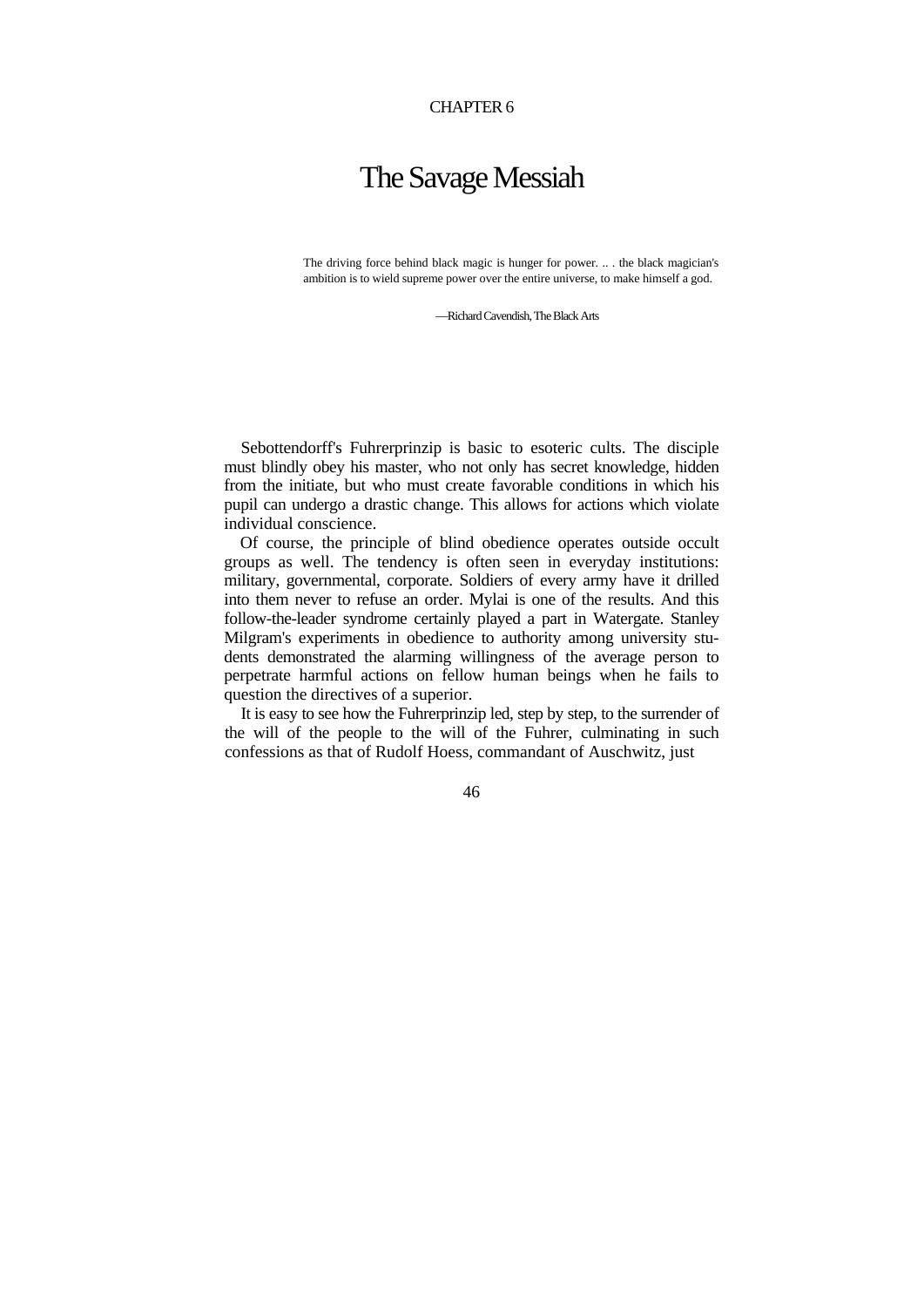before his execution in 1947, that he would have gassed and burned his own wife and children, and himself as well, if the Fuhrer had asked it. A German did not need to be an occultist in order to long for a Messiah to save him. As in other difficult periods in history, after World War I the Messiah's coming was believed to be imminent. A father-figure in a chaotic age, he would surely preserve and protect and make things bloom again in the desert where men were daily losing their bearings. Still, the poet Heinrich Heine's »man whom the German people await, the man who will bring to them the life and happiness they have so long hoped for in their dreams,« was awaited with particular zeal by the members of the Thule Society. According to Trevor Ravenscroft's confidant, Dr. Stein, Thule member

Dietrich Eckart and a small inner core of Thulists had been prepared for the imminent appearance of the German Messiah in a whole series of spiritualistic seances. . . . . ... all those present were terrified. . . .

Prince von Thurn und Taxis had prophesied the coming of a German Messiah, and Countess von Westarp had said that a false prophet would lead the Germans to defeat. Sebottendorff ran from the room in terror, but Eckart tackled him and knocked him down.

Eckart shared with Hitler a fascination with Ostara's erotic racism; had, in fact, been charged with plagiarism by Lanz von Liebenfels himself. After the Nazis were swept into power, Lanz was to write that his Order of New Templars was »the first manifestation of the Movement which now, in accordance with the law of God, is most powerful in history and unrestrainedly sweeping over the world.« Eckart already belonged to the Thule Society when Hitler appeared on the scene. It was Eckart who first promoted Hitler as the long-awaited Messiah.

What do we know of Hitler's life before then? With certain important exceptions, only what he wanted us to know: that he was the son of a harsh man, a civil servant, who wanted his son to follow in his footsteps; that he adored his mother, who died a lingering death of cancer while he was struggling in Vienna; that he did not make it as an artist; that knowledge of his true vocation came to him in World War I.

But we can paint a fuller picture than this—one that rather complicates the popular image of Hitler as a practical realist, though he most certainly was a man who knew how to seize his opportunities. He was also an occultist.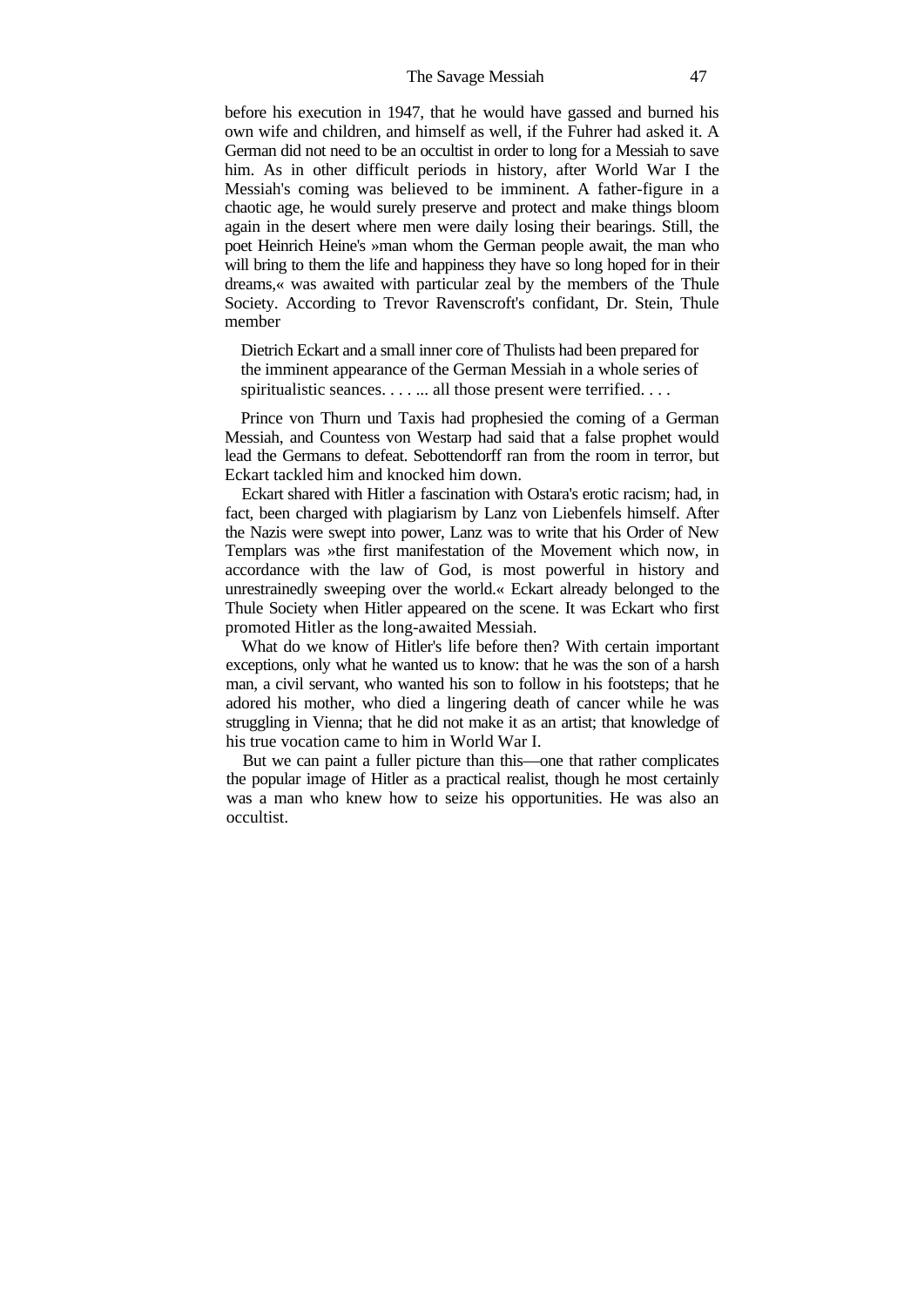The Library of Congress in Washington contains thousands of books taken from Hitler's personal library after the Allied occupation of Germany. One of them, Nationalismus, is by the Indian mystic Rabindranath Tagore. It bears an inscription dated April 20, 1921, signed by the unfamiliar name B. Steininger: »An Adolf Hitler, meinem lieben Armanen-bruder« (»To Adolf Hitler, my dear Armanen-brother«).

The Armanen, Guido von List's esoteric brotherhood, invented an ancient race of Germanic priests. Their wisdom was passed on through the centuries, not only through a secret brotherhood of initiates but also through clues which List, the last of the Armanen, was able to divine through intuition and clairvoyance. Sacred meanings were hidden away in words and signs. This, of course, is perfectly understandable to the occultist. But List apparently reached a wider audience by pioneering in the revival of pagan worship.

His theories were studied by the Germanen Orden and, later, by the SS. His books, confiscated by the Allies, bear the SS mark and are stamped Ahnenerbe, the Nazi Ancestral Research branch, and apparently were used in teaching candidates for the SS.

But apart from the inscription to Hitler, the only connecting link from him to List is made by Ravenscroft, who reports that Hitler's occult adviser, the Viennese bookseller Ernst Pretzsche, was associated with List.

Hitler's library also contained one of Lanz's books, Das Buck der Psalmen Teutsch: Das Gebetbuch der Ariosophen Rassenmystiker und Antisemiten (»The Book the Psalms Teach: The Prayerbook of Ariosophic Race Mystery and Anti-Semitism«).

Both List and Lanz were obsessed with blood purity, with anti-Semitism, with the secret significance of the Grail legend, with bringing about a new order. Both took the swastika for their symbol.

Membership in cults of this type are usually kept secret, so it is not surprising that we have no documentation of Hitler's membership. He may well have been a member of either the Armanen or the Order of New Templars, or both, however, for it is entirely in keeping with his character as presented by people who knew him in his younger days in Vienna.

Josef Greiner, the former lamplighter, who published his reminiscences in 1947, describes Hitler as an explorer of occult mysteries and a student of telepathy—knowledgeable about the rituals of the yogis and about fakirs who seem to control their heartbeats. He was intrigued, according to Greiner, by pseudosciences which appeal to the poorly educated.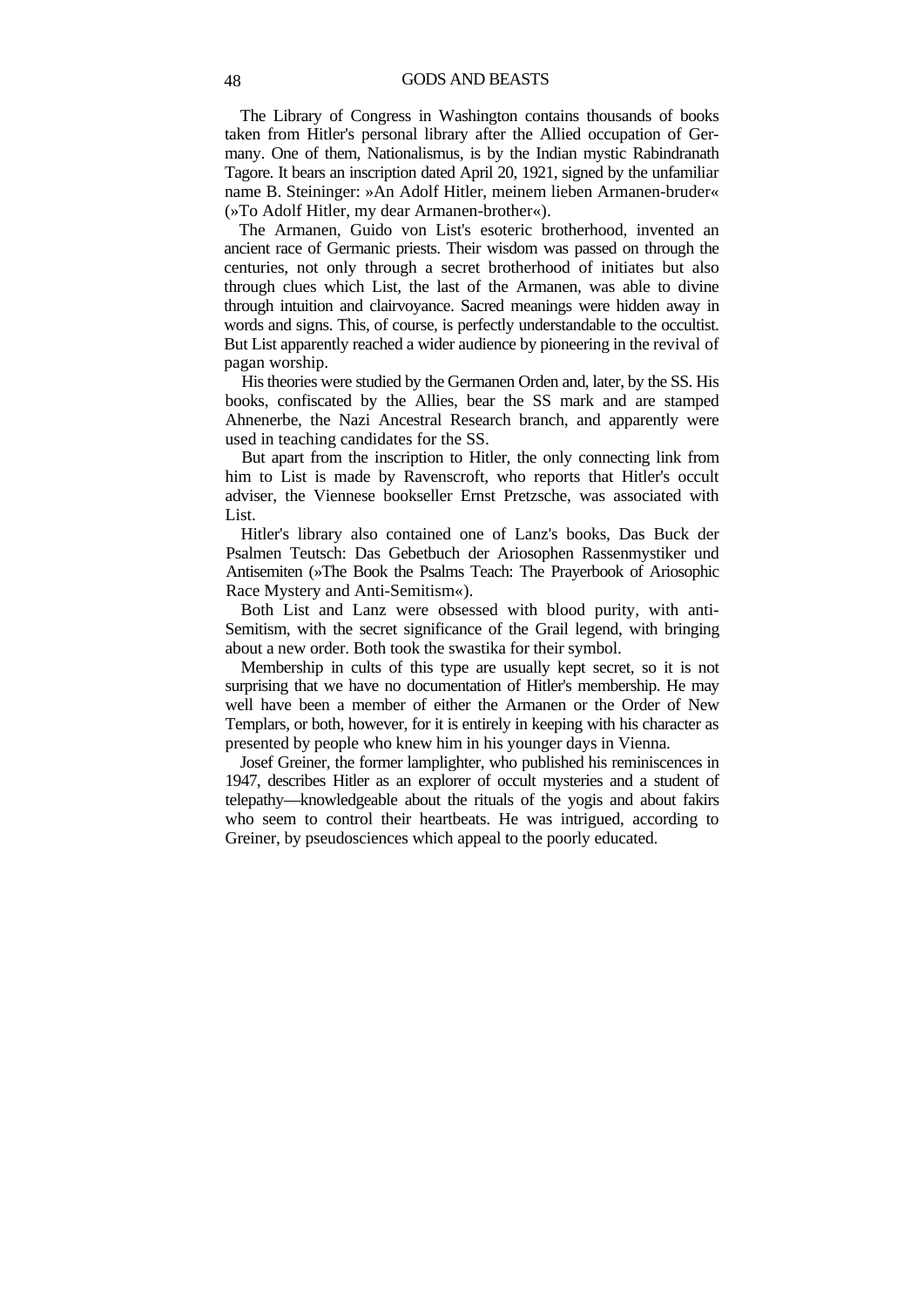Reinhold Hanisch, who knew both Hitler and Greiner in this period, credited Greiner with leading Hitler into the occult but it may very well have been the other way around.

Hitler had already expressed many of these ideas as a teen-ager to his young friend August Kubizek, in Linz. He had had visions of remodeling the whole town, and spent hours telling his plans to his patient friend. Kubizek complied with all his dreams:

We would go to St. Georgen on the Gusen to find out what relics of that famous battle in the Peasants' War still remained. When we were unsuccessful Adolf had a strange idea. He was convinced that the people who lived there would have some faint memory of that great battle. The following day he went again alone, after a vain attempt to get my father to give me the day off. He spent two days and two nights there, but I don't remember with what result.

The circle in which Hitler moved in Linz subscribed to the ideas of Georg von Schoenerer, an admirer of List. Hitler was more at home in German mythology than in his real world. Kubizek says: »From the Edda, a book that was sacred for him, he knew Iceland, the rugged island of the North, where the elements which formed the world meet now, as they did in the days of Creation....«

Kubizek and Greiner both testify that what especially intrigued Hitler was the power of the human will.

The Allies, apparently puzzled by the riddle of Adolf Hitler, a ne'er-dowell of humble origins, unprepossessing looks, and mediocre intellect, rising to such eminence, had secret psychiatric reports drawn up on him while the war was still in progress, which obviously did not help much to clear away the confusion about this complex personality. They paint a portrait of sexual deviation, of adolescent overcompensation, of an indomitable will to power. This will to power has not been given its proper due. His admirers, and even reluctant observers, have testified to his spellbinding, hypnotic effect. A romantic mystic, a visionary, a charismatic figure he is often acknowledged to be. But this early will to power betrays the interests of a potential occultist.

The occultist is concerned with transcending everyday reality. He makes use of myth, symbol, and ritual. He tries to put himself in touch with forces which he believes to be beyond the reach of sense, and to awaken higher powers in himself. The Work, the Grand Work, is to transform oneself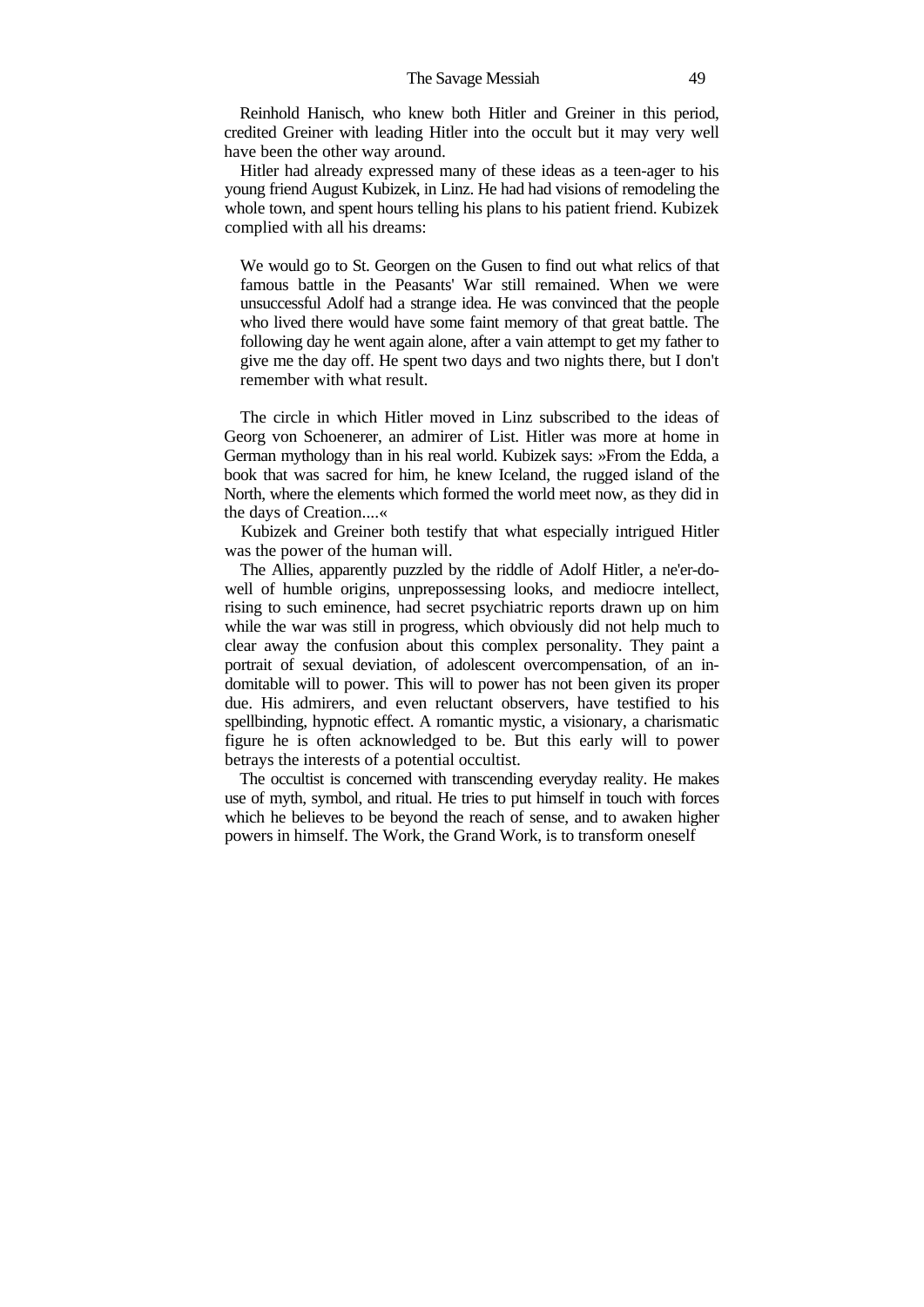from an ordinary mortal into a superman. For this, the will must be developed—something the ordinary mortal neither knows nor cares about.

Hitler, from the time he was a young boy, was preoccupied with the matter of will, a concern not shared by his family or social milieu. Though he could not will himself into art school or good health, his childhood friend Kubizek was the recipient of confidences about his inner life which betray Wagnerian fantasies of another sort of strength.

After a performance of Wagner's opera Rienzi, both boys stood under the stars, and, says Kubizek:

I was struck by something strange, which I had never noticed before, even when he had talked to me in moments of the greatest excitement. It was as if another being spoke out of his body, and moved him as much as it did me. It wasn't at all a case of a speaker being carried away by his own words. On the contrary: I rather felt as though he himself listened with astonishment and emotion to what burst forth from him with elementary force. I will not attempt to interpret this phenomenon, but it was a state of complete ecstasy and rapture, in which he transferred the character of Rienzi, without even mentioning him as a model or example, with visionary power to the plane of his own ambitions. But it was more than a cheap adaptation. Indeed, the impact of the opera was rather a sheer external impulse which compelled him to speak. Like flood waters breaking their dykes, his words burst forth from him. He conjured up in grandiose, inspiring pictures his own future and that of his people.

Hitherto I had been convinced that my friend wanted to become an artist, a painter, or perhaps an architect. Now this was no longer the case. Now he aspired to something higher, which I could not yet fully grasp. It rather surprised me, as I thought that the vocation of the artist was for him the highest, most desirable goal. But now he was talking of a mandate which, one day, he would receive from the people, to lead them out of servitude to the heights of freedom.

It was an unknown youth who spoke to me in that strange hour. He spoke of a special mission which one day would be entrusted to him....

Hitler later recalled the incident, too, and solemnly said: »In that hour it began.«

Typical adolescent dreams? A flight from harsh reality? Of course. But his grandiose plans for the future, unlikely as they were, did come to pass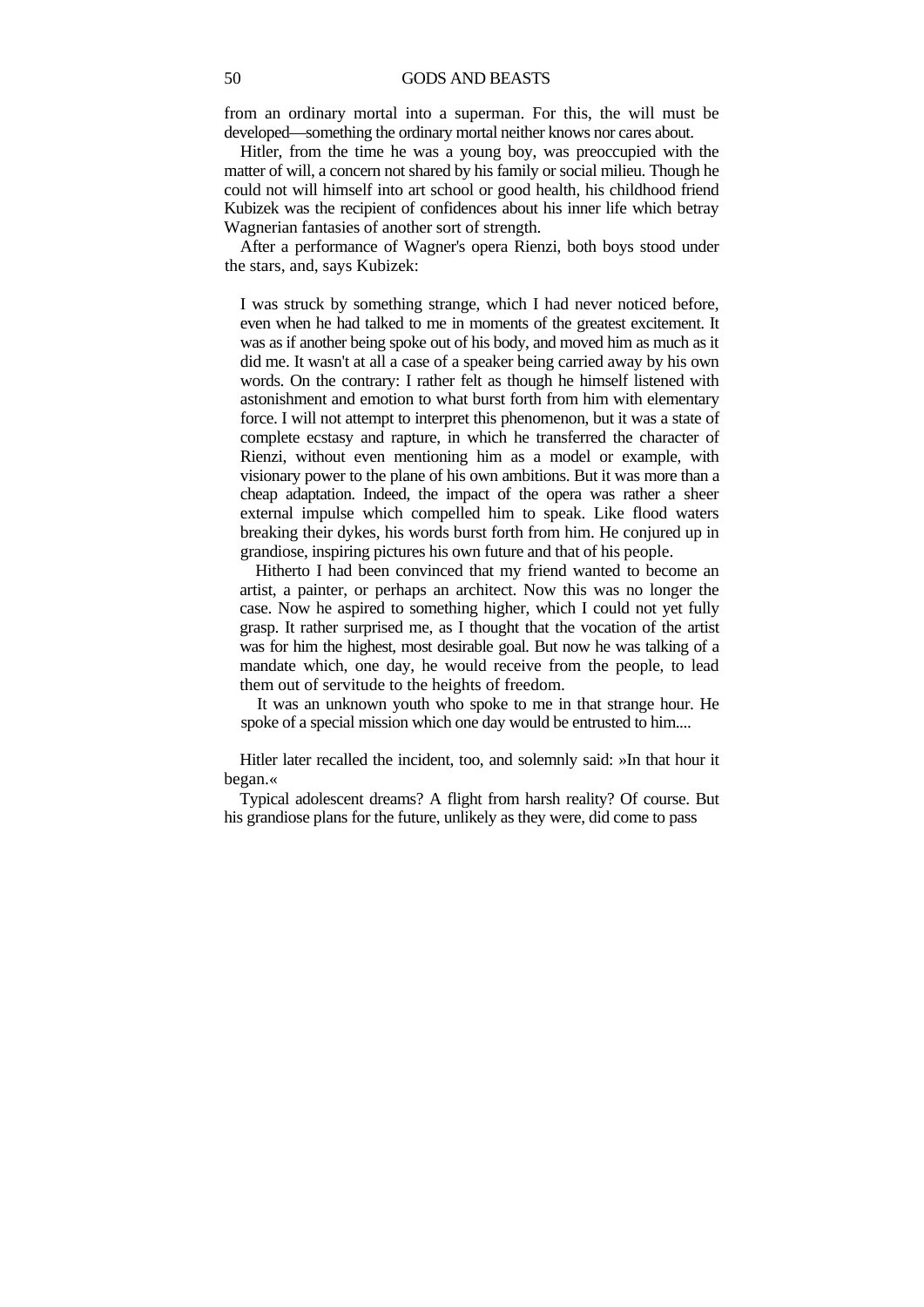after all, and it is plausible that he should have worked on himself systematically, in obedience to occult teaching. The occult tradition, as Madame Blavatsky pointed out, holds that what moves the world is »that mysterious and divine power latent in the will of every man, and which, if not called to life, quickened and developed by Yogi-training, remains dormant in 999,999 men out of a million, and gets atrophied.«

From the ancients to the most simplistic modern exponents of the magic power of thought, the doctrine is that one's attention and intense concentration can accomplish any desired end. If the end is not reached, it is simply because the mind has not sufficiently projected it.

In Vienna, Hitler's political thinking had been influenced by Mayor Karl Lueger, who, according to the Anthroposophist, Johannes Tautz, came to the Armanen. Lueger was in office from 1897 to 1910, and, in league with the Pan-German anti-Semitic groups, found favor with the lower middle class by attacking liberals and Jews. His anti-intellectualism was epitomized by one of his underlings, who said, »When I see a book I want to puke.« While List wrote pseudo-erudite tracts on the esoteric meaning of words, Lueger knew that to gain power he had to win over the largest possible segment of society.

Hitler was a peculiar fellow to his World War I buddies because he would sit listlessly by himself and let nobody stir him out of his concentration. He was apt to jump up abruptly and move around agitatedly, predicting that the Germans would be defeated. Recovering in the hospital from a gassing attack which left him temporarily blinded, he had a vision which must have been comforting, considering his dim prospects for the future. Writing of this experience in Mein Kampf, he said: »I resolved that I would take up political work.«

When he was discharged, he continued to work for the army, in the Munich branch, as an instructor in the Press and News Bureau of the Political Department. In the course of his duties he was sent to investigate one of the satellites of the Thule Society, the German Workers' party, and ended by joining it.

His membership number in the German Workers' party was originally 555, but for some reason it was changed to 7. The discrepancy is mentioned in a footnote to Reginald H. Phelps's monograph in the American Historical Review, July 1963:

Drexler, outraged by distorted official radio »history« of the party's origin, drafted a long, angry letter to Hitler late in January 1940. . . . In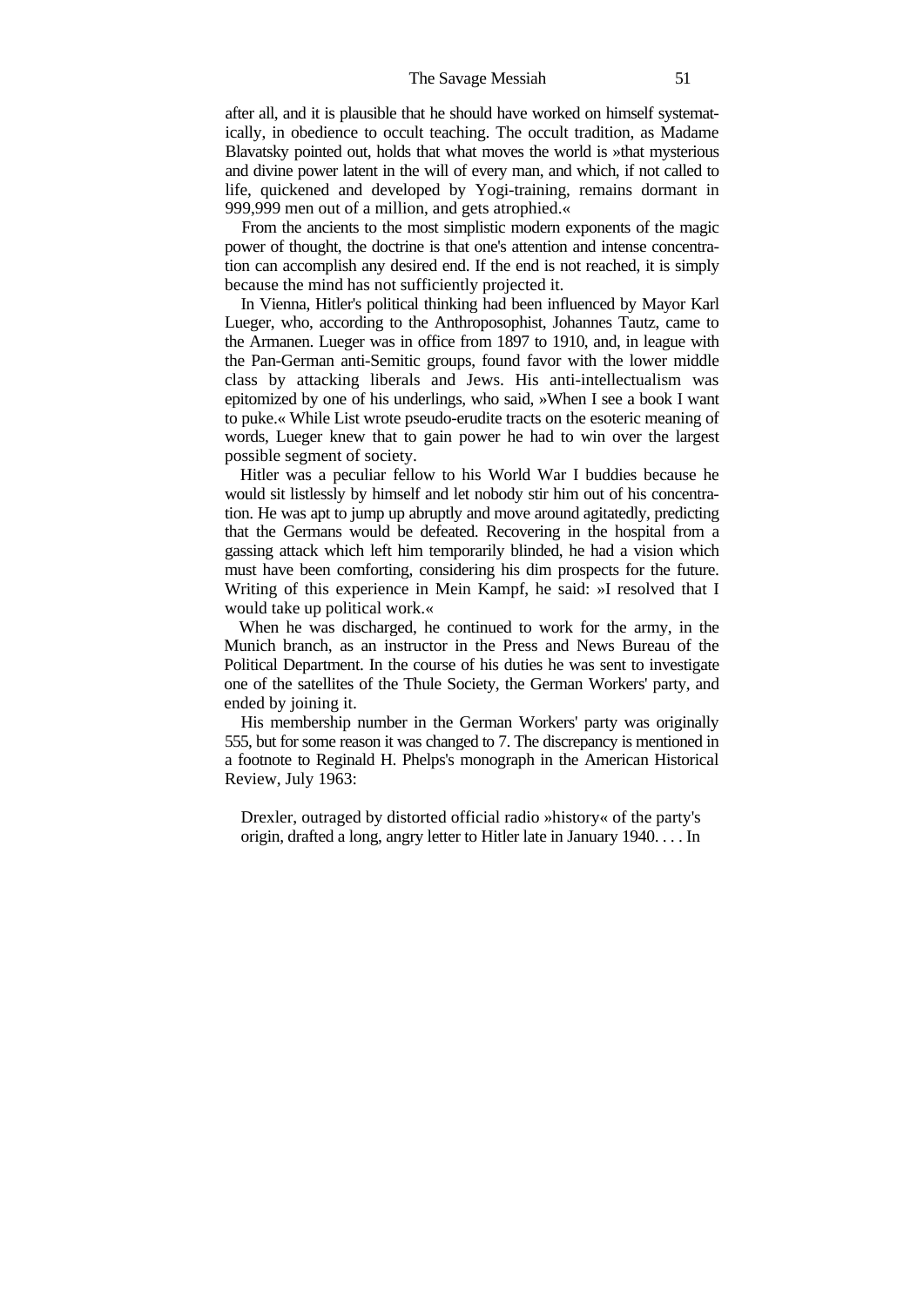### 52 GODS AND BEASTS

it he stated: »No one knows better than you yourself, my Fuhrer, that you were never the seventh member of the party, but at most the seventh member of the committee, which I asked you join as propaganda chief.« In this letter—never sent, since Drexler planned to forward it to Hitler after the war—are also statements about the size of the party in September 1919 and about the »forging« of Hitler's party card.

It is significant that someone, at some point, saw fit to change the number. Seven, in occult terms, is a much more important number than 555. List, for instance, expatiates on seven:

The seven is developed from a triangle. ... it is the secret of the beginning, the development and the change into the All in all respects . . . and so closes the circle of eternity. That is why all figures in geometry can be measured by the triangle and the square. The seven is a glyphe (secret word and secret connotation) as well as a numerical value, because it can be arrived at only by symbols of the triangle and the square.

This, incidentally, is a fairly typical, if not lucid, exposition. To the occultists, numbers have curious properties which are not just utilitarian. They all borrow from Pythagoras, who first gave mathematics a specialized meaning. The occult properties of numbers form the basis for serious study which, they believe, contains the key to laws of human and cosmic life.

Whether through superstition or cognizance of cosmic laws, seven became Hitler's number. The perfect number, in short, for the membership card of the future Messiah of Germany.

But how is it that such an unexceptional fellow became the Messiah? Was he chosen by the group or by a single member—perhaps Eckart—or did he create the role for himself? This is still an open question.

According to Kurt Ludecke, who knew both Hitler and Eckart in those early years, Eckart »was something of a genius, and to a great degree the spiritual father of Hitler and grandfather of the Nazi movement. Also, he was well-to-do, one of Hitler's first financial blessings.«

It is more likely that Eckart himself was not well-to-do but wellconnected. He had contact with rich members of Munich's social circle and was an accomplished fundraiser. At any rate, it was he who afforded Hitler the entree into that circle, with the grandiloquent announcement that here, at last, was the »long-promised savior.« In fact, he is reported to have said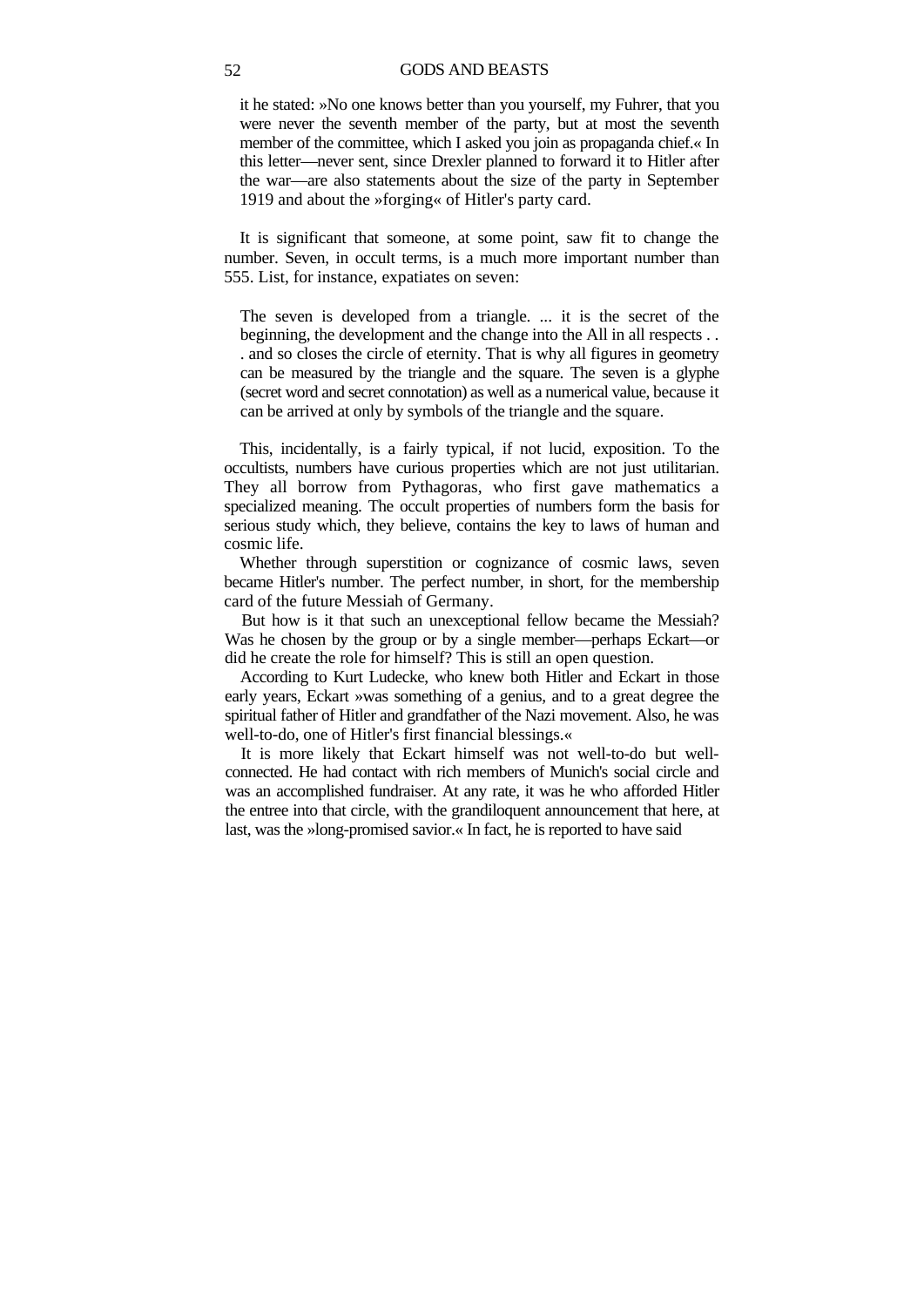The Savage Messiah 53

to Alfred Rosenberg, after Thule's revolutionary activities: »Let it happen as it will and must, but I believe in Hitler; above him there hovers a star.« Why Eckart believed particularly in Hitler remains something of a mystery. He apparently did have an uncanny knack for persuasive speechifying. His young friend Kubizek testified to that. This talent initially focused the attention of the group on Hitler. Its effect is admirably summed up by Joseph Goebbels, who wrote to Hitler after hearing him speak in Munich in June 1922:

Like a rising star you appeared before our wondering eyes, you performed miracles to clear our minds and, in a world of skepticism and desperation, gave us faith. You towered above the masses, full of faith and certain of the future, and possessed by the will to free those masses with your unlimited love for all those who believe in the new Reich. For the first time we saw with shining eyes a man who tore off the mask from the faces distorted by greed, the faces of mediocre parliamentary busybodies. . . .

. . . You expressed more than your own pain. . . . You named the need of a whole generation, searching in confused longing for men and task. What you said is the catechism of the new political belief, bom out of the despair of a collapsing, Godless world. . . . One day, Germany will thank you. . . .

Whatever others thought of him, Hitler himself was not so ambitious as to proclaim himself the Messiah right from the outset. At first, he was just a drummer, bringing glad tidings of the coming of the new man. The metaphor changed after the Putsch of 1923.

When the government was inactive in the face of Communist uprisings, Hitler and his Storm Troopers, on the evening of November 8, planned a coup to depose them. The government met that night in one of Munich's many beer halls, and the Nazis surrounded the building. On a signal, they entered the hall and fired a shot at the ceiling, shouting that the national revolution had come and the government was deposed. The Putsch turned out to be a fiasco, and when it was over, Hitler was imprisoned at Landsberg.

One of the major defendants at the Nuremberg Trials, Baldur von Schirach, the leader of the Hitler Youth, dated the change in Hitler's selfimage from a later period, in talking to the prison psychiatrist after the war: »Before 1934 he was menschlich [human]; from 1934 to 1938 he was ubermenschlich [superhuman]; from 1938 on he was unmenschlich [inhuman] and a tyrant.«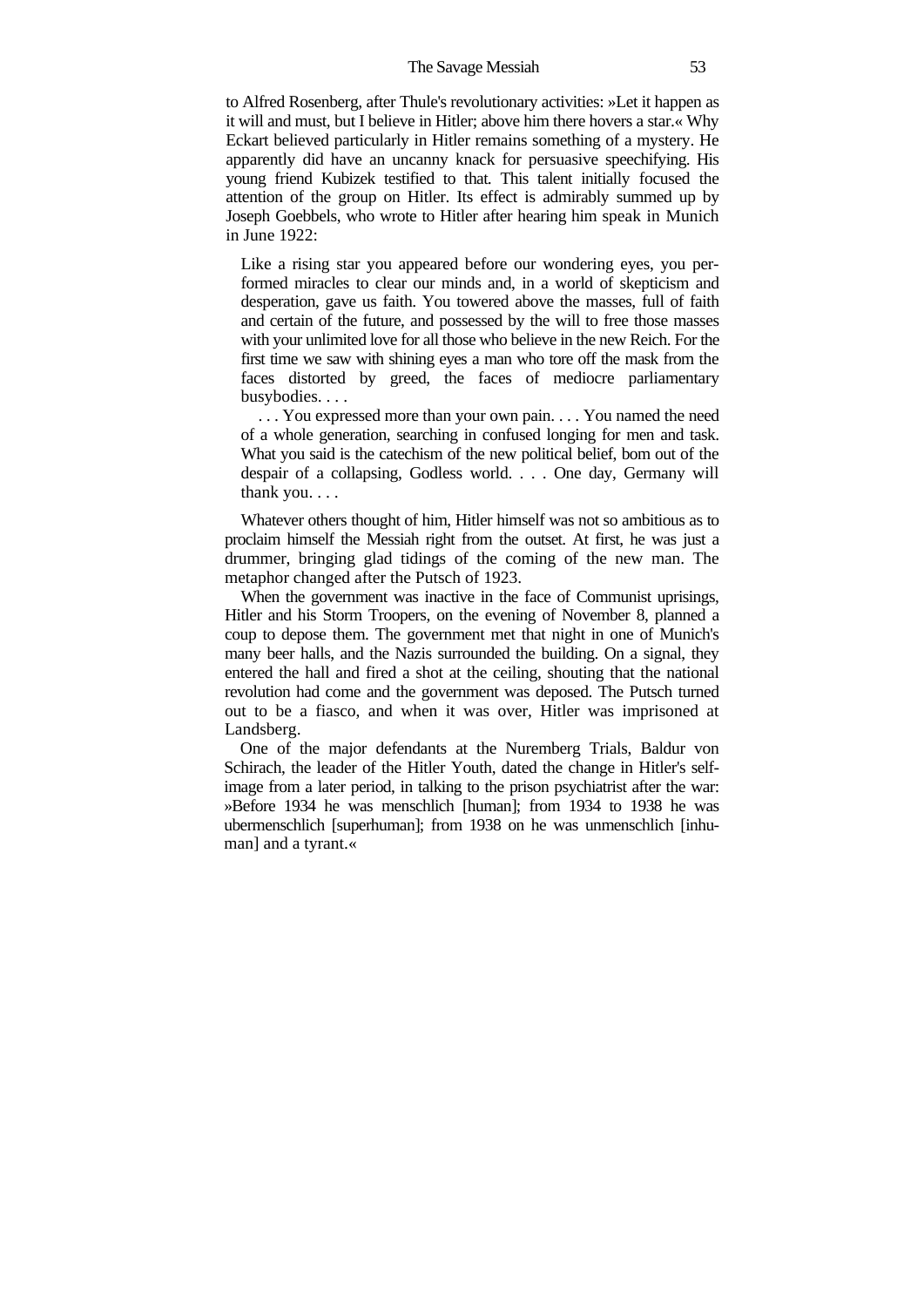But the consensus does not seem to be that Hitler's confinement, and particularly, according to some commentators, his intimate exposure to Rudolf Hess in prison, occasioned the change. Whatever the relationship between the two men may have been, Hitler did become something of a national idol by the very fact of his imprisonment. He, of course, enjoyed the legend which began to grow up around him, and capitalized on it in every way that he could. It is not uncommon, either, for breakthroughs to come to men as they meditate quietly in prison. He certainly had lots of time to think in the nine months he was in Landsberg. It was only after this, according to his intimate acquaintance, »Putzi« Hanfstaengl, that the Fuhrer cult began in earnest. Before then, he was Herr Hitler to everyone. At Hess's instigation, this now changed, first to der Chef and then to Mein Fuhrer. Hitler seemed to enjoy the transmutation.

In prison, he had written Mein Kampf, with the help of Hess. When it was published, his absolute authority over the National Socialist German Workers' party was established. Whereas before, Kurt Ludecke observes, »people said he would be destroyed for loyalty to friends,« he was now no longer one of the boys, but increasingly dictatorial and self-serving. From here on, Hitler, whatever steps he took, continued to see himself as sent by Providence to save the German people. This message communicated itself with striking power to his subalterns, to the masses, and even to his enemies.

Hermann Rauschning, who eventually defected from the Party, reports a typical conversation in which Hitler told Bernhard Forster, Nietzsche's brother-in-law, that he

would not reveal his unique mission until later. He permitted glimpses of it only to a few. When the time came, however, Hitler would bring the world a new religion. . . . The blessed consciousness of eternal life in union with the great universal life, and in membership of an immortal people—that was the message he would impart to the world when the time came. Hitler would be the first to achieve what Christianity was meant to have been, a joyous message that liberated men from the things that burdened their life. We should no longer have any fear of death, and should lose the fear of a so-called bad conscience. Hitler would restore men to the self-confident divinity with which nature had endowed them. They would be able to trust their instincts, would no longer be citizens of two worlds, but would be rooted in the single, eternal life of this world.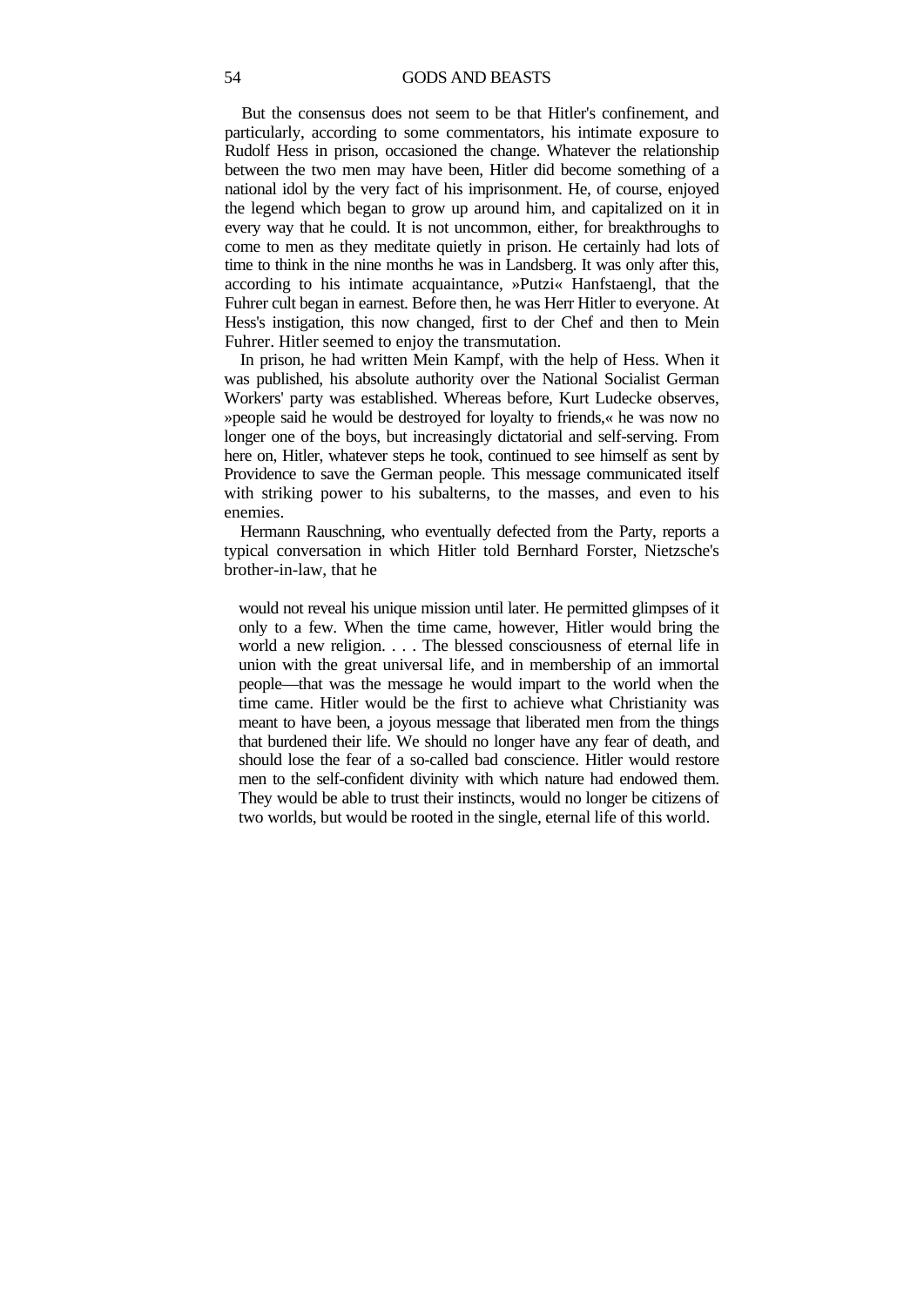While Rauschning took these ideas as mere reflections of irrationality, they mean something else to the student of occultism. Hitler's new religion was the same brand that Lanz and List had preached: a mixture of paganism, Gnosticism, and magic. Its true purpose could only be revealed to the initiated, and only at the proper time, because only they would really grasp its import, and only when the way had been prepared. The time, of course, had also to be auspicious in an astrological sense. And the initiated, whose consciousness presumably was sufficiently expanded, would be in a position to help usher in the new religion.

Many people have testified to Hitler's medium-like powers. Much has been made of the fact that he was born in Braunau am Inn in Austria, a town which happens to have produced a disproportionately great number of people who went on to gain reputations as mediums, the most notable being Rudi and Willy Schneider. Occultists are pleased to point out that Hitler had shared with the psychic Schneider brothers their wet nurse.

But even commentators who are not receptive to occult beliefs have drawn attention to Hitler's occasional lapses into trancelike states.

Ernst Hanfstaengl recalls »his almost medium-like performances on a speaker's platform.«

Hermann Rauschning repeats what Bernhard Forster had told him about Hitler:

God, or whatever we preferred to call it, life or the universal spirit, spoke to him in solitude. He drew his great power from intercourse with the eternal divine nature. . . . Added Forster. . . . »I hear those voices of which Hitler speaks. Then I feel strong, and know that we shall conquer and live for ever  $\alpha$ 

Stephen H. Roberts, an Australian journalist covering Germany in the thirties, described the two most popular views of him—either »as a mere ranting stump-orator, or as a victim of demoniacal possession, driven hither and thither by some occult force that makes him a power of evil. . . . the view of his believers that he is a demigod, revealing the path that Germany is to follow by some divine power of [intuitively] knowing what to do.«

Hitler parodied Jesus. Lanz had preached that »love thy neighbor as thyself« really meant »love thy racially similar neighbor as thyself.« Hitler said: »Whoever proclaims his allegience to me is by this very proclamation and by the manner in which it is made, one of the chosen.«

Symbols of his Messiahship appeared everywhere. One of the fashionable art shops in Berlin displayed an impressive portrait of Hitler in a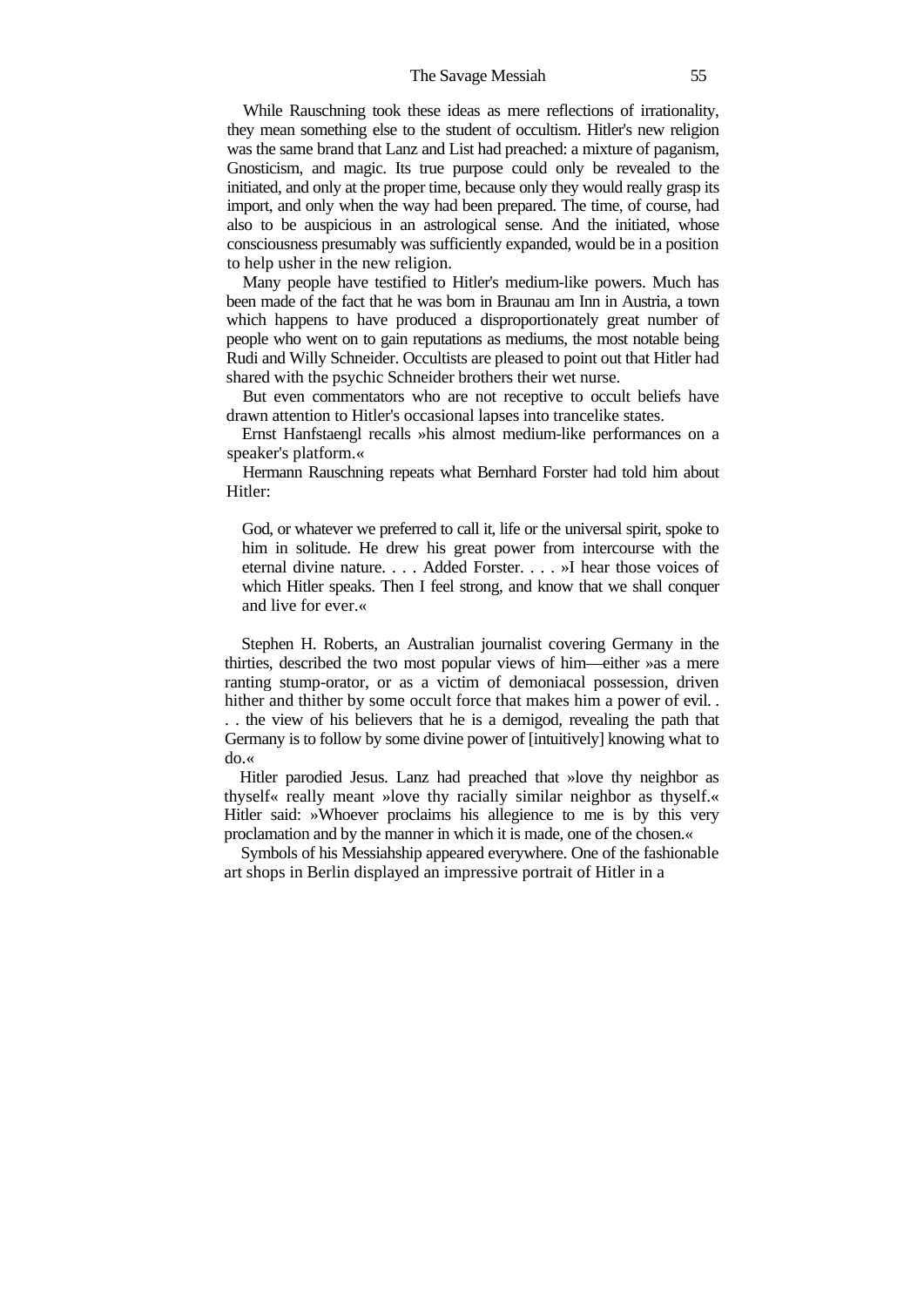prominent window space, flanked with duplicates of a painting of Christ. At one of the Nuremberg rallies a giant photo of Hitler was captioned with a phrase which opens the Gospel of John—believed, by Biblical scholars, to be a Gnostic text—and which occultists are fond of quoting: »In the beginning was the Word.« Sermons were preached in churches which must have caused some people, at least, a good deal of dis-ease, as, for example, this one: »Adolf Hitler is the voice of Jesus Christ, who desired to become flesh and blood of the German people and did become flesh and blood.«

A message bearing the title »What the Christian Does Not Know About Christianity« made this astonishing point:

If Jehovah has lost all meaning for us Germans, the same must be said of Jesus Christ, his son. He does not possess those moral qualities which the Church claims for him. He certainly lacks those characteristics which he would require to be a true German. Indeed, he is as disappointing, if we read the record carefully, as is his father.

In day nurseries, children were taught to pray:

»Fuhrer, my Fuhrer, by God given to me, Defend and protect me as long as may be. Thou'st Germany rescued from her deepest need; I render thee thanks who dost daily me feed. Stay by me forever, or desperate my plight. Fuhrer, my Fuhrer, my faith, my light, Hail, my Fuhrer!«

All of which lent support to Hitler's epigram in one of his more lucid moments: »What luck for the rulers that men do not think.«

The Christ image was not the only one which Hitler adopted. He also had a particular fondness for Grail symbols. He put the question to Rauschning: »Should we create an elite of initiates? An order? A religious brotherhood of Templars to guard the Holy Grail, the august vessel containing the pure blood?« The quest for the Holy Grail is another of those talismans for the occultists, and Lanz and List, of course, had helped to kindle an interest in the real meaning of the Grail legend. The Grail, to the occultist, is a symbol for hidden knowledge. According to Ravenscroft, Hitler told Dr. Stein that he visualized the Grail »as a path leading from unthinking dullness, through doubt, to spiritual awakening,« and that there were »ascending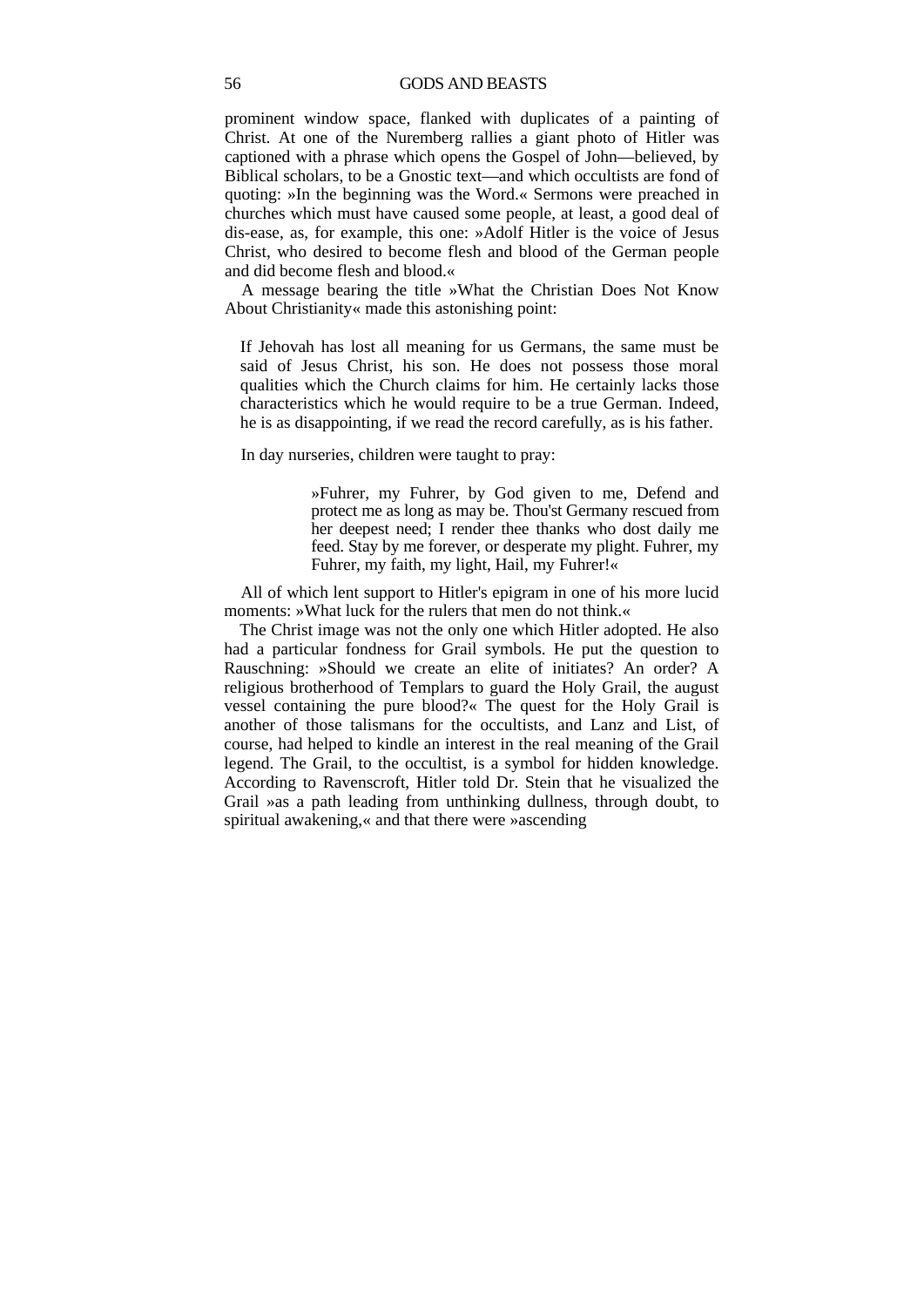grades on the way to the achievement of higher levels of consciousness, disclosing the meaning of the heraldry and armorial insignia of the Knights, which he interpreted as representing the various stages they had attained in the quest for the Grail.«

He went through an elaborate explanation of the various creatures which symbolized the different degrees, the highest being the eagle, emblem of the initiate who had attained the highest powers and faculties of which man was capable, and was at last in a position to »assume a world-historic destiny.« Hitler went on to say: »The real virtues of the Grail were common to all the best Aryan peoples. Christianity only added the seeds of decadence such as forgiveness, self-abnegation, weakness, false humility, and the very denial of the evolutionary laws of survival of the fittest, the most courageous and talented.«

No one could accuse Hitler of false humility. Stephen H. Roberts, the Australian journalist, describes colored pictures which he saw displayed in Munich for a short time in the autumn of 1936: »of Hitler in the actual silver garments of the Knight of the Grail.« Roberts believes they were withdrawn from circulation because »they gave the show away . . . were too near the truth of Hitler's mentality.«

By then, Hitler's view of the Jew as the enemy of the light had bedazzled the whole country. It was the Jew who had to be cleared out of the way before the new man could arise. Lanz had proposed extermination as the most expedient way to do it. Sebottendorff, in the March 10,1920, issue of the Beobachter, had been more ambiguous. He proposed, as an Endziel (»final goal«): MACHT GANZE ARBEIT MIT DEM JUDEN! (»CLEAN OUT THE JEWS ONCE AND FOR ALL!«) by resorting to the »most ruthless measures, among them concentration camps« (Sammel-lager) and »sweeping out the Jewish vermin with an iron broom.«

Like his teachers, Hitler saw the Jew as the embodiment of all evil, but among the qualities he considered evil were virtues such as intellect, conscience, intelligence, and pursuit of absolute truth. As he told Rauschning:

We are now at the end of the Age of Reason. The intellect has grown autocratic, and has become a disease of life. . . .

Conscience is a Jewish invention. It is a blemish, like circumcision.

A new age of Magic interpretation of the world is coming, of interpretation in terms of the Will and not the intelligence.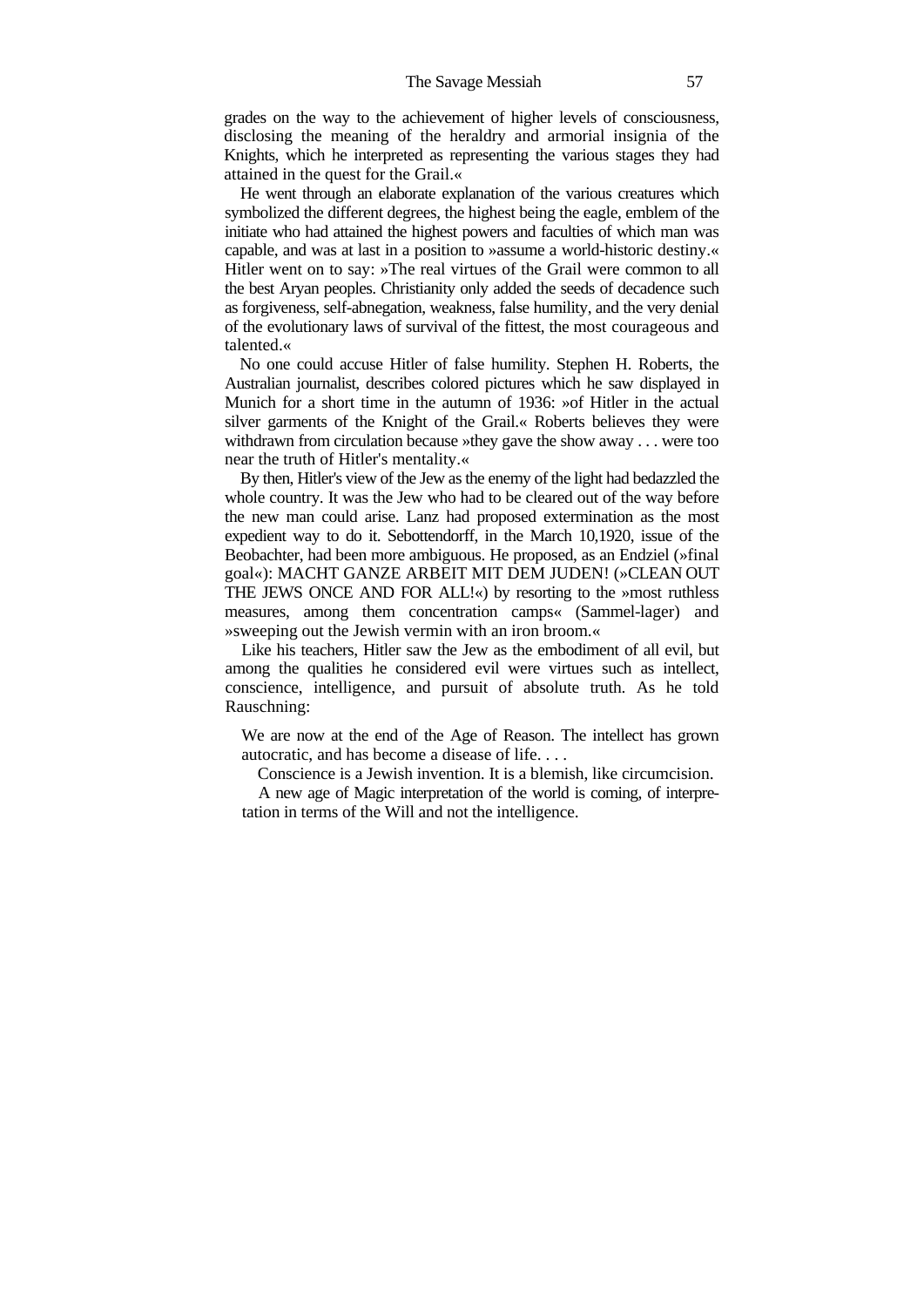There is no such thing as truth, either in the moral or in the scientific sense. The new man would be the antithesis of the Jew.

The new man, Hitler told Rauschning, would be a mutation, a different biological species altogether from homo sapiens as we know him. This, Hitler believed, was the real seductive power of nazism. So fierce and terrible would the new men be that ordinary humans would hardly be able to look them in the face; they would be the true aristocracy, and all others would be subjects. With the coming of the new man, the inequality that exists in human life would be heightened. This was Hitler's antidote to democracy, the restoration of insurmountable barriers between two breeds of people, as he presumed to have existed in ancient great civilizations. Only Germans would have rights. Hitler had come to free them from »the dirty and degrading chimera called conscience and morality, and from the demands of a freedom and personal independence which only a very few can bear.« They would be beyond good and evil. He would liberate them from »the burden of free will.« He opposed »with icy clarity« the significance »of the individual soul and of personal responsibility.« Judging from Hitler's popularity, the suffering masses apparently found relief in this message.

Here, again, the voice of the occultist may be heard. Since Darwin, esoteric groups have talked in terms of a mutation, though generally none but Satanists have perceived the new man as amoral.

To betray the Fuhrer, then, was also to betray the new civilization which he was ushering in, and he managed to convince the people of this. Over and over again, in mass rallies so carefully staged that they left no one immune, he pummeled home, with the force of a master magician such as has not been seen before or since, the startling doctrine that he and the people were one. Through torchlit night parades, striking military bands, cathedral-like arcs of light, and the patterns and colors of swastika flags, a religious fervor was created among audiences wearied with waiting for hours until he came before them, suddenly, late at night, thundered his oration, and left just as suddenly. So skilled a psychologist was he that he knew that if he invited alienated mass man to »step out of his workshop,« his smallness would disappear in the midst of a body of hordes »with a like conviction.«

It worked. For a time, the Aryan Germans were rid of anxiety, and Hitler's mutations dared to commit unimaginable crimes against humanity, in the name of a greater humanity.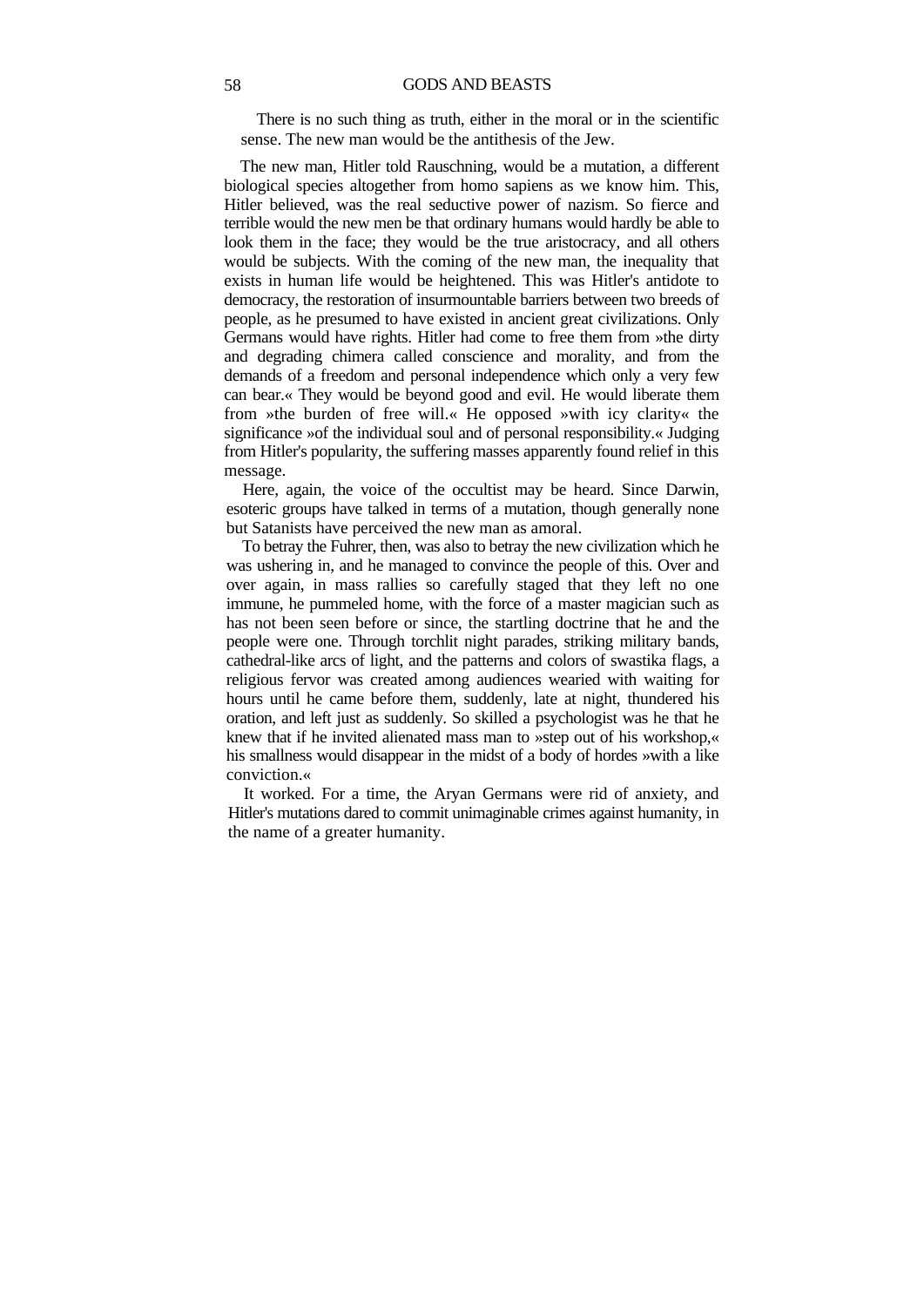### CHAPTER 7

# Tibetan Wisdom Meets German Folly

Our meeting had hardly begun when my Storm Troopers—as they became from that day forth—attacked. Like wolves they flung themselves upon the enemy in packs of eight and ten. How many of these men I never really knew until that day. And at their head was gallant Rudolf, my personal secretary, Hess.

—Hitler, Mein Kampf

Rudolf Hess has been painted by historians as weak and indecisive, characterless, passive, putty in the hands of a stronger man, eager to be rid of his personal identity, to give up his freedom to think and feel for himself to a totalitarian cause—in short, the perfect disciple loyal and obedient to the death. As Hitler's deputy, he must have enjoyed his dependency on the Fuhrer.

Like Hitler, Hess had a penchant for occultism, having been steeped in it from his birth in Egypt. Born on April 26, 1896, to a prosperous Bavarian wholesaler and exporter who had transplanted himself to Alexandria, Rudolf lived with his family until his fourteenth year and then was sent to school in Germany.

As soon as World War I started, he volunteered, and was placed in the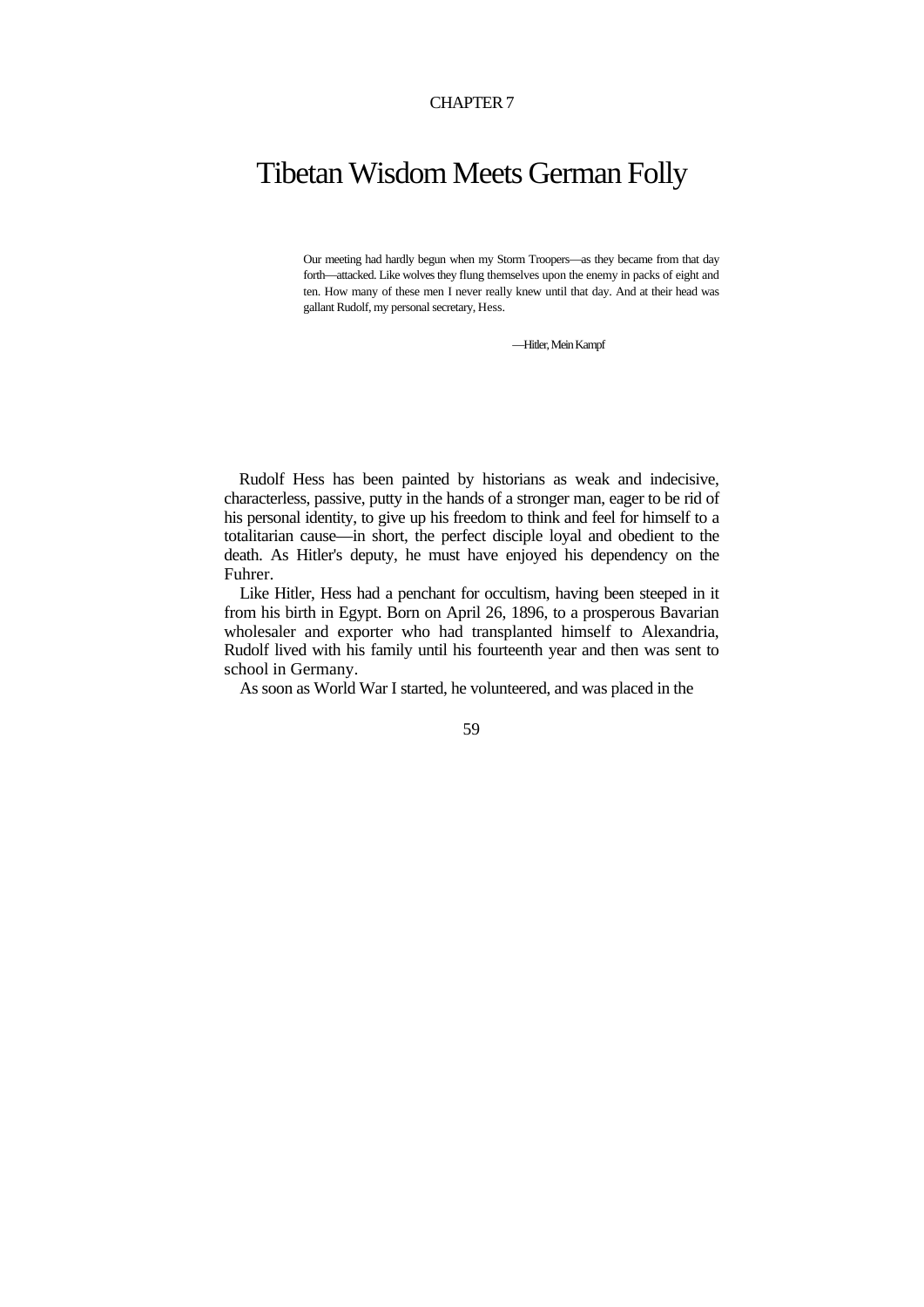1st Company of the 16th Bavarian Reserve Infantry Regiment, named the List Regiment, after its original commander. He was an officer in the same regiment as Hitler, who was a dispatch runner, but they never met then.

The List Regiment was in the thick of the fighting at the front. According to a letter which Hitler wrote to his old Munich landlord, they lost 2,900 men in four days. Hess was wounded twice.

When the war ended, Hess was twenty-two. He went back to Munich and joined the Thule Society. He was one of the hundreds of veterans smuggled out of Munich by Sebottendorff, along with money and arms, to join the Free Corps. Despite his hangdog look, he had a reputation for being a scrappy street fighter. He participated wholeheartedly with the Free Corps in ridding Munich of the leftist revolutionaries.

Hess was in the audience when Hitler came to German Workers' party meetings to deliver his grandiose plans for the future of the movement, predicting that the day would come »when the banner of our movement will fly over the Reichstag, over the Castle in Berlin, yes, over every German house.«

Seeing the small audience and the pale, gesticulating speaker, Hess wondered, as he later reported, Was this thundering orator foolish or was he the Messiah? Soon, his mind was made up.

As a student at the University of Munich, he was eligible to apply for a prize which a wealthy South American had endowed. Competitors were to write a theme that posed the question »How Must the Man Be Constituted Who Will Lead Germany Back to Her Old Heights?«

Delirious with the Messianic hope of the time, Hess won. Drawing a word portrait of Hitler, he wrote:

Profound knowledge in all areas of political life and history, the capacity to draw the right lessons from this knowledge, belief in the purity of his own cause and in ultimate victory, and enormous power of will give him the power of thrilling oratory which evokes joyful enthusiasm from the masses. Where the salvation of the nation is in question, he does not disdain utilizing the weapons of the adversary, demagogy, slogans, processions, etc. Where all authority has vanished, only a man of the people can establish authority. This was shown in the case of Mussolini. The deeper the dictator was originally rooted in the broad masses, the better he understands how to treat them psychologically, the less the workers will distrust him, the more supporters he will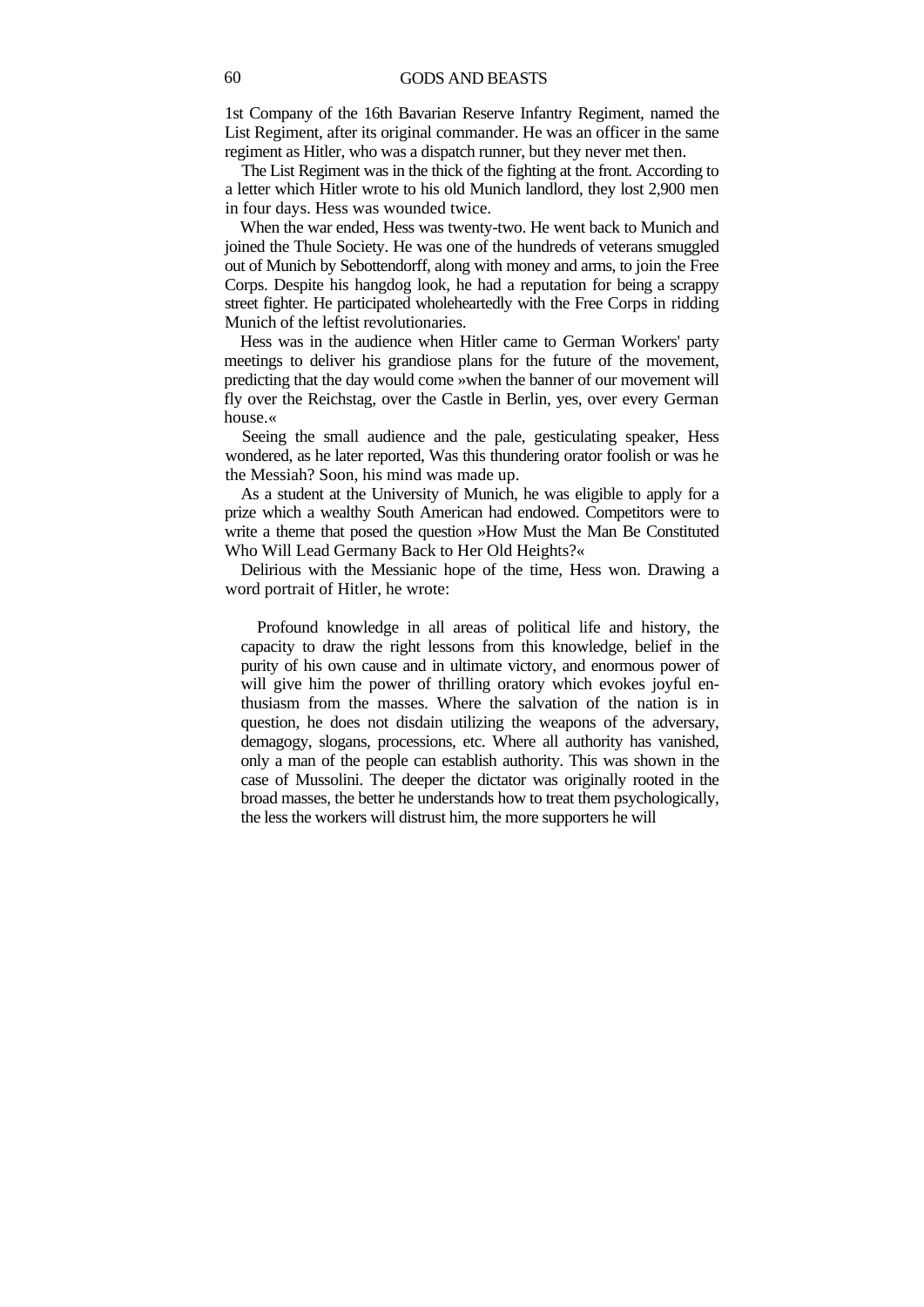win among these most energetic ranks of the people. He himself has nothing in common with the masses; he is all personality, like every great man.

If necessity commands it, he does not shrink from shedding blood. Great questions are always decided by blood and iron. And the question at stake is: Shall we rise or be destroyed?

Parliament may go babbling, or not—the man acts. It transpires that despite his many speeches, he knows how to keep silent. Perhaps his own supporters are the most keenly disappointed. ... In order to reach his goal, he is prepared to trample on his closest friends. ... For the sake of the great ultimate goal, he must even be willing temporarily to appear a traitor against the nation in the eyes of the majority. The lawgiver proceeds with terrible hardness. . . . He knows the people and their influential individuals. As the need arises, he can trample them with the boots of a grenadier, or with cautious and sensitive fingers spin threads reaching as far as the Pacific Ocean. ... In either case, the treaties of enslavement will fall. One day we shall have our new, Greater Germany, embracing all those who are of German blood. . . .

Thus we have the portrait of the dictator: keen of mind, clear and true, passionate and then again controlled, cold and bold, scrupulous in decision, fearless in rapid execution of his acts, ruthless toward himself and others, mercilessly hard and then again soft in his love for his people, tireless in work, with a steel fist in a velvet glove, capable ultimately of overcoming even himself.

We still do not know when he will intervene to save us—this »man.« But millions feel that he is coming.

By November 8, 1923, »this man« had made his presence known to all Germany. Hitler had already seized control of the Nazi party and now planned to seize control of the Bavarian government as well. Hess, intoxicated with his newly discovered Messiah, marched along with Hitler in the Munich Beer Hall Putsch of 1923. Despite its dramatic effect, the Putsch was a fiasco. When police opened fire on the marching Storm Troopers, Hitler was the first to flee. He did not mention this in Mein Kampf, but said of the meeting: »my Storm Troopers—as they became from that day forth—attacked. Like wolves they flung themselves upon the enemy in packs of eight and ten. How many of these men I never really knew until that day. And at their head was gallant Rudolf, my personal secretary, Hess.«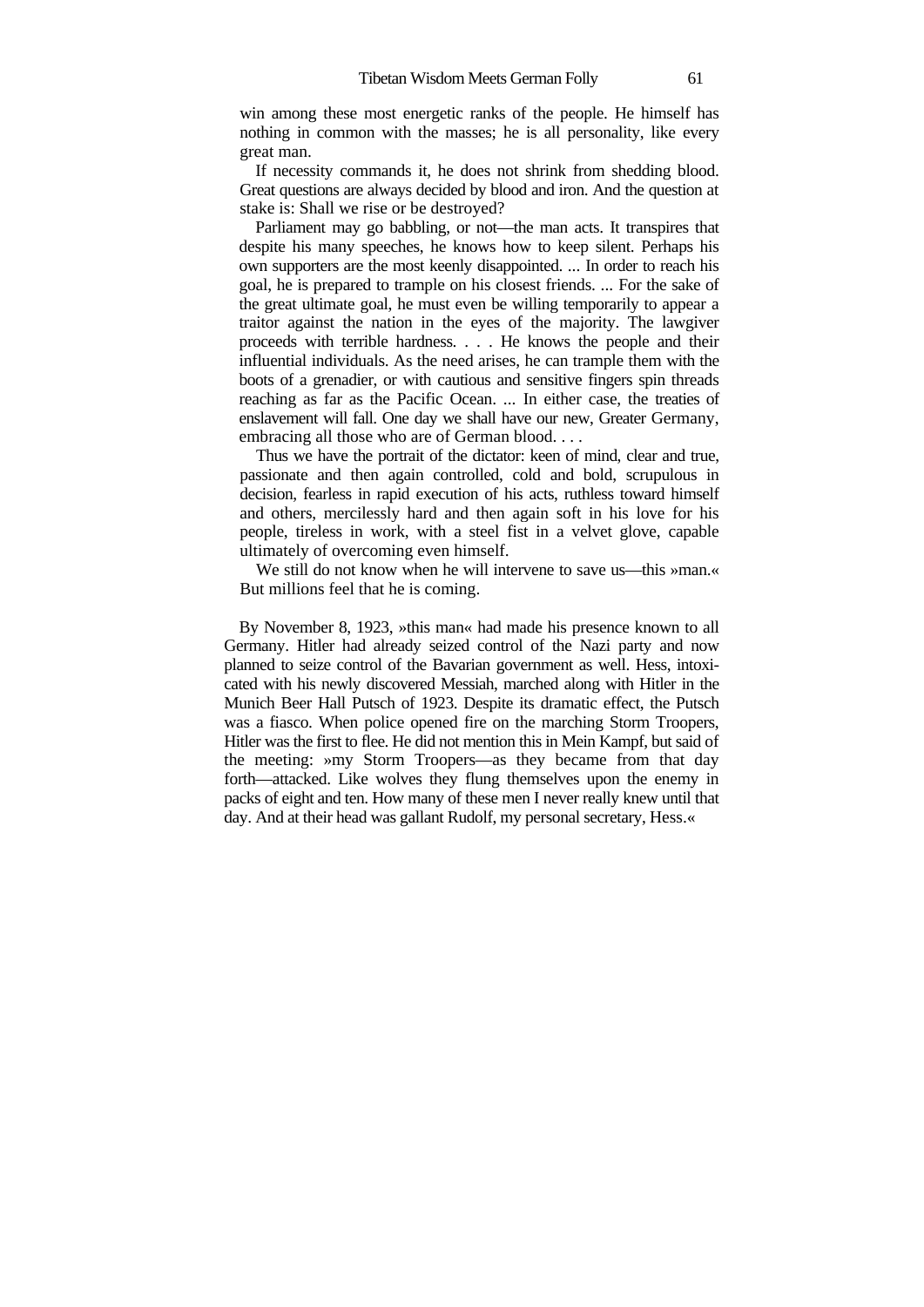Hess escaped across the border into Austria over a mountain pass. Hitler was imprisoned at Landsberg, a town just west of Munich. The punishment was very mild, lasting less than nine months, and Hitler spoke of it afterward as a much-needed vacation.

Hess proved his devotion to Hitler by coming back from Austria, giving himself up, and joining Hitler in prison, in room No. 7. So steadfast was that devotion, in fact, that Ernst Hanfstaengl hints at an unnatural relationship: »It is probably not true to say there was a physical homosexual relationship between the two, but in a passive way the attraction was there. I certainly did not trust the manhood of either. ...«

Shared prison life served to bind the two men together until a later fiasco severed the bond. Hess became Hitler's secretary and helped him with Mein Kampf. Hess did more than take dictation and type the manuscript. As the best educated of Hitler's disciples, he was able to provide Hitler with useful information, particularly on a new study which was called geopolitics. He introduced Hitler to the professor (and ex-general) from whom he had learned about geopolitics, and, in fact, the professor was a frequent visitor to Landsberg prison. Some people, indeed, believe that the professor, Karl Haushofer, was Hitler's guiding brain.

Writing in Current History and Forum in June 1941, Frederic Sondern, Jr., who had personal knowledge of the subject, reported:

Dr. Haushofer and his men dominate Hitler's thinking. That domination began 17 years ago when the World War general flattered the excorporal by paying him visits in prison. Haushofer saw possibilities in the hysterical agitator who had launched an unsuccessful beer-hall revolution. The prison visits became frequent; the distinguished soldierscientist fascinated Hitler, then finally made him a disciple. The ascendancy has grown as Dr. Haushofer again and again has proved the accuracy of his knowledge and the wisdom of his advice. . . .

It was Haushofer who taught the hysterical, planless agitator in a Munich jail to think in terms of continents and empires. Haushofer virtually dictated the famous Chapter XVI of Mein Kampf which outlined the foreign policy Hitler has since followed to the letter.

Haushofer's Lebensraum (»living space«) theory sought to justify Germany's world conquest by claiming that it was necessary to insure the German people room to preserve and expand their racial community. He developed an intelligence-gathering organization which became the envy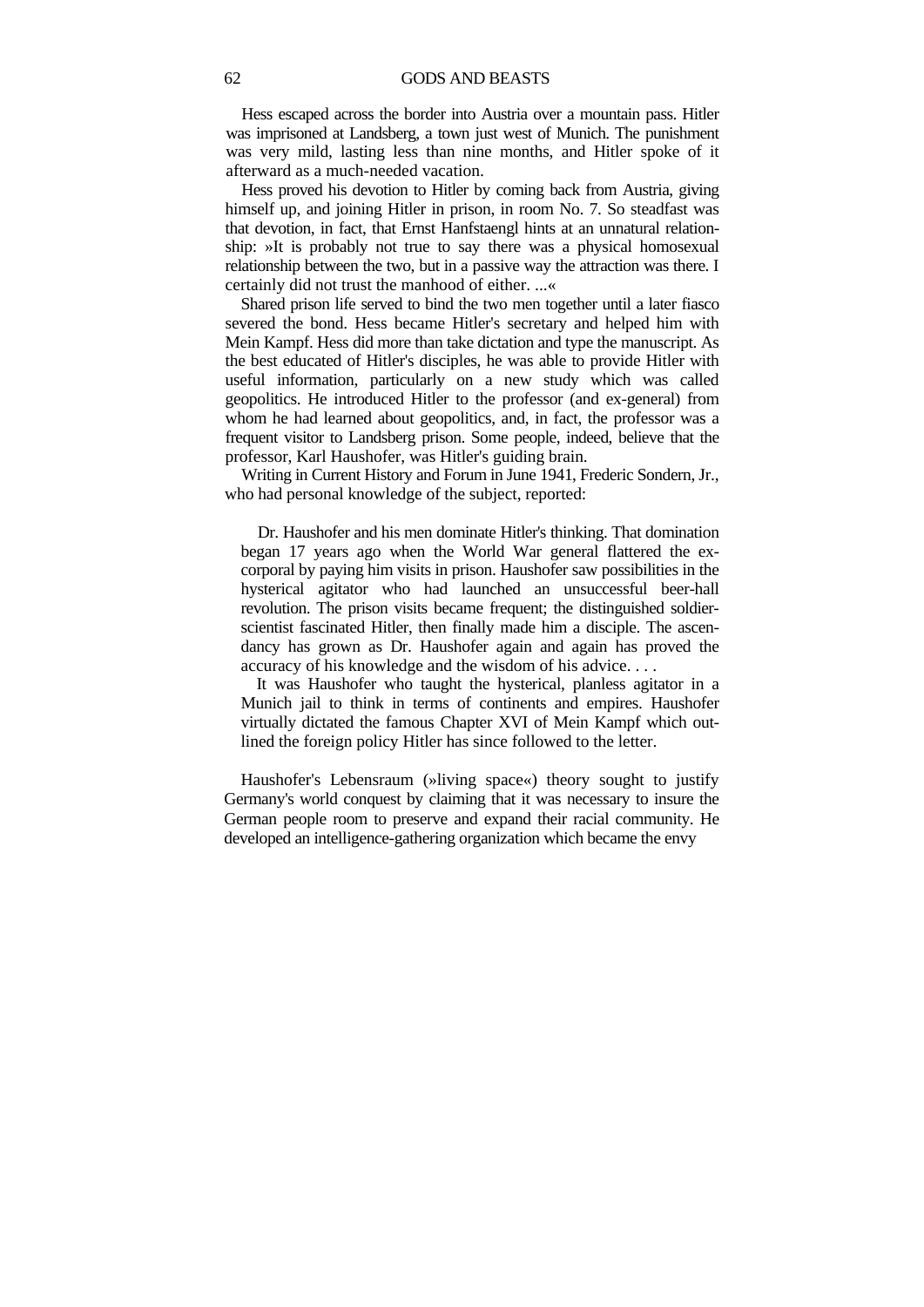and model for all others. He was called everything from »Hitler's idea man« to »the man who will in the end take the Fuhrer's place,« yet he seems to have kept a very low profile. But there is apparently much more to Haushofer than the geopolitician.

A love affair with the Orient began in 1908, when, as a field artillery officer in the Bavarian army, he was sent to Tokyo to study the Japanese army and to advise it as an artillery instructor. The assignment changed the course of his life. He traveled extensively in the Far East, and added the Japanese, Chinese, and Korean languages to his repertoire of English, French, and Russian. He could not be accused—as other leading Nazis were—of having a provincial background.

His four-year sojourn in the Far East also changed the course of German history. Haushofer was able to make the acquaintance of influential Japanese and to develop a rapport for the culture which helped account later for the German-Japanese alliance. When he returned to Germany in 1912, he had no reason at all to know that the Chinese proverb of which he was so fond, »He who rides a tiger cannot get off,« would one day have particular relevance for him.

Haushofer was introduced to Oriental teachings during his stay in the Far East. He had been a devout student of Schopenhauer, and now he could drink directly from the source. He became sufficiently conversant in Sanskrit to translate several Hindu and Buddhist texts, and according to Ravenscroft, he was »an authority on Oriental mysticism... concealing the other side of his nature and activities as a leader of a secret community of Initiates, and an authority on every aspect of the 'Secret Doctrine.' [He was] in the esoteric stream of satanism through which he sought to raise Germany to the pinnacle of world power.«

(The king of Satanists in America today is Anton LaVey, a former circus lion-tamer who greatly admires the Nazis. LaVey's book, The Satanic Bible, published in 1969, is dedicated to a puzzling mixture of people, with one entry reading: »To Karl Haushofer, a teacher without a classroom.«)

A number of unsupported theories about Haushofer's occult connections are all rejected by his son Heinz. Haushofer is known to have had a reputation for precognition, and a belief in astrology. Johannes Tautz adds to these the belief that he belonged to George Gurdjieff's esoteric circle, which was as well versed in the difficult exercises of the Order of Bektashi Dervishes as Sebottendorff was, and that he was also a secret member of the Thule Society. List's publishing house made a German translation of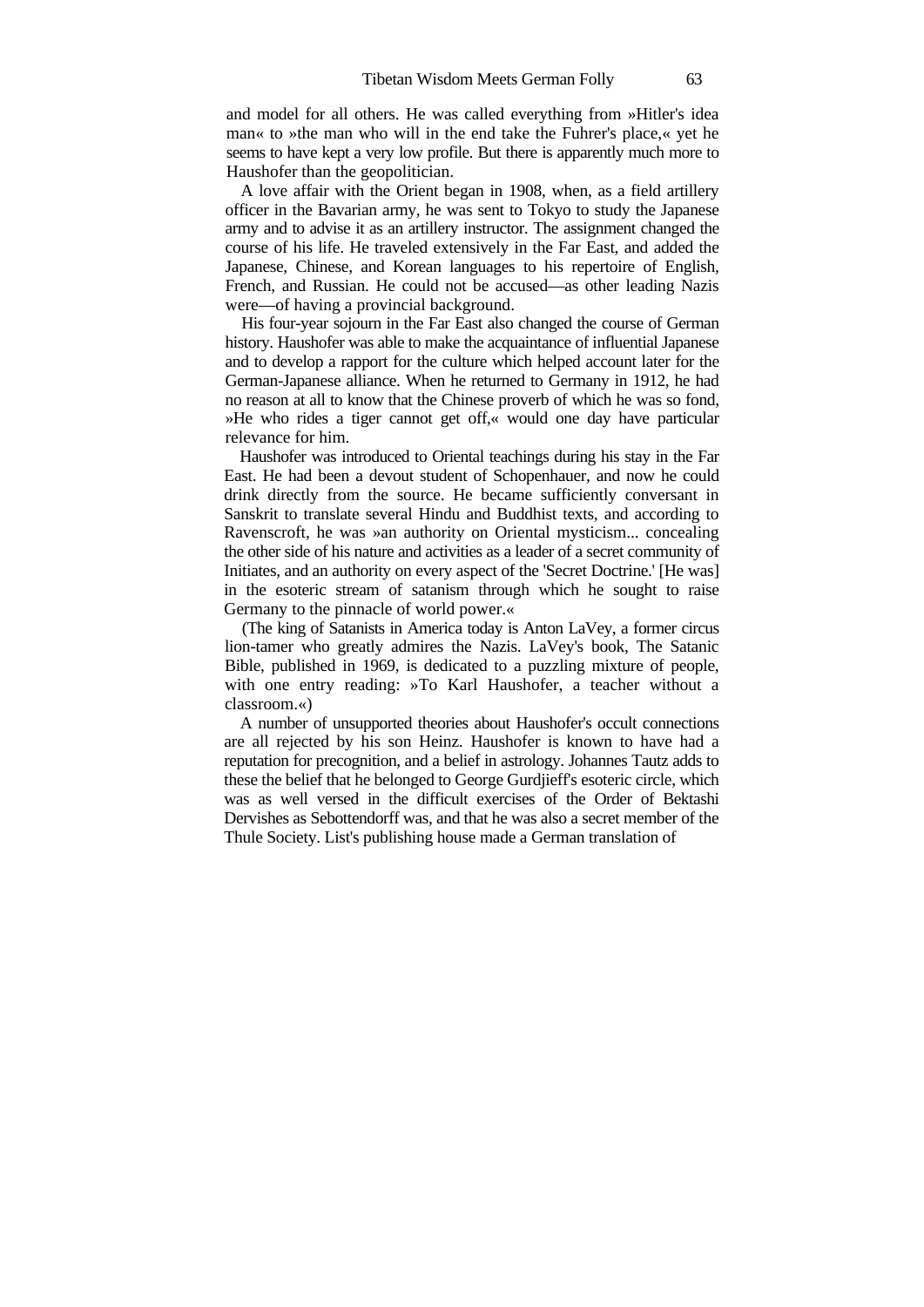Gurdjieff s biography. Gurdjieff traveled extensively through Asia, and may have met Haushofer there. A former disciple of Gurdjieff, Louis Pauwels, believes that Haushofer was a member of »one of the most important secret Buddhist societies« and was on a mission to restore the Indo-Germanic race, which he believed had originated in Central Asia, to its former greatness. If he failed in the mission, he would commit suicide in the traditional Japanese manner.

George Ivanovitch Gurdjieff was born in 1872 in the Caucasus region of Russia, of Russian, Greek, and Armenian ancestry. Like Madame Blavatsky, he claimed to have met members of a Hidden Brotherhood while traveling in Asia, and they imparted to him the occult tradition. He started a school, first in Moscow and then in France, where disciples could open up higher levels of consciousness.

An enigmatic figure, he may have been sent to Tibet as a Russian secret agent. He is believed by some people to have been known there as Dorjieff, the name of the man who taught the Dalai Lama. I have been told that there is a striking similarity in early photographs of both men. J. H. Brennan, a writer on occultism, believes that it was in Tibet that Haushofer made Gurdjieff's acquaintance. In any case, whether Haushofer knew him or not, it is clear that Gurdjieff was never a Nazi sympathizer. He and a group of disciples were in Berlin during the height of Nazi power and watched a street parade, which he proceeded to satirize. He was about to be hauled off to prison, but was dismissed as a madman.

All the same, Haushofer may very well have been imbued with the spirit of Gurdjieff's teaching, which held that men are asleep and that great effort is needed for some of them to awaken and become, in effect, supermen. Gurdjieff believed in the legend of Masters of Wisdom, superhuman intelligences who keep a careful watch over the destiny of mankind and intervene whenever human affairs get out of hand. Though this legend is common in Central Asia and the Near East, it is likely that Gurdjieff derived it from the Order of Bektashi Dervishes. As we will see, it recurred in Nazi mythology.

Gurdjieff also believed that he himself was a source of higher energy from which his disciples could draw. He hinted that he was in direct communication with a higher source, through which »the work for which he was responsible would be able to spread and gain strength in the world,« and that »an organization of a higher order was being established in the world which would be able to accept only those who had reached such a stage of spiritual development that they were able to generate higher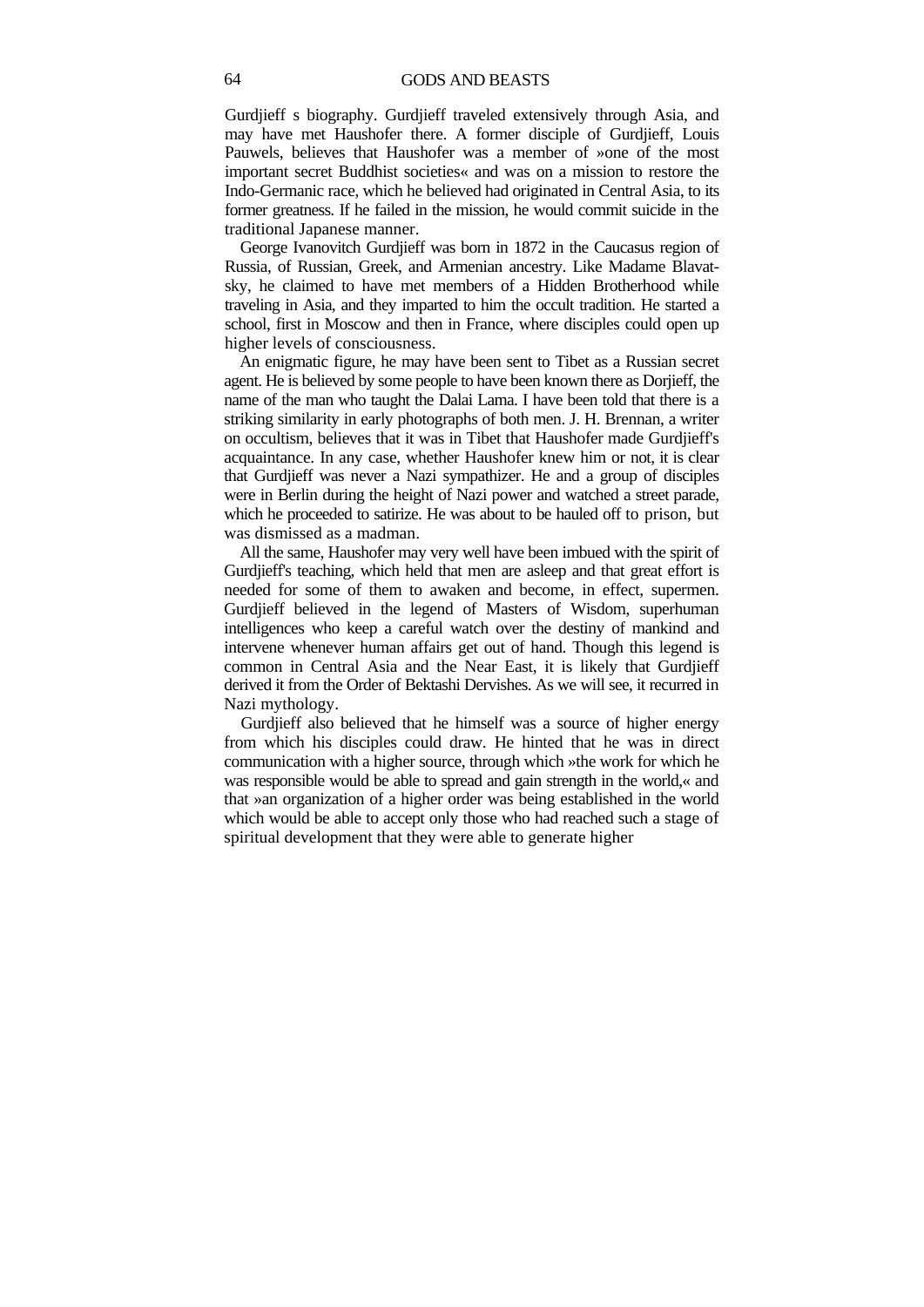energies.« He believed that his work was evolutionary, because it was »against the stream of life,« that is to say, »against nature and against God.«

Gurdjieff was far from being a Satanist or a racist, but neither was he bound by traditional ideas of morality. There was an air of the trickster about him and he could often play the cruel despot, which would appeal to the totalitarian mentality.

Pauwels, Brennan, and Tautz have linked Haushofer's name with another esoteric group, the Vril Society, or Luminous Lodge, a secret community of occultists in pre-Nazi Berlin. »Vril« derives from the novel The Coming Race, which has prophetic overtones. It was written by an English occultist who is better known as the author of The Last Days of Pompeii: Baron Edward Bulwer-Lytton. Written in the nineteenth century, The Coming Race details a superhuman subterranean race of beings living in huge caves in the bowels of the earth, who have developed a kind of psychic energy—vril with which they are made the equals of the gods. They plan, one day, to take control of the earth and bring about a mutation among the existing human elite, subjugating, of course, the rest of slavish humanity.

Baron Lytton himself presumably believed that he was a storer of vril. He practiced ceremonial magic and was claimed by Madame Blavatsky to be a Theosophist. Although he had examined mesmerism, he denied that vril had anything to do with animal magnetism. It was electricity whose properties were the same as »the one great fluid« with which all of life was pervaded. His »Vril people« accumulated it through mental and physical exercises resembling yoga.

The Vril Society in Berlin apparently sought connection with the supernatural beings in the center of the world, and practiced the techniques which would eventually strengthen their mastery of the divine energy, so that they would have power over others and over events. They believed that this attempt at mastery was the only thing which gave purpose to existence. Any other activity was meaningless. One day, when the world was transformed, the beings in the center of the earth would emerge and form an alliance with those initiates who had succeeded in adequately preparing themselves.

The Berlin Vril Society was in close contact with an English group known as the Golden Dawn Society, which was, for a time, headed by the Satanist Aleister Crowley, and counted among its members such illustrious people as the poet William Butler Yeats.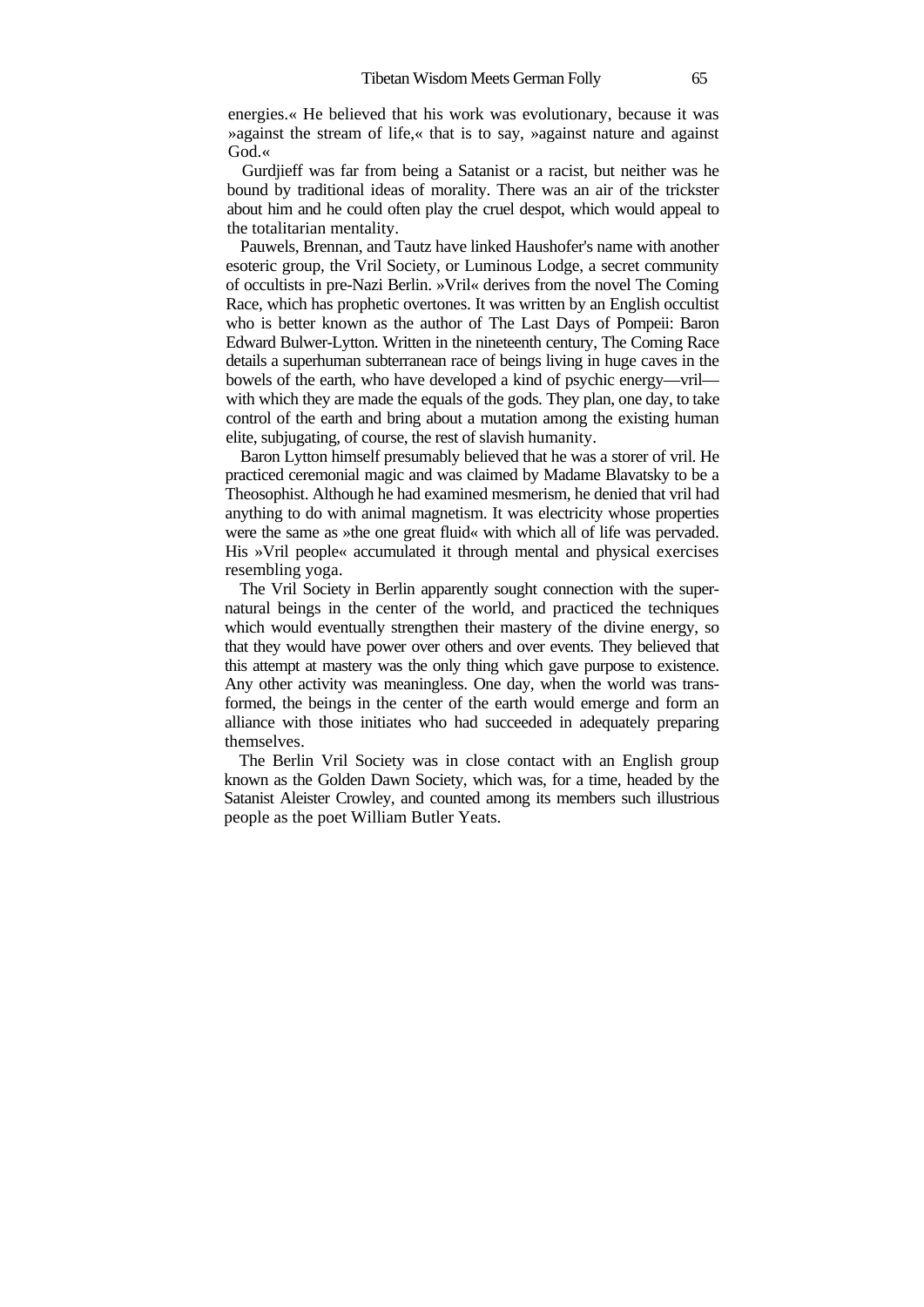The Golden Dawn Society created an even more exclusive inner group than its competitors, the Theosophists, with admission by invitation only, rule by secret chiefs who were discarnate spirits existing only in the astral plane, the practice of ritual magic, and the use of meeting rooms unknown to outer-order members. Such elitism made it the prototype of other magical groups throughout the continent.

The swastika was a key symbol to Golden Dawn, as it had been to Madame Blavatsky. She had incorporated it into a mystical brooch which she wore. Aleister Crowley had written about it in a tract published in 1910, and he later claimed that the Nazis had stolen the sacred swastika from him.

Haushofer returned to his native country in 1912, and advanced to the rank of general in World War I. He developed a reputation for clairvoyance, predicting, according to Pauwels, »the hour when the enemy would attack, the places where shells would fall, storms and political changes in countries about which he knew nothing.«

Rudolf Hess was made his aide-de-camp. It was to remain a lasting relationship. Hess often referred to his old commander as a Secret Chief.

Haushofer the geopolitician is a much more familiar and comprehensible figure than Haushofer the Secret Chief. With his Roman nose and patrician bearing, he made an imposing professor at war's end. He had already distinguished himself in formulating ideas which were well received by the nationalists and Pan-Germans. At the University of Munich, he taught that »war is the father of all things« and that Japan and Germany had a common destiny: to appropriate more »living space« from other nations. He moved quite easily from military affairs to geopolitical statecraft, making good use of his Far Eastern travels. Munich, the center of revolutionary conspiracies, was the perfect intellectual climate for the father of geopolitics. His disciples and pupils slavishly followed his theories and style, and evolved a strategy of German world conquest which presently had a unique opportunity of fulfillment.

His most famous disciple was Rudolf Hess. He followed Haushofer to the University of Munich and sat at his feet, ardently drinking in the pseudoscientific political theories. He was a frequent visitor to the Haushofer home. Mrs. Haushofer was kind enough to give him English lessons. But the professor described his pupil with merciless accuracy: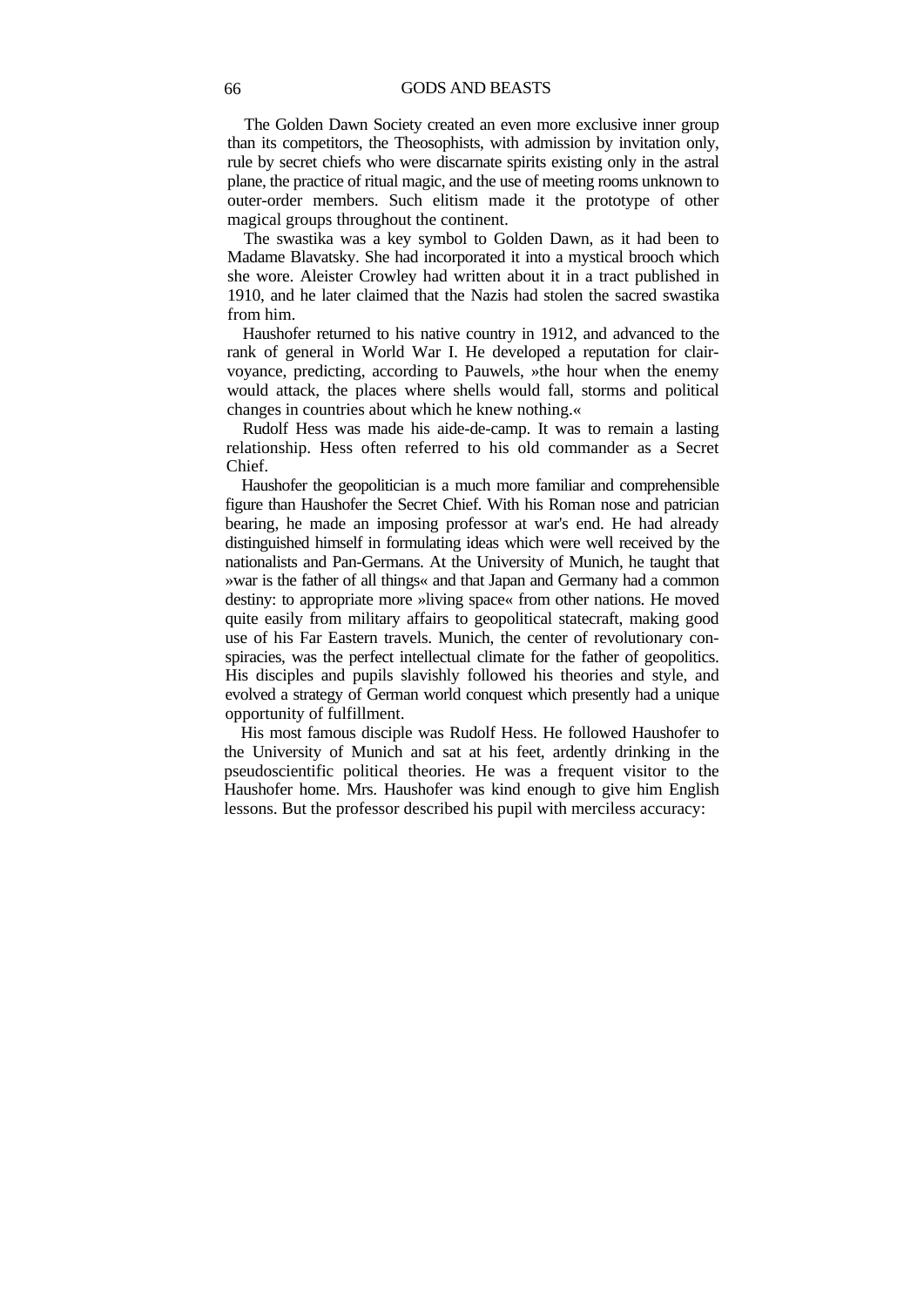He was one student among others, not particularly gifted, of slow intellectual grasp and dull in his work. He was very dependent on emotions and passionately liked to pursue fantastic ideas. He was only influenced by arguments of no importance at the very limits of human knowledge and superstition; he also believed in the influence of the stars on his personal and political life. . . .I was always disconcerted by the expression of his clear eyes, which had something somnambulistic about it.

Presumably, the professor was able to effect a change in his student, because he later claimed that it was only Hess who really understood his theories.

On Haushofer's visits to Landsberg, his geopolitical theories were eagerly discussed by all three men, and incorporated into Mein Kampf. Hess always remained loyal to both masters.

As for Hitler, he was released first, and wailed to Hanfstaengl about Hess, »Ach, mein Rudi, mein Hesserl, isn't it appalling to think he's still there?«

The common experience at Landsberg may have sealed a mystical brotherhood between the two men. Both Hitler and Hess were practiced in occult exercises. In the relatively isolated conditions of their prison room, they could have surrendered to the Grand Work of calling forth untapped powers in themselves. Hanfstaengl believed that Hitler's mind had become »impregnated with the limited doctrines of the Hess-Haushofer coterie« and that Hess had contributed to his »gradual divorce from reality with the inception of the Fuhrer cult.« Before the Putsch, Heil was just an old Austrian custom which the Nazis had appropriated as a way of saying »Good day.« After the Putsch, Party people »Heil Hitlered« as a sort of password.

Hess kept his job as secretary on his return from prison, only now it was secretary of the Nazi party. After 1932, when the Nazis came to power, he was made deputy leader, second in command under Hitler. He controlled the central political organization of the Party, supervised and coordinated policy throughout Germany, and was in charge of at least nineteen departments of the government. He was not popular with the other Party people. Kurt Ludecke refers to him as a »notorious« homosexual, and claims he was known as »Fraulein Anna.«

He had married at Hitler's suggestion, and according to Goebbels' wife,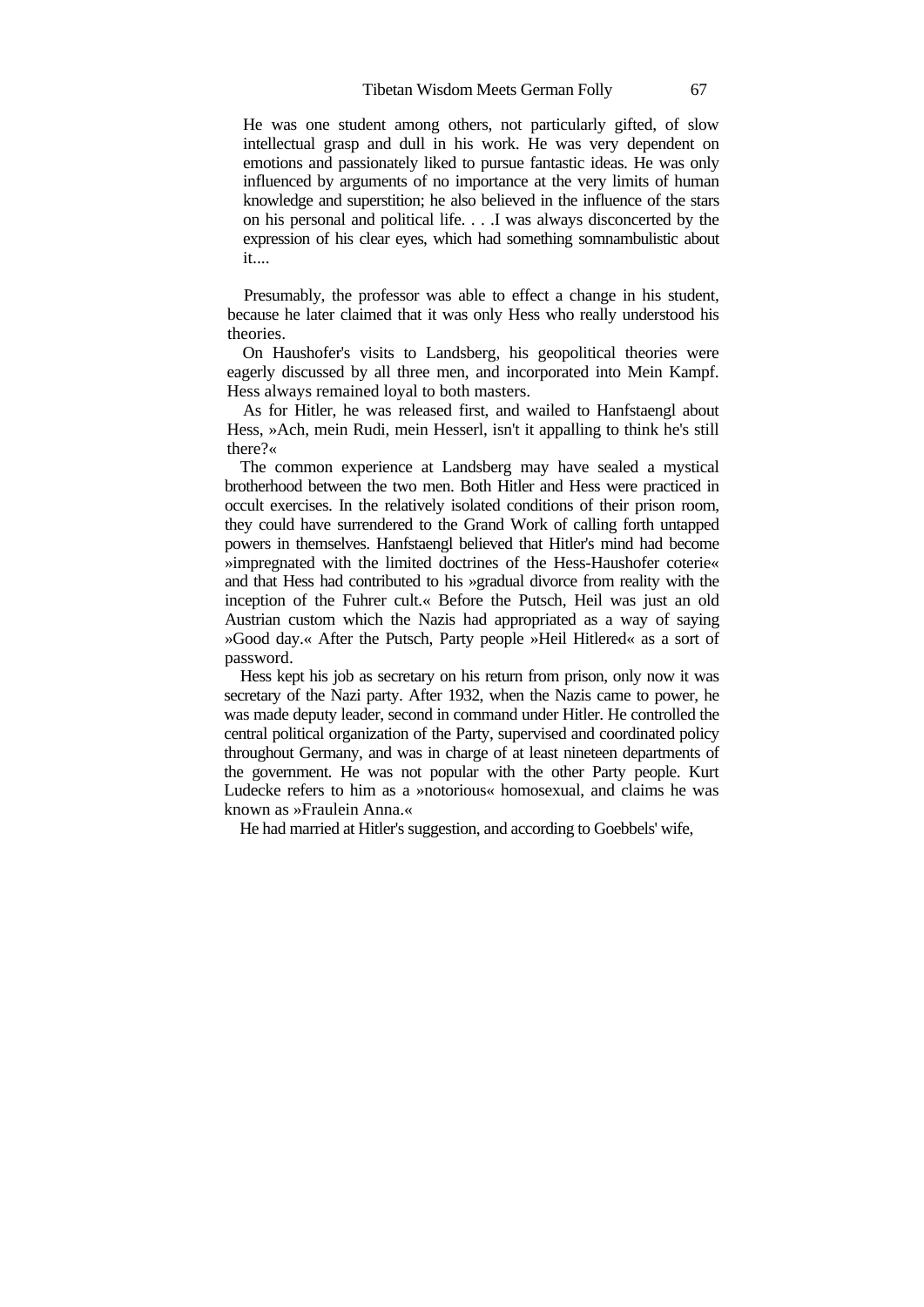for years Frau Hess announced that they were about to have a child, because some prophet had foreseen it. They consulted cartomancers, astrologers, and other magicians, who urged on them combinations of drinks and potions, until in the end a son was born. To commemorate the occasion, all the district leaders were urged to make an offering of a sack of earth from their respective districts. The earth was poured under the baby's cradle, as a symbol of his beginnings on German soil. As district leader of Berlin, Goebbels speculated on whether he ought not to have sent a Berlin paving-stone.

Hess was a man hungry for faith and ready to place it in pseudosciences like astrology, homeopathy, and every manner of divination. His fate was ruled entirely by the stars, by the pronouncements of soothsayers, by animal magnetism, the swings of pendulums, and terrestrial radiations. Demons had a terrible reality for him. Hanfstaengl says that Hess was considered

highly peculiar and went in for vegetarianism, nature cures and other weird beliefs. It got to the point where he would not go to bed without testing with a divining-rod whether there were any subterranean watercourses which conflicted with the direction of his couch. His wife used to complain: »I have as much experience out of our marriage as a candidate for confirmation.«

Himmler's Finnish physiotherapist, Dr. Felix Kersten, recalls finding Hess in bed under a huge magnet swinging over him from the ceiling. There were twelve other magnets under his bed, to draw harmful substances out of his body and restore his strength.

Still, Hess was a valuable man to the Party, probably for the reason stated in a character study published in Das Reich: »Hess can be silent and keep secrets.«

Meanwhile, Hess's original master, Haushofer the geopolitician, was soon transformed into elder statesman. He was made president of the German Academy and of the People's Organization for Germans Living Abroad, and became an important member of the Academy of German Law, which originated the legislation binding on conquered countries. Most impressive of all was his job as director of the Institut fur Geopolitik of the University of Munich. After Hitler came to power, he saw to it that Haushofer received unlimited funds for the expansion of his Institut. His was the head which conceived of the plan by which Germany was to conquer the world.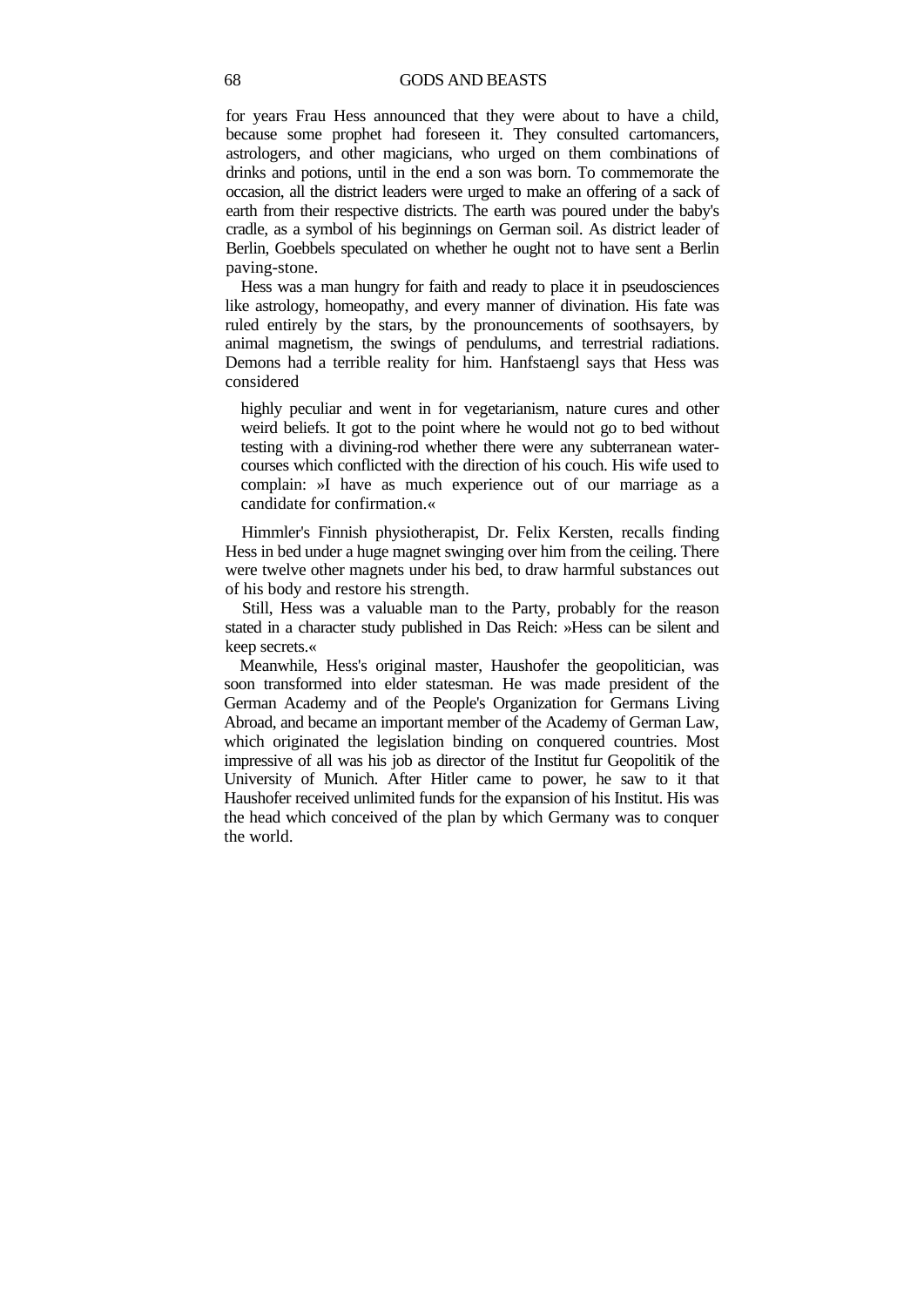He had long believed that Germany would give birth to a leader who would rule the earth; and astrological predictions had convinced him that this leader would accomplish his mission in an alliance with Japan. He often had premonitions, upon which he acted. He convinced Hitler that the Institut must find out everything about its enemies: strengths, weaknesses, impending famine, religious sensibilities, the personalities and tastes of officials, the morals and corruptibility of even minor bureaucrats, the views of opinion makers. To collate, sift through, and interpret all this material on every country in the world, Haushofer enlisted a staff of more than a thousand students, historians, economists, statisticians, military strategists, psychologists, meteorologists, physicists, geographers, and other specialists, working in Germany and abroad.

The researches apparently paid off. When, in 1938, the General Staff was worried that France would mobilize if Germany invaded Czechoslovakia, Haushofer assured them that it neither could nor would. He turned out to be right. He argued that Poland could be conquered in eighteen days. The military disagreed. They feared their armored trucks would bog down in the Polish mud. Haushofer said it was not likely to rain. It did not. The General Staff didn't believe Germany should invade Norway. Haushofer prophesied that it would be easy. The military wanted to invade France when war first started. Haushofer urged that they wait until German propaganda had made its full impact on the people. He also dictated when the campaigns in Africa and the Balkans would begin. It was his idea that the Nazis make temporary friends with Russia, despite widespread anxiety about collaborating with the Communists. He wooed Latin America for its usefulness against America.

The Nazis tried to keep foreign investigators from finding out how elaborate their new geopolitical machine was. They deliberately led outsiders to believe that they were not themselves taking it seriously, and the deception worked. Deprecatory remarks were made about Haushofer's use of such phrases as the »demoniac beauty of geopolitics,« the »Nordic Japanese,« »the almost telepathic sensitivity of oceanic nations to foreign dangers.« Time called his theory »one of history's greatest hoaxes—a vast nonesuch of propaganda for luring Germans to the idea of world domination. . . . Mysticisms, race theories, phony 'cultural' conceptions. . . .« But some observers believed that Haushofer's thinking dominated Hitler's. Even American thought was influenced. Said Hans W. Weigert in Foreign Affairs, July 1942: ». . .the highest eulogy a political writer could earn was to be called 'the American Haushofer' . . . col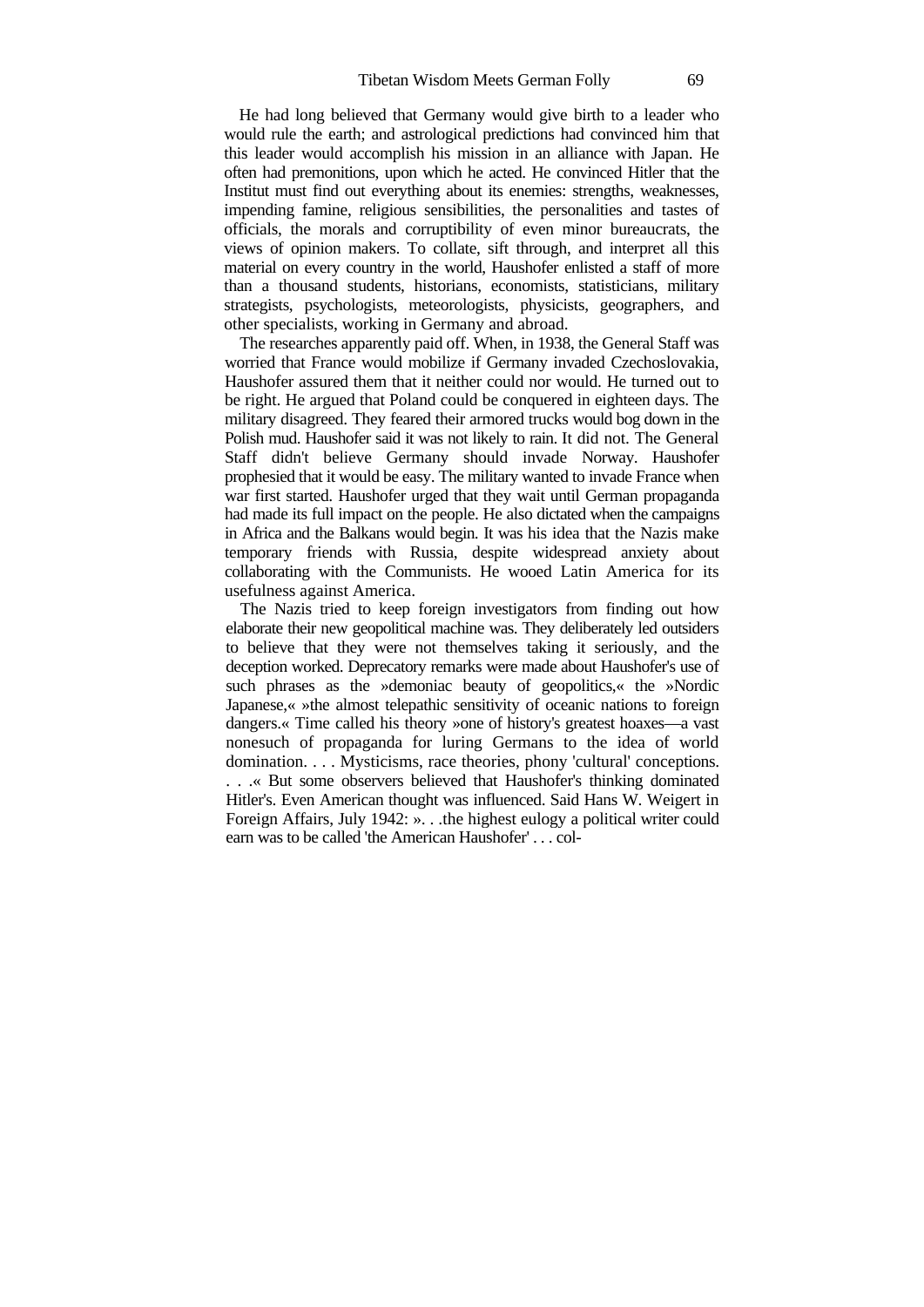leges all over the country hurried to organize 'Institutes of Geopolitics.'»

He became the geopolitical adviser to Japan, as well, and his house was the meeting-place for Japanese diplomats to come and talk over their alliance with German diplomats.

His eldest son, Albrecht, was also a geopolitician, and occupied the Chair of Political Geography at the University of Berlin. He worked closely with the Foreign Office, and was made Joachim von Ribbentrop's assistant.

Father and son kept up close contact with British members of the upper class—Golden Dawn people, according to Jean-Michel Angebert, a French writer on occultism. Once war broke out, though, there was no longer any way to communicate. The elder Haushofer used his influence with Hess to try to convince Hitler to make peace with England. The same mystical thinking which advised the German army to enlarge the living space of the Third Reich »by moving out from a powerful territorial hub and by accomplishing this conquest progressively, step by step, following the accelerating movement of a spiraling dextrogyre [clockwise rotation]« urged Hess, in the spring of 1941, to embark on an adventure which was to make him the most ridiculous figure in the Third Reich.

The Haushofers had planned for some time a personal meeting between Hess and the Duke of Hamilton, a good friend of Albrecht's. The duke had the ear of Prime Minister Winston Churchill and King George VI. If he could be instrumental in passing on a German peace proposal, it would be worth risking a secret rendezvous. The elder Haushofer told Hess that he had two dreams on two separate occasions. In one, Hess flew a plane to an important destination. In another, Hess walked along the tartan-tapestried halls of a splendid castle (the Duke of Hamilton happened to be Scottish). Twenty-four years earlier, Haushofer's premonitions had been celebrated for their accuracy. Hess was now ready to fly whenever the stars were propitious.

He took off for Scotland alone on May 10, 1941, in a Messerschmitt that had been especially designed for him, with just a few possessions, including visiting cards from each of the Haushofers, an assortment of homeopathic pills, a small hypodermic syringe, and a letter addressed to the duke. Whether or not Hitler knew his plans, if not the specific date of his departure, is still a matter of hot debate.

Hess landed in Scotland, but that was the only part of the trip which went as he and the Haushofers would have expected. The British government did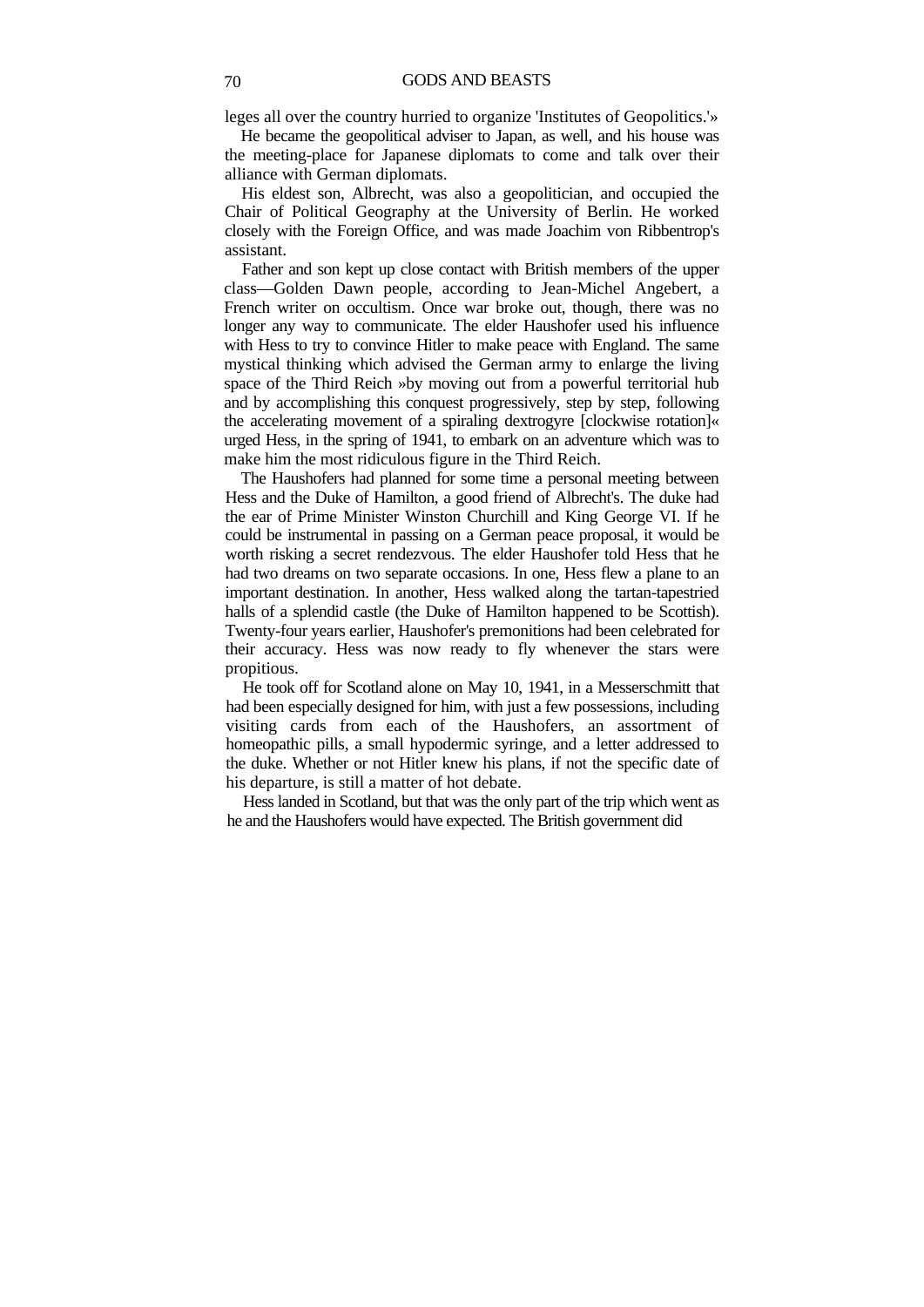not leap at his peace offer. The German government had to denounce him as mentally deranged, which caused it quite a bit of embarrassment, since Hess had been in a position of authority, with no one questioning his sanity. Hess remained an uncomfortable subject in both countries. British cabinet ministers sealed their lips so tightly that one Londoner quipped: »Never has so much been kept from so many by so few.«

The British would not allow Hess to go home, warning that he would be done in by his compatriots if he did. Hess sent Professor Haushofer a birthday greeting:

Do not worry over me. You, less than anyone, need do this. That my present situation is not exactly agreeable goes without saying. But, in time of war, we have to put up with many things that are not agreeable.

> Let the waves like thunder break, Be your very life at stake; May you crash or may you land E'er as your own pilot stand!

That I crashed is not to be denied, and it is equally certain that I was my own pilot! In this matter I have nothing with which to reproach myself. It was I who took the controls. You know as well as I do that the compass which guides our affairs is influenced by forces that are infallible—even when we know them not. May those forces be favorable to you in the years to come!

In the event, the »forces« proved no more favorable to Professor Haushofer than to Hess himself.

Not only were hospitals and streets named »Hess« ostentatiously changed after his unsuccessful attempt to end the war, but there was a wholesale routing of astrologers, seers, mediums, and nature therapists.

Hess, meanwhile, grew increasingly paranoid. He was being hypnotized by the Jews, he complained. Furthermore, so were Churchill, Secretary of State Anthony Eden, and the king of Italy.

Karl and Albrecht Haushofer fell from grace. A letter from Martin Bormann to Alfred Rosenberg dated June 17, 1942, suggests that the National Socialist Monthly gave the professor too much publicity, and that this should not happen in the future.

Albrecht Haushofer participated in a coup d'etat against Hitler on July 20, 1944. The Fuhrer escaped death. Karl Haushofer was sent to Dachau,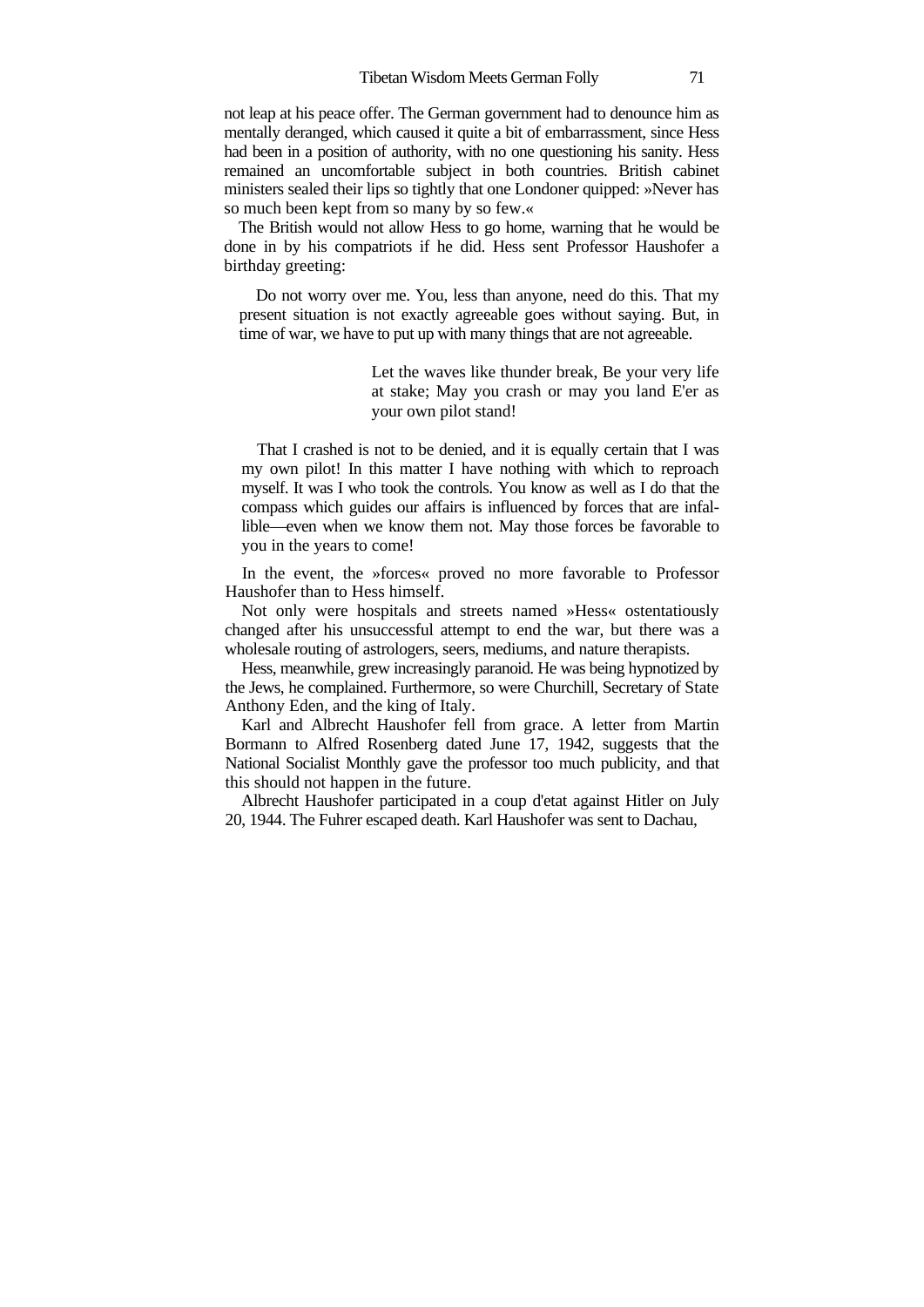### 72 GODS AND BEASTS

Albrecht to Moabite prison. Before his execution, Albrecht composed eighty sonnets, entitled Sonnets from Moabite, some of which have become renowned. The collection was in his hands when he was shot on a street in Prussia. Sonnet 39 is called »Guilt«:

I should have seen my duty sooner and should have dared with louder voice to name as evil the thing my judgment knew as evil but held too long unspoken. ... I deceived my own conscience. I lied to myself and others. I early understood the whole sequence of the misery to come.

Sonnet 38 is called »The Father«:

In Father's life, the die is cast. Once it was in the power of his will To push the demon back into his cell. My father held the seal and broke it. He did not sense the breath of evil And out into the world he let the devil.

After the war, an American was sent to interrogate Karl Haushofer for the Nuremberg War Crimes Trials, and he confessed that Hess had been his favorite pupil. But Karl Haushofer never testified, for he committed suicide in the traditional Japanese manner.

Hess did testify at Nuremberg. The other leading Nazis believed his presence at the trial was a disgrace. He barely seemed to listen, and often dozed. It was as if he were operating on another level of reality.

From 1947, he has been Prisoner No. 7 at Spandau in Berlin. He practices yoga regularly, and though he writes to his wife and son, he says he does not want to see them because it would make the rest of his life sentence too unbearable.

His wife keeps a room for him in a mountain chalet which she manages. »My husband's mouth is closed,« she says. »He cannot utter the final word about his deed.«

Though she has not seen him since the day he left for England, they are never apart. Says Mrs. Hess:

Telepathy, astrology and his letters keep us together. . . . My husband and I are in constant telepathic contact. People frequently turn up here that I have not seen for years, and inevitably in Rudolf's next letter there are questions about these very visitors. My husband and I receive and send to each other in this way.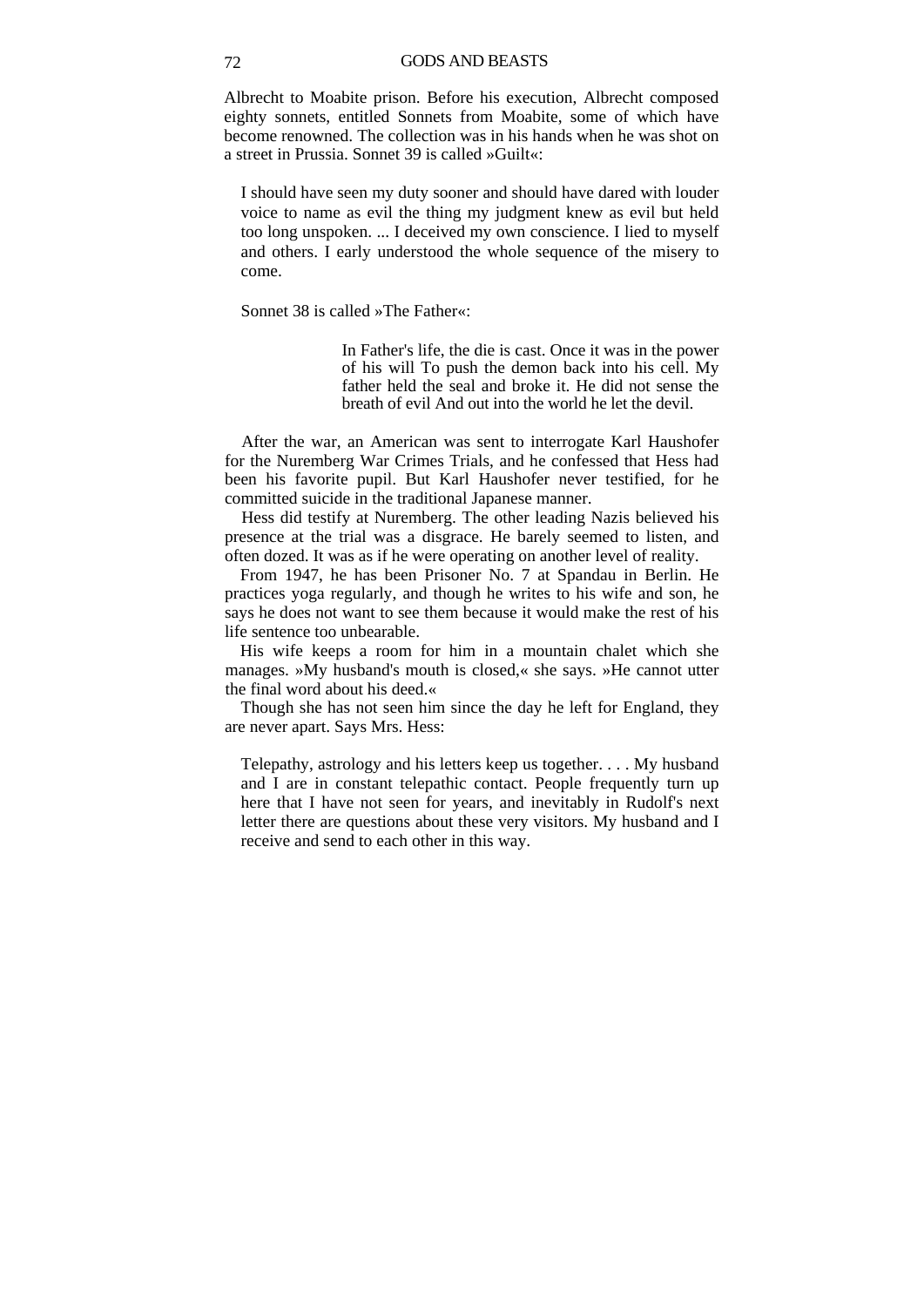#### CHAPTER 8

## Atlantis, the Home of the Master Race

Some say the world will end in ice. . . .

—Robert Frost

Science hasn't yet been able to give us a completely satisfactory answer to the question of how the universe came to be. The occultists are much bolder. From time to time, they have advanced different theories—always colorful—about the origin of the world and of human beings. The Nazis favored the occult cosmology of an Austrian named Hans Hoerbiger.

Born in 1860 to a poor family in Carinthia, Hoerbiger became a blacksmith's apprentice as a youth, and when he scraped together enough money, studied mechanics in Vienna. Eventually, he became a mechanical engineer and inventor. As a boy, he was fond of lying out of doors at night and gazing up at the sky, and the intuition came to him that the moon was an ocean of ice. He extended the vision as a young engineer, in the instant when he saw molten steel poured onto snow and the ground explode violently. He took this as a microcosm for the kind of cataclysm that might have given birth to the universe. In the next two decades, he explored the tension between cosmic ice and fire, which culminated in the publication of a 772-page book, Glazialkosmogonie, in 1913.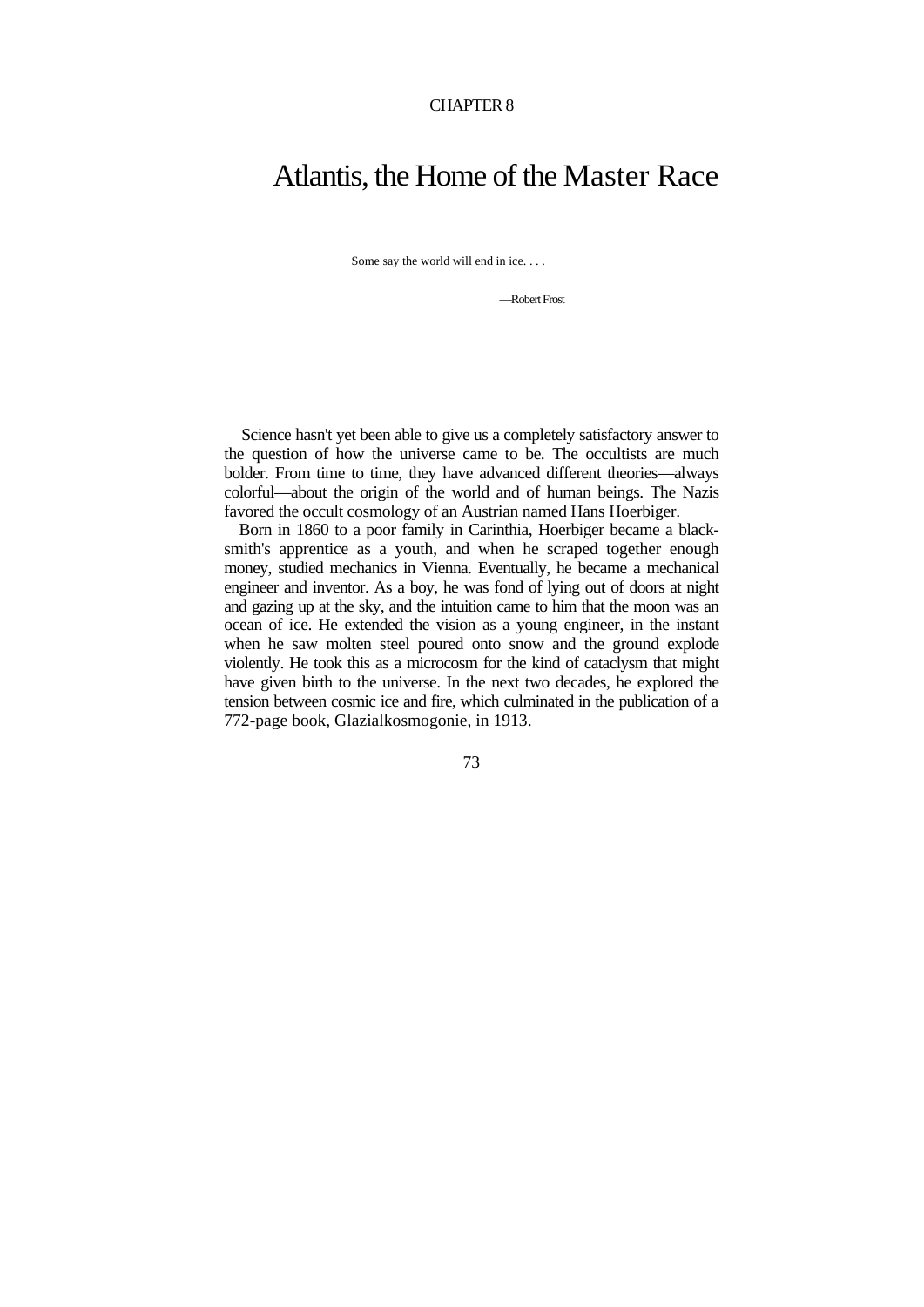The »world-ice theory« (Welteislehre) is that the universe came into existence when a gigantic chunk of cosmic ice collided with the sun, causing an explosion whose continuing aftermath explains the Great Deluge, the Ice Age, and the differentiation of races. This glacial cosmology went so far as to offer an entirely new theory about the origin of the moon—one which bears a striking similarity to Gurdjieff's. The moon, said Hoerbiger, was originally an independent planet, circling the sun in an independent orbit. It eventually trespassed on the earth's orbit, becoming earth's satellite. The present moon, Hoerbiger continued, was not the first to be captured by the earth; primary, secondary, and tertiary moons had already collided with our planet, and the present moon, captured about thirteen thousand years ago, will eventually crash into the earth too, billions of years hence.

Hoerbiger's ideas were happily pounced upon by occultists, with good reason. He believed that on the three previous occasions when the moon had collided with the earth, the catastrophes which resulted were recorded in the legends about the Flood, about the lost continent of Atlantis, and about the Twilight of the Gods.

Atlantis has always been the favorite place of all occultists. According to ancient tradition, it was a large island in the Atlantic Ocean. Plato, in Timaeus, described it as larger than Libya and Asia Minor combined. In Critias, he spoke of it glowingly as a powerful nation which later was completely engulfed by the sea.

Whether the continent of Atlantis ever really existed or was the product of human imagination, it has provided ample occasion for speculation. To occultists, it became associated with man's search for hidden wisdom. The supposed Atlanteans, like the Vril people, presumably developed supernormal powers. They were the models upon which esoteric groups patterned themselves, usually according to a blueprint envisioned by their masters in a trancelike state. Atlantis provided these groups with many hours of lectures and workshops, and thousands of books have been written about it—amazing, when you consider that the only original references to it occur in the two works of Plato, Timaeus and Critias. In neither of these works, moreover, does Plato claim to have firsthand information. One of his characters merely quotes the Athenian jurist Solon. We are never sure whether this is an accurate account of Solon's belief or merely a literary convention.

The latest theory, of course—and this, too, has been disputed—holds that Plato's Atlantis may have been confused with the real Aegean island of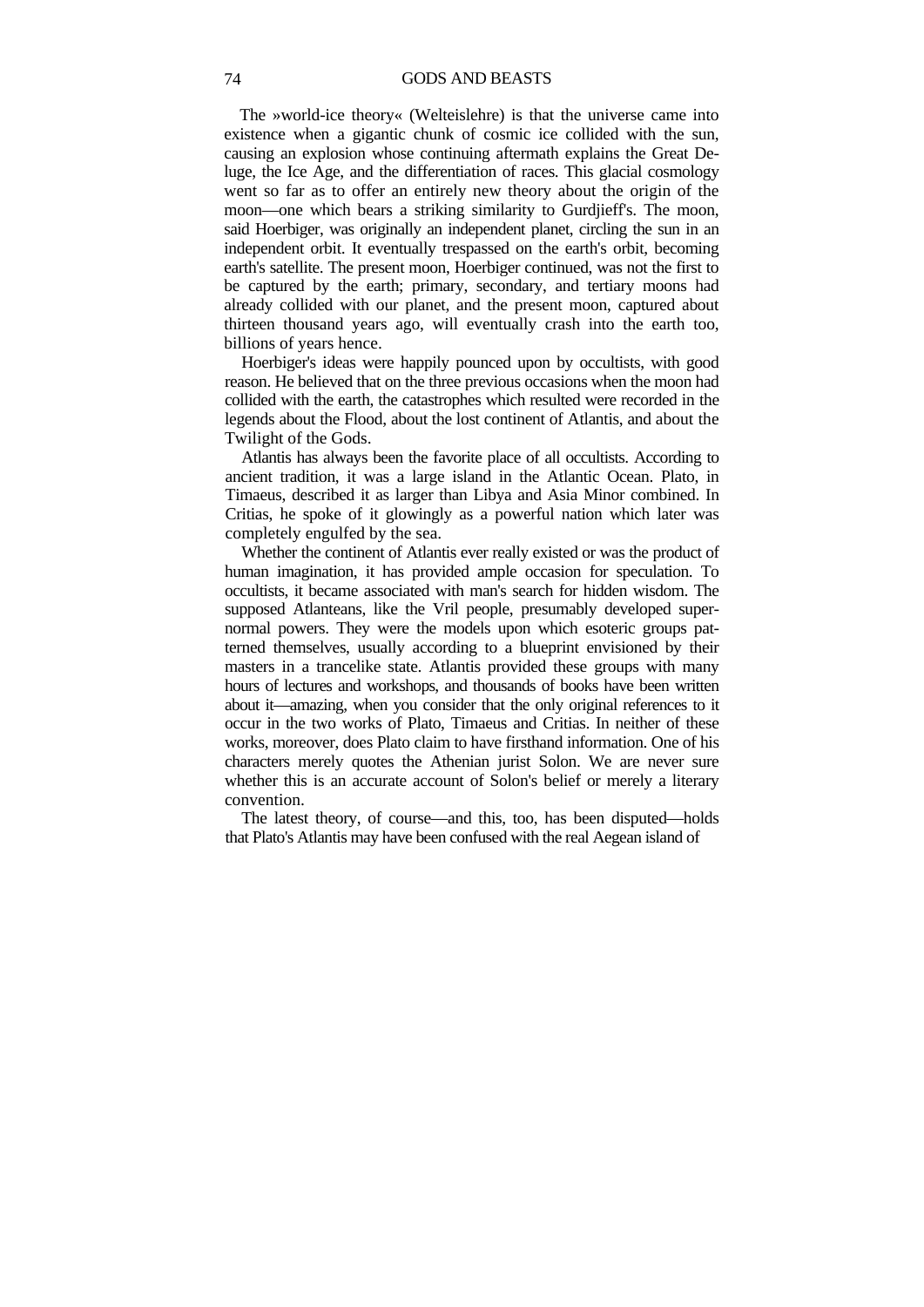Thera, devastated by a tremendous volcanic explosion in about 1500 B.C.

Enthusiasts have sought Atlantis in all sorts of unlikely places. The German volkisch occult groups placed it in Thule, the northernmost part of the earth, and made it the original home of the Aryan master race. They were delighted to have Hoerbiger explain why that home had disappeared.

The glaciers caused by the last falling moon, when they melted, engulfed the whole Atlantean civilization in a deluge, memories of which exist in the legends of all people. This was the fall of man; from this period he degenerated. The occult tradition teaches that some wise and powerful members of the highly developed race went underground and saved themselves from the Great Flood.

Disciples of Hoerbiger also were pleased to point out that the age of giants, set forth in myth and legend, was fully explained by his theory. When a satellite approaches nearer to the earth, the gravitational pull of the earth becomes greater, tides become stronger, and, as Peter Kolisimo explains in Timeless Earth,

as a second consequence, human beings and creatures in general will become taller. . . . this is the only possible explanation of the huge species of plants and animals that have existed on earth, and of a race of men sixteen feet tall. The increase of men's stature, and likewise of their intelligence, is also due, according to this theory, to an increase in the intensity of cosmic rays.

Hoerbiger believed that cosmic events recur. The Ice Age, which seemed to him to recur in cycles of six thousand years, was about to come again. Only this time, supermen who had learned to control cosmic fire and ice would have the option to stop the cycle and make their civilization immortal.

But Hoerbiger was not all cosmic ice and fire. Indeed, his metaphysics also took in the view that there was a world apart from this one, where the laws of cosmic ice were not operable.

The Judeo-Christian notion of primitive man slowly inching his way up to civilization did not accord well with the volkisch Hoerbigerians. To them, it was precisely the other way round: Moons ago, Aryan men had created a marvelous civilization which had been destroyed by the Ice Age; we had yet to approach their splendor. Traces of the lost paradise existed, for those who had eyes to see, in ancient giant monuments, statues, and complex mathematical and engineering constructions.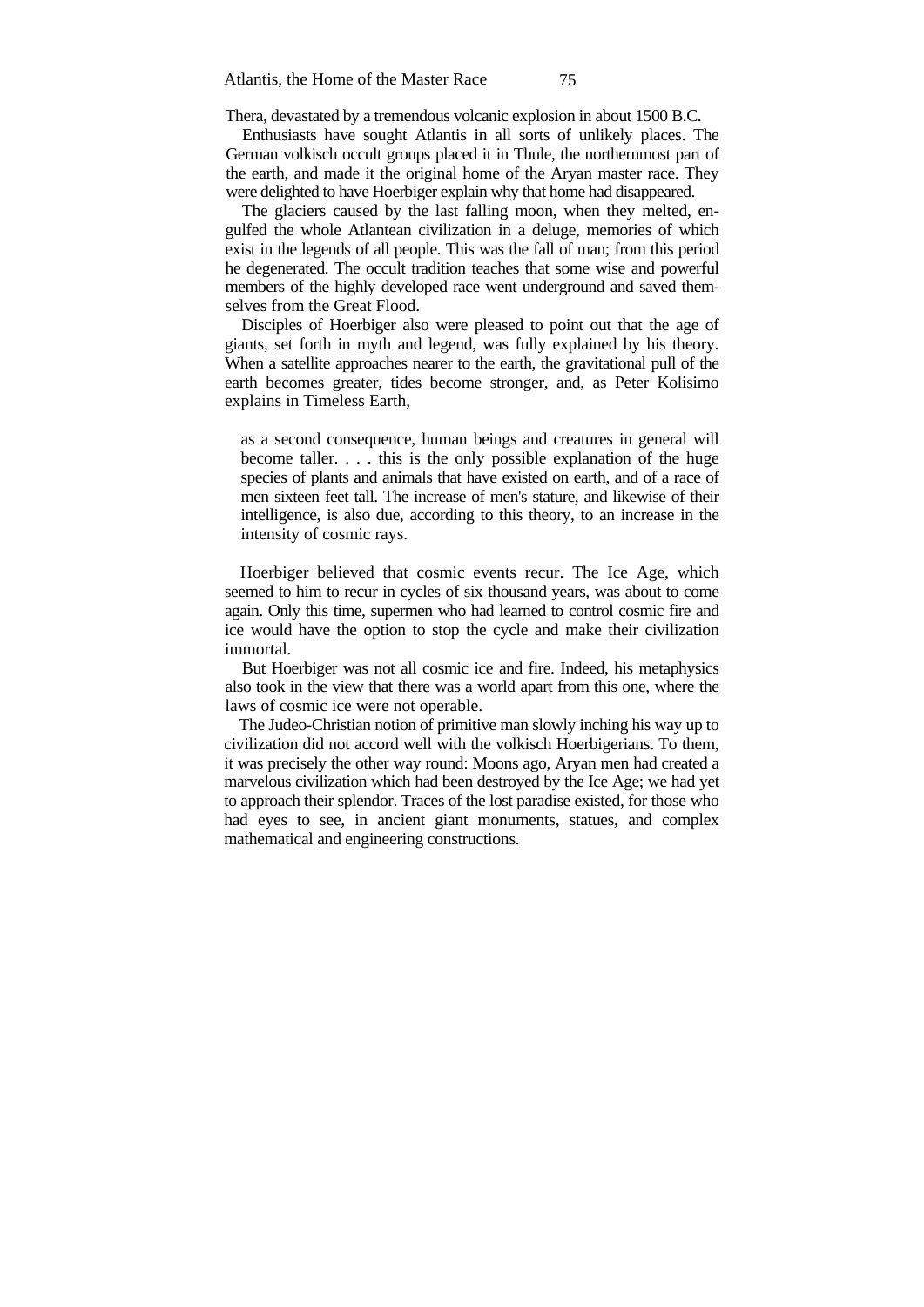Hoerbiger was one of many in the scientific community who aligned themselves with the Nazis. After World War I, Jewish scientists and scholars were more readily accepted into the universities, since the republic no longer allowed them to be arbitrarily excluded. The increase in Jewish participation in major universities, along with the anti-Semitic propaganda, accounted for the push among German scholars and scientists to »purge« the Jews and thus advance their own careers. Some, of course, were not just opportunistic, but really believed the volkisch arguments.

Hans Hoerbiger was at the height of his fame in 1925 when he issued a declaration to Austrian and German scientists:

You must choose, and right now, whether you want to be with us, or against us. While Hitler cleans up politics, Hans Hoerbiger will take care of the false sciences. The doctrine of the eternal ice will herald the regeneration of the German people. Watch out! Come over to our side before it is too late!

At sixty-five, Hoerbiger had pitted himself against orthodox astronomy. His appeal, obviously, was to emotion rather than reason. With his white flowing beard, very much like that of his fellow Viennese, Guido von List, Hoerbiger, too, played the role of mystical prophet, warning that »objective science is a pernicious invention, a totem of decadence.« He sought to replace it with an inspired piercing of the mysteries. Illumination would come intuitively with the development of »higher« consciousness.

In the post-World War I period, Albert Einstein was the most famous scientist in Germany. Hostility toward him increased in direct proportion to his growing fame. German scientists were made acutely aware that he was a Jew, a pacifist, and a radical. His theories posed a threat to some experimental physicists, who saw in them the eventual ascendancy of theoretical physics. His theories were labeled »meaningless« or »unveri-fiable abstractions,« or else he was accused of not being original. Men who championed the National Socialist cause concentrated on him as their chief scapegoat. Hoerbiger was one of these men.

His success as an engineer had set him up well financially, and he started what amounted to a political campaign, trumpeting his visionary theories like a revolutionary agitator. He wanted to wean people away from the »uselessness« of mathematics and to replace it with an enlightened »knowing.« His propaganda spread through mass media, tracts, posters, meetings, and lectures. A monthly periodical, The Key to World Events,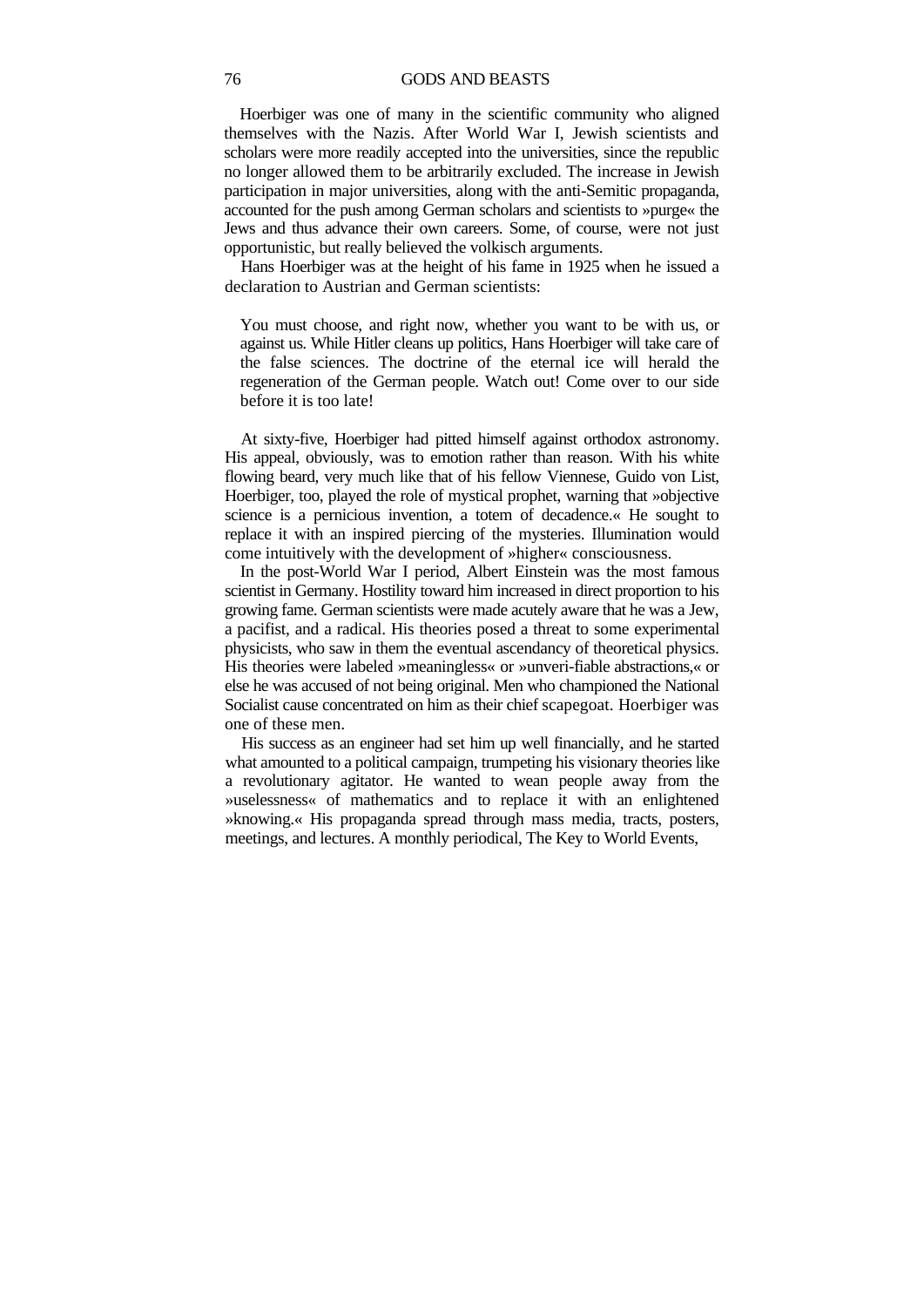went to German and Austrian Hoerbigerians. His organization published many books, articles, and pamphlets.

Hoerbiger was greatly helped in disseminating his propaganda by Nazi Storm Troopers. Dietrich Eckart introduced Hitler to Hoerbiger's ideas, and it was a meeting of like minds. Both men knew the importance of mythology in the lives of the masses.

The Storm Troopers among Hoerbiger's followers used the same tactics as Hitler in disseminating their fantasies. Other astronomers' meetings were invaded with cries of »Down with the orthodox scientists!« Rivals were proselytized in the streets, handed leaflets which threatened: »When we have won, you and your like will be begging in the gutter.« Hoerbiger admonished industrialists: »Either you will learn to believe in me, or you will be treated as an enemy.« They were told to have prospective employees sign a statement reading: »I swear that I believe in the theory of eternal ice.«

Other scientists, at first, stood their ground and attacked Hoerbiger's theories. Gradually, as Hitler's strongmen helped to swell his pseudoscience into a popular movement, they were silenced. The system meshed well with the temper of the times and was perfectly tailored to Nazi mythology.

Hoerbiger died in 1931, before he could see some of the consequences of his dogma. Hitler Youth were recruited to spread the word. In 1935, Heinrich Himmler, an admirer, established the Ahnenerbe (»Ancestral Research«) branch of the SS for the purpose of subsidizing researches into occult theories of ancestral origins of Aryanism. He sent the German playwright Edmund Kiss to Abyssinia, to look for supporting evidence for Hoerbiger's theories, and made another Hoerbiger disciple, Dr. Hans Robert Scultetus, head of the Ahnenerbe branch which was to concentrate on weather forecasts resting on the world-ice cosmology. Literature about this cosmology was handed out freely to high-ranking Nazis. A German expedition to Tibet tried to find fossilized remains of giants. Anyone who attacked Hoerbiger was promptly suppressed by the Ahnenerbe.

In 1936, despite rumors that he was a Freemason and a Roman Catholic, Hoerbiger's son, Hans Robert Hoerbiger, was appointed cosmic-ice Fuhrer by Himmler, who insisted that if the theory were shorn of its fantastic elements, which might hurt his flawless reputation, it would be »scientific« enough to constitute a »really Aryan intellectual treasure.« A Nazi pamphlet announced that cosmic ice stood in the same relation to Einstein's theory of relativity as the Edda did to the Talmud.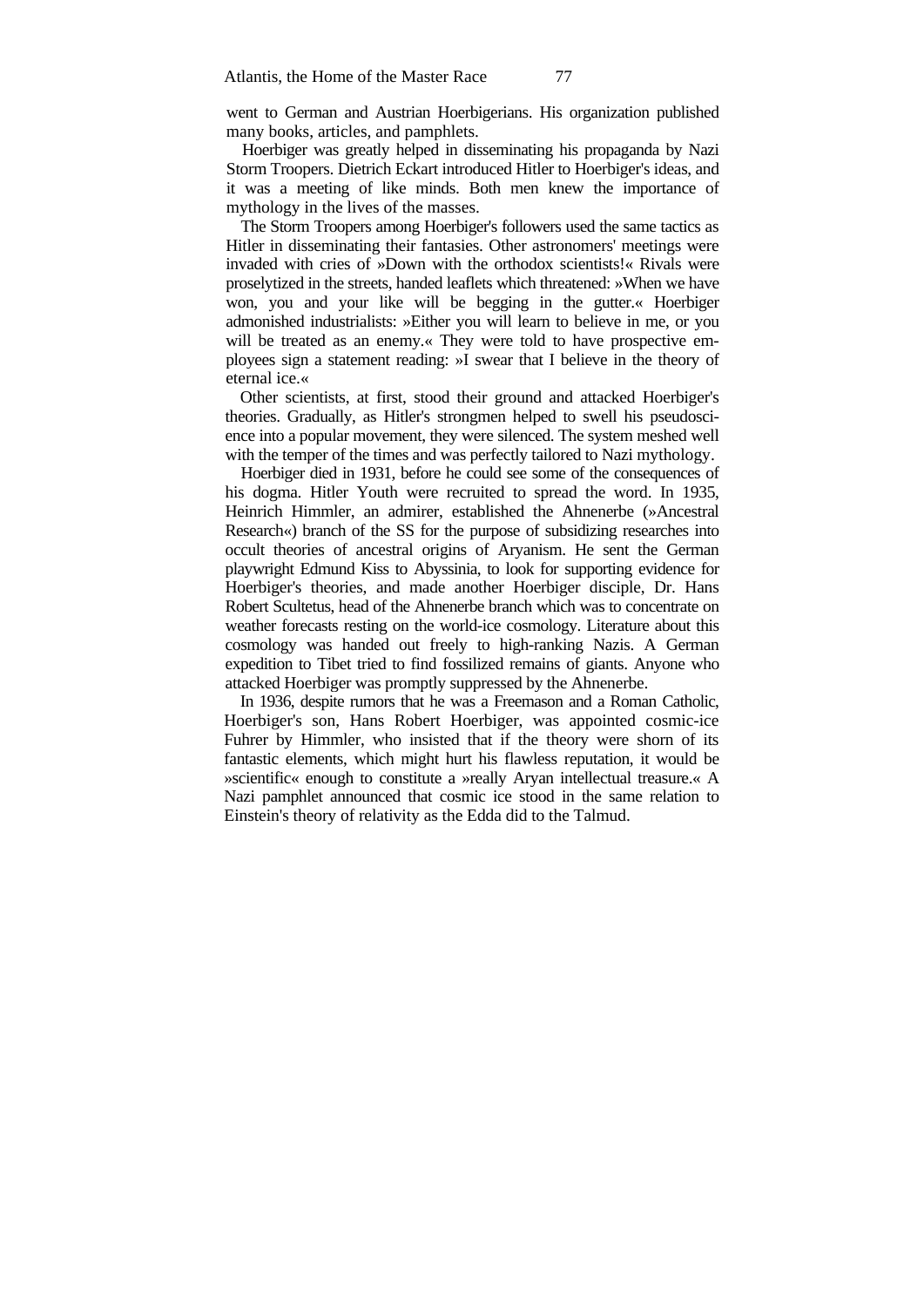No one was in a position to do more for Hoerbiger's cosmology than Hitler. He promised that when he built his ideal city in Linz, he would dedicate an observatory to Hoerbiger. After Hitler came to power, a number of celebrated engineers and scientists succumbed to the cosmic-ice theory.

One tract drew attention to the natural affinity between the two selfmade Austrians:

Our Nordic ancestors grew strong amidst the ice and snow, and this is why a belief in a world of ice is the natural heritage of Nordic men. It was an Austrian, Hitler, who drove out the Jewish politicians, and another Austrian, Hoerbiger, will drive out the Jewish scientists. By his own example Hitler has shown that an amateur is better than a professional; it was left to another amateur to give us a thorough understanding of the Universe.

The few times that these two Messianic leaders met, Hoerbiger actually outtalked Hitler in his harangue against modern science, which not only did not understand the why of anything but had managed to separate man from the spirit. Jews like Einstein and Freud distinguished themselves in their fields and at the same time helped to destroy the belief in magic. They were pacifists in the bargain. Einstein had called World War I »a fateful misunderstanding . . . an incomprehensible deception,« and Freud went so far as to claim that all war was a mass regression to a primitive state, writing: »Never has any event been destructive of so much that is valuable in the commonwealth of humanity, nor so debasing to the highest that we know.«

With Hoerbiger, on the other hand, Hitler was comfortably in the realm of Wagner and Nietzsche. The magic of myth would be reestablished in Germany, with its giants and dwarfs, masters and slaves, transgressions, sacrifices, and punishments.

Hitler took great pride in being the enemy of »Jewish, liberal« science. He confessed to Rauschning:

I thank my destiny for saving me from the State-granted privilege of acquiring blinkers in the form of a so-called scientific education. I have been able to steer clear of many naive assumptions. Now I am reaping the benefit. I approach everything with a vast, ice-cold freedom from prejudice.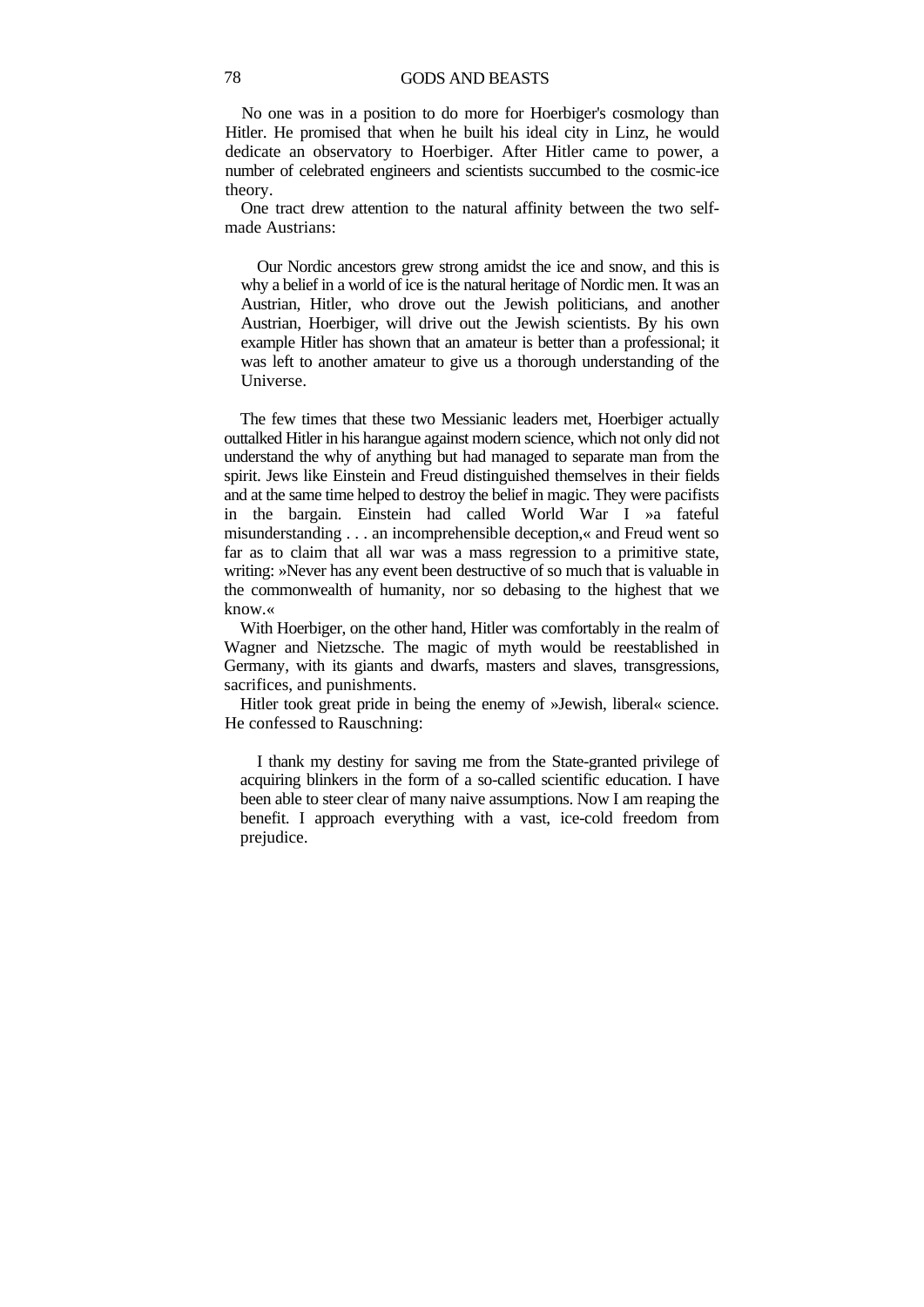He often expounded on cosmic catastrophe at the dinner table, holding that »we shall never raise the veil between our present world and that which preceded us« unless intuition teaches exact science the path to follow. Hoerbiger, said Hitler, ranked with Ptolemy and Copernicus. His theory that water »is in reality melted ice (instead of ice's being frozen water) . . . amounted to a revolution, and everybody rebelled against« him, proving once again that science grappled »with the spirit of routine.«

Hoerbiger was not accepted by the scientific establishment because »the fact is,« said Hitler, »men do not wish to know.«

Hitler based some important decisions on Hoerbigerian premises. For example, cosmic ice experts caused delays, because they were concerned about the delicate balance between fire and ice. They feared a rocket in space might cause a global disaster. (The military head of the first German rocket tests, Walter Dornberger, also relates that the work was delayed for months at a time because Hitler dreamed that no V-2 rocket would reach England. As an occultist, Hitler took his dreams quite literally.)

Hoerbiger's was not the only occult cosmological theory in which the Nazis believed. There was also the theory of the hollow earth, which received support in Germany after World War I. A leading proponent, Karl Neupert, held that the earth was a spherical bubble, with humanity on the inside, not, as commonly supposed, on the outside. In World War II, certain German naval circles tried to apply the hollow-earth theory. According to an article in Popular Astronomy in June 1946, entitled »German Astronomy During the War«:

They considered it helpful to locate the British fleet, because the curvature of the earth would not obstruct observation. Visual rays were not suitable because of refraction; but infrared rays had less refraction. Accordingly a party of about ten men under the scientific leadership of Dr. Heinz Fischer, an infrared expert, was sent out from Berlin to the isle of Riigen to photograph the British fleet with infrared equipment at an upward angle of some forty-five degrees.

The experiment did not work.

Nor did an earlier one, called the Magdeburg Project, in which an engineer who was connected with the municipal government of that city devised a way of testing the hollow-earth theory by sending up a rocket. As Willy Ley writes in Rockets, Missiles, and Men in Space, »it began like a story by Jules Verne. A mentally decrepit 'philosopher' had written a badly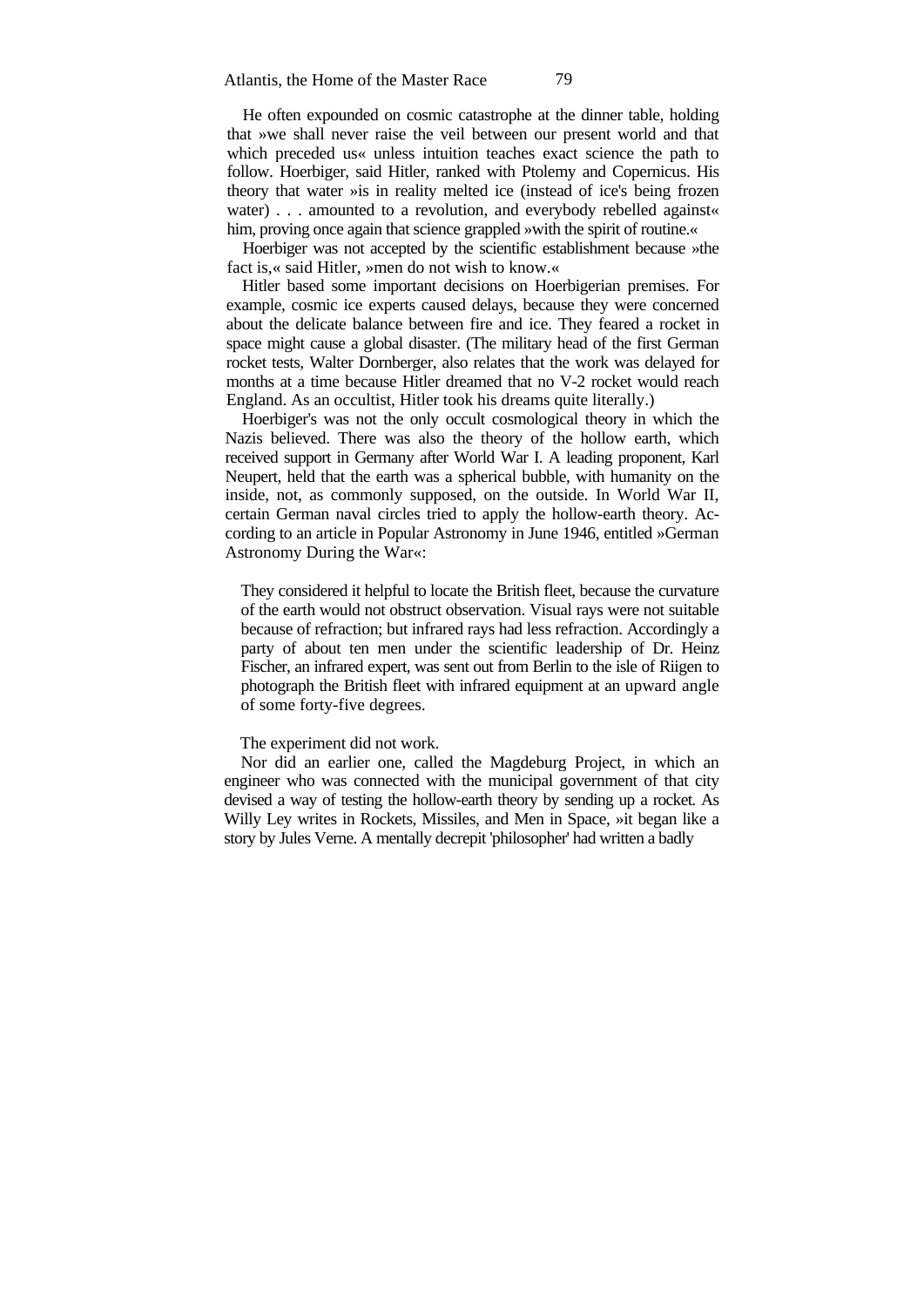printed pamphlet about the true shape of the universe, in which he insisted that the earth is the universe, that we live inside a hollow globe of the dimensions of the earth, that there is nothing outside that globe, and that the universe of the astronomers is only an optical illusion.« If the rocket crashed at the opposite end of the earth, that would prove people lived inside a hollow globe. The rocket cost 25,000 marks, and another 15,000 were spent on a city holiday. Several tests ended in disaster. Either the rocket did not get off the ground, or it smashed, or it flew away, never to be seen again.

After the war, Dr. Fischer protested that the Nazis had forced him »to do crazy things,« which had taken him away from more fruitful research, such as he was able to engage in later when he helped America to develop the H-bomb.

Teutonic mythology speaks of the end of all things, the twilight of gods and men, when the world will be consumed in flames because the age of evil has come. Winter will follow winter, in a world chained in ice, and then a new age will come, with a regenerating race.

The apocalyptic vision within the occult tradition is similar. The Fall, and the accompanying Flood, are punishments for man's transgressions, and will purge him of sin. After the Deluge, a Second Coming. Hoerbiger and Hitler believed in this mystique. Modern man, in the twentieth century, had a chance to redeem the species. Hoerbiger and Hitler would point the way.

By spring 1944, the Nazis grew desperate. Hitler must have had grave doubts about man's redemption. The turning point had come for them in the Russian campaign of 1941. Advised by Hoerbigerians to expect a mild winter, Hitler did not even provide his troops with adequate warm clothing. The icy winds did not blow away his mystical faith that he could win. The Russian winter was Germany's most serious military crisis, and Hitler would never admit that he had been wrong. The Russian campaign mystified everyone else.

Hitler had promised, in his early days, that Germany would never surrender again. If she could not conquer her enemies, she would drag them down to destruction with her. Once Hitler was convinced that Germany could not be saved, he made good his promise. When the American and Russian troops were outside of Berlin, Hitler ordered all food and clothing stores, all bridges and dams, all military, industrial, transportation, and communication facilities in the whole country destroyed. Any Germans who stood in the way were to be killed.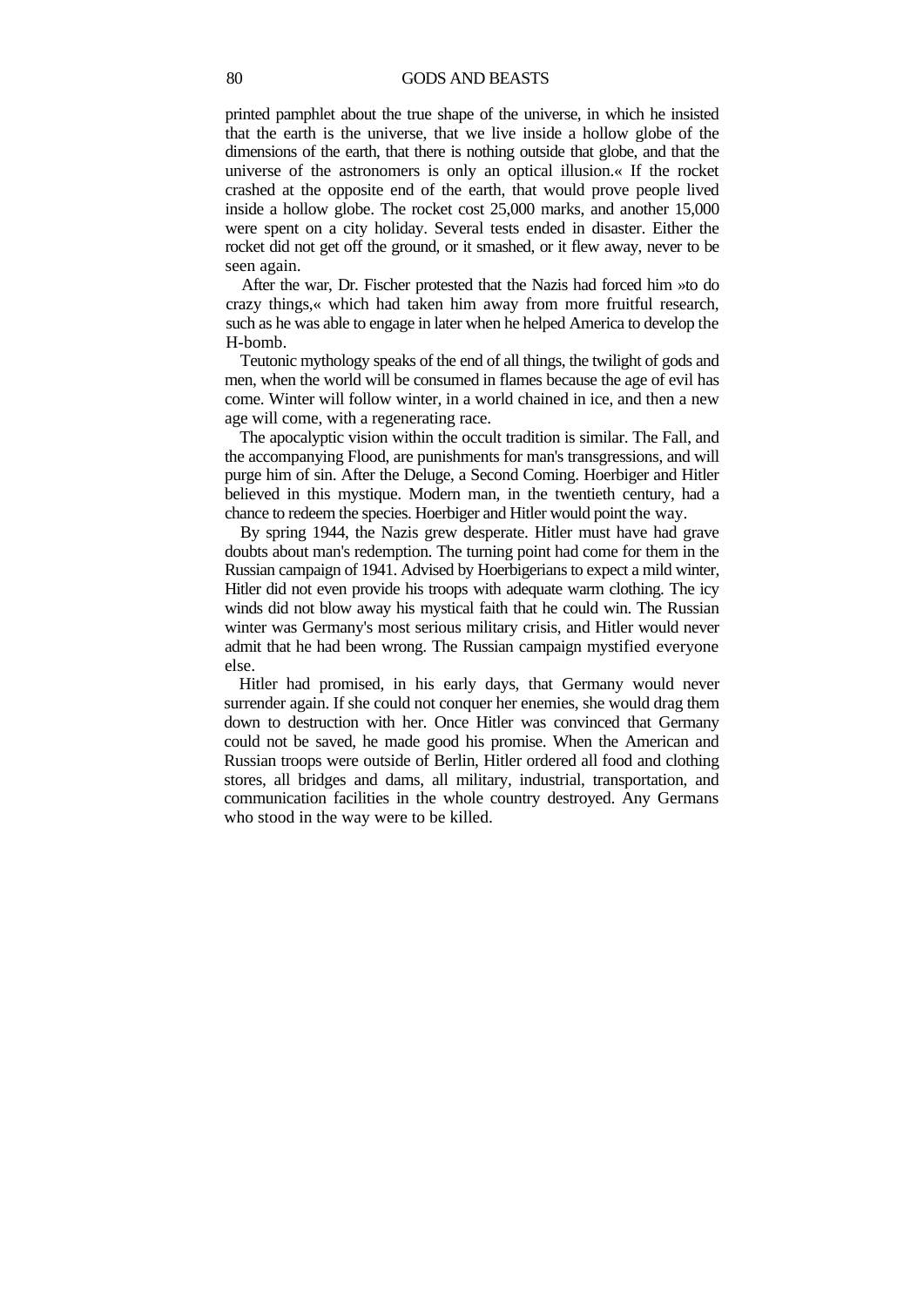Albert Speer, nonmystical, one of the few Nazi leaders who could still communicate with Hitler, was horrified at the order. He tried to argue Hitler out of it by appealing to a concern for the future. After all, many of those bridges, highways, and buildings were Speer's own creations, as the chief architect of the Third Reich:

We must do everything to maintain, even if only in a primitive manner, a basis for the existence of the nation. . . . We have no right to carry out demolitions which might affect the life of the people. . . .

Hitler's response was in keeping with the superman myth:

If the war is to be lost, the nation also will perish. This fate is inevitable. There is no need to consider the basis of even a most primitive existence any longer. On the contrary, it is better to destroy even that, and to destroy it ourselves. The nation has proved itself weak, and the future belongs solely to the stronger eastern nation. Besides, those who remain after the battle are of little value; for the good have fallen.

The Germans had proved themselves not to be ready yet to become the master race. Hitler's leadership had been wasted on them. They deserved to perish.

Hitler himself committed suicide on April 30, 1945, a deliberately chosen day, according to J. H. Brennan:

The Dark Initiate had remained true to his black creed to the very last, had arranged his affairs so that even his suicide should be a sacrificial tribute to the Powers of Darkness. April 30 is the ancient Feast of Beltane, the day which blends into Walpurgis Night. It is perhaps the most important date in the whole calendar of Satanism.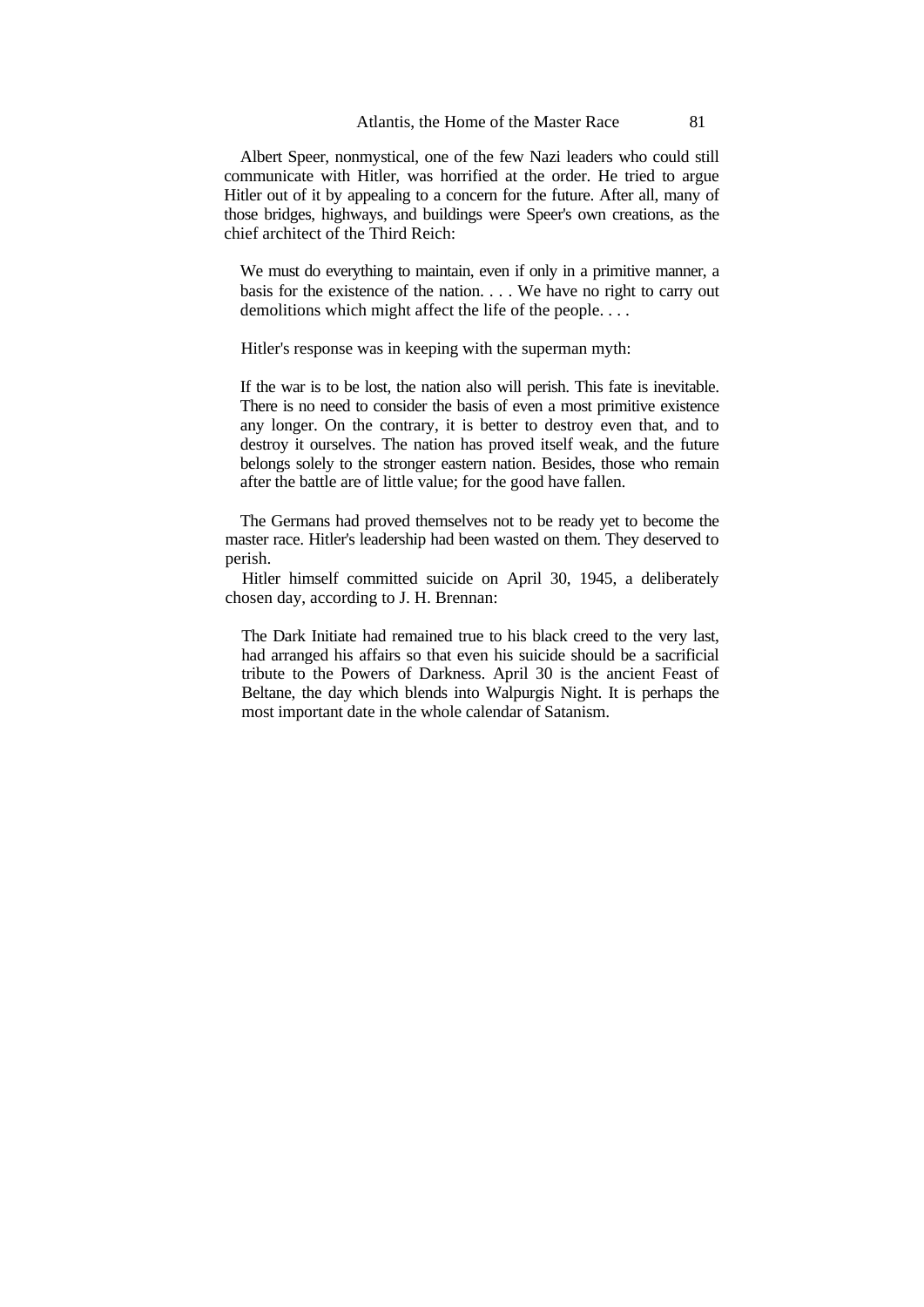#### CHAPTER 9

## The Obedient Man

This combination of ideas offered a solution of sorts to the difficulty of applying traditional values to existing conditions. ... he could sustain his belief in the superiority of the class from which he came simply by equating the values of his own group with the characteristics of the dominant and moral man.

—Bradley F. Smith, Heinrich Himmler: A Nazi in the Making

A searching study of Heinrich Himmler's early years helps us to understand the kind of mentality which yearned for the return of the Atlantean age, and which could go on to carry out Lanz von Liebenfels' extermination policies—all the while considering himself a decent human being.

Born on October 7, 1900, the second son of a Bavarian professor who became tutor to the son of the prince of Wittelsbach, Himmler grew up in the Catholic faith. At nineteen, he was earnest enough about his religion to have noted in his diary an internal conflict over a common fraternity practice: »During the sermon I had to endure an inner struggle more serious than any before. The dueling business constantly keeps cropping up. In the evening I prayed. I had, of course, earlier partly overcome it. God will continue to help me to overcome my doubts.«

He must have decided that God was not opposed to dueling, because he regularly practiced it. Two decades later, as Reichsfuhrer SS, he expressed no such qualms over the Jewish massacre.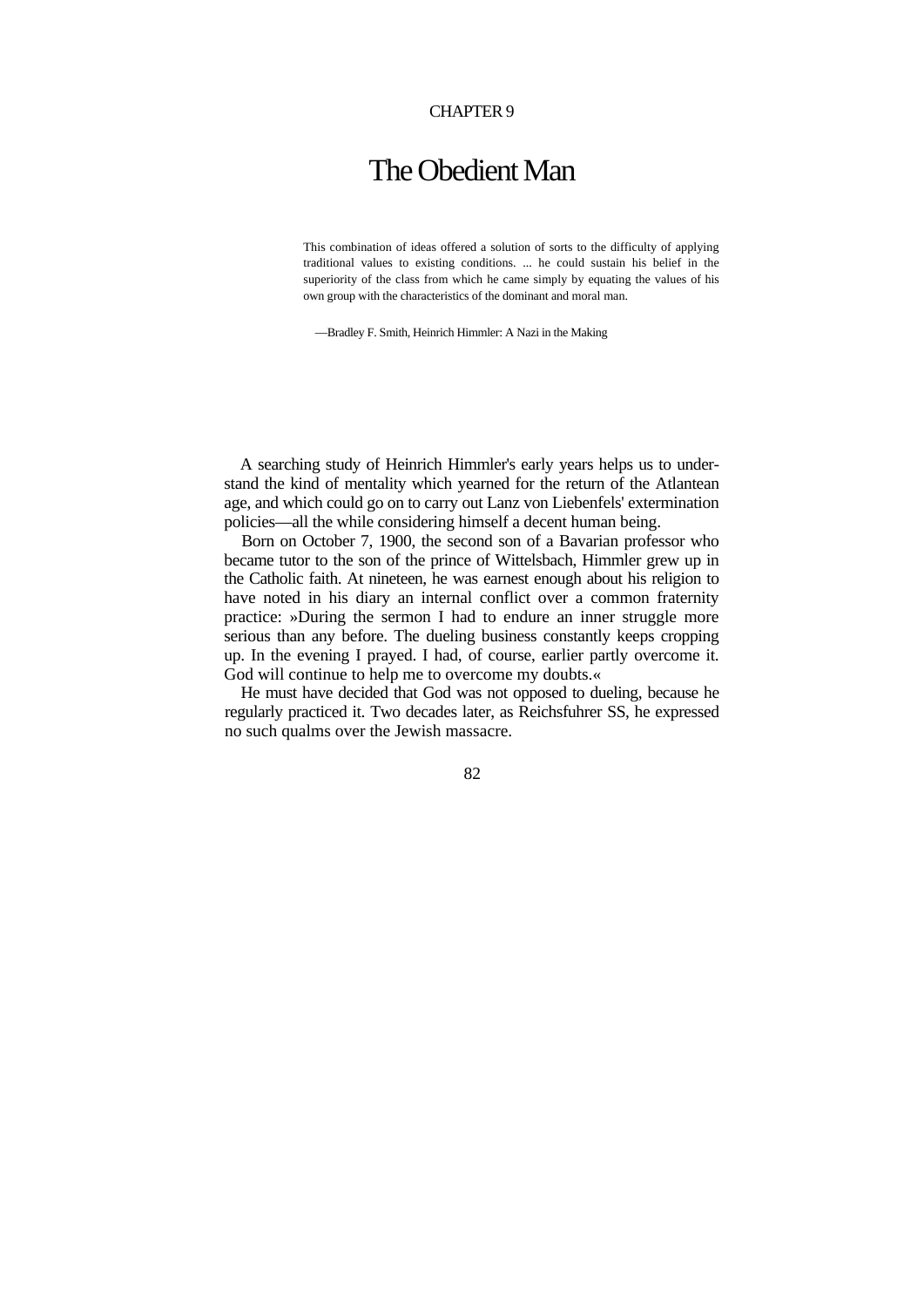His diary entries recorded in meticulous detail the exact times of arrival and departure of buses and people, and the number of swims he took, banal impressions of books he read, pointing to a pedantic, assiduous character, prone to pontificating. He was a collector of stamps and secrets. He took it upon himself to spy on his elder brother's fiancee, going so far as to hire a private detective to gather incriminating evidence of her disloyalty and succeeding in ending the betrothal.

Once he left the safe haven of his snug middle-class family, his rigid character structure could not bend to the raw winds blowing through Germany. Never a careful thinker, he anguished over the impossibility of finding a respectable niche in the conventional society which gave him comfort. He had been an officer candidate during the war, but when it was over, there were rumors about attacks on officers in Bavaria by Communist revolutionaries. Himmler wrote to his parents, urging them to send civilian clothes so that he could travel unmolested. He also begged them: »Buy all of the coal you can and also all the food, even if you have to buy it by the pound. In 14 days there will be no more coal and no more electric light. ... Father, you must join the Bayerisch Volkspartei, it is the only hope.«

A postscript, only for his father's eyes, cautioned: »Don't let mother go out alone at night. Not without protection. Be careful in your letters. You can't be sure.«

In self-defense, Himmler slowly adopted more and more of the ideology of the radical right, to the distress of his moderate family. Sentimental novels extolling the traditional virtues gave way, in his reading, to vitriolic accounts of the origin of World War I. Like Sebottendorff, they blamed Germany's troubles on a Jewish-Freemasonic world conspiracy. The world-conspiracy theoreticians were themselves beginning to assume the proportions of a world conspiracy.

Some Catholics had long supported the view that Freemasons and Jews were liberal and potentially dangerous to the old order, but Himmler more and more withdrew from identification with the church which, though conservative, was not fanatical enough. He read the »hate« literature with delight, making terse comments in his diary:

A book that explains everything and tells us whom we must fight against next time. It is true and one has the impression that it is objective, not just hate-filled anti-Semitism. Because of this it has more effect. These terrible Jews. Even an initiate is shaken when he reads all this with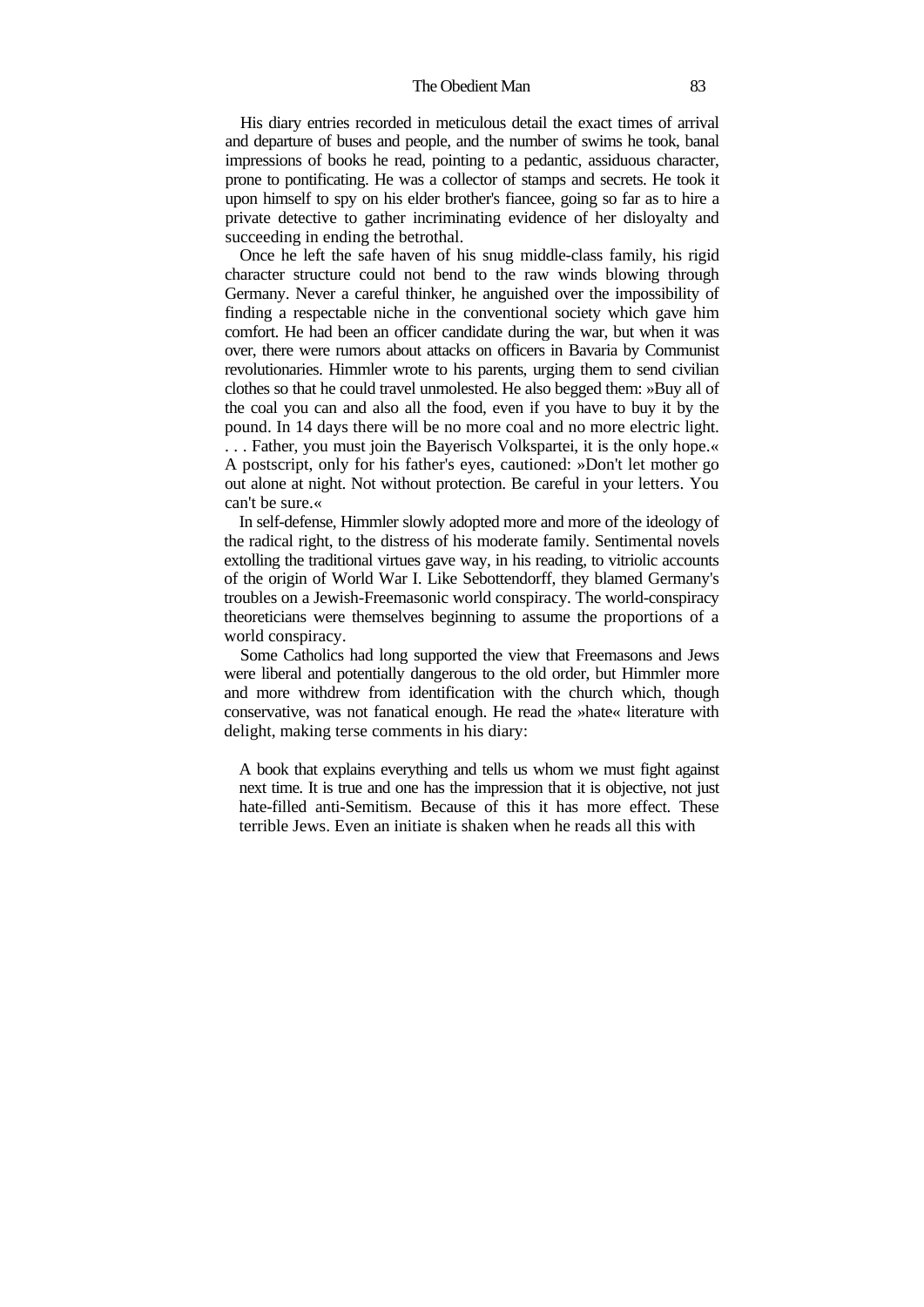understanding. If only some of the eternally blind could have it put before their eyes.

Writers like Fritsch, Chamberlain, and Gobineau helped him to justify his own frustrations, while the whole culture's increasing infatuation with spiritualism made it possible for him to bridge the gap between the death of the old religious faith and his personal longing for evidence of the existence of the supernatural.

The books he read signified a deep involvement with and leanings toward spiritualism and the occult. He labeled occult theories »unbelievably deep and significant« and particularly enjoyed Karl du Prel's Der Spiritismus (»Spiritualism«) because it »really lets me believe in spiritualism and introduced me to it correctly for the first time.«

He was impressed by the arguments for transmigration of souls in a book on life after death, and noted that it gave him »meaningful new grounds« for believing in it. This interest in and sympathy with the occult endured throughout his life. Without it, his role as Reichsfuhrer SS would have been played out quite differently.

As in the case of Lanz and Hitler, his occultism was bound up with eroticism. To all three, sexuality was decadent, and the loose morality of Western Europe after the war seemed to them to travel like a plague, spread by the »decadent« people, namely, the Jews. They believed Jews were bestial in their passions, corrupting pure German womanhood and making all women join the radical cause of feminism. They also saw the Jews as cunning, practical pimps and pornographers, able to profit materially from prostitution and from the growing interest in »filth.« These were popular volkisch themes, and Himmler accepted them.

Right after World War I, Himmler was in contact with a number of Bavarian volkisch groups which were working to get rid of the republican government. In 1923 he joined the Free Corps, and he must have enjoyed the sense of participating in a grand design which was to lead Germany back to greatness. He was welcomed into the Nazi party because, as his superior, Gregor Strasser, put it, »the fellow's doubly useful—he's got a motor-bike and he's full of frustrated ambition to be a soldier.« Himmler soon realized that he had a penchant for secret service.

When, in 1925, the SS (Schutzstaffel) was formed as a special bodyguard for Hitler in each district, Himmler was put in charge of his local unit. It brought him little glory at first. Its petty duties included soliciting for Party newspaper subscriptions. But in 1927, when the SS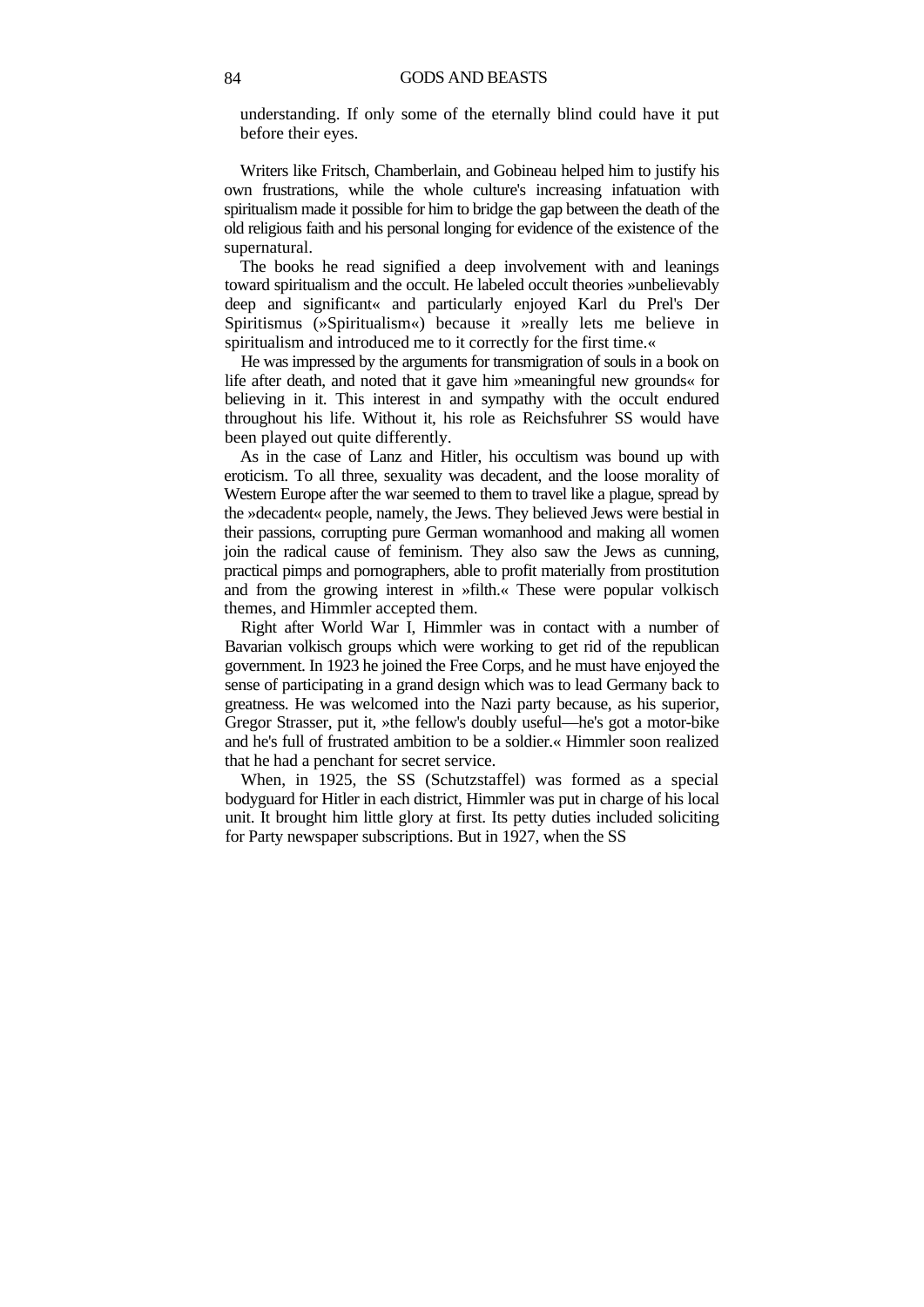Order was nationalized, Himmler, because of his demonstrated administrative abilities, was made deputy leader, and in 1929, Reichsfuhrer SS. The nature of the organization changed. It became a central bureaucracy for dispensing terrorism, an elitist political police, giving Himmler powers second only to Hitler. What fitted Himmler for the job were his skill at pigeonholing people and assigning categories to them, and especially, the rigid personality defenses he had developed as a student. As Bradley Smith has pointed out in his biography, »the pose of omniscient hardness« which he developed early made it possible for him to overcome his awkwardness in social encounters and to impose himself on others, despite his lack of charisma. His »social mask« became a weapon habitually used to make others subordinate to his wishes. Thus, despite his colorlessness, he was able to compel his Black Guards to go against their own standards of morality and justify horrifying murder tactics as Utopian idealism. He said proudly of his black-uniformed SS: »I know that there are many people in Germany who feel sick when they see this black tunic; we can understand that and do not expect to be beloved by overmany people.«

Sometimes he saw his Black Guards as an elite cadre of Teutonic warriors, and sometimes as medieval knights protecting their lord, Adolf Hitler. Himmler's interest in the Germanic past and in the Middle Ages went back to his youth, when he used to spend summer vacations looking for ancient stones and artifacts, a hobby he learned from his father.

His belief in the transmigration of souls led him to think he was the reincarnation of the tenth-century German king Heinrich I the Fowler, with whom he communicated in his sleep. In 1937, he had the monarch's bones dug up and placed in the crypt of Quedlinburg Cathedral, after a holy procession. He chose the town of Quedlinburg, in the Harz Mountains, because it had been founded by the king. Himmler invited Germans to make a pilgrimage to the tomb to honor Heinrich the Fowler. Yearly, on July 2, the date of the king's death, Himmler held a midnight ritual in the clammy crypt. One of the great charms which the medieval monarch had for Himmler was his anti-Slav crusade. On the thousandth anniversary of Heinrich's death, Himmler stood before Wehrmacht officers and braided and medaled SS dignitaries and pledged to continue the crusade for German expansion in the east. It was not clear whether he was really talking about himself or about his namesake when he praised him.

Like List and Lanz, Himmler was obsessed with the secret medieval society called the Order of the Teutonic Knights. There, a candidate had to prove pure noble German ancestry for eight generations on both sides of the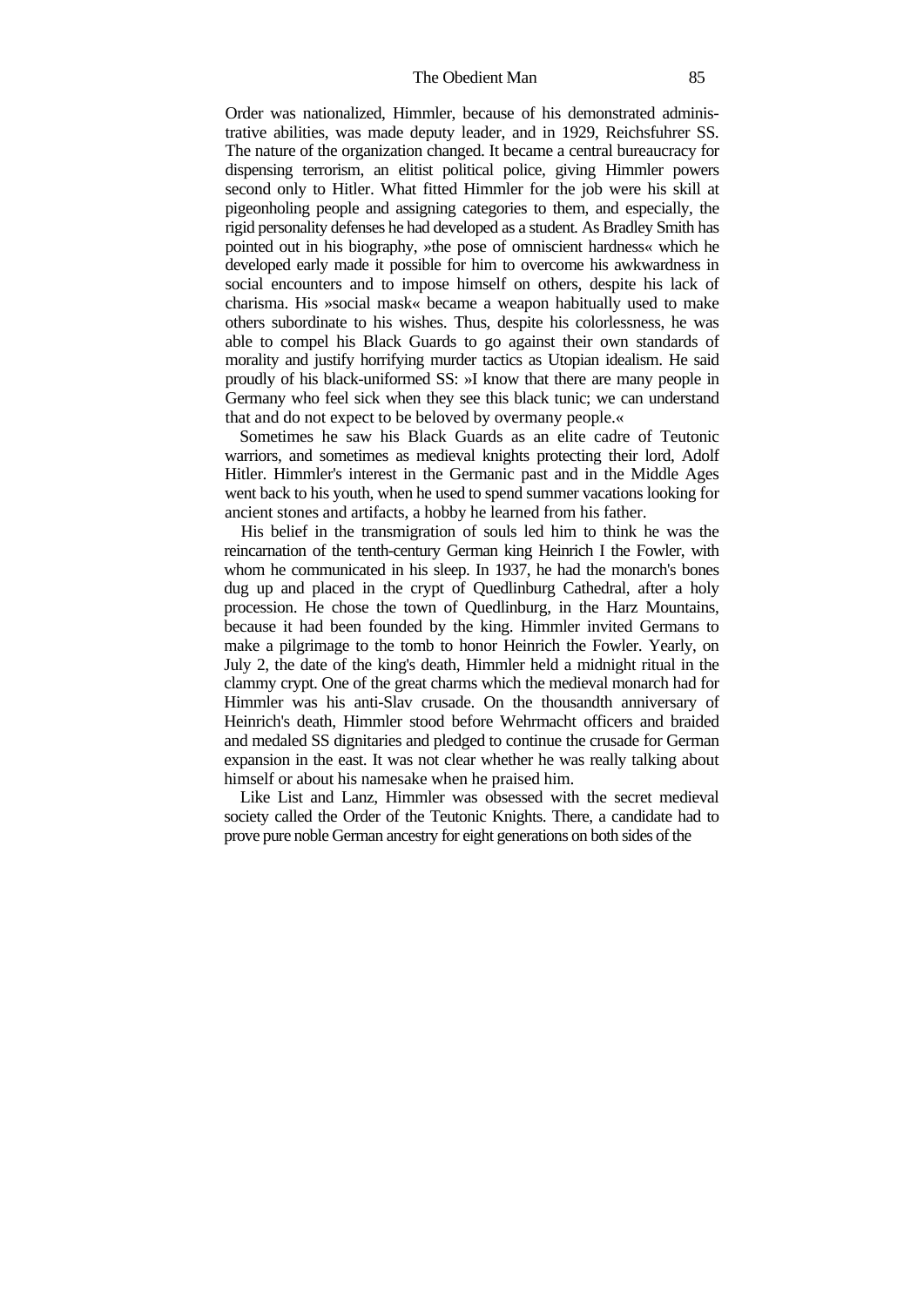family tree. Himmler, in creating a secret order suitable for a mass society, naturally dispensed with the idea of social or economic aristocracy and made the whole Aryan race aristocratic, an idea which List and Lanz had popularized before him. He admired the rigid organization of the Teutonic Knights, and the strictness of their rules. But he must have admired their secrecy above everything else, given his personal propensity for secrets. Even in his brief stint as orderly-room clerk in the army's officer candidates' school, he had collected odd bits of personal information about his fellow cadets, as if in apprenticeship for the job of secret police chief which lay in his future. A few years later, Gregor Strasser laughed him to scorn when he heard about this, asking: »Whatever use do you suppose will derive from knowing who did fatigue duties for insubordination in the 119th Bavarian Infantry Regiment in 1919?« To which Himmler replied: »One never knows.«

Himmler was so fanatical a spy that he noted about Party members: »Schwarz was playing Mendelssohn on his gramophone when I arrived. It is as well to know of Semitic sympathies.« And: »I noticed in [Mucke's] bookcase a copy of Chamberlain's Foundations of the 19th Century. He is well chosen for the Fuhrer's personal troop.« And about citizens in general: »In the fishmonger's there was a man who mentioned in a low voice to his wife that he suspected treachery in the ranks of the Party. I made it my business to find out his name from the shopkeeper. Such information might be useful in the future.«

Himmler knew what a powerful motivation a secret order, with difficult rules and a hierarchical structure, could be; its mere existence held members together in a common bond, subject to the same vows of silence on certain questions.

In trying to create a new Order of Teutonic Knights out of his SS, Himmler was also mindful of the power of the Jesuits. According to his assistant, Walter Schellenberg, he deliberately built the SS organization on the principles of the Society of Jesus, using their statutes and spiritual exercises. In fact, Himmler was called »the Black Jesuit« by his enemies and compared with the order's founder, Ignatius Loyola, by Hitler, who was pleased to have his fanatical devotion.

Schellenberg testified at the Nuremberg Trials that Himmler had

the best and richest library on the Jesuit Order, whose literature he perused at night for years. Thus he built up his SS organization according to Jesuit principles. Its basis was the constitution and the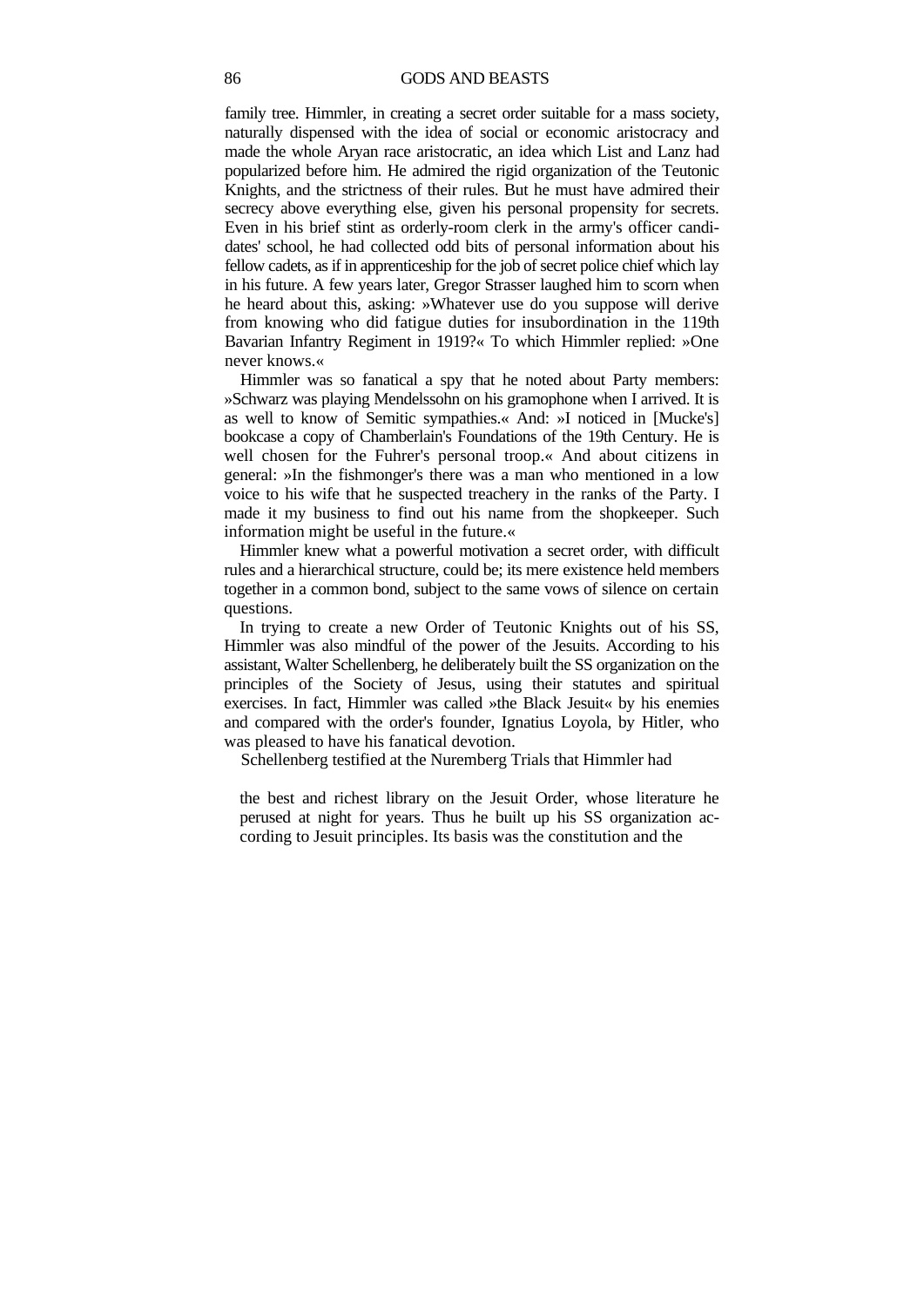exercises of Ignatius de Loyola: Its supreme law was absolute, blind obedience. . . . Himmler himself, as SS General, was the Order's General Commander. In Westphalia, near Paderbora, he kept a medieval castle, the Wevelsburg, which served, so to say, as the SS monastery. . . . The roots of this attitude . . . go back to his father's education and his severe Catholic conduct of life.

The essential principle which Himmler borrowed from the Jesuits was the oath of absolute blind obedience. In this, he outdid the Jesuits. Though he sought to eliminate all competition to his own esoteric order and officially abominated the Jesuits, they and the SS had a common enemy.

This enemy was the Freemason, who, in his resistance to the dogmas of Original Sin and Grace, in his tolerance and humanism, became the symbol of the Enlightenment, with its belief in the possibility of human perfectibility on earth. His was a rival universal superstate which threatened to replace the less flexible Catholic Church. It was rumored that the Jesuits had destroyed the eighteenth-century Order of the Illuminati by infiltrating the group, a mystical association started by Adam Weishaupt, a former Jesuit student, and diverting it from its original aims. The same suspicions were circulated about Jesuit intrigue in Masonic lodges. The introduction of hierarchical »higher degrees« into Freemasonry was scorned by some Masons as evidence of a Catholic spirit. There were papal bulls of condemnation against the Freemasons, but their power and political influence continued to increase throughout the Enlightenment. The new spirit, which was actually one of reason and an interest in material well-being, was viewed by the Church as a threat to the Faith.

The Jesuits used science in the service of faith, for their aim was never the dispassionate study of astronomy or biology, but the combating of »Satan,« from the nineteenth century on, in the guise of materialism.

Germany was the home of the first Jesuit settlement. In Bavaria, particularly, the order stood firm against Lutheranism and held that section of the country, so much so that Munich was called »a German Rome.«

The Counter Reformation in Germany was greatly helped by the erection of numerous schools. The zeal of the Jesuits filled the Lutherans with fear and trembling, and a vicious battle ensued; as Rene Fulop-Miller points out in The Power and Secret of the Jesuits, »it became more and more customary in Germany for men to express the strength of their religious convictions by filthy insults directed against their opponents.«

It was in Bavaria, too, that the Jesuits introduced their unique system of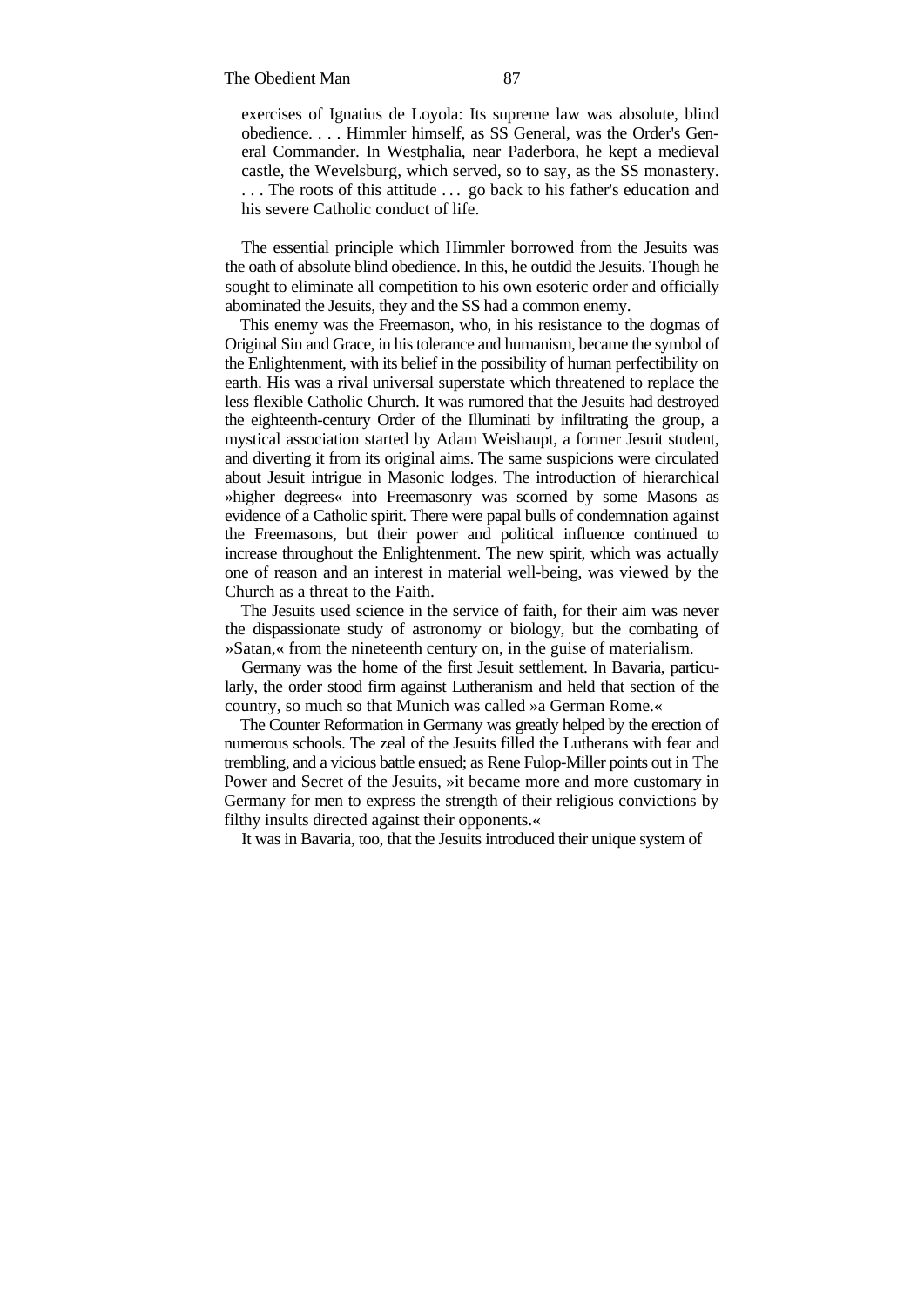»spiritual exercises,« reporting to the Pope: »No small benefit has accrued from the Exercises. Some who were falling away are now strengthened, and some who had fallen away are now restored.« The exercises spread widely among the Bavarians, adapted to the working classes, under the directive never to »lay too heavy a burden on a too little enlightened spirit or a too weak heart.« An »exercise house« was created in Munich, where an efficient lay apostolate was produced.

The spiritual exercises of the Jesuits are designed to awaken the natural powers of the will and connect them with the divine will; the penitent is enjoined to undergo a rigorous series of pictorial imaginings lasting four weeks, during which time he comes to see, hear, smell, and feel scenes of Heaven and Hell. He strives to converse with Jesus and pictures the Incarnation. In an exercise called »composition: seeing the place,« the imagination is used to clothe ideas with a visible form. There are prayers for a definite desire and an exercise called »fixing of the objects,« and in the end, the penitent's life is changed. These exercises are considered the foundation of the order.

That Himmler practiced visualization is clear from Walter Schellenberg's account in his memoirs. When General Werner von Fritsch was brought to trial on the false accusation of homosexuality, Schellenberg reports:

I witnessed for the first time some of the rather strange practices resorted to by Himmler through his inclination toward mysticism. He assembled twelve of the most trusted SS leaders in a room next to the one in which von Fritsch was being questioned and ordered them all to concentrate their minds on exerting a suggestive influence over the General that would induce him to tell the truth. I happened to come into the room by accident, and to see these twelve SS leaders sitting in a circle, all sunk in deep and silent contemplation, was indeed a remarkable sight.

Himmler had derived his Round Table idea from the court of the twelfthcentury Holy Roman emperor Frederick Barbarossa. Under the influence of knightly thought compulsion, the object of the Round Table's concentration had to submit his will to theirs.

The student of occultism will recognize in the projection of Himmler's picture the magical view that, through visualization, we can change reality. It is an important trick of the trade. This is how the occultist believes he exercises his power, by holding in his mind a mental picture of what he wishes to achieve.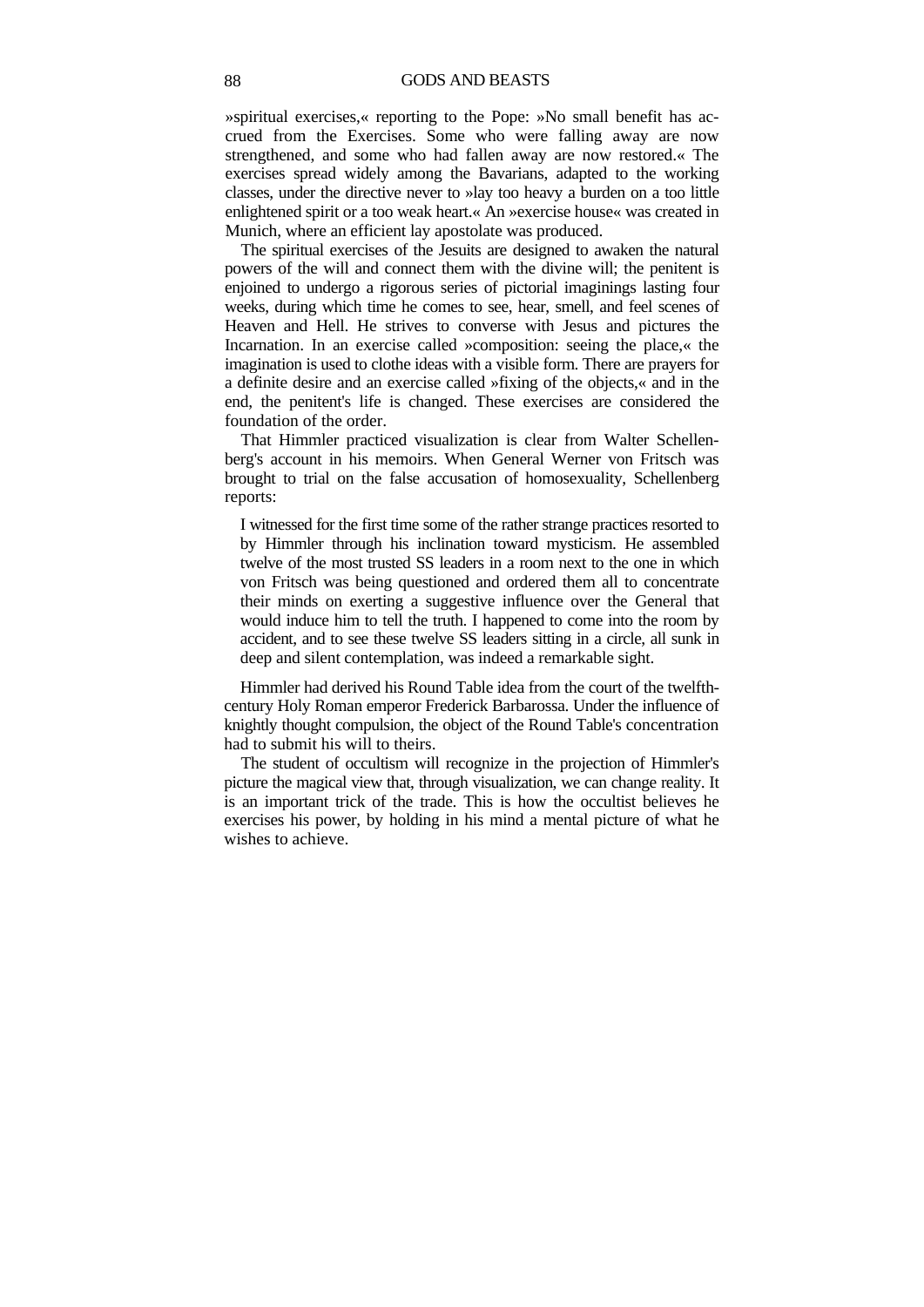Despite the fact that Himmler's odd ideas made him a ridiculous figure to his underlings, he ruled over them with an iron hand. In a quieter time, he would have been a harmless crank, cultivating his herb garden, studying astrology, graphology, antiquity, mesmerism. His pursuit of these interests in the midst of and even in the service of the most awful atrocities in history has made some historians suspect that he was mad. He had herb gardens planted right in the concentration camps. His order that prisoners be frozen and then, when near death, placed in bed with prostitutes (non-Aryan) to see if body heat and sexual passion could restore them to warmth was inspired by his belief in animal magnetism, the reciprocal action between all living bodies. Through his decrees to SS men on marriage and procreation, he hoped to create a mutant race of supermen. Under his direction, Jewish and Russian heads were severed and sent, in hermetically sealed containers, to a research center to be analyzed for subhuman traits. Just before the end of the war, with the Reich crumbling, Schellenberg arranged a meeting between Himmler and the Swedish Count Folke Bemadotte, to negotiate a surrender. Schellenberg urged his superior not »to expound his astrological and philosophical theories,« but even at that tense moment Himmler could not resist putting aside the urgent talk of peace to lecture for an hour on runes. To the discerning eye, he insisted, the uninterrupted script of the Northmen of the Dark Ages resembled Japanese ideograms. This was evidence that the Japanese, too, were Aryans.

The image that Himmler apparently had of himself was that of an idealistic man of science. Yet it was a piece of role-playing, and one is never sure whether he really deceived himself as well as others with it. As fanatical and earnest as he was in the pursuit of his crazy researches, they were convenient rationales for his ideology, as they were for Hitler. The image of the dispassionate scientific researcher was often distorted. So, for instance, Hermann Rauschning reports a conversation with Himmler, incensed at the audacity of a professor who dared to criticize the Nazi dogma about the origins of the Teutons:

What ideas, he said, these gentlemen got into their heads! ... if the State or the party had declared that a certain view was regarded as the desired starting-point for scientific research, that view must be accepted simply as a scientific axiom. . . .

»We don't care a hoot whether this or something else was the real truth about the prehistory of the German tribes [said Himmler]. Science proceeds from hypotheses that change every year or two. So there's no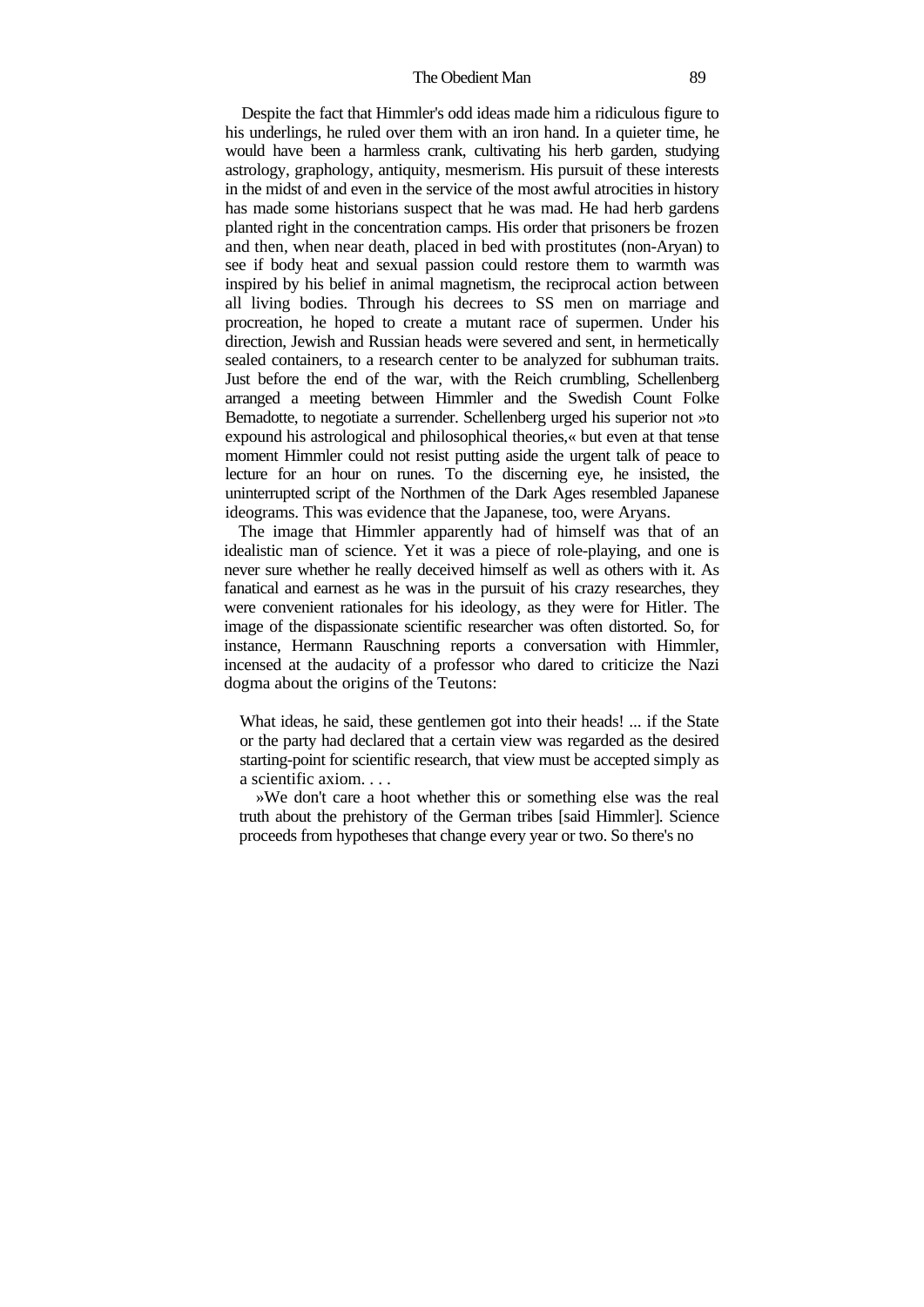earthly reason why the party should not lay down a particular hypothesis as the starting-point, even if it runs counter to current scientific opinion. The one and only thing that matters to us, and the thing these people are paid for by the State, is to have ideas of history that strengthen our people in their necessary national pride.

»In all this troublesome business we are only interested in one thing—to project into the dim and distant past the picture of our nation as we envisage it for the future. Every bit of Tacitus, in his Germania, is tendentious stuff. Our teaching of German origins has depended for centuries on falsification. We are entitled to impose one of our own...

Prehistory is the doctrine of the eminence of the Germans at the dawn of civilization.«

Himmler's views and deeds were not the excesses of madness, though they were not always rational. They owe more to the dissociations of the fanatical occultist than they do to the divided personality. If he spent much of his own time and that of his men in investigating crankish researches, this did not diminish his talents for efficient organization.

If his reality was non-ordinary, it was not because he was crazy, but rather, as his masseur, Dr. Felix Kersten, tells us, because he was »extremely superstitious.« He believed in »good and evil spirits« and was »always afraid of an invisible power« to which he would »one day have to give an account of himself.« When Dr. Kersten asked him how, with this view, he could do the things he had to do, believing as he did that according to the doctrine of karma his deeds would determine his destiny in his next incarnation, Himmler answered:

You oughtn't to look at things from such a limited and egotistical point of view; you have to consider the Germanic world as a whole—which also has its Karma. A man has to sacrifice himself, even though it is often very hard for him; he oughtn't to think of himself. Of course it's pleasanter to concern yourself with flower-beds rather than political dustheaps and refuse-dumps, but flowers themselves won't thrive unless these things are seen to. I try to reach a compromise in my own life; I try to help people and do good, relieve the oppressed and remove injustices wherever I can. Do you think my heart's in all the things which have to be done simply from reasons of state? What wouldn't I give to be Minister for Religious Matters like [Bernhard] Rust and be able to dedicate myself to positive achievements only! . . .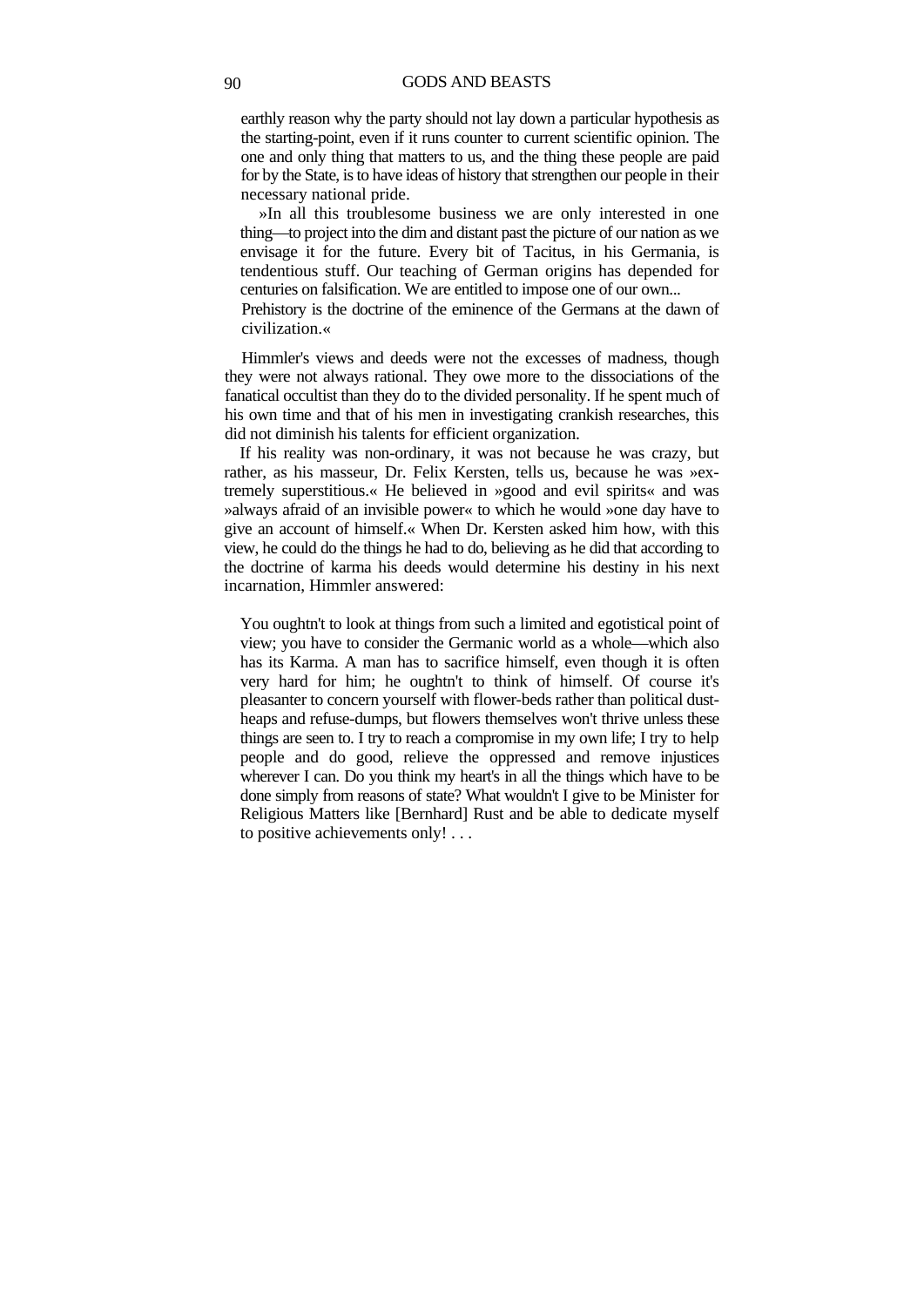Over and over again, Himmler referred to the work of the SS men in concentration camps as sacrifice. It was as though they had to suffer a greater ordeal than their victims. One of his most interesting speeches to his officers sympathizes with this ordeal: »To have stuck it out, and at the same time ... to have remained decent fellows, that is what has made us hard. This is a page of glory in our history which has never been written and is never to be written. ...«

Every cause has its idea of sacrifice, calling on the individual to give up his well-being for the sake of something greater. Himmler's idea of sacrifice was influenced by Eastern philosophy. He had read the Bhagavad-Gita, the Vedas, the Rig-Vedas, the sayings of Buddha, the Visudi-Magga, and the Book of Purity, and had learned to practice that detachment from his acts which, while it might seem silly or monstrous to the foolish, was purifying to the wise.

Karma required only that the individual carry on his unavoidable duties, disregarding the consequences. As it is written in the Bhagavad-Gita: »One should not give up the activity to which one is born (sahajam karma: the duty incumbent on one through birth, caste, profession), even though this should be attended by evil; for all undertakings are enveloped by evil, as fire by smoke.«

The disengagement from the effects of fulfilling one's duties was selfsacrifice.

Himmler was particularly fond of the Bhagavad-Gita, and told Dr. Kersten that he »never moved without it.« He prized it for its »great Aryan qualities.« He was also an avid student of the Arthasastra), Hinduism's anticipation of Machiavelli. This handbook of statecraft reached the West shortly before World War I. It seemed to Christian scholars to embody pagan wickedness, and though it was no more cynical than Machiavelli, it was not redeemed by his Western spirit. The Kautilya Arthasastra was especially cherished by Himmler. Here was laid out a crafty system for international espionage in the service of the tyrant state, from which a fanatical Nazi flunky could learn a good deal. Its Oriental despots and warriors were Himmler's people—Aryans. Their amorality accorded well with his own, and could even be linked to the divine essence. The artifices and cunning advocated by the Kautilya were nowhere practiced more heartily than in the Third Reich, where hypocrisy and deception were raised to a fine art.

Himmler began more and more to propagate occult ideas among the SS.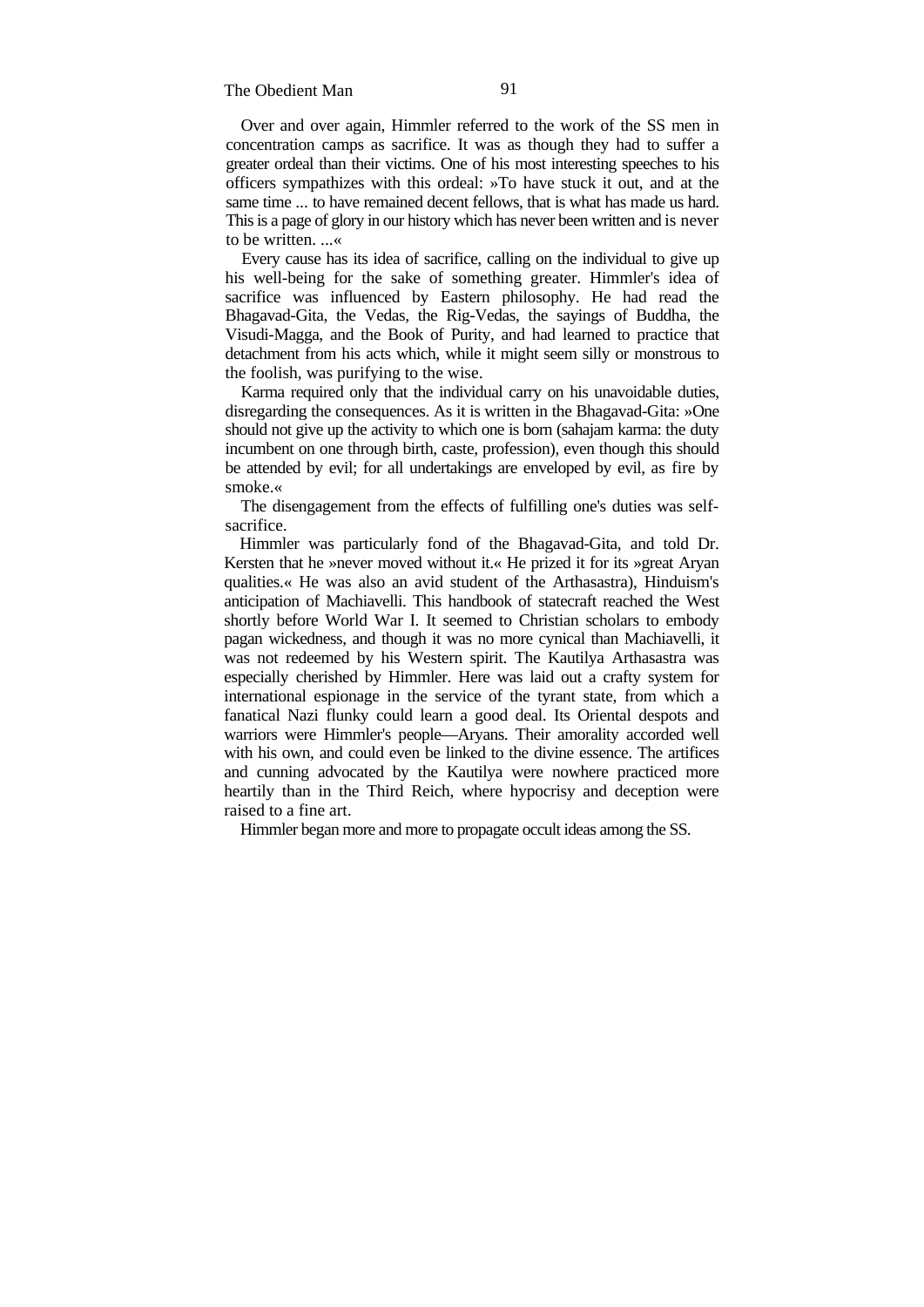### 92 GODS AND BEASTS

When several astronomers were courageous enough to call Hoerbiger's theory an outmoded concept, Himmler answered:

I advocate unrestricted research of whatever kind and that includes unrestricted research into glacial cosmogony. I intend to encourage that research and in so doing I find myself in the best of company . . . as the Fuhrer, too, is a convinced supporter of this theory so much abominated by scientific hacks. ... the Ministry . . . must put these opinionated schoolmasters in their place. There are a great many things we should like to see researched, even by non-scientists.

Under his supervision in the SS, a great many things were researched. The crank succeeded eventually in having millions of men explore his fanatical notions, sending to their ruin millions more.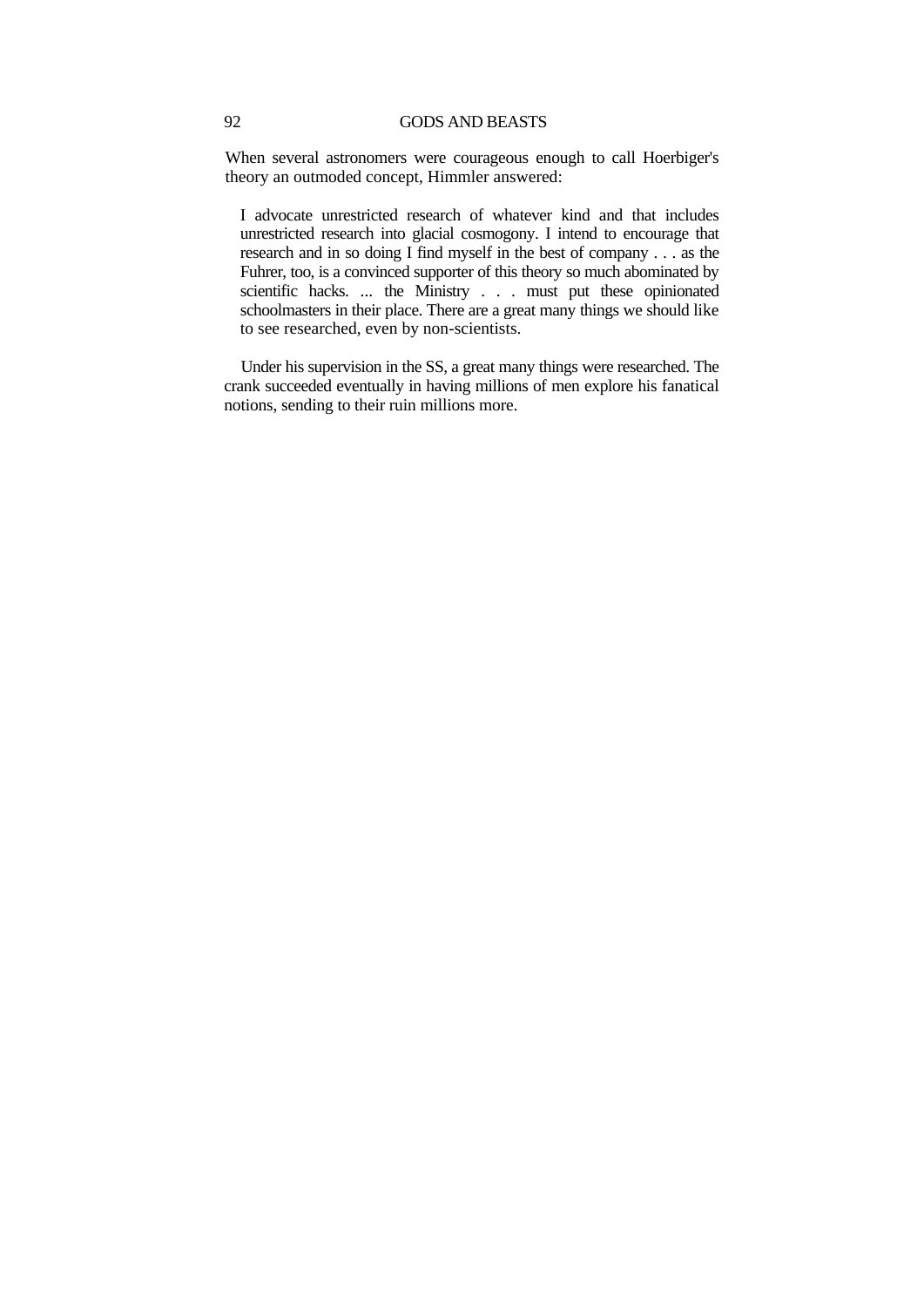#### CHAPTER 10

# The Black Knights

The selection of the new Fuhrer class is what my struggle for power means. Whoever proclaims his allegiance to me is, by this very proclamation and by the manner in which it is made, one of the chosen. This is the great significance of our long, dogged struggle for power, that in it will be born a new master class, chosen to guide the fortunes not only of the German people but of the world.

—Hitler

Though we have not yet learned all of the secrets of the SS and may never learn them, we do know some of them. We know that it was an occult society. This may enlighten us as to how more than a million SS men could change, in the space of a few years, from ordinary citizens to mass murderers. Some of them must have participated in the Final Solution just to get on, in a period when it was surely not easy just to get on. But we cannot fail to comment on the zealousness—the overzealousness—with which most men approached their tasks. Fear of punishment does not quite account for it. There were many options, not picked up, to quietly sabotage the SS machine without detection. One could seem perfectly willing to perform an unpleasant task and yet raise questions as to its efficacy. So, for example, the deputy head of the Nazi Health Bureau, Dr. Kurt Blome, wrote to his superior, Arthur Greiser, on November 18, 1942, about the order to exterminate all the Polish population who were tubercular: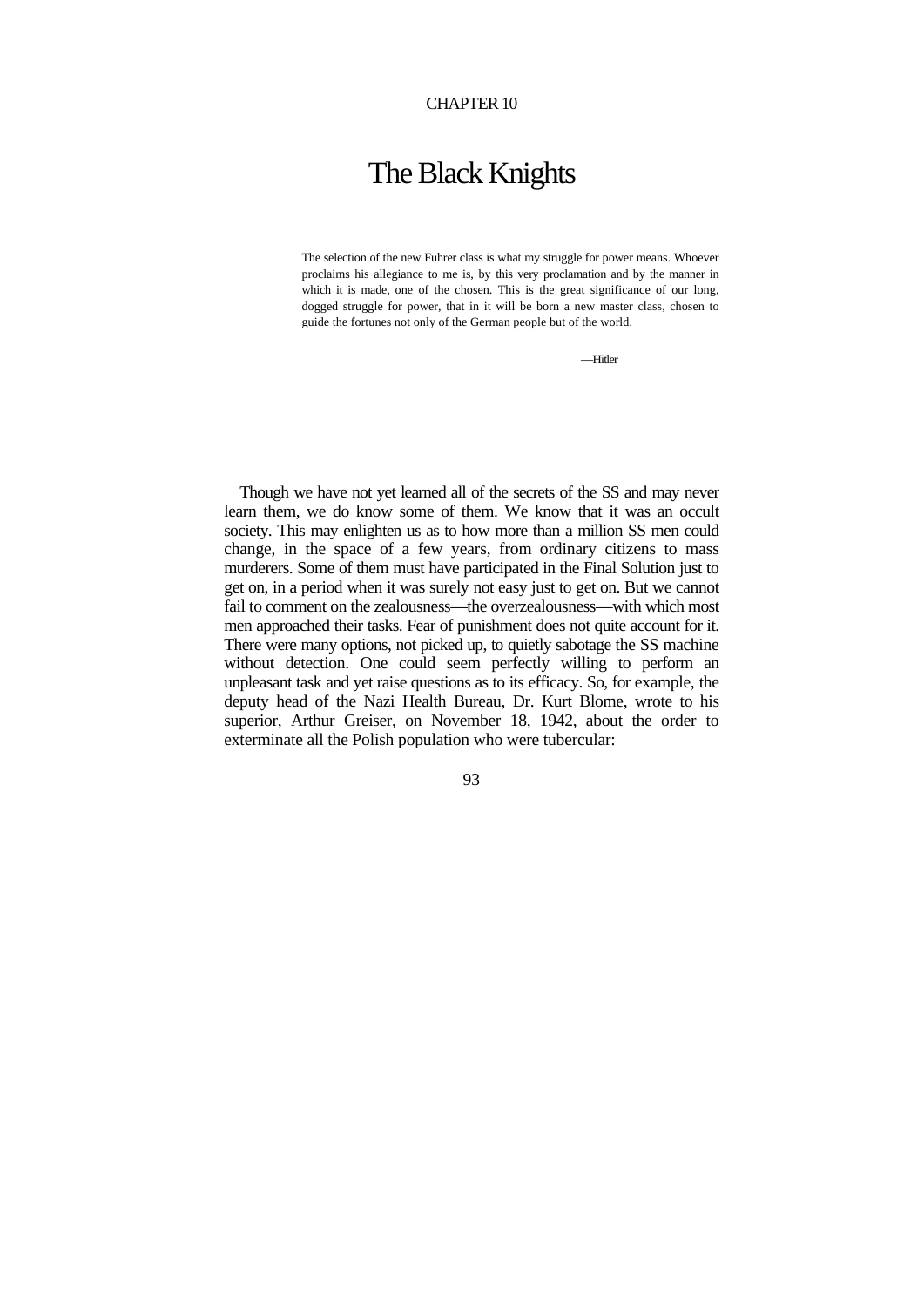#### 94 GODS AND BEASTS

There is no doubt that the method proposed is the simplest and most radical. If there could be an absolute guarantee that the matter would be kept secret, one could stifle any scruples one might have. But I believe complete secrecy to be simply impossible and experience shows that we must work on that assumption. Suppose that according to plan these sick persons are despatched to Germany ostensibly for treatment or cure but in practice do not return; however strict the secrecy, their relatives will one day realize that there is »something not quite in order« here. It must also be remembered that there are large numbers of Polish workers in Germany who will be questioned about the whereabouts of their fellow countrymen; in addition, a number of Germans are related to Poles, either directly or by marriage, and they will get to know of the deportation of these people. Definite information regarding this action will soon filter through and will be seized upon by enemy propaganda. The euthanasia affair showed us the form which this propaganda will take and the methods it will use. Political repercussions may be all the greater in that we are dealing with members of a defeated nation. . . .

I therefore believe that before action begins, these points should be put to the Fuhrer, since in my view he alone is capable of considering all the implications and making the decision. . . .

By this means, Blome caused Himmler to reconsider, and the lives of thousands of Poles were saved.

In order to make sense of the brutal activities of the SS, it must be seen that its members were motivated, for the most part, not by sadism, but by sacrifice in a fanatical Utopian cause which suspended normal judgment. Present-day occult groups have improved our understanding of the human capacity for personality change and for expanding the boundaries of endurance. They show us how malleable people are. They give us new insights into how an appeal to idealism and a training for self-sacrifice can prepare people for deeds which transcend individual conscience.

Membership in the SS seemed to present an opportunity to become part of a Utopian society—its most vital part. The Nazi revolution, like the Communist revolution, aimed to turn things around, but instead of a class struggle, it was concerned with a racial struggle. A new class would be brought to power, not the old aristocracy, but a new aristocracy, based on the inherent nobility of the Aryan blood. The master race was to be the culmination of a biological evolution. If »inferior« races prevented these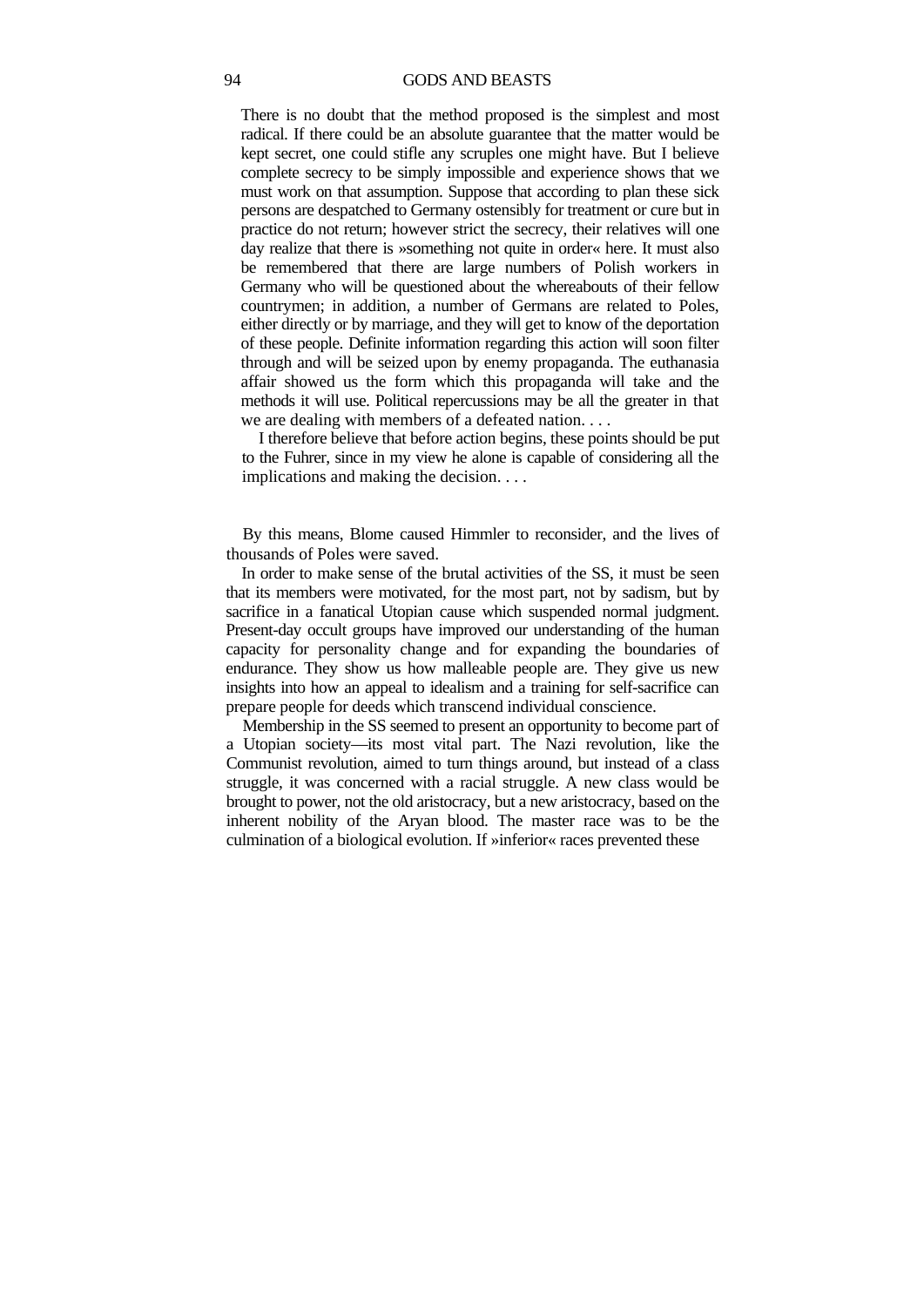goals, the master race would be justified, by the »natural law« of Darwinism, in doing whatever it needed to survive the harsh struggle for existence. This had an immediate appeal to the masses. Sons of middle-class men, like Himmler, who could not even hope, in that gray time of the twenties and thirties, to approach the comfortable standard of living of their fathers, now saw an escape route.

It was not necessarily outcasts or scoundrels who joined the SS, but ordinary people, members of the lower and middle classes, who saw in it a chance to participate in a movement with which they could identify. They were to be the warriors against the enemy. They recognized the enemy. Many of these men had fathers who had read the books of List, Lanz, Fritsch, and Chamberlain and believed in the mystical racist package. The churches, too, had shown sympathy with the volkisch ideas. In school, the future Nazis had been taught by people who had been conditioned by the same Zeitgeist. On joining the SS, then, a man had little to unlearn.

As a bulwark against the horror of the future, in which all the avenues of growth seemed to be closed, the organization promised new options. The renunciation of personality which it required of the individual he gladly assented to. For the sake of being part of a Utopian society which would usher in a golden age, he was willing to give up personal liberty. He had been told for some time, anyway, that individual liberty was a fiction. Often, it was only the liberty to go down the drain. If, in the process of the SS training, an individual was transformed into a machine, he could justify it with the propaganda that he was on the way to becoming »the new man.« As Rudolf Hoess, commandant of Auschwitz, put it: »We were told all the time we were the elect, we were to be the Fuhrer's and Himmler's special instrument for creating a new Reich. They became our conscience, we lost our personal moral self-determination.«

There was a feeling that »the Last Days were at hand,« that the »subhuman« Jew, Satan in disguise, had to be prevented, by any means, from taking over the world. A crusade of the elect, in absolute obedience to the will of the charismatic Fuhrer, was a »divine mission.« As Himmler told the SS:

We shall unremittingly fulfill our task. . . . We shall take care that never more in Germany, the heart of Europe, can the Jewish-Bolshevik revolution of subhumans be kindled internally or by emissaries from abroad. Pitilessly we shall be a merciless executioner's sword for all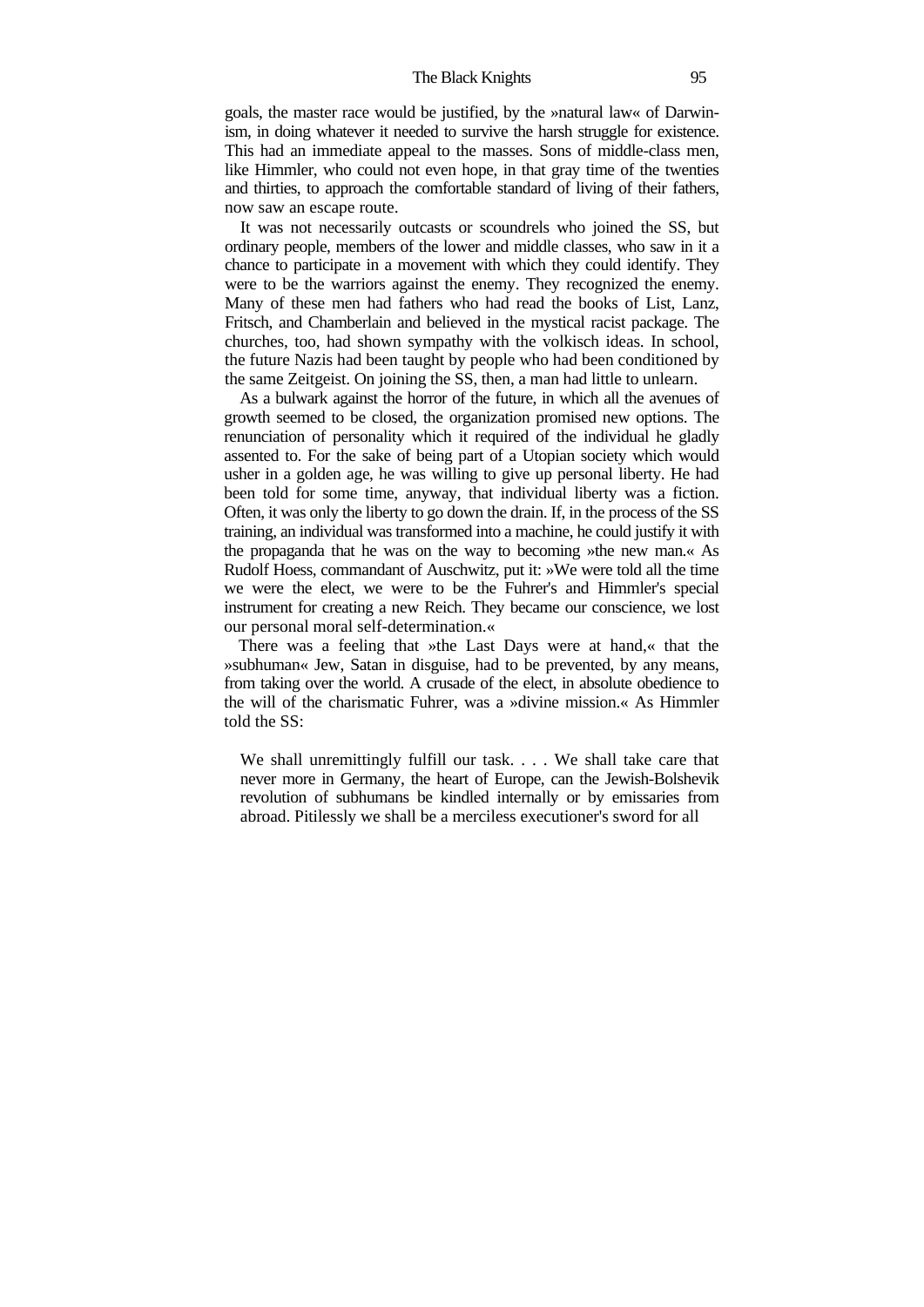these forces whose existence and doings we know . . . whether it be today, or in decades, or in centuries.

If Germany after World War I was a man-made jungle, the new man was the natural man, very much at home in the economic and psychic swamp. Encouraged to »think with his blood« and to renounce the bourgeois shackles of humanism, he turned, as Himmler had, from the tender romanticism of knightly deeds and pure fellow-feeling to the savage romanticism of barbaric slaughter. In this, he was the archetypal twentieth-century man, daring to destroy the old forms so that the new could be born. He was a modern warrior, accomplished in technology, who reverted to savagery, so that, in a curious way, he came to embody both rationalism and irrationalism.

These were not the only ambiguities. Though SS men were trained to be the first stage in a superhuman mutation, and already behaved as if they were supermen, they also exhibited a robotlike quality. Fearless and cruel, they were also capable of a cringing subservience to superiors. What was the nature of the order which could contain such paradoxes?

It was an elite society, with strict conditions for acceptance. Himmler himself scrutinized applicants' photographs for an intuition into their breeding. They had to prove that only pure Aryan blood had flowed into their veins for three generations. They had to meet certain requirements of racial appearance, physical condition, and general bearing. Intellectual attainments were not considered. They had to go through innumerable political and physical tests, demonstrate that there were no hereditary imperfections in their families, and be examined for racial purity by a board of doctors, racial specialists, and SS officers. The ratio of height to physique was important:

No one could be under 1.70 meters [5' 7«], and if he were over 1.80 [5' 11«] or 1.85 [6' 1«], although this was in itself gratifying, the height must be balanced by the harmony of the rest of the body—the lower thigh, for example, must be in proportion to the upper. The hands, the gait, the bearing must be those of the desirable SS man, an ideal physical and psychological type on whose specifications they had been working since 1931, said Himmler.

Even underarm perspiration was made a distinguishing characteristic. If the applicant met the specifications, he was then made a candidate. He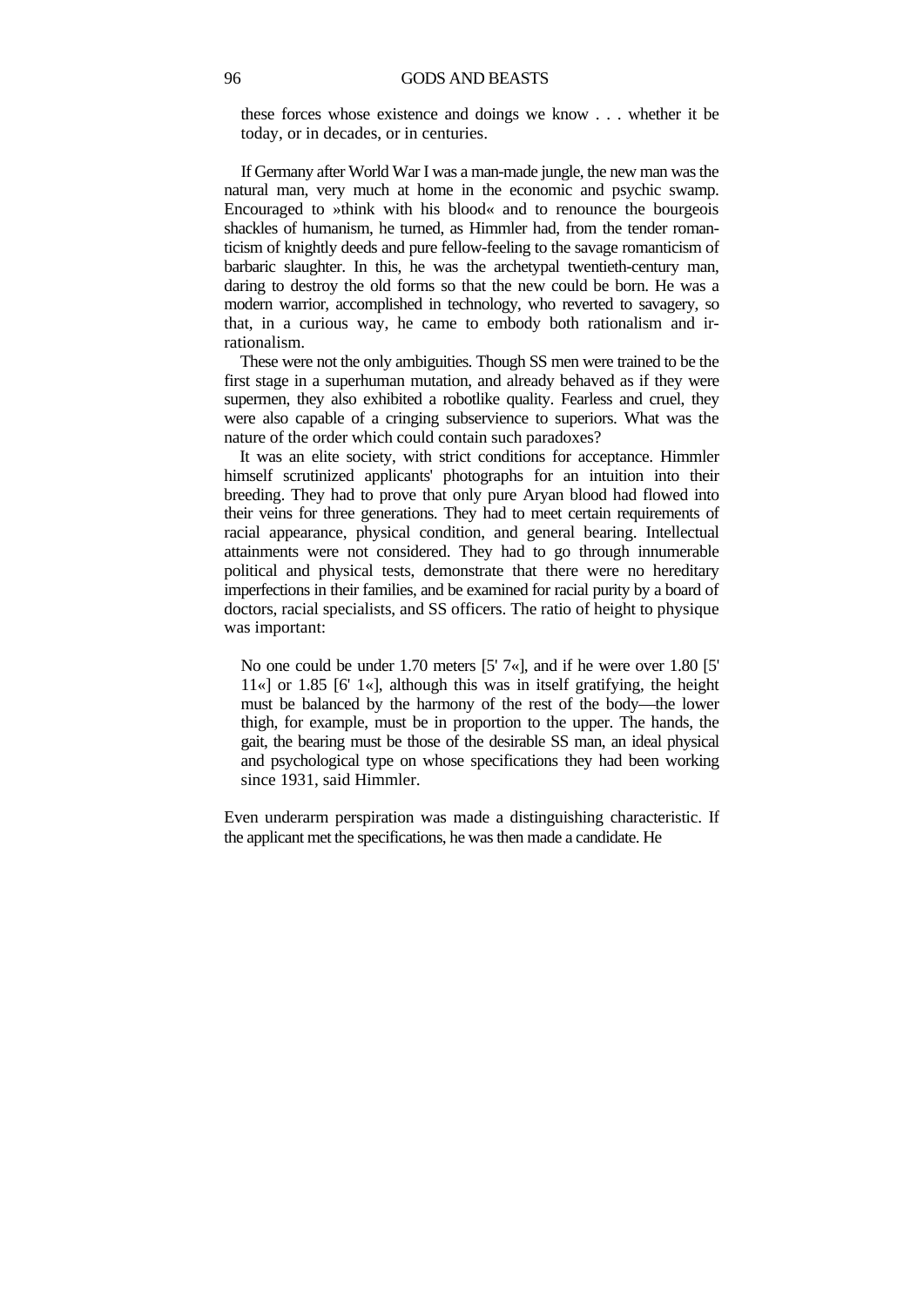had to swear an oath of loyalty, bravery, and obedience unto death to his superiors and to Hitler. An SS lieutenant general had to swear further that he would not favor his own offspring or those of other SS men.

In the prolongation of examination and testing, Himmler copied the Jesuits, with their two-year-long period of rigorous tests and exercises for novices before they allowed them to take the vows of poverty, chastity, and obedience. Before a candidate was allowed to consider himself an SS man, he had to pass through a year-long course to win his sports badge, a period in the Labor Service, and two years in the army. Then, after an intensive course of indoctrination, he had to wait until the following November 9 to become a full member. At 10:00 P.M. in the Nazi shrine in Munich, the acolyte attended a special mystical ceremony binding him to his Fuhrer, who was present. The scene before the Feldherrnhalle was described thus by a Nazi, Emil Helfferich: »Tears came to my eyes when, by the light of the torches, thousands of voices repeated the oath in chorus. It was like a prayer.«

Himmler had replaced the Catholic catechism with his own series of questions and answers, which he dinned into each SS man's head, as for example:

### QUESTION:Why do you obey?

ANSWER: From inner conviction, from belief in Germany, in the Fuhrer, in the Movement and in the SS, and from loyalty.

Himmler was known as »the Black Jesuit,« and created a hierarchical structure with a graded series of privileges, separating the higher orders from the lower orders, with himself as »General of the Order.« He understood well the elitist leanings of his men, and their fear of losing their status. Everyone was constantly spying on everyone else, and even the top officers were not exempt from being visited by emissaries who arrived unannounced to see whether things were being done according to regulations. Naturally, then, despite the conditioning these men were daily receiving that they were the hope of civilization, they lived in constant dread of being discovered to be in some way unworthy of such a high calling. As Robert Ley pointed out:

He who fails or actually betrays the party and its Fuhrer . . . will not thereby merely be deprived of an office, but he personally, together with his family, his wife, and his children, will be destroyed. These are the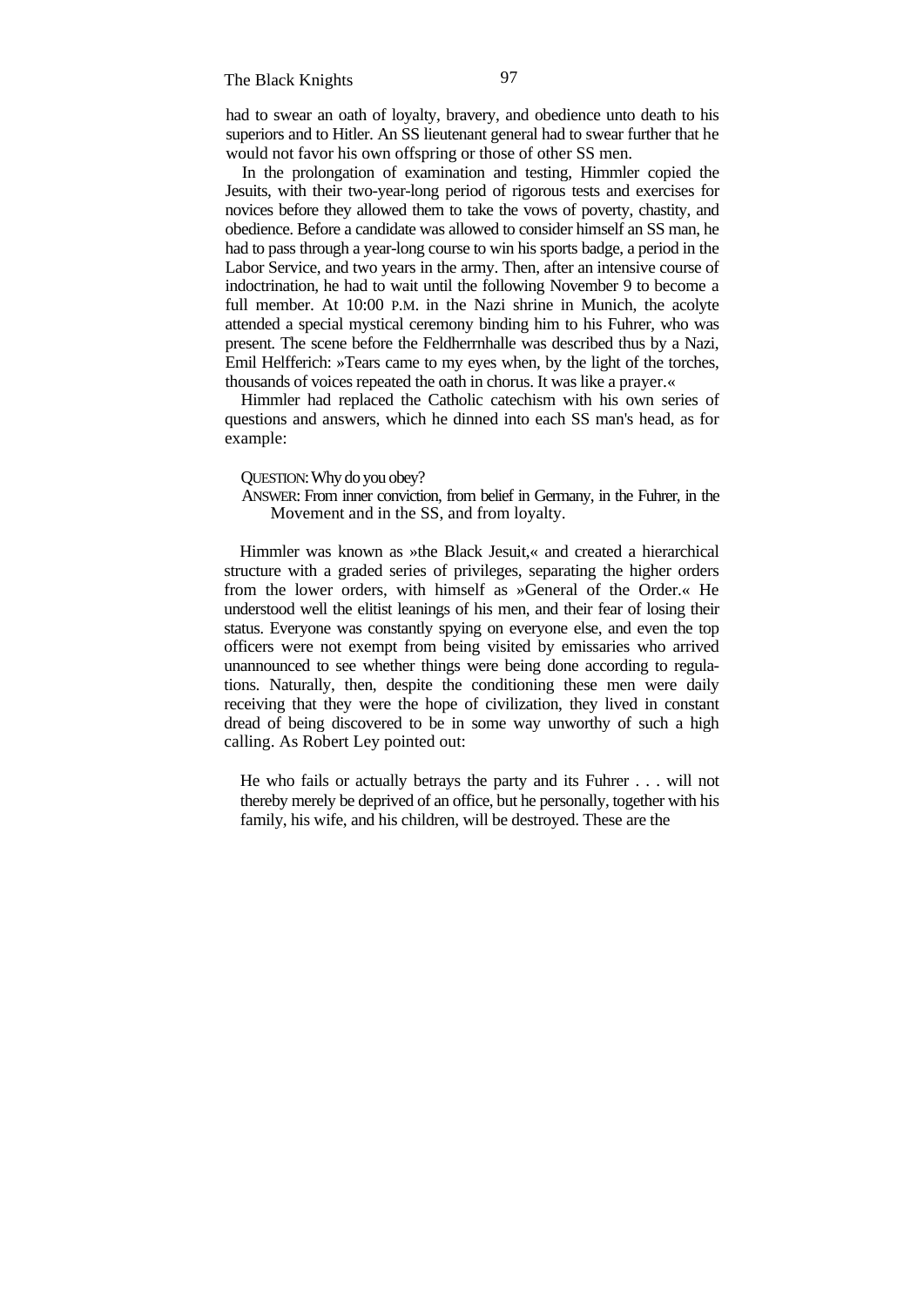harsh and implacable laws of an Order. On the one hand men may reach to the skies and grasp whatever a man can desire. On the other hand lies the deep abyss of annihilation.

Yet there was a fierce pride in having been chosen for a superhuman task, and the romanticism persisted:

And how they drilled us till we howled with rage—over obstacle courses, crawling through pipes; pack drills and long route marches in the heat, with the taps all turned off so that we could not drink. Yet no one would dream of asking for a transfer, such was the comradeship. One got so that one lost all criticism; one just lived in this life; one was simply an SS man. One lost the thin thread to the parents. There was no other thought than Kadavergehorsam.

Kadavergehorsam—cadaver obedience—was achieved not just through fear but through the creation of a religious fanaticism which separated SS members from everyone else. The SS order was a state within a state, not subject to national law, with its own laws, courts, and judges. A curtain separated Himmler's empire from the outside world; other Germans, no matter how lofty their position, could not penetrate it. SS men were discouraged from contact with others. Concentration-camp guards could not be stationed near home, were shifted to new locations every three months, and could never be transferred to street duty.

The SS was a secret society, as the journalist Heinz Hohne observed:

. . . intended to be mysterious, sinister and incomprehensible to the ordinary citizen, like the Order of Jesuits which the SS officially abominated but actually imitated down to the smallest detail. The Lords of this black-uniformed secret Order deliberately cultivated the fear evoked by their mere existence. . . . [Reinhard] Heydrich [deputy chief of the Gestapo] . . . boasted: »The Gestapo, the Kriminalpolizei (Criminal Police) and the security services are enveloped in the mysterious aura of the political detective story.«

Even as early as 1927, the SS's slogan was: »The aristocracy keeps its mouth shut.« Members were not allowed to take part in discussions at Party meetings. They were to remain silent, and refrain from smoking or leaving the room. One of the early orders was: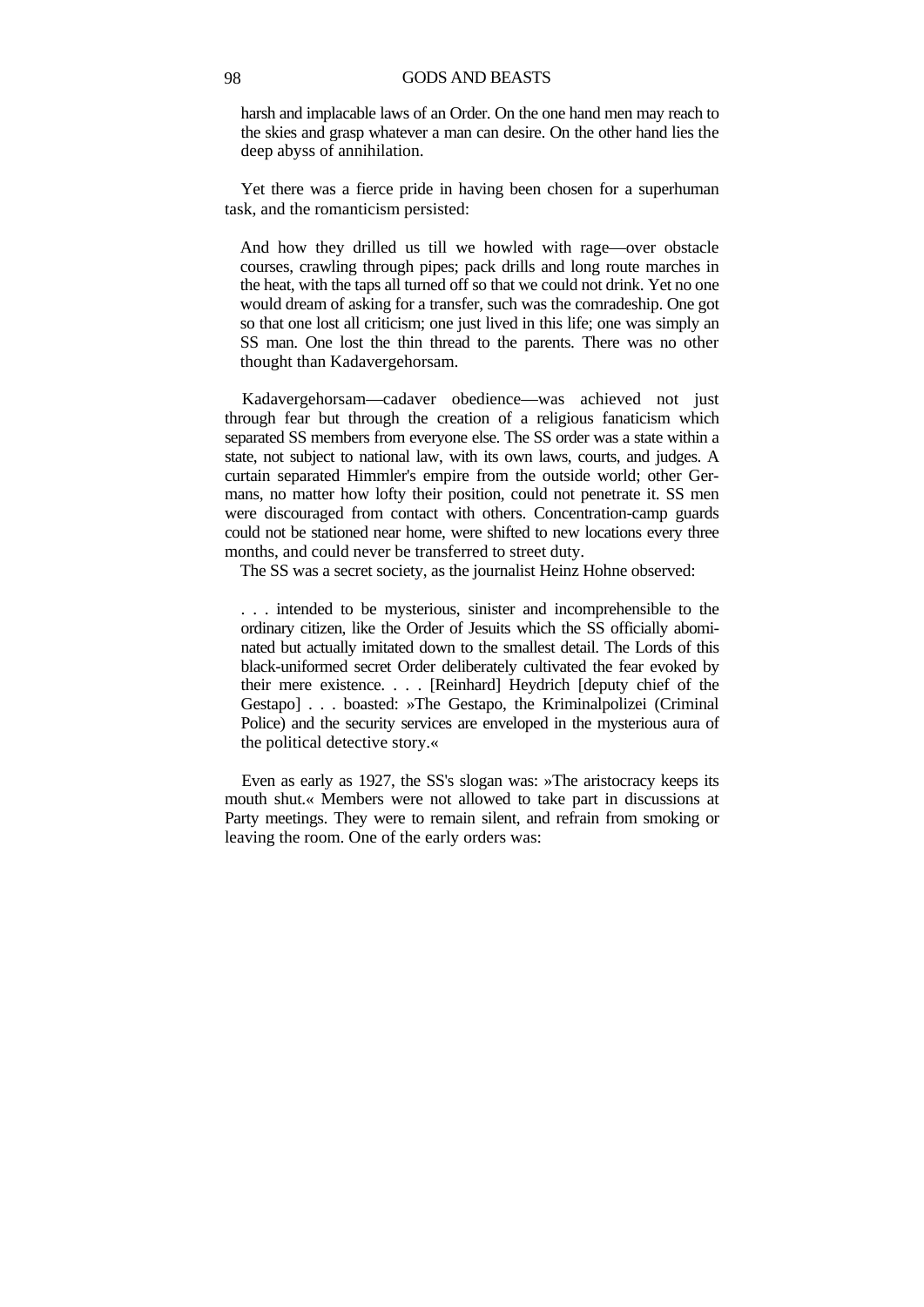Even in the face of unjustified criticism, SS men and SS commanders are strictly forbidden to converse with SA [Sturm Abteilung [Storm Troopers] men and commanders or with civilian members of the Party other than as necessary for the performance of duty. Should criticism be voiced in a small gathering, members of the SS will immediately and silently leave the room with a curt comment that the SS carries out Adolf Hitler's orders.

As an early memorandum suggested, the SS was organized to be »a secret Order within the Party to hold the movement together in an iron grip.« An inner circle of twelve SS officers of top rank met in secret for conference and meditation in a monastery in Wevelsburg, Westphalia, which Himmler had turned into a castle, refurbishing it at tremendous expense. The town was built on the foundations of a burgh that went back to Charlemagne, and Himmler supposedly searched the province for this castle because he had heard that in the next confrontation with the East, a Westphalian castle would be the only stronghold to survive.

In the 100-by-145-foot dining room, circling a round oak table, each officer-knight sat on a high-backed pigskin chair, a silver plate engraved with his name hanging from the back. Each wore his own coat-of-arms and slept in a room done in period style suitable to a particular German hero—Himmler, of course, choosing King Heinrich I, whose spirit apparently gave him invaluable counsel. Himmler would say, on occasion: »In this case King Heinrich would have acted as follows.« Heinrich I was not the only great spirit of the past with whom Himmler was able to communicate. He believed he had the power to call up others and hold conferences with them, but only if they had been dead for hundreds of years.

In the bowels of the castle was a funereal room containing a sunken well and a hollowed-out stone pillar. When one of the twelve top-ranking officers died, his ashes were placed in a cremation urn by the well. His escutcheon was burned on top of the pillar and the smoke would rise above the well, because of a cleverly arranged ventilating scheme.

For a week once a year, Himmler and his twelve Knights of the Round Table, in an atmosphere of secret confinement, gave themselves over completely to mental and spiritual exercises of visualization.

A professor of anthropology at Occidental College in California, C. Scott Littleton, provided me with astonishing details of another SS ceremony which has not been corroborated by anyone else, but which may well be true. A professor friend of his, he claims, saw original Nazi depositions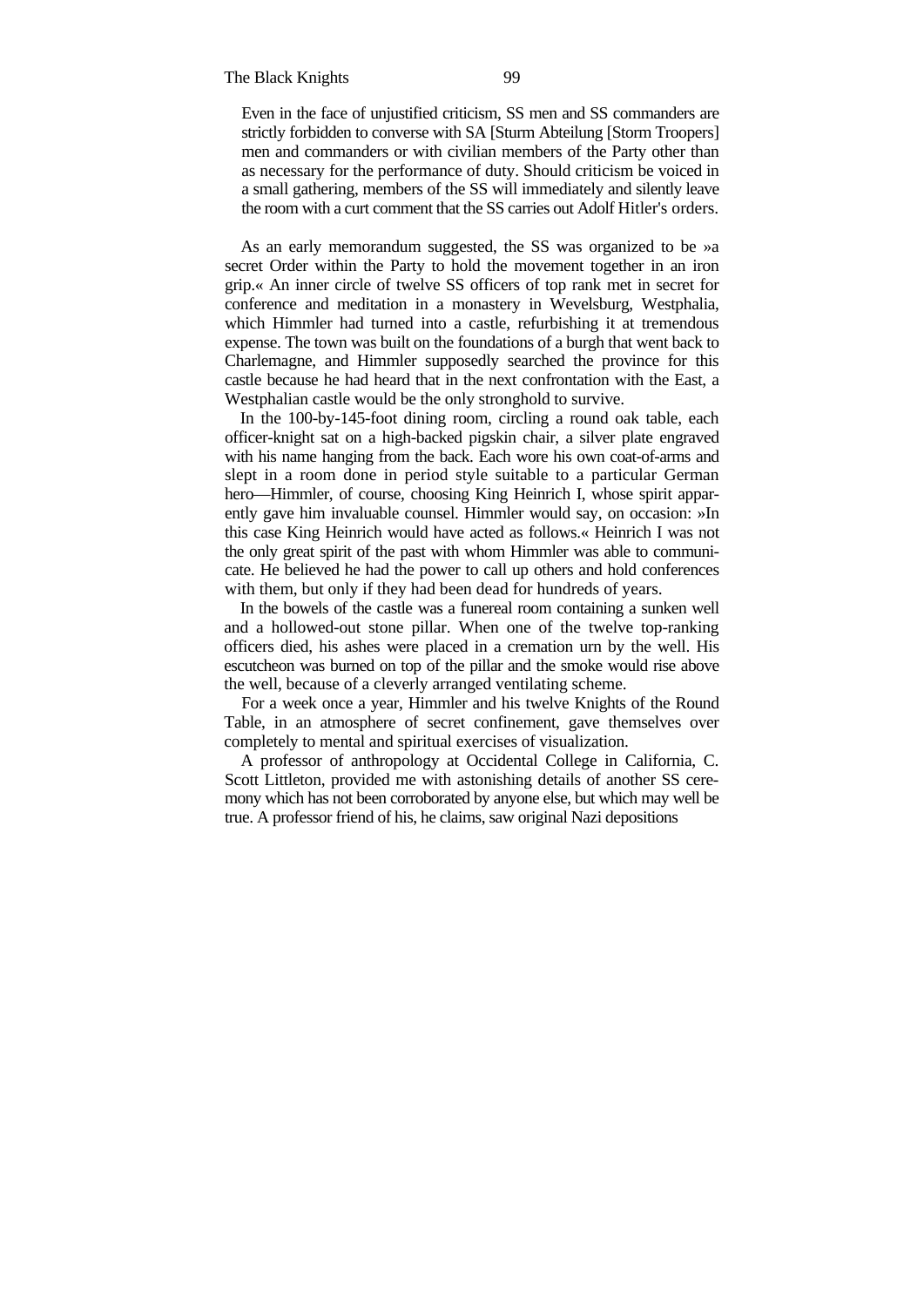taken for the Nuremberg Trials, but never included in the record, which told of a periodic sacrifice wherein a fine Aryan specimen of an SS man was beheaded and the severed head made a vehicle for communion with Secret Masters in the Caucasus. These beings, presumably, were not believed to be earthly, and were looked to for guidance.

Whether this is true or not, we do know that in schools of instruction at Wevelsburg and other, less completed castles at Sonthofen in Bavaria, Vogelsang in Rhenanie, and Krossinsee in Pomerania, candidates were systematically prepared to participate in atrocities. Each school had its dormitories, refectories, chapel room, meditation cloister, and private cemetery. In Wevelsburg, a library of twelve thousand volumes comprising all of the known literature relating to the cult of race was made available.

Rene Alleau relates that in each of these schools, men, stripped to the waist and without any defensive weapons, were taught to become hard by such ordeals as fighting off for twelve minutes attack dogs that were unleashed and incited to kill. If the candidates took flight, they were shot. Another gruesome preparation for pitilessness, according to Alleau, consisted of tearing out the eyes of three cats with one's bare hands. Throughout these barbarities, one had to show utter indifference to sorrow.

Officer candidates were often told to pull a pin out of a grenade, balance it on their helmets, and stand at attention until it exploded.

Such training gave men the ability to walk unmoved among corpses. And such ferocities were coupled, in the classroom, with racist educational courses designed to separate the SS man further from the outside world, because they were deliberately anti-Christian and quickly created a climate of neo-paganism. Christian names were replaced with Teutonic names. Christmas was brought forward to the winter solstice and celebrated as Yuletide, which, an SS manual assured, was the

greatest festival of our forebears. They advanced towards the Yule-night with firebrands to liberate the sun from bondage of wintry death, and thought of it as a young hero come to rouse and free them from their death-like sleep. ... On Christmas eve the main ingredients of festive fare must be carp, roast goose and wild boar—drawn respectively from the sphere of water, air and earth. . . . in view of the fact that [this] is the greatest clan festival—it is becoming customary to . . . exchange ideas about the success of the steadily deepening research into family genealogies.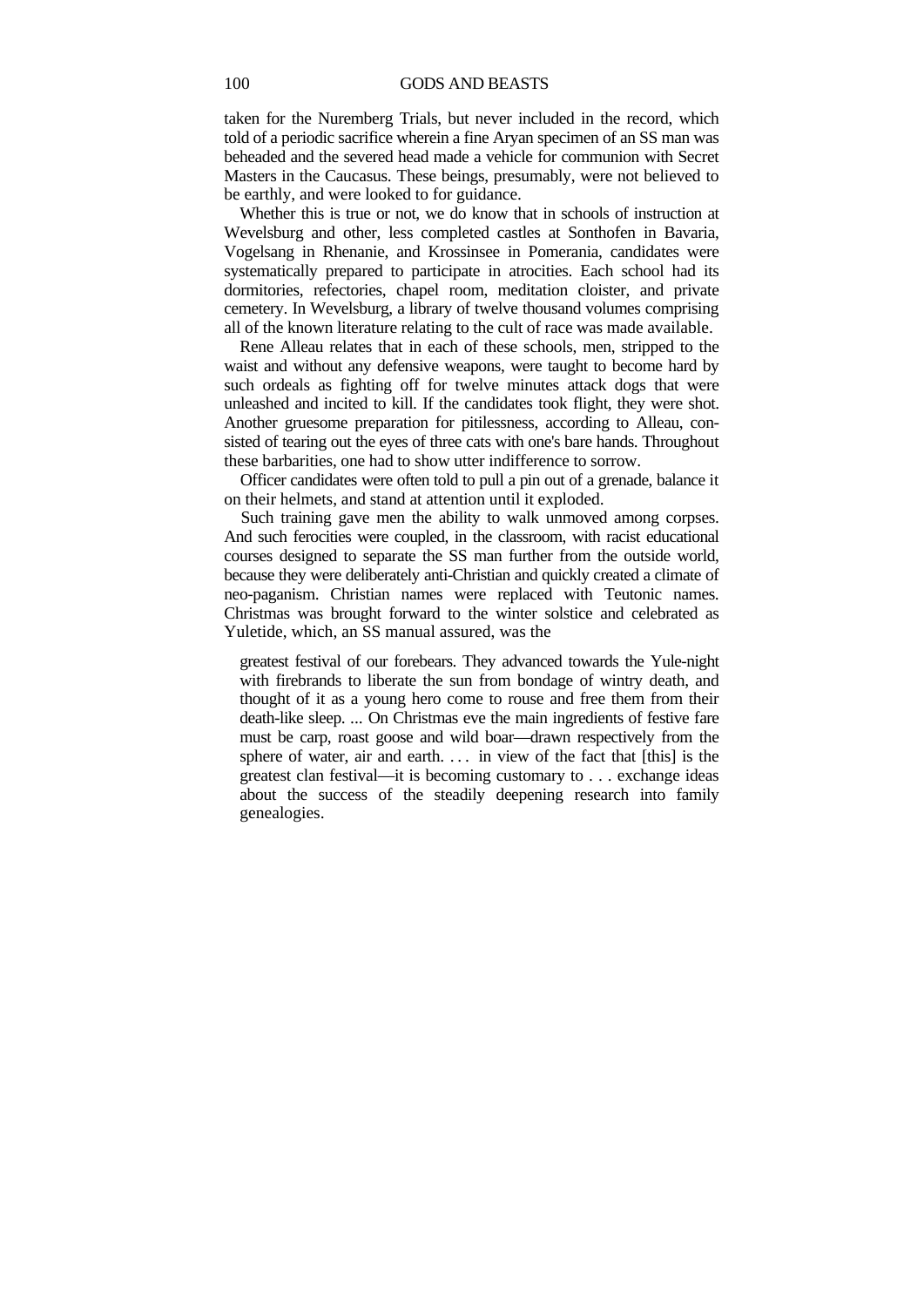The cult of ancestors, which Himmler fostered to give his men a feeling of being part of a great continuum, also took in the Germanic forebears of the Middle Ages. Like Lanz's New Templars, SS members delved into the occult mysteries of the Grail legends. All their mystical rituals, says Joachim Fest,

not only conferred a special distinction but also placed them under a special obligation. . . . had the additional purpose of overwhelming those present with a melancholic shudder at his [Himmler's] innate demonism. Over and above this, they were intended to inspire those states of rapture which are so easily transformed into brutal and merciless violence. But none of this belies the initiatory character of these solemn hours, which amounted to a repeated act of consecration and total commitment to a community opposed to all traditional ties, one that seriously demanded »unconditional liberation from the old social world of caste, class and family« and »proclaimed its own 'law' as springing unconditionally from the mere fact of belonging to the new community.«

Since the members of this new community were heirs to the old German nobility, it mattered with whom they mated and begot children. The future of the German people depended on it. Himmler laid down elaborate rules for marriage. How he must have enjoyed prying into the most intimate details of his men's lives. Future wives had to pass the same rigorous test for Aryanism as SS men. At christenings, as at deaths, the priest was supplanted by the local SS leader. Every fourth child born to an SS man received a present of a candlestick with the inscription »You are only a link in the clan's endless chain.« The breeding catalogs of the order's Race and Settlement Bureau read like one of Lanz von Liebenfels' tracts. Men were urged to have children out of wedlock with racially pure women, and there were special facilities set up for these purposes.

At the height of the war, Himmler had so many of his men and so much money involved in esoteric research projects that it began to seem as if he hoped to turn the tide in Germany's favor by fathoming the secrets of Rosicrucianism and Freemasonry, the occult meaning of Gothic spires and the top hats worn by the boys at Eton, and the symbolism involved in the suppression of the Ulster harp. These projects were all undertaken by the Foreign Intelligence Service.

The most ambitious researches were done by the Ahnenerbe, which had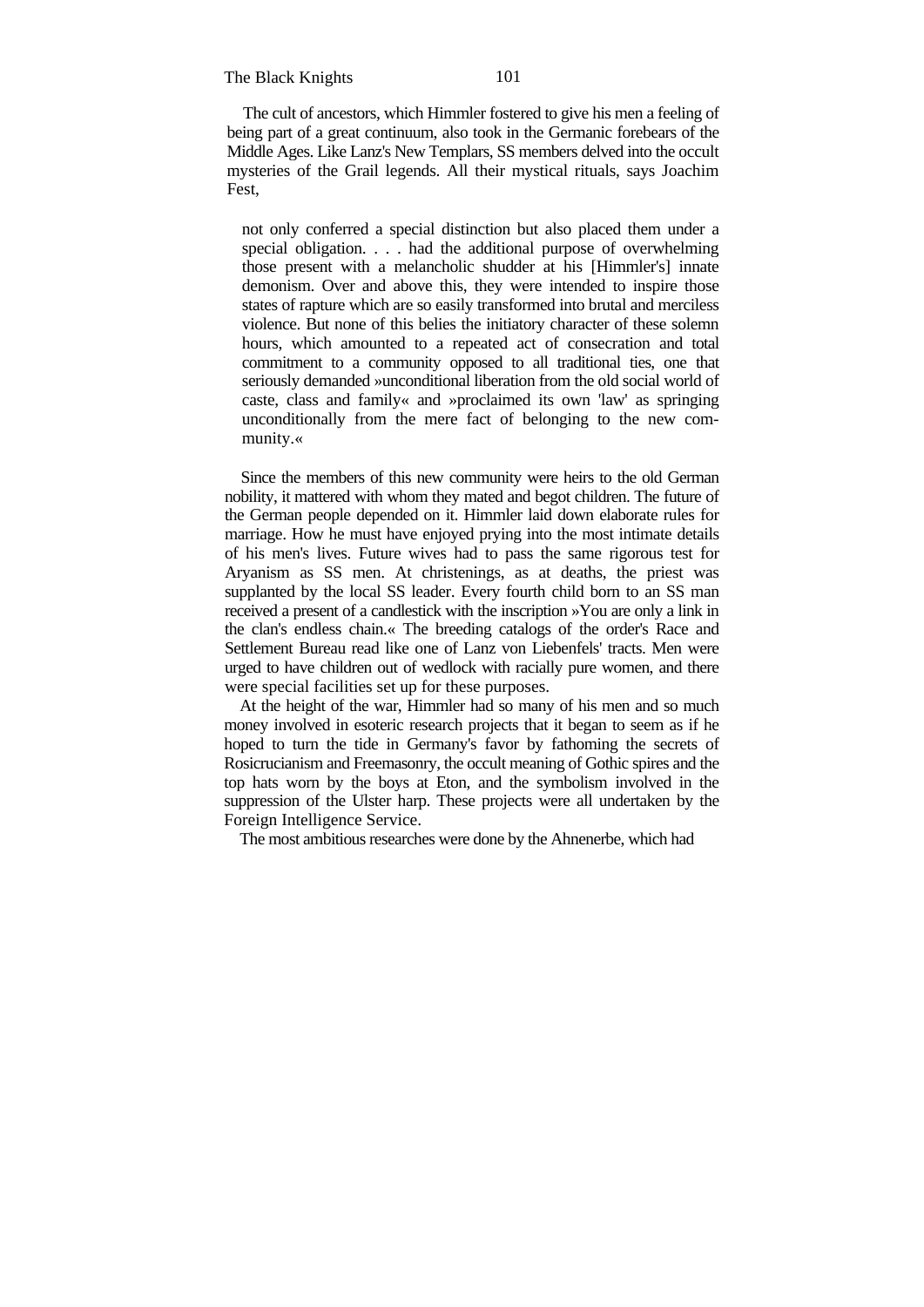a group of financiers called the Circle of Friends, led by Wilhelm Keppler, pay enormous sums for a flight to Tibet to look for traces of a pure Germanic race which might have been able to keep intact the ancient Nordic mysteries. The Ahnenerbe also had archeologists digging up all of Europe for remains of Germanic culture. More than fifty departments in this branch succeeded in spending over a million marks (\$400,000) on such »vital« matters.

But the most incredible research of all was set up in 1939 in Berlin. An astrologer, Wilhelm Wulff, who was made prisoner of the SS and coerced into working for it, described the Berlin Institute's scientific research center as being used »to harness, not only natural, but also supernatural, forces. All intellectual, natural, and supernatural sources of power—from modern technology to medieval black magic, and from the teachings of Pythagoras to the Faustian pentagram incantation—were to be exploited in the interests of final victory.«

In March 1942, the astrologer joined this »very strange company, which included spiritualist mediums and sensitives, pendulum practitioners (dowsers who used a pendulum instead of a dowsing rod), students of Tattwa (an Indian pendulum theory), astrologers and astronomers, ballistics experts, and mathematicians.«

Under the direction of a navy captain who believed that British Intelligence was able to find the whereabouts of German U-boats simply by sitting in the Admiralty office in London and swinging a pendulum over a map, noticing when the pendulum would begin to rotate, and radioing a message to British destroyers telling them the exact location of the U-boats, Himmler decided to have his people do the same. (Actually, the British had simply succeeded in breaking the secret German code.)

One member of the German team, Ludwig Straniak, a Salzburg writer and architect, claimed that he could hold a pendulum over a picture of a boat and then »search« the map with the same pendulum. The German Admiralty was impressed, and let him swing. He and others sat for hours on end, day after day, arms outstretched over maps, but, says Wilhelm Wulff, who was also adept in occultism, »the results were, of course, pitiful. Whatever one may think about occult phenomena, it was simply ridiculous to expect that an unknown world could be forcibly opened up in this dilettante fashion and exploited for military purposes.« When the experimenters »began to suffer from nervous exhaustion,« the project was moved out of Berlin and into »quieter and more salubrious surroundings on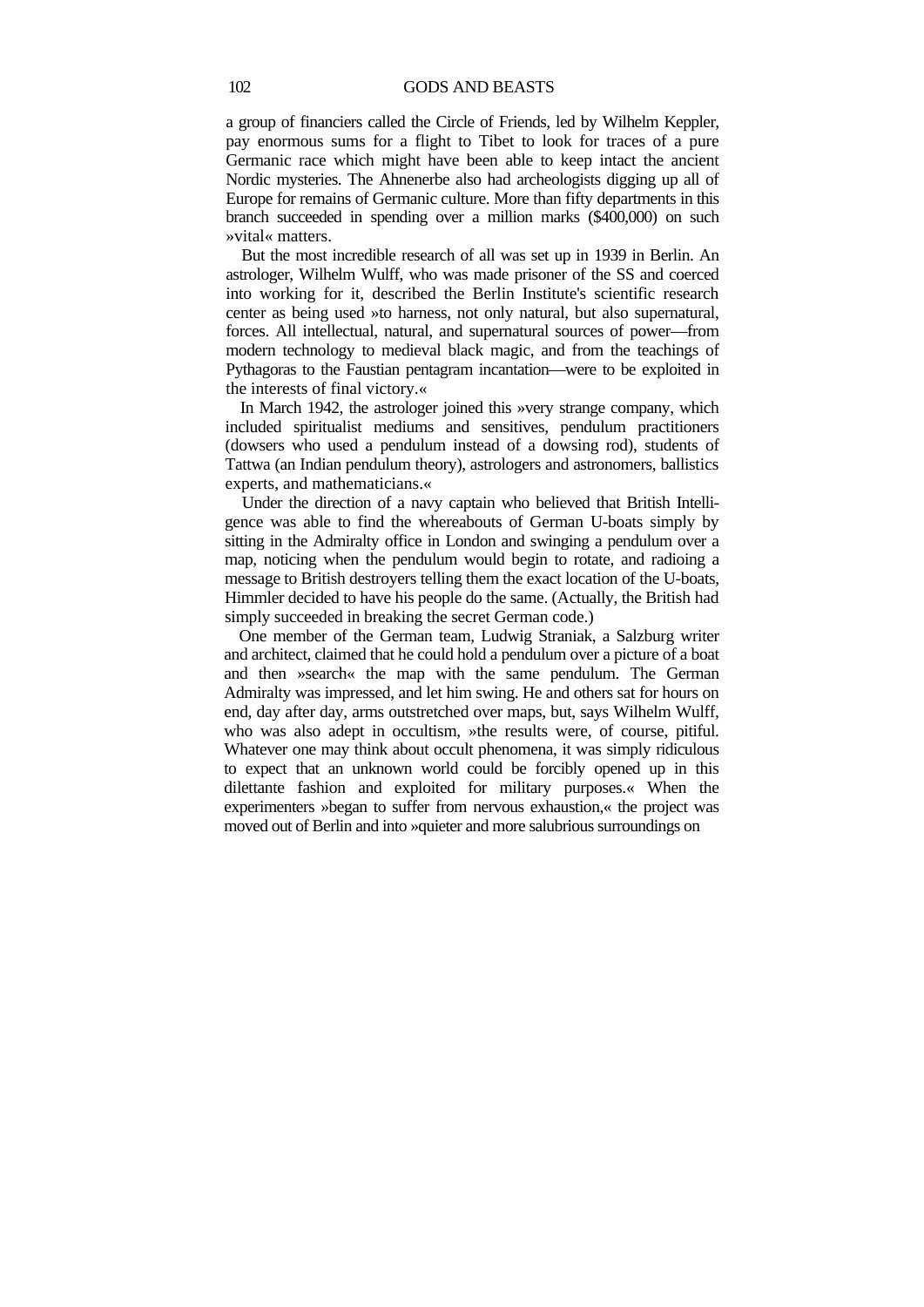The Black Knights 103

the island of Sylt, perhaps on the basis that a little ozone would help the 'vibrations.' »

Wulff, as a student of Vedanta and Buddhist yoga, went on to work with German soldiers, instilling in them »the Zen-Buddhist beliefs which inspired the Japanese.«

The pendulum swingers surfaced again in 1943, after Mussolini was arrested by the government of Pietro Badoglio. Although Hitler was most anxious to rescue him, German Intelligence could not find out where he was held captive. The same occultists who had been arrested after Hess's flight were now released and taken to a villa in Wannsee, where Himmler ordered them to use pendulums, clairvoyance, astrology, or any other means to locate the missing dictator. As Schellenberg recounts:

These seances cost a mint of money because what the »scientists« needed in the way of good food, drinks and smokes was enormous.... After a while a pendulum maestro said . . . island to the west of Naples. In fact the Duce had first been taken to one of the small Ponza islands that he indicated. It must be stated in all justice that the man had no contact with the outside world at the time of the experiment.

Though this experiment is innocuous enough, it is a further demonstration that an occult climate existed in the SS. Its members could not have accepted the crazy ideology which goaded them into ridding the world of supposed evil by wiping out millions of people if they had not first been turned into robots, methodically and successfully, so that one of their leaders, Robert Ley, could announce to them: »When I look at you my men, I know that the principles on which we mustered you are right. Externally you already look alike and in a short time you will be alike inside as well.«

We are learning now, from contemporary cults in America, that the process of turning human beings into robots can actually begin quite innocently. Among SS men, it was so effective that even at the end of the war, they were still able to call their unscrupulous acts sacred deeds.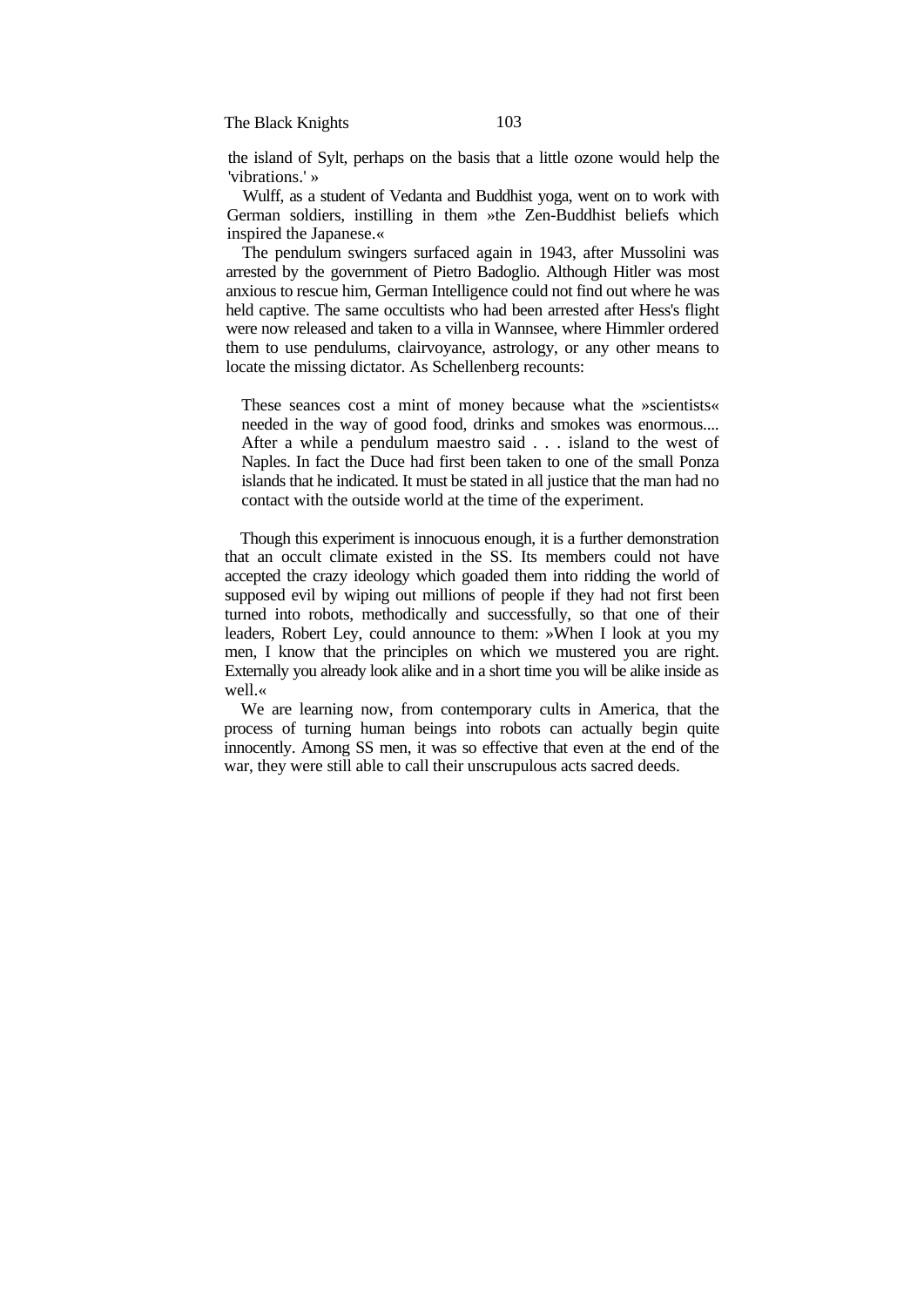### CHAPTER 11

### The Children's Crusade

My teaching is hard. Weakness has to be knocked out of them. In my Ordensburgen a youth will grow up before which the world will shrink back. A violently active, dominating, intrepid, brutal youth—that is what I am after. Youth must be all those things. It must be indifferent to pain. There must be no weakness or tenderness in it. I want to see once more in its eyes the gleam of pride and independence of the beast of prey. ... In this way I shall eradicate the thousands of years of human domestication. Then I shall have in front of me the pure and noble natural material. With that I can create the new order.

—Hitler

Nineteenth-century German youth was not yet hard. It was innocent. And it usually belonged to one or another youth group, whether religious, athletic, nature, cultural, or a combination of these. Some of them built medieval castles in the air. They were all an expression of restlessness and bewilderment, and well they might have been, for Germany, especially after World War I, was a place which was losing its hold on sense and purpose. Young people not only felt estranged from the government, but from adults in general. Though the same could be said of youth throughout Europe, particularly in the middle class, the difference in Germany was that it did not, for the most part, attach itself to the liberal cause, the way youth movements elsewhere did.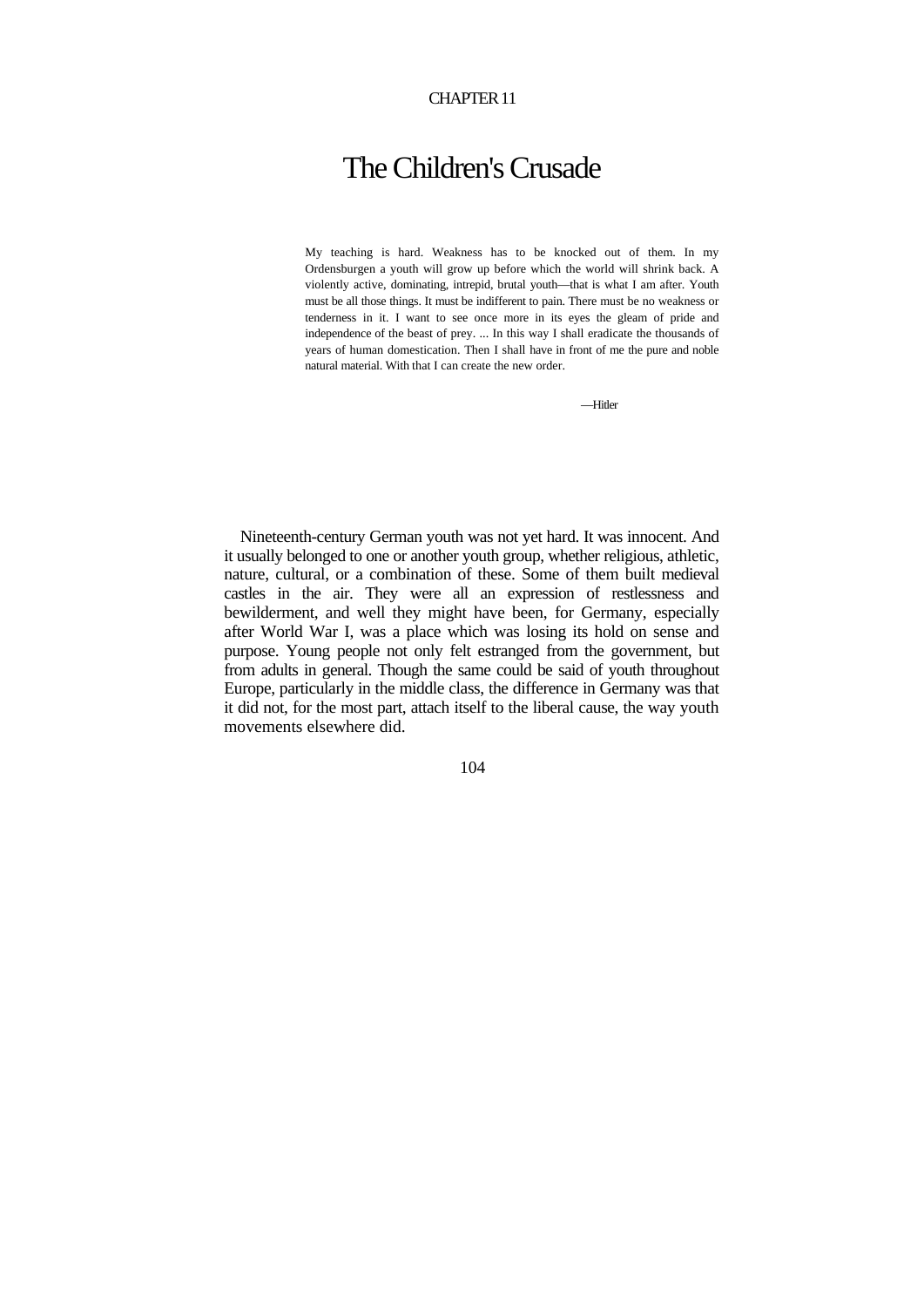The German youth movement began at the end of the nineteenth century and was not at all political at first. It was a romantic protest against a society in which young people were superfluous. Middle-class youth had been educated and brought up to believe that they could claim their birthright on coming of age. Work and position would be theirs. In adolescence they experienced the culture shock of Kafkaesque alienation. Meaningful work and the status that went with it were claimed by the lucky few. To the rest, young manhood ushered in a period of drift.

The youth groups filled a vacuum. Everyone seemed to recognize that it was the end of an age, and that the futility and smallness which men now felt would not aid them in getting out of the snares of mechanized modern life. The youth groups, whatever their particular character, had certain things in common: They all promised liberation from artificiality, alienation, and sterility, and wholeheartedly opposed the bourgeoisie, which stood for everything that had failed them. They brought back the romanticism of the Middle Ages. Its simple faith, loyalty, and high-minded love contrasted with the impersonality and decadence around them. But it was not to be all feudal music and peasant crafts. The youth movement early on fell under the spell of third-rate philosophers with extremist notions, men like the occultist Theodor Fritsch; the Orientalist Paul de Lagarde; and Julius Langbehn, who believed he had sufficient magical powers to exorcise the demons from Friedrich Nietzsche, then languishing in an asylum.

Racism became violent and brutal and mixed with occultism through the influence of men like Lanz von Liebenfels and List. Lanz's comic-book heroes appealed to the young. They were larger-than-life and boosted the adolescent egos of their German readers, who could identify with their pure-blooded rage against the despoilers of civilization. List's fantasies were equally flattering. His glorification of Germanic history and deification of nature were bathed in the rosy glow of a sun which symbolized hidden psychic powers. As the historian George L. Mosse made clear in The Culture of Western Europe: »These men believed that their ideals possessed a tremendous magnetism for the hopeless, rationalistic world of the present. . . . Some took to the spiritualism of Madame Blavatsky or to the fad for Oriental sects which promised nirvana from the present.«

The whole of Germany was swept up in this esoteric wave, and youth more than anyone. The peculiarly nineteenth-century phenomenon, spiritualism, and its more »scientific« variation, Theosophy, in Germany were welded together with a mystical concept of the Volk as a people whose collective »soul« was more than the sum of its parts. This Aryan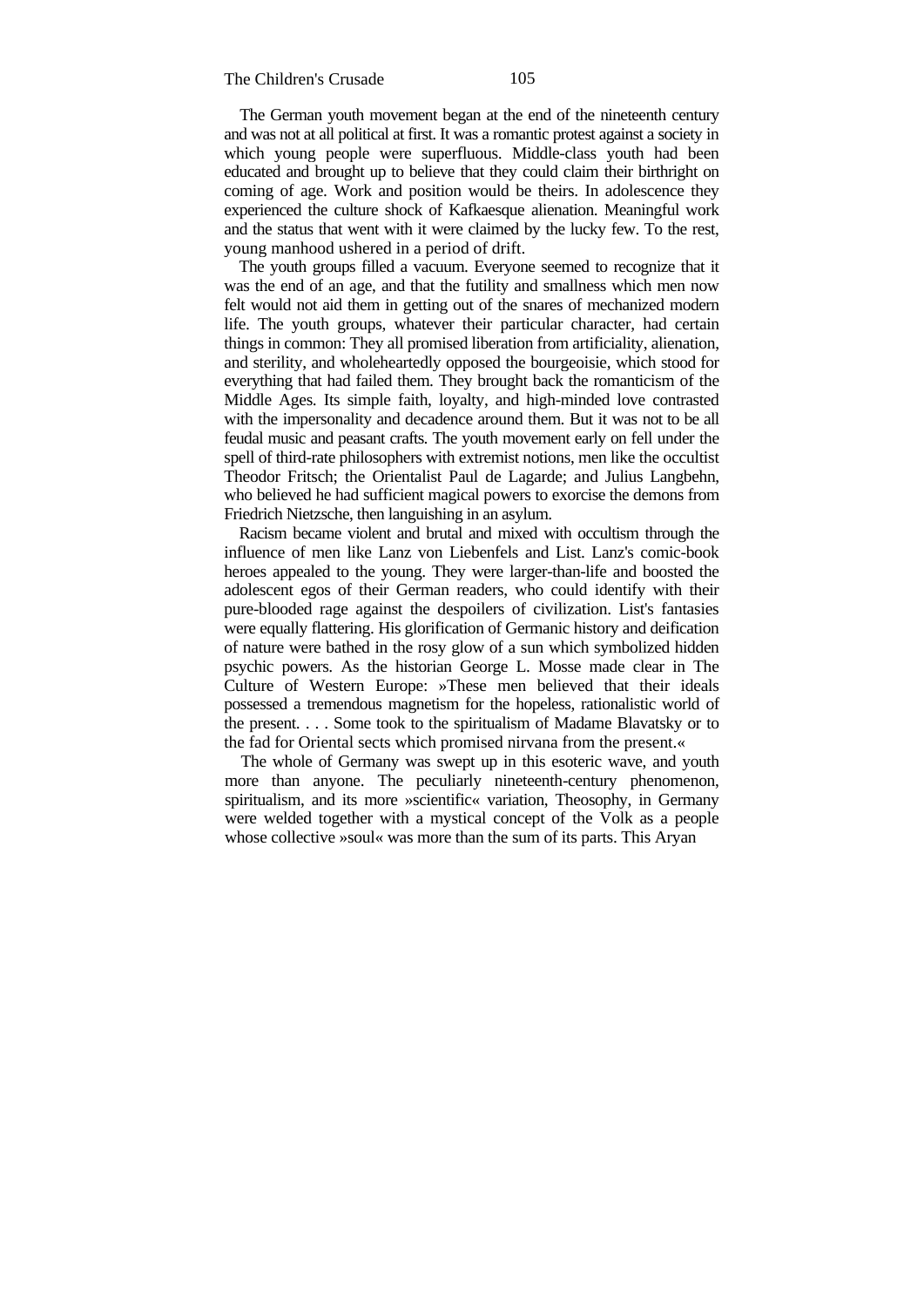»soul,« Germans believed, united the individual German to his geographical place. Every tree and rock of German soil was holy, and spoke to the people, shaping them and causing their creativity. The intuitive wisdom of which the Aryans, rooted in their land, were capable was hidden from the Jews, those eternal wanderers, who had no organic place of their own and, therefore, tried to usurp the fatherland of others. On this account, the Jew was most comfortable in the city, alienated from nature and the Volk. Spiritualism joined itself to the idea of the Volk, in that nature emitted a vital ether, a life force, with which only the Aryan was in touch. He alone could contact an extrasensory world which would yield up its secrets and give him special powers.

The new romanticism was, above all, irrational, and this seemed to guarantee its easy acceptance. It peddled itself as more substantial than the discoveries of science, because science itself did not claim to understand the dark mysteries of the force which drove nature, whereas Madame Blavatsky and others like her did. List, borrowing her Theosophy, also did. Her »ancient wisdom,« transposed by him into Germanic wisdom which had been destroyed by Christianity, could be revived through intuition, and would explain the essence of things. German mystics developed an ideology, a hodgepodge of the occult, racism, and romanticism which, while ridiculous, went down surprisingly well with youth hunting for certainties. Many young people, Walter Z. Laqueur points out in Young Germany,

joined one of the many new religious and occult sects whose prophets grew like mushrooms in the volkisch camp between the First and Second World War. Of such were Mathilde Ludendorff's [the general's wife] Tannenberg Bund, Arthur Dinter's group, the Asgard Circle, or Gustav Muller's sect, which believed that the human soul was an amalgamation of three or four animal souls (»according to reliable reports from beyond«), and that the planet Mars was the place where man first appeared.

To children whose fathers had been killed in the war, the leaders of these groups became surrogates. To adolescents disturbed by a fragmented society, they offered solidity. To students who knew that nothing awaited them upon graduation from school, they offered immersion in the group. To alienated youth drifting into dreary, unfriendly cities, they offered companionship. To young people bewildered by the intricacies of sex, they offered the solution of rigorous puritanism. To children who could no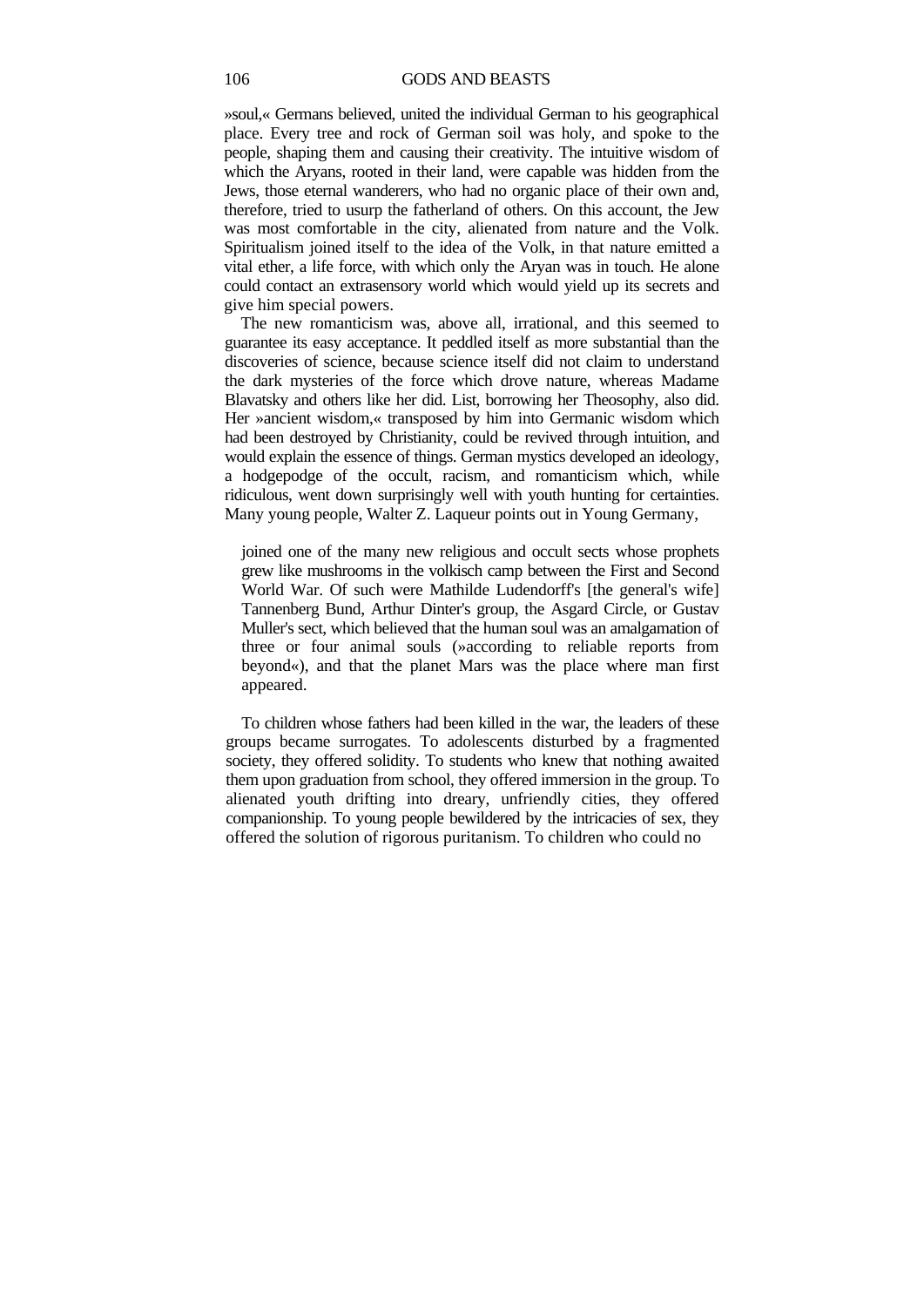longer believe in the God of their fathers, they offered a new, modern God. To those thirsting for absolute meanings, they provided absolute answers. As one participant put it (in E. Y. Hartshorne's German Youth and the Sazi Dream of Victory):

Mysticism and everything mystical had dominion over us. It was in our ranks that the word Fuhrer originated, with its meaning of blind obedience and devotion. The word Bund arose with us, too, with its mysterious undertone of conspiracy. And I shall never forget how in those early days we pronounced the word Gemeinschaft [»community«] with a trembling throaty note of excitement, as though it hid a deep secret.

He goes on more objectively:

The tragedy of the appeal of this mysticism to the youth of the postwar period was that it offered them a dreamy haven of refuge from the pressing problems of the day.

A significant proportion of cultured idealistic youth was thus, for years on end, and at the most impressionable age, withdrawn from the tasks of their time, and estranged. Instead of learning to see things as they were, and freeing themselves from the dangerous tradition of German escape-idealism, they became victims of a deceptive mysticism which made them easy victims for the National Socialists. Furthermore, by yielding to the lure of this mysticism, toward which an attitude of rational criticism was sure to mean angry expulsion from the »group,« these boys lost all capacity for criticism. At a time when the blind obedience of the soldier was regarded as unworthy of rational men, they adopted the habit of a far more sinister obedience: the servile subordination of the mind under the yoke of an ideology.

The divine essence, or elan vital, or life force, or vril, was believed to be electromagnetic—«Theo-zoological,« in Lanz's terminology. Since the sun was the repository of this energy, it became the fashion for German youth groups, as for occult groups generally, to adopt the emblem of the swastika, a symbol for the sun. The festival of the changing sun, an old pagan ritual, was given a new occult twist by the Sera Circle, in that the cosmic rays were thought to emit esoteric knowledge along with warmth. List's Armanen believed that the solar symbol held the key to an ancient »secret science« and that by communing with the ghostly spirits present in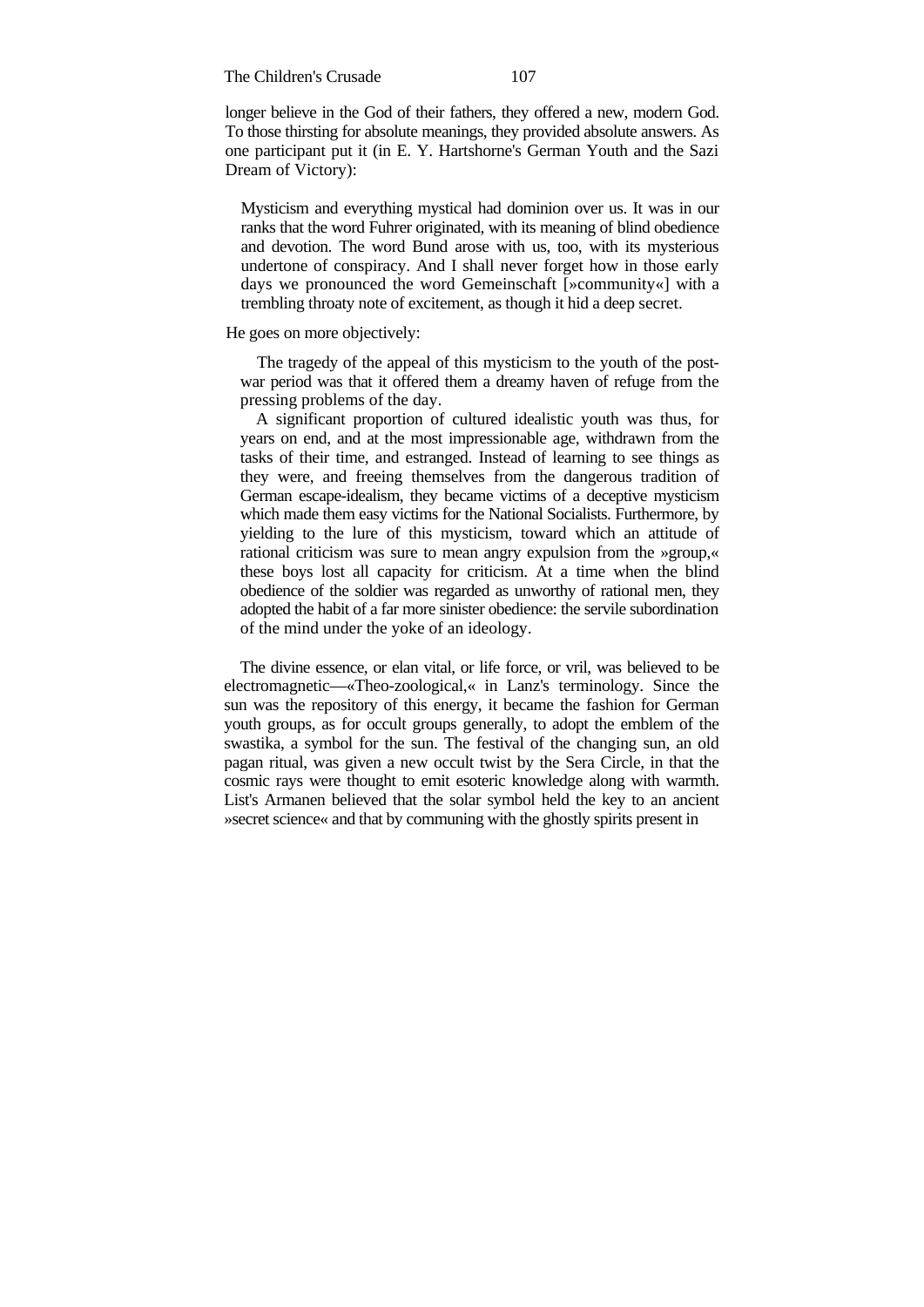certain Germanic ruins, mysterious veils of the past would be lifted. The Cosmic Circle practiced pagan rituals intended to arouse the life force and awaken clairvoyant powers in people of Germanic blood. In their songs and dances, the groups tried to recreate that primordial kinship with nature which they supposed ancient man to have had. They abhorred science and reason as enemies of the life of the soul. Many of them became vegetarians and teetotalers, for they believed that the purification of the physical body would help the soul to see reality. They threw over orthodox medicine for spiritual and herbal healing, which were somehow felt to be closer to the primal source.

The youth movement in Germany was essentially conservative because it stressed the importance of the link with the past—not with the traditions of one's parents and grandparents, but with the rites of one's remote ancestors. While Communist youth was being taught to believe in a classless society in which the individual was subordinated to the state, volkisch youth was being taught that the Aryan individual was bound to the state through his hereditary ties, that peasantry and rulers were one folk and each had his proper place in the hierarchy. The peasantry was rhapsodized over and imitated in dance, song, and dress as being »organic« folk. But like the Communists, volkisch youth held the bourgeoisie to be contemptible the source of all misery. After World War I, the German youth movements took on more and more the character of anti-Semitic societies, seeing the Jew as the exemplar of the bourgeoisie. Little by little, Jewish youth was excluded from membership in youth organizations.

At the same time that they were practicing spirituality through vegetarianism and abstinence from sex, boys and girls were being encouraged by leaders like de Lagarde, Langbehn, Chamberlain, and Fritsch to extol force, as the Crusaders had done, in a holy war against the enemies: Freemasons, liberals, and Jews.

The politicization of the youth movement came just after World War I, when the paramilitary Free Corps attracted many former members, to pass them on in turn to the Nazi party, and in some cases, the SS. Their education in obedience, discipline, selfless service to an ideal, romanticism, and the occult—in a patriarchy where fathers had been taken away to the war—helped to make the transition easy, and they were eager to follow the Fuhrer wherever he might lead. As one volkisch youth put it:

One often hears the question why it was that youth spontaneously rallied to Hitler. But the experiences of war, revolution, and inflation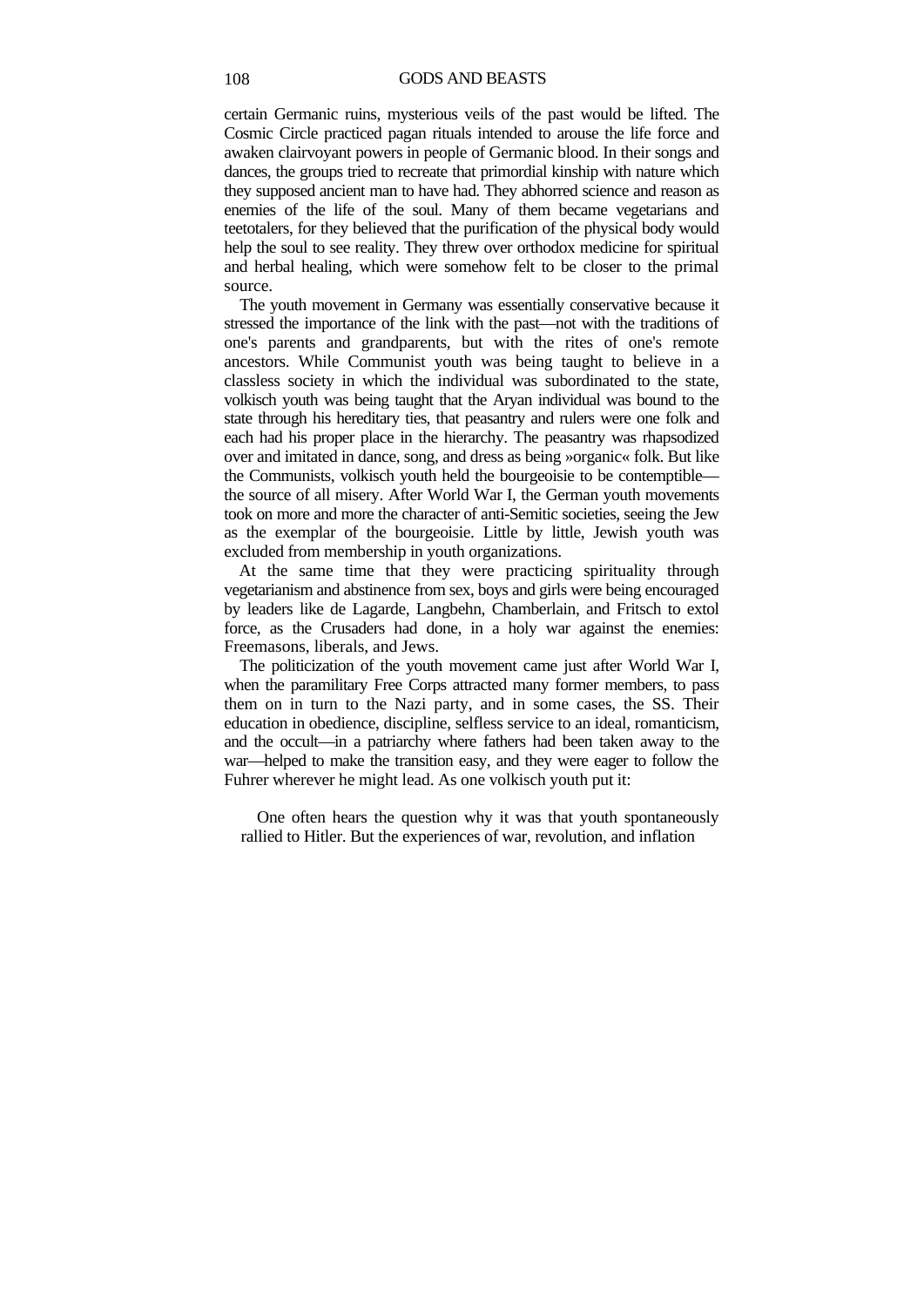supply an explanation. We were not spared anything. We knew and felt the worries in the house. The shadow of necessity never left our table and made us silent. We were rudely pushed out of our childhood and not shown the right path. The struggle for life got to us early. Misery, shame, hatred, lies, and civil war imprinted themselves on our souls and made us mature early. So we searched, and found Adolf Hitler. What attracted us like a magnet was precisely the fact that he only made demands of us and promised us nothing. He demanded of every person a total commitment to his movement and therefore to Germany.

German youth had always been highly organized. In the Weimar Republic some 4.5 million boys and girls under twenty-one were members of organizations connected with the National Board of German Youth Associations. Under Hitler, the youth movement became a holy crusade. By the end of 1934, the Hitler Youth included 6 million members, ranging in age from ten to eighteen. Membership in other youth organizations was officially discouraged and disintegrated under pressure. Parents and church groups were in jeopardy if they failed actively to support the Hitler Youth, so that eventually all the young in Germany, according to the contemporary observer, Stephen H. Roberts, were »stamped into the same mould« and emerged »as unquestioning automata, physically fit and mentally sponges for the official Hitler hero-worship,« with the slogan »Command and we follow ... the standard is more than death.«

The brainwashing actually began in the cradle. Even the fairy tales read to babies instilled the propaganda that the Fuhrer had been sent from heaven to kill the wicked enemy who was eager to devour little children.

The »ideological training« Hitler decreed was »to bring up that unspoilt generation which will consciously find its way back to primitive instinct.« Fairy tales were saturated with »struggle« and »race« as »a childhood means of education to a heroic view of the world and of life.« One volume was titled People Fight. The Robinson Crusoe age groups were taught: »From an early age youth must be able to face a time when it may be ordered not merely to act, but also to die . . . [it must] simply learn to think like our ancestors again. A man's greatest honor lies in death before the enemy of his country.« Hitler Youth sang: »God is struggle and struggle is our blood, and that is why we were born.« A book of tales published for them in 1935 gave them the battle cry: »No one shall live after the Leader's death «

The system of indoctrination was perfect. At ten, each boy joined the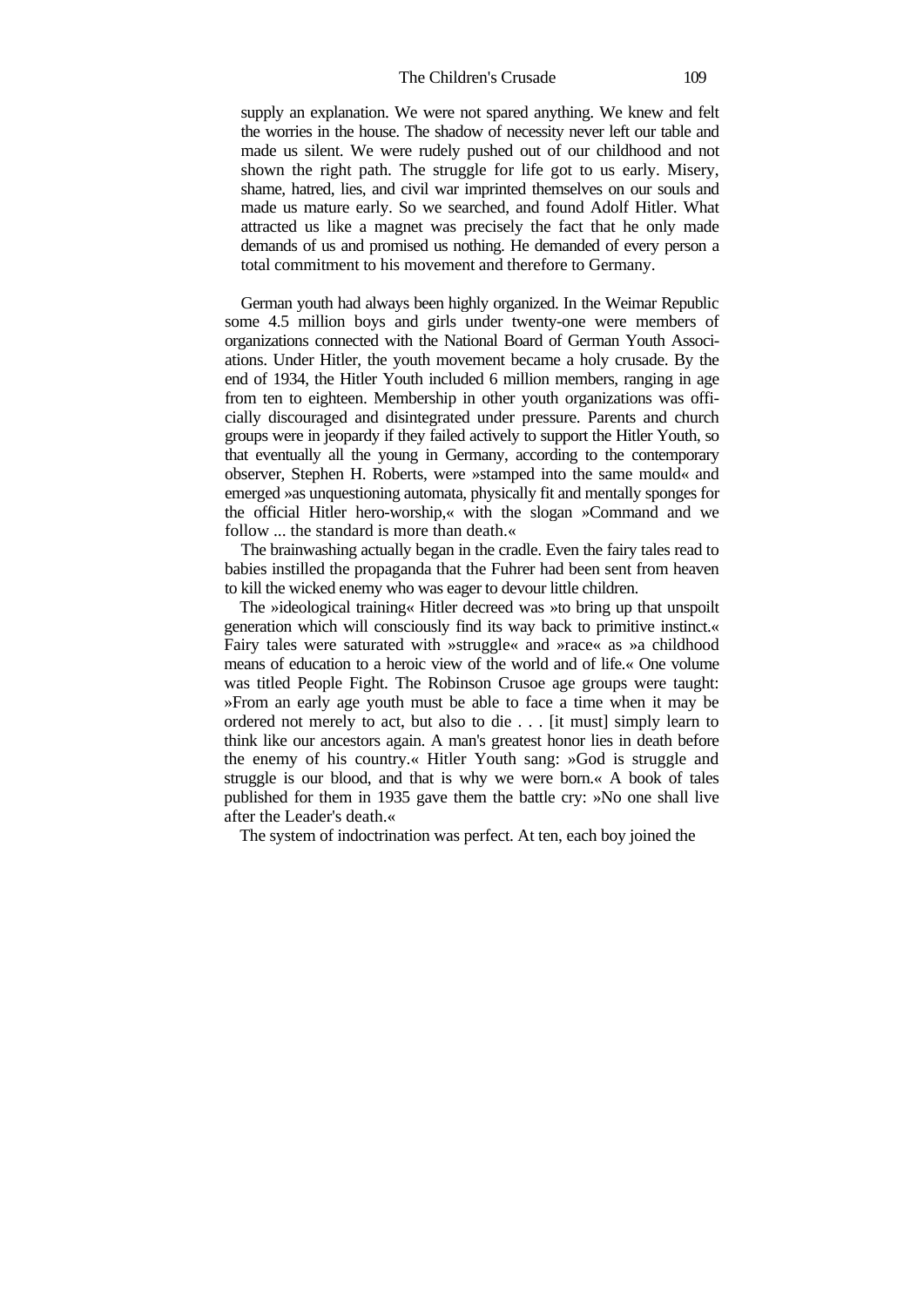### 110 GODS AND BEASTS

Young Folk; and each girl, the Union of German Maidens. They received uniforms and took a pledge to devote their lives to the Fuhrer. His will was to be their will. Hitler knew well how to accomplish this:

This youth learns nothing else than to think German, to act German, and if these boys enter our organization at the age of 10,... then 4 years later they come from the Jungfolk into the Hitler Youth, and we keep them there for another 4 years, and then we certainly don't give them back into the hands of the originators of our old classes and estates, but take them straight into the party, into the Labour Front, the SA or the SS, the NSKK, and so on. And if they are there for another 2 years or a year and a half and still haven't become complete National Socialists, then they go into the Labour Service and are polished for another 6 or 7 months, all with a symbol, the German spade. And any class consciousness or pride of status that may be left here and there is taken over by the Wehrmacht for further treatment for 2 years, and when they come back after 2, 3, or 4 years, we take them straight into the SA, SS, and so on again, so that they shall in no case suffer a relapse, and they don't feel free again as long as they live. And if anyone says to me, yes, but there will always be a few left over: National Socialism is not at the end of its days, but only at the beginning!

The child who was willing to assert himself as a leader in this system no longer had to worry about his future. He knew that he could rise to the top of an elitist cult. His family usually did not object, out of fear, ambition, or ignorance. Many did not realize until too late that a dreadful Pied Piper had taken their children away from them. Hitler himself remarked that it was a »quite special secret pleasure« to see »how the people around us fail to realize what is really happening to them.«

Not every child throve under the training program. The more intelligent and individualistic must have found it unbearable to be watched like prisoners. Innocuous conversations were recorded by eavesdroppers. True friendship was impossible, because everyone was afraid to say what they really thought. One Labor Service inmate described what conversation inevitably was:

Camp conversations would begin somewhat in this fashion, when one was fairly sure of being able to trust the other person. »The camp's fine, isn't it?« »Yes, very«—with emphasis on the word »very«—«There's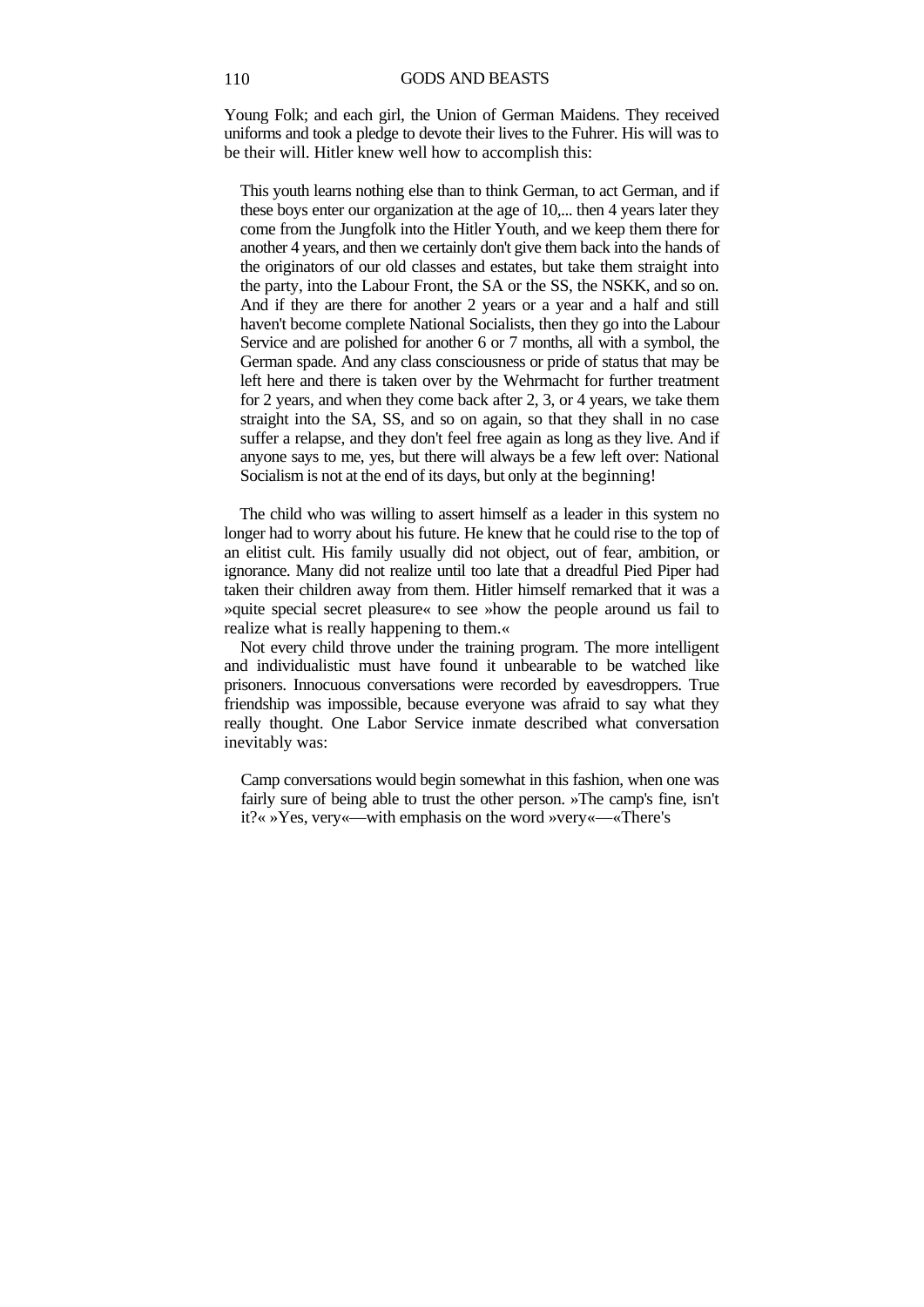such a friendly spirit, don't you think, such spontaneous comradeship?« »Yes, and such excellent leadership, isn't there?« »Yes, I am thankful to be able to share such a valuable experience and to see eye to eye with my leaders.«

But most young people succumbed to the brainwashing, even if their inclinations went counter to Nazi dogma. One young teacher, the daughter of a liberal professor, joined the Party under pressure:

At first I just made myself do it. The Nazi accounts were so fantastic plots of world-Jewry, etc.—that I could hardly keep from laughing as I read them; but of course I had to be careful. It was somewhat of a shock to find how readily the children accepted these Nazi fabrications. But the most amazing thing of all was, that after a few years of going through the routine, I began to believe the stories myself and could no longer distinguish in my own mind between propaganda and truth.

Paragraph 2 of the Law Relating to the Hitler Youth read that »all young Germans in the Reich area are, except in the parental home and at school, to be physically, mentally and morally reared in the spirit of National Socialism for service to the nation and the national community in the Hitler Youth.« For most young people, there was little resistance. The enthusiasm for the Fuhrer canceled out all other interests. Even when church groups or parents pleaded with children to keep away from the Hitler Youth, their hearts and souls had been captured by the uniforms, the fife and drums, and the example of their peers, so that not to be included in the Fuhrer's glorious movement became the worst kind of punishment.

The generation gap became a battle for the mind in some families, where parents who opposed the regime found it impossible to express their ideas to their idolatrous children. Parents rejecting Nazi dogma while their children shifted loyalty to the family to loyalty to the Party must have experienced great pain. In many households, one's offspring became one's worst enemy. It was not at all uncommon for children to denounce their parents as traitors to the state.

Children worshipped the Fuhrer as a god. To be singled out to see him and speak to him was to be elevated to demigod. The training fostered this kind of fanaticism while at the same time discarding intellectual inquiry. Philosophy was held to be morbid. Universal education was, according to Hitler, »the most corrosive and disintegrative poison ever devised by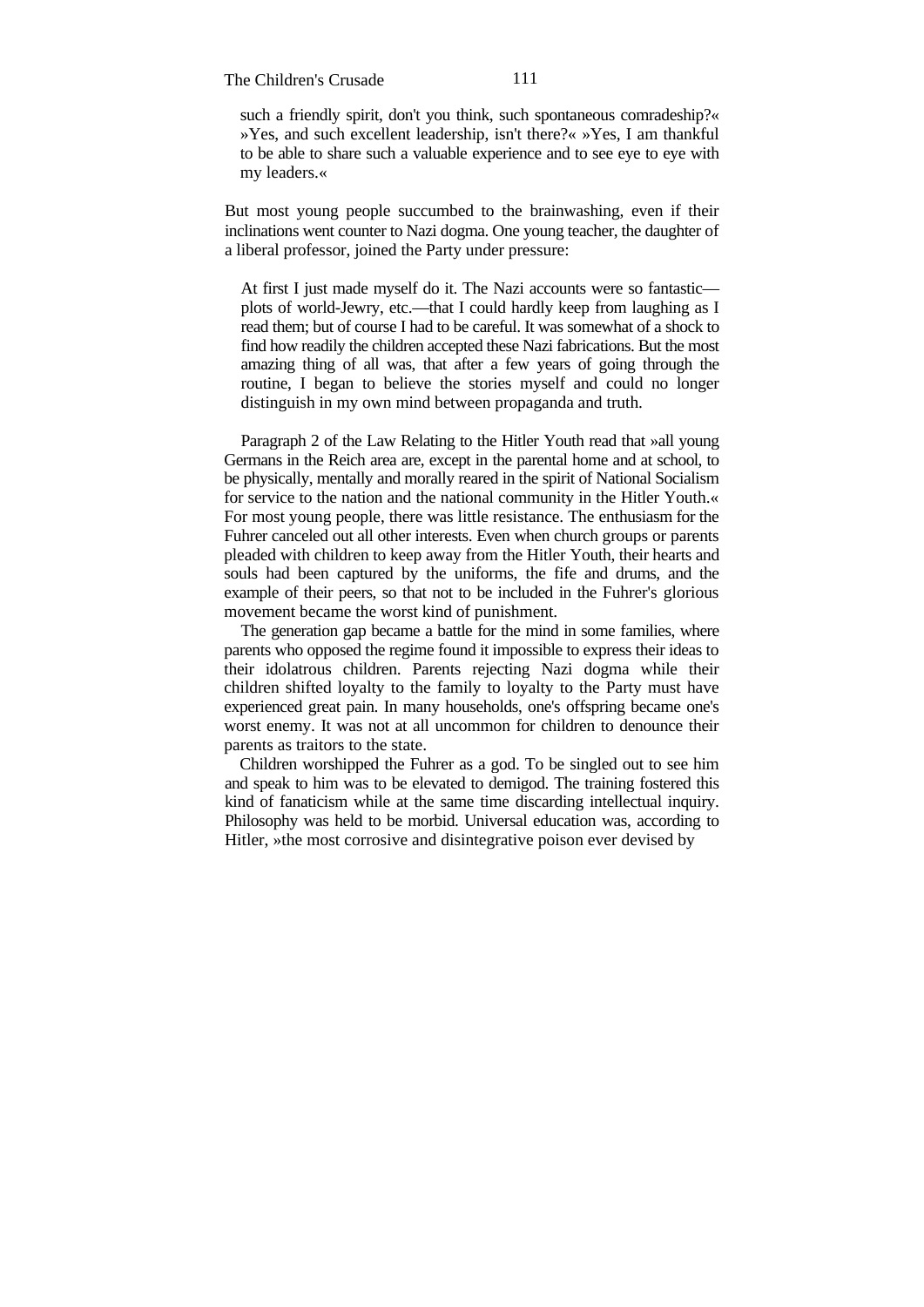liberalism.« Each stratum of society needed to learn what was necessary for its particular purposes, and nothing more. All education was to be under constant surveillance, with the »broad mass of the lowest class« receiving »the blessings of illiteracy.«

Hitler was right. His pedagogy was hard, not only for German youth but for all mankind. He took the prevailing knowledge about mass propaganda techniques and applied them zealously. Almost every moment in the youth camps was regimented. The mind was led step by step through an intensive drill to accept Nazi principles. The days were long and active, and the political indoctrination was particularly effective when minds were tired. Without physical force, then, youth was brainwashed from the 5:45 A.M. reveille to the 9:30 P.M. lights-out, with lectures on the healthy family, the healthy nation, hereditarily diseased offspring, Germanic civilization, and Lebensraum theories instilled along with a love of heroism, toughness, silence, and loyalty, and above all, a contempt for weakness.

By these tactics, the Nazis created a generation of youth so brutalized that they were capable of roaring with hysterical laughter while watching civilians in occupied countries being executed and, when they ran out of civilians, hanging kittens from miniature gallows. A British soldier, writing home, remarked: »It is not even organized terrorism, but cruelty and bestiality practised for its own sake, the worst offenders being German boys between the ages of 16 and 18.« Another observer, a Swiss who lived in Germany in 1943, noticed in these boys »an acquired military rigidity together with a quivering nervousness . . . bright laughter side by side with a desperate seriousness, and a self-assured, grown-up manner alternating with childish and uncontrollable behavior.« The boys he was describing were ten to eighteen years old.

The impact of the »hate« training is brought home dramatically when we realize that these young hoods, when captured in the war, refused blood transfusions if they could not be certain of the donor's racial purity, preferring to die instead.

When they were questioned by the Allies about the atrocities, they shrugged off their responsibility: »I saw women and children killed, but did not pay any attention to it; I have no opinion, I obey.«

By Nazi standards, their education had been perfect. All morality and intelligence had been propagandized out of them. Before Hitler came, Germany had been one of the most respected countries in the world for its high standard of education. By February 11, 1941, the illiteracy that Hitler prized was an accomplished fact, according to an official press account,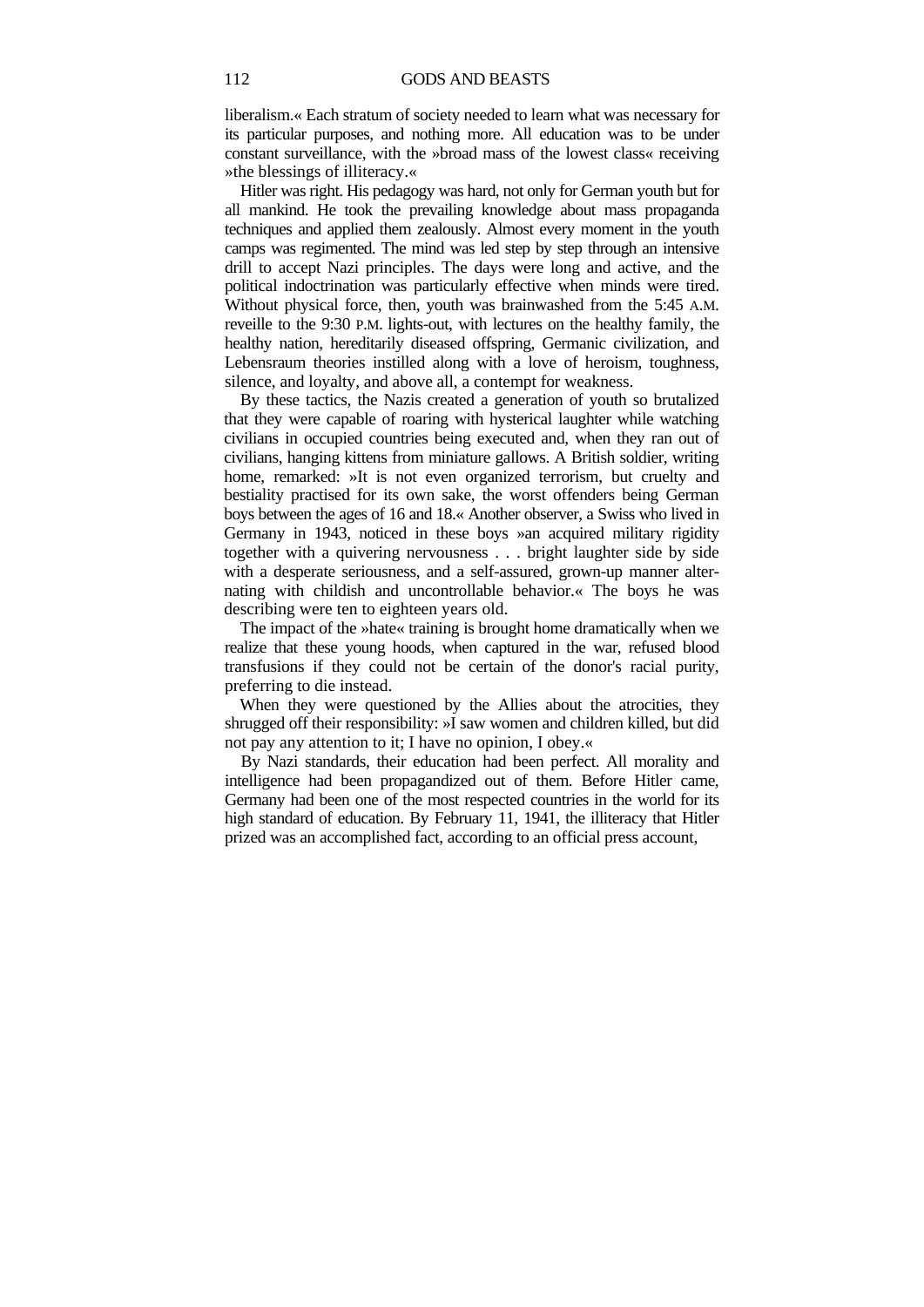which reported: »Apprentices not only seem unable to spell properly, but also fall far below the old standards in arithmetic. At a recent examination for 179 apprentices, 94 spelled names without capital letters, and 81 misspelled Goethe's name [in 17 different ways]. . . .«

After the war, the Allies were worried about how to rehabilitate these morally depraved youngsters. A German teacher provided a solution:

Why do we conquer such distant foreign lands if, in so doing, we must leave untilled the field of our own children's souls which is close at hand?

Never mind textbooks, the first job will be to teach these youngsters how to love!

Love was something Himmler actually tried to instill in youth, though not in the sense that the teacher meant it. Departing from the puritanism of the earlier youth movement, he urged that the mating of vigorous young males with healthy females was so important to the future of the Aryan race that procreation was no longer a private matter, but a duty to the state. Irresponsible youth was encouraged to produce children out of wedlock, and unwed mothers were elevated to hitherto undreamed-of heights. Although abortions for adult women almost disappeared (in 1940 there were less than a third of what there had been in 1931), abortions for fourteen- and fifteen-yearold girls rose, as did the incidence of pregnancies. Secret reports dealt with homosexuality among Hitler Youth, which officials blamed on the old youth-group past of many members and leaders, when a homoerotic ideal had been fostered.

One of Himmler's major preoccupations was the question of how to produce more male children to make up for those killed in the war. He had heard there was a custom in the Swabian Alps of a man abstaining from alcohol for a whole week, going for a twenty-kilometer walk in the early afternoon, and copulating with his wife on his return. She had done nothing but sleep and eat wholesome food for the week. This was believed to bring about the birth of a male child. Himmler asked an SS doctor to comment, but never got an answer.

Himmler dreamed up Lebensborn, a chain of maternity homes which looked after unwed mothers and provided foster homes for illegitimate babies. He believed the organization would result in several thousand more choice births annually. Every SS officer had to join it and support it with his dues, 5 to 8 percent of his salary. Other SS men were not forced to become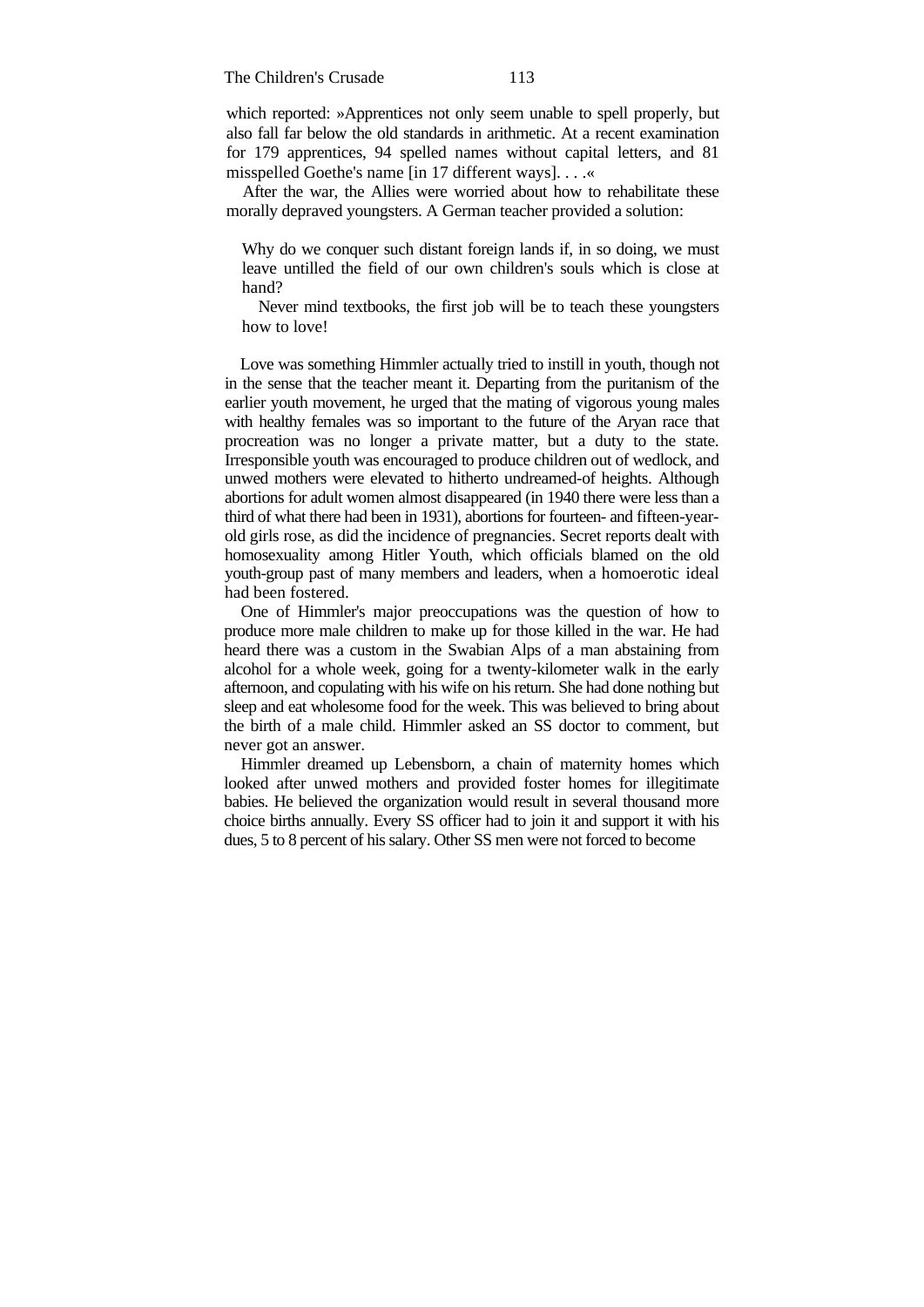members. Himmler believed that »Nietzsche's Superman could be attained by means of breeding« and warned his men that »without multiply, ing our blood we shall not be able to maintain the Great Germanic Empire that is in the process of coming into existence.« He encouraged his »valuable and racially pure men« to become »conception assistants« and overcome their bourgeois qualms about fathering children out of wedlock. Lebensborn, he said, was »a unique phenomenon and can be the basis for a new advance of the Germanic race «

He tried to create the impression that he was learned in genetics. Citing »the marvelous authority of German folklore,« he theorized that when conception took place in a Nordic cemetery, babies inherited the spirit of »all the dead heroes who lay therein.« Lists of such cemeteries were published regularly in the SS periodical Das Schwarze Korps. One English wag, on learning of this, punned: »One might say that these lists give a new ring to the phrase 'poking about in graveyards.' »

Himmler must have been disappointed with the total output of »new beings« at Lebensborn. In 1938, two years after the program officially started, the seven Lebensborn homes accepted only 653 mothers, 40 percent of the applicants who had applied. Racial requirements were so exacting that the majority were turned away. In 1939, however, there were homes in Steinhoring, Polzin, Klosterheide (Mark), Hohehorst, and in the Vienna woods. Later, more hospitals, children's homes, and sanitoria were added from former Jewish properties. Directing offices were set up in Bromberg, as well as in Belgium and Holland. But, for all that, after nine operational years, the official figures for births at Lebensborn were recorded as 12,000, of which half were illegitimate.

Louis Hagen, in Follow My Leader, reports one Lebensborn mother as saying:

At the Tegernsee hostel, I waited until the tenth day after the beginning of my period and was medically examined; then I slept with an SS man who had also to perform his duty with another girl. When pregnancy was diagnosed, I had the choice of returning home or going straight into a maternity home. . . . The birth was not easy, but no good German woman would think of having artificial injections to deaden the pain.

Girls considered it an honor to be chosen. One maiden announced proudly to fellow passengers on a train: »I am going to the SS Ordensburg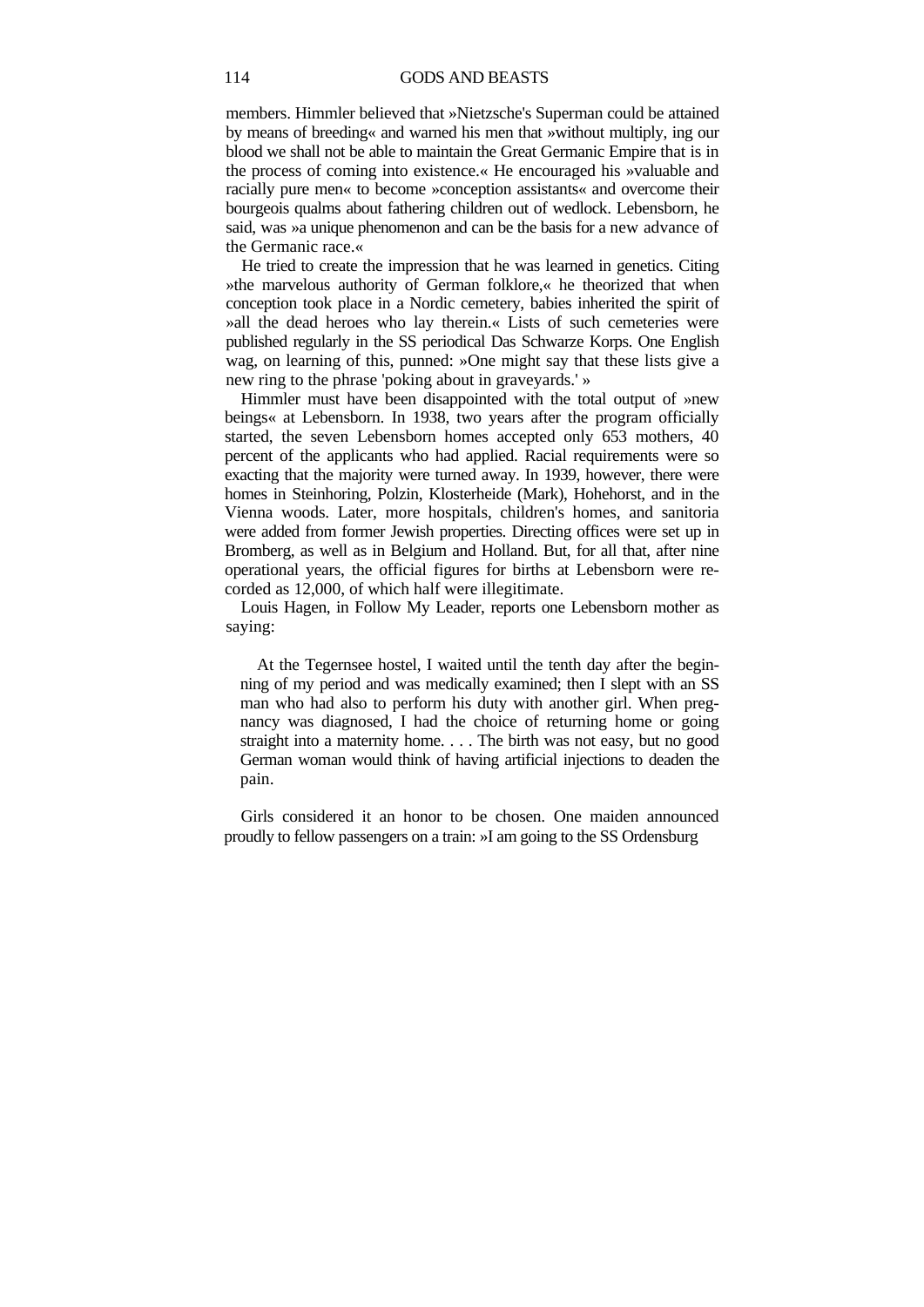The Children's Crusade 115

in Sonthofen to have myself impregnated.« Naturally, young girls in the Hitler Youth were encouraged to try motherhood. Rewards were exemption from Labor Service and financial bonuses. One Labor Service internee wrote to her fiance:

The first question they ask a Labor Service girl is, who's going to have a baby for the Fuhrer? Then the girls go into a camp and have to stay there for a year. First be used by SS men, then stay for a year and have a child. If you do all right they slip you RM [reichsmarks] 1,000 and let you go....

The leaders of the camps gave their blessings to these liaisons. One wrote to the mother of a pregnant girl, to bring the glad tidings that she was soon to »present the Fuhrer with a child.« If parents did not particularly care for this manner of bestowing gifts, there was nothing they could do. As one Labor Service inmate cautioned her family: »You better not beat me if I come home with a baby, or I'll denounce you!«

To get the right kind of offspring, Himmler even ordered the kidnapping of racially pure children from occupied countries.

Thus, the methodical indoctrination of a whole nation with a conglomeration of irrational ideas—mystical, occult, racist, and anti-human—led to the robotization of the German people, particularly the young, who were most susceptible. As J. G. Siebert, in The Remaking of German Youth, remarks:

The reason why German youth allowed itself to be tricked lies in the fact that it had itself submitted to self-escapement, irrationalism and mysticism, that it had willingly given away its rational powers and its will to independent action. It had given up mastery over itself, and when the Nazis fell upon it with their demagogery, it became an easy victim.

In a relatively short time, the good effects of civilization had been bred out of them, and they had shown themselves capable of performing the most atrocious deeds without any pangs of conscience.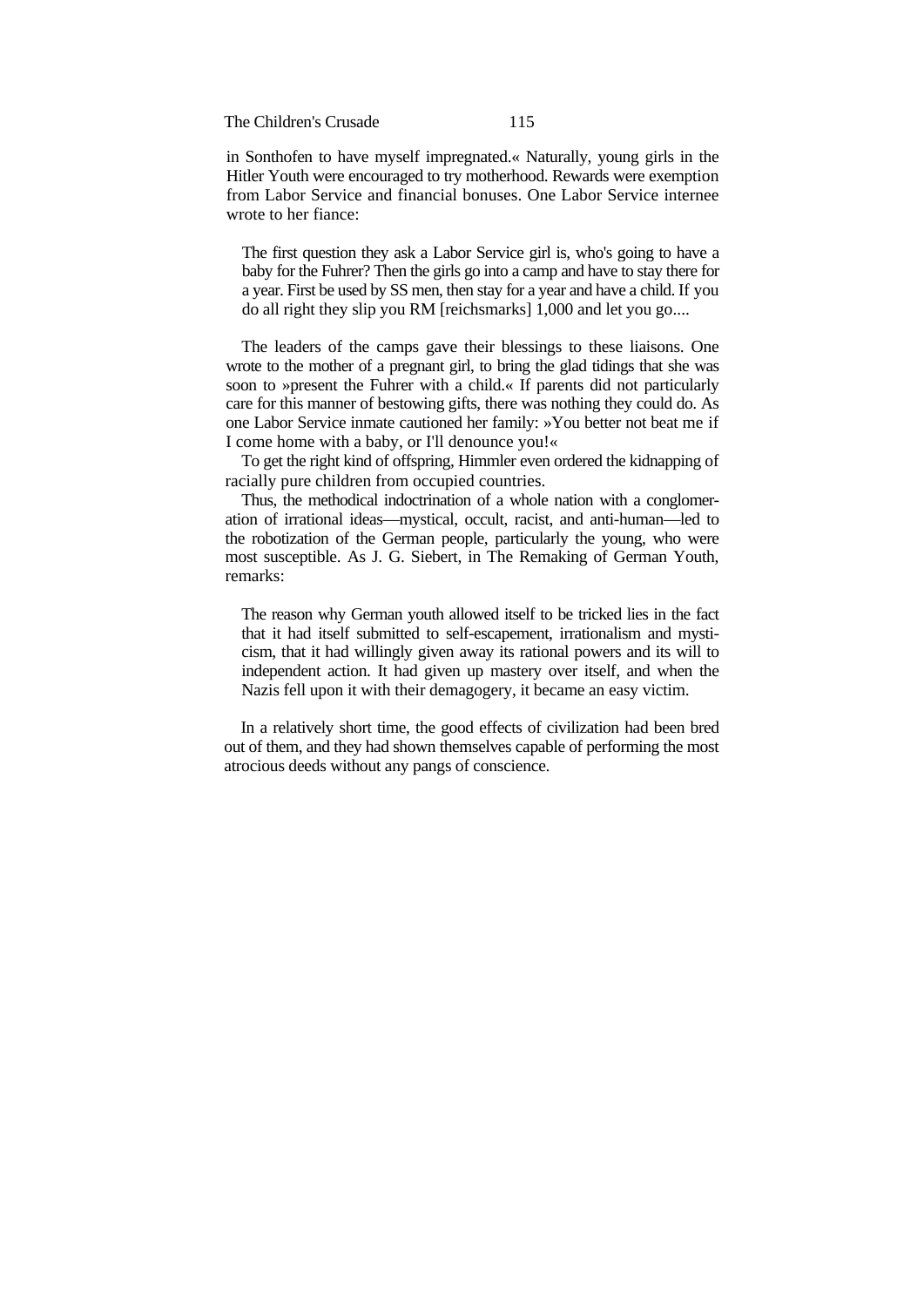### CHAPTER 12

## Prophets of the Third Reich

Awareness of one's national heritage and blood ties with the Aryan race are indivisibly bound up with astrological science.

—German astrological magazine

Astrology is one aspect of the occult tradition with which the Nazis have been openly identified. It is an important part of that tradition. According to astrological theory, the harmony of nature expressed in the planetary movements is the same as that expressed in individual personalities and societies. Therefore, the past, present and future can be interpreted by certain cyclic and numerical calculations of heavenly bodies. If, the occultist argues, the human temperature is lower in the morning, why may we not observe distinct differences between different periods, people, and races, since they, too, follow certain periodicities?

Occultists are particularly fond of the law of correspondences, exemplified by the saying attributed to Hermes Trismegistus: »As above, so below.« They see a reciprocal relationship between the microcosm and the macrocosm, the stars providing a language by which life can be read, a symbolic master-plan of the hierarchical cosmos; and one of the purposes of the occult, as they perceive it, is to give men the wisdom to free themselves from bondage to the fortune in their stars. Through special knowledge, they believe they can develop the psychic powers to influence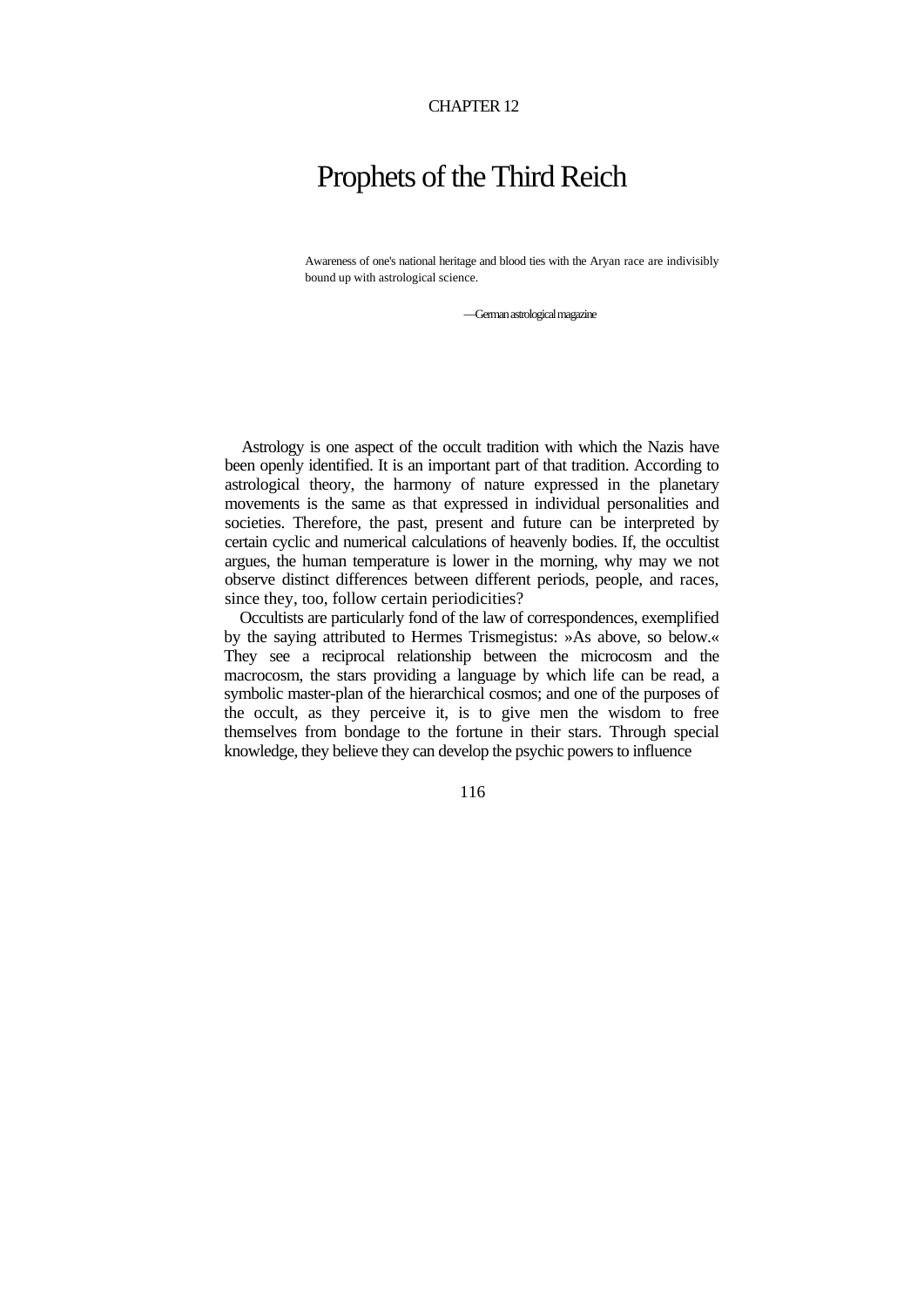events. To understand astrology is to be able to use a kind of mental alchemy by which the negative aspects of life can be transmuted into good—if one is properly initiated, of course.

From the late nineteenth century on, the Germans were eager to use astrology in their daily lives. They had been particularly impressed with Franz Anton Mesmer's attempts to place astrology on a scientific footing. An Austrian who had studied medicine in Vienna, he applied his theory of animal magnetism to heavenly bodies in his first book, De Influxu Planetarum in Corpus Humanum (»Of the Influence of the Planets on the Human Body«). The universe he described was held together by an »aetheric continuum,« of which the stars and planets were a constituent part, and from which flowed »animal magnetism.« Illness was simply failure to draw effectively on one's aetheric continuum reserves, and Mesmer's apparatus was designed to help people tap this source—this intangible universal force which pervaded space and exercised a hidden influence on human affairs.

Mesmer learned of the researches of Empress Maria Theresa's court astrologer, who enjoyed amazing luck in treating the ill on the basis of Paracelsus' theory of correspondences, or sympathies. What the court astrologer did was to apply magnets to the affected part of the patient's body. Mesmer broadened this theory.

Animal magnetism was more widely practiced by doctors in Germany than anywhere else in Europe, as the eminent tum-of-the-century British clergyman, Frank Podmore, observed in his book, From Mesmer to Christian Science. There was no centralized medical academy to impose its rules on the »profession.« Mesmerism was studied in German universities. Court physicians and medical professors wrote learned treatises on it. Experiments were repeated endlessly. Podmore reported: »The magnetic fluid could be seen radiating as a stream of light from the eyes and the fingers of the operator and the poles of a magnet, from the heart of a living frog or the spinal marrow of a newly killed ox.«

German magnetists threw themselves enthusiastically into clairvoyance and somnambulism. Since the animal fluid could magnetize over space, many instances of extrasensory communications were noted. According to Podmore:

Clairvoyance at a distance was apparently much commoner in Germany and northern Europe generally at this time than in France. The cases quoted are rarely, however, recorded with sufficient detail to serve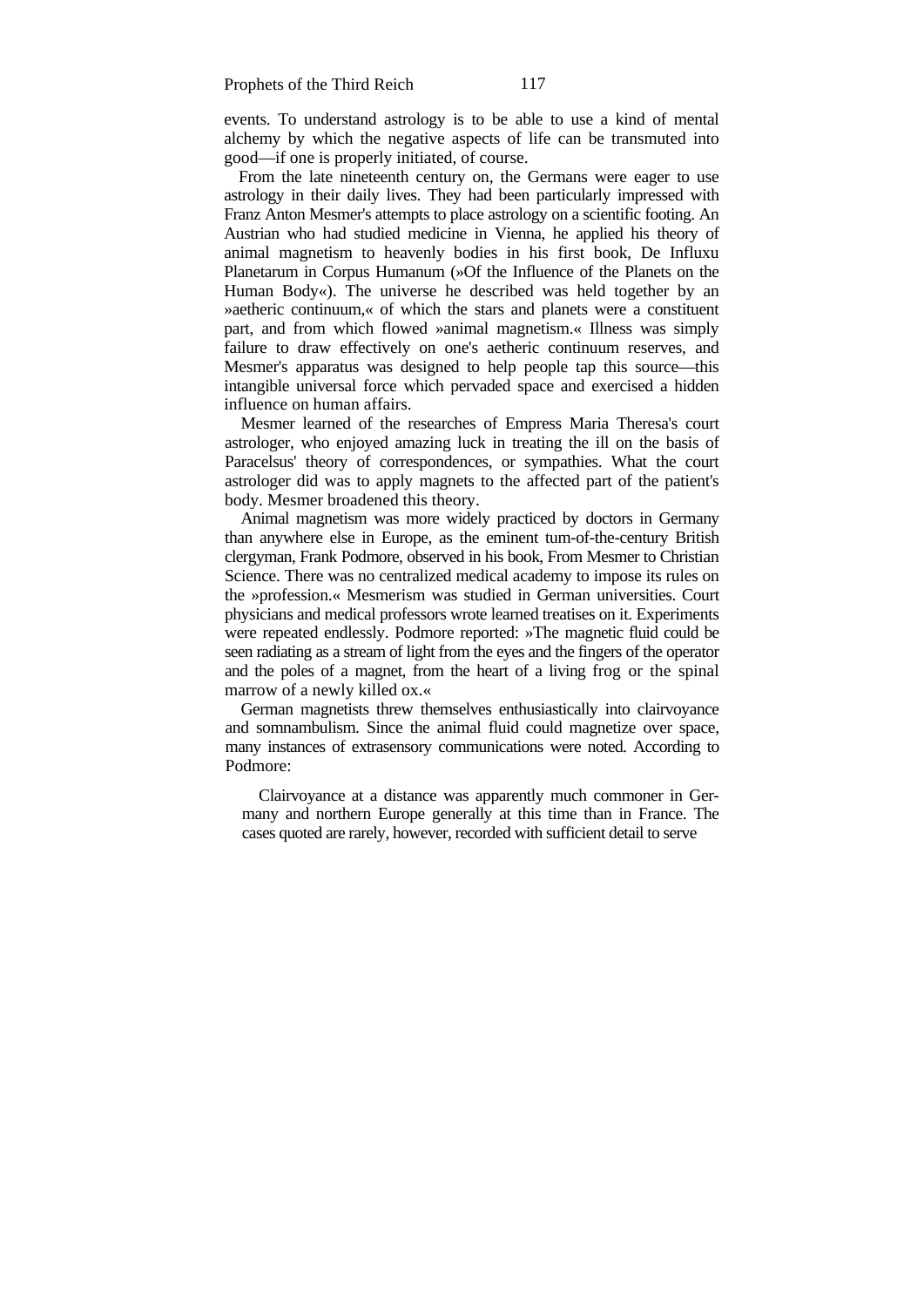any purpose other than that of attesting the prevalence of the belief, and some of the instances are strongly suggestive of collusion.

The special contribution of the German nation, however, to the early history of Animal Magnetism consists of the revelations concerning the spiritual world dictated by several somnambules in the state of ecstasy.

Such interests flourish in cataclysmic times and are exploited by adventurers like Madame Blavatsky. Inspired by her challenge to Darwinism, other occult leaders copied her peculiar package, so satisfying to educated people who were not prepared to gainsay the findings of science, yet were not prepared to give up the mysteries of religion, either. Scientific theory was not so well understood by the layman that it could hold its own against Madame Blavatsky's fanciful ramblings. In her variation of the Eastern doctrine of human cycles, she read the Atlantean zodiacal record and predicted the end of certain races whose »time was up.«

Men like Lanz von Liebenfels, Guido von List, and the master astrologer, Rudolf von Sebottendorff, elaborated on this, and German astrology became intimately bound up with racism. Its ideologists borrowed heavily from Madame Blavatsky to show that the ancient Germans had been keepers of a secret science which had been wiped out by Judeo-Christianity. Lanz and Sebottendorff read in the movement of the planets the coming of a divine Fuhrer who would establish a racist regime. List, in his book, Die Religion der Ario-Germanen in ihrer Esoterik undExoterik (»The Religion of the Aryan Germans in Its Esoteric and Exoteric Aspects«), revealed the »secret« that the moon was the forefather of the human race, and the swastika »one of the holiest secret signs.« List believed that the mystery of the heavens would be revealed by departed spirits, in an extrasensory way.

The effect of World War I was to intensify German interest in animal magnetism, Theosophy, and astrology. Inflation drove some to suicide and others to the »sure« knowledge contained in horoscopes. The German astrologer Wilhelm Wulff reports in his book, Zodiac and Swastika:

... by the November Revolution of 1918, inflation was making headway, well-established businesses were crashing, and suicides were a daily event. In this period of tremendous economic and political uncertainty, hypnosis, mesmerism, clairvoyance, and every form of occultism flourished. Such interests are promoted by catastrophic situations. In post-war Germany, hypnotists, clairvoyants and mind readers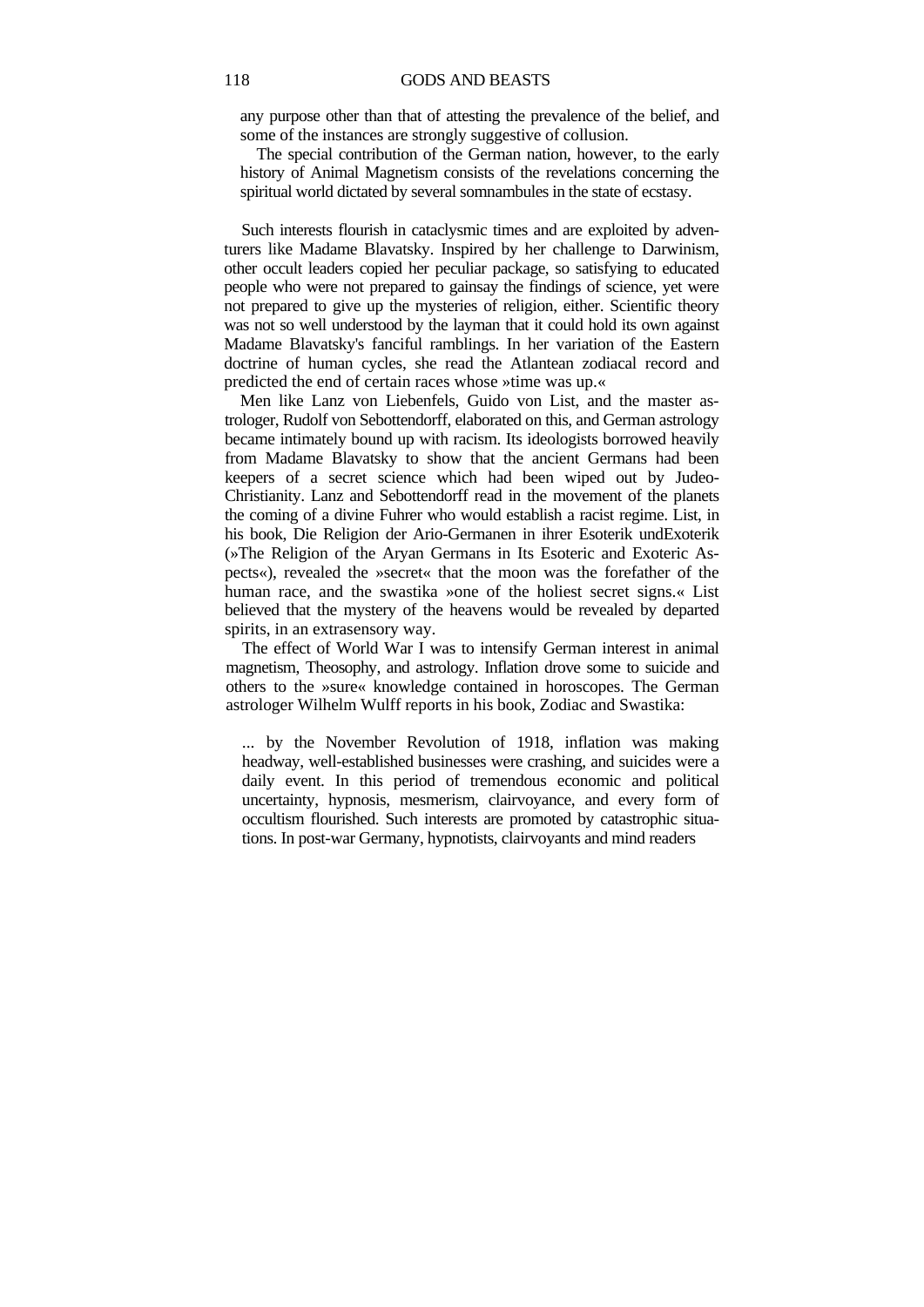were suddenly able to fill huge concert halls. There was scarcely a single large music hall or cabaret that did not stage a telepathic act. Enormous placards and newspaper advertisements pompously proclaimed: »The Most Important Parapsychologist,« »The Woman with a Thousand Eyes« (Madame Karoli at the Busch Circus), »The Great Enigma, an Outstanding Achievement in the Sphere of Occult Science, the Lady Who Tells You All,« etc. Swindle or not, both public and press found it all fascinating. I was very soon revolted by this fairground occultism.

Konrad Heiden adds this personal observation of the same period:

The churches raged. . . . But if one had accused these astrologers, quacks, necromancers, and fake radiologists of witchcraft and sorcery, most of them would have replied indignantly that they occupied themselves with science—naturally, a science that the »experts« did not understand, for it was the science of the future, perhaps a science predicated on experiments that were still imperfect. . . .

. . . there was much talk of intuition, of presentiment, of what they called »vision« and the like. But nearly always it was considered an »advance« by abnormally endowed natures into certain fields of the spirit that in the near future would be investigated by conventional methods. The stock explanation in that world of deception and selfdeception was that everything was done« along strictly scientific lines,« which shows to what extent the cult of science had taken the place of religion. . . .

One magus, Erik Jan Hanussen, who received notoriety as the »Prophet of the Third Reich« and the »Magician of Berlin,« was credited with having taught Hitler all mat he knew about mass psychology, which was considerable. Walter Langer, a psychiatrist, wrote in his secret report to the Allies:

According to Strasser, during the early 1920's Hitler took regular lessons in speaking and in mass psychology from a man named Hanussen, who was also a practicing astrologer and fortuneteller. He was an extremely clever individual who taught Hitler a great deal concerning the importance of staging meetings to obtain the greatest dramatic effect. ... It is possible that Hanussen had some contact with a group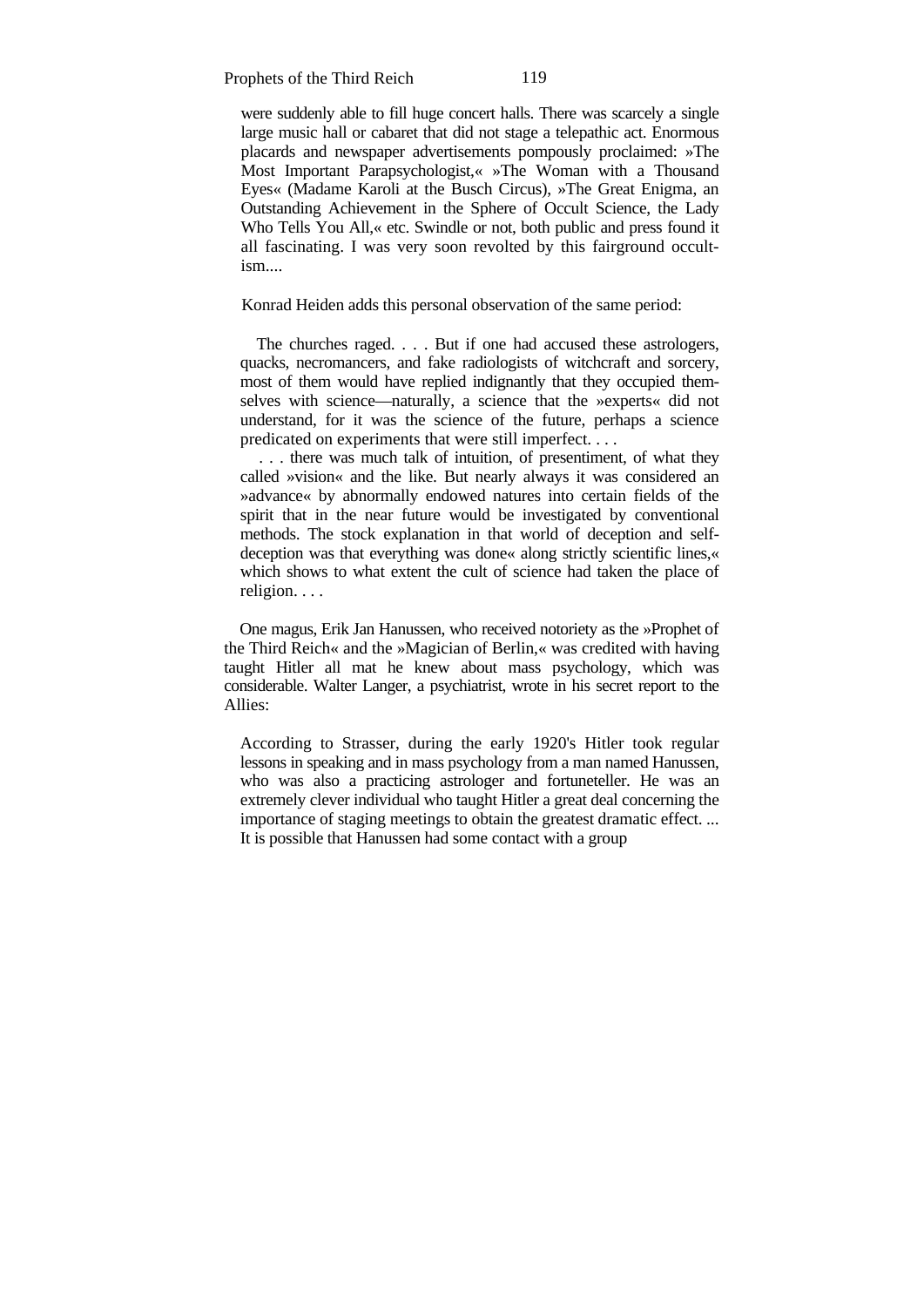### 120 GODS AND BEASTS

of astrologers, referred to by von Wiegand, who were very active in Munich at this time. Through Hanussen Hitler, too, may have come in contact with this group, for von Wiegand writes: »When I first knew Adolf Hitler in Munich, in '21 and '22, he was in touch with a circle that believed firmly in the portents of the stars. There was much whispering of the coming of 'another Charlemagne and a new Reich.' »

Born Herschel Steinschneider in Vienna in 1889, Hanussen pretended to descent from a long line of Danish noblemen, although his father actually was a small-time itinerant Jewish vaudevillian. The son followed in the dancing footsteps of the father and joined a traveling show at twelve, as trapeze artist, lion tamer, stable boy, and folk singer. And these roles did not begin to exhaust his versatility. In Istanbul, without resources, he created an ersatz Franz Lehar operetta. On his way back to Vienna, to freeload aboard ship, he impersonated a singer and agreed to work his way home, but a scratchy throat prevented singing. Once home, he blackmailed people to keep their names out of a paper he edited, and made money from others by giving them free publicity.

Before World War I, he discovered the world of magic illusion, and in the army he set himself up as a clairvoyant, with considerable help from someone in the army post office. Whether or not he believed he really possessed extrasensory perception, he became a masterful hypnotist. He also learned how to dowse for water, and wrote a book for other magicians who wanted to put on mind-reading acts: The Road to Telepathy: Explanation and Practice. After the war, he wrote another, Thought Reading: A Primer for Telepathy, in which he gave invaluable advice to the neophyte magician: »The illusion of the supernatural must surround him in the eyes of his audience, which will be a thousand times more manageable when it has become a group of believers. With success, self-confidence rises, and with self-confidence the power of persuasion itself.«

By this time he had changed his name to Erik Jan Hanussen and had created his own reputation for clairvoyance and other supernatural powers, despite his confession: »If I were to strip away all that is mystical or supernatural, if I were to show thought reading for what it is, we would arrive at virtuosity in the knowledge of audience psychology, linked to the meticulous study of procedures concerning ideomotor motions [based on ideas rather than on reflexes].« Here, finally, was a man who employed the scientific method. Others less candid had paved the way for him. There is a natural affinity between magic tricks and fakirism which believers had no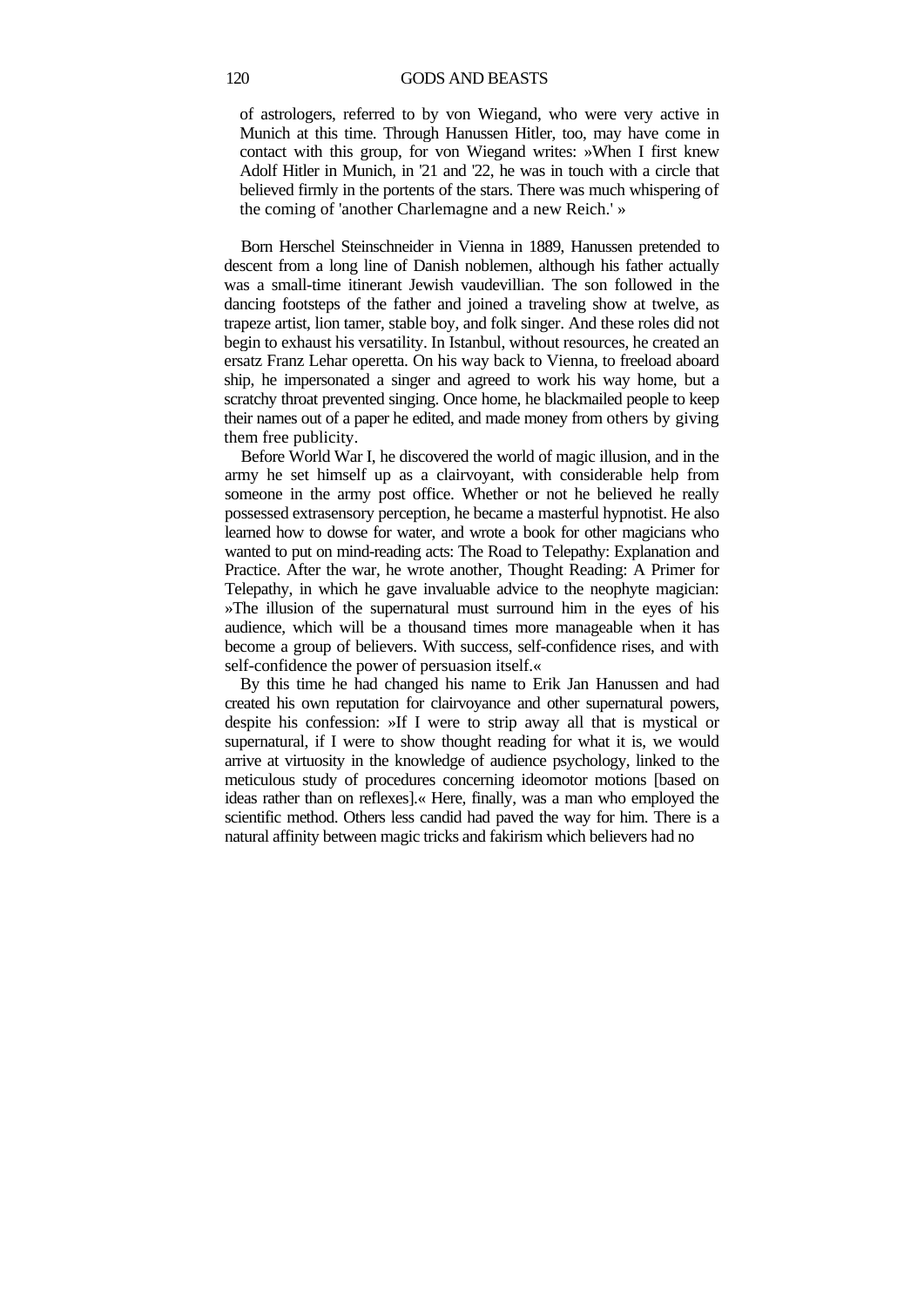will to discover. Many »masters of wisdom« were also accomplished magicians. Madame Blavatsky had been, and when she was discovered at her tricks, her disciples protested that this was what the public had driven her to. As magicians, from Houdini in the twenties to Milbourne Christopher and Randi in our own time, have demonstrated, most, if not all, feats of clairvoyance can be duplicated by the magician, and a look at a catalog of magicians' equipment bears them out. The magicians, of course, resent the mediums, because they feel the mediums are using the same tricks they do (and, in fact, they have caught many of the most famous mediums in the act, so to speak). The stage magicians are using their skills and techniques to provide honest entertainment, and feel that the mediums, psychics, and faith healers are using those skills to gull, cheat, and sell false dreams and false hopes.

In 1931, Hanussen met Hitler, joined the Nazi party, raised the swastika flag on his car, and befriended leading Nazi officials. Hitler knew the value of using men with Hanussen's gifts to publicize his image as a man of historic destiny. Hanussen put himself at the service of the Nazi cause in astrological forecasts published by his swastika-trimmed paper. He also sought to put the Party in his debt by lending large sums to the SA leader of Berlin, Count Wolf Heinrich Helldorf, an opportunist as impressive as Hanussen himself. Prominent Nazis attended fashionable seances which Hanussen staged at his Palace of Occultism and were pleased to listen to his cheerful prognostications for the Party. One that was not so cheerful will cause him to be remembered whenever the controversial Reichstag fire comes up.

In February 1933, soon after Hitler was named chancellor, Hanussen opened the Palace of Occultism to actors, actresses, and important members of the Party. At a midnight seance, in an atmosphere of garish splendor embellished with gilded zodiac symbols and bugged with secret microphones to pry out intimate details from an unsuspecting audience (a common showman's trick which the Nazis were to use again in the fashionable brothel they instituted for important officials, German and foreign), Hanussen went into his trance:

I see a vast and distinguished room. . . . Portraits of prominent men of history hang on the walls. They are men who have led Germany through much agony. Are they not the chancellors of the Reich? Yes, this is the Conference Room of the Chancellery. Noise penetrates through the windows. The Storm Troopers move down the Wilhelm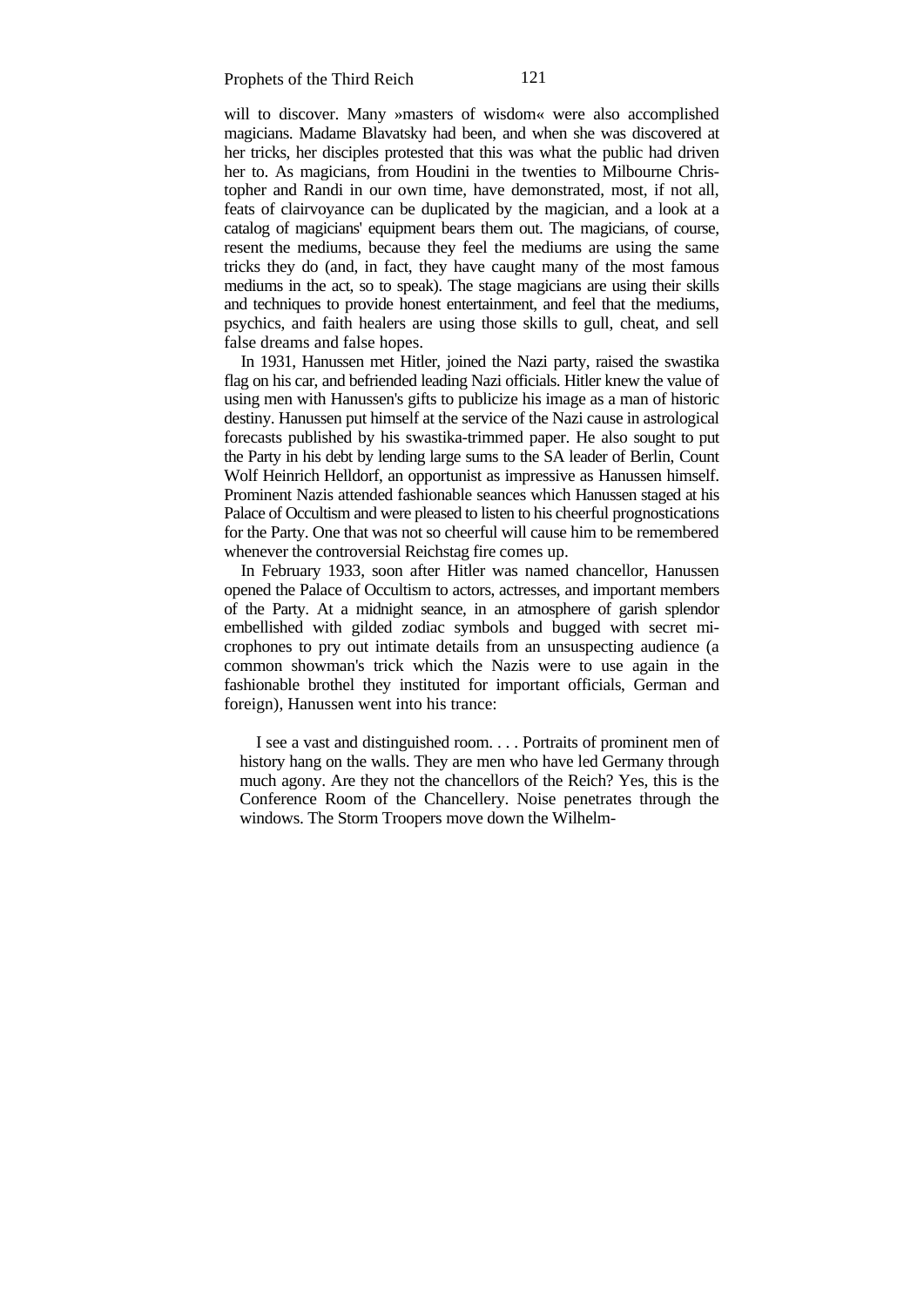strasse. There has been a magnificent victory. The people want Hitler. Victory, Victory! Hitler is victorious. Resistance is useless. But the noise comes closer. Is there a struggle? Shooting? No ... no ... it is not that. ... I see flames, enormous flames. ... It is a terrible conflagration that has broken out. Criminals have set the fire.

They want to hurl Germany into last-minute chaos, to nullify the victory. They are setting fire to a large public building. One must crush this vermin. They want to resist Hitler's victory. Only the mailed fist of an awakened Germany can hold back chaos and the threat of civil war... .

The following evening, the Reichstag was in flames. The question as to who started the fire has not been resolved to this day. The suspicion that the Nazis themselves were implicated is strengthened by the fact that Berlin police president Helldorf went directly to bed after hearing of the fire. It was still raging when the police arrested a Dutch Communist who was found on the premises. The Nazis linked him with a Communist plot which they failed to make stick, but the Dutchman was executed. Some people claim that Hanussen had hypnotized him into starting the fire. Hanussen had pledged himself, after all,

to be the first, if necessary, to devote everything I own and am, when the time comes, to make a sacrifice at the altar of Germany. I have encountered the readiness for sacrifice among all those who stood behind the banner of the National Concept; I know that Adolf Hitler sacrificed his all for this national idea; I saw Storm Trooper veterans in torn shoes and in thin jackets standing in the icy winds for hours to perform their duty; I have observed selflessness, integrity, and true patriotism among the millions who back Hitler. . . . and so I had no choice but to demonstrate my respect and gratitude, unhesitatingly, in spite of everything, to serve the truth.

Whether or not Hanussen had advance notice of the fire, he probably assumed his prediction of it would assure his stature as a prophet. It did not. Six weeks later, he was snatched from the entrance to his theater by Helldorf's orders, and murdered in the woods near Berlin. Helldorf, perpetually bankrupt, had borrowed money from Hanussen, but whether this was the motivation for the murder, or whether it related to Hanussen's knowledge about the fire, is still a mystery. The fire augured well for the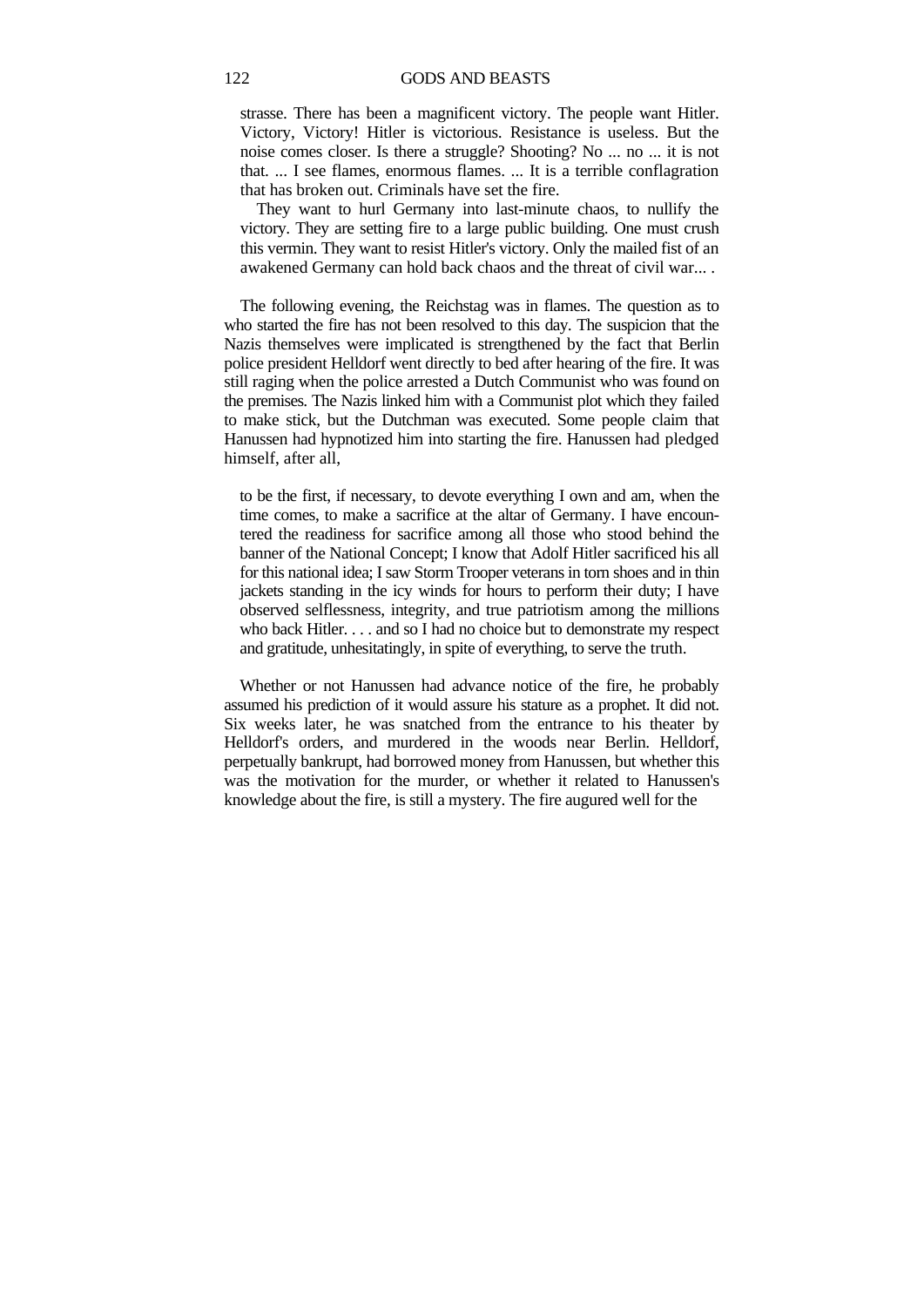Nazis, on the other hand. It enabled them to do away altogether with the need for free elections, under the guise of preventing an imminent Communist takeover.

Once firmly entrenched, the Nazis continued to call upon the services of soothsayers, even though official policy was to harass and banish them. The astrologer Gerda Walther, in an article in Tomorrow entitled »Hitler's Black Magicians,« observed a »complete lack of unity« regarding occultism. »Not only is there an absence of 'coordination,' but often there are different and even opposing points of view.«

As soon as Hitler came into the public eye, he was the target for astrological prognostications. But after 1933, an astrologer tempted fate if he cast the Fuhrer's horoscope, and none were so bold as to dare. Fearing unfavorable predictions, Hitler decreed that police regulations equate astrology with fortunetelling, and Paragraph 2 read:

For purposes of these police regulations fortune-telling is understood as a prediction of future events, the divination of the present or the past, and all other forms of revelation not based on natural processes of perception. It specifically includes the reading of cards, the casting of horoscopes, the explanation of the stars, and the interpretation of omens and dreams.

As Himmler later confessed to Wilhelm Wulff, the reason for the strictures against astrologers was that if they were not Nazis, they might see their calling as universally applicable to all humans, whether they were Negroes, Indians, Chinese, or Aryans, »in crass opposition« to the Nazi concept of the racial soul. »No one doctrine,« argued Himmler, »can cover all cases.« But he left no doubt in Wulff's mind that he was committed to a belief in astrology and related occult studies:

He told me about a few of his own experiences and observations at certain phases of the moon. His ancestors, he said, had been familiar with peasant lore, calculating the right time to plant crops.  $\dots$  He  $\dots$ began projects at certain, but not generally known, phases of the moon

He was fond of citing the important place of astrologers and fortunetellers in the court of Frederick the Great. A friend of Wulff's, Ellic Howe, who was employed by the British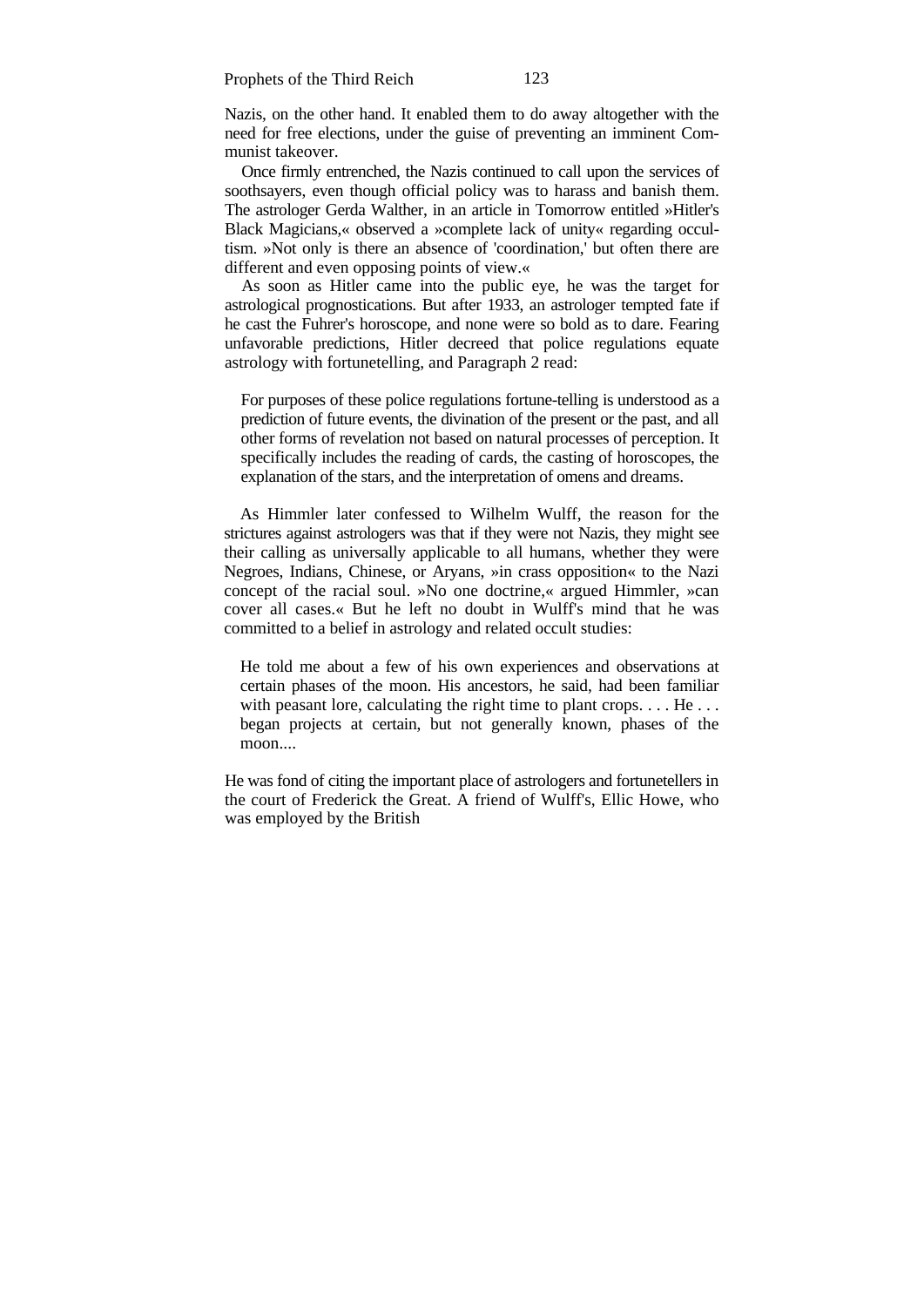### 124 GODS AND BEASTS

Secret Service in World War II, discovered, by reading astrological studies in Gestapo files after the war, that Himmler was in good company. Wulff repeats his assertion that »German astrology was supreme in the 1930's« and it engaged the attention of other important Nazis, like Walter Schellen-berg and Rudolf Hess. It was largely thanks to Hess that the so-called »witchcraft act« of 1934 against astrologers and occultists was circumvented. When a former planetarium director on Alfred Rosenberg's staff in the Department for the Promotion of German Writing made an official declaration that astrology should be banned, Hess disagreed, on the grounds that there might be something to it. It was this bias, some believe, which caused Hess to make the mysterious flight to Scotland. Howe reports in his book, Astrology: A Recent History Including the Untold Story of Its Role in World War II, that a confidant revealed to him:

Hess's astrological foible strengthened his own conviction that everything possible must be done and hazarded in order to end hostilities without delay, because at the end of April and beginning of May 1941 Hitler's astrological aspects were unusually malefic. Hess interpreted these aspects to mean that he, personally, must take the dangers that threatened the Fuhrer upon his shoulders in order to save Hitler and restore peace in Germany. Time and again Hess's astrological »advisor« had told him that Anglo-German relations were threatened by a deepseated crisis of confidence. . . . Indeed, at this time there were very dangerous [planetary] oppositions in Hitler's horoscope.

Hitler, although he publicly ridiculed the occult tastes of his disciples, was equally superstitious; and his chief architect and later minister of armaments and war production, Albert Speer, related that he himself witnessed a number of instances of this, such as the occasion when

Hitler had solemnly laid the cornerstone for the House of German Art in Munich. He delivered the ceremonial hammer blows with a fine silver hammer Troost had designed especially for this day. But the hammer broke. [Troost died three months later and] Hitler remarked to us: »When the hammer shattered I knew at once it was an evil omen. Something is going to happen, I thought. Now we know why the hammer broke. The architect was destined to die.«

Hermann Rauschning, a leader of the Danzig Senate who fled Germany in 1940, also attests to Hitler's occult leanings. In The Voice of Destruction, he writes: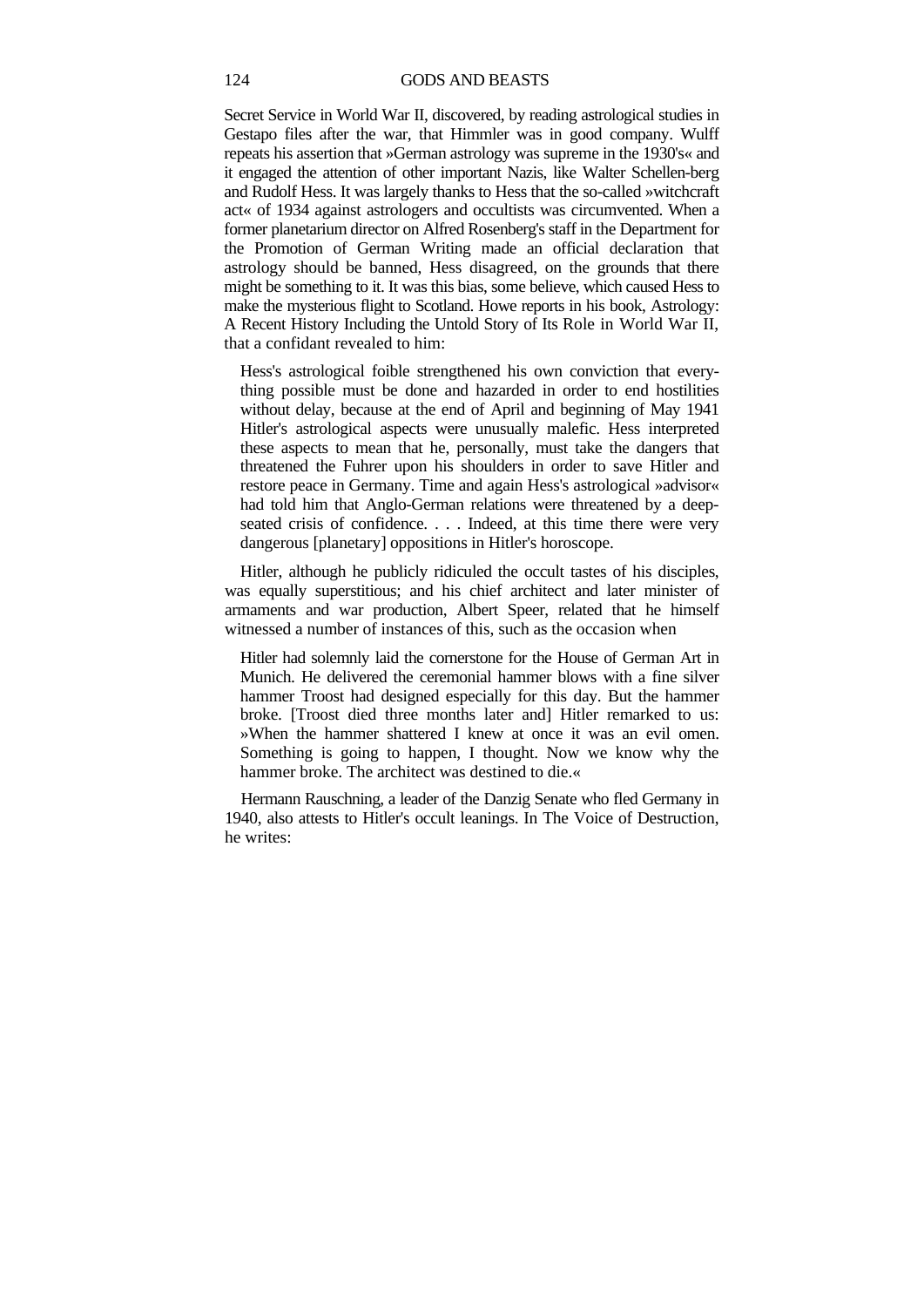One day when Hitler seemed in an approachable mood, a far-sighted woman in his circle said to him warningly:

»My Fuhrer, don't touch black magic. As yet both white and black are open to you. But once you have embarked upon black magic it will dominate your destiny. It will hold you captive. Don't choose the quick and easy successes. There lies before you the power over a realm of pure spirits. Do not allow yourself to be led away from your true path by earthbound spirits, which will rob you of creative power.«

Hitler was fond at times of this sort of mystical talk. Only in such guise could any serious warning be offered to him. This woman friend expressed in her way what everyone who came in touch with Hitler was bound to feel: Hitler was abandoning himself to forces which were carrying him away—forces of dark and destructive violence. He imagined that he still had freedom of choice, but he had long been in bondage to a magic which might well have been described, not only in metaphor but in literal fact, as that of evil spirits. And instead of a man emerging step by step from the obscurity of his youth, and freeing himself from its dross in his upward course, we witnessed the development of a man possessed, the helpless prey of the powers of darkness.

Black magic, white magic—Hitler is the typical person with no firm foundation, with all the shortcomings of the superficial, of the man without reverence, quick to judge and quick to condemn. He is one of those with no spiritual tradition, who, being caught by the first substitute for it that they meet, hold tenaciously to that, lest they fall back into Nothingness. He belongs also to the type of German who is starving for the unattainable. For all those who have been unsuccessful in the battle of life National Socialism is the great worker of magic. And Hitler himself is the first of these; thus he has become the master-enchanter and the high priest of the religious mysteries of Nazidom.

Hitler's henchmen make more and more play with this quality of his of supreme magician. . . .

After Hitler's rise, someone in Himmler's department was given an astrological forecast by a Swiss friend, Karl Ernst Krafft, an astrologer with a predilection for the same sort of theories about the »spirit of language« and »word magic« which distinguished Guido von List. Krafft was well versed in Latin, Greek, German, French, Italian, Spanish, Dutch, and English. He had used his astrological talents to forecast trends on the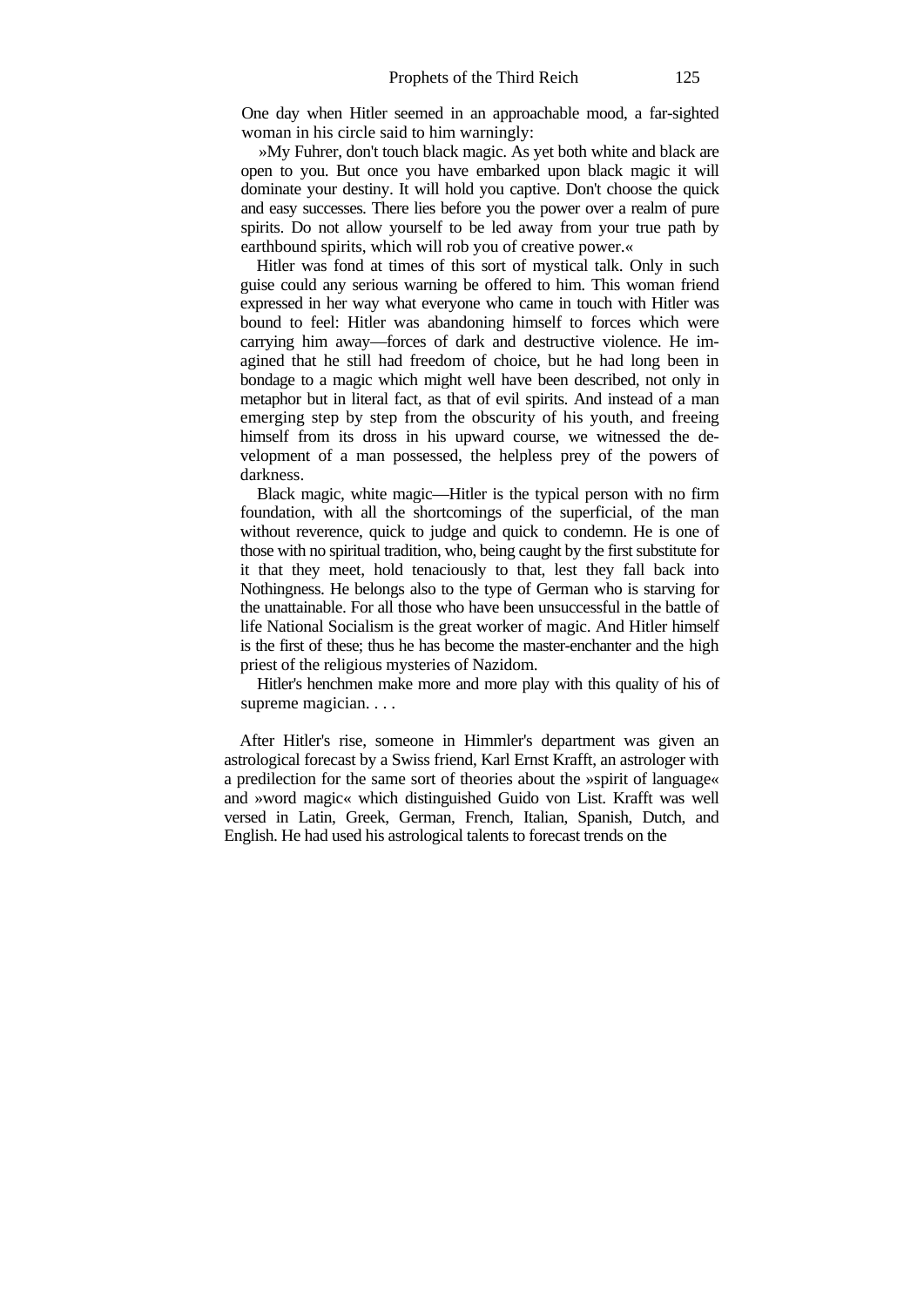commodities market. Around 1938, he was living in the Black Forest with two women who were interested in Rudolf Steiner. Hitler appealed to Krafft as »the conqueror of the mechanistic way of life.«

Krafft predicted to his friend that Hitler's life would hang in the balance between November 7 and 10, 1939. During that time, Hitler attended an anniversary celebration of the 1923 Putsch in the Munich Hofbrauhaus. He left just before a bomb went off and tore apart the beer cellar. Krafft zealously wired Hess, thrusting his prediction under his nose, and adding that the stars still indicated that Hitler would not be safe for a few more days. Krafft was promptly arrested.

Himmler, meanwhile, was working on tracking down the failed assassin by interviewing a Viennese trance medium who had been ordered to his office.

Goebbels, as propaganda minister, had more practical concerns. He just happened, at that particular time, to have developed an interest in Nostradamus, the sixteenth-century French prophet, not for his verse quatrains, but for his propaganda possibilities. He must have been delighted to find in Krafft a man who was not only familiar with Nostradamus' obscure verses but who actually believed that Germany's triumph over the Allies—and over future enemies, as well—could be deciphered from them.

Krafft came to work for the propaganda ministry and began using his special knowledge of Nostradamus as a means of psychological warfare. Nostradamus had been deliberately obscure, to keep his secrets from being understood by any but the initiated. The infinite permutations of possible interpretations had made his quatrains popular propaganda devices for centuries. Thus Krafft had an embarrassment of riches from which to choose so as to interpret Germany's victory. Quatrain III-76 presumably predicted the birth of National Socialism:

> In Germany will be born diverse sects, approaching very near happy paganism. The heart captive and receipts small; they will return to paying the true tithe.

Krafft was in deadly earnest when he interpreted a passage like the following to mean great discomfort for Great Britain:

> In the islands shall be so horrid tumults, That nothing shall be heard but a warlike surprise,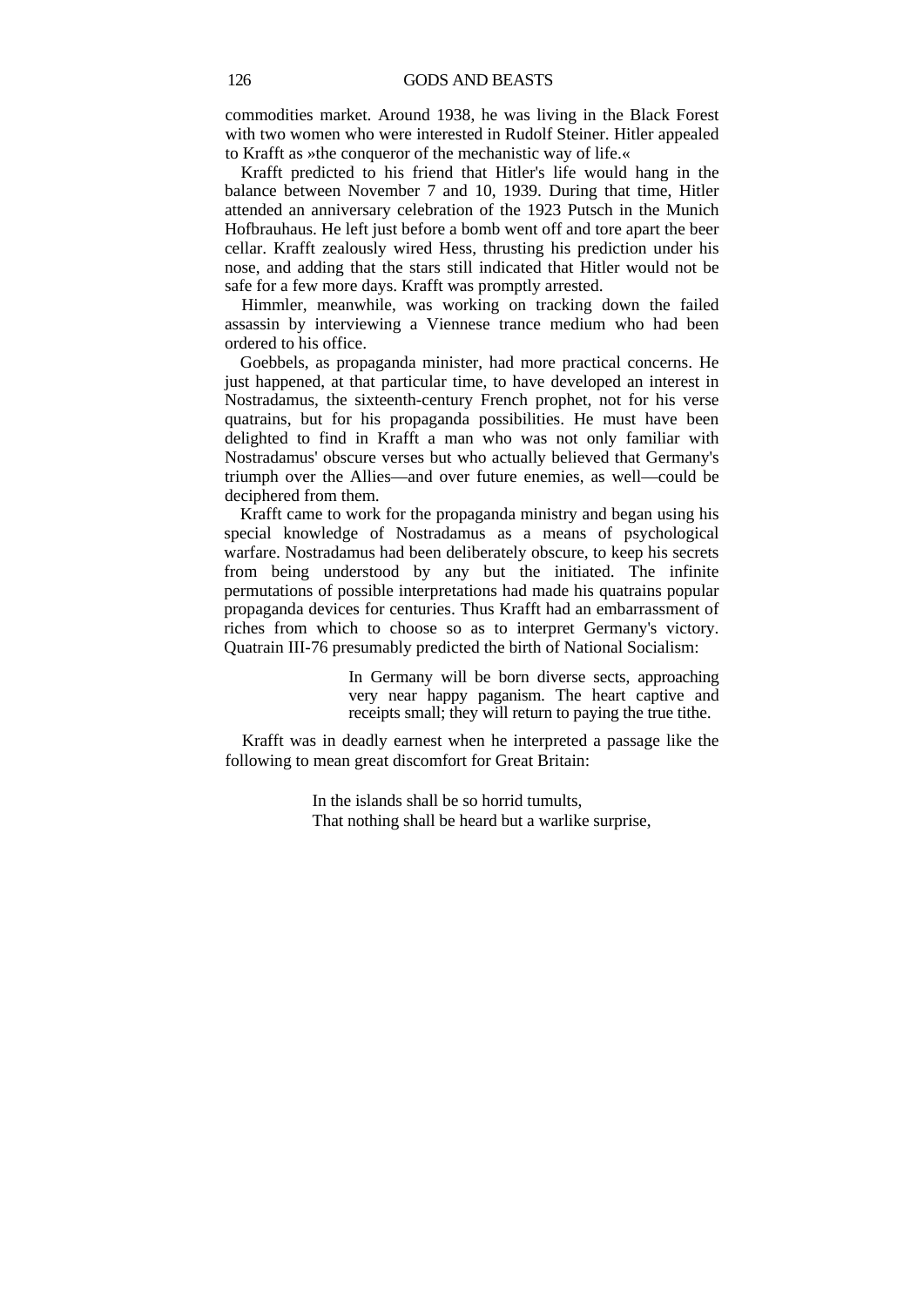So great shall be the insult of the robbers, That everyone shall shelter himself under the great look.

Goebbels' diary entry for November 22, 1939, reads: »This is a thing we can exploit for a long time. I forbid all printing of these forecasts by Monsieur Nostradamus. They must be disseminated only by handbills, hand-written, or at most typed, secretly, and in the manner of snowball letters. The thing must have an air of being forbidden. . . . Naturally, all this silly rubbish must also go out to France. ...«

Pamphlets of Krafft's interpretations were sent in advance of the military through occupied France and were highly successful in getting their message across. Krafft's exegeses were translated into many different languages, and the output was enormous. They were even »surreptitiously stuck into people's pockets as they left the movies—as far away as in Iran!« according to Gerda Walther.

Romania's minister to London, an anti-Nazi awed by Krafft's seemingly prophetic gifts, wrote him to renew an old acquaintance and to ask for his astrological predictions about the war. Krafft showed the letter to his Nazi superiors, and they drafted an answer predicting Germany's victory. When the Romanian minister received it, he assumed that Krafft must be advising Hitler, and got the idea of convincing the British to hire the best astrologer they could find and have him try to second-guess Krafft. If the British could get their astrologer to find out how Krafft was arriving at the sources for his advice, they could, first of all, know what Hitler was thinking, and secondly, influence his thought by preparing forecasts similar to Krafft's but pro-Allies, and slipping them into Hitler's hands. For the purpose, Ludwig von Wohl was hired.

A Roman-Catholic Hungarian author of religious books who left Berlin for London in 1935, he had a reputation among believers in astrology for his accurate horoscopes of Hitler, Mussolini, Churchill, Chamberlain, and other prominent people. One of Hitler, in particular, cast in 1931, brought him to the attention of the international set. Just before the beginning of World War II, at a Spanish embassy dinner party, he entertained the British secretary of foreign affairs, Lord Halifax, with astrological predictions, and was assured that he would have a job if war broke out when he said it would and if Hitler's invasion of Poland was as rapid as he predicted. The war was three days early. Ludwig von Wohl became a British citizen, changed his name to Louis de Wohl, and joined the British army.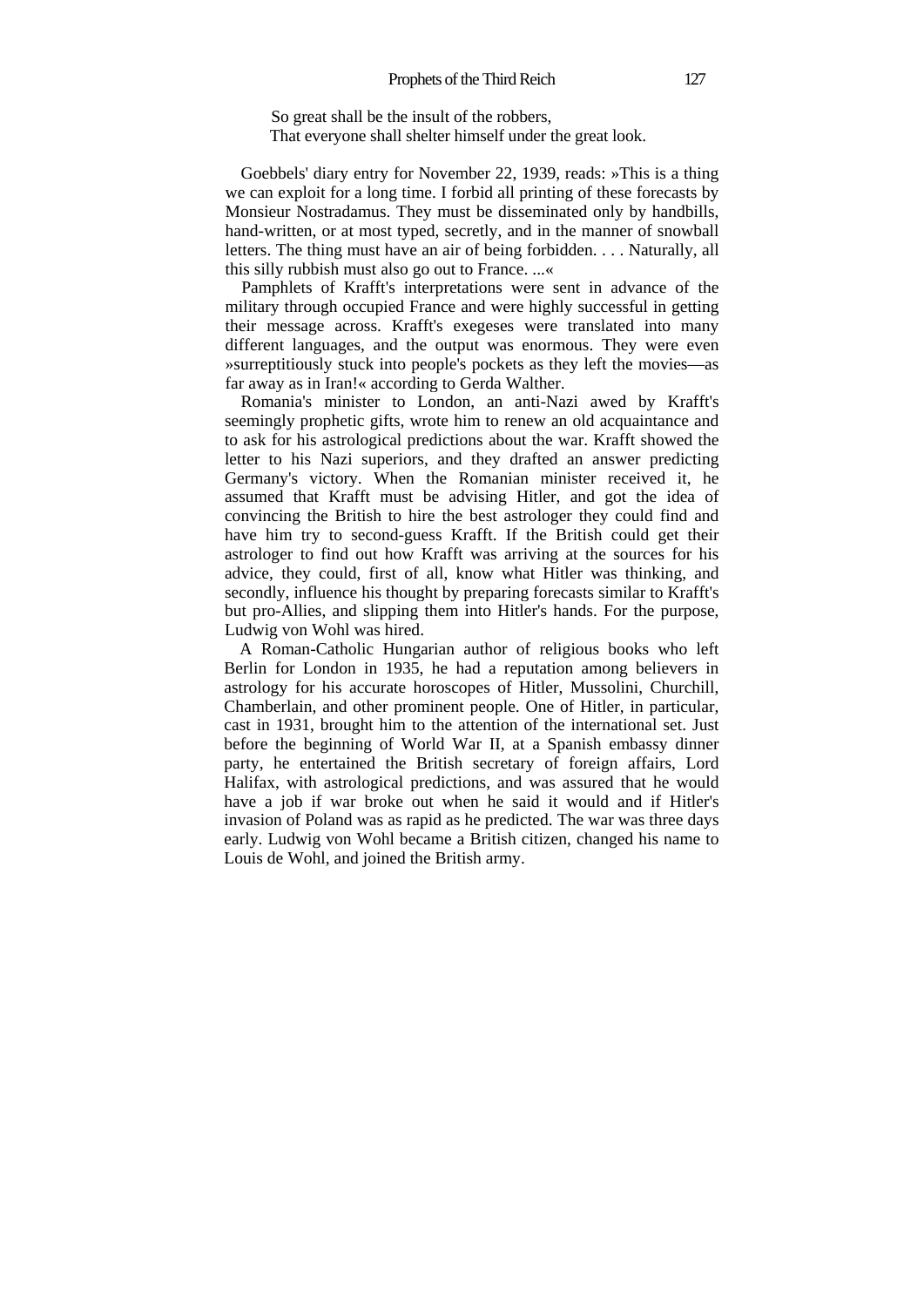In August 1940 an employee of the War Office came to him and asked: »How would you like to work on a highly secret assignment?«

He liked it very much. Made a captain, paid in cash, and set up in a suite at Grosvenor House, he worked on his unique task. British Intelligence believed that Hitler was being advised not only by Krafft but by four other astrologers, and that he never made a military move without their advice. Churchill was agreeable to the idea of trying to intercept what Hitler was being told every day. »Why not try it?« he said. »It could be fun.« In allowing the bizarre appointment, Churchill was assumed to be indulging one of his mischievous caprices. »After all,« he is reported to have said, »why should Hitler have a monopoly on astrologers?« One commentator remarked that he may also have »relished the idea of subjecting some stuffy high-powered official to an astrologer's scrutiny.«

Since De Wohl knew all five astrologers who were supposedly advising Hitler, had worked for some time with Krafft, and was familiar with his formula, he could guess what he presumed they were telling Hitler. In his first memo to the British War Office in the beginning of September 1940 he advised that the Germans would not invade England, because he was sure that Hitler's astrologers were counseling him against it.

One of De Wohl's tasks was to put out a bogus copy of an astrological magazine called Der Zenit, which looked exactly like the genuine article. It was intercepted by the Nazis; and Wulff relates that he told Himmler's assistant, Walter Schellenberg, »that from an astrological point of view it was a first-class production and indicated that it was the work of experts. Some very skillful bits of propaganda had been casually inserted in an otherwise apparently innocuous text. We deduced that this fake had been manufactured in England.«

Wulff was consulted several times by Himmler during 1944 and 1945, particularly as defeat seemed imminent. Wilhelm Hoetl, who joined the German Secret Service in 1938, says of Himmler: »His predilection for the occult sciences also went far beyond the confines of a harmless hobby; it can with truth be said that all his major decisions hung upon the advice given to him by his clairvoyant. ...« According to Hoetl, Schellenberg, anxious to end the war, had Wulff draw up a horoscope »which would give Himmler the necessary courage and convince him that he was destined by Fate to become the Fuhrer and the saviour of the German people. ...«

Not only Himmler, but the German people pinned their hopes on astrology. Speer relates that they had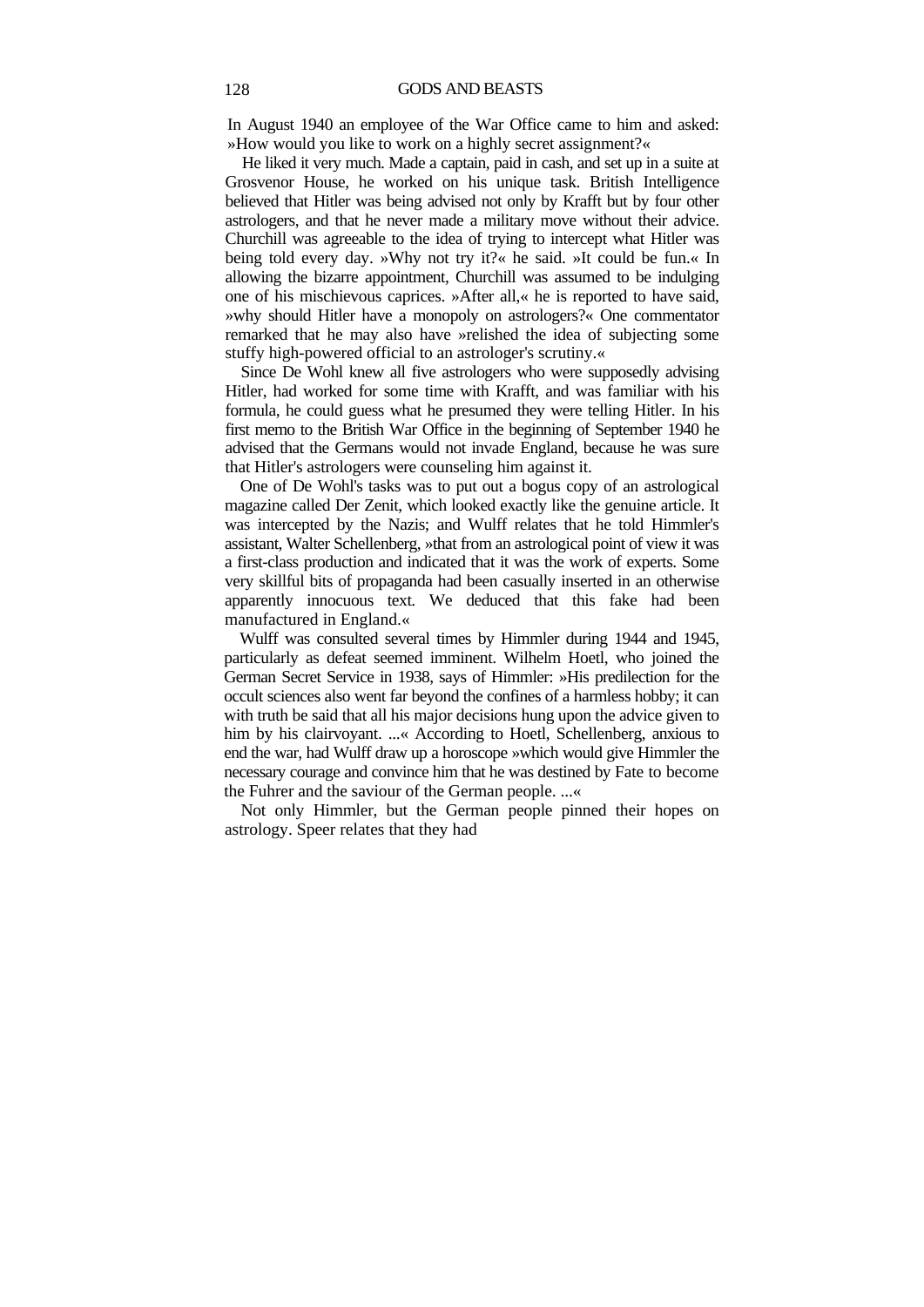long since stopped believing the newspapers. There was one exception: During the closing months of the war growing bands of desperate people began pinning their hopes on the astrological sheets. Since these were dependent on the Propaganda Ministry, for a variety of reasons they were, as I learned from [Hans] Fritzsche at Nuremberg, used as a tool for influencing public opinion. Fake horoscopes spoke of valleys of darkness which had to be passed through, foretold imminent surprises, intimated happy outcomes. Only in the astrological sheets did the regime still have a future.

In 1945, the day after President Franklin D. Roosevelt died, Goebbels, who may have been a victim of his own propaganda, ordered champagne and phoned Hitler: »My Fuhrer, I congratulate you! Roosevelt is dead. It is written in the stars that the second half of April will be the turning-point for us. This is Friday 13 April. It is the turning-point.«

Later, in Hitler's bunker, Goebbels sent for the horoscopes which had been cast for the Fuhrer and for Germany on his accession to the chancellery. They had been given to Himmler for safekeeping. Both predicted the entire outcome of the war: the beginning, in 1939; victory until 1941; then defeat until the second half of April 1945, when there would be a reversal of fortune. Peace would not come until August.

Goebbels, who may have been humoring Hitler, drew historical analogies between the death of Roosevelt and the death of the tsarina during the Seven Years' War with Russia, when Frederick the Great appeared to be defeated until the death turned things around.

But in the end, all the prophets failed them, and the Nazis learned that they could not be saved by the stars.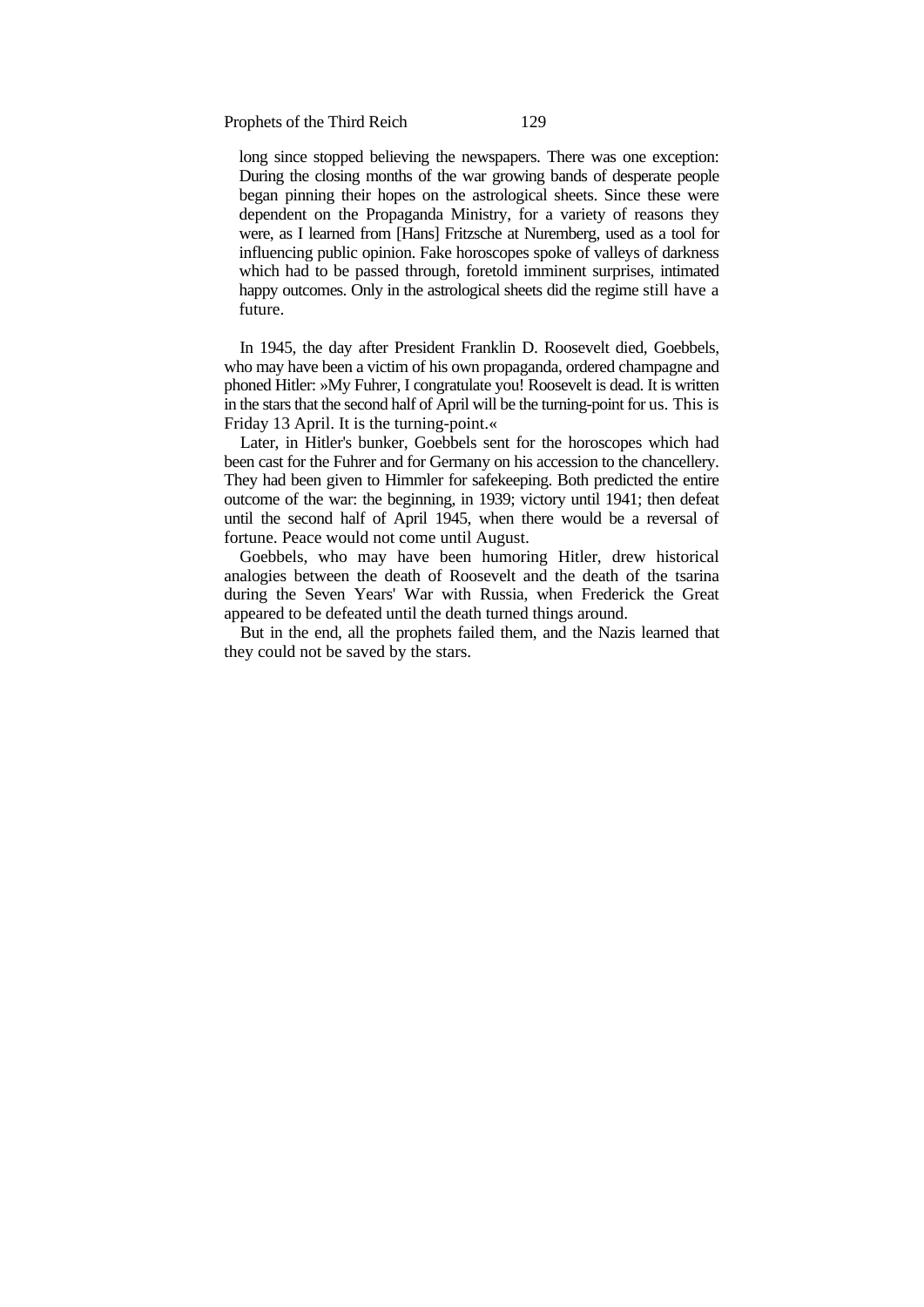### CHAPTER 13

# Jung and the Aryan Unconscious

Even Jung's much-debated interpretation of what was happening in Hitler's Germany in the thirties was not without insight, though his conduct justifies the suspicion that he himself, like all too many equally intelligent contemporaries in Europe, had momentarily turned to the same demonic powers for salvation and let himself be carried away by them.

> —Lewis Mumford, »The Revolt of the Demons,« The New Yorker, May 23, 1964

It has always been a mystery why intelligent people outside of Germany in the twenties and thirties were attracted by the Nazi movement. Before the atrocity stories began to leak out, the Nazis were persona grata with a certain type of mystical temperament which saw in the romantic aspects of their ideology a refreshing return to »thinking with the blood,« as D. H. Lawrence called it.

The psychologist Carl Jung is a case in point. His interest in the occult ran very deep, and began very early. In his autobiography, Memories, Dreams and Reflections, he told of his initiation, in dreams of childhood, to »the secrets of the earth« and »the realm of darkness,« »overpowered by a vision of the whole cosmos,« where »lived the 'Other,' who knew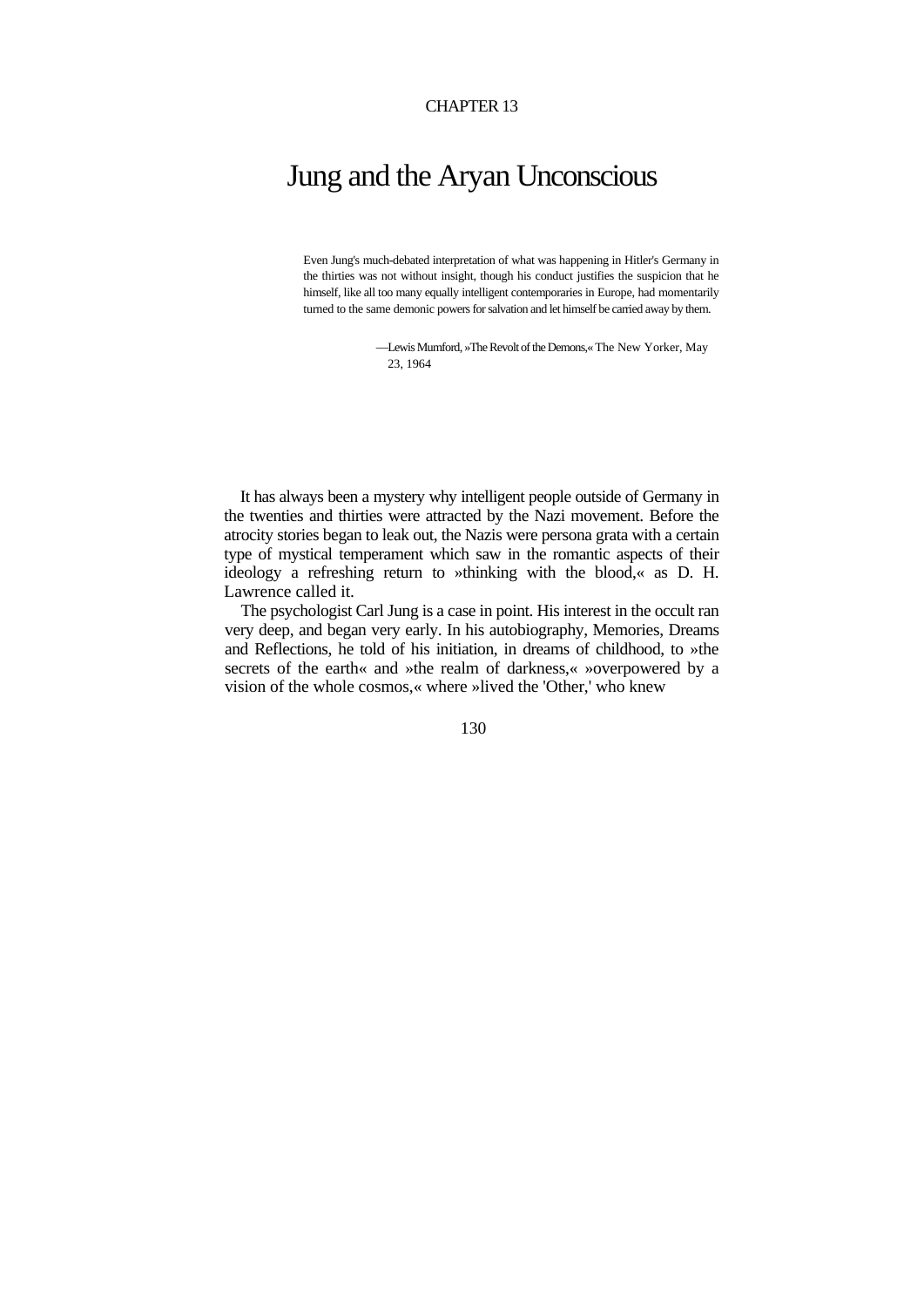God as a hidden, personal, and at the same time suprapersonal secret. Here nothing separated man from God; indeed, it was as though a human mind looked down upon Creation simultaneously with God.«

The young Carl soon discovered that his jolly housewife mother harbored a submerged self, »archaic and ruthless,« just as sacred as God, which he later identified with the ancient Germanic realm of Wotan. Sometimes the child would find her doing chores with a strange look in her eyes, muttering incomprehensibly to herself. When he listened more attentively, it was clear that the words were designed for him, and their appropriateness reached »to the very core« of his being.

Her diary recorded experiences with precognition, ghosts, and supranormal phenomena. As a child, her services had often been called upon to protect her theologian father from spectral presences:

She had to sit behind him when he was writing his sermons, because he could not bear »spirits« passing behind his back and disturbing him. Every week, at a fixed hour, he used to hold intimate conversations with his deceased first wife, very much to the chagrin of the second! Jung's psychiatric diagnosis was that he suffered from »waking hallucinations,« though at the same time he dismissed this as a »mere word.« [His] second wife, . . . Jung's maternal grandmother, was gifted with »second sight« and could also see »spirits.« The family traced this back to an episode when, as a young girl, she lay for thirty-six hours in a state of catalepsy resembling death. Her gifts, however, could stand the test of a more rigorous judgment: she sometimes saw apparitions of persons unknown to her, but whose historical existence was later proved.

Carl was both scared and thrilled by the sense of the uncanny. As a teenaged student at the Gymnasium in Basel, he found a philosophical basis for it in the work of Pythagoras. By this time, the private, secret world which he had learned to inhabit as an escape from his all-powerful mother was much pleasanter than the bourgeois school world from which he was excluded by poverty, provincialism, and personal unpopularity. He saved his ego by retreating into ritual, fantasy, and nature-mysticism. The greatest fantasy, which came unbidden, and which would have earned him the applause of Jonathan Swift and Rabelais, was a masterpiece of unconscious wit in such a stolid fellow: God, from on high, sent down his own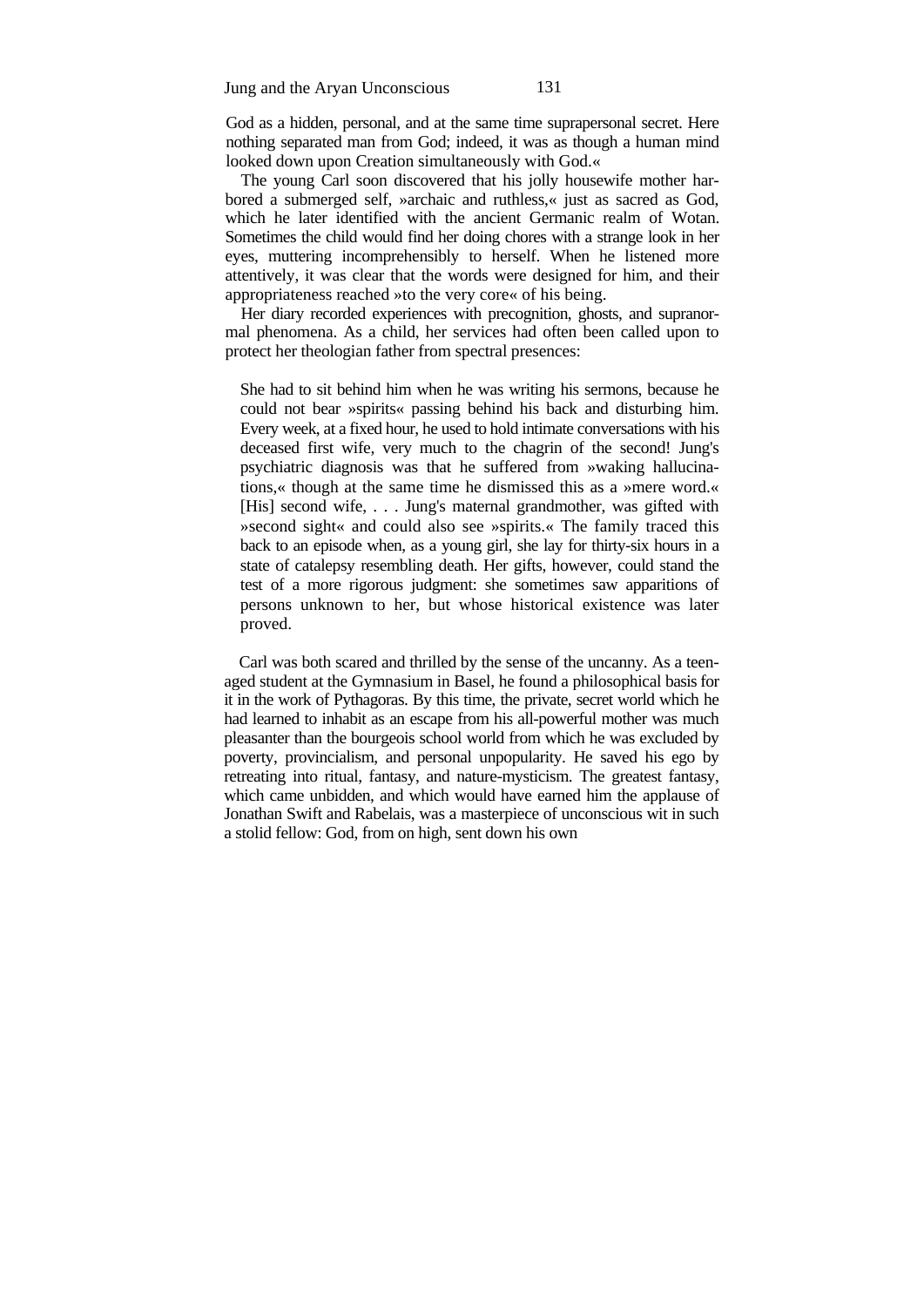personal blast of excrement, appropriately monumental, to bomb the newly decorated roof of the Basel Cathedral.

Jung was convinced that he had been chosen by God for a prophetic mission to herald the dawning Age of Aquarius. At the same time, he felt privy to ancient dark mysteries, which he was not about to reveal, wanting to avoid the fate of Nietzsche, who went mad. Jung had a sense of himself as two distinct personalities, the schoolboy and the wise old man. The schoolboy was himself as he appeared to others. The wise old man was a powerful figure of the Enlightenment, and the young boy owed to this odd presence his sense of being selected for a great work and of being perfectly at home with eighteenth-century ideas and artifacts. The psychologist, looking back at this dichotomy in his youth, insisted that it did not represent a diseased disunion. A recurring daydream, which he was later able to play out in reality, had him ensconced in a medieval castle where, as judge, he ruled over the town. What gave him the power to rule was that, hidden in the tower,

was a thick copper column whose top, branching into a network of tiny capillaries, drew from the air an ineffable spiritual substance which, condensed and transformed by its passage through the metallic column, would reappear at the bottom as finished gold coins. In his gold-making fantasy, Carl, unlike the medieval alchemists, did not use lead or other base metals for raw material, but something »spiritual« diffused in the air. With his hunger for omens, he was bound to retrospectively view this adolescent daydream as presaging his long-lasting fascination with alchemy in later years. A person of less exalted turn of mind might read the same fantasy as pointing to Jung's future adroitness in extracting money from »spirituality.«

As outsider and as pagan, he felt much closer to the animal and vegetable kingdoms than to the kingdom of man. Nature was suffused with »numinousness,« a term which he came to love and use a great deal. It well described his family's extrasensory experiences.

As it came time, however, to decide on a profession, he was governed by more practical concerns. He did not care to repeat his clergyman father's history of poverty, and in 1895 enrolled as a medical student at the University of Basel. There he was attracted by spiritualists like Johann Zoellner and Emanuel Swedenborg, discussing their theories by the hour. He was far from being alone in his fascination with spiritualism. A number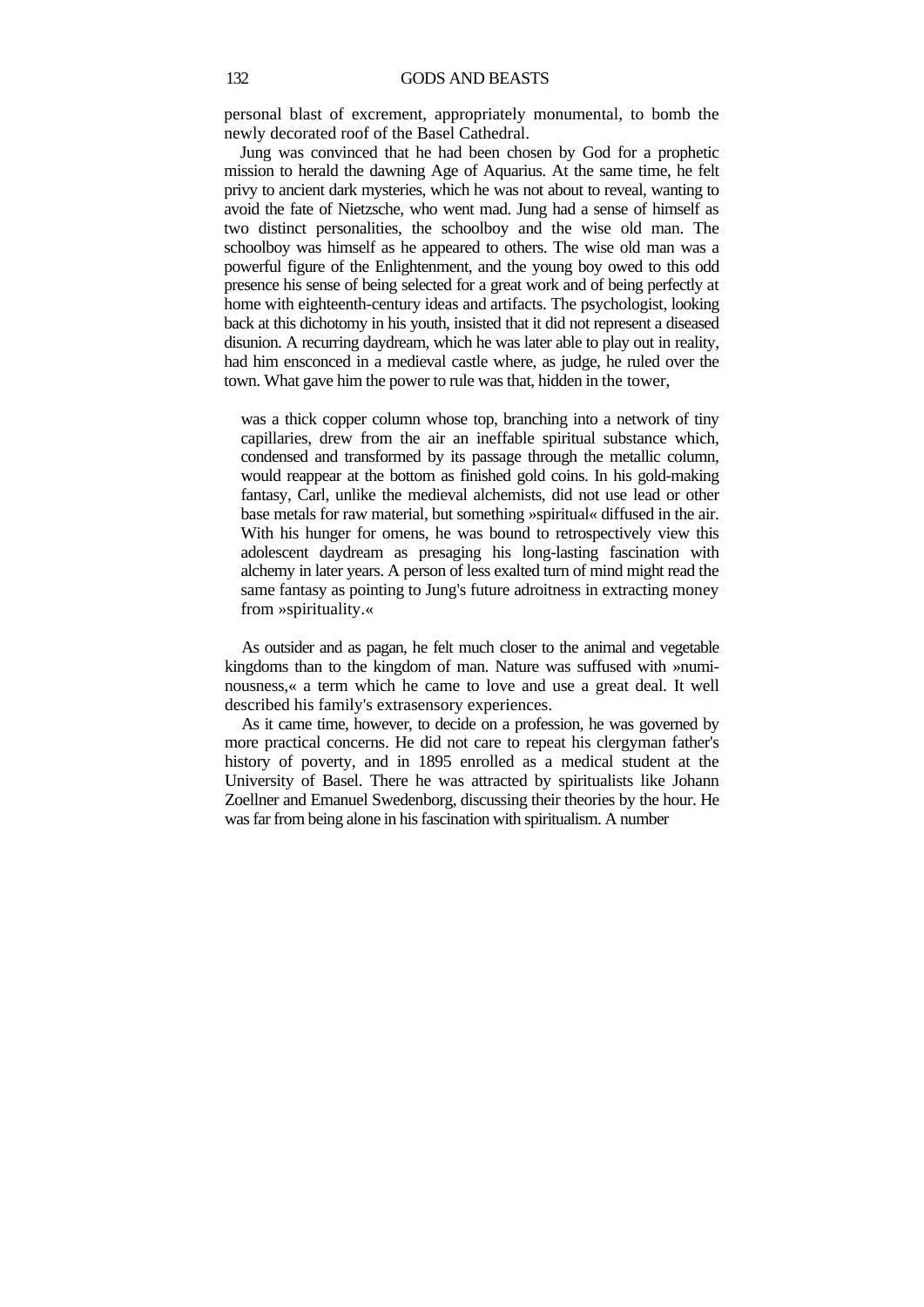of respectable scientists believed in the existence of occult phenomena and were investigating them. Jung arranged mediumistic seances. In his autobiography, he described how a medium, his fifteen-year-old cousin, made a sturdy antique table and a knife in a drawer break apart. (The family saved the fragmented pieces of knife.) This medium became the subject for Jung's doctoral dissertation, »The Psychology and Pathology of Supposed Occult Phenomena.« In it, he talked about the relation of the unconscious to the conscious mind and referred to Sigmund Freud's new theory of hysterical identification. Jung made up his mind to become a psychiatrist and unite his interest in the soul with his interest in medicine.

He did not meet Freud in the flesh until 1907. By then, strong anti-Semitic sentiments were already skulking through Western Europe. Freud was a pariah, both as Jew and as proponent of a controversial theory of sexuality, a subject shrouded with taboo—one Freud himself referred to as »that troublesome factor so unwelcome in good society.« It took courage on Jung's part to join the Freudian camp. Then almost thirty-two, Jung had a good deal to lose by associating himself with the Austrian Jew. Also, by becoming Freud's favorite son, he incurred the enmity of older and longerstanding disciples.

Despite mutual respect and admiration, there were insurmountable differences between Jung and Freud. The older man could not share the younger's passion for occultism. When Jung came to visit Freud in Vienna, they discussed precognition and parapsychology in Freud's study. Freud dismissed the matter as »nonsensical,« and there came a loud cracking sound from his bookcase. Jung predicted that there would be another in a moment, and interpreted the noise as evidence of the paranormal. Returning home, he wrote Freud that the visit, »most happily, freed me inwardly from the oppressive sense of your paternal authority.« Freud replied that the »poltergeist business« left him incredulous. Since Jung's visit, he had heard the sounds from the bookcase repeatedly—not, he hastened to add, when he was thinking of Jung—but he warned his »dear son to keep a cool head, for it is better not to understand something than make such great sacrifices to understanding.« Jung's »investigations of the spook complex« Freud took to be »a charming delusion« which he could not share.

Years later, in his autobiography, Jung confessed that, as Freud was disparaging parapsychology, he himself felt »a curious sensation« in his diaphragm, as if it »were made of iron and were becoming red-hot—a glowing vault.« Hearing the noise from the bookcase, he feared it would topple over on them. Freud's retort that this was »sheer bosh« made Jung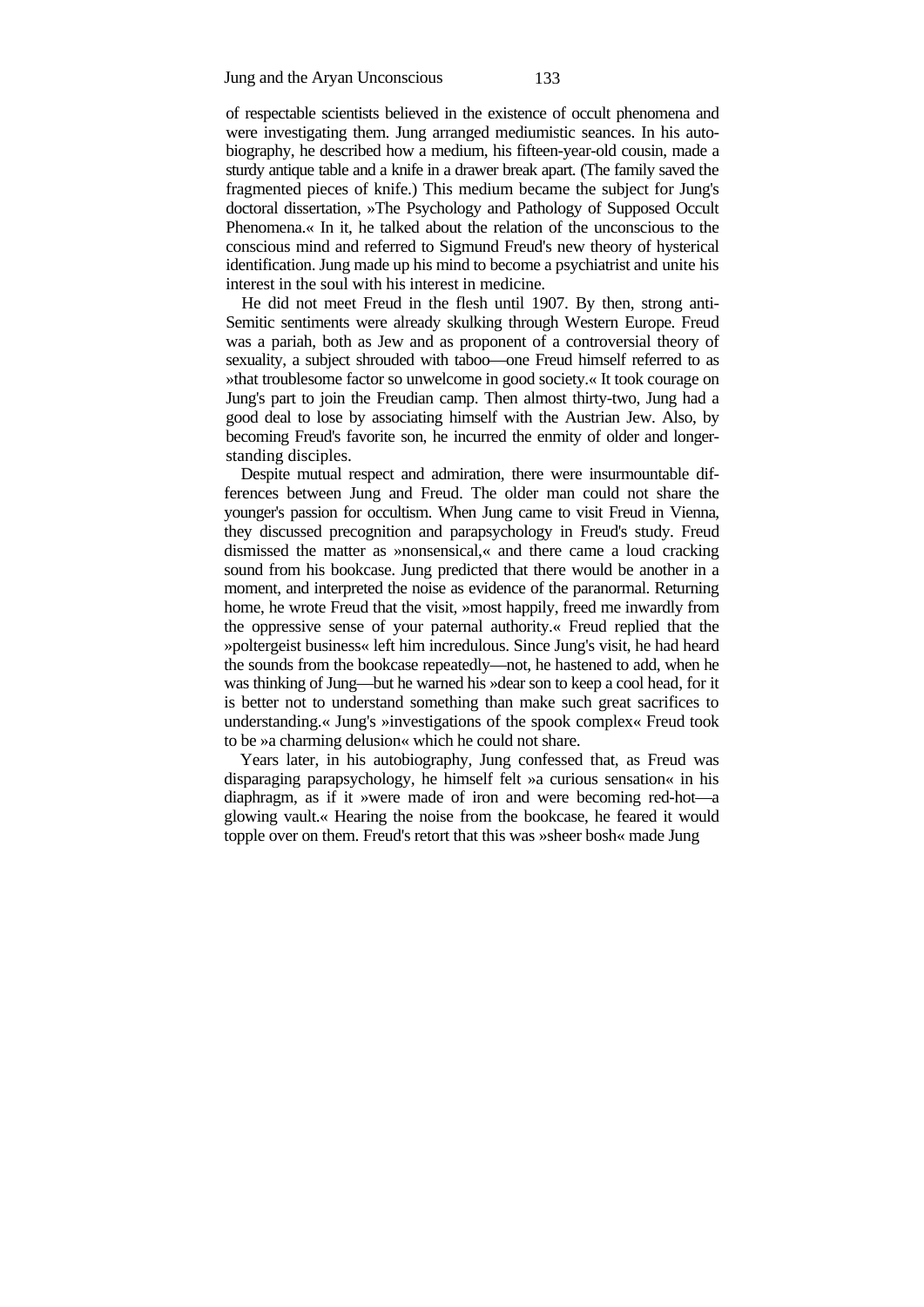believe that his mentor mistrusted him, and though they never talked about the incident after the exchange of letters, the schism between them grew. Nonetheless, Freud did push for Jung to be elected president of the International Psychoanalytic Association, to the horror of other disciples.

Jung devoted more and more of his professional activity to investigating what Freud had called »the black tide of mud of occultism.« Although the scientific establishment scorned the notion that occult phenomena were worthy subjects for investigation, the romantics had managed to generate excitement about hypnosis, mesmerism, somnambulism, precognition, and spiritualism, so that a man with Jung's family history, personal experiences, predisposition, and natural gifts was not alone in his proclivities. After he separated from Freud, Jung immersed himself in Gnostic and Neoplatonic texts and in Eastern philosophy. Befriended by the celebrated German Orientalist Richard Wilhelm, he explored Chinese alchemy and the I Ching, the ancient Chinese method of divination. Jung took this oracle quite seriously as a revelation of unconscious knowledge. In preparing the introduction to Wilhelm's book, The Secret of the Golden Flower, Jung found the link he had been searching for, between ancient Gnosticism and modern thought, in European alchemy. He identified himself with another Swiss doctor-metaphysician, Paracelsus, who had enriched the sixteenth century with his esoteric lore. »Magick is a Great Hidden Wisdom— Reason is a Great Open Folly,'\* he had taught.

Paracelsus' observation that Eastern and Western alchemy were really concerned with psychic states rather than with chemical states confirmed Jung's perspective of the unconscious as a reservoir of collective as well as personal images. This collective unconscious explained the presence of archetypes—myths and symbols that were made up of »universal dynamic forms.« Though there were similar archetypes in all races and throughout all the ages, there were also perceived differences between races, because of their different evolutions. The Jew, for instance, because he was rootless, needed to »reduce everything to its material beginnings.« That was why the simple reduction by Freud and Alfred Adler of all psychic phenomena to primitive drives was gratifying to the Jew, though »thoroughly unsatisfying to the Germanic mentality,« which still (in 1918) had »a genuine barbarian in [it] who [was] not to be trifled with.« Said Jung: »The fact is, our unconscious is not to be got at with over-ingenious and grotesque interpretations. The psychotherapist with a Jewish background awakens in the Germanic psyche not those wistful and whimsical residues from the time of David, but the barbarian of yesterday,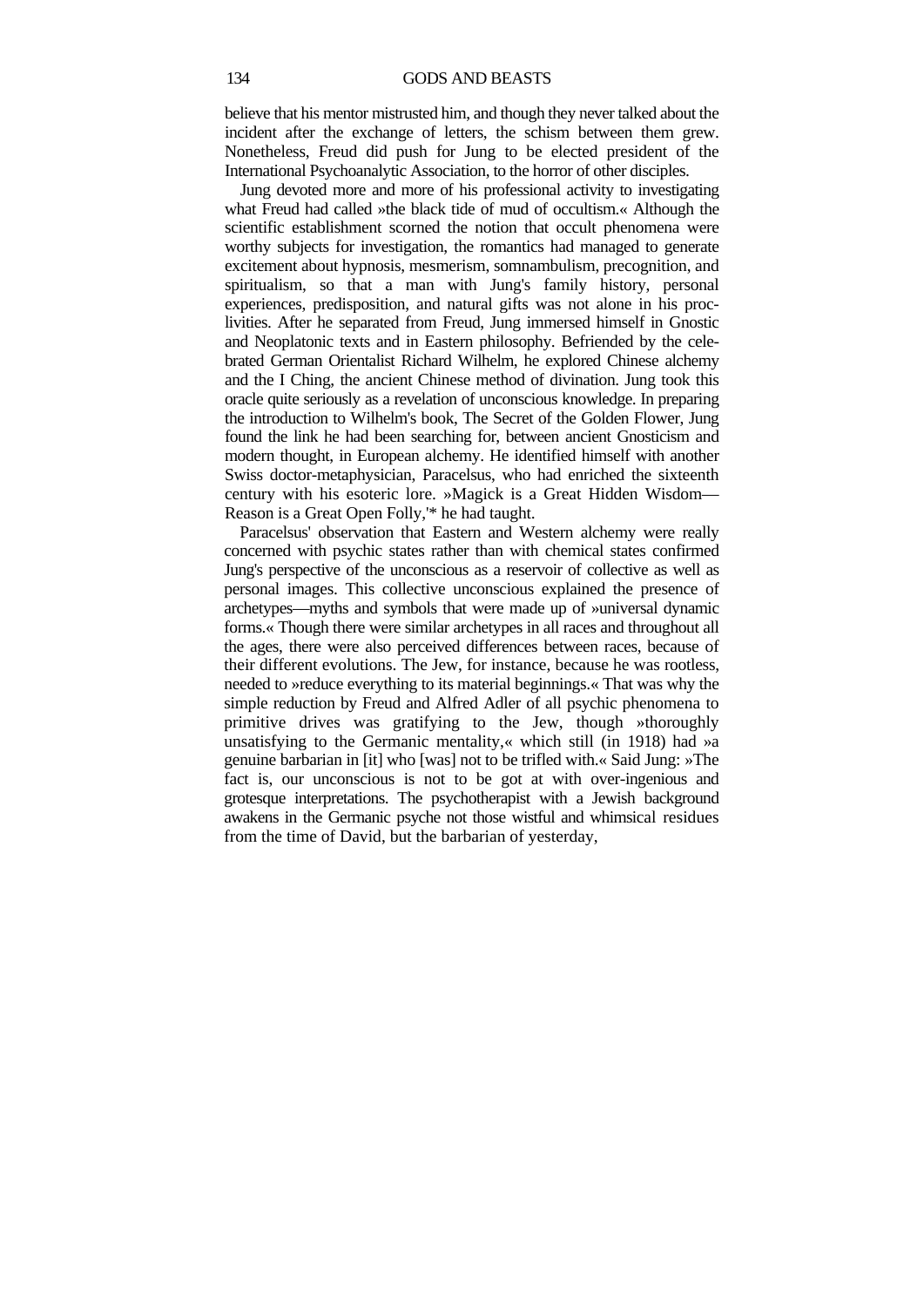a being for whom matters suddenly become serious in the most unpleasant way....«

By the time the Nazis came to power, this sort of distinction caused Jung some embarrassment—not, to be sure, with the champions of National Socialism. The new study of psychoanalysis had to go through a process of gleichgeschaltung, i.e., conformity to the Party line. Jung's mysticism was far more congenial to the philosophy of Aryanism than Freud's »Jewish science.« Jung understood and shared the romantic sensibility which craved for pagan purification. In 1923 he had written:

... we cannot possibly get beyond our present level of culture unless we receive a powerful impetus from our primitive roots. But we shall receive it only if we go back behind our cultural level, thus giving the suppressed primitive man in ourselves a chance to develop. How this is to be done is a problem I have been trying to solve for years. ... the existing [edifice] is rotten. We need some new foundations. We must dig down to the primitive in us, for only out of the conflict between civilized man and the Germanic barbarian will there come what we need: a new experience of  $God. \ldots$ 

Jung came under the influence of the German Indologist Jakob Wilhelm Hauer, an authority on Kundalini yoga and number-symbolism. Hauer was head of the Nordic Faith movement, which barred Freemasons, Jews, and colored people from membership. He lectured at Eranos, a Swiss esoteric school for Jungians, on the racial unconscious and its symbolism. When the Nazis came to power, he gave an impassioned talk on the SS hero and Hitler, the »genius of our people.« Jung, in his essay, »Wotan,« later mentioned that Hauer's group »aims at the religious renaissance of the nation out of the hereditary foundations of the German race« and advised the »German Christians« to join Hauer's »decent and well-meaning people . . . intelligent enough not only to believe but to know that the god of the Germans is Wotan and not the Christian God.«

When the president of the international German Medical Society for Psychotherapy, located in Germany, resigned because of the Nazi takeover in 1933, Jung filled the post by remote control from Switzerland and assumed the editorship of its official publication, the Zentralblatt fur Psychotherapie. Its December 1933 issue was graced with a commitment by the new Reichsfuhrer of psychoanalysts, Professor M. H. Goring, the nephew of Hermann Goring, to »Adolf Hitler's fundamental book, Mein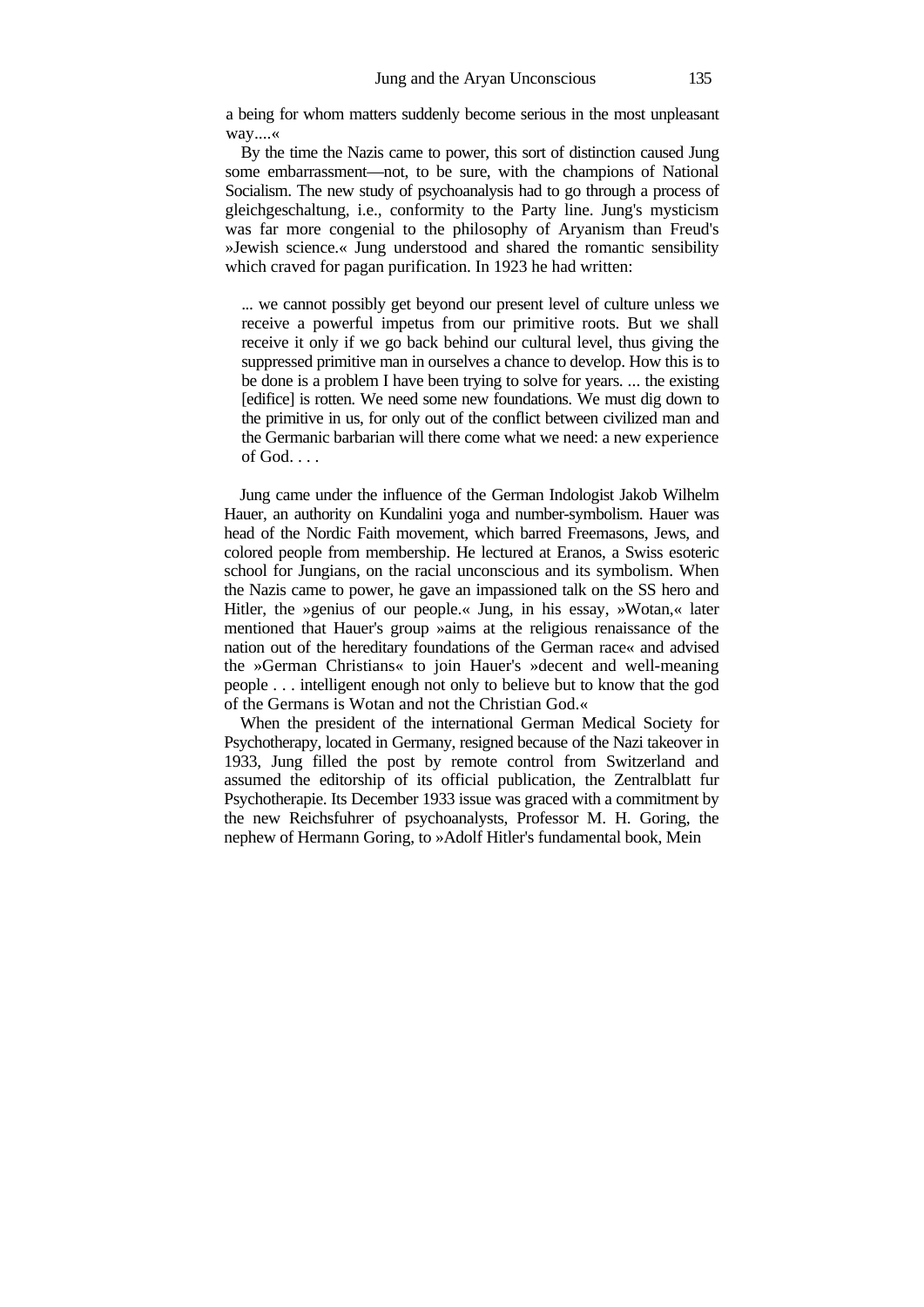Kampf« and »to contribute to the work of the people's chancellor to educate the German people for the spirit of heroism and sacrifice.« And Goring gratefully acknowledged: »Thanks to the fact that Dr. C. G. Jung accepted the presidency on June 21st, 1933, it has been possible to continue the scientific activity of the Association and of its periodical.« For that same issue, Jung wrote an introduction which he later had many opportunities to defend:

The differences which actually do exist between Germanic and Jewish psychology and which have long been known to every intelligent person are no longer to be glossed over, and this can only be beneficial to science. In psychology more than in any other science there is a »personal equation,« disregard of which falsifies the practical and theoretical findings.

Though he went on to state that he was no more depreciating »Semitic psychology« than he would if he talked of the Chinese in terms of Oriental psychology, his editorial in no way hurt him with the Nazis. The General Medical Society, although international in membership, was dominated by the Germans. Its publication was put out in Germany, and the managing editor and staff were German. Jung had given orders that the issue which caused him such embarrassment be »for exclusive circulation in Germany,« but the managing editor had disobeyed him. Jung said: »The incident is naturally so incriminating as to put my editorship seriously in question.«

But he defended his position in the March 28, 1934, letter to Max Guggenheim:

If you disregard the persecutions of the Jews in Germany, you must admit that there is a medical Society there which is very important for us in Switzerland. It is therefore not a matter of indifference what happens to psychotherapy in that country. . . . As a psychotherapist I cannot be indifferent to the future of psychotherapy. Its development in Germany will also be crucial for us. Freud once told me, very rightly: »The fate of psychotherapy will be decided in Germany.« To begin with it was doomed to absolute perdition because it was considered wholly Jewish. I have broken this prejudice by my intervention and have made life possible not only for the so-called Aryan psychotherapists but for the Jewish ones as well. What with the hue and cry against me it has been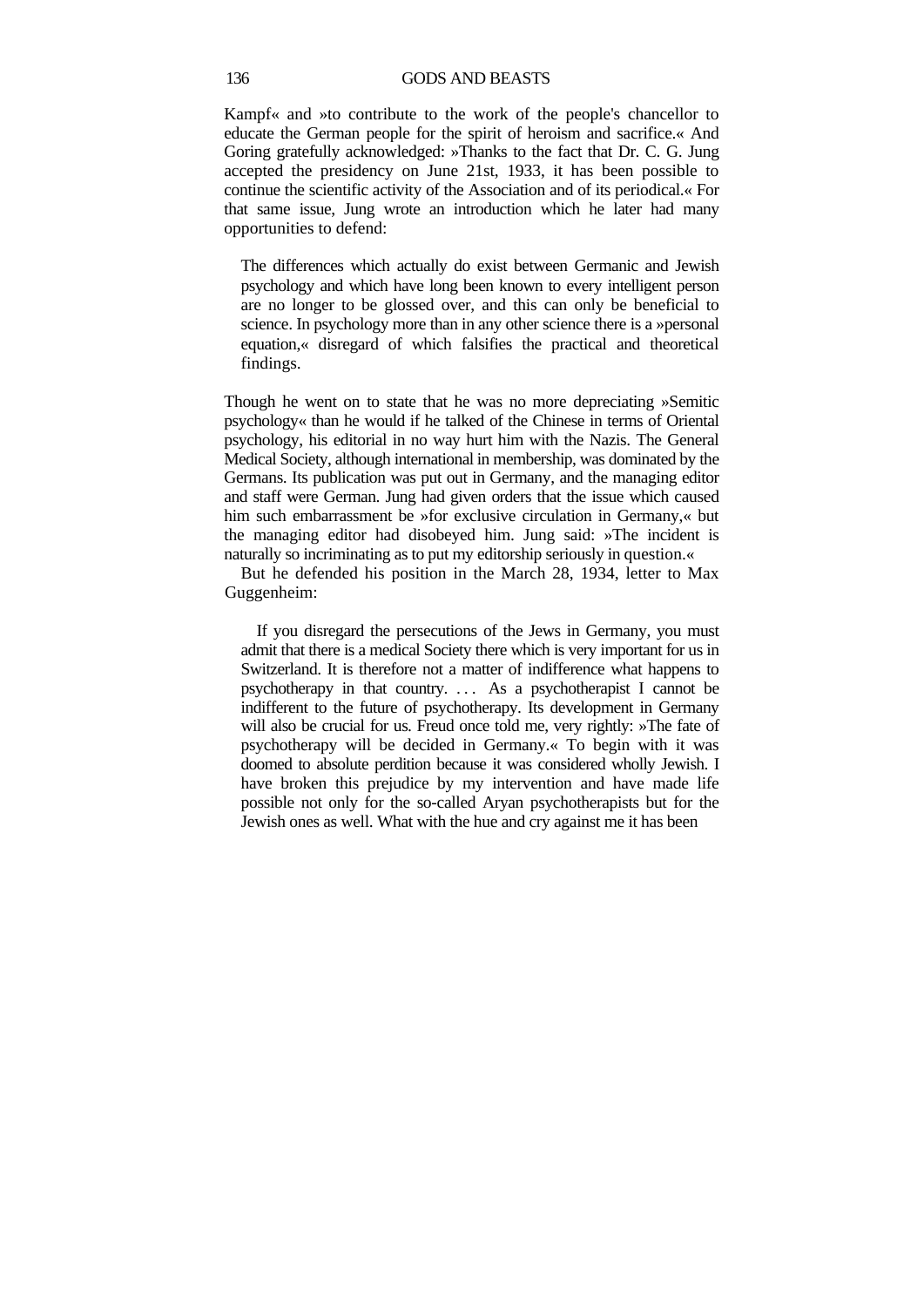completely forgotten that by far the greatest number of psychotherapists in Germany are Jews. People do not know, nor is it said in public, that I have intervened personally with the regime on behalf of certain Jewish psychotherapists. If the Jews start railing at me this is shortsightedness in the extreme and I hope you will do what you can to combat this idiotic attitude. The existence of the Society for Psychotherapy, which has very many Jewish members, is now assured, also the membership of Jewish doctors. Actually the Jews should be thankful to me for that....

Although he had already made it clear in 1918 that he believed in psychological differences between Jews and Aryans, 1933 was an inopportune moment to reiterate such a thesis. Anyone of Jewish descent had been purged from the German civil service that spring. Other professions were closing to Jews, and with 6 million unemployed, there was a scramble for their jobs. While Jung was not a Nazi, he understood the Nazis' paganism. He also understood their antipathy to Freud, whom he felt to be lacking in spiritual concerns. The Nazi psychiatrist Kurt Gauger reiterated this point of view:

Freud is the scientist, only the scientist: Jung is the ethician. One could also call him a seer, in the deepest and most reverent sense of the word. Jung is the poet among psychologists. His subconscious is full of living forms with whom one speaks and consorts like human beings, who can give counsel and warn, with whom one tries to be on a good footing because otherwise they may become »angry.« Jung's psychology is a demonology. . . . Primordial wisdom has it that one can disarm a demon, even make a servant of him, if one knows his name....

Freudian psychology incorporates all the advantages and dangers of the Jewish spirit, Jungian psychology all those of the Germanic soul.

Freud is atheistic; Jung, not in terms of doctrine but in terms of attitude, is marked by a Catholic piety. . . .

Jung protested that he was not anti-Semitic, that he had courageously chosen to talk about that which was on everyone's mind, that Jews could not be insulted since he had made no value judgments, and that it was the failure to make distinctions which leveled everything and caused hatred between people. He was not for tarring everyone with the same brush. He fought Freud's psychology, he said,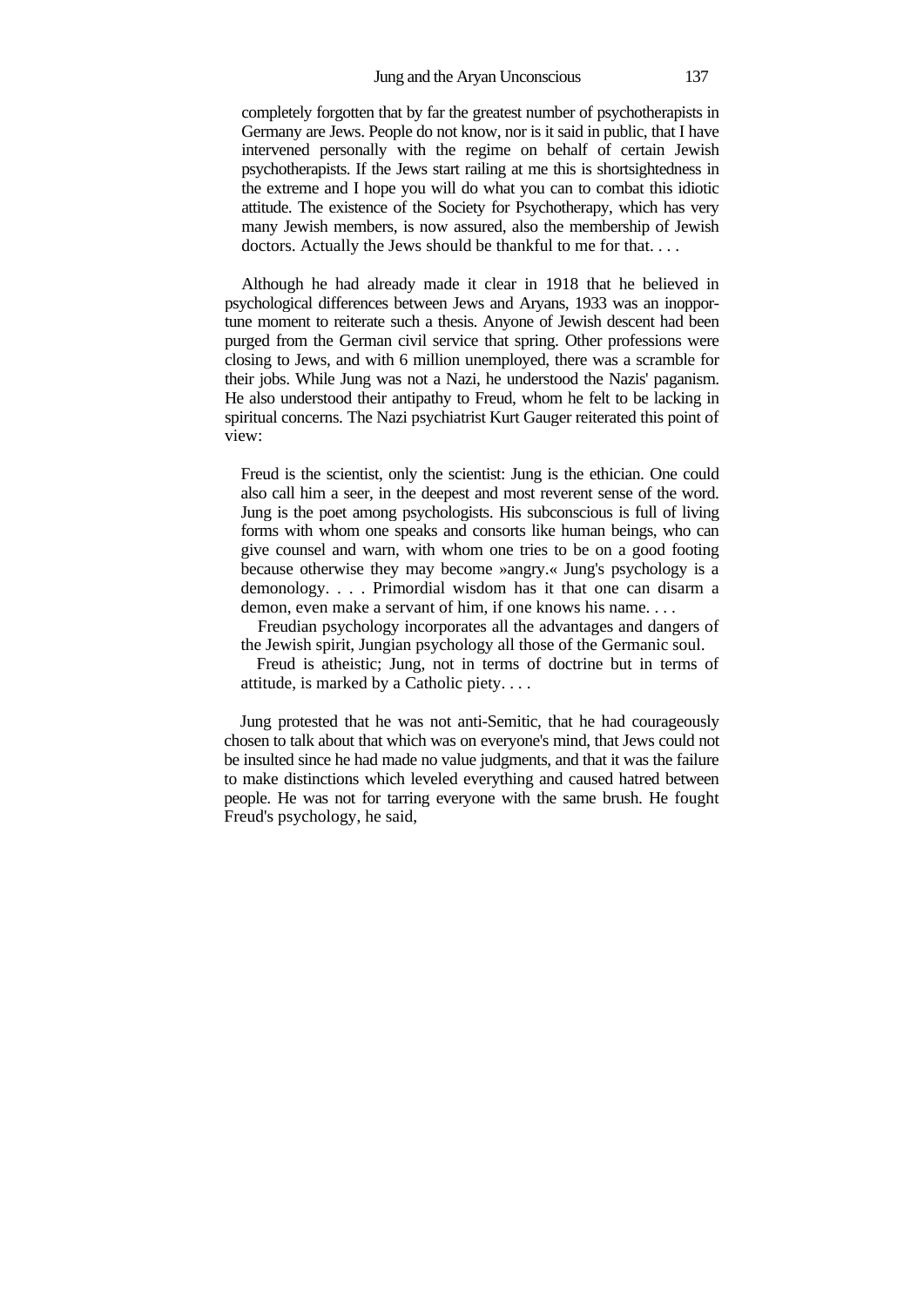because of his materialistic and intellectualistic and—last but not leastirreligious attitude and not because he is a Jew. Insofar as his theory is based in certain respects on Jewish premises, it is not valid for non-Jews. Nor do I deny my Protestant prejudice. Had Freud been more tolerant of the ideas of others I would still be standing by his side today. I consider his intolerance—and it is this that repels me—a personal idiosyncrasy. . . . Infinite nuances are needed if justice is to be done to human beings.

To »accept the conclusions of a Jewish psychology,« then, »as generally valid,« was a »quite unpardonable mistake.«

Jung's branding of Freud's psychoanalysis—a technique evolved out of this »Jewish psychology«—as a »Satanic« doctrine capable of »murdering souls« did not injure his growing reputation. Many famous artists and writers had flocked to him for soul salvation. In 1939, the Mellons were converted. Andrew Mellon's interest in the occult resulted in a huge collection of books on the subject, stretching back to antiquity, which he donated to Yale. The Mellons set up the Bollingen Foundation to publish Jung's work.

After the atrocities of the Holocaust became public knowledge, Jung's outrage against the Nazis was genuine. Still, his assistant, H. G. Baynes, gave the Jews some unpleasant moments by theorizing, in Germany Possessed, without reasonable evidence that Hitler's natural father had been a wealthy Viennese Jew:

By far the greater portion of the wealth and power of Austria was, at that time, in the hands of the Jews, and they were also guilty of an unfeeling ostentation of wealth and luxury while half Vienna was starving. One can understand, therefore, how the mind of the boy [Hitler] saw the Jews as the worldly possessors who lay coiled about the wealth of his motherland.

Hitler's »uncanny shrewdness,« »political flair,« and »taste in lavish interior decoration,«»handsome furniture,« and »rare things,« as well as his »amazing political opportunism« were the result of his Jewish blood. Hitler, in a word, was »the Wandering Jew, « »the man accursed « because he had spurned »the jewel of great price,« Christ's teaching.

Not until 1945 did Jung publicly comment again upon events in Germany, and then to present himself as a prophet who had foreseen the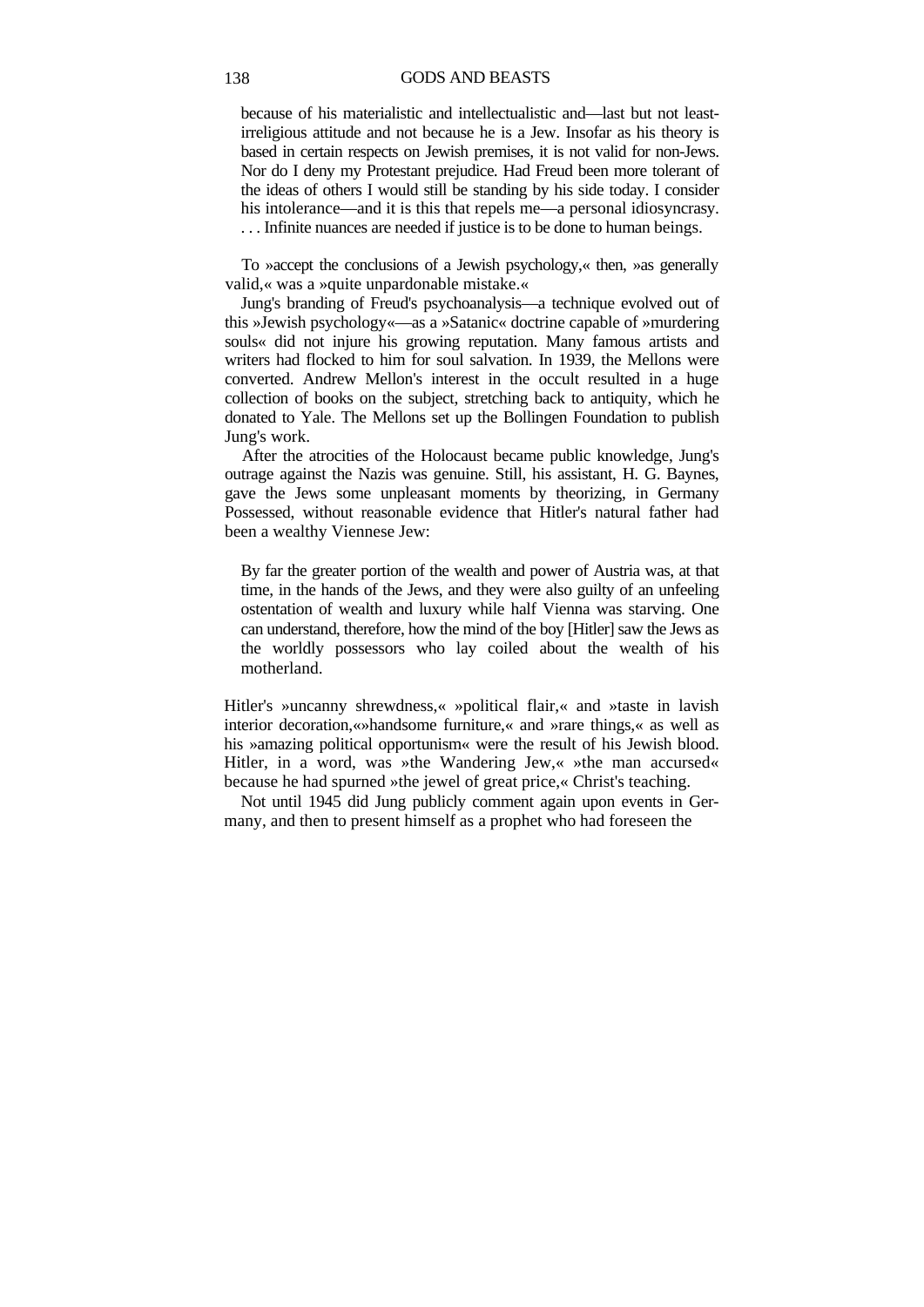»collective psychic murder.« Now it was the »German psychology« which he dissected. The German, charged Jung, instead of purging himself by admitting his guilt, shifted his responsibility for the crime and refused even to acknowledge that he had ever been a Nazi. He »dolled up« his inferiority feeling with »pseudo-scientific race-theory,« which »did not make the extermination of the Jews any more acceptable.«

About his own collusion Jung said nothing.

Criticism for his aid to the cause of what he believed would be a »Germanic, Jew-free psychotherapy« has now died down, and in the present atmosphere of receptivity to occultism, his ideas, books, and disciples are in the vanguard, enjoying great prestige.

It is difficult, however, to accept his defense that he was simply trying to save a young science. The December 1933 Zentralblatt issue occasioned a number of alarmed letters from colleagues. His answer to Max Guggenheim, on March 28, 1934 (see above), was representative.

What is more likely, the reigning attitudes in Germany expressed mystical affinities with which Jung was very much at home. There were several areas of compatibility between Jung and the Nazis: alchemy, astrology, the Grail legend, the symbolism of the runes, medieval mysticism, anti-bolshevism, and so forth. His high degree of tolerance for the »shadow« side of human nature, a necessary complement to reason, may have caused him to cast the Nazis in a romantic light. Like them, he was not afraid to explore the hidden recesses of the unconscious for ancient secrets so great and fearful, as he said, »that the world is grateful to Freud for having proved 'scientifically' (what a bastard of a science!) that one has seen nothing behind [the door]....«

The Nazis were the new barbarians who would purge civilization of its clotted, stultifying elements. They were the antidote to the civilized man, who had advanced too rapidly, »which is why we have become lopsidedly intellectualistic and rationalistic and have quite forgotten that there are other factors which cannot be influenced by a one-track rational intellect.«

If Jung was able, at least for a while, to add his prestige to the Nazis' weltanschauung, it was because of their common occult ground. His thinking rendered him susceptible to their apocalyptic visions of Hitler as a magical shaman with a spiritual mission. To the extent that he enhanced their credibility, if only in their own minds, he strengthened faith in the »hero cult.«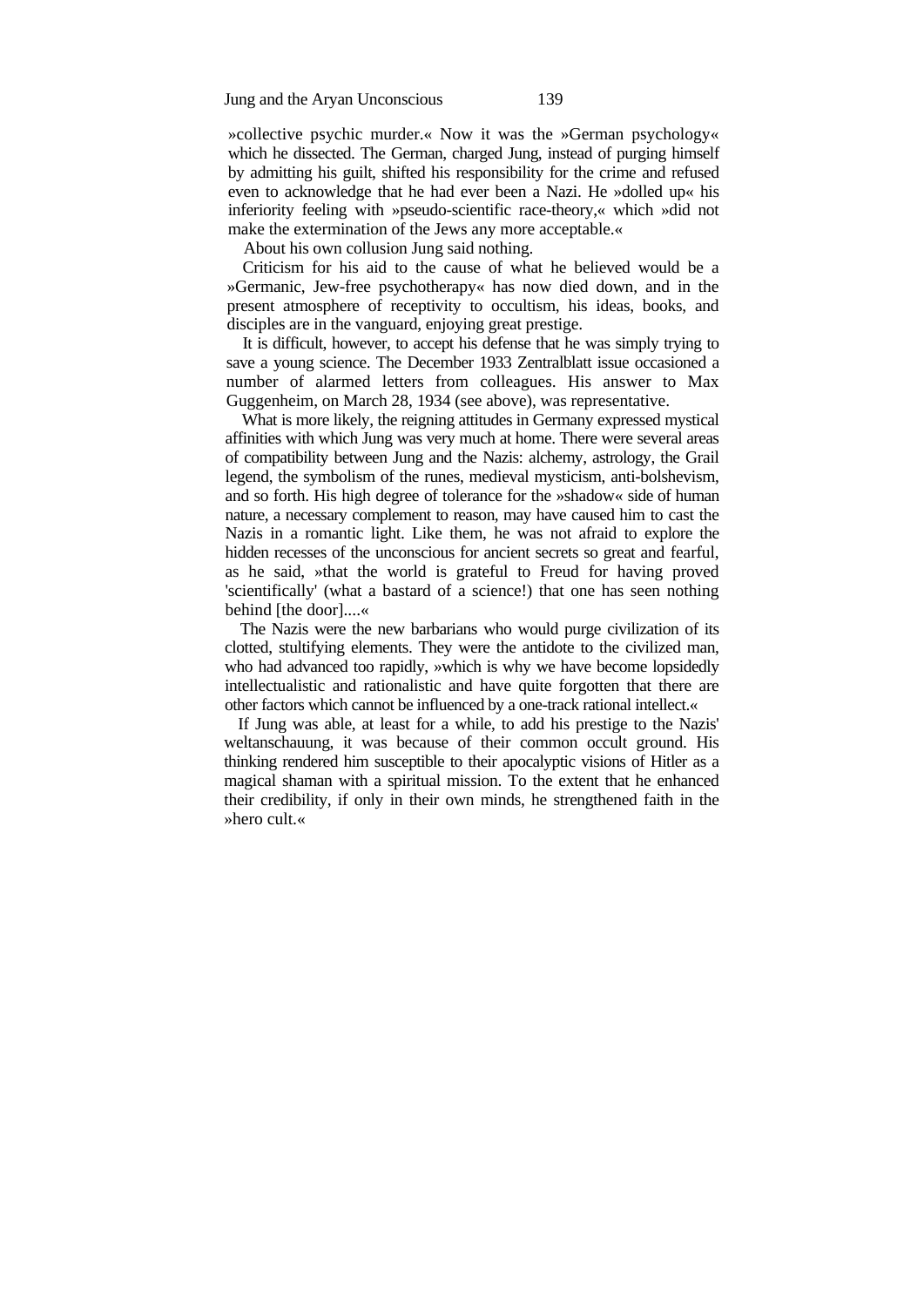#### CHAPTER 14

### Jehovah as Satan

Jehovah . . . was a creature of darkness, hence an Evil God...

—Louis Israel Newman, Jewish Influence on Christian Reform Movements

The Jews have figured as scapegoats many times in history. They have been hounded and massacred. This has been laid to their obstinacy in clinging to their religion and image as God's chosen people; to their rejection of Christ; to their economic superiority; and to their presumed unique psychology. But there is one peculiar motive for the extermination policy of the Nazis which has hitherto escaped attention. It suggests itself when we view the Nazis in the light of occult thinking: The mystical teachings of Guido von List, Lanz von Liebenfels, and Rudolf von Sebottendorff were modern restatements of Gnosticism.

When the apocalyptic promise of Christ's resurrection was broken, the Gnostics sought to return men to God by another route, more Oriental than Hellenist. They devised a dualistic cosmology to set against the teachings of the early Christian Church, which, they claimed, were only common deceptions, unsuited for the wise. The truth was esoteric. Only the properly initiated could appreciate it. It belonged to a secret tradition which had come down through certain mystery schools. The truth was, God could never become man. There were two separate realms—one spiritual, the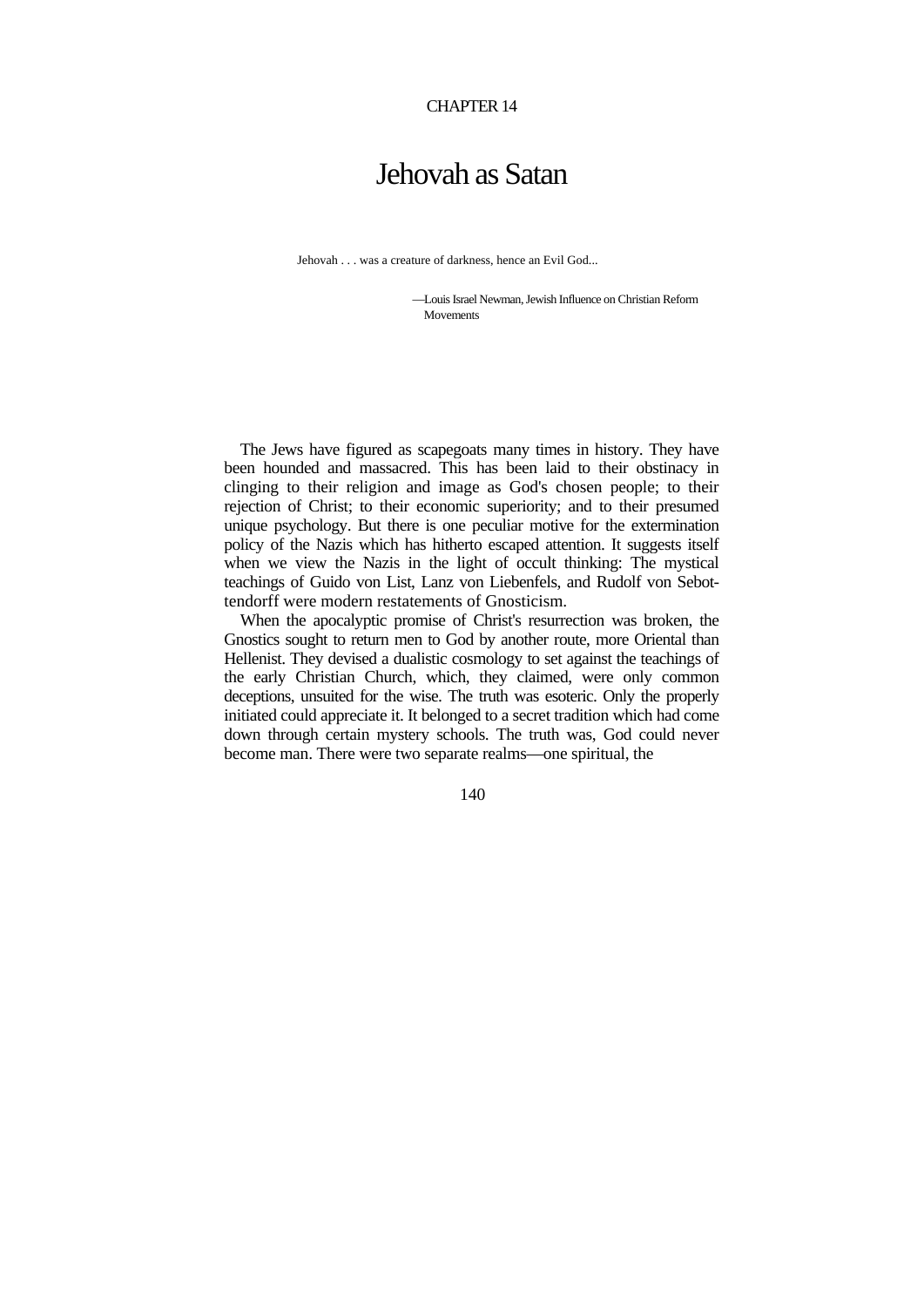other material. The spiritual realm, created by God, was all good; the material realm, created by the demiurge, all evil. Man needed to be saved, not from Original Sin, but from enslavement to matter. For this, he had to learn the mystical arts. Thus Gnosticism became a source for the occult tradition.

A famous medieval Gnostic sect, the Cathars, came to identify the Old Testament god, Jehovah, with the demiurge, the creator of the material world and therefore the equivalent of Satan. Within Gnosticism, then, existed the idea that the Jewish god was really the devil, responsible for all the evil in the world. He was opposed to the New Testament God. The Cathars tried to eliminate the Old Testament from Church theology and condemned Judaism as a work of Satan's, whose aim was to tempt men away from the spirit. Jehovah, they said, was the god of an earth »waste and void,« with darkness »upon the face of the deep.« Was he not cruel and capricious? They quoted Scripture to prove it. After promising that the Tower of Babel would be built, he dispersed the builders. He rained down a deluge; ravaged Sodom and Gomorrah; circumcised his male people; encouraged animal sacrifice; insisted on strict observance of a day of rest; made two sexes, to battle each other; issued an edict to Adam which was transgressed out of ignorance or imperfection, then cursed his sinful creation.

The New Testament God, on the other hand, was light. He declared that »there is neither male nor female,« for everyone was united in Christ. He blessed his creation, which was good and perfect and without sin.

These two gods, obviously, had nothing in common.

The synagogue was regarded as profane by Christians. The Cathars themselves considered heretical by the Church—castigated Catholics for refusing to purge themselves of Jewish sources; Church members often blamed the Christian heresy on Jewish mysticism, which was considered an inspiration for Gnostic sorcery.

But Gnostic cosmology, though officially branded »false,« pervaded the thinking of the Church. The Jews were widely thought to be magicians. It was believed that they could cause rain, and when there was a drought, they were encouraged to do so. Despite the displeasure of the Roman Popes, Christians, when they were in straitened circumstances, practiced Jewish customs, even frequenting synagogues.

To the medieval mind, sorcery had an everyday reality, and the sorcerer was living proof of Satan's power. The Jew, with his strange customs, was suspected of practicing black magic in his most innocent rituals.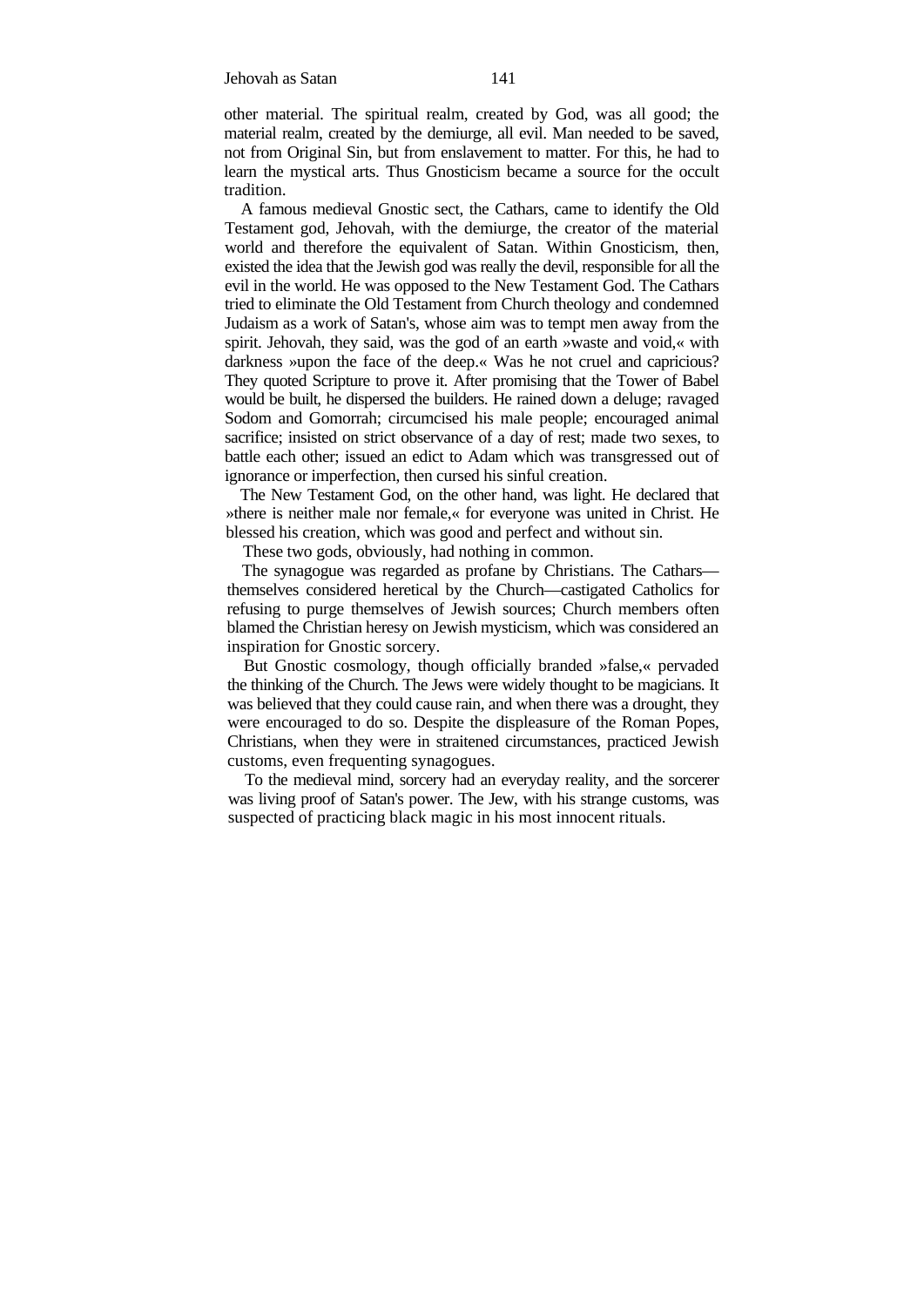Tossing a bit of earth behind oneself or rinsing the hands after a funeral; binding the head and overturning the bed during mourning; attaching a mezuzah (a scroll, inscribed with Biblical passages, placed in a small case, as a reminder of faith in God) to the doorpost—all these were mystifying to the Christian, and filled him with dread. Jews grew so sensitive about the accusations of sorcery that they were often exempted by their rabbis from some of their customs out of fear of arousing suspicion, »for this is a matter of life and death, since they accuse us and persecute us.« A Jewish group, bringing gifts to Richard I's coronation in London in 1189, touched off a conflict which lasted more than six months. It was thought that they used witchcraft on the new monarch.

Their reputation for supernatural powers—enhanced by their Biblical reputation for interpreting dreams—gave them a psychological edge over Christians in their practice of the healing arts. Moreover, ancient Arabic and Greek medicine was available to the Jews through their versatility in languages and their travels; and immunity from Church dogma made them look elsewhere than to miraculous relics and cures. Paradoxically, the scientific medical skill which the Jews amassed further confirmed their image as sorcerers. Thus the Christian who acknowledged the Jewish physician's superiority by seeking him out for a cure risked the consequences of a mortal sin. In this and a multitude of other ways, the Jew embodied all of the medieval ambivalence toward Satan.

Never before had Satan played the starring role that he did in that era. Under the shadow of Gothic spires, Satan skulked, waiting to pounce on unsuspecting souls. He tormented them with pestilence and portents, but also with visions of incredible beauty, because the old devil was infinitely adaptable and could appear in the guise of one's fondest dream. Terrorstricken by a Church which preached sin and sorrow, trapped in a world which wallowed in both, the Christian did not love God so much as he feared the devil. As the Italian scholar Arturo Graf puts it in The Story of the Devil:

Satan is the child of sadness ... in order that he may grow and thrive, there is need of shadows, of the mysteries of sin and of sorrow, which like a funeral shroud enfold the religion of Golgotha. Satan is the child of fear; and terror dominates the Middle Ages. Seized with an unconquerable dread, the souls of men . . . fear the physical world, opposed to the world of the spirit, and its irreconcilable foe; they fear life, the perpetual incentive and tinder-box of sin; they fear death, behind which yawn the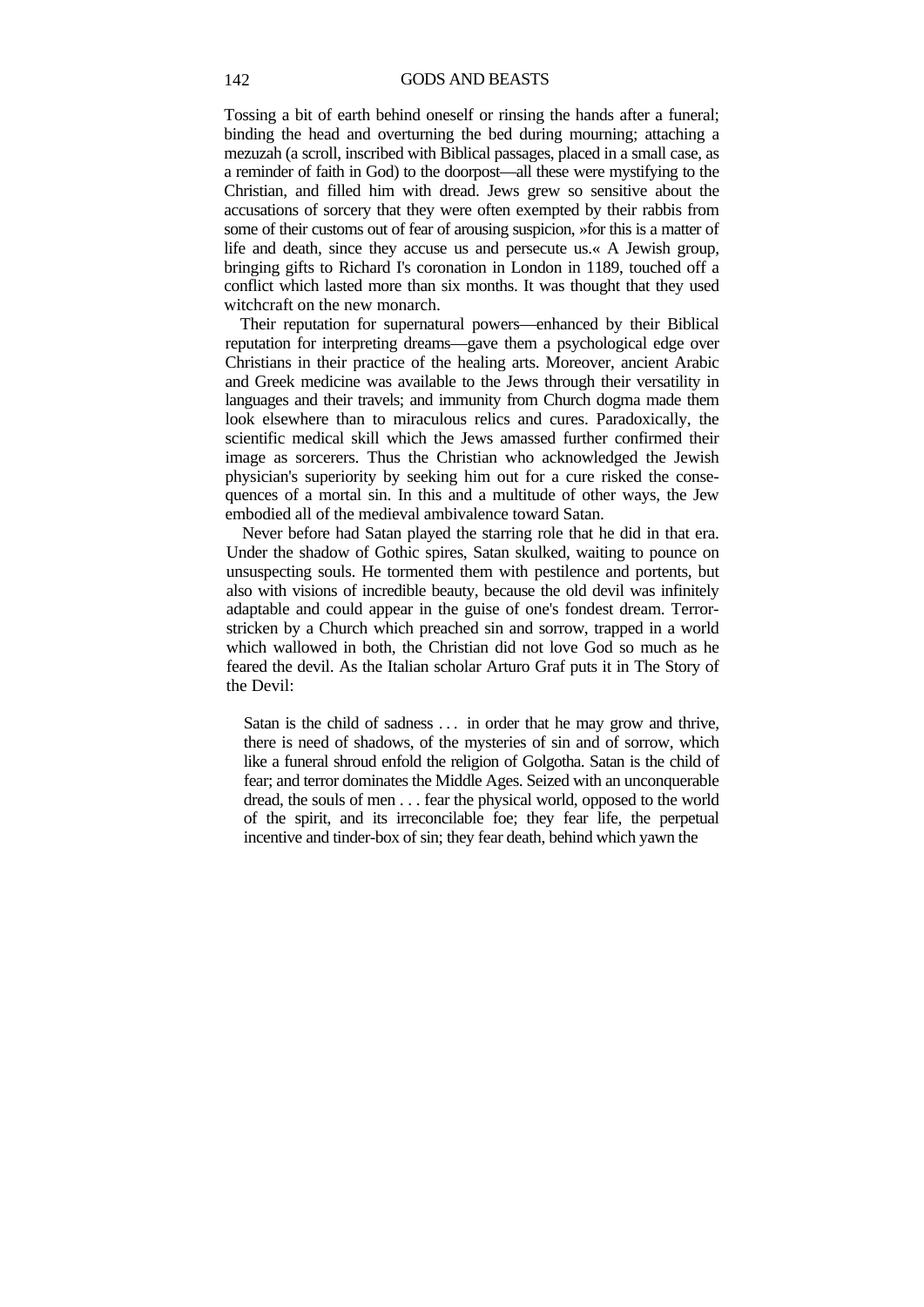uncertainties of eternity. Dreams and visions torment men's minds. The ecstatic hermit, kneeling long hours in prayer before the doorway of his cell, sees flying through the air awe-inspiring armies and riotous hordes of apocalyptic monsters; his nights are lighted up by flaming portents; the stars are distorted and bathed in blood, sad omens of impending evil. In seasons of pestilence that mow men down like ripened stalks of grain, are seen darts, hurled by invisible hands, cleaving the air and disappearing with hissing sound; and ever and anon, across the face of terror-stricken Christendom runs, like a tremor presaging the world's end, the sinister word that Antichrist is already bom and is about to open the fearful drama foretold in the Apocalypse.

If God seemed absent, Satan was present everywhere, not only in curses but in prayers, and the Church, intimately acquainted, gave him full publicity. What was the Church without the devil and hell? As Graf points out: »The Church made good use of Satan, employed him as a most effective political tool, and gave him all possible credit; since what men would not do through love of God or in a spirit of obedience, they would do through fear of the Devil.« Men may have hated Satan, but they also recognized him as the real ruler of the physical world. He had all the power. One couldn't help admiring him for that and wish for some of it oneself.

Though the medieval Christian persecuted the Gnostics, it is scarcely surprising that he accepted their view of the Jew as the child of Satan. Despite outward appearances, it seemed that the Jew was not really a human creature. He did not smell human. It was said that he ate Christian children; that horns even grew out of his head. In certain periods in Vienna, he was required to wear a homed hat; in France, a horn-shaped figure on his badge. Satan, in his portraits, has decidedly Semitic features. The Jew seemed to the Christian, as well as to the Gnostic, to enjoy the kingdom of this world, whatever he might expect in the next. His failure to accept Christ was, therefore, to be expected. What better proof of his partnership with Satan than his practical involvement with worldly goods? A Gnostic axiom declared: »The world's money is the corruption of the soul.« Since the material world was the devil's domain, it was necessarily perverted. All matter was vile. Christians and Gnostics believed that the Jew was attracted by matter and adept at controlling it: hence, his inordinate love of ostentatious luxury and his financial genius.

The body, too, belonged to Satan. It was the prison of the soul. Physical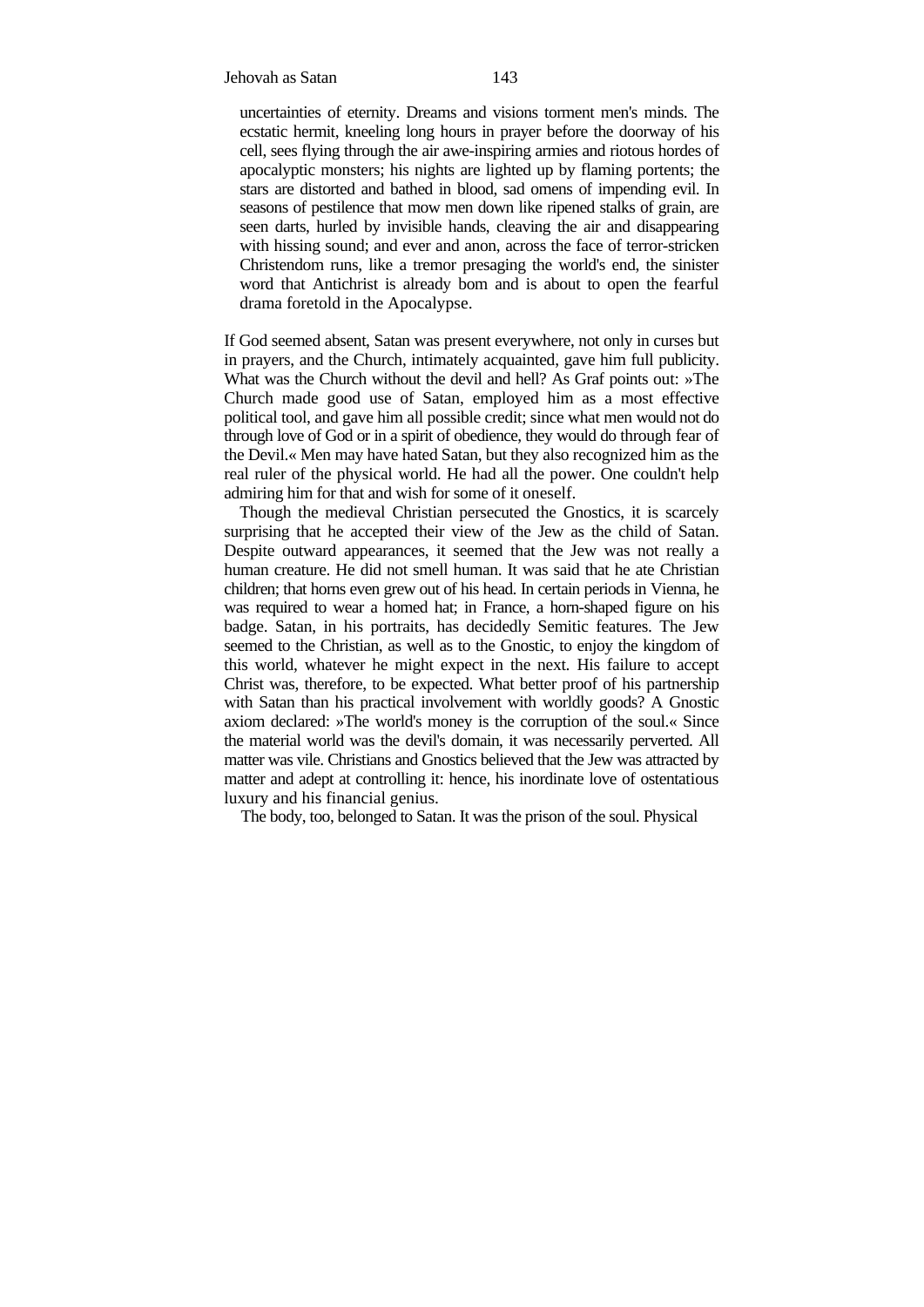man was a brute—one of Satan's nicknames was God's Ape—and it was through the passions, particularly sex, that man's greatest demonic temptations came. Here, also, the Jew was considered the exemplary demonic being, living only for his appetites, not the least the sexual appetite. The simplest way for the devil to invade souls was through possession, and the most intimate form of possession was through sexual intercourse. It was not uncommon for the devil to unite himself with human beings this way, and all the evil in the world was proof of the number of diabolical children thus begotten. Furthermore, in the Gnostic view, procreation itself was always evil. Since matter was Satan's creation, the struggle against evil could only triumph, ultimately, with the cessation of new life. This was too much to ask of weak mortals, but it was a direction toward which to tend.

Gnosticism, going by name of Hermetism in the Renaissance and Reformation, practiced magic and meditation to try to free the spirit from the body. The Age of Enlightenment was not particularly hospitable to the occult tradition, but Gnosticism found new advocates among nineteenth-century Germans. The original »fall into matter,« the creation of Jehovah, which had unloosed all the evil in the world, was now given a »scientific« explanation, in light of Darwin's theories; popularizers gave the layman to understand that the inequality of races was due to a tragic flaw carried in the blood. Madame Blavatsky held, in The Secret Doctrine, that the Gnostics »were right in regarding the Jewish God as belonging to a class of lower, material and not very holy denizens of the invisible world.

». . .For the creation of those wretched races, in a spiritual and moral sense, which grace our globe, no high divinity could be made responsible, but only angels of a low hierarchy, to which class they relegated the Jewish God, Jehovah.« [italics hers.]

The Jewish God, furthermore, was identical with Cain, Son of Eve by Satan, said Madame Blavatsky.

The anti-Semites embraced this with glee, and the concept of Aryanism was wedded to the forces of light. Nature, they said, decreed that the union of Aryan and Semite resulted in a hybrid monstrosity, psychically sterile. Since »bad blood drives out good,« an Aryan woman mating with a Jew was sure to bear only Jewish children. Proponents of hypnotism and suggestion accounted for »Jewish« traits by the observation that a mother's thoughts were mentally transmitted to the fetus. »Nature is and remains essentially aristocratic and punishes implacably all attempts upon the purity of the blood,« said Ludwig Buchner. The Jews were originally a crossbreed, argued Houston Stewart Chamberlain, and »their existence is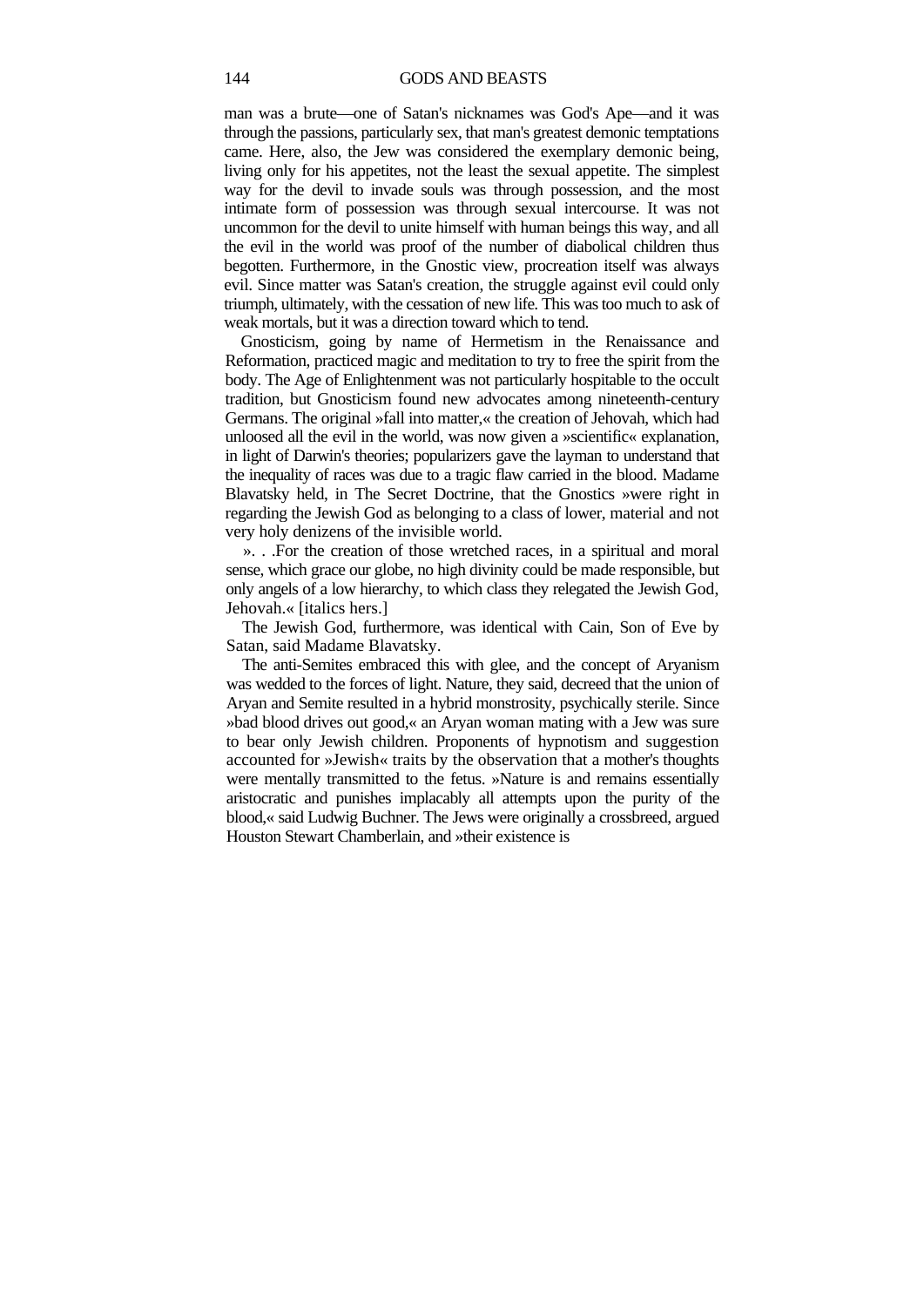sin, their existence is a crime against the holy laws of life; this, at any rate, is felt by the Jew himself in the moments when destiny knocks heavily at his door. Not the individual but the whole people had to be washed clean, and not of a conscious but an unconscious crime.« Anti-Semitism, then, was the instinctive »wisdom« of the Aryan race, which, as the »fittest,« sought to survive. To explain the Jew's survival, his »inability to disappear,« one commentator fell back on his material wealth, which he hid »under the appearance of misery.«

Geographers, sociologists, political scientists, and Orientalists made common cause in attributing the differences between the German and the Jew to the contrast between desert and forest. The racial soul, developed over eons, led to the softness, parasitism, sterility, and alienation from nature which was manifest in the Jew, and the strength, courage, creativity, and love of nature displayed by the German. »Biological philosophers« such as Theodor Fritsch, Jorg Lanz von Liebenfels, and Guido von List preached »racial hygiene« to inflamed Aryans worrying about the contamination of their blood. Within a few decades, men of learning and propagandists succeeded in implanting in the Germans a »scientific racism« which gave them a warrant for genocide.

The greatest obstacle in the way of extermination, religious sentiment, was swept aside by divorcing Jesus from his origin as a Jew and making him the ancestor of the Germanic tribes, a sort of Siegfried-Christ. German racists took the Gnostic view that Christianity must separate itself from the Old Testament, and they printed »a mass of 'revelations' of every kind (such as the 'unveiling of the secrets' of Holy Writ or of Runic lore or of Paradise itself),« as Leon Poliakov points out in The Aryan Myth.

Of course, a great deal of this religious questing was associated with speculations and experiments in occult phenomena or in theosophy and spiritualism. . . . But it was only in Germany that they took such an aggressively pagan as well as patriotic and nationalistic turn. The inevitable spongers who climbed on to the band-wagon earned a living by... forging documents to prove the Aryanism of Jesus.

The Jew, »the devil incarnate of human decadence,« as Richard Wagner called him, had made a »Judaeo-barbaric jumble of the world,« and only a blood purification rite would keep civilization going.

Wagner transposed esoteric themes into music and turned on generations of Germans to the real meaning of the struggle between the Jew and the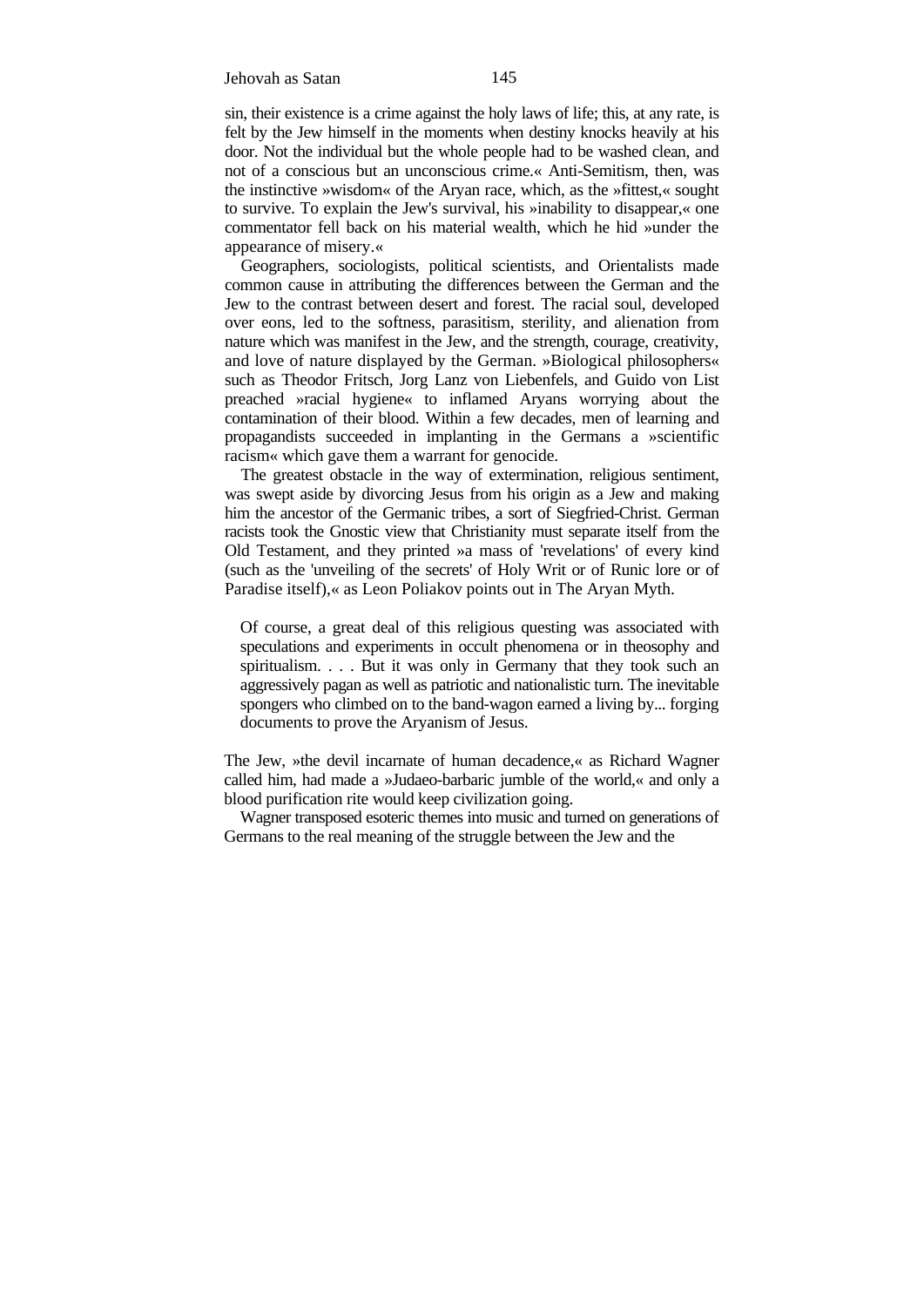Aryan. One of his operatic themes was the quest for the Holy Grail, a mystery in the ancient Gnostic tradition that had been revealed in the songs of the Cathar troubadours and was understandable only to those who had ears to hear.

Hitler was one. He worshipped Wagner, and expounding on the opera Parsifal, confided to Hermann Rauschning:

Behind the absurd externals of the story, with its Christian embroidery and its Good Friday mystification, something altogether different is revealed as the true content. . . . pure, noble blood, in the protection and glorification of whose purity the brotherhood of the initiated have come together. The king is suffering from the incurable ailment of corrupted blood. The uninitiated but pure man is tempted to abandon himself in Klingsor's magic garden to the lusts and excesses of corrupt civilization, instead of joining the elite of knights who guard the secret of life, pure blood.

Only the »truly pure and noble« would partake of the »eternal life granted by the grail,« Gnostic symbol for hidden knowledge of immortality.

Rauschning observed that to Hitler the Jew represented »the very principle of evil,« and that in his »esoteric doctrine« the »mythical prototype of humanity,« the Jew, must be »the irreconcilable enemy of the new, the German, Chosen People. One god excludes the other.« There was an »actual war of the gods.« Rauschning, ignorant of esoteric doctrine, assumed that Hitler meant this symbolically, but Hitler assured him:

No! It's the sheer simple undiluted truth. Two worlds face one another the men of God and the men of Satan! The Jew is the anti-man, the creature of another god. He must have come from another root of the human race. I stood the Aryan and the Jew over against each other, and if I call one of them a human being I must call the other something else. The two are as widely separated as man and beast. Not that I would call the Jew a beast. He is much further from the beasts than we Aryans. He is a creature outside nature and alien to nature.

We can understand more fully the Nazis' intense identification with the Middle Ages in the light of their Gnostic attachment. A reporter in Munich in 1936 observed colored pictures of Hitler in the silver garb of the knights of the Holy Grail. The pictures were withdrawn by the Nazis after a short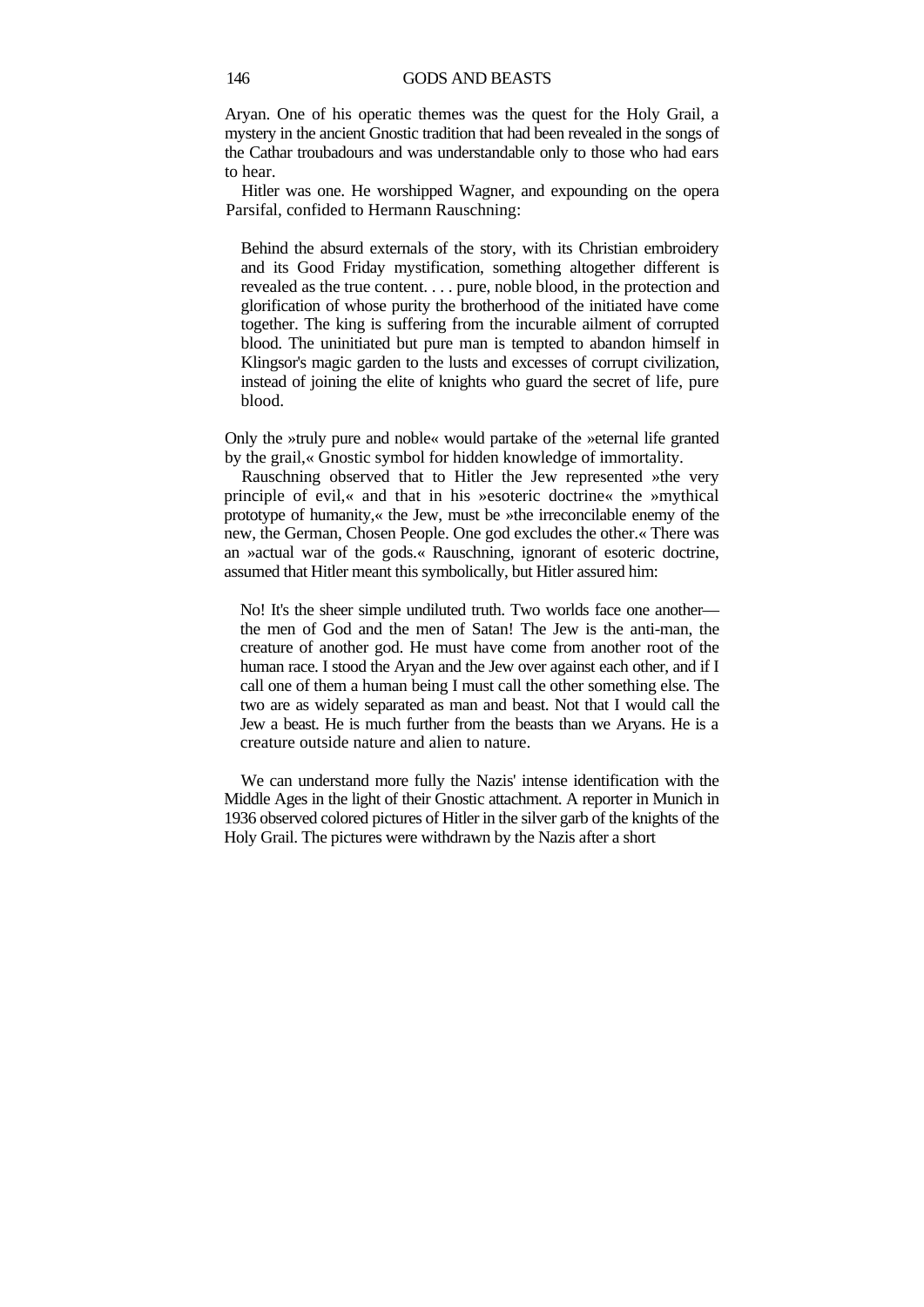while. SS training classes presented material on the Grail, on knighthood, on alchemy, and on Gnostic history. Nazi antipathy to the Church confused Christians, who failed to recognize in the reference to a paganized Christ the ancient Gnostic heresy. As Hitler told Goebbels in Rauschning's presence:

The peasant will be told what the Church has destroyed for him: the whole of the secret knowledge of nature, of the divine, the shapeless, the daemonic. ... We shall wash off the Christian veneer and bring out a religion peculiar to our race. And this is where we must begin. Not in the great cities. . . . There we shall only lose ourselves in the stupid godless propaganda of the Marxists: free sex in nature and that sort of bad taste. The urban masses are empty. Where all is extinguished, nothing can be aroused. But our peasantry still lives in heathen beliefs and values. ...

Most important, the central doctrine of nazism, that the Jew was evil and had to be exterminated, had its origin in the Gnostic position that there were two worlds, one good and one evil, one dark and one light, one materialistic and one spiritual.

This sheds light on an otherwise incomprehensible recurring theme within Nazi literature, as, for example, »The Earth-Centered Jew Lacks a Soul,« by one of the chief architects of Nazi dogma, Alfred Rosenberg, who held that whereas other people believe in a Hereafter and in immortality, the Jew affirms the world and will not allow it to perish. The Gnostic secret is that the spirit is trapped in matter, and to free it, the world must be rejected. Thus, in his total lack of world-denial, the Jew is snuffing out the inner light, and preventing the millennium:

Where the idea of the immortal dwells, the longing for the journey or the withdrawal from temporality must always emerge again; hence, a denial of the world will always reappear. And this is the meaning of the non-Jewish peoples: they are the custodians of world-negation, of the idea of the Hereafter, even if they maintain it in the poorest way. Hence, one or another of them can quietly go under, but what really matters lives on in their descendants. If, however, the Jewish people were to perish, no nation would be left which would hold world-affirmation in high esteem—the end of all time would be here.

... the Jew, the only consistent and consequently the only viable yea-sayer to the world, must be found wherever other men bear in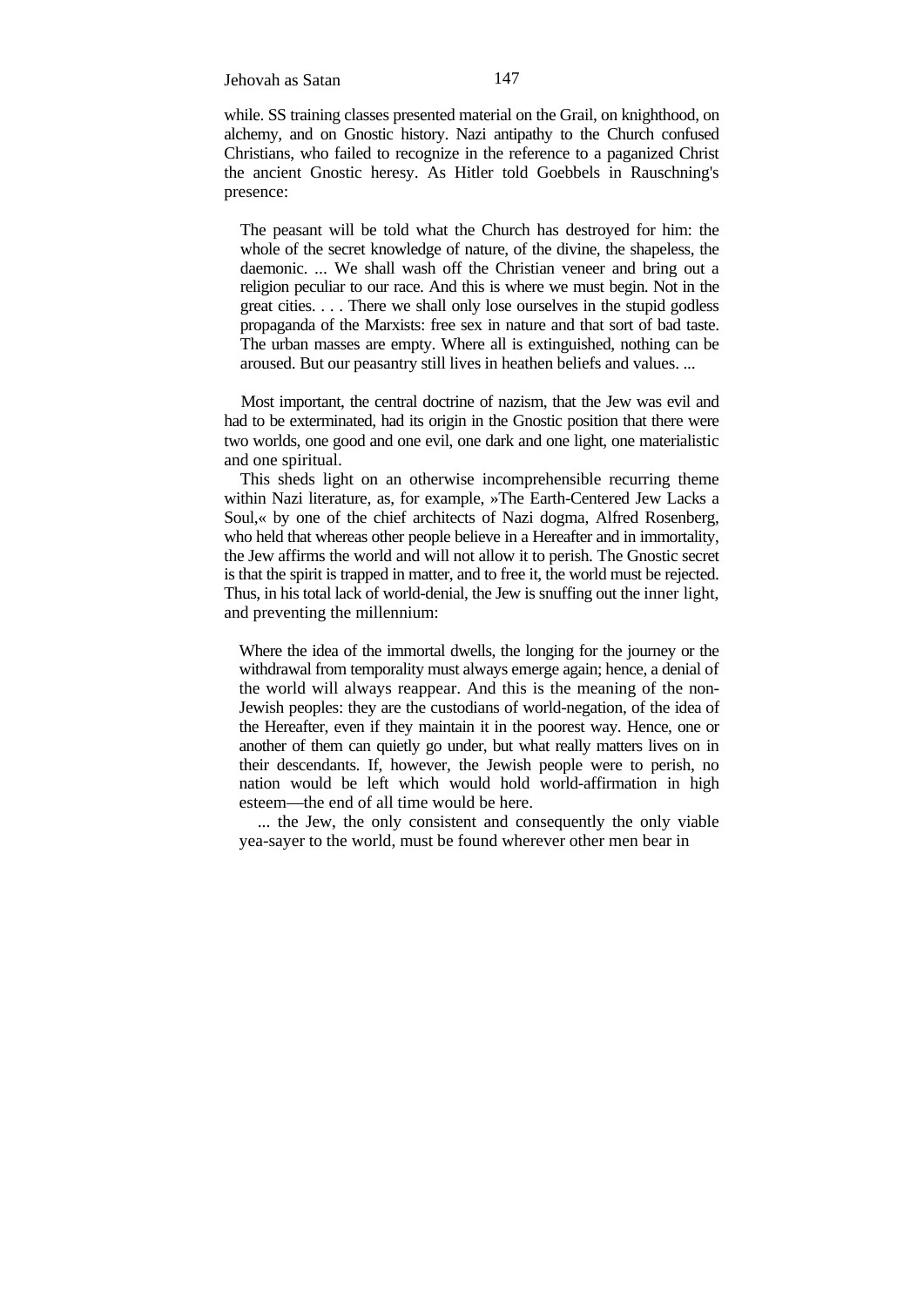#### 148 GODS AND BEASTS

themselves ... a compulsion to overcome the world. ... On the other hand, if the Jew were continually to stifle us, we would never be able to fulfill our mission, which is the salvation of the world, but would, to be frank, succumb to insanity, for pure world-affirmation, the unrestrained will for a vain existence, leads to no other goal. It would literally lead to a void, to the destruction not only of the illusory earthly world but also of the truly existent, the spiritual. Considered in himself the Jew represents nothing else but this blind will for destruction, the insanity of mankind. It is known that Jewish people are especially prone to mental disease. »Dominated by delusions,« said Schopenhauer about the Jew. ... To strip the world of its soul, that and nothing else is what Judaism wants. This, however, would be tantamount to the world's destruction.

This remarkable statement, seemingly the rantings of a lunatic, expresses the Gnostic theme that the spirit of man, essentially divine, is imprisoned in an evil world. The way out of this world is through rejection of it. But the Jew alone stands in the way. Behind all the talk about »the earth-centered Jew« who »lacks a soul«; about the demonic Jew who will despoil the Aryan maiden; about the cabalistic work of the devil in Jewish finance; about the sinister revolutionary Jewish plot to take over the world and cause the decline of civilization, there is the shadow of ancient Gnosticism. The medieval concept of the Jew as sorcerer was apparent in Hess's announcement, after his capture by the British, that the Jews were in possession of a secret power to hypnotize people and make them act against their will.

And like the medieval inquisitors, the Nazis felt no qualms of conscience about burning the Satanic Jews. Only, they substituted crematoria for fagots and stakes.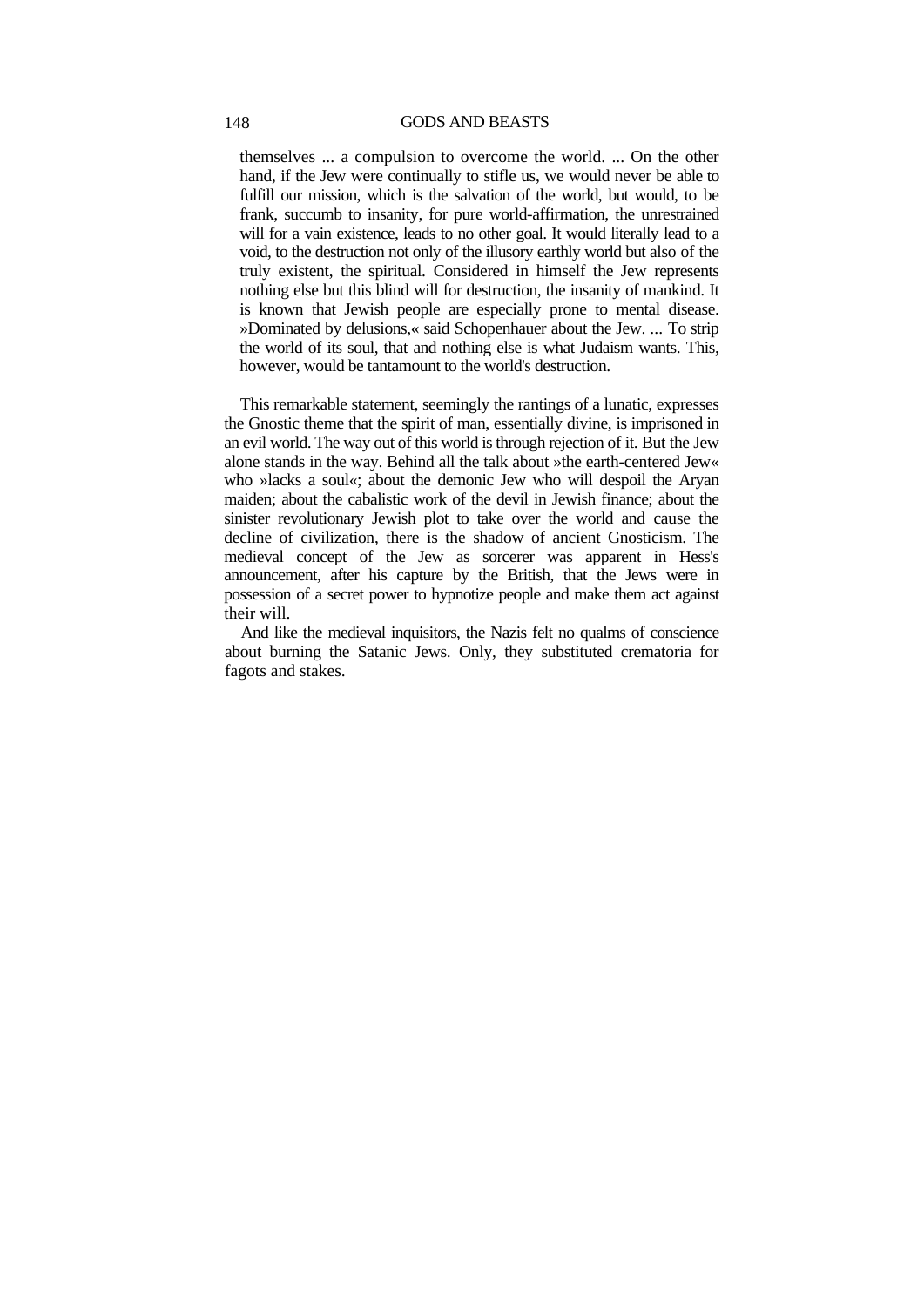#### CHAPTER 15

# Making an Obedient Mass

The Germans are vigorously submissive. They employ philosophical reasonings to explain what is the least philosophic thing in the world, respect for force and the fear which transforms that respect into admiration.

—Madame de Stael

It is too easy to say that the German soul was predisposed to totalitarianism. Even if the people were inured to submissiveness through iron discipline for generations, they were never, before Hitler, genocidal maniacs.

Since World War II, several books have appeared which, while not dealing directly with the Nazis, are of invaluable aid in explaining how ordinary people can be transformed into automata, devoid of conscience or reason. They help us to understand, not only the Nazis, but millions of disciples of movements in Western countries today who, almost overnight, are weaned from their customary behavior and attachments and indoctrinated with irrational beliefs. They are The True Believer by Eric Hoffer, The Mind Possessed by William Sargant, and The Rape of the Mind by Joost Meerloo.

What is the formula for producing pliant followers?

Take people, not wholly preoccupied with subsistence, who despair of being happy either in the present or in the future. They feel the sharp cutting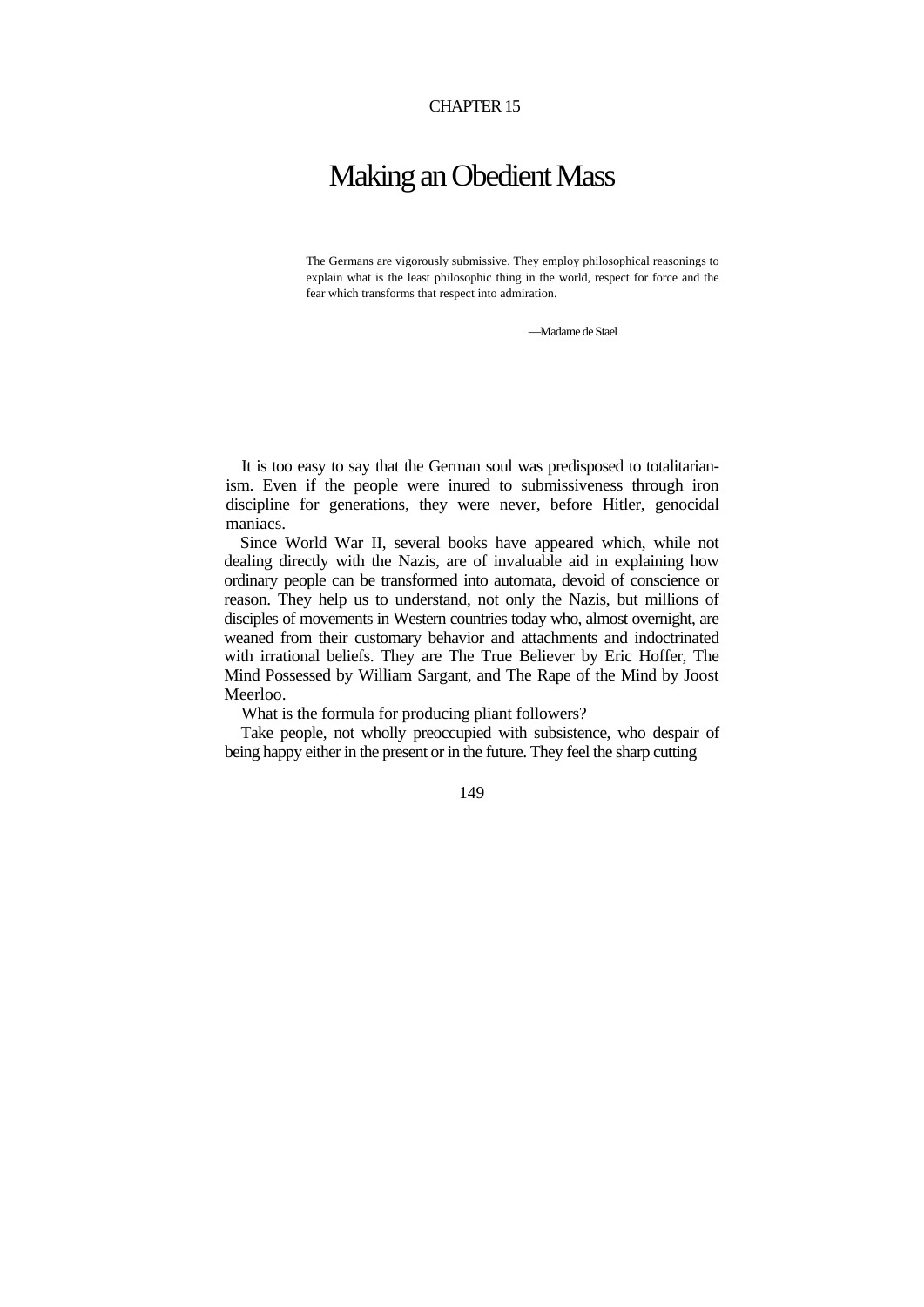edge of frustration. Either through some personal defect or because external conditions do not permit growth, they are eager to renounce themselves, since the self is insupportable.

Many German men were in this position at the end of World War I. They came home to a civilian life without purpose, in which they had no part. In the chaos and collapse, vast armies of uprooted people felt threatened by the war's economic and social aftermath. National Socialism gave them a chance for a fresh start. As Eric Hoffer points out:

People who see their lives as irremediably spoiled cannot find a worthwhile purpose in self-advancement. The prospect of an individual career cannot stir them to a mighty effort, nor can it evoke in them faith and a singleminded dedication. They look on self-interest as on something tainted and evil; something unclean and unlucky. Anything undertaken under the auspices of the self seems to them foredoomed. Nothing that has its roots and reasons in the self can be good and noble. Their innermost craving is for a new life—a rebirth—or, failing this, a chance to acquire new elements of pride, confidence, hope, a sense of purpose and worth by an identification with a holy cause. An active mass movement offers them opportunities for both. If they join the movement as full converts they are reborn to a new life in its close-knit collective body, or if attracted as sympathizers they find elements of pride, confidence and purpose by identifying themselves with the efforts, achievements and prospects of the movement.

To the frustrated a mass movement offers substitutes either for the whole self or for the elements which make life bearable and which they cannot evoke out of their individual resources.

The movement, in turn, encourages self-renunciation. It does not attract the individual who believes in himself, nor does it care to; on the contrary, he is precisely the individual whom it ridicules. It popularizes the idea that the private person who finds his own satisfactions is halting the progress of civilization. But to the person with the unwanted self, unable to believe in himself, the movement provides something larger to believe in. As Hitler pointed out: »Monkeys put to death any members of their community who show a desire to live apart. And what the apes do, men do too, in their own manner.«

The movement also provides justification. To those who find no meaning or purpose in life, it says: »The world is out of joint, not you« or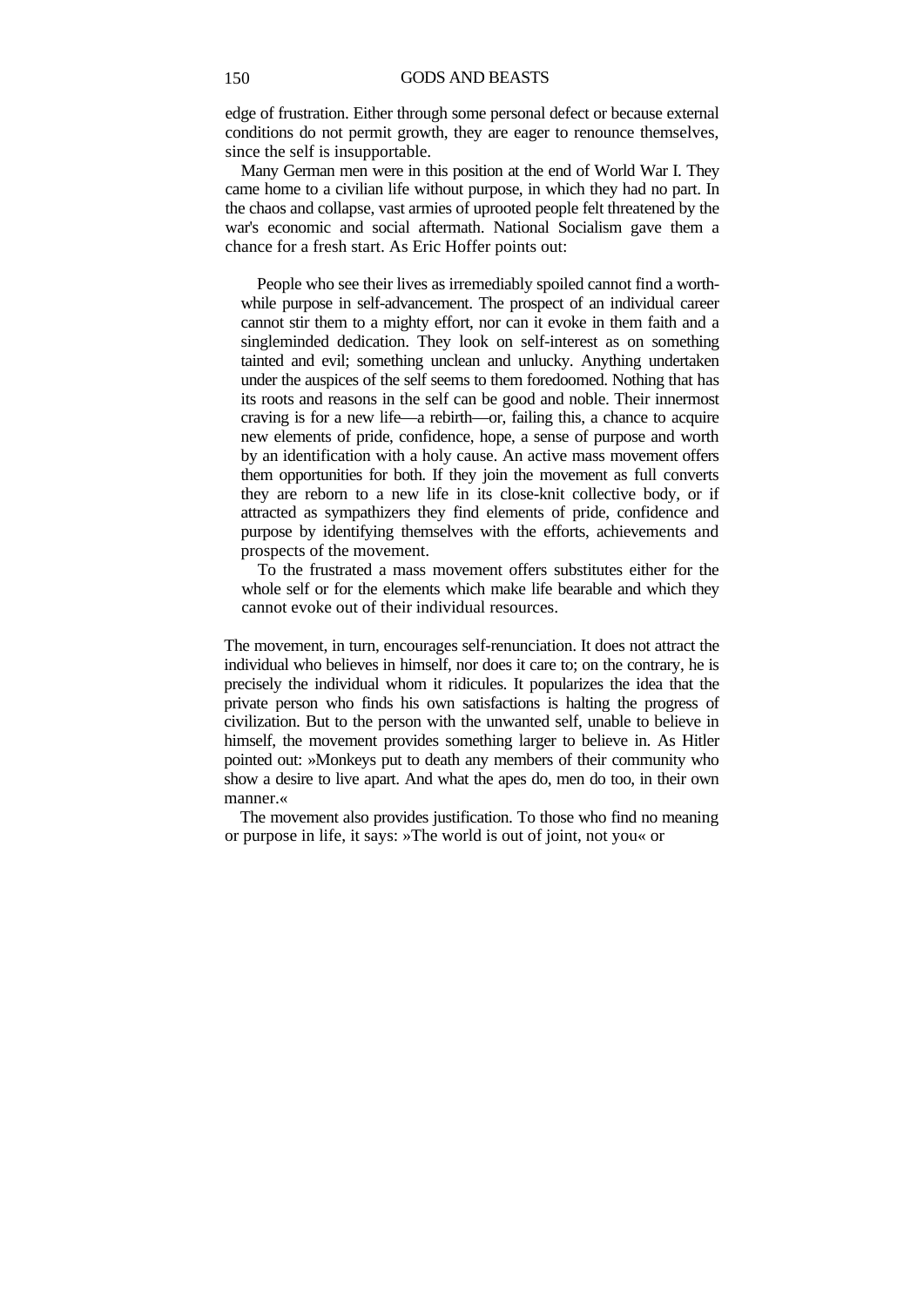»The world that most people inhabit is an illusion.« No longer alone in its misery, the frustrated mind now has company, which includes even those who protest that they are happy, because it is taught to see through that socalled happiness. As one Nazi, Karl-Heinz Schwenke, a tailor, described it:

I had ten suits of my own when I married. Twenty-five years later, when their »democracies« got through with me in 1918, I had none, not one. I had my sweater and my pants. Even my Army uniform was worn out. My medals were sold. I was nothing. Then, suddenly, I was needed. National Socialism had a place for me. I was nothing—and then I was needed.

The movement also provides a suitable outlet for the pent-up rage which frustrated people feel, against themselves and the world. It fans that rage and honors it. The believer's rage may actually increase in proportion to what he has had to give up to become part of the movement: his former life, his friends, his family, his privacy, his judgment, sometimes even his name and worldly goods. He is willing, even eager, to make these sacrifices and more, of course, because by making them he can slough off the undesirable self. He receives, in return, an artificial sense of worth. His stature grows through involvement with the group. He is assured that he is great, one of the chosen.

SS men were held together by the idea that they were a sworn brotherhood of the elect. Their mystic rituals gave them special obligations, some too abhorrent to contemplate, but also special privileges.

The believer becomes a fanatic. As a frustrated person, incapable of acting in his own best interests, he never had a firm grip on reality. He can enter into the fantasy life of the movement and act on behalf of impossible dreams, which impose less risk on his fragile ego than he would encounter if he were to tussle with personal hurdles. He gets a sense of omnipotence, too, from tackling world-shaking tasks.

Running away from an acceptance of his own nature and the world as it is, the believer is prone to credulity. He believes because it is impossible. He can be persuaded by the irrational and led by the nose by charlatans. It is easy for him to become irresponsible, since he is not following his own will.

Rudolf Hoess, commandant of Auschwitz, was the perfect exemplar of will-lessness. As he confessed at Nuremberg: »I had nothing to say. I could only say Jawohl! We could only execute orders without thinking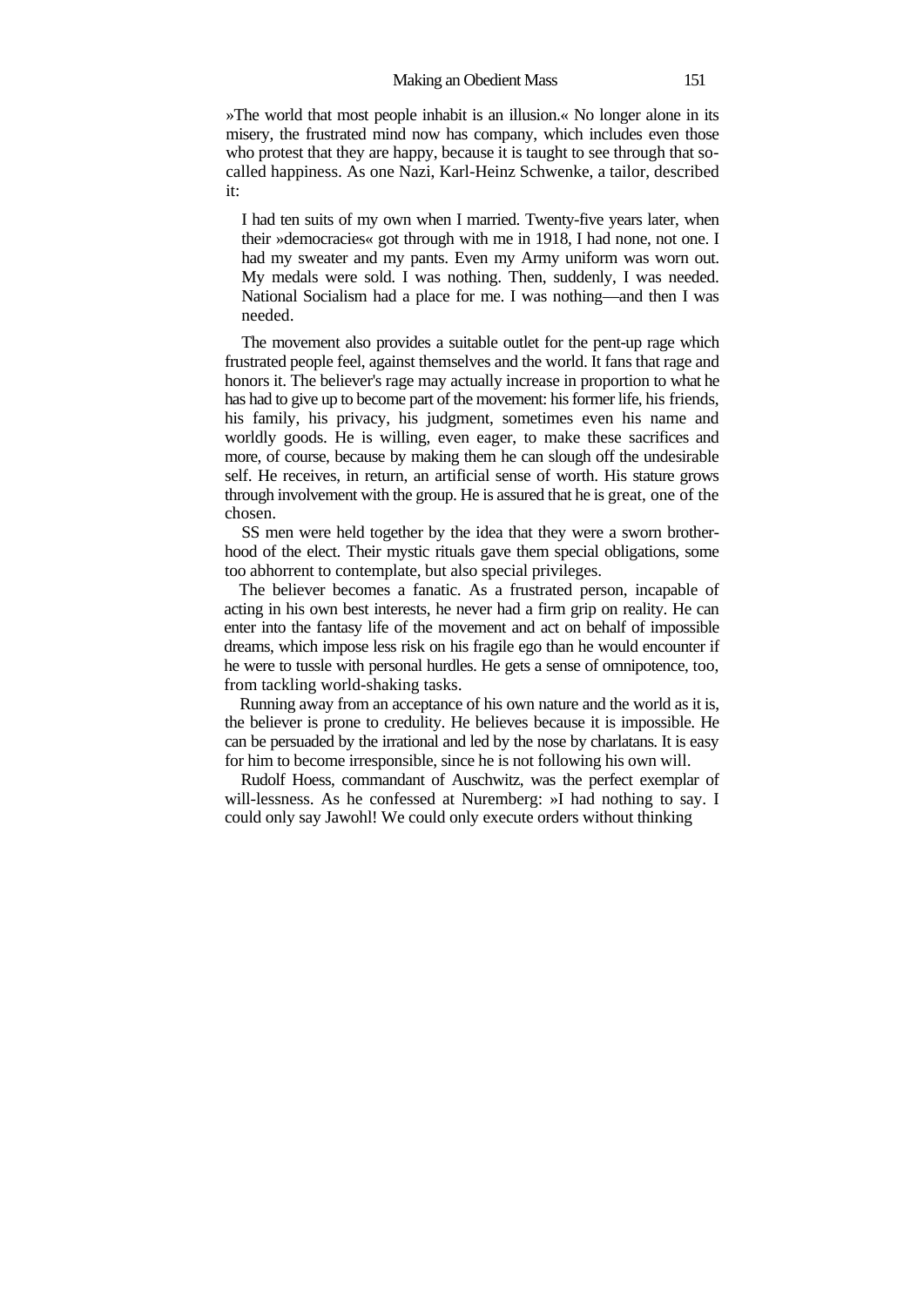about it. . . . from our entire training the thought of refusing an order just didn't enter one's head, regardless of what kind of order it was.«

Since life has been irremediably spoiled for the believer, he has relatively little hesitation about spoiling it for others. This gives him an advantage. He can be unscrupulous under the disguise of idealism. His self-righteousness permits him to convince himself that he is destroying people for their own good. Josef Goebbels felt it his duty »to unleash volcanic passions, outbreaks of rage, to set masses of people on the march, to organize hatred and despair with ice-cold calculation.« Eric Hoffer explains such inhumanity:

It seems that when we are oppressed by the knowledge of our worthlessness we do not see ourselves as lower than some and higher than others, but as lower than the lowest of mankind. We hate then the whole world, and we would pour our wrath upon the whole of creation.

There is a deep reassurance for the frustrated in witnessing the downfall of the fortunate and the disgrace of the righteous. They see in a general downfall an approach to the brotherhood of all. Chaos, like the grave, is a haven of equality. Their burning conviction that there must be a new life and a new order is fueled by the realization that the old will have to be razed to the ground before the new can be built. Their clamor for a millennium is shot through with a hatred for all that exists, and a craving for the end of the world.

This recalls Alfred Rosenberg's argument that »the denial of the world needs a still longer time in order to grow so that it will acquire a lasting predominance over affirmation of the world,« and his equation of the Jew with world affirmation.

To be bored is also to be potentially an easy mark for a movement. It provides the meaning and purpose which are gone from the life of the isolated individual, burdened with freedom. As one young Nazi put it just before World War n, »We Germans are so happy. We are free of freedom.«

What sort of social milieu is it that breeds people who want to be free of freedom?

Precisely that which has increasingly prevailed since the nineteenth century: a mass society in which the individual is atomized and counts for very little. He stands completely alone. His ties with the community, the family, the kinship group have been broken. Paradoxically, he needs them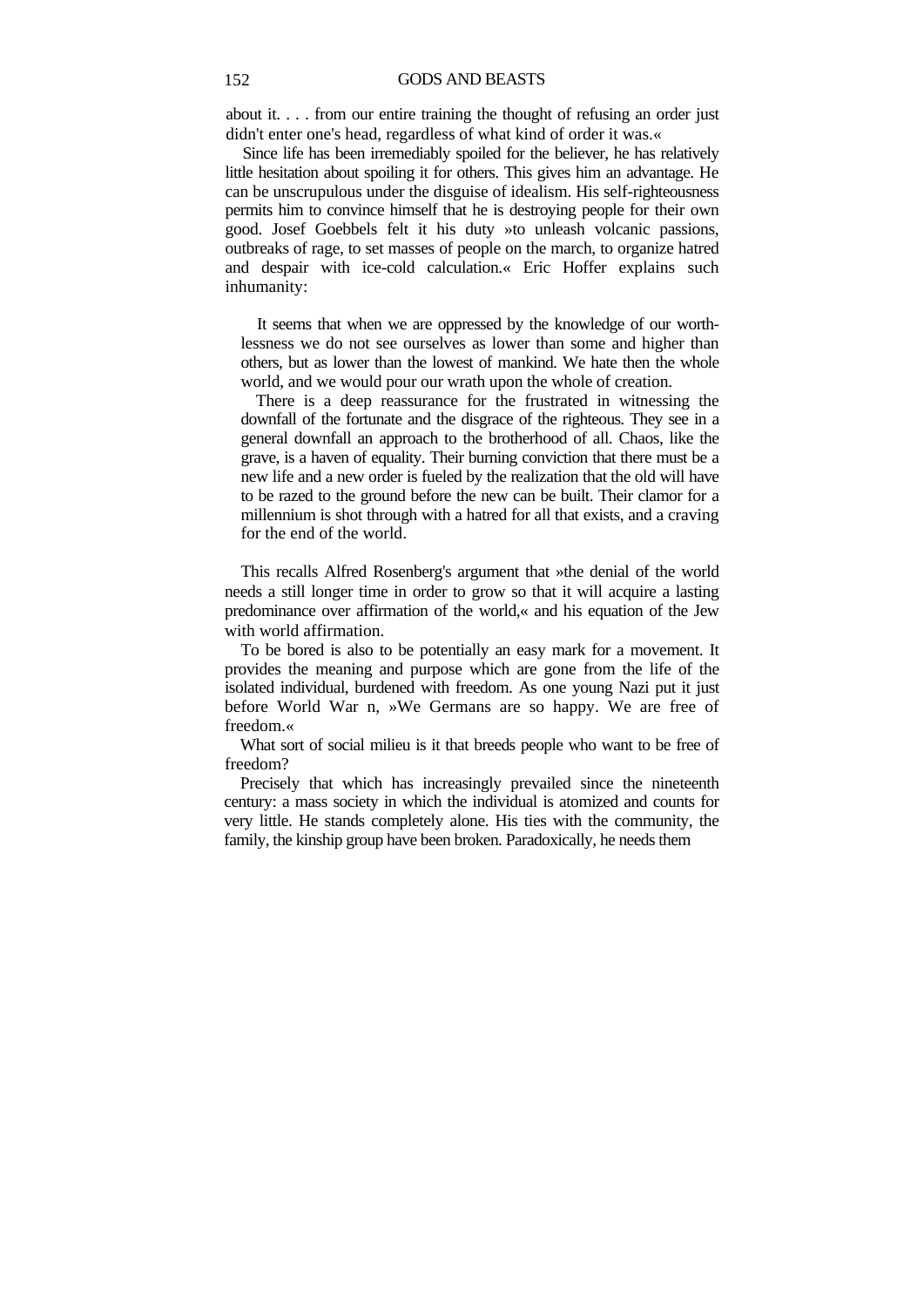more than ever, because individual life becomes increasingly absurd and incoherent the more mass society advances.

Uprooted from village and ancestral loyalties and shifted to the anonymous city, the individual suffers culture shock: The old values are out of place in the hostile, competitive world. As an isolated person, no longer part of a settled group whose norms he accepted, he is uncertain and empty—unless he is an independent thinker or a creative spirit, in which case he may feel himself well rid of the influence of the group. But with the encroachment of mass society, it is less and less likely that he will be able to think or create. A philologist, specializing in Middle High German, described the situation candidly to Milton Mayer (They Thought They Were Free:

. . . suddenly, I was plunged into all the new activity, as the university was drawn into the new situation; meetings, conferences, interviews, ceremonies, and, above all, papers to be filled out, reports, bibliographies, lists, questionnaires. And on top of that were the demands in the community, the things in which one had to, was »expected to« participate that had not been there or had not been important before. ... it consumed all one's energies. . . . You can see how easy it was, then, not to think about fundamental things. One had no time. . . . The dictatorship, and the whole process of its coming into being, was above all diverting. It provided an excuse not to think for people who did not want to think anyway. . . . Most of us did not want to think about fundamental things and never had. There was no need to. Nazism gave us some dreadful, fundamental things to think about—we were decent people and kept us so busy with continuous changes and »crises« and so fascinated, yes, fascinated, by the machinations of the »national enemies,« without and within, that we had no time to think about these dreadful things that were growing, little by little, all around us. Unconsciously, I suppose, we were grateful. Who wants to think?

Through mass education and mass communication, the individual is propagandized and molded into conditioned responses, like one of Pavlov's dogs. His innate ability to figure things out for himself atrophies, with predictable consequences.

To soften the pain of emptiness, he is drowned in entertainments, which offer him hero-surrogates who are able to live for him. Eternally occupied either as hustler, machine, or spectator, he seldom has a moment to notice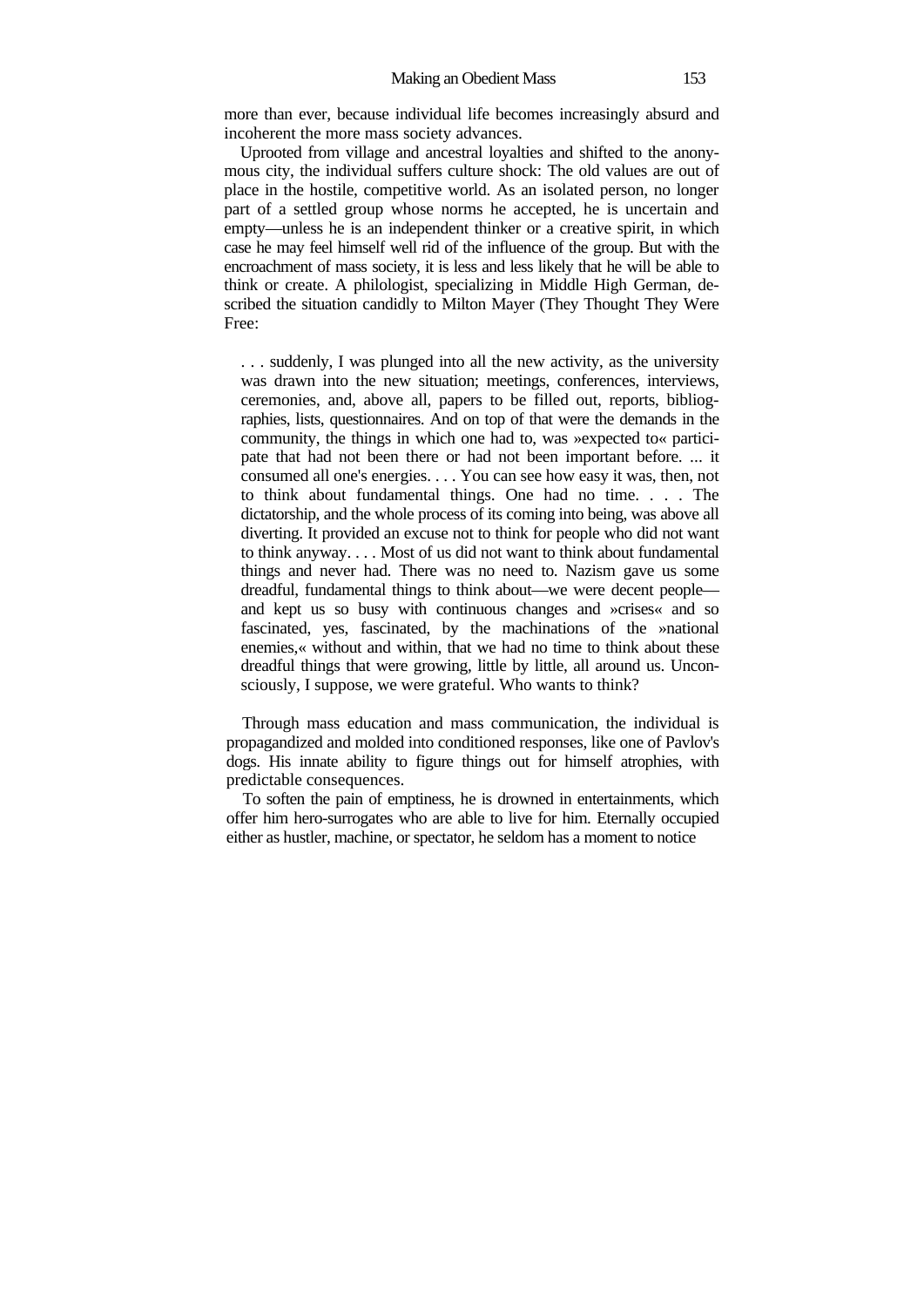that he cannot think, feel or live; that his life is petty, shabby, and totally without meaning; that his authorities are deceitful and manipulative, his society disintegrating, his relationships hollow, and worst of all, that nothing is being done to remedy these horrors.

The irony is that the individual in mass society has only himself. The authority of his parents has been undermined. He has moved from the soil where he was born and experienced certain local allegiances. His work is inhuman and mechanical. No meaning, responsibility, or dignity attaches to it. It requires his participation, but actually develops passivity. It regiments him, and he remains an apathetic machine. He is dependent on his job, and in periods of economic insecurity, glad to have it, but he feels diminished by it.

His relationships lack intimacy and affection. He can no longer trust anyone. He must have answers that will explain the problems of his life. Yet, because he has been trained not to think for himself, he faces a void, and his life becomes unendurable.

Human beings can't stand being unimportant. Most will readily accept the idea of further and further »massification«—the greater leveling and equality which is evidence of greater democracy—as a sign of progress. Mass society is symbolized by modernism and egalitarianism, two popular myths of progress. In Germany, this egalitarianism culminated in Hitler's boast that

sixty thousand men have outwardly become almost a unit, that actually these men are uniform not only in ideas, but that even the facial expression is almost the same. Look at these laughing eyes, this fanatical enthusiasm, and you will discover how a hundred thousand men in a movement become a single type.

What does the movement offer the faithful?

Nothing less than a new life. His rebirth is sometimes symbolized in a new name, exotic and foreign, to make the change of identity tangible. Now there is certainty. He knows exactly what is expected of him. Within a circumscribed set of rules, all is permitted: rage without guilt, relief from responsibility, the assertion of superiority over others.

He knows what action is required of him in the present and can look forward to a millennial future as well. There is no more ambiguity. The conflicts, tensions, self-criticisms, and doubts that assail the rest of us are washed away, and he enjoys a state of equilibrium. He is no longer a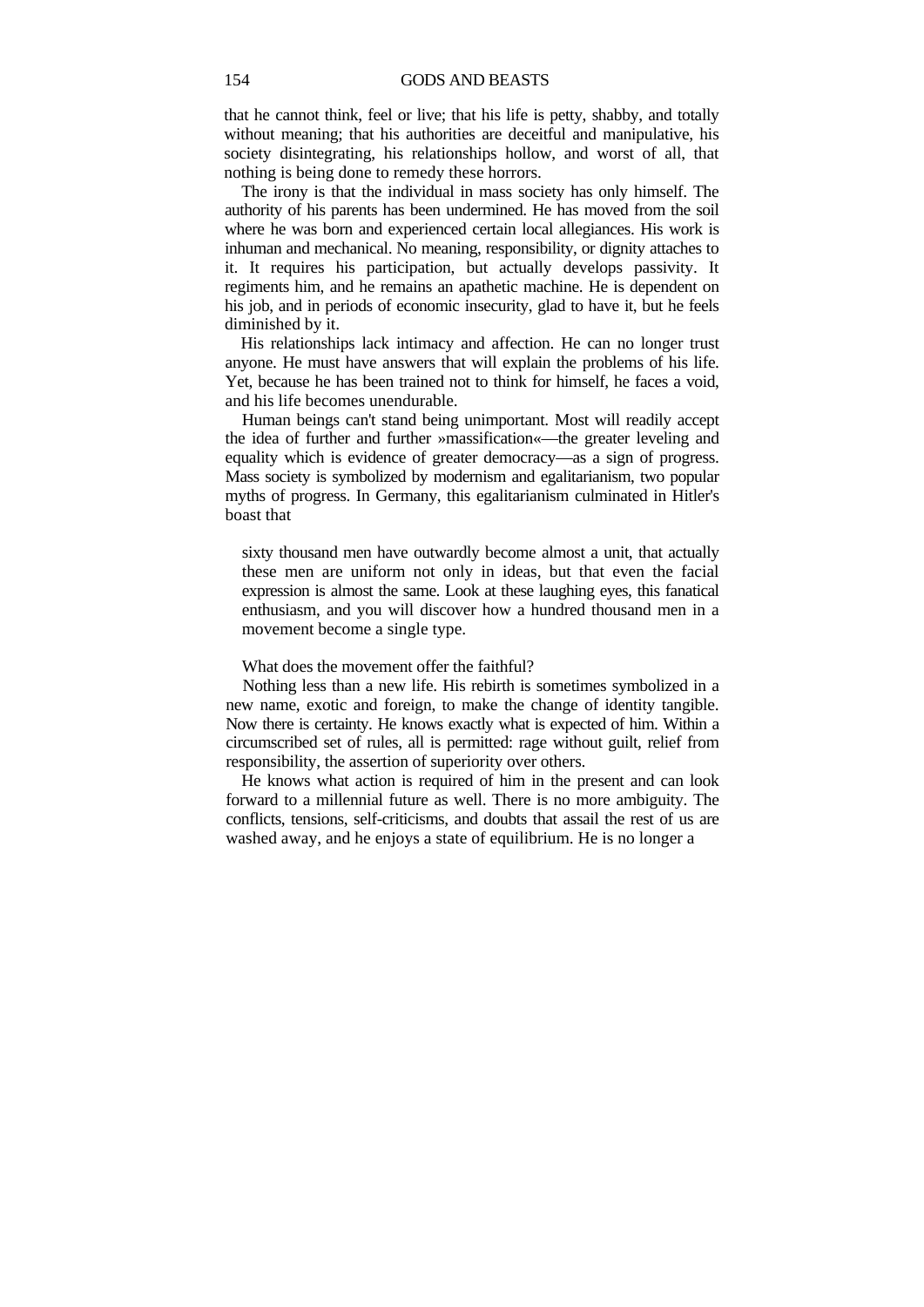passive participant. Righteously, he looks down at those whom he formerly felt to be superior. The same society which scorned him now is forced to recognize that his beliefs are important. The mass man becomes a power in the world. Rudolf Hess, the melancholy student who became deputy leader of the Third Reich, remained grateful to the end. As he testified at Nuremberg:

It was granted to me for many years of my life to live and work under the greatest son whom my nation has produced in the thousand years of its history. Even if I could I would not expunge this period from my existence. I regret nothing. If I were standing once more at the beginning I should act once again as I did then, even if I knew that at the end I should be burnt at the stake. No matter what men do, I shall one day stand before the judgment seat of the Almighty. I shall answer to him, and I know that he will acquit me.

In exchange for this miraculous transformation, the individual willingly subjects himself to a thorough brainwashing, through which his old beliefs and personality are eradicated. He may never be aware that he is being brainwashed. It may happen instantly or gradually, but he puts absolute trust in the leaders of the movement. The group becomes the good father he may never have had, the proxy whom he depends on to solve all his problems, the authority to which he owes obedience. From the moment he is captured, he identifies with the group and begins to think as they do. Their common undertaking insures that he will never have to shoulder any personal blame for failure or shortcomings. So long as he behaves according to the rules, he will be accepted. The rules are clear and consistent, or seem to be.

The Germans were used to compulsion from early childhood. Rudolf Hoess's reminiscence is fairly typical, and makes his subsequent acquiescence in running Auschwitz more plausible:

It was constantly impressed upon me in forceful terms that I must obey promptly the wishes and commands of my parents, teachers, priests, etc., and indeed of all grown-up people, including servants, and that nothing must distract me from this duty. Whatever they said was always right.

These basic principles on which I was brought up became part of my flesh and blood. I can still clearly remember how my father, who on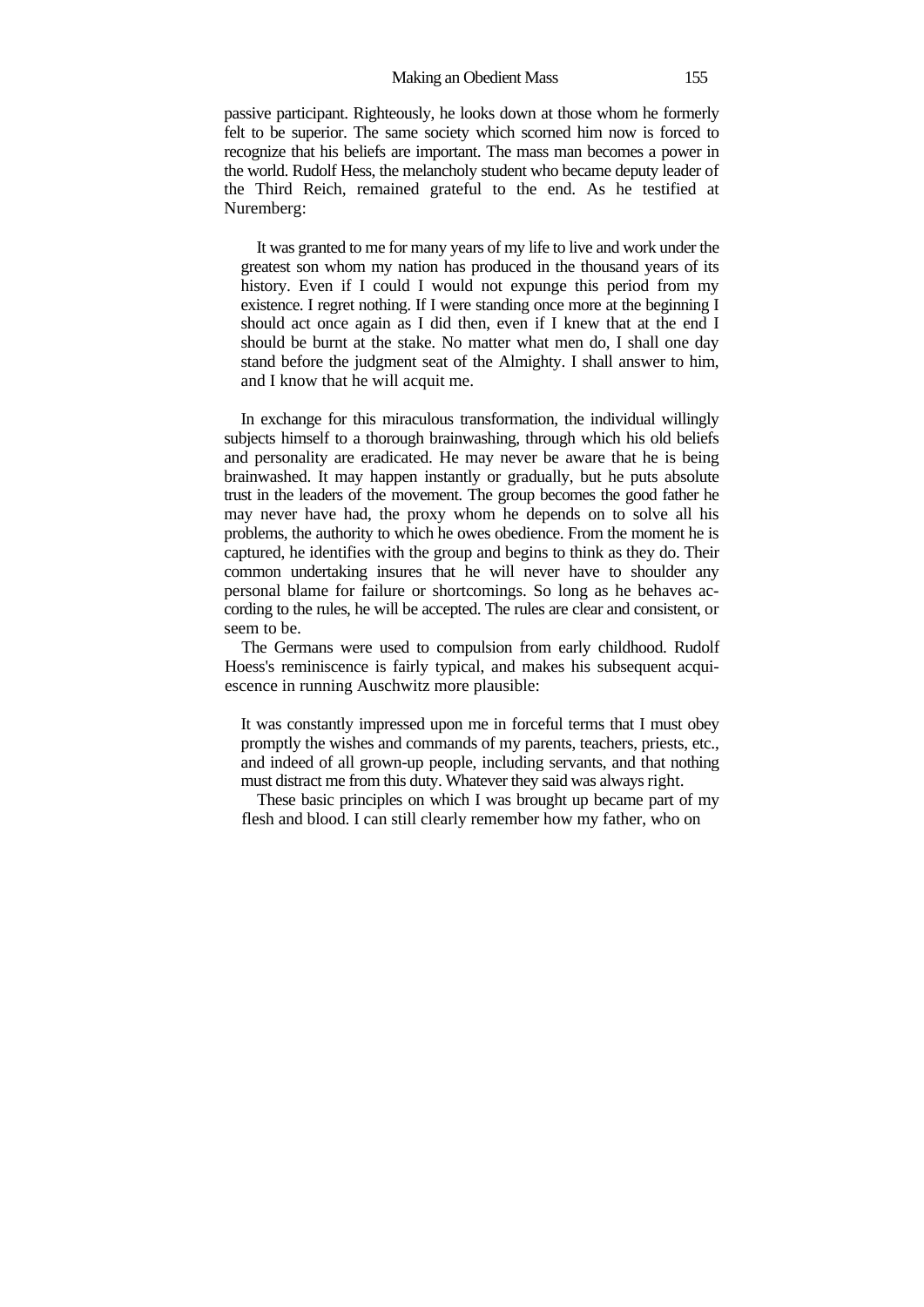account of his fervent Catholicism, was a determined opponent of the Reich Government and its policy, never ceased to remind his friends that, however strong one's opposition might be, the laws and decrees of the State had to be obeyed unconditionally.

From my earliest youth I was brought up with a strong awareness of duty. In my parents' house it was insisted that every task be exactly and conscientiously carried out. Each member of the family had his own special duties to perform.

The group is beyond criticism. Its realm is sacred. Even if a man has convictions which run counter to those of the movement, he can still be led to act in a manner which contradicts his own beliefs, either because his will is weak or because he is the victim of certain techniques which cause his will to be transcended. He can say, with Hermann Goring, »I have no conscience! Adolf Hitler is my conscience!« or »It is not I who live, but the Fuhrer who lives in me.«

It is important to examine these techniques if we are to understand how people can be made to follow a Fuhrer wherever he may lead.

The proselyte is isolated at first. No free exchange with unbelievers is allowed. He is cut off from ties of loyalty with the past. His family and friends are discredited. Feelings of exclusivity are encouraged.

His mind is barraged with repetitive propaganda until it is made weary. The indoctrination may go on uninterruptedly for sixteen hours or more a day, for weeks on end. Even if the proselyte rejects what he hears, argues against it, or falls into apathy, the Pavlovian conditioning ultimately seduces him, and he surrenders to the training.

Mechanical drill, rhythmical marches, dance rituals, and repetitive chanting are also effective in breaking down resistance.

The English psychiatrist William Sargant could better grasp how Hitler was able to bring even intelligent Germans into »a condition of intellectual and emotional subjection« through »mass rallies, marching and martial music, chanting and slogans and highly emotional oratory and ceremony« after witnessing the subservience of certain African tribes to their leaders and seeing their powerful initiation rites:

Whether in a »primitive« tribe or at school or in the army, the process is essentially the same. Severe stress is imposed on the new recruit, by subjecting him to arbitrary and frightening authority, by bewildering him, abusing or ill-treating him, by telling him that his old values and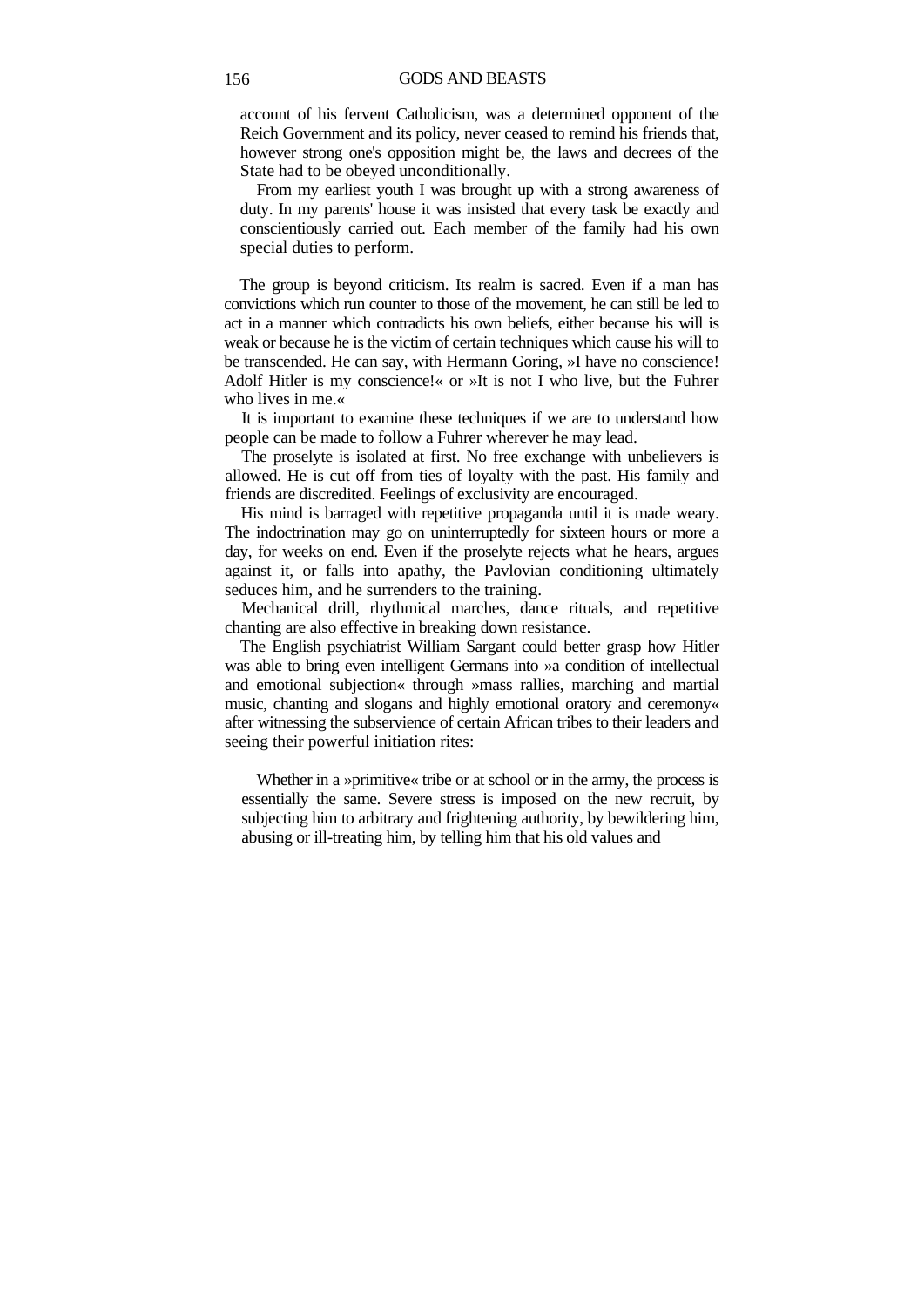sentiments are childish, and so inducing in him a state of unease and suggestibility in which new values can easily be drummed into him, and he recovers his self-confidence by accepting them. The initial conditioning techniques may have to be reinforced from time to time by further conditioning procedures, and follow-up indoctrination is considered most important in all types of religious or other conversion.

Once the proselyte has been broken down and sensitized, his thinking and feelings can be manipulated, and delusions implanted. He falls under the suggestive power of the group and accepts its distortions as objective truth.

Most people are suggestible and can be hypnotized against their will, obeying commands even when they go against the grain. Dr. Sargant observes:

It is not the mentally ill but ordinary normal people who are most susceptible to »brainwashing,« »conversion,« »possession,« »the crisis« . . . and who . . . fall readily under the spell of the demagogue or the revivalist, the witch-doctor or the pop group, the priest or the psychiatrist, or even in less extreme ways the propagandist or the advertiser.

In the suggestible state, the proselyte may attribute divine powers to his leader and accept dogmas which he might have rejected in a more normal state. Some of the men closest to Hitler, for example, acknowledged that they believed in his divinity. Himmler's masseur, Felix Kersten, relates that he once answered the phone and heard Hitler's voice before passing the phone on to Himmler, who exclaimed: »You have been listening to the voice of the Fuhrer, you're a very lucky man.« Himmler told Kersten that Hitler's commands came »from a world transcending this one« and »possessed a divine power.« It was the »Karma« of the German people that they should be »saved« by »a figure of the greatest brilliance« which had »become incarnate« in Hitler's person.

And even disbelievers and scoffers can also come to accept irrational dogmas—through contagion, imitation or sudden conversion.

Beliefs have the power to infect. The onlookers at a mass rally, where emotions are being stirred up, often feel the same intensity of excitement that the participants feel. We can »catch« ideas that are completely foreign to us. In early Judaism, for example, there was no concept of a demonic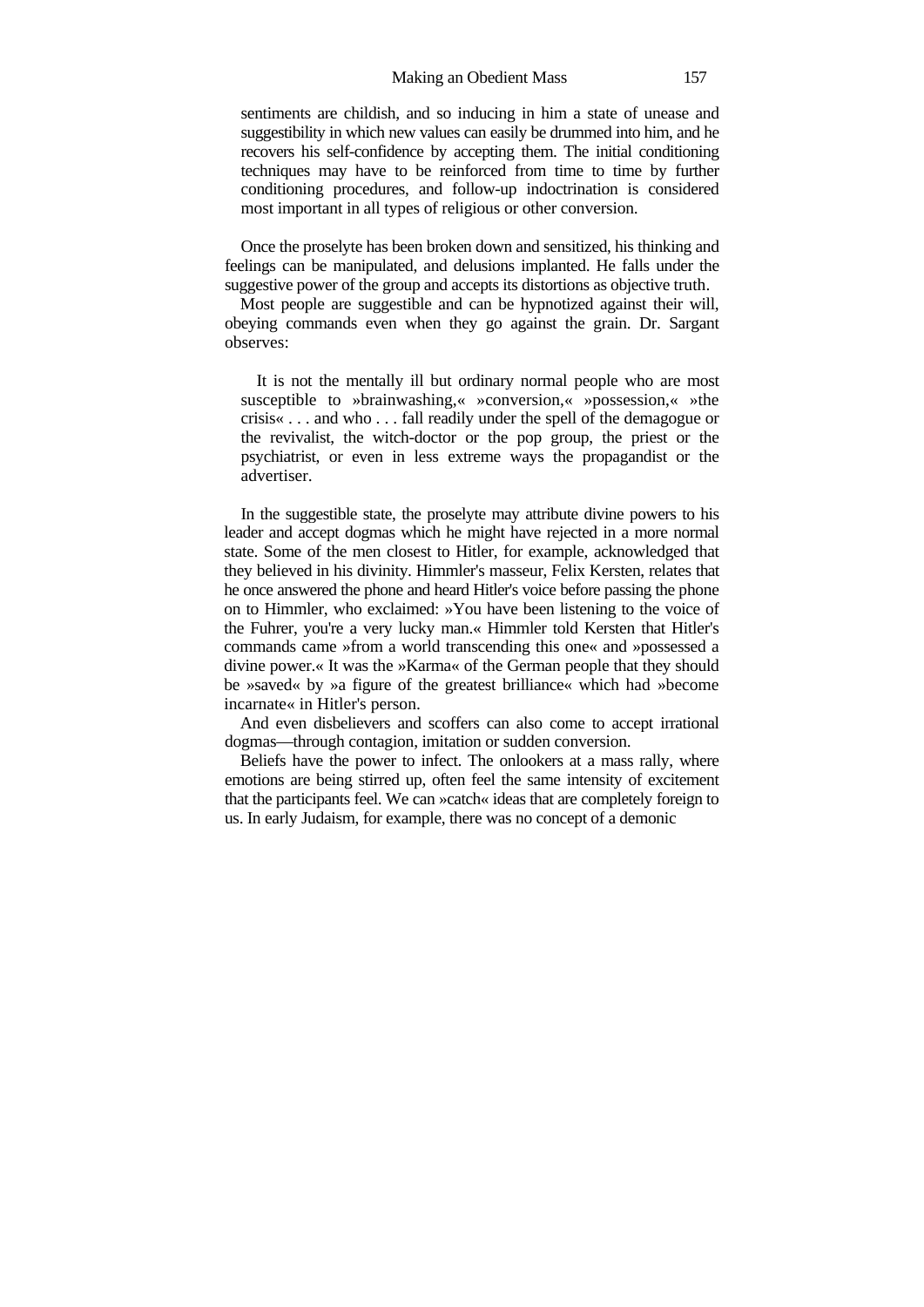force. God was responsible for both good and evil. But with influences from Iran, Egypt, and Greece came a tendency to explain evil as the work of demons. Soon after, people began to see manifestations of evil spirits everywhere, and »every misfortune, every illness, and particularly, under the name of possession, all disorders of the nervous system were ascribed to them,« according to Charles Guignebert in The Jewish World in the Time of Jesus.

Hitler's early speeches were so mesmerizing that even people who were repelled by his ideas felt themselves being swept along. The playwright Eugene Ionesco mentions in his autobiography that he received the inspiration for Rhinoceros when he felt himself pulled into the Nazi orbit at a mass rally and had to struggle to keep from developing »rhinoceritis.«

We »catch« ideas, too, because we want to be like others, particularly when we want not to be our despised selves. If we're satisfied, we don't need to conform, but if we're not, we imitate people whom we admire for having greater judgment, taste, or good fortune than we do. Obedience itself is a kind of imitation. Through conformity, the person who feels inferior is in no danger of being exposed. He's indistinguishable from the others. No one can single him out and examine his unique being. Conformity, in turn, sets him up to be further canceled out as an individual, to have no life apart from his collective purpose. This gives a movement tremendous power over the individual. Even intelligent people are not immune from the desire to conform. Heinrich Hildebrandt, a schoolteacher who was anxious to hide his liberal past, joined the Nazi party, and to his own disgust, found himself »proud to be wearing the insignia. It showed I 'belonged,' and the pleasure of 'belonging,' so soon after feeling excluded, isolated, is very great. . . . I belonged to the 'new nobility.' »

Hoffer observes:

Above all, he [the true believer] must never feel alone. Though stranded on a desert island, he must still feel that he is under the eyes of the group. To be cast out from the group should be equivalent to being cut off from life.

This is undoubtedly a primitive state of being, and its most perfect examples are found among primitive tribes. Mass movements strive to approximate this primitive perfection, and we are not imagining things when the anti-individualist bias of contemporary mass movements strikes us as a throwback to the primitive.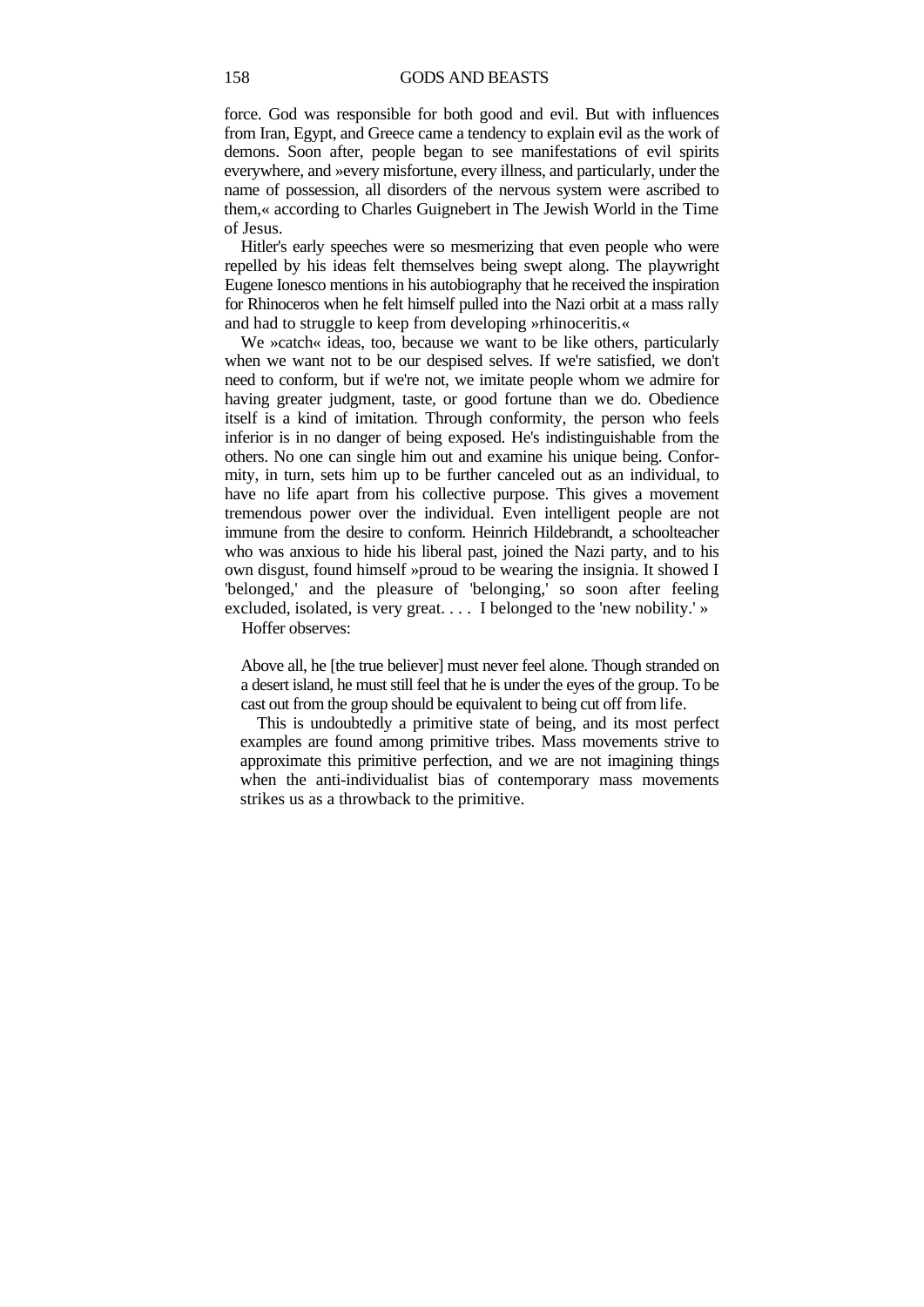Sudden conversions, which may happen through hypnosis, emotional shock, despair, or exhaustion, can bring people into movements. William Sargant believes an apparently well-balanced person, »dominated by hypnoid and slightly suggestible brain activity,« may suddenly give up his »previous intellectual training and habits of rational thought,« to accept »ideas which he would normally find repellent or even patently nonsensical.« Sargant is convinced that a heightened state of suggestibility accounts for many cases of demonic possession, or for sudden salvation. The history of mysticism offers instances of extreme opinions instantly reversed. The critical faculty is suspended, and what was formerly believed to be black is now white, and vice-versa.

Once the believer has been taken over by one of these means, it is difficult for him to revert to his former self. In a sense, collective totalitarian thinking can be compared with schizophrenia. In both, there is, says Joost Meerloo in The Rape of the Mind, a »loss of an independent, verifiable reality, with a consequent relapse into a more primitive state of awareness.« In both, thought and action are arrested at an infantile level of development.

Since the totalitarian denies man's dynamic nature, views him simply as a submissive robot, and provides this robot with one single, simple answer to all the ambivalences, doubts, conflicts, and warring drives within him, all attempts to dislodge the official cliches clash with those same cliches. The believer's isolation in a fortress of other delusional thinkers gives him no opportunity for clear thought or contact with other influences. He is immune to reasonable propositions. He is convinced that he is reasonable, and that his enemies are not. Having burned his bridges behind him, broken with his family and old friends, he cannot go back. He is committed to his involvement in the group. To renounce it would be to repudiate himself. It would also mean giving up all the psychic benefits of omnipotence. His personality and prejudices have become crystallized around a set of actions and dogmas. They are irreversible. Any external stimulus which threatens to penetrate his armor and make him see the absurdity or injustice of his position is rationalized to further harden his rigidity. He has joined the movement at least partly because it handed him stereotypes in place of his vague notions and saved him from having to think things out for himself. Any stimulus which evokes a symbol causes a reflex action. With his weakened conscience and consciousness, he can no longer respond spontaneously, however he may appear to be doing so. He has become the movement. All thoughts and feelings that are at odds with it are snuffed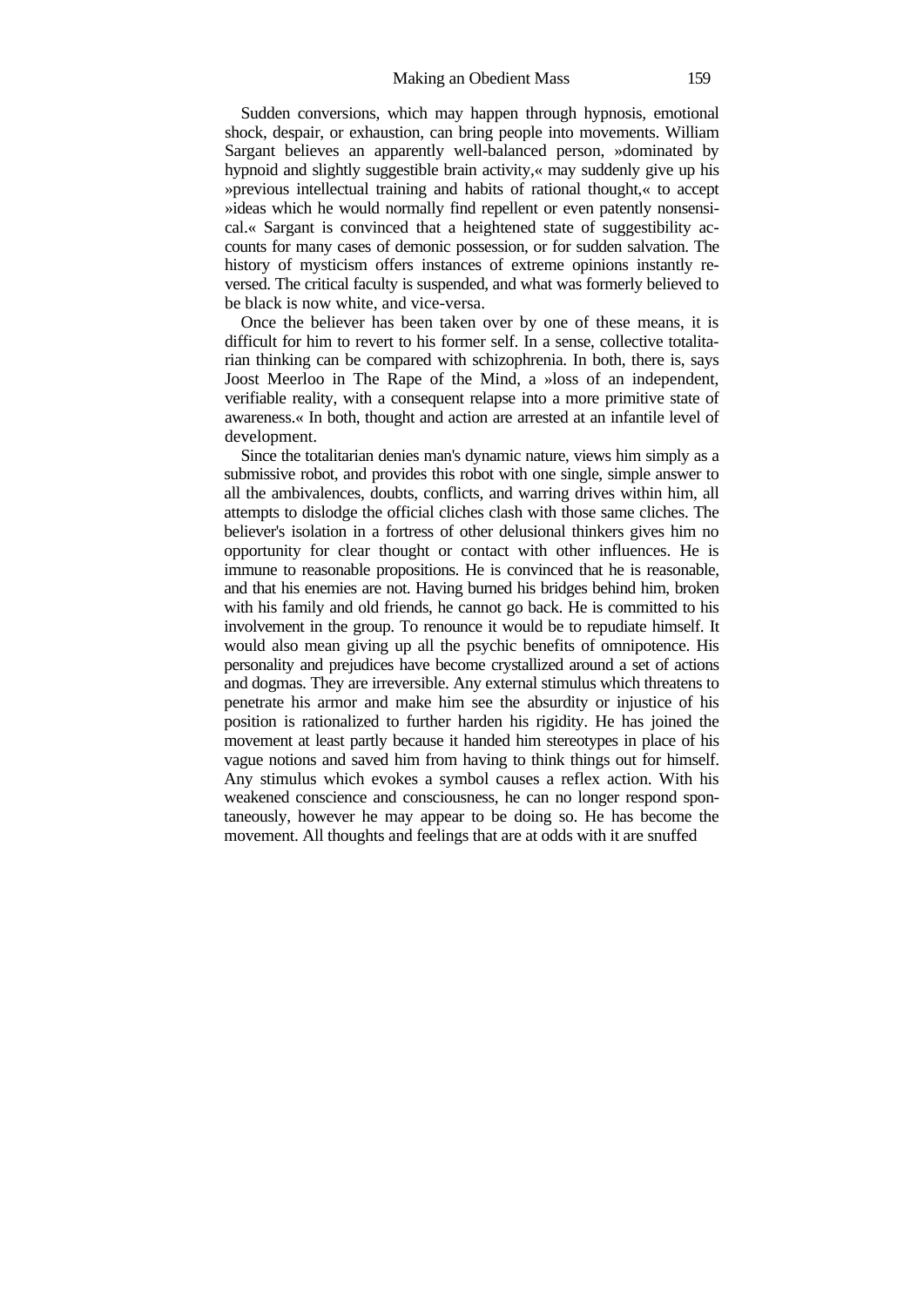#### 160 GODS AND BEASTS

out. This is what gives the believer the air of a one-dimensional man. He lacks depth. There is a limited range of possibilities open to him. If one wants, therefore, to convert him back to an autonomous human being, one finds that there is nobody at home. His mind is shut tight against new ideas. The slogans and ready-made judgments he has absorbed stretch forward into infinity. The believer is protected for all time. Within his sacred circle, all other knowledge is taboo. One might say that the most telltale sign of a believer is his refusal to examine ideas other than the divine commandments which have been implanted in him. One can't get to him because he will not and cannot engage in dialogue. What is particularly maddening about him is that, sterile and unimaginative, he masquerades as an exemplary man, an objective guide eager to spread enlightenment.

The ability to exercise his own judgment, having atrophied, is never restored. Even if he should drop out of one group, he will quickly seek and find another. Like a drug addict who needs his fix, he cannot live without his cliches.

At Nuremberg after the war, Allied examiners were shocked to see how unrepentant some of the Nazis were. Julius Streicher cried »Heil Hitler! Heil Hitler! Heil Hitler!« at his execution, until the opening of the trap door muffled his voice. Arthur Seyss-Inquart declared, to the last, that Hitler remained »the man who made Greater Germany a reality in history.« Rudolf Hoess, by his own admission »completely filled, indeed obsessed« with his monstrous goal, was not guilty of arrogance when he proudly declared that »Auschwitz became the greatest human extermination center of all time.« He was one of the countless ordinary men who had been turned into a believer. He gave validity to Hitler's contention »that by the clever and continuous use of propaganda a people can even be made to mistake heaven for hell, and vice versa, the most miserable life for Paradise.« As Hitler knew better than perhaps anyone else: »The essence of propaganda consists in winning people over to an idea so sincerely, so vitally, that in the end they succumb to it utterly and can never again escape from it.«

We need not, however, look as far back as Nazi Germany for examples of people undergoing personality changes and extreme shifts in ideology. We can learn from present-day American groups.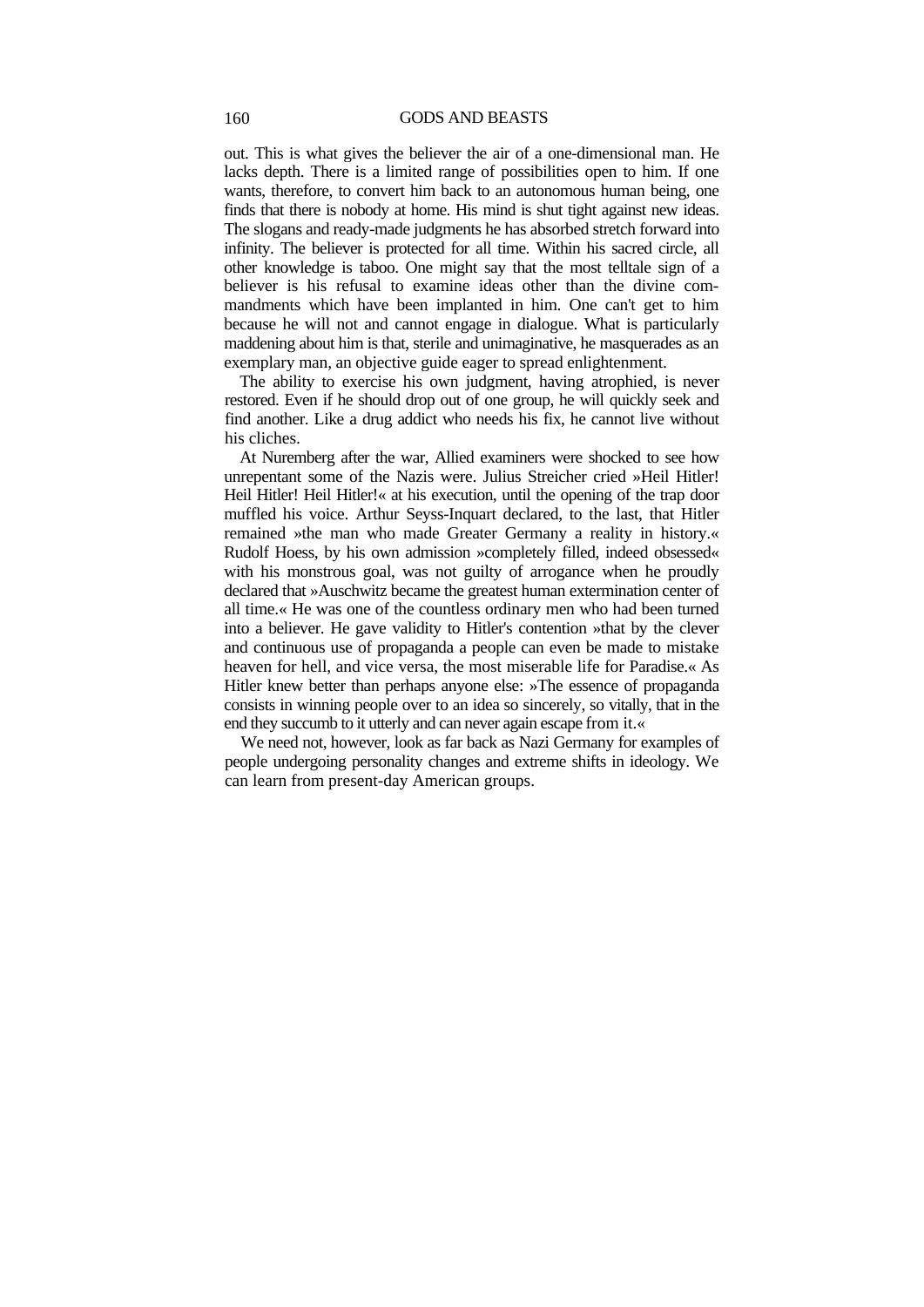#### CHAPTER 16

# The Dangers of Occult Thinking

If we believe absurdities, we shall commit atrocities.

—Sarvepalli Radha Krishnan

Men who are ignorant of history may be condemned to repeat its lessons, as the American philosopher George Santayana observed. But the reverse is true too. We often need the experience of the present to shed light on the events of the past, so that we are better able to guide our lives in the future.

If we are to ask now, more than a generation later, how normal people could have committed the Nazi atrocities, we need only look at the normal people in American cults today. This may seem a harsh comparison; the parallels are certainly not universally applicable. Still, it would not be unfair to say that the same sort of normal people who obeyed the crazy commands of the Nazi hierarchy are today obeying the crazy commands of some contemporary cult leaders. To be sure, those commands, apart from certain Satanic cults, do not call for ritual murder. Not yet, at any rate. But none of us should feel too comfortable with so many of our compatriots so willing to suspend independent judgment, and so ill equipped to exercise that judgment.

Membership in occult groups in America today has reached epidemic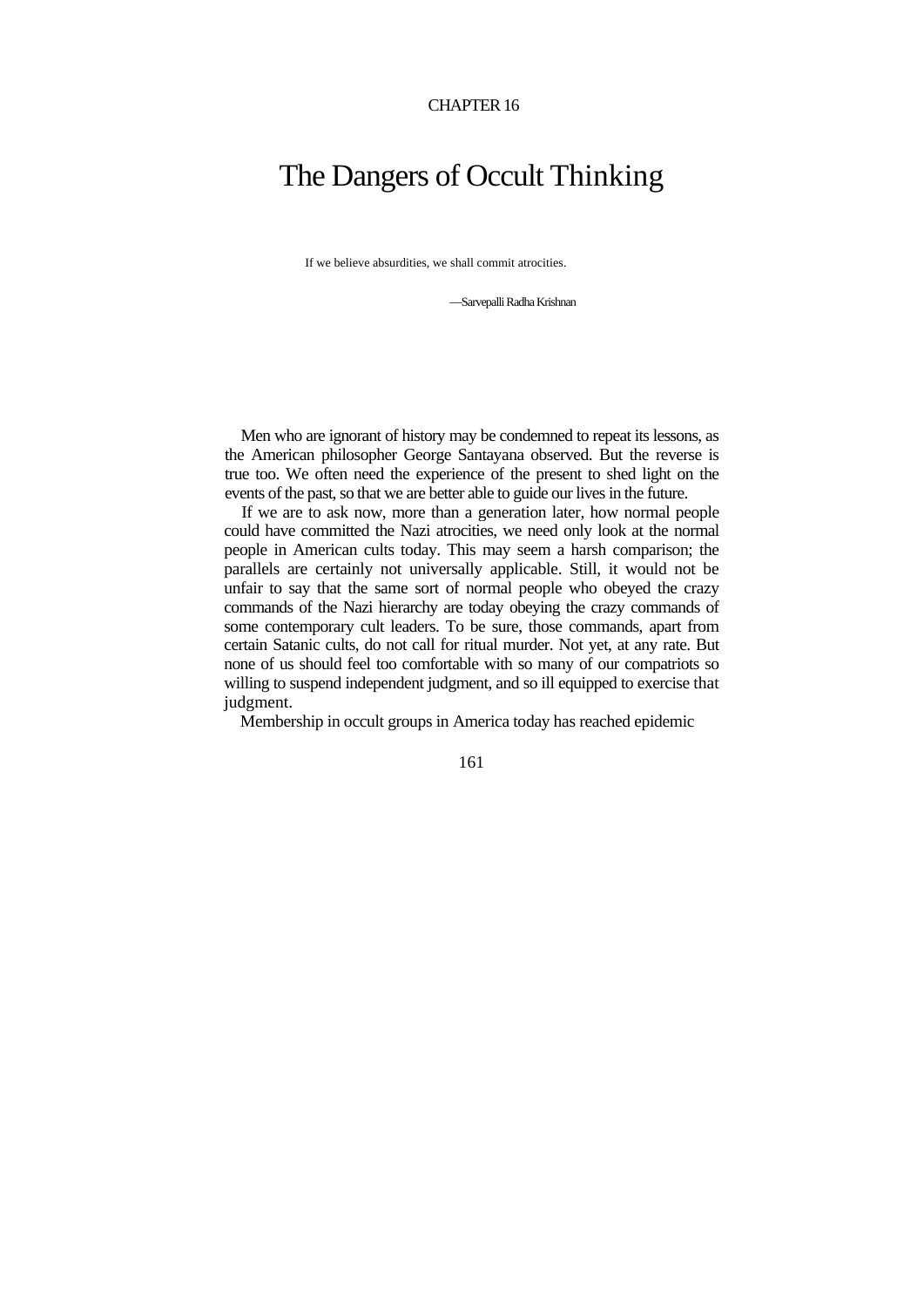proportions. Some people take this as an omen that Satan is hard at work; others, that God is. The groups take many different forms: Satanism, witchcraft, pseudoscience, mind-control, mysticism, Christian, pagan. Most are not as innocent as they seem, as we are beginning to find out.

The one which has most often been compared with the Nazis is, of course, the Charles Manson cult, with its murderous violence and sadomasochistic sex. All the Satanic groups express a great admiration for Hitler. Anton LaVey, the leader of the Church of Satan, probably has the largest collection of Nazi memorabilia in America. LaVey dedicated his book, The Satanic Bible, to a number of people, including the Nazi geopolitician »Karl Haushofer, a teacher without a classroom.«

In the case of other groups, there are less obvious parallels. The Reverend Sun Myung Moon came from Korea to save tens of thousands of American youth, who hail him as the Messiah. In gratitude, they have left their families to give their energies totally to his Unification Church. Growing numbers of abandoned parents are banding together, forming organizations to try to use legal means to get their children deprogrammed, protesting to the government that »destructive cults and their strategy of alienation« have »psychologically kidnapped« their offspring. The parents chose Moon's cult to begin their offensive with. Once having found grounds for prosecution, they will move on to other groups.

Despite parental pressures, there are few dropouts among the »Moonies.« Moon's brainwashing techniques work amazingly well, particularly in light of the fact that he appeals to Americans in the Korean language, that he looks and behaves like a provincial businessman, that he indulges in Byzantine luxury while preaching asceticism, and that his sales pitch is markedly uninspired. His commercial enterprises, encompassing a Korean industrial conglomerate which brings in \$15 million a year, real estate holdings in New York worth more than \$11 million, and various operations serviced by Moonies without pay, are all tax-exempt.

The young disciples, some graduates of prestigious colleges, give their free labor gladly, doing whatever they are told by their superiors in the hierarchy, in return for which they receive a responsibility-free life. They hawk the glad tidings of the new Messiah on city street corners and college campuses. Their clothes, lodgings, and thoughts are provided by the Church. A sample of Moon's wisdom, from his writings:

»I am your brain.«

»What I wish must be your wish.«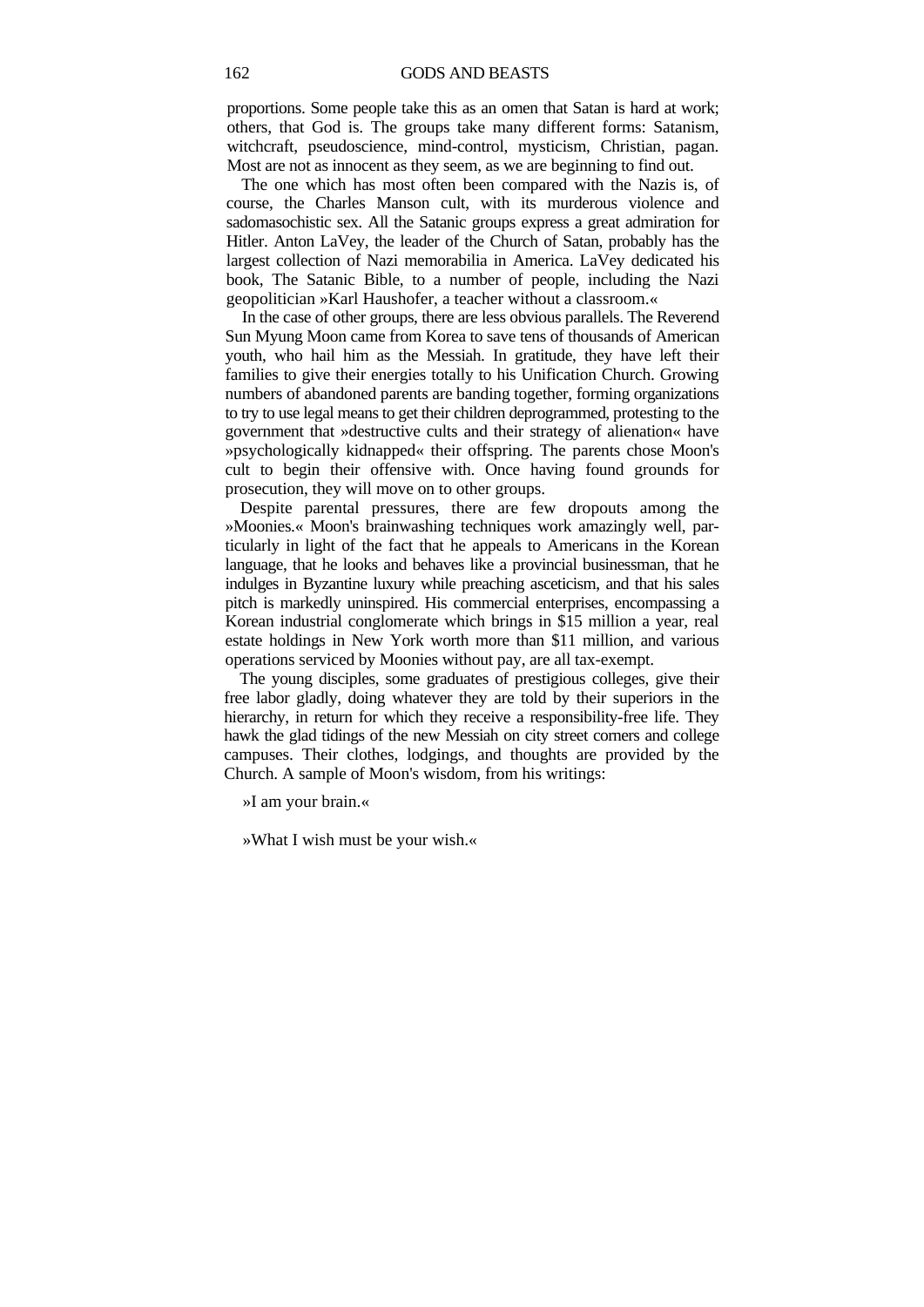»My mission is to make new hearts, new persons.« »Satan is

everywhere and you are vulnerable to his attack.«

»... Satan confronted Jesus, working through the Jewish people...«

»During the second World War, 6 million people were slaughtered to cleanse all the sins of the Jewish people from the time of Jesus.«

»Of all the saints sent by God, I think I am the most successful one.«

»The time will come . . . when my words will almost serve as law. If I ask a certain thing it will be done.«

»The whole world is in my hand, and I will conquer and subjugate the world.«

»By putting things in order, we can accomplish God's will. All obstacles to this world must be annihilated.«

»Our strategy is to be unified into one with ourselves, and with that as the bullet we can smash the world.«

Many people drift into Moon's groups after drug experiences. The emotional »high« in meetings and meditation is likened to the drug high. The evangelist group on the corner is always on the lookout for the lonely figure in the crowd. After a brief discussion, they invite the prospect to join them at an introductory lecture, enclose him in a circle of friendship. Next comes a weekend workshop, with relentless hours of indoctrination in a syncretism of Eastern mysticism, occultism, and instant psychology. The recruit is given nonstop tender, loving care. Hints are dropped about Moon's supernatural powers. Those who go on to a week-long workshop will probably stay, donate their lives to the Church, and be stamped with identical robot-like smiles. An observer, watching a prayer session, compared it to a voodoo ceremony.

Moon was a relatively late arrival on the wave that brought in planeloads of gurus from India, Japan, China, and Tibet. In their own countries they were as familiar as a bowl of rice, whereas in America they were exotic, but for all that, they caught on here as fast as franchised fast-food chains and were advertised in a similar manner, as part of the growing »growth« movement, which has become a profitable industry.

The McDonald's of that movement, as one writer called it, is TM, whose Maharishi Mahesh Yogi, with white wraps and irrepressible giggles, looks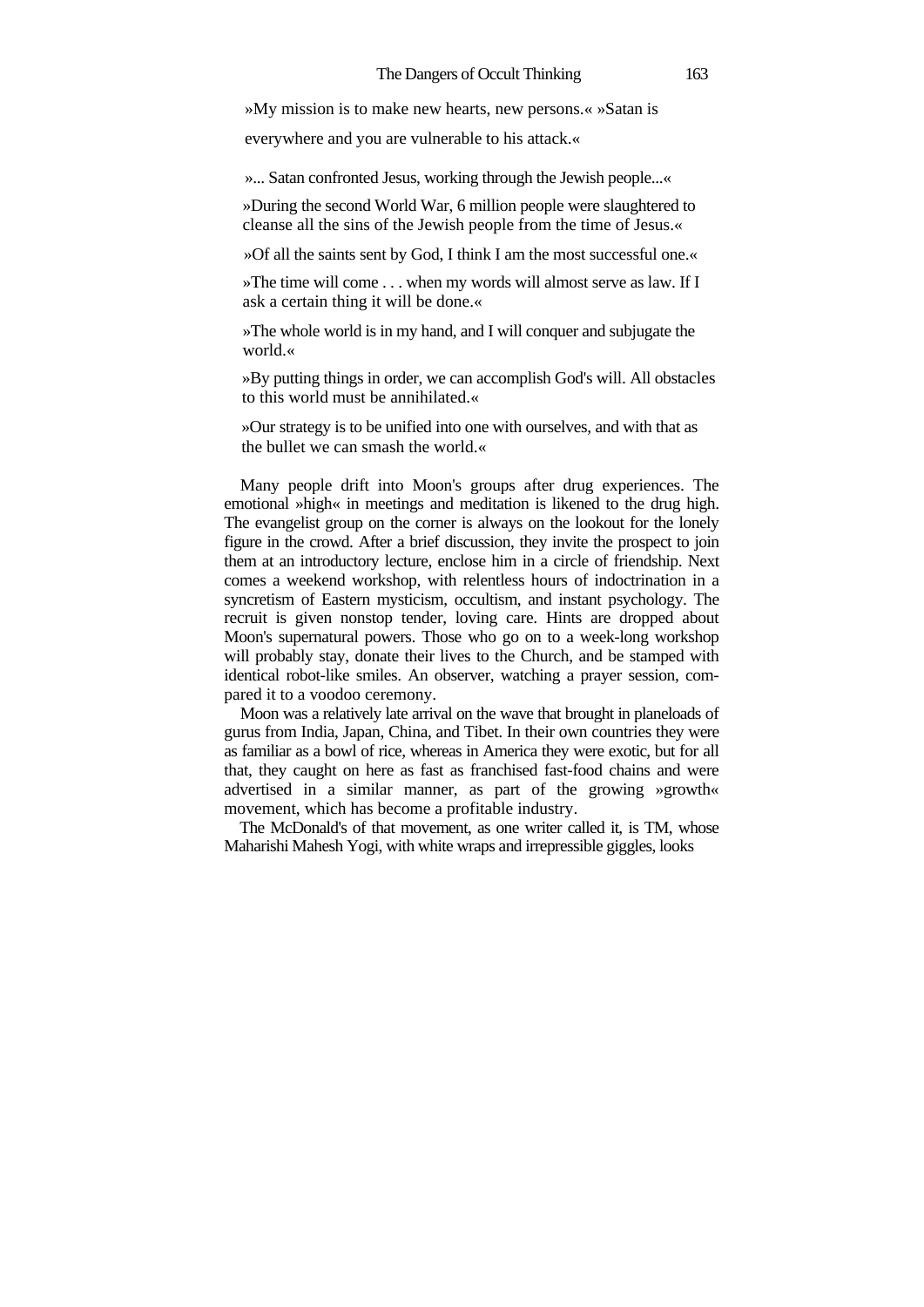like a bearded infant, but has turned out to be cunning enough to harness »big science« by converting quantum physicists, astronauts, psychologists, and medical researchers. He has also been clever enough not to alienate parents, but has converted them as well. TM, he declares, is not a religion. Yet the initiation ceremony is Hindu, and each individual is assigned a mantra which, he is told, has special properties suitable to him alone. He is never to repeat this mantra to anyone. The initiator who assigns the mantra has only a few vital statistics to guide his choice. Those who take up TM themselves do not know—or will not say—how the appropriate mantras are distributed. »Maybe,« one psychiatrist-convert told me, »it's done on the basis of astrological signs.« One TM scientist, Dr. Harold Bloornfield, flatly declares that using the wrong mantra might kill you.

Scientology, another variation with science-fiction neologisms, has a native-born chief, L. Ron Hubbard, former science-fiction writer. His group conditions its people to believe that if you so much as oppose Scientology it might kill you. One does not drop out of such a group lightly. Some former Scientologists have met with mysterious deaths, and some enemies of Scientology—«suppressives« or »potential trouble sources,« they are called—have been harassed. There are all sorts of unsavory rumors. Yet Father Hubbard's cupboard is far from bare. Some years ago, a reporter figured his »take« to be \$140,000 a week. It has undoubtedly grown since then.

L. Ron Hubbard's most formidable competitor at the moment is an even sharper salesman who once earned his living training people to sell encyclopedias door-to-door. He was born Jack Rosenberg, but changed his name to Werner Hans Erhard. A former student of Scientology and Mind Dynamics, he eventually packaged his own »growth« elixir, called est (for Erhard Seminars Training), which uses Storm Trooper tactics to bring people to enlightenment. Est people insist that it's incorrect to think of the process as brainwashing, since no coercion is used. But if one considers brainwashing to include the breaking down of old beliefs and the systematic indoctrination in new beliefs, then est, like so many other contemporary cults, is brainwashing, and doing it successfully. The trainee has only a vague idea of what to expect when he comes for the first and second weekend seminars, because people who have been through the training are told not to spoil it for newcomers by telling them in advance what happens.

What does happen is awesome or frightening, depending on your frame of reference. Two hundred and fifty people sit in uncomfortable chairs for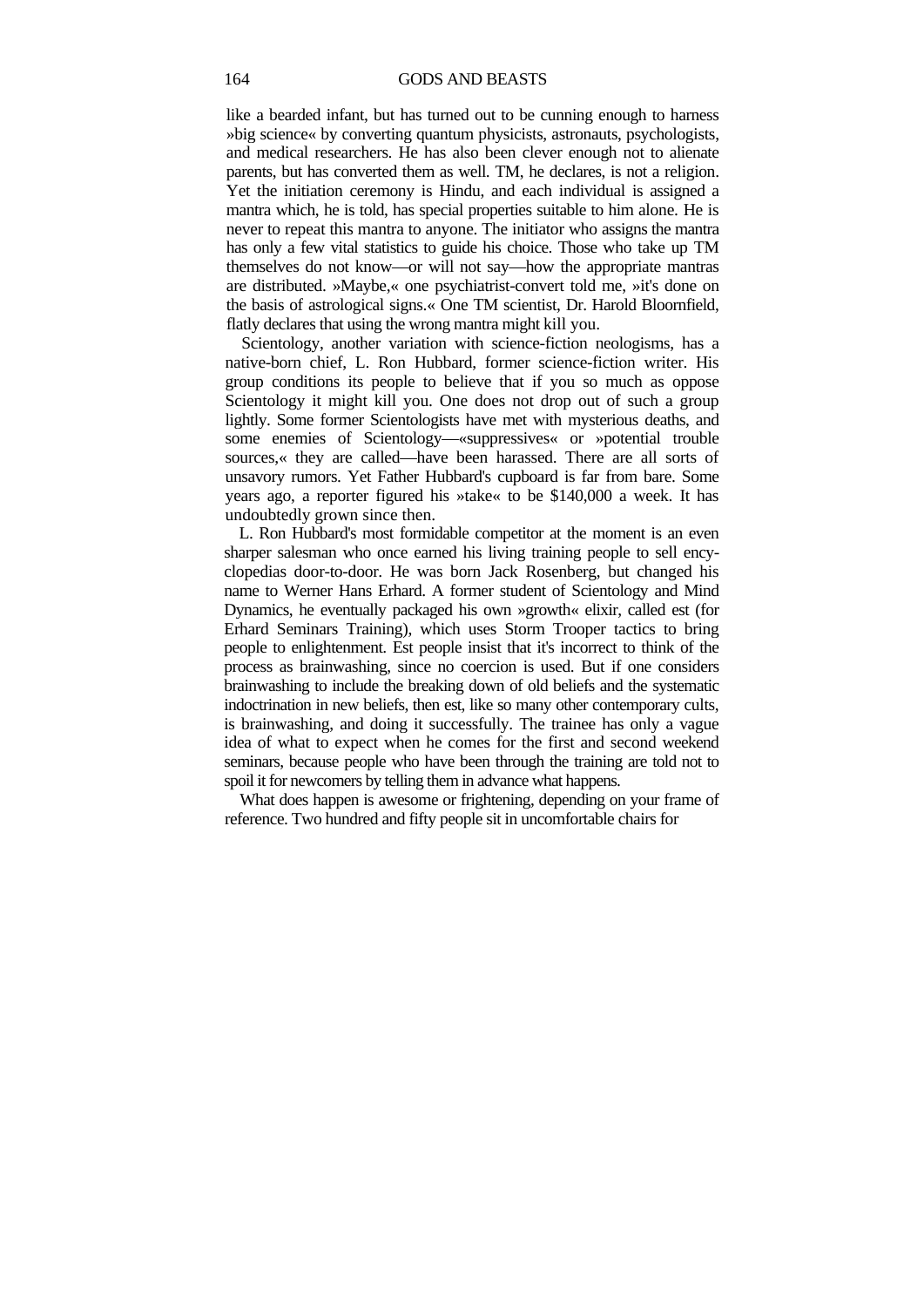sixteen hours a day over two weekends, with only two breaks a day determined by the trainer—for eating, going to the bathroom, smoking, talking, moving about, or note-taking. Harangued and insulted, the participants are brought to the edge of despair. Group dynamics are so skillfully manipulated as to convert them, in the end, to estian bliss. The results are impressive. People move out of static grooves, are more open and lighthearted. Why, then, feel at all uneasy? Because, as one trainee put it:

I have seen people take est and become like robots, give up their freedom, and deny their healthy instincts. These people, fortunately, are relatively few in number—and can, I suppose, be written off as the »fringe« of followers that seem to crop up with every new group today. But they are the extreme result of what est is all about: est »trains« us to cope and adapt and follow the rules of society; it teaches us how to live and function under totalitarianism. What makes est successful is not its basic message—which is, after all, nothing new—but the positive response of thousands of us to the authoritarian way in which that message is packaged, sold, and practiced day to day.

This is in no way an exhaustive survey of the existing occult groups in America today. There are thousands upon thousands of others, some better known and more powerful than the ones mentioned, others hidden and secret, with a few hundred or a few thousand followers, closed to the general public. As one writer, John C. Cooper, observed in Religion in the Age of Aquarius, it's »a seller's market for anyone who comes with a vision—no matter how myopic—of how the universe hangs together around the groping individual.« Millions of people belong to what are called »the new religions« and more are joining daily. These are not fads. On the contrary, they represent the beginning of a mass »consciousness« movement which is helping many people to solve personal and social problems. It is certainly helping the leaders of these groups to cash in on those problems. Not all are powerful personalities or charismatic figures. Some are downright repulsive. The Guru Maharaj Ji, Perfect Master of the Divine Light Mission, is a fat, blank-faced teen-ager with a penchant for costly possessions. His own mother renounced him and tried to promote his elder brother as savior, instead. Two of his disciples seriously wounded a newspaperman who threw a pie in the Maharaj Ji's face because he'd always wanted to throw a pie in the face of God. Adverse publicity does not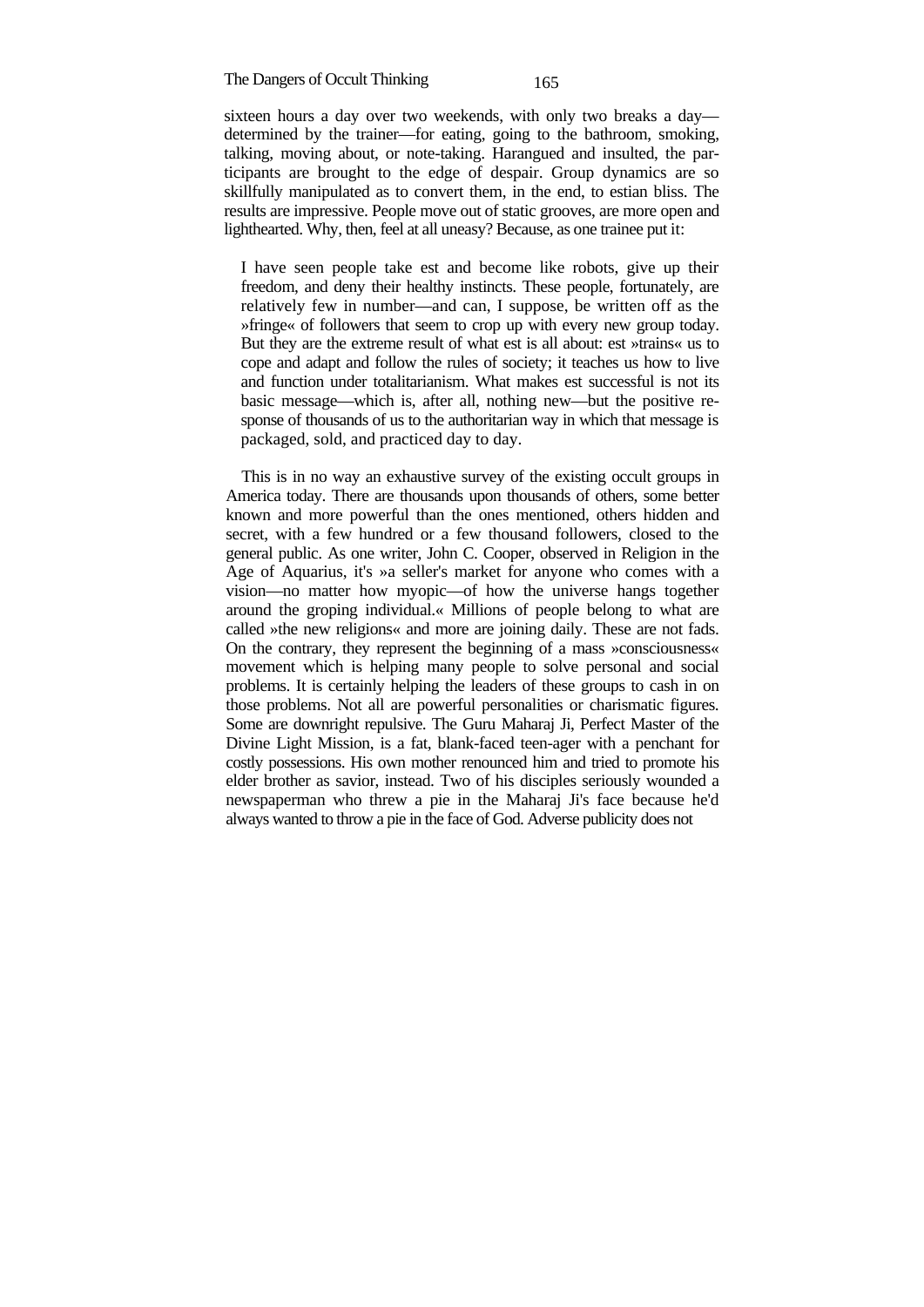seem to have affected the devotion of disciples, who still kiss his feet.

Gross or slick, ascetic or fleshpot, every leader's claims to special favor from the gods are validated by his disciples. Moon, Hubbard, and the Maharishi Mahesh Yogi offer photographs of themselves which disciples relate to in the same way that Catholics relate to photographs of paintings of Jesus Christ. The transition from teacher to Messiah can sometimes easily be charted. Hubbard's passage from one to the other is still not quite complete, but he is definitely in transit, according to George Malko, »off on a new tangent, rhetorically asking his followers 'Who is the Messiah?' only to answer with a parable involving a powerful, barrel-chested man with red hair,« remarkably like himself.

Both Hubbard and Erhard are Machiavellian enough to be careful to wipe out potential competition when they see it in their more ambitious followers. The Messiah business has many advantages. You don't need academic training or degrees. No financial investment is necessary, and the financial rewards are unreal. No mortal work is more prestigious. Even an unexalted past is no deterrent. Moon, Hubbard, and Erhard have managed to rationalize theirs, just as nineteenth-century prophets did.

Though each group has its own distinctive style, people often move freely from one to another. Some observers have been surprised at the attraction of former radical revolutionary Rennie Davis to the Divine Light Mission. Jerry Rubin, the former Yippie leader, has sampled such a smorgasbord of cults that he's been labeled a »guru whore.« If the true believer seeks to lose or validate himself in a movement, a spiritual movement can serve as well as a political one.

The spiritual and political often merge with one another. Esoteric leaders have been known to act as advisers to governments. Reverend Moon, who has enjoyed the protection of the South Korean government, prepares his disciples to be ready to lay down their lives for that government, the »fatherland« of the Unification Church. He came to America with more influence and hard cash than is usual at the beginning of religious careers. He organized a political arm in Washington, D.C., called the Freedom Leadership Foundation, which sponsored talks and publications dedicated to fighting communism in America and supporting the South Korean government. Church publications reproduce photographs of Moon taken with Senators Hubert Humphrey, James Buckley, Edward Kennedy, and Strom Thurmond. When Nixon met his Watergate, Moonies prayed for the government and held demonstrations in Washington. Moon, claiming to be under orders from God, took full-page ads in major newspapers throughout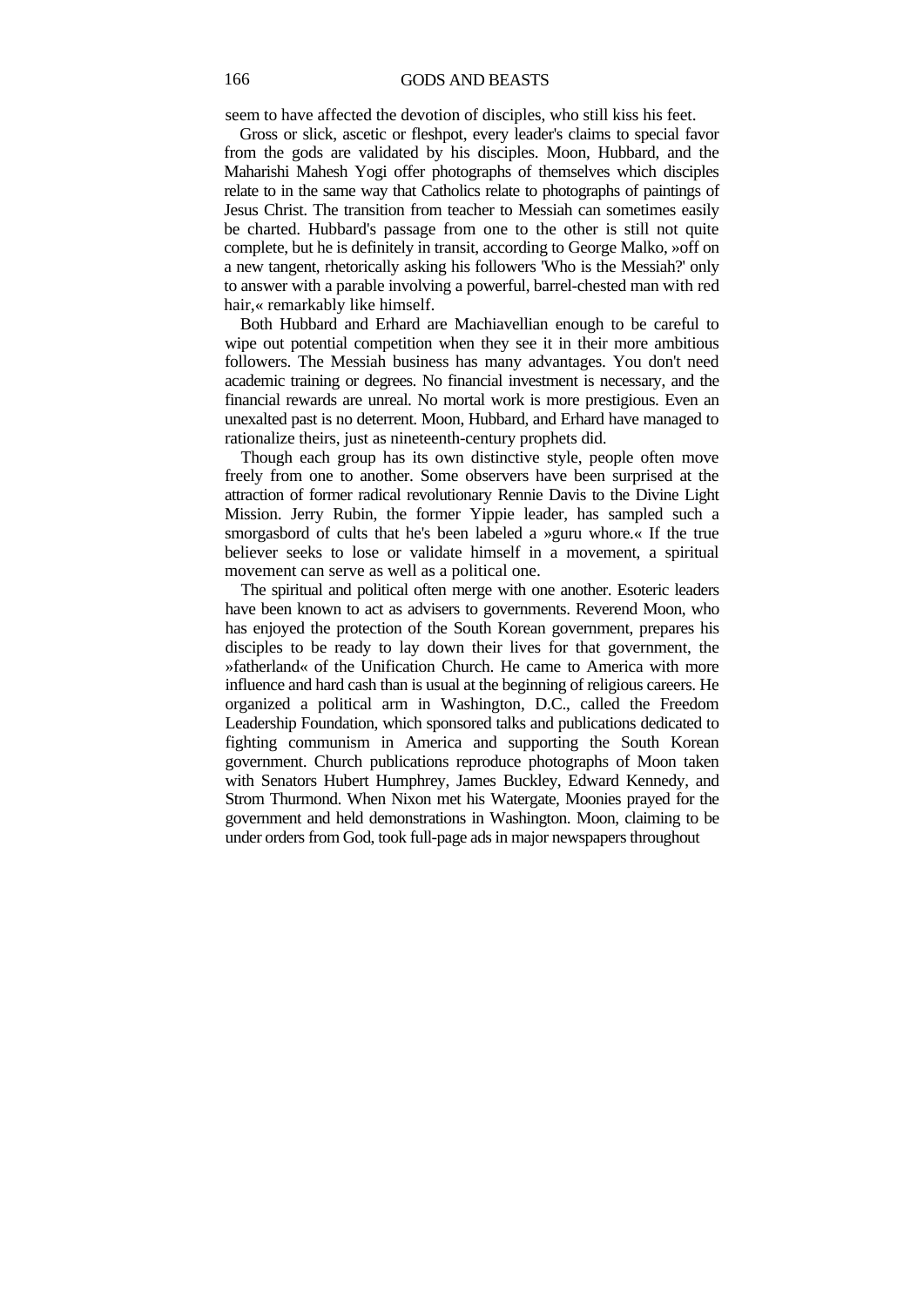the country: »This nation is God's nation. The office of the President of the United States is therefore sacred. . . . God has chosen Richard Nixon to be President of the United States.« With Moon's move to America, he seems to have given up the idea that the Koreans are the chosen people of the twentieth century and now bestows that honor on the Americans.

The Maharishi Mahesh Yogi courts the military as well as the National Aeronautics and Space Administration. A few army generals and astronauts have become enthusiastic disciples. Major General Franklin M. Davis is excited over the prospect of getting the whole U.S. Army to meditate. It would help solve the drug problem, he believes.

To young people, the new religions are compatible with radical politics—usually of the right—because they view both as anti-Establishment. John C. Cooper observes:

Perhaps the connecting link of politics and magic in our times is the unconscious awareness of many young people that while the external actions of a hippie spellcasting and the rhetoric and hoopla of a political convention are only window dressing, somewhere within the group, and perhaps in a way not responsive to the wishes of either the majority or the minority of those involved, decisions that will affect the course of human events are being made. When men feel that for all their hard work and all their good wishes they are cheated out of a share of control over the destiny of their group, then superstition grows in the area of man's spirit and rebellion arises in the area of man's actions.

It is significant that the modern occult groups grew out of the drug scene—replaced it, in effect. Drugs were not just a way out of insupportable reality, but a religious experience, search, and preoccupation. It is noteworthy that contemporary gurus boast of providing the only successful means for getting young people off drugs. Either drugs or the meditation the gurus offer is a means of finding a way to feel at home in technological society without conflicting with its operation.

The drug scene, like the modern cults, had its own jargon, rituals, and communal sharing. With both, an inner core of deeply committed practitioners drew to itself a fringe of imitative onlookers who copied the lifestyles and formulas. The drug adventure has really been preempted by the spiritual search for meaning, creating the same ecstasies, visions, confusion of the senses, and synthetic paradise. Instead of passing around a joint, some young people are now chanting together. But they still live in a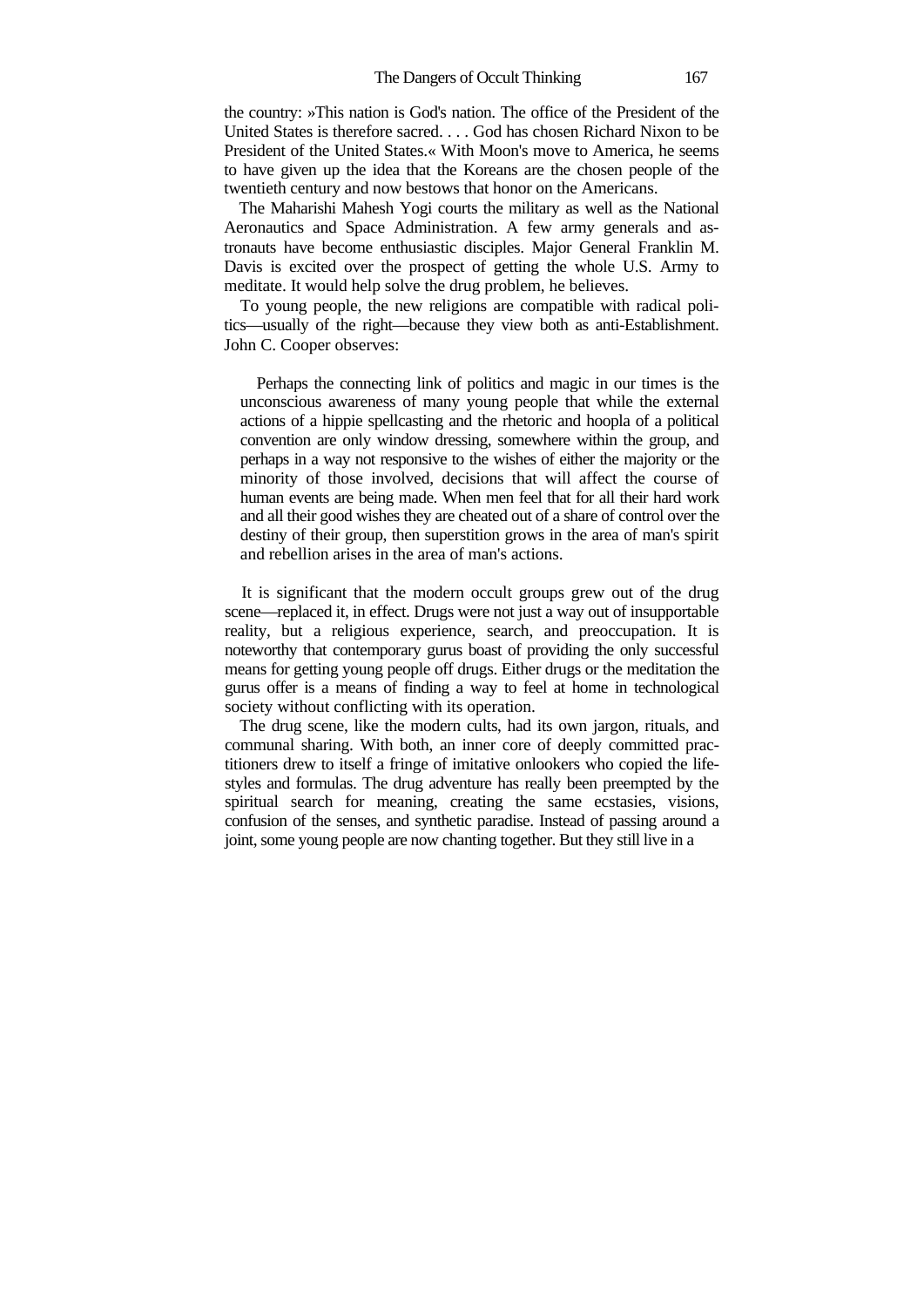»holy« place completely alien to the uninitiated, who are repelled by their orgiastic delirium, and whom they accuse of not understanding because they »haven't been there.«

It is significant, too, that the modern occult movement began simultaneously with America's involvement in the distasteful war in Vietnam, which intensified the feeling of impotence. The occult movement will help to prepare its followers for the »brave new world« that's coming. Many observers have already remarked on the similarity in manner of people within each individual group, and among groups in general, even those which purport to make people free. They have been compared with robots, automata, and zombies, for good reason. Despite the promise that their training will increase their capacity for alertness and their ability to face reality, the influence exerted by the group, whether intended or not, is the opposite. One cannot be successfully propagandized without losing some essential part of individual humanity. It is odd to talk with some of the cult members about a speculative point—say, for instance, the astral plane— and see how very wise and absolute they appear in discussing an irrational tenet which they have never examined. And when one asks »Why?« in a class in esoteric philosophy, one is told, » 'Why?' is the devil's question.«

No doubt, some cults really do help some people. They are frightening nonetheless. Occultists themselves are frightened. The hypnotic effect is powerful, whatever the quality of the particular leader or doctrine.

When we remember that the Nazi party arose out of the merger of mystical groups, there is cause for even more distress. These groups considered themselves sacred. Faith in a holy cause had taken possession of them. They were completely incapable of objectivity. What they did was not seen by many of them as evil. This pathological blindness convinced them that they were participating in the superhuman task of ridding the world of a menace.

There were those ambitious men, too, who saw an opportunity to advance in the hierarchy. Once they climbed to a certain height, they had a large stake in the Nazi movement. In maintaining the supremacy of the group, they had individual power. Obedience and devotion insured their success. Like the ancient Aryan conquerors of India, they created a society so structured that no citizen could do anything without official sanction. The Chandala, the lowest Aryan caste, became, figuratively, the Jew.

The Brahmins, using the authority of the Vedas, created, through the laws of Manu, a totalitarian organization which corrupted the wisdom of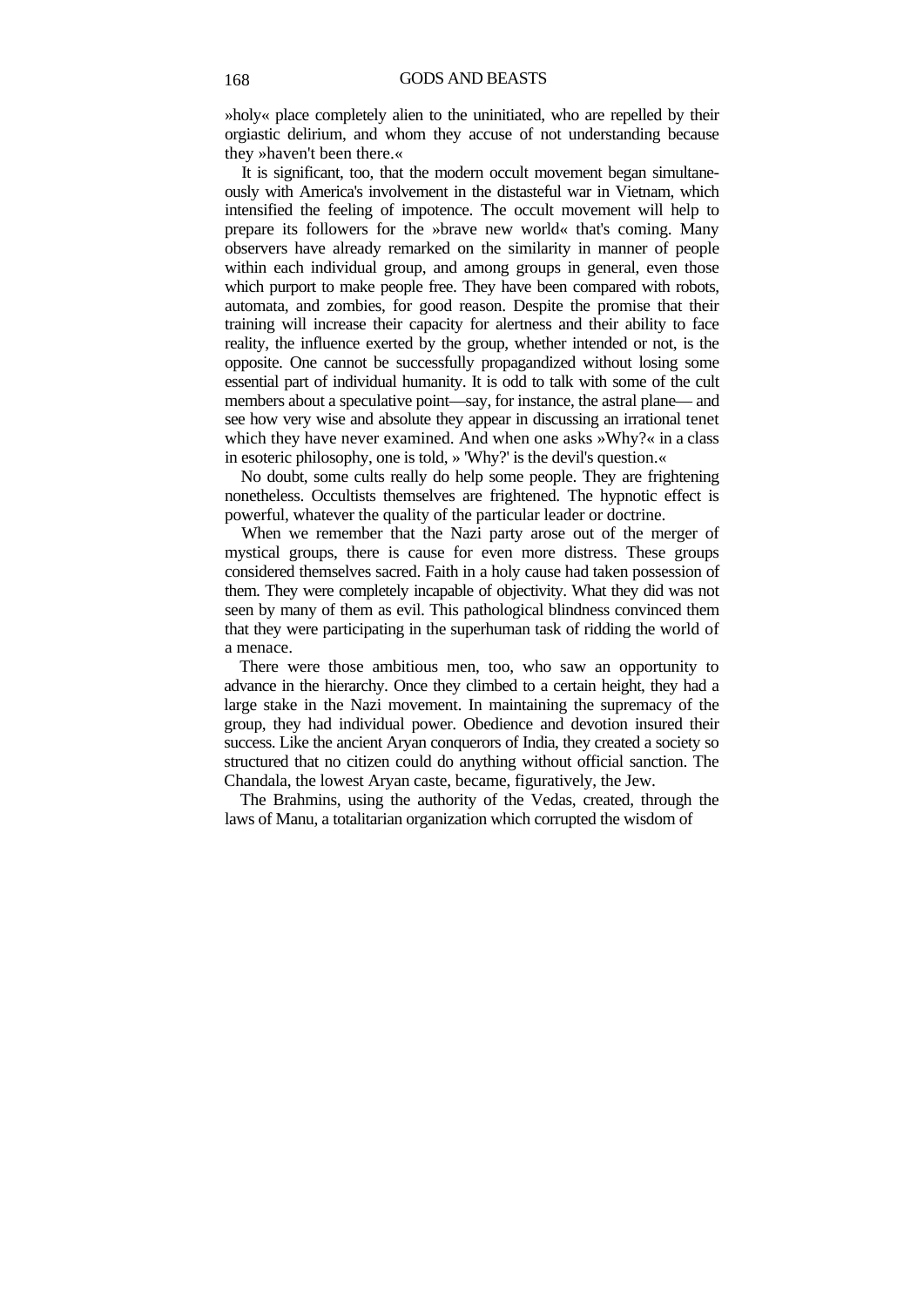Eastern philosophy and so invaded every area of private Hindu life that it was impossible to go to the bathroom without obeying certain strictures. They squeezed the heart out of India. Twentieth-century Aryans, emulating the Brahmins, set up their own ideas of caste, but instead of favoring hereditary aristocracy, made it possible for the credulous, ambitious, and unscrupulous to rise to the top.

We have an opportunity, in watching contemporary groups evolve before our eyes, to recreate what must have happened in Germany before and after World War I, to fill in gaps in our understanding, and to recognize the German people as similar to ourselves. They were swept along by »prophets« like Lanz, List, and Sebottendorff. The well-to-do among them gave them financial backing, which must have reassured Lanz, List, and Sebottendorff in their beliefs in themselves as Messiahs and heralds.

Then, as now, people put their trust in a single man, revered him as a saint, loved him like a father. They were prepared to follow him into the bowels of Hell. Hitler was said to have had a magnetic personality, but this is hardly necessary, nor was he seen in this light by some of those who were immune to his message. There are leaders preaching to multitudes today who have no discernible power to attract, other than the will of people to believe in them. And no matter how ridiculous the edicts handed down from on high—perhaps because they are ridiculous—believers are eager to justify and rationalize.

I have been present at meetings where proselytes, presumably sane and rational, accepted without question irrational doctrines presented portentously, believing that they were receiving revealed truth.

I have also been present at a protest rally sponsored by parents who had lost their children to the Pied Piper of the Unification Church. It was a pitifully thin crowd compared with the twenty-five thousand who would appear at Yankee Stadium that same evening for Reverend Moon's rally. The parents and deprogrammed ex-Moonies spoke to the press. They repeated again and again: »You won'tbelieve this. How could you? It's all so strange, so irrational. It sounds like science fiction. But don't kid yourself. It's really happening. You must alert people to the danger.«

I didn't know if their stories had much credibility to others, but to me, after all I had learned about the Nazis, they had the ring of authenticity.

One parent told me that her daughter, a wholesome, bright, dynamic college student, had been sucked into the group by attending one of its weekends. She was idealistic. She wanted to help combat the drug prob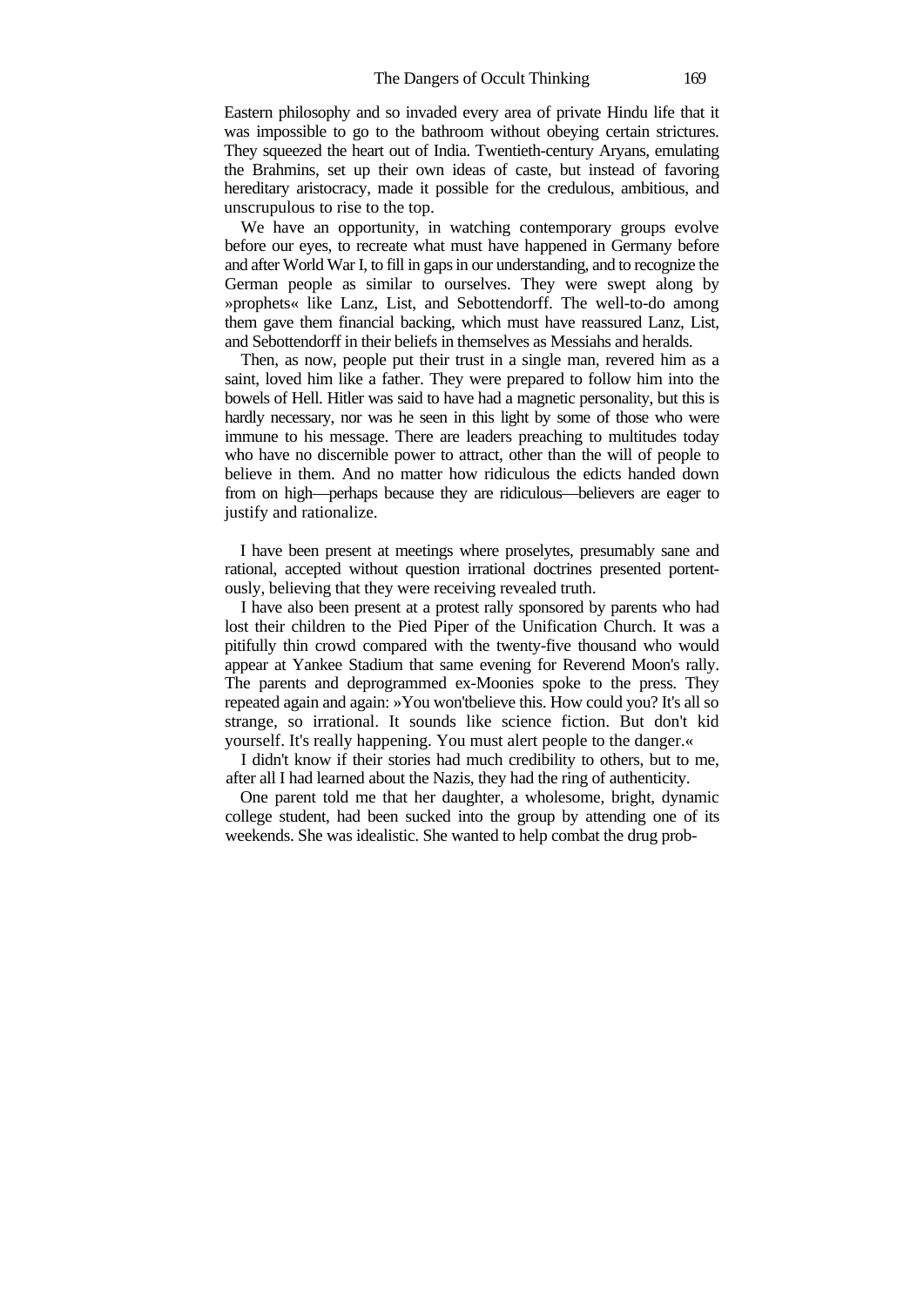lem. After one week of indoctrination, she was hooked on Moon. »I didn't recognize her when I saw her again,« said her mother. »She was like a robot. She'd been thoroughly brainwashed. She'd taken on a whole set of new ideas. It was the most frightening thing you can imagine.«

The brainwashing process was systematic. Trainees were taught to practice »heavenly deception« in canvassing for funds for Moon. »Heavenly deception« encompassed the use of subliminal suggestion on prospective contributors. Moonies were indoctrinated to smile in a particular way. Their parents' lives, they were told, depended on their movement. They were to save the world through their mission, and eventually they would be groomed to enter politics and take over world government.

»All we talked about was taking over,« an ex-Moonie told me. »This was an army we were in. We screamed that we were heavenly bullets. We were going to take over the government and then the country without one bullet. We would take over and rule the world.«

Gradually, they were made to see that their families were Satanic. Mail from home was kept from them. They were shifted about the world and kept from contact with friends and relatives. If they tried to drop out other Moonies were dispatched to bring them back. The Unification »family« was not a happy community, however it might have appeared to outsiders. Fatigued and ill-fed, they were constantly competing to meet fund-raising quotas. The rigorous program, which entailed unexpected reveilles in the middle of the night and flashlit mountain marches, sometimes led to physical accidents, which were hushed up. Moonies did not really get along with each other. Hysteria, anxiety, guilt, and terror resulted from the pressure.

The parents at the protest rally, determined to get their children back, paraded placards which read:

### REMEMBER HITLER NO MORE HITLERS . . . STOP MOON MOON IS DESTROYING AMERICA'S YOUTH

»Aren't they taking themselves too seriously?« one reporter asked. »Moon's group seems so innocuous.«

»The Hitler Youth began by raising money, selling flowers and candy most aggressively. Parents in Germany must have felt this way about their kids,« I answered. »And with good reason.«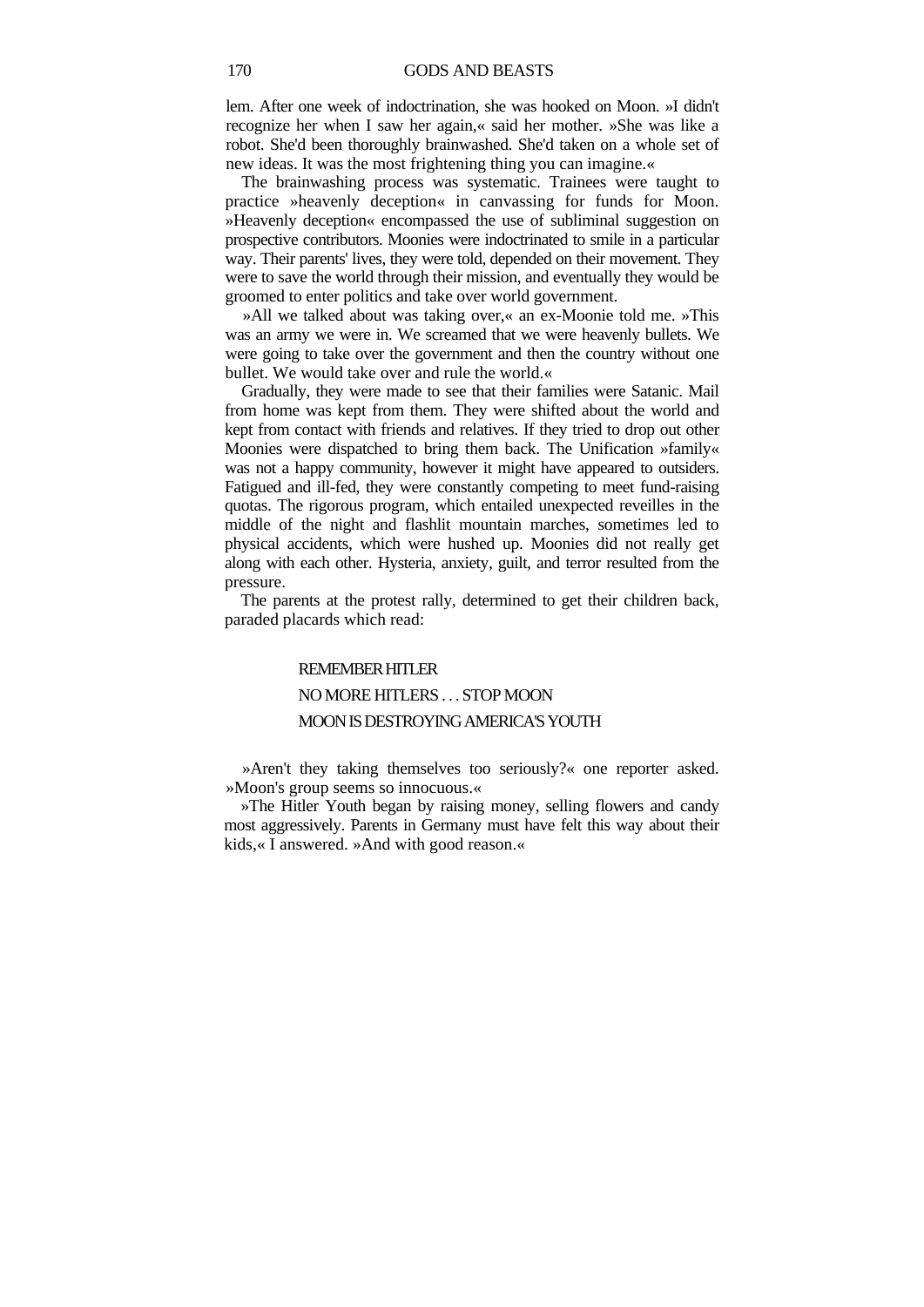## Sources Quoted

This list contains only sources not included in the bibliography.

Alleau, Rene, Hitler et les societes secretes. Editions Bernard Grasset (Paris, 1969).

Blavatsky, H. P., The Secret Doctrine, Vol. II, Theosophical University Press (Pasadena, Calif., 1974).

Cooper, John C., Religion in the Age of Aquarius, The Westminster Press (Philadelphia, Pa., 1971).

Dicks, Henry V., Licensed Mass Murder, Basic Books, Inc. (New York, 1972).

Ebon, Martin, Prophecy in Our Time, New American Library (New York, 1968).

Fest, Joachim C, The Face of the Third Reich, Pantheon Books (New York, 1970).

------- , Hitler, Harcourt Brace Jovanovich, Inc. (New York, 1974).

Fraenkel, Heinrich, »Is Hitler Youth Curable?«, New Republic, September 18, 1944.

Graf, Arturo, The Story of the Devil, Macmillan Co. (New York, 1931).

Grunberger, Richard, Hitler's SS, Delacorte Press (New York, 1970).

- Hartshorne, E. Y., German Youth and the Nazi Dream of Victory, Farrar & Rinehart, Inc. (New York, 1941).
- Hitler, Adolf, Hitler's Secret Conversations 1941-1944, Farrar, Straus & Young (New York, 1953).
- -------- , Mein Kampf, Houghton Mifflin Co. (Boston, Mass., 1943).

Hohne, Heinz, The Order of the Death's Head, Coward-McCann, (New York, 1970).

Jaffe, Aniela, From the Life and Work of C. G. Jung, Harper & Row (New York, 1971).

Leasor, James, The Uninvited Envoy, McGraw-Hill Book Co., Inc. (New York, 1962).

List, Guido von, Die Religion der Ario-Germanen in ihrer Esoterik und Exoterik, Guido von List-Verlag (Vienna, 1910).

Lowenthal, Marvin, The Jews of Germany, Longmans, Green & Co. (New York, 1936).

Mayer, Milton, They Thought They Were Free, University of Chicago Press (Chicago, Ill., 1955).

Merkl, Peter H., Political Violence Under the Swastika, Princeton University Press (Princeton, N.J., 1975).

Pauwels, Louis, and Bergier, Jacques, The Dawn of Magic, Anthony Gibbs & Phillips (London, 1960).

Rauschning, Hermann, Men of Chaos, G. P. Putnam's Sons (New York, 1942).

------- , The Voice of Destruction, G. P. Putnam's Sons (New York, 1940).

Ravenscroft, Trevor, The Spear of Destiny, G. P. Putnam's Sons (New York, 1973).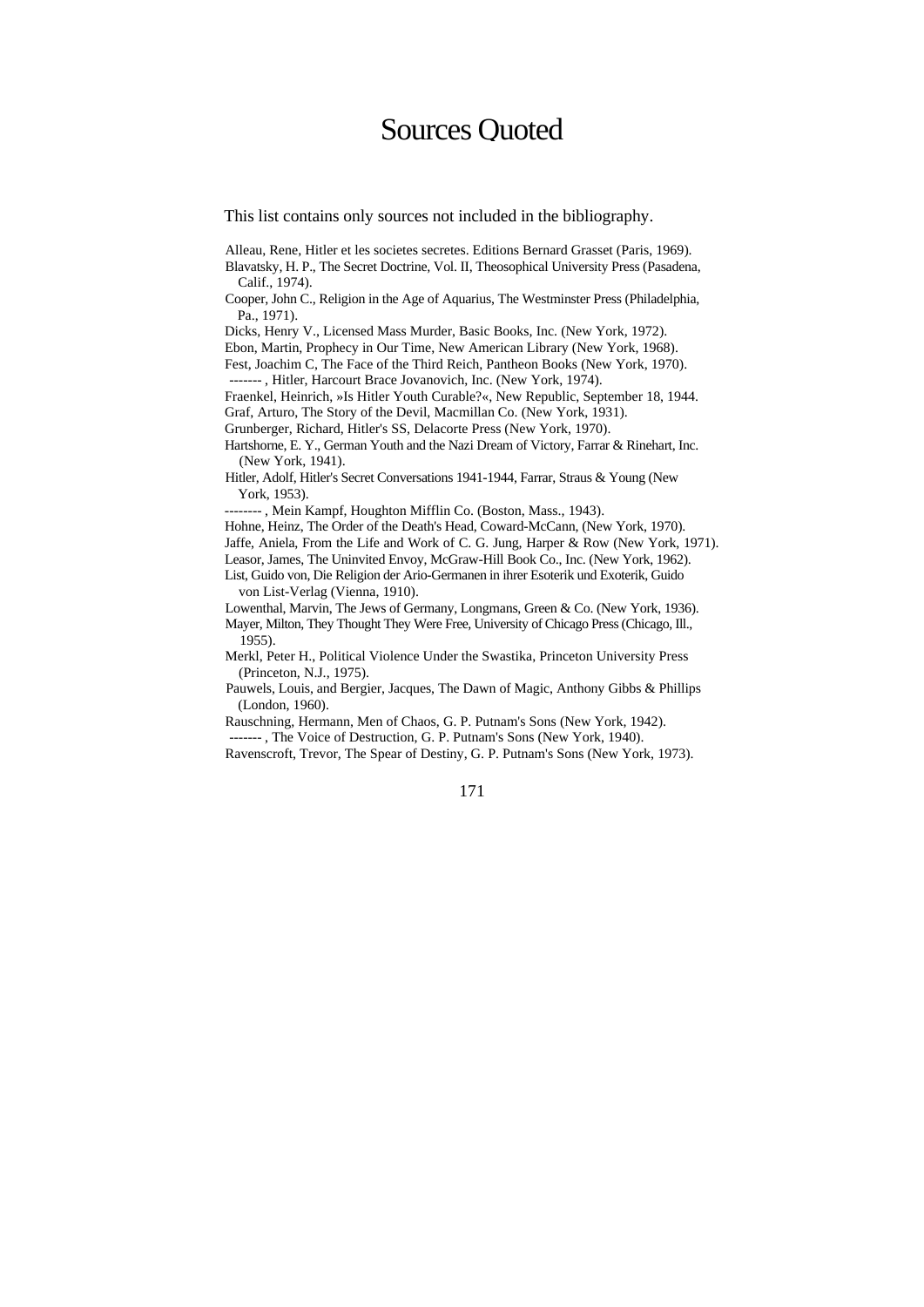#### 172 Sources Quoted

- Schellenberg, Walter, Hitler's Secret Service, Pyramid Publications, Inc. (New York, 1974).
- -------- , Memoirs, A. Deutsch (London, 1956).
- Sebottendorff, Rudolf von, Bevor Hitler Kam, Deufula-Verlag Grassinger & Co. (Munich, 1933).
- Shirer, William L., The Rise and Fall of the Third Reich. Simon & Schuster (New York, 1960).
- Speer, Albert, Inside the Third Reich, Macmillan Co. (New York, 1970).
- Stern, Paul J., C. G. Jung: The Haunted Prophet, George Braziller, Inc. (New York, 1976).
- Walsh, Edmund A., Total Power, Doubleday & Co., Inc. (New York, 1948).
- Webb, James, The Occult Underground, Open Court Publishing Co. (La Salle, Ill., 1974).
- Wykes, Alan, Himmler, Ballantine Books, Inc. (New York, 1972).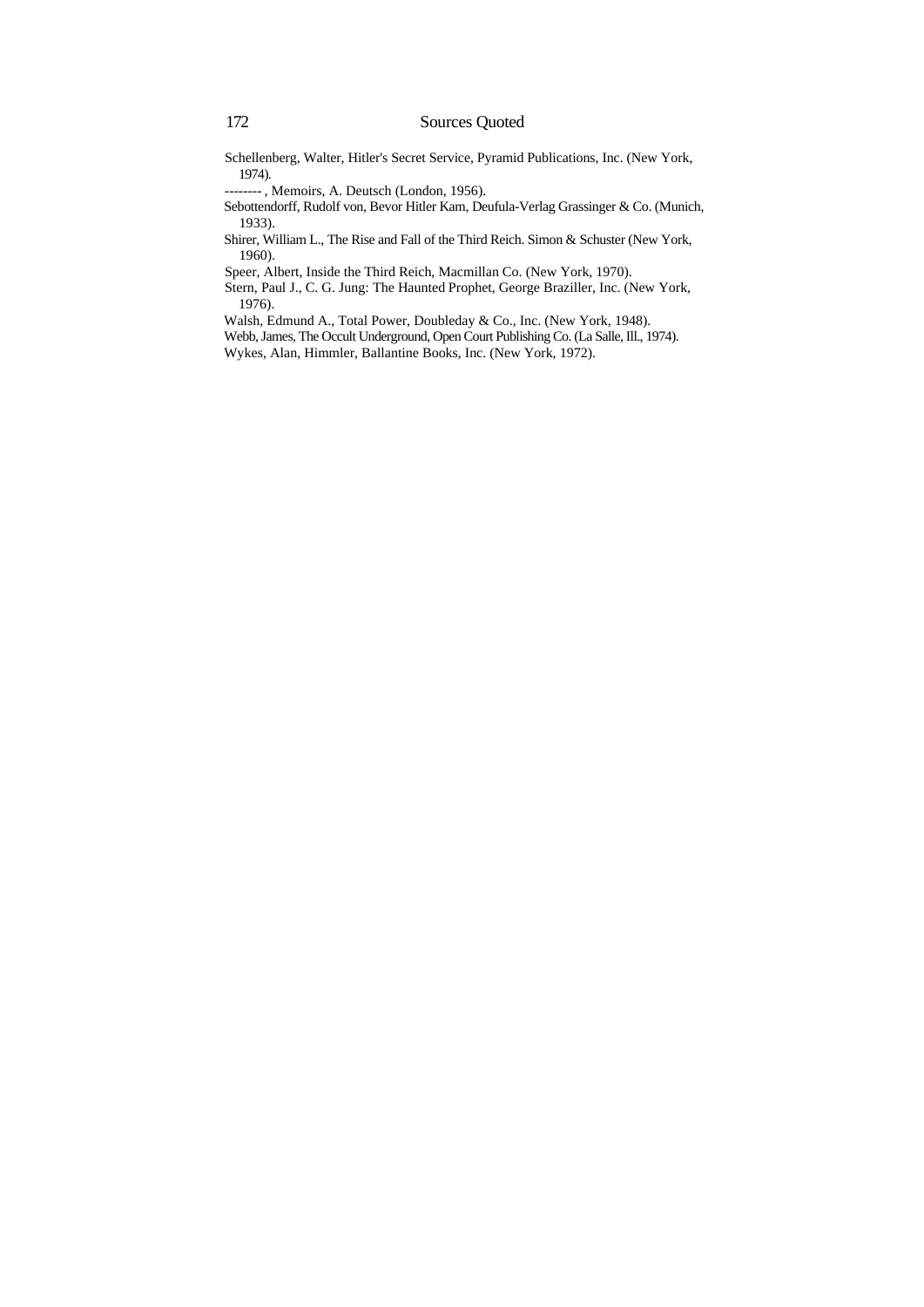# Selected Bibliography

- Hanfstaengl, Ernst, Hitler: The Missing Years, Eyre & Spottiswoode (London, 1957).
- Heckethorn, Charles W., Secret Societies of All Countries, Vol. II, New Amsterdam Book Co. (New York, 1897).
- Hoffer, Eric, The True Believer, Harper & Row (New York, 1951).
- Howe, Ellic, Astrology: A Recent History Including the Untold Story of Its Role in World War II, Walker & Co. (New York, 1968).
- Jung, C. G., Civilization in Transition, Pantheon Books (New York, 1964).
- ------- , Letters 1906-1950, Princeton University Press (Princeton, N.J., 1973).
- ------- , Psychology and Religion: West and East, Pantheon Books (New York, 1958).
- Kersten, Felix, The Memoirs of Dr. Felix Kersten, Doubleday & Co., (New York, 1947).
- Kubizek, August, The Young Hitler I Knew, Houghton Mifflin Co. (Cambridge, Mass., 1955).
- Langer, Walter, The Mind of Adolf Hitler, Basic Books, Inc. (New York, 1972).
- Laqueur, Walter Z., Young Germany, Basic Books, Inc. (New York, 1962).
- Ludecke, Kurt Georg, I Knew Hitler, Charles Scribner's Sons (New York, 1937).
- Meerloo, Joost A. M., The Rape of the Mind, World Publishing Co. (Cleveland, Ohio, 1956).
- Mosse, George L., The Culture of Western Europe (Chicago, 1961).
- ------- , ed., Nazi Culture, Grosset & Dunlap (New York, 1966).
- Mumford, Lewis, »The Revolt of the Demons,« The New Yorker, May 23, 1964.
- Phelps, Reginald H., » 'Before Hitler Came': Thule Society and Germanen Orden,« The Journal of Modern History, Vol. XXXV, No. 3. (September 1963).
- ------- , »Hitler and the Deutsche Arbeiterpartei,« American Historical Review, Vol. LXVIII, No. 4 (July 1963).
- Podmore, Frank, From Mesmer to Christian Science, University Books, Inc. (Secaucus, N.J., 1963).
- Poliakov, Leon, The Aryan Myth, Basic Books, Inc. (New York, 1974).
- Reiss, Curt, Total Espionage, G. P. Putnam's Sons (New York, 1941).
- Roberts, Stephen H., The House That Hitler Built, Harper & Bros. (New York, 1938).
- Sargant, William, The Mind Possessed, J. B. Lippincott Co. (New York, 1974).
- Smith, Bradley F., Henrich Himmler: A Nazi in the Making, 1900-1926, Hoover Institution Press (Stanford, California, 1971).
- Trachtenberg, Joshua, The Devil and the Jews, Meridian Books (New York, 1970).